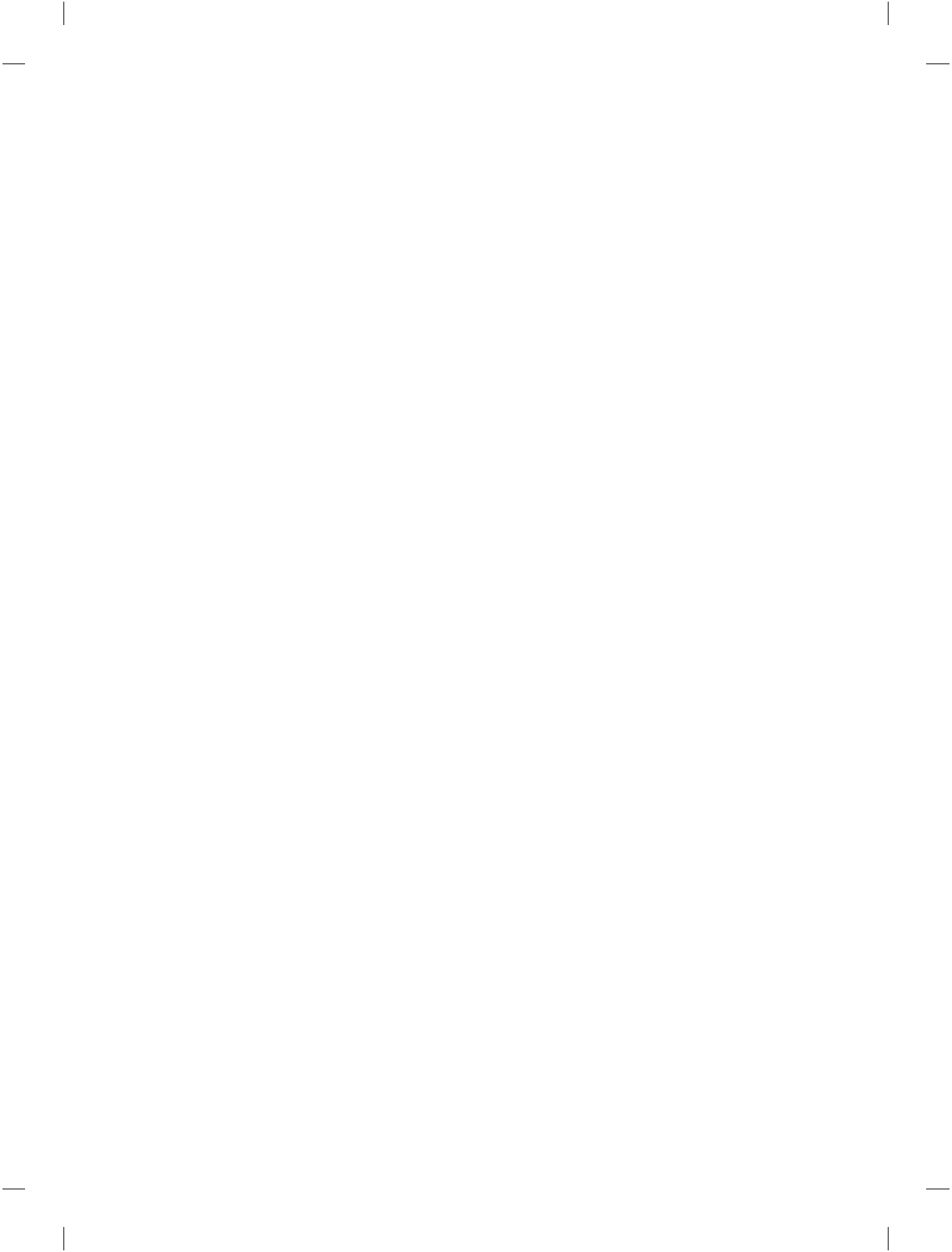# **Abstracts**

# A Longitudinal Nerve Sonography Study on Miller Fisher Syndrome

Hsueh H.<sup>1</sup>, Chang K.<sup>2</sup>, Chao C.<sup>1</sup>, Hsieh S.<sup>1</sup>

*1 Department of Neurology, National Taiwan University Hospital, Taipei, Taiwan, 2 Department of Neurology, National Taiwan University Hospital Yunlin Branch, Yunlin, Taiwan*

The diagnosis of Miller Fisher syndrome (MFS) is mainly made clinically with cardinal features (ophthalmoplegia, ataxia, and hyporeflexia) while electrophysiological and cerebrospinal fluid analyses often show nonspecific findings at the onset. The availability of anti-GQ1b antibody assays is limited in many places. Nerve sonography provides a chance to evaluate the nerves morphologically. We measured the size of the facial nerves, cervical nerve root, and nerves in the limbs of patients with MFS  $(n=5)$  and control group  $(n=18)$  by sonography. Serial follow-up was performed before treatment, 2 weeks after disease onset, and 3 months after disease onset. The width of the facial nerve was significantly larger in the MFS group than in the control group (MFS:  $1.19 \pm 0.31$  mm vs. normal:  $0.67 \pm 0.13$  mm,  $P = 0.01$ ). The size of the cervical roots and the nerves in the limbs were similar between the two groups. Two patients' facial nerve size subsided with time, but the decrease in other nerves' sizes were not obvious. Sonography analysis revealed enlarged facial nerves at the onset of MFS, but only two patients' facial nerve width decreased three months after the disease onset. Nerve sonography may serve as an objective tool to evaluate MFS.

### **7**

# A Family of IBMPFD Showing Variable Clinical Features

**Ishii A.<sup>1</sup>**, Okune S.<sup>1</sup>, Hosaka T.<sup>1</sup>, Machida A.<sup>2</sup>, Naruse H.<sup>3</sup>, Ishiura H.<sup>3</sup>, Mitsui J.<sup>3</sup>, Tsuji S.<sup>3</sup>, Toda T.<sup>3</sup>, Tamaoka A.<sup>1</sup>

*1 University Of Tsukuba, Tsukuba, Japan, 2 Tsuchiura Kyodo General Hospital, Tsuchiura, Japan, 3 University of Tokyo, Bunkyo-ku, Japan, 4 International University of Health and Welfare, Mita Hospital, Minato-ku, Japan*

Inclusion body myopathy with Paget's disease of bone and frontotemporal dementia (IBMPFD) is an autosomal dominant hereditary disease with valosincontaining protein (VCP) gene abnormality. We experienced three cases of an IBMPFD family and examined their clinical characteristics.

**Materials and Methods:** We have evaluated clinical characteristics retrospectively of three cases in an IBMPFD family with VCP pArg155Cys mutation.

**Result:** Patient 1: Proboud 42-year old male. His limb-girdle muscle weakness started at age 38. He felt difficulty of climbing stairs at age 39. Serum CK elevation and myogenic change in needle EMG was found. Muscle biopsy from left Biceps Brachii showed fiber size variation, a few RRF and no vacuoles. He has been using wheelchairs since the age of 47. Patient 2: Sister of patient 1. 47-year old female. She felt weakness of both legs at age 39. Her serum CK is normal. Myogenic change in needle EMG was found. Muscle biopsy from left Biceps Brachii showed fiber size variation and one rimmed vacuole. Her muscle weakness has not affected her daily life 2 years after the diagnosis. Patient 3: Mother of patient 1&2. She was diagnosed of amyotrophic lateral sclerosis (ALS) at age 40, and passed away because of respiratory failure at age 54. She was also diagnosed Paget's disease of bone.

**Conclusion:** The clinical findings of IBMPFD varied within the same family, and it was revealed that various symptoms appear with age. Even if there are no inclusion bodies in a muscle biopsy, a detailed family history taking is very important. If IBMPFD is suspected genetic testing of VCP gene is required.

ISSN 2214-3599/\$35.00 © 2021 – IOS Press. All rights reserved.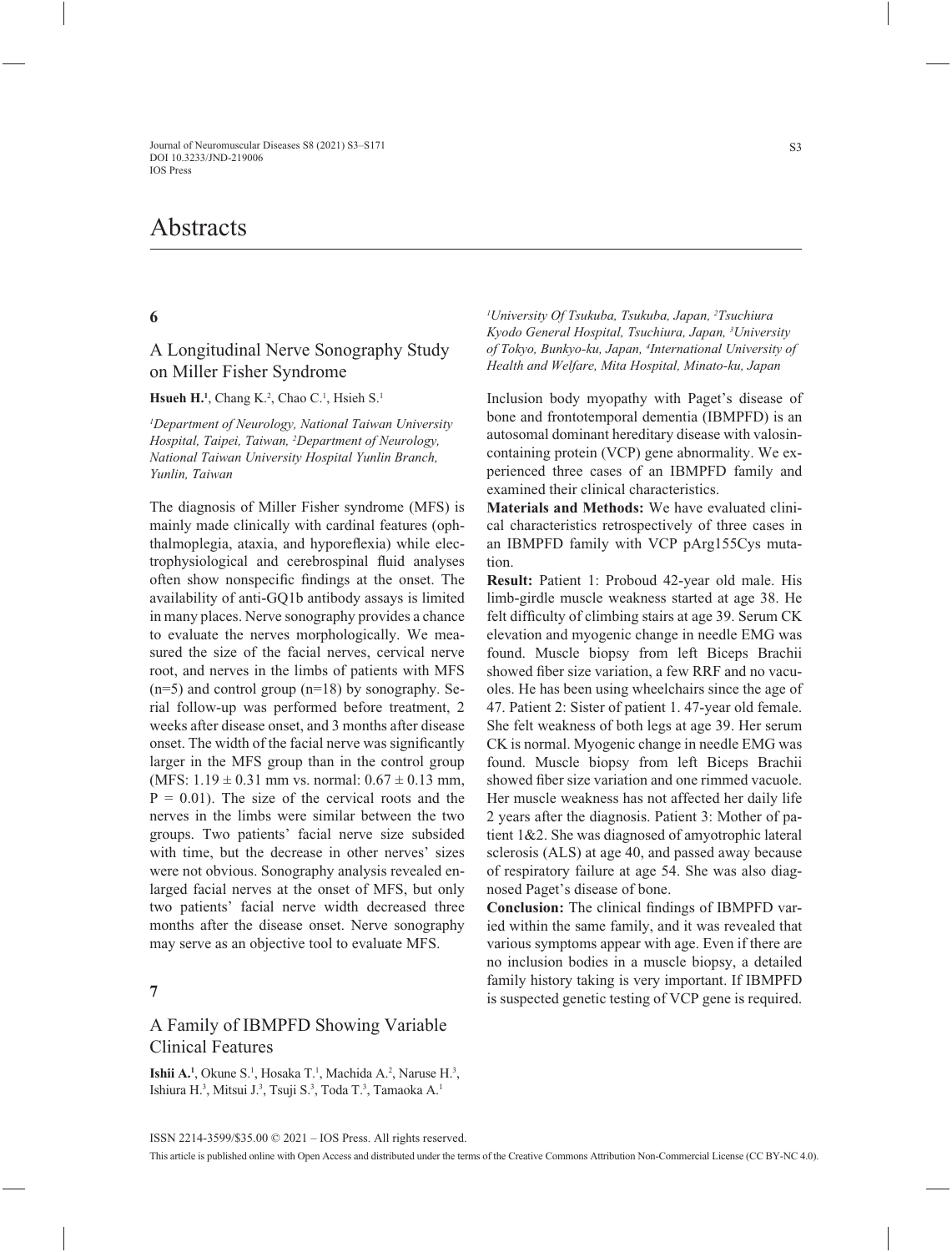### **17**

# Non-Motor Symptoms are Frequent in DM1 Patients

Otero M.<sup>1</sup>, Morís G.<sup>1</sup>

### *1 Neurology Department, HUCA, Avda Roma S/n, Oviedo, Spain*

Myotonic dystrophy type 1 (DM1) is a chronic progressive multi-system disorder with autosomal dominant inheritance, caused by a cytosine-thymine-guanine (CTG) repeat expansion in the DM1 protein kinase. Neurocognitive impairment is a well-known symptom in DM1 but lack of motivation in patients with DM1 has been less studied. The current study aims to characterize the nonmotor profile of DM1. We study DM1 patients in a Spanish tertiary hospital from January to April in 2019. Demographic questionnaire included age, gender, and number of completed years of schooling. Clinical characteristics regarding DM1 were assessed. The following scales were tested: Hamilton depression rating scale (HDRS), apathy evaluation scale (AES), fatigue severity scale (FSS), Epworth sleepiness scale (ESS) and Barthel Index (BI).

We studied 14 patients (9 male, 5 female) with a mean age of 47.5 years (range: 30-56). The average age at diagnosis was 38.5 years (range: 18-51) and disease duration was 8.9 years (range: 5-12). The average repeat expansion was 110 (range: 50-160). Ten patients had secondary studies, two primary studies, and two university studies. The results for each scale were HDRS: 12.3, AES: 14.9, FSS: 33.5, ESS: 12.7 and BI: 86.8. There was no statistical significance between gender, age, disease duration, and CTG repeats, but there were differences in BI in patients with less (93.6) and more (72.5) than 10 years of disease duration (p: 0.029). A correlation was found between HDRS and BI (P: 0,541; p: 0,046); HDRS and AES (P: 0,541; p: 0,046); FSS and BI ((P: -0,613; p: 0,020); FSS and AES (P: 0,707; p: 0,005). No correlation was found between CTG repeats and any of the scales. In this small DM1 study, we found that depression, apathy, and fatigue are frequent in DM1 patients and they may influence in performing activities of daily living; therefore, more attention should be pay to non-motor symptoms when treating DM1 patients.

### **18**

# Efficacy and Safety of IqYmune® in Patients with Chronic Inflammatory Demyelinating Polyneuropathy: PRISM Study Results

**Ouaja R.<sup>1</sup>**, Bonek R.<sup>2</sup>, Cocito D.<sup>3</sup>, Schenone A.<sup>4</sup>, Hufschmitt A.<sup>1</sup>, Nobile Orazio E.<sup>6</sup>

*1 LFB, Les Ulis, France, 2 Department of Neurology, Poland, 3 Department of Neurosciences, Molinette Hospital, Universita degli Studi di Torino, Torino, Italy, 4 Department of Neuroscience, Rehabilitation, Ophthalmology, Genetics, Maternal and Child Health, RCCS Policlinico San Martino, University of Genova, Italy, 5 LFB, Les Ulis, France, 6 Neuromuscular and neuroimmunology service, Humanitas clinical and research center, Milan University, Milan, Italy*

This prospective, multicenter, single-arm, open-label phase 3 study aimed to evaluate the efficacy and safety of IqYmune® (10% liquid human intravenous immunoglobulin (IVIg)) in patients with chronic inflammatory demyelinating polyneuropathy (CIDP). Patients received one induction dose of 2 g/kg and then 7 maintenance doses of 1 g/kg at 3-week intervals. The primary efficacy endpoint was the responder rate at the end of study, defined as an improvement of  $\geq 1$  point on the adjusted INCAT disability scale. The responder rate was tested against the responder rate of a historical placebo group (33.3%) with an exact 1-sided binomial Clopper-Pearson test. Forty-three (43) patients with CIDP (21-79 years) were enrolled and treated. Among them, 42 were included in the efficacy set. The overall response rate at the end of study was 76.2% with a 95% confidence interval (CI) of  $[60.5]$ - 87.9%] (exact 2-sided Clopper-Pearson). The superiority of IqYmune® compared to the historical placebo control was statistically significant (p-value) <0.0001). The median time to response was 15 weeks with a 95% CI of [8.9 - 19.1%] (estimated by the Kaplan-Meier method taking into account nonresponder patients). The secondary efficacy endpoints included the changes from baseline to the end of study of adjusted INCAT disability score, grip strength in the dominant and non-dominant hand, Rasch-built overall disability scale (R-ODS) score, Medical research council (MRC) sum score, Raschmodified MRC sum score and clinical global impression of severity of illness, global improvement and efficacy index. An improvement was shown for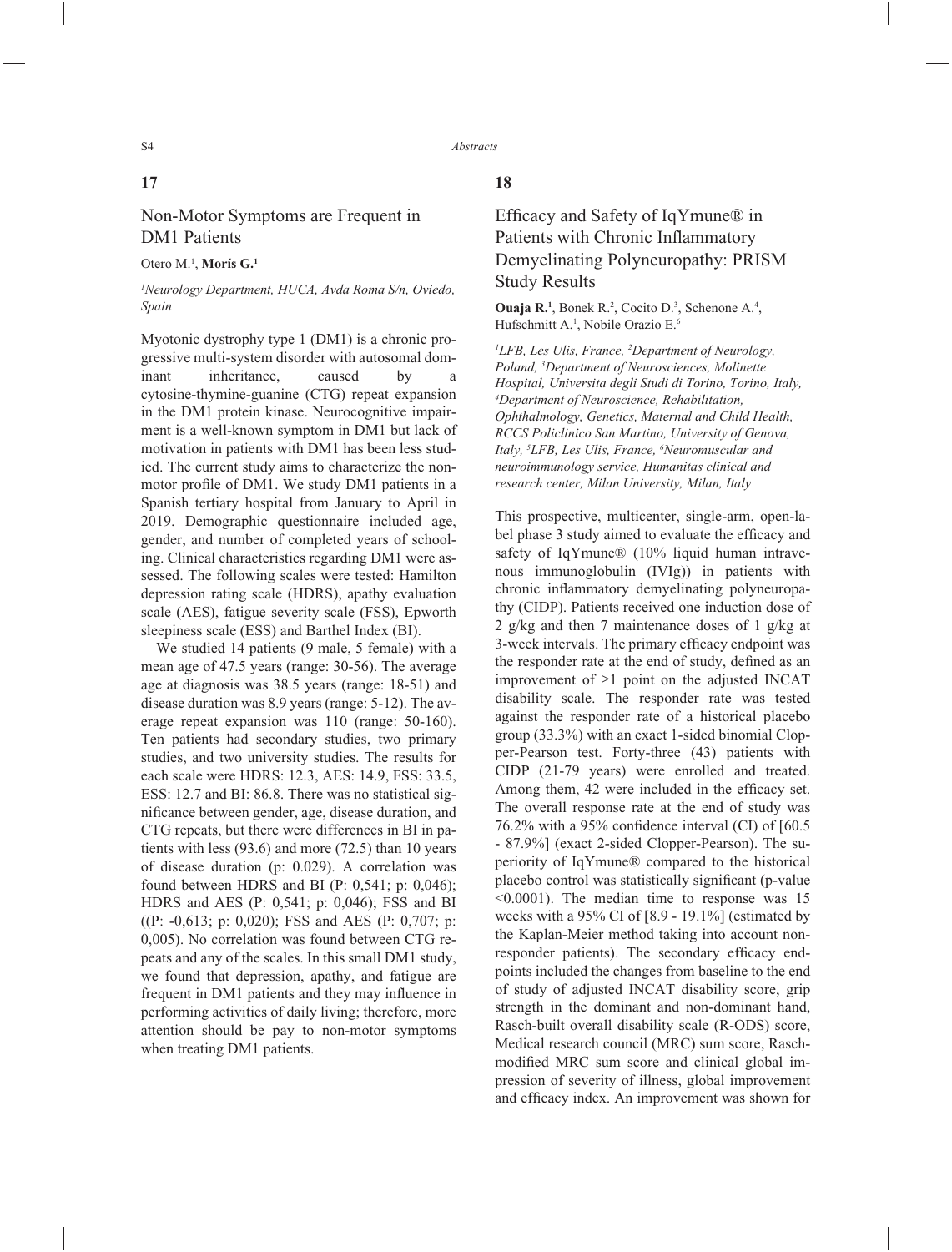all these secondary endpoints, supporting the result of the primary efficacy endpoint. This study included two subgroups of patients: 23 patients never previously treated with IgG (IgG-naïve patients) and 20 patients already treated with IgG but in clinical relapse following IgG therapy discontinuation (IgGpretreated patients). Although no statistical tests were performed to compare both subgroups, we observed that the responder rate was numerically higher in IgG-pretreated patients than in IgG-naïve patients but CIs of these subgroups were largely overlapping (84.2% with a 95% CI of [60.4 - 96.6%] versus 69.6% [47.1 - 86.8%]). We also observed that the response occurred earlier in IgG-pretreated patients than in IgG-naïve patients (median of 7.9 weeks with a 95% CI of [3.4% - 12.1%] versus 19.1 weeks [12.1 - 24.1%]). A total of 156 treatmentemergent adverse events (TEAEs) were considered related to IqYmune® in 30/43 patients. The most common drug related TEAEs were headaches and pyrexia. All drug related TEAEs resolved without sequelae except an anemia. Nine serious TEAEs were reported in 7 patients and resolved without sequelae except a femur fracture unrelated to IqYmune®. No case of hemolysis was reported by investigators. No signs of renal or hepatic impairment were observed. These clinical results demonstrate that IqYmune® is an effective and well-tolerated treatment in patients with CIDP. Furthermore, safety results with IqYmune® were consistent with the known safety profile of this class of products.

### **21**

Frequency of Campilobacter Jejuni Antibodies in GBS Patients

#### **Basiri K., Ansari B.**

#### *1 Isfahan university of medical sciences, Isfahan, Iran*

**Background:** Molecular mimicry and cross-reactive immune response play a key role in the pathogenesis of GBS. The aim of this study was to investigate the campylobacter as an agent of GBS and its correlation with ganglioside antibodies, type of GBS and severity of disease.

**Material and Methods:** The present cross-sectional study was conducted on 43 GBS patients present in to Al Zahra Hospital affiliated to Isfahan University of Medical Sciences, Isfahan, Iran in 2017-18.  Serum samples were screened for immunoglobulin G(IgG), IgA and IgM antibodies against C.jejuni using the ELISA (ELISA kits, Serion, Germany) and anti-gangliosid antibodies, including IgG and IgM, were assessed for each of the antigens with the Euroimmun kit.

**Results:** The patients were 10-85 years old and had a mean age of 48.14±19.06 years. Infection was observed in approximately 30% of the patients, and acute inflammatory demyelinating polyneuropathy (AIDP) as the most prevalent type of GBS in 48.8%. Only 7% of the patients were positive for ganglioside antibodies and the patients positive for the campylobacter IgG antibody accounted for about 4.7% of the subjects and those positive for IgA antibody about 7%. Type of GBC was found not to be significantly related to Campilo IgG  $(P=0.7)$  and IgA (P=0.9). The relationships of gangiloside with Campylo IgG ( $P=0.7$ ) and IgA ( $P=0.6$ ) were also found to be insignificant.

**Conclusion:** The present findings suggested a low frequency of C.jejuni antibody in the GBS patients. Type of GBS was also found not to be correlated with positive serologic C.jejuni antibody and gangloside antibody.

#### **26**

Autosomal Dominant Optic Atrophy Plus Due to the Novel OPA1 Variant c.1463G>C

**Finsterer J.1** , Laccone F.1

*1 Kar, Vienna, Austria*

**Introduction:** OPA1 variants most frequently manifest phenotypically with pure autosomal dominant optic atrophy (ADOA) or with ADOA plus. The most frequent abnormalities in ADOA plus in addition to the optic nerve affection include hypoacusis, migraine, myopathy, and neuropathy. Hypertelorism and atrophy of the acoustic nerve have not been reported.

**Case report:** The patient is a 48yo Caucasian female with slowly progressive, visual impairment since childhood, bilateral hypoacusis since age 10y, and classical migraine since age 20y. The family history was positive for diabetes (father, mother) and visual impairment (daughter). Clinical examination revealed hypertelorism, visual impairment, hypoacusis, tinnitus, weakness for elbow flexion and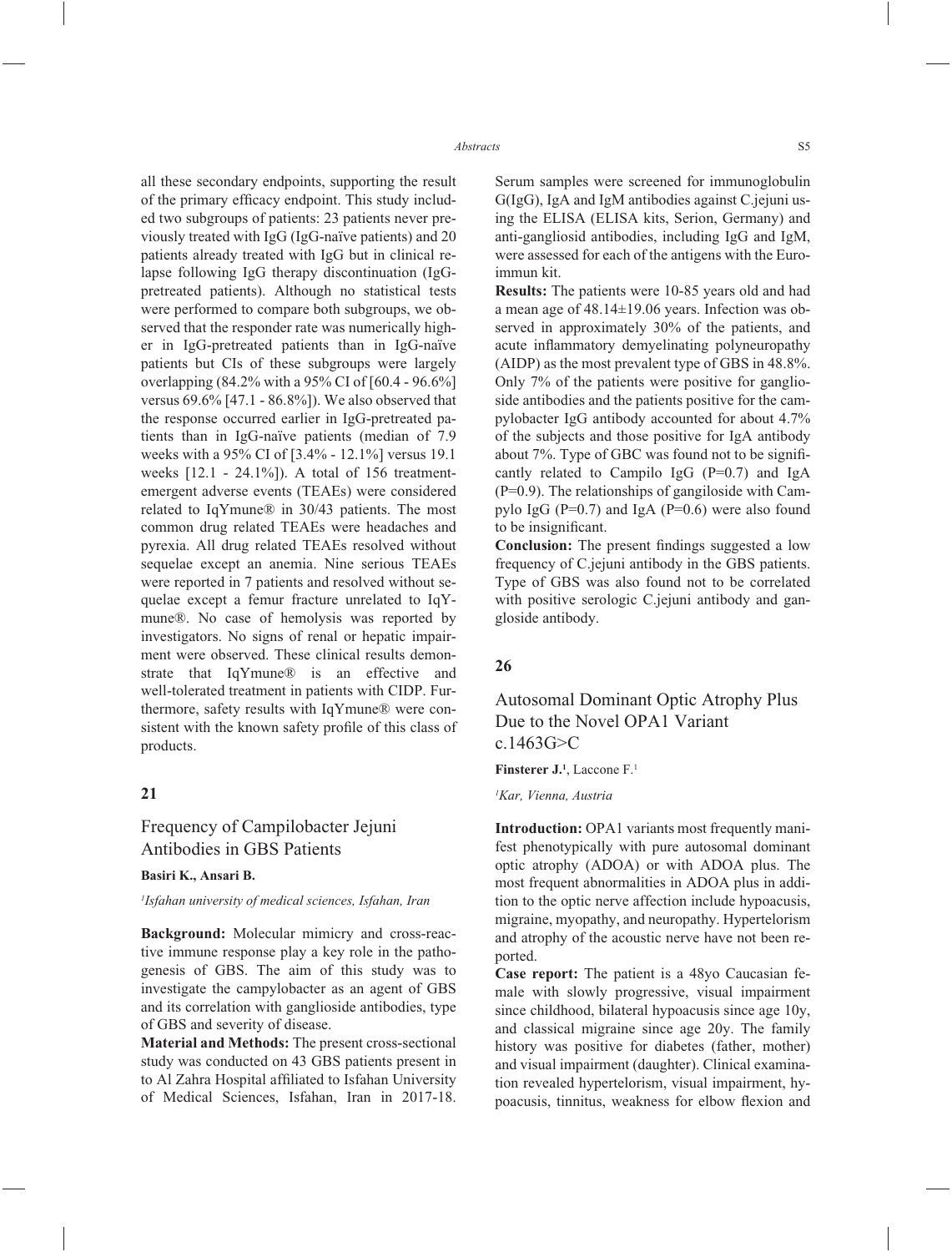finger straddling, and generally reduced tendon reflexes. MRI of the cerebrum was non-informative but hypoplasia of the acoustic nerve bilaterally was described. Visually-evoked potentials revealed markedly prolonged P100-latencies bilaterally. Acoustically-evoked potentials were distorted with poor reproducibility and prolonged latencies. Muscle biopsy revealed reduced activities of complexes I, II, and IV. Genetic work-up revealed the novel variant c.1463G>C in the OPA1 gene.

**Conclusions:** This case provides novel information regarding the genotype of ADOA plus. The novel OPA1 variant c.1463G>C not only manifests with visual impairment, hypoacusis, migraine, and myopathy, but also with hypertelorisms and acoustic nerve atrophy.

### **27**

Severe Acquired Hypokalemic Paralysis in a Bodybuilder After Self-Medication With Triamterene/Hydrochlorothiazide

Finsterer J.<sup>1</sup>, Pfisterer N.<sup>2</sup>, Stöllberger C.<sup>2</sup>

*1 Kar, Vienna, Austria, 2 KAR, 2nd Medical Dpt., Vienna, Austria*

**Background:** Severe hypokalemia with severe neurological impairment and electrocardiogram (ECG) abnormalities due to the misuse of triamterene/hydrochlorothiazide (HCTZ) in a bodybuilder has not been reported.

**Case report:** A 22-year-old bodybuilder acutely developed generalised muscle cramps, sensory disturbances of the distal lower and upper limbs, quadriparesis and urinary retention. These abnormalities were attributed to severe hypokalemia of 1.8 mmol/L (normal range 3.4–4.5 mmol/L) due to misuse of triamterene/HCTZ together with fluid restriction. He was cardiologically asymptomatic, but ECG revealed a corrected QT (QTc) interval of 625 ms. Upon intravenous application of fluids along with intravenous and oral substitution of potassium, his condition rapidly improved, such that the sensory disturbances, quadriparesis and bladder dysfunction completely resolved within two days after admission.

**Conclusions:** Self-medication with diuretics along with fluid restriction may result in severe hypokalemia, paralysis and ECG abnormalities. Those responsible for the management of bodybuilding studios and competitions must be aware of the potential severe health threats caused by self-medication with diuretics and anabolic steroids. Though triamterene is potassium-sparing, it may enhance the potassium-lowering effect of HCTZ.

### **28**

Exome Sequencing: Mutilating Sensory Neuropathy With Spastic Paraplegia Due a Mutation in the FAM134B Gene

**Finsterer J.<sup>1</sup>**, Wakil S.<sup>2</sup>

*1 Kar, Vienna, Austria, 2 Department of Genetics, King Faisal Specialist Hospital and Research Centre, Riyadh, Saudi Arabia, Riad, Saudi Arabia*

**Introduction:** Hereditary sensory and autonomic neuropathies (HSANs) are a clinically and genetically heterogeneous group of disorders involving various sensory and autonomic dysfunctions. The most common symptoms of HSANs include loss of sensations of pain and temperature that frequently lead to chronic ulcerations in the feet and hands of the patient.

**Case report:** In this case study, we present the clinical features and genetic characteristics of two affected individuals from two unrelated Saudi families presenting mutilating sensory loss and spastic paraplegia. We employed homozygosity mapping and exome sequencing which is an efficient strategy to characterize the recessive genes, thus obtaining a rapid molecular diagnosis for genetically heterogeneous disorders like HSAN. Subsequently, a nonsense mutation (c.926 C>G; p.S309\*) in FAM134B was identified. In addition, we confirmed that the mutant FAM134B transcripts were reduced in these patients presumably disrupting the receptors of the degradative endoplasmic reticulum pathways that facilitate the autophagy processes.

**Conclusions:** we describe the second family with HSAN-II associated with HSP due to the mutation p.S309X in the FAM134A gene. However the pathogenetic role of FAM134A in sensory neuropathy with spastic paraplegia remains largely unknown and this study expands the phenotypic heterogeneity caused due to variants in FAM134A.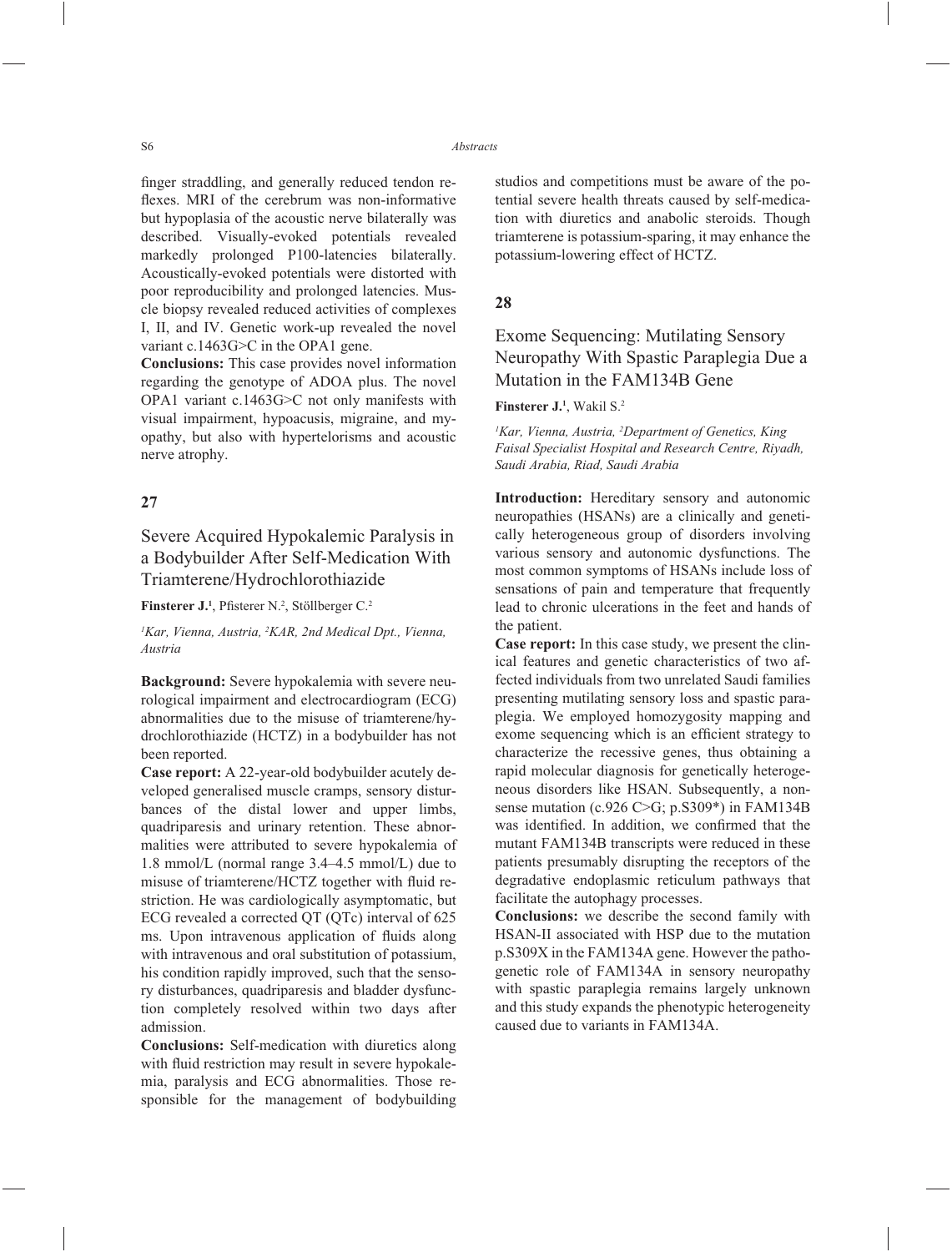# Suboptimal Control of Myasthenia Revealed by Implementation of Systematic Follow-Up in A French-Canadian Community Practice

#### **Gagnon A.1**

#### *1 Clinique Neuro Outaouais, Gatineau, Canada*

**Background:** Little is published on actual management of generalized myasthenia gravis (MG) in community practice. According to a recently published American registry,<sup> $1$ </sup> 7% of myasthenic patients are refractory. Participants were classified as having refractory MG if they met the three following criteria : 1 -past use of at least 2 immunosuppressant therapies (ISTs) for at least 6 months each OR past use of at least 1 IST for any duration AND repeated use of IVIg or plasmapheresis, 2 - ongoing treatment at enrollment, 3 - a MG-Activities of Daily Living (MG-ADL) total score at enrollment of at least 6. These refractory patients were experiencing worse scores on MG-15-item Quality of Life (MG-QOL-15).

**Methods:** From 19-10-24 to 19-12-20, 16 consecutive patients from Western Quebec, a mostly French-Canadian community, scheduled for regular follow-up with the author, were asked to complete both a MG-ADL and MG-QOL-15 instrument. The author, his nurse, and his EMG technician completed Quantitative Myasthenia Gravis score (QMG), Myasthenia Gravis Foundation of America Clinical Classification (MGFA), spirometry and dynamometry.

**Results:** Almost all scales were successively completed. Patients' age range between 28 and 82 years. Eleven patients are AARA positive on a standard laboratory essay (69%). Fourteen are using second line treatment of therapy and 12 (75%) are on continuous IVIg, plasmapheresis or rituximab. Two are  $MGFA = 4$ . The mean MG-ADL is 5.5 (7 equal or more than 6), MG-QOL-15 is 11.1 (6 equal or more than 15), QMG is 7.3 (7 equal or more than 10). Correlations have been found between MG-ADL and MG-OOL-15 ( $r = 0.55$ ) and MG-ADL and OMG ( $r =$ 0.56). Five  $(31.3\%)$  meet the definition of refractory generalized myasthenia according to American Registry and would be eligible for the phase-3 REGAIN study on eculizumab. Another is currently AARA seronegative and less than 12 months from initial

 diagnosis. Qol-15 and QMG were found to be worse in refractory patients.

**Conclusion:** Implementation of systematic followup is feasible in an out-of-hospital community general neurology practice. Many of the author's patients remain negatively impacted despite undergoing current clinical care guidelines. According to the American Registry definition, about one third of patients are refractory, considerably worse than the 7% reported in this registry and the 15% commonly cited in the literature,<sup>2</sup> and would fulfill criteria for the REGAIN Study.

- 1. Boscoe A, Xin H, L'Italien GJ, et al. Impact of Refractory Myasthenia Gravis on Health-Related Quality of Life. J Clin Neuromusc Dis 2019;20:173-181.
- 2. Ciafaloni E. Myasthenia Gravis and Congenital Myasthenic Syndromes. Continuum: Lifelong Learning in Neurology 2019;25:1767-1784.

### **34**

# A Nationwide Survey on X-linked Myopathy with Excessive Autophagy (XMEA) in Japan

Sugie K.<sup>1,2</sup>, Komaki H.<sup>3</sup>, Kurashige T.<sup>4</sup>, Ohkuma A.<sup>5</sup>, Eura N.<sup>1</sup>, Shiota T.<sup>1</sup>, Yamanaka A.<sup>1</sup>, Yamaoka M.<sup>1</sup>, Iguchi N.<sup>1</sup>, Nanaura H.<sup>1</sup>, Mori E.<sup>6</sup>, Abe T.<sup>5</sup>, Nonaka I.<sup>2</sup>, Nishino I.2

*1 Department of Neurology, Nara Medical University, Kashihara, Japan, 2 Department of Neuromuscular Research, National Center of Neurology and Psychiatry, Kodaira, Japan, 3 Translational Medical Center, National Center of Neurology and Psychiatry Hospital, Kodaira, Japan, 4 Department of Neurology, National Hospital Organization Kure Medical Center and Chugoku Cancer Center, Kure, Japan, 5 Department of Neurology, National Hakone Hospital, Odawara, Japan, 6 Department of Future Basic Medicine, Nara Medical University, Kashihara, Japan*

X-linked myopathy with excessive autophagy (XMEA) is a very rare X-linked recessive vacuolar skeletal myopathy. XMEA is pathologically very similar to Danon disease. Causative mutations have been identified in the VMA21 gene on Xq28. However, the clinical features of XMEA have not been well established. Therefore, to evaluated the clinical features and management of XMEA, we sent questionnaires on XMEA to 2,617 hospitals in Japan that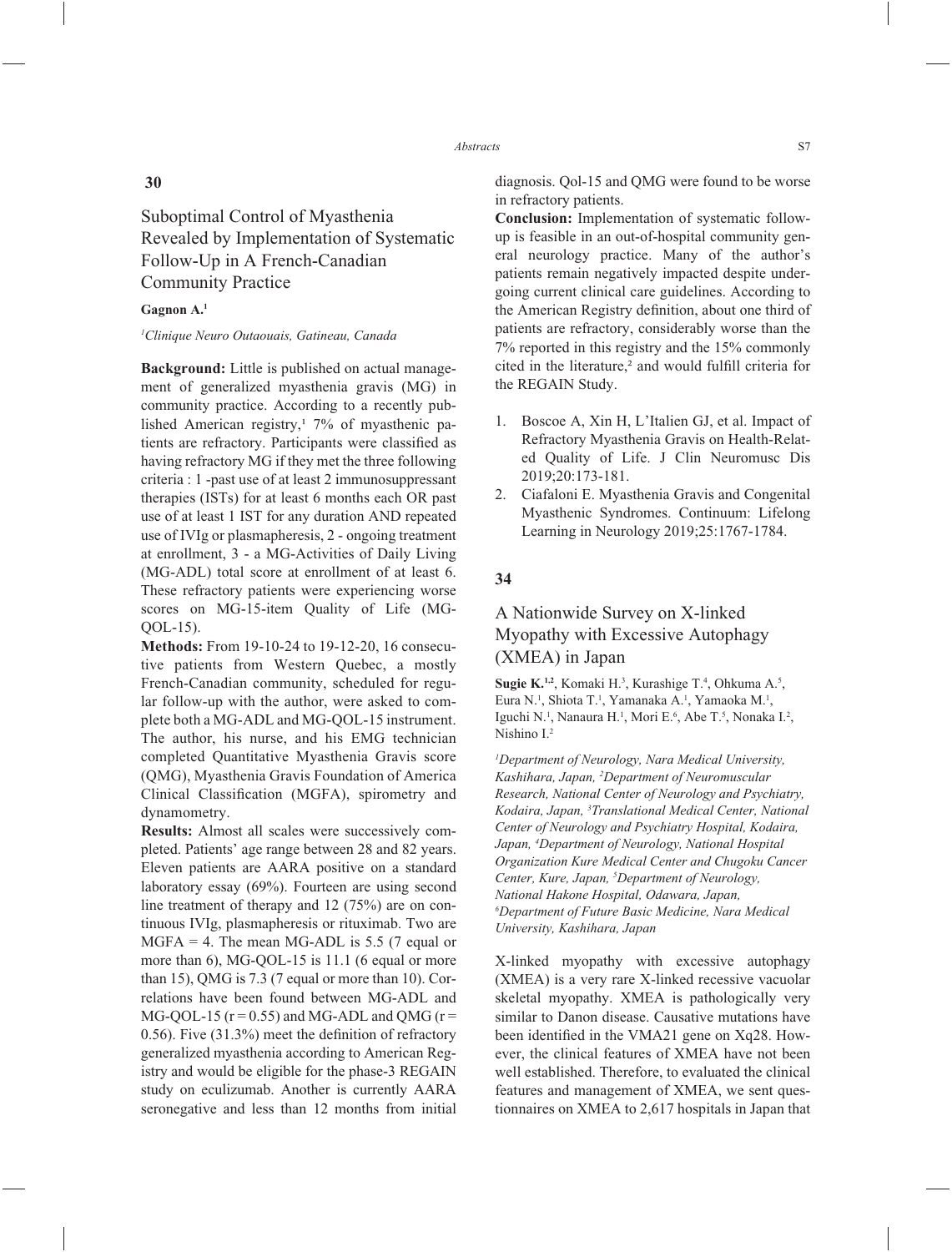have departments of neurology, cardiology, or pediatrics. We reviewed clinical histories, muscle specimens, and genetic analyses of the VMA21 gene.

As a result, we identified 12 XMEA male patients from 4 families in Japan. Onset was from birth to childhood. All patients showed progressive proximal muscle weakness of the extremities. Among the 9 patients who had died, all died of respiratory failure or pneumonia during the infantile period for 6 patients and the fifth decade for 3 patients. Cardiomyopathy was not evident in all, although 3 patients showed mild cardiomegaly. All patients showed autophagic vacuoles with sarcolemmal features (AVSF) in muscles. In addition, they showed depositions of complement C5b-9 over the surface of muscle fibers and multilayered basal lamina along the sarcolemma, which were not seen in Danon disease. All families had VMA21 gene mutations. We found c.164-6T>G in 2 families, c.161A>T in 1 family, and c.164-7T>G in the other family. Previously we reported one family with c.164-6T>G as a congenital autophagic vacuolar myopathy (CAVM) and the other as an infantile autophagic vacuolar myopathy (IAVM).

In conclusion, XMEA is an extremely rare disorder characterized by strictly skeletal muscle disease and may be primarily caused by lysosomal dysfunctions. None of the XMEA patients had cardiomyopathy except for 3 patients with cardiomegaly, which is critically different from Danon disease. In addition, we conclude that CAVM and IAVM are allelic to XMEA, caused by a severe VMA21 mutation. Our findings suggest that XMEA is more clinically variable than previously thought.

### **41**

### Diagnostic Value of NGS in Distal Myopathies

**Marti P.**<sup>1</sup>, Muelas N.<sup>2</sup>, Azorin I.<sup>3</sup>, Casasus A.<sup>1</sup>, Vilchez R.1 , Vilchez J.1

*1 IIs La Fe, Av. Fernando Abril Martorell, 106, Spain, 2 Hospital UiP La Fe, Av. Fernando Abril Martorell, 106, Spain, 3 CIBERER, Av. Fernando Abril Martorell, Spain*

Distal myopathies (DM) are a heterogeneous group of muscle diseases caused by mutations in different genes. The new generation sequencing technology (NGS) has improved the diagnosis, although a proportion of patients remain still undiagnosed.

The objective was to evaluate the efficiency of a NGS approach using a self-costumed panel of neuromuscular genes in patients with DM.

Seventy-five patients who remained undiagnosed of a series of 125 cases with DM on follow up in a Neuromuscular Unit in the Valencia Country were studied. Thirty-five cases were sequence by PAN-EL1 (40 genes; Ion Torrent technology) during 2016-2017 and 40 cases were sequence by PANEL2 harboring of 272 genes based on Illumina technology from 2017-2019.

A definitive molecular diagnosis was reached in 45% of the investigated cases, being the frequency of genes as follows: 27% ANO5, 18% TTN, 9% DYSF, 9% MYOT, 6% GNE, 6% HSPB1, 6% MYH7 and a single case was detected of each of these genes: HNRPDL, VCP, COL6A2, BICD2, EMD, NEB and TPM2. A probable diagnosis was obtained in 16% cases, with the following yield: ANO5, TTN, TCAP, DYSF, POLG, CAPN3, CO-L6A1, BAG3, HNRPDL and LDB3. 39% of the cases remained unsolved.

Our results demonstrated the efficacy of NGS in the diagnosis of DM. This approach is also useful to diagnose atypical phenotypes in DM. However, this procedure provides a large amount of unprocessed data that requires experience and sometimes biological analysis in tissues or cells to confirm the pathogenicity of the variants found.

#### **42**

# Diagnostic Yield of an NGS Panel of Muscle Genes in a Neuromuscular Diseases Reference Unit

Marti P.<sup>1</sup>, Muelas N.<sup>2</sup>, Casasus A.<sup>1</sup>, Azorin I.<sup>3</sup>, Vilchez R.<sup>1</sup>, Vilchez J.<sup>1</sup>

*1 IIS La Fe, Av. Fernando Abril Martorell, 106, Spain, 2 Hospital UiP La Fe, Av. Fernando Abril Martorell, 106, Spain, 3 CIBERER, Av. Fernando Abril Martorell, 106, Spain*

Next generation sequencing (NGS) methods have become a fundamental tool for the diagnosis myopathies. However, its final performance must be evaluated in a global context taking into account clinical aspects and biomarkers, often requiring a multidisciplinary interpretation.

The objective is to evaluate the diagnostic performance of two home design gene panel in muscular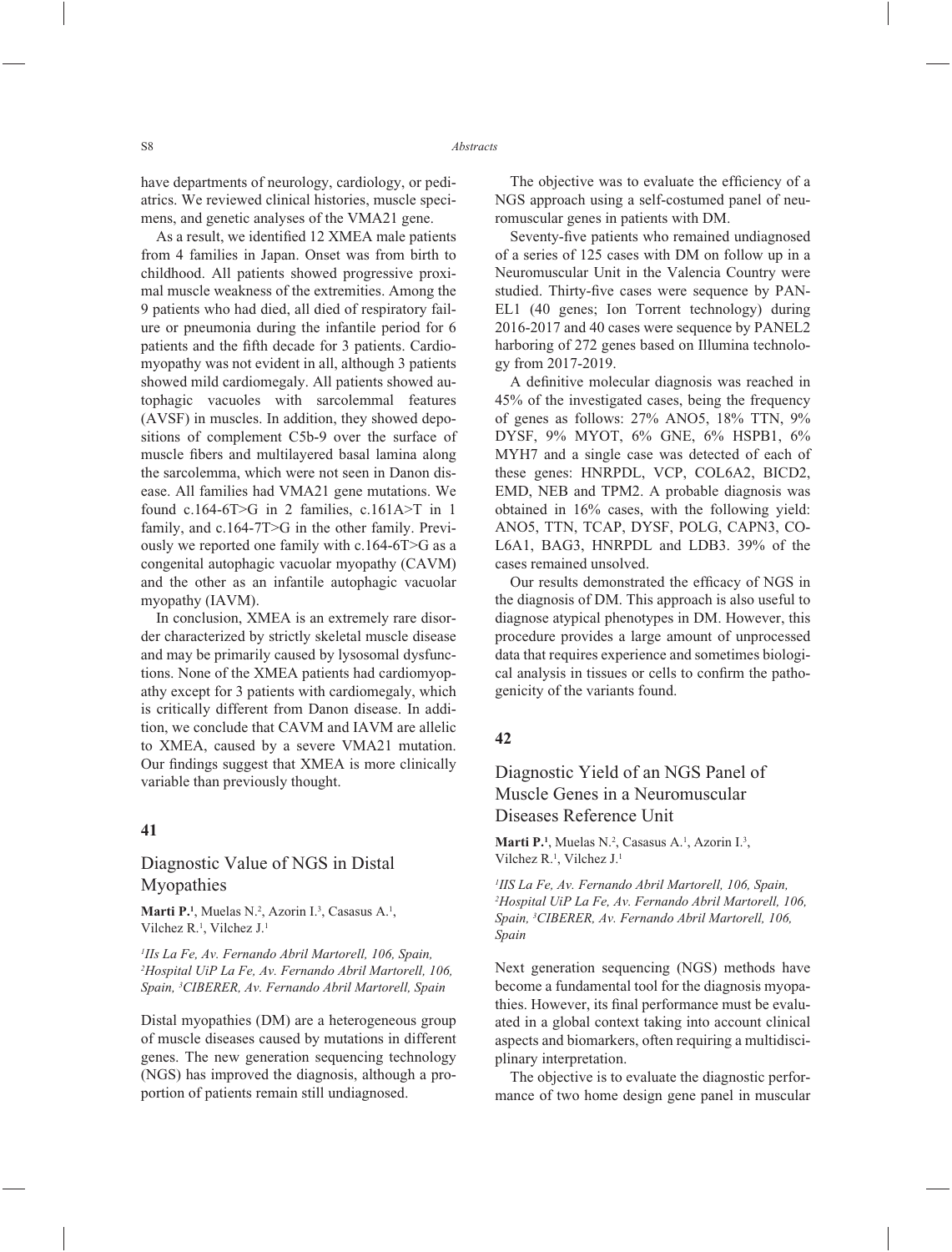diseases. We studied 417 undiagnosed patients at a Reference Center in Valencia County. First we sequenced 253 cases by an Ion Torrent PANEL1 composed of 40 genes during 2015–2017 year period. An Illumina PANEL2 harboring of 272 genes was applied to 184 subjects (including PANEL1 unsolved cases) during 2017–2019.

PANEL1 gave a diagnostic outcome of 24% confirmed,  $32\%$  possible and  $44\%$  inconclusive cases; being ANO5, FKRP, DES and MYH7 the most frequent gene mutations. PANEL2 yielded 32% confirmed,  $26\%$  possible and  $42\%$  inconclusive cases; in this group the most frequent mutations were those related to metabolic myopathies and channelopathies genes.

The global performance rate was 28% with definitive molecular diagnosis,  $27%$  of a possible one and 45% remained unsolved.

These results confirm NGS is a very useful tool in the study of neuromuscular diseases, especially when the panel contains a large gene list and hold high coverage. Nevertheless, this procedure provides many raw data that requires experience and sometimes biological analysis in tissues or cells to confirm the pathogenicity of the variants.

#### **44**

# TOPAZ: Phase 2 Study Evaluating Efficacy and Safety of Apitegromab in Later-Onset Spinal Muscular Atrophy

**Place A.<sup>1</sup>**, Barrett D.<sup>1</sup>, Cote S.<sup>1</sup>, Iarrobino R.<sup>1</sup>, Nomikos G.<sup>1</sup>, Chyung Y.<sup>1</sup>

*1 Scholar Rock, Cambridge, United States*

Apitegromab (SRK-015) is an investigational fully human, high-affinity anti-proMyostatin monoclonal antibody that binds to human proMyostatin and latent myostatin and inhibits the tolloid-mediated proteolysis step for myostatin activation. As proMyostatin is the predominant form of myostatin in skeletal muscle, apitegromab inhibits myostatin activation directly in target tissues. The primary objective of the 52-week Phase 2 trial (TOPAZ) was to assess safety and tolerability of apitegromab, administered by IV infusion every 4 weeks, in subjects with later-onset Type 2 and Type 3 SMA, aged 2- 21 years old and measure changes in motor function. The primary endpoint was mean change in baseline Hammersmith Scale scores. Secondary objectives were to characterize the pharmacokinetic (PK) and pharmacodynamic (PD) effects of apitegromab, therapeutic effects of low-dose (2 mg/kg) and highdose (20 mg/kg) apitegromab, immunogenicity and other exploratory motor function measures. Subjects received apitegromab as monotherapy or with an approved SMN upregulator (nusinersen). The results of an interim analysis showed subjects in Cohort 1 (ambulatory Type 3, n=23), who received apitegromab (20 mg/kg) as monotherapy  $(n=11)$  or as an adjunctive treatment to nusinersen (n=12), had a pooled mean change in baseline Revised Hammersmith Scale (RHS) scores of 0.5 (-1.1, 2.2). Cohorts  $2(n=14)$  and  $3(n=18)$  included Type 2 and non-ambulatory Type 3 subjects, who received apitegromab (Cohort 2, 20 mg/kg; Cohort 3, 2 mg/kg and 20 mg/ kg) as an adjunctive treatment to nusinersen. Cohort 2 had received nusinersen since they were 5 years old and Cohort 3 included subjects  $\geq 2$  years old receiving nusinersen, which was started before they turned 5 years old. Subjects in Cohort 2 achieved a mean change in baseline Hammersmith Functional Motor Scale Expanded (HFMSE) scores of 1.4 (0.1, 2.7). In the low-dose Cohort 3 group, the mean change in baseline HFMSE scores was 2.4 (-0.9, 5.8). In the high dose Cohort 3 group, the mean change in baseline HFMSE scores was 5.6 (2.5, 8.7).

### **47**

Hyperlipidemia in Patients with Myotonic Dystrophy Type 2

Parmová O.<sup>1</sup>, Voháňka S.<sup>1</sup>

*1 University Hospital Brno, Brno, Czech Republic*

**Objective:** Myotonic dystrophy is a multisystem disorder with high frequency of metabolic changes. Hypercholesterolemia and hypertriglyceridemia are well known condition in myotonic dystrophy and occurs up to 63 %. In general, the prevalence of hypercholesterolemia in the Czech population is about 40%. Patients with hyperlipidemia are at increased risk of cerebrovascular diseases, so the lipid lowering drugs have to be prescribed. In myotonic dystrophy (and other muscle diseases) is widely known that statins can cause muscle problems.

The aim of this study was to assess the frequency of hypercholesterolemia and hypertriglyceridemia and the frequency of using lipid lowering drugs in patients with myotonic dystrophy type 2 (MD2).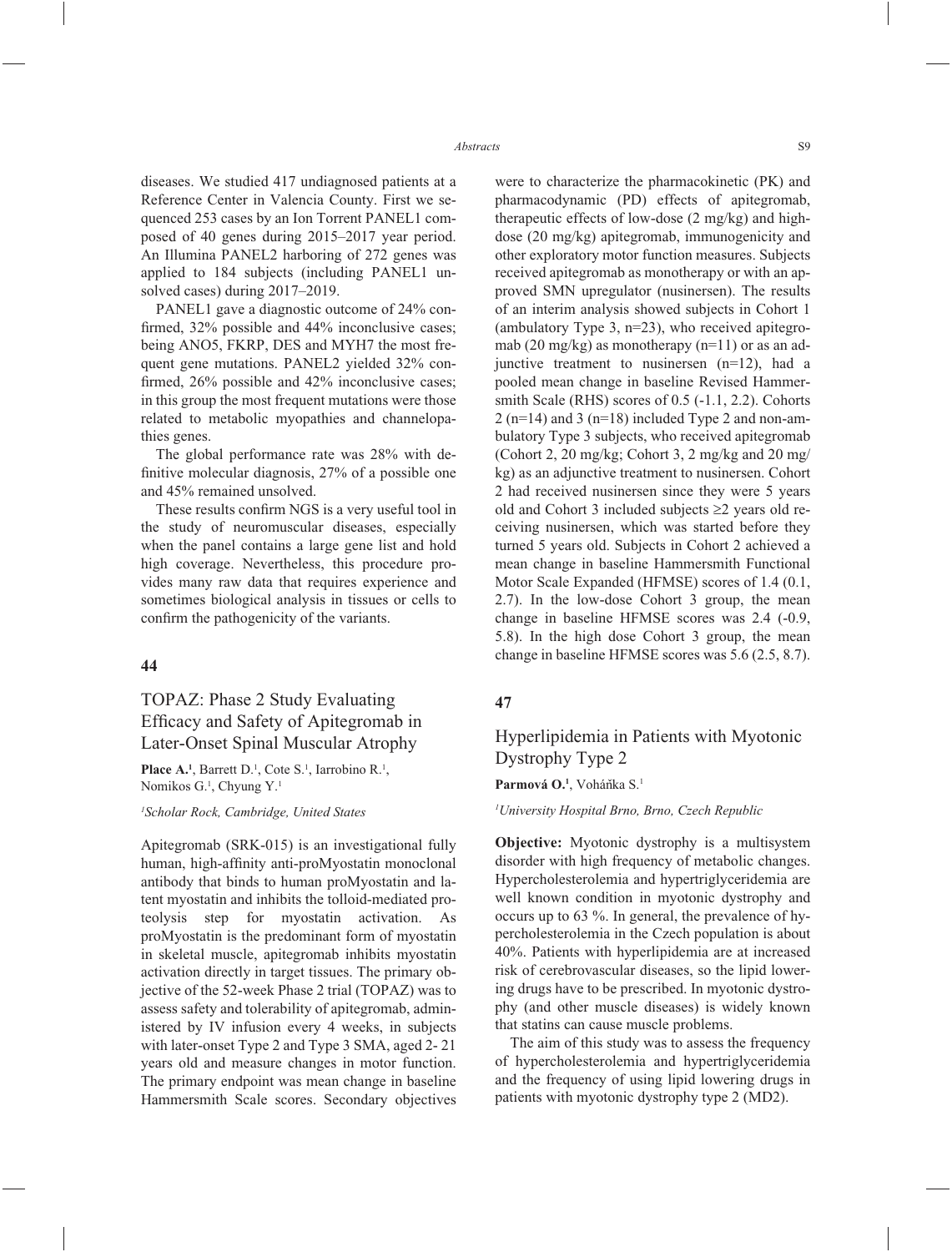**Methods:** 58 patients with MD2 (mean age 53.6  $\pm$ 12.6; range  $19 - 77$  years) were involved in this study. The serum levels of total cholesterol, HDL and LDL cholesterol and triglycerides were measured by the standard laboratory methods during the routine screening tests.

**Results:** The total cholesterol level was elevated in 52 patients (89.7 %). High level of LDL cholesterol was found in 22 patients (37.9 %) and HDL cholesterol level was in normal range in all patients. The average level of total cholesterol was 6.19 mmol/L, the average HDL cholesterol level was 1.79 mmol/L and LDL cholesterol was 3.44 mmol/L. Increased serum triglyceride level was in 27 patients (46.6 %) and the average level was 2.28 mmol/L. Only 14 patients (24.1%) used some lipid lowering drugs (rosuvastatin > atorvastatin > ezetimibe > fenofibrate > simvastatin, PCSK9 inhibitors). In 5 patients (8.6 % of all patients; 26.3 % of patients used lipid lowering drugs) the statin therapy was stopped, when the myotonic dystrophy was diagnosed, although no evidence of adverse effects of statins was present in patients. For 31 patients (53.4%) the hyperlipidemia was a newly detected abnormality.

**Conclusions:** Hyperlipidemia is a frequent metabolic abnormality in myotonic dystrophy. It seems there are some fears of prescribing statins in myotonic dystrophy, although patients with hyperlipidemia without the treatment are at increased risk of cerebrovascular diseases.

#### **49**

# Profiling Serum Antibodies Against Muscular Antigens in Facioscapulohumeral Muscular Dystrophy (FSHD)

Greco A.<sup>1,2</sup>, Straasheijm K.<sup>3</sup>, Mul K.<sup>1</sup>, van der Maarel S.<sup>4</sup>, Joosten L.<sup>2</sup>, van Engelen B.<sup>1</sup>, Pruijn G.<sup>3</sup>

*1 Department of Neurology, Radboud University Medical Center, Nijmegen, The Netherlands, 2 Laboratory of Experimental Internal Medicine, Department of Internal Medicine, Radboud University Medical Center, Nijmegen, The Netherlands, 3 Department of Biomolecular Chemistry, Institute for Molecules and Materials and Nijmegen Center for Molecular Life Sciences, Nijmegen, The Netherlands, 4 Department of Human Genetics, Leiden University Medical Center, Leiden, The Netherlands*

Facioscapulohumeral dystrophy (FSHD) is a complex (epi)genetic muscular disorder often inherited in an autosomal dominant fashion. Progressive muscular weakness and atrophy of facial, upper, and lower limb skeletal muscles are the disease clinical hallmarks, whereas FSHD histology is often characterized by inflammatory infiltrates whose nature is still far from clear. The FSHD mutation results in the expression of the otherwise epigenetically silenced Double Homeobox 4 gene (DUX4), a transcription factor, which is toxic to skeletal muscle cells by targeting multiple downstream genes. Both innate and adaptive immune genes are found among the DUX4 targets. We hypothesized that DUX4-induced aberrant expression of immune genes might trigger an auto-inflammatory reaction against skeletal muscle cells, thereby explaining the nature of the frequently described inflammatory muscle infiltrates. The aim of this study was to investigate the presence of autoantibodies against muscular antigens in FSHD patient sera. Autoantibodies directed against muscular antigens occurring in sera of 138 well characterized FSHD patients and in 11 healthy control (HC) sera were detected by immunoblotting and immunofluorescence. The reactivity of FSHD and HC sera was analysed with various muscular protein extracts (as a source of muscular antigens): healthy skeletal muscle, FSHD skeletal muscle, cultured healthy and FSHD myotubes, and cultured DUX4-expressing myoblasts. All protein extracts were used for immunoblotting analyses, whereas the immunofluorescence analyses were performed with the DUX4-expressing myoblasts. Although FSHD sera were found to be reactive with several muscular polypeptides, their reactivity with all the tested muscular antigen preparations did not significantly differ from that of HC sera. Therefore, this approach did not lead to the identification of a disease-specific autoantibody in the FSHD cohort. Moreover, the staining of DUX4-expressing myoblasts did not differ when incubated with either FSHD or HC sera. Importantly, the lack of specific autoantibodies in the tested cohort might exclude autoantibody-mediated pathology as a disease mechanism in FSHD. Nevertheless, exploring the role of inflammation in FSHD might have crucial therapeutic implications. Therefore, other immune pathways, both innate and adaptive, warrant further investigation.

**Key words:** autoantibodies, skeletal muscle antigens, inflammation, facioscapulohumeral muscular dystrophy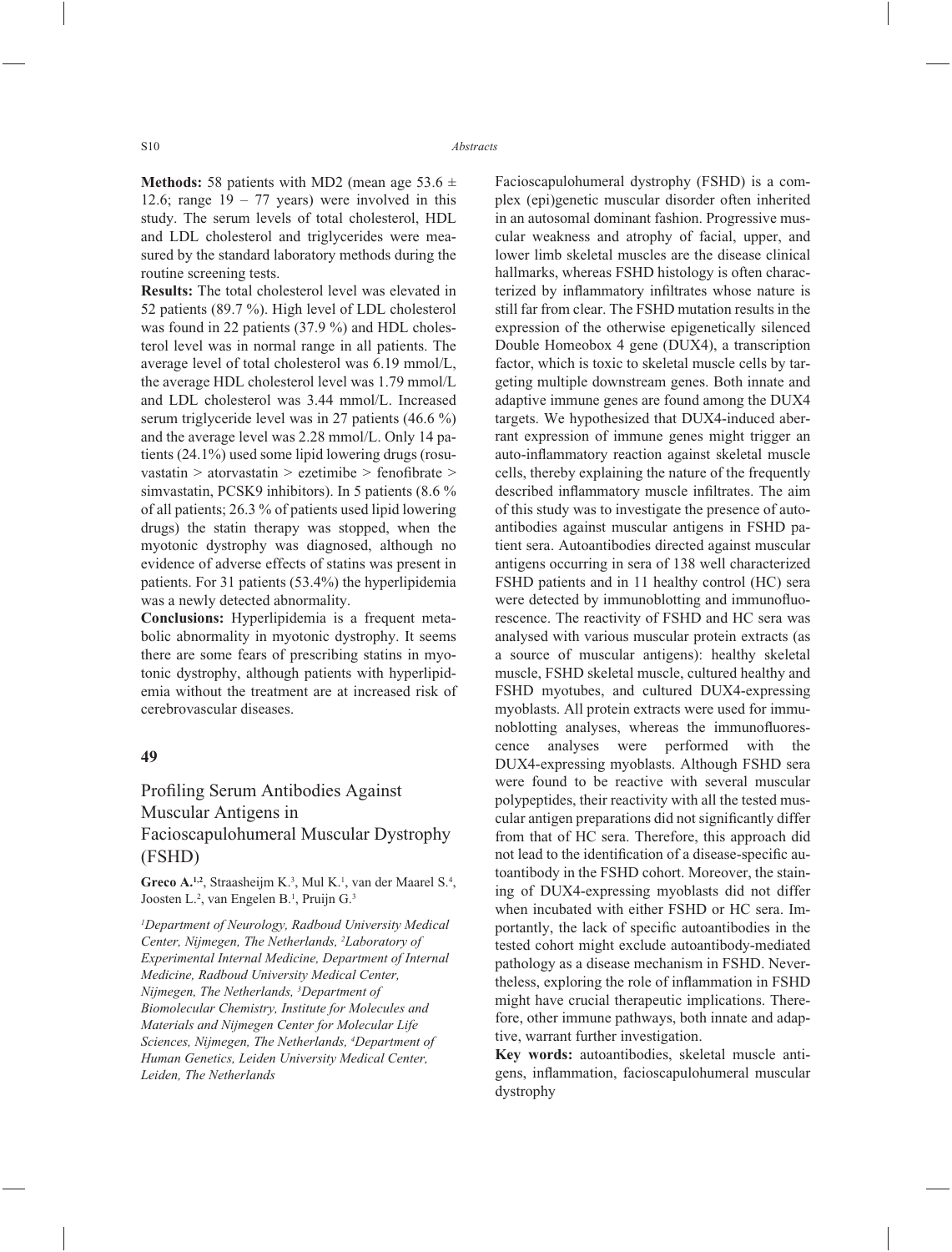# **52**

PROMISE-MG: A Comparative Effectiveness Study of Myasthenia Gravis Treatments: Study Design, Demographics and Baseline Data

Narayanaswami P.<sup>1,2</sup>, Sanders D.<sup>3</sup>, Guptill J.<sup>3</sup>, Study Group P.

*1 Beth Israel Deaconess Medical Center, Boston, United States, 2 Harvard Medical School, Boston, United States, 3 Duke University Medical Center, Durham, United States*

**Objective:** To present the study design, demographics and baseline data of the PROMISE-MG study, a multicenter, prospective, observational comparative effectiveness study of treatments for MG.

**Background:** High-quality randomized controlled trials of immunosuppressive/ immunomodulatory (IS/IM) treatments for myasthenia gravis (MG) are sparse due to difficulties with patient recruitment/ retention and the heterogeneous nature of MG. Evidence for comparative effectiveness of IS/IM treatments for MG is not available.

**Specific Aims:** To compare outcomes at 24 months in:

- MG patients receiving azathioprine vs. those receiving mycophenolate
- Patients receiving vs. not-receiving azathioprine/mycophenolate at adequate doses/duration Exploratory Aims:
- Effectiveness and adverse effects of high dose steroid initiation vs. low dose escalating regimens
- Comparative effectiveness of corticosteroids vs. no corticosteroids in preventing generalization of ocular MG at 24 -36 months of treatment
- Quantitative and qualitative analysis of discordance between clinician-reported and patientreported outcomes
- Analysis of demographic patterns compared to clinical trial populations

**Inclusion criteria:** autoimmune MG, age >18 years, no IS/IM treatment or thymectomy prior to initial study visit.

**Protocol:** Patients are treated as in routine clinical practice with treatment choices, visit frequency and laboratory monitoring at physician discretion. De-identified data are entered into a central RED-Cap database.

#### **Co-Primary outcomes:**

- MG-Quality of life (MGQOL-15r)
- Achieving Minimal Manifestation status with no more than grade 1 adverse effects (Common Terminology Criteria for Adverse Events). Secondary Outcomes:
- MG-composite (MGC)
- MG-Activities of daily living (MG-ADL)
- MG-Manual Muscle Test (MG-MMT)
- Visual Analog Scale (VAS) for disease severity
- VAS for severity of side effects from MG treatments
- Hospitalizations for MG

Descriptive statistics were used for initial visit data; Pearson correlation was used to calculate association between outcome measures.

**Results:** One hundred sixty seven participants are enrolled from 19 USA/Canadian centers: male 62%, 93% White. Mean age at disease onset:  $64\pm14$  years (females  $61\pm17$ , males  $66\pm11$ ). MGFA class: I (Ocular) - 40%, II - 37%, III - 21%, IV/V - 2%. Mean disease duration: 1.3±2.5 years; 76% AChR-Ab positive, 6% MuSK-Ab positive. Thoracic imaging: normal/involuted thymus in 88%, thymoma in 6.5%.

At initial visit, 57% were taking pyridostigmine and treatment was started or changed in 73.5% (66% pyridostigmine, 23% corticosteroids). Mean outcome measure scores± SD: MGQOL-15r - 10.9±8.2, MGC - 8.6±6.2, MG-MMT - 8.2±6.6, MG-ADL - 5.5± 3.2. Correlations between MGC/MG-ADL and MGC/MG-MMT were strong (r=0.79 and 0.71, respectively,  $p<0.0001$ ); other measures correlated moderately with each other  $(r=0.54$  to 0.68,  $p<$ 0.0001).

**Conclusions:** PROMISE-MG is a novel trial design evaluating treatments in real world settings. Participants are predominantly male, with disease onset in the 7th decade; this differs from the typically described demographics of MG – potential reasons will be discussed.

Correlation was moderate between the patient reported MG-ADL and MGQOL15r. Correlation was highest between MGC/MG-ADL and MGC/MG-MMT, probably because MG-ADL and MG-MMT are components of MGC. MG-MMT and MG-ADL correlated the least, likely because of differences between clinician-evaluated muscle strength and patient-reported functional assessments. Thirty-two percent of participants have completed 24 months follow-up; the study is ongoing.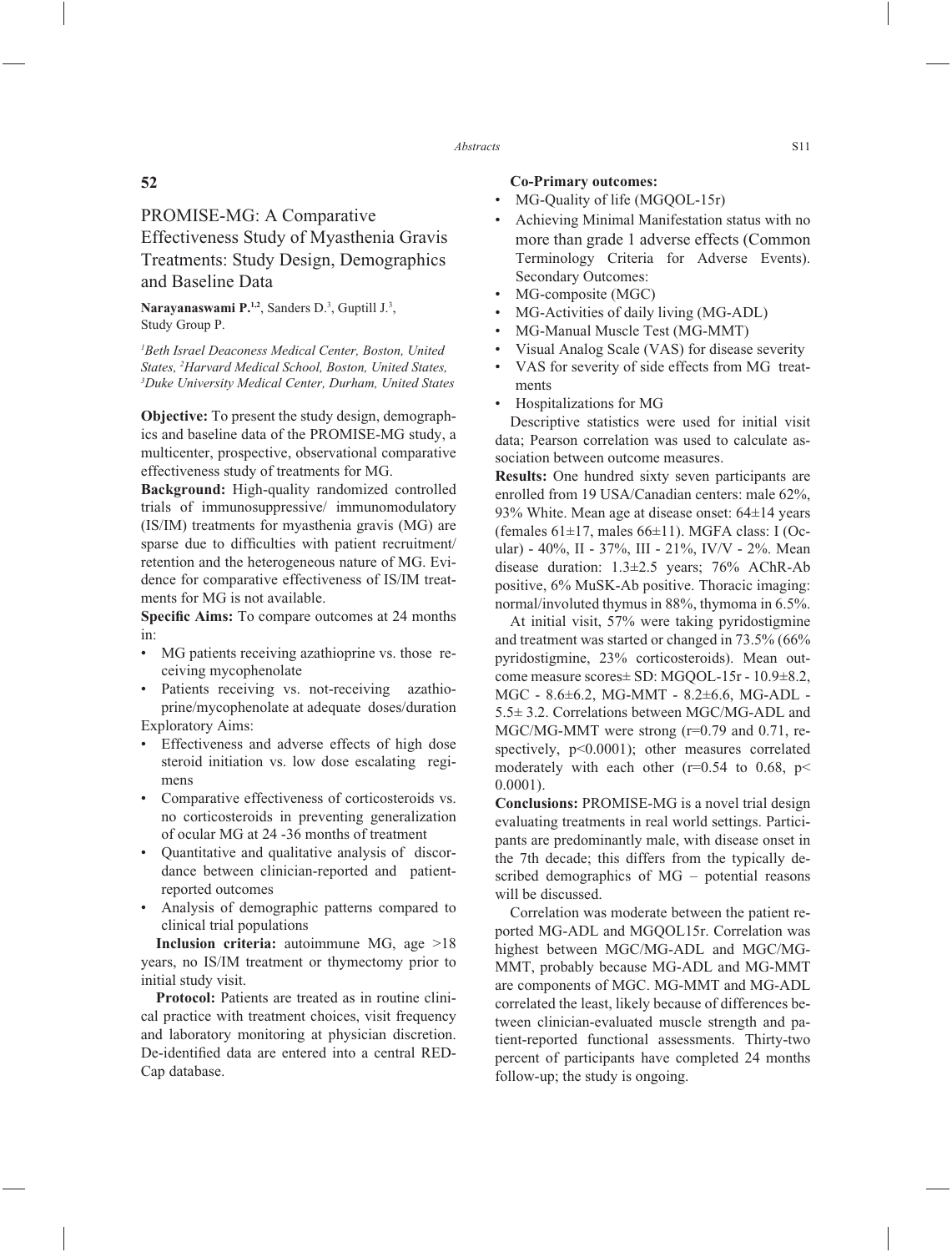### **54**

# A New Mutation in the C12orf65 Gene Causes a Severe Predominant Motor Neuropathy

Guerrero Molina M.<sup>1</sup>, Ateche-López A.<sup>1</sup>, Gonzalo-Martínez J.1

#### *1 Hospital 12 Octubre, Madrid, Spain*

**Background:** The C12orf65 gene is a nuclear gene that encodes a mitochondrial matrix protein contributing to mitochondrial translation. Deleterious mutations in the C12orf65 gene causes a phenotype of early onset optic atrophy, peripheral neuropathy and spastic paraparesis .

Next-generation sequencing techniques continue to expand genetic causes of neuropathy. These genes known to cause complex inherited disorders may present with an isolated neuropathy.

**Methods:** We studied a 34-year-old Honduran male with no consanguineous parents, motor neuropathy and optic atrophy. His delivery was normal, with normal motor and mental development in infancy. At the age of 5 years he developed insidious visual impairment and at 8 years he showed difficulty running due to bilateral foot drop without sensory impairment. He has at least 2 cousins with similar symptoms but none of them have a genetic diagnosis.

Neurological examination revealed loss of visual acuity with bilateral optic atrophy, pes cavus deformity with flexion contracture of the toes with severe atrophy of the distal leg muscles resembling a reversed-champagne bottle. Manual muscle examination revealed bilateral symmetrical weakness, worse distally. Toe and ankle flexors and extensors were  $0/5$  (Medical Research Council), knee flexors  $4-1/5$ , knee extensors 4/5 and hand intrinsics 4+/5. Deep tendon reflexes were brisk upper limbs and knees with absent deep tendon reflexes in ankles. Sensitivity to pinprick, touch, temperature, positioning, and vibration was normal in all the limbs. There were no other pyramidal signs, with normal muscle tone in upper limbs.

Nerve conduction studies were consistent with bilateral motor axonal neuropathy with absent compound muscle action potential (CMAP) and F waves in lower limbs and low-amplitude CMAP in upper limbs, sparing the sensory nerves (normal amplitude and velocity). Motor nerve conduction velocities (MNCVs) in upper limbs were mildly decreased. Needle electromyography revealed a neurogenic pattern mostly distal and symmetrical with large motor unit action potentials.

**Results:** We used exome sequencing and we identified in apparently homozygosis the frameshift pathogenic variant c.418\_422del (p.R141Kfs\*13) in the C12orf65 gene (NM\_152269.4) which predicts a truncated protein lacking the C-terminal portion.

**Conclusions:** This novel frameshift variant in the C12orf65 gene cause a severe predominant motor axonal neuropathy with optic atrophy. Our finding extend the genotyping and phenotypic spectrum of the C12orf65 gene.

### **56**

# Myotonic Dystrophy Type 1 Aassociated with the Brain's White Matter Abnormalities: A Case Report

#### **Barbov I.1,2**

#### *1 University Clinic For Neurology, Skopje, Macedonia, 2 University of Cagliari, Cagliari, Italy*

**Introduction:** Myotonic dystrophy type 1 (DM1) is an autosomal dominant multisystemic disorder that affects skeletal and smooth muscle as well as the eye, heart, endocrine system, and central nervous system (CNS). This disease is caused by CTG repeat expansion on chromosome 19q. Poor sleep quality, fatigue and daytime sleepiness have a big impact on the quality of life of DM patients.

Case report: We report a fifty-years-old woman with familiar history for DM1, manifested temporal, ocular and bulbar muscle weakness, slight flexor neck, distal limb weakness, mild intermittent myotonia, bilateral cataract and sterility. Deep tendon reflexes were absent. Also, she suffered a stroke-like episode, followed by right hemiparesis, six months ago. Equally important, the CK level was 274 U/l (reference range 22 U/L - 198 U/L). Moreover, generalized myotonia and myopathic changes were observed on electromyography (EMG). On the other hand, skeletal muscle biopsy showed myopathic changes: varied fiber size, endomysial connective tissue mildly increased, type I fiber predominance. Notably, MRI of the brain gave us this data: bilateral multifocal changes in white matter, periventricular and in brain steam, hyperintense on T2-weighted and proton-density-weighted MR images, as well as hypointense on T1-weighted scans. MRI of the cervical spinal cord and MRI cerebral angiography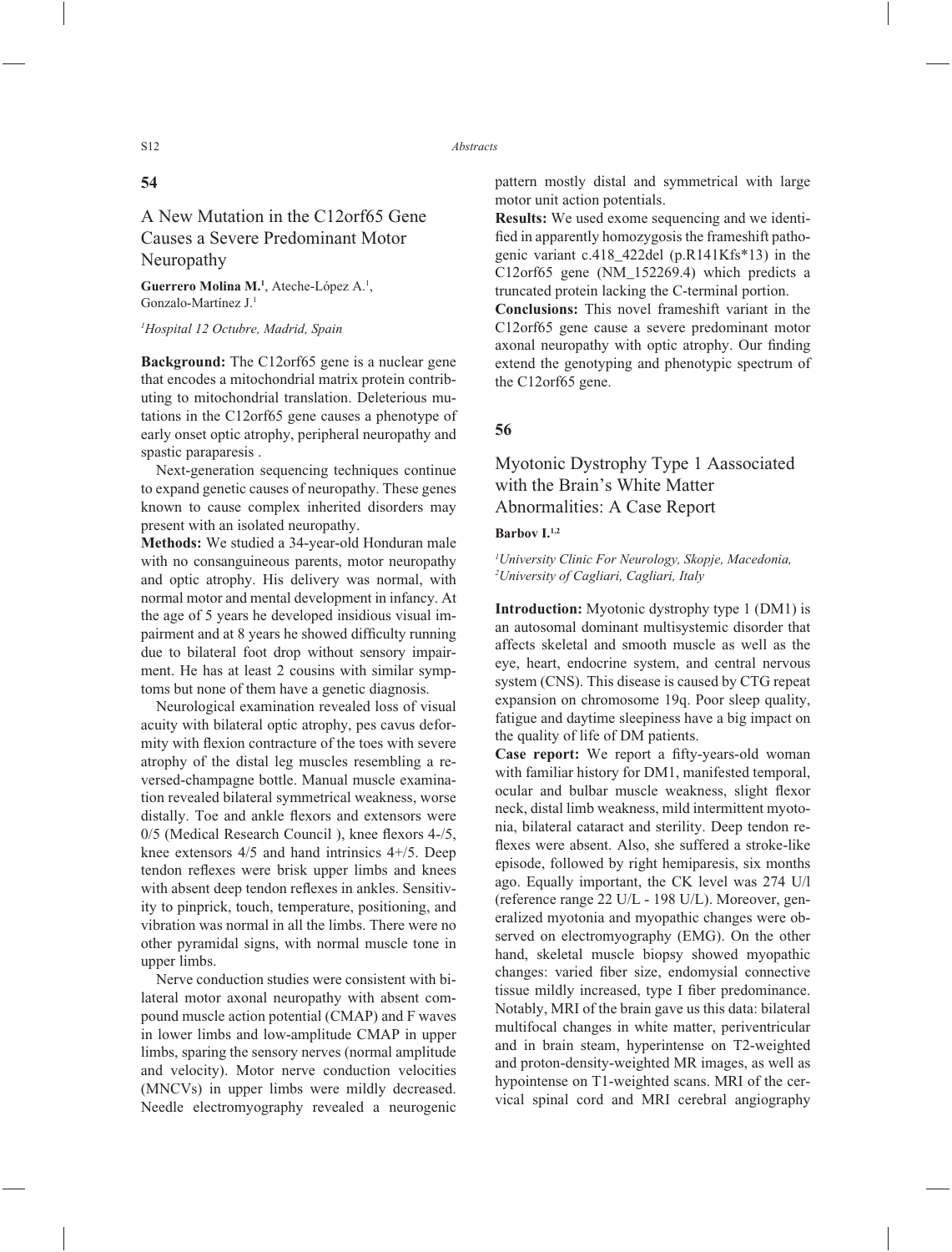were normal. Apart from that, cerebrospinal fluid (CSF) was normal, with no evidence of immunological activity. Electroencephalography (EEG) and evoked potentials were also normal. Neuropsychological testing showed mild cognitive impairment. To sum up, finding definite MRI abnormalities in this patient with DM1 is evidently. Surely, an examination of the CSF gave no evidence of an inflammatory process. The morphology underlying this leukoencephalopathy remains unknown. The MRI pattern suggests a process affecting the perivascular spaces or small pial vessels. As well, microangiopathy is another possible mechanism.

**Conclusion:** The causative relationship of these clinical features with the magnetic resonance imaging (MRI) white matter abnormalities remain to be established. Novel advances in the understanding of the molecular mechanisms involved in DM1 provide opportunities for new diagnosis perceptions and new therapeutic strategies.

**Keywords:** myotonic dystrophy type 1, MD1, magnetic resonance, leukoencephalopathy

### **61**

A Case of HNRNPA1 Gene Mutation with Multisystem Proteinopathy Presenting as Inclusion Body Myopathy

Palmer S.<sup>1</sup>, **Mehrabyan A.<sup>1</sup>** 

#### *1 UNC Hospitals, Chapel Hill, United States*

**Background:** Multisystem proteinopathy (MSP) is a rare adult onset inherited degenerative disorder characterized by inclusion body myopathy (IBM), early-onset Paget's disease of bone (PDB) and premature frontotemporal dementia (FTD). In over  $99\%$  of cases when a genetic cause is identified, a pathogenic variant can be identified in the VCP gene. However, there are case reports of families presenting similarly with pathogenic variants in the HNRNPA1, HNRNPA2B1, HNRNPDL, MYH2, SOSTM1, and MATR3 genes. We identified a family with IBM and PDB, with pathogenic variant in the HNRNPA1 gene.

**Case report:** 46 year old male presented to our clinic with a 10 year history of asymmetric weakness of the right foot that worsened over the years to involve bilateral proximal legs leading to multiple falls per week. He did not have weakness of facial, neck, arm or trunk muscles, neither sensory deficits. Electrodiagnostic studies demonstrated myopathic changes proximally and distally in the lower extremities. A muscle biopsy of the left quadriceps muscle revealed chronic myopathy with rimmed vacuoles without inflammatory findings, consistent with hereditary hIBM. He underwent genetic testing for hIBM (GNE, HNRNPA2B1, MYH2, TTN, VCP), which was unrevealing. His mother was diagnosed with IBM at 60 years of age, after 10 years of carrying the diagnosis of PDB. Her diagnosis of IBM was confirmed by muscle biopsy. Given family history we pursued further genetic testing. A custom gene panel was created based on the recent advances in MSP genes (HNRNPA1, HNRNPDL, SQSTM1 and MATR3), which revealed a pathogenic variant (c.941A>T, p.Asp314Val) in the HNRNPA1 gene. This has been previously reported in a German family, with hIBM and PDB in six and three family members respectively.

**Conclusion:** To our knowledge, this is the second reported case of a family with a pathogenic variant in the HNRNPA1 gene manifesting with IBM and PDB. Unlike the prior case, distal asymmetric leg weakness was the initial presentation in our case. Cognitive impairment was not a part of the MSP in our case, consistent with the prior presentation. Here we also emphasize the importance of custom gene panel in cases with strong family history and unrevealing testing based on the existing panels.

#### **62**

# Long-Term Observation of Enzyme Replacement Therapy for Pompe Disease in Japan

**Nagura H.1** , Hokugo J.1 , Ueda K.1

*1 Sanofi K.K., Tokyo, Japan*

**Introduction:** Alglucosidase alfa received marketing approval for the treatment of Pompe disease in Japan in 2007. In accordance with the Good Postmarketing Surveillance Practice ordinance, we conducted a post-marketing surveillance study to monitor the long-term safety and effectiveness of alglucosidase alfa therapy among Japanese patients with Pompe disease.

**Methods:** The outcome data on the safety and effectiveness were collected as real-world data for up to 9 years following the initiation of treatment with alglucosidase alfa, without any intervention to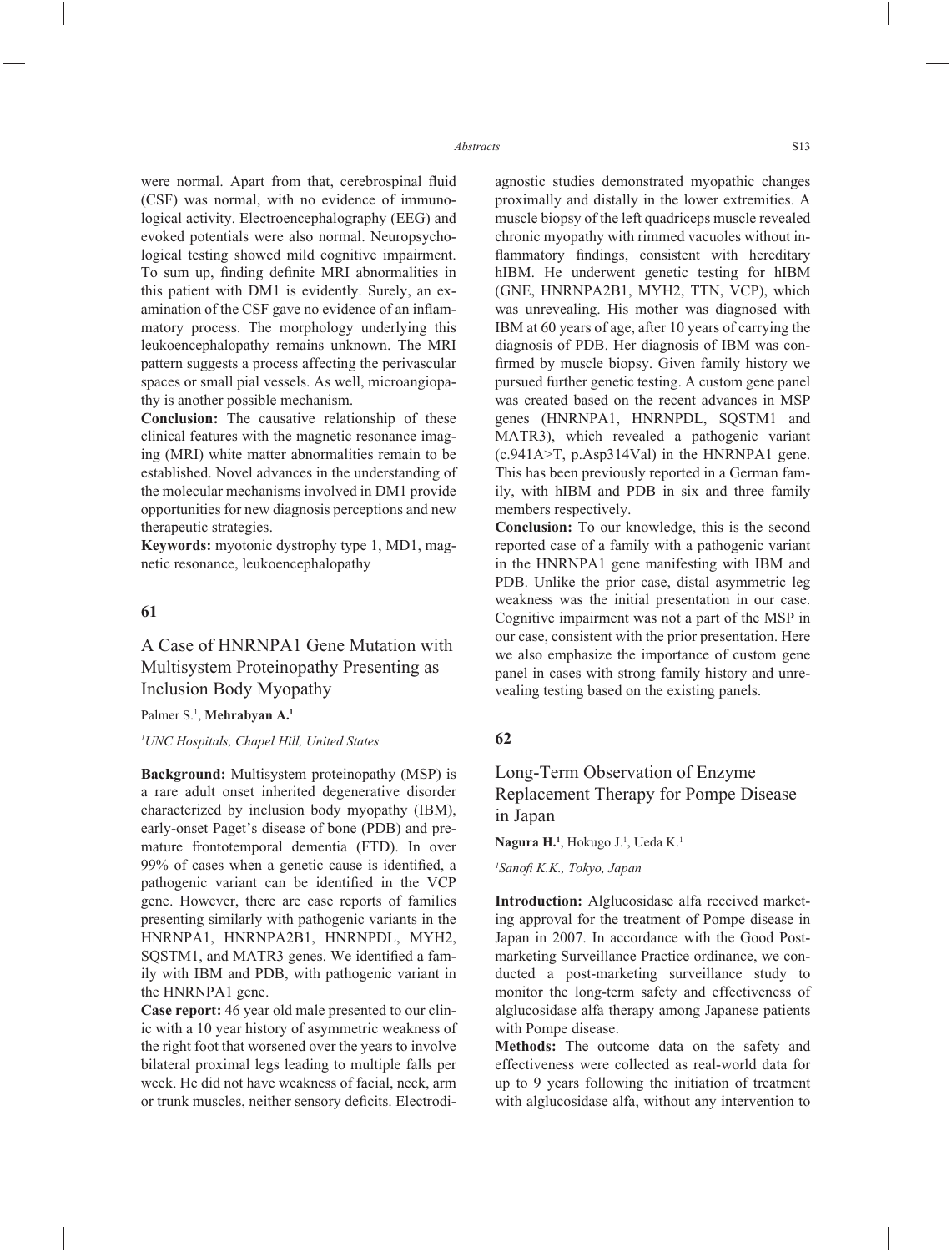treatment strategies. The surveillance was targeting all the Pompe disease patients to whom alglucosidase alfa was administered during the surveillance period, and the data was collected from 92 patients. Among them, we here analyzed 73 patients' data with the permission of data usage for the publication. The safety of the drug was assessed in terms of the rate of drug-related adverse events, infusion-associated reactions, and anti-alglucosidase alfa antibody titers. The effectiveness was evaluated with the survival rate, pulmonary and motor function tests. We also evaluated whether the of antibody expression exerted negative impact on the safety and/or effectiveness of the enzyme replacement therapy.

**Results:** Drug-related adverse events were observed in 29 of 73 (39.7%) cases, and the cumulative adverse event rate during the 9 years of the study was 45.7%. Immunoglobulin G antibodies against alglucosidase alfa were positive in 59 of 61 cases in which the titers were not correlated with drug-related adverse events or infusion-associated reactions. Survival of infantile-onset cases was sustained for 9 years. The results of the physical function tests suggested that the treatment could have slowed disease progression. The antibody titer was also not significantly correlated with long-term pulmonary function outcome. Although the available data were limited, there was a tendency that the patients with larger temporal gaps between the disease onset and treatment initiation showed poorer trajectory of respiratory function.

**Conclusion:** Alglucosidase alfa was generally well tolerated in Japanese patients. No new concern of safety and effectiveness was found from this surveillance.

Funding - Sanofi K.K.

### **64**

# Autoantibody Valency Dictates Their Pathogenicity in MuSK Myasthenia Gravis

Huijbers M.<sup>1,2</sup>, Vergoossen D.<sup>1</sup>, Fillié-Grijpma Y.<sup>2</sup>, Plomp J.<sup>1</sup>, Breukel C., Dominguez Vega E.<sup>3</sup>, J. Gstöttner C.<sup>3</sup>, Wuhrer M.<sup>3</sup>, Parren P.<sup>4</sup>, van der Maarel S.<sup>2</sup>, Verschuuren J.1

*1 Department of Neurology, Leiden University Medical Centre, Leiden, The Netherlands, 2 Department of Human Genetics, Leiden University Medical Centre, Leiden, The Netherlands, 3 Centre for Proteomics, Leiden University Medical* 

### *Centre, Leiden, The Netherlands, 4 Department of Immunohematology and Blood transfusion, Leiden University Medical Centre, Leiden, The Netherlands*

In myasthenia gravis, autoantibodies against proteins in the neuromuscular synapse cause fatigable skeletal muscle weakness. In  $\sim$ 5% of patients, these autoantibodies bind muscle-specific kinase (MuSK), a protein essential for establishment and maintenance of neuromuscular synapses. In serum, MuSK antibodies are predominantly of the IgG4 subclass. IgG4 antibodies are unique as they exchange halfmolecules with other IgG4 molecules in a dynamic and continuous process called Fab-arm exchange. This results in bispecific antibodies and, consequently, functional monovalent antigen binding. To investigate whether the functional valency of MuSK antibodies (i.e. having one or two binding sites for MuSK) contributes to their pathogenicity in MuSK myasthenia gravis, we generated recombinant monoclonal MuSK antibodies (i.e. bivalent antigen binding) from patient-derived IgG sequences. To model Fab-arm exchanged functional monovalent serum IgG4 we digested these into Fab fragments or generated stable bispecific monovalent MuSK antibodies. In vitro characterization in C2C12 myotubes cultures revealed that monovalent anti-MuSK Fab fragments and bispecific antibodies inhibit agrin-induced MuSK activation and acetylcholine receptor (AChR) clustering, similar to polyclonal patient-purified IgG4. Surprisingly, bivalent MuSK antibodies act as (partial) agonist on MuSK signalling independent of agrin. In NOD/SCID mice, monovalent MuSK antibodies caused rapid and severe myasthenic muscle weakness, whereas the same antibodies in their parental bivalent form were less potent or did not induce a phenotype. Thus the functional monovalency of MuSK IgG4 autoantibodies amplifies their pathogenicity. MuSK autoantibody isotype switching and consequently Fab-arm exchange of anti-MuSK IgG4 in patients seem important steps in the pathomechanism in MuSK myasthenia gravis.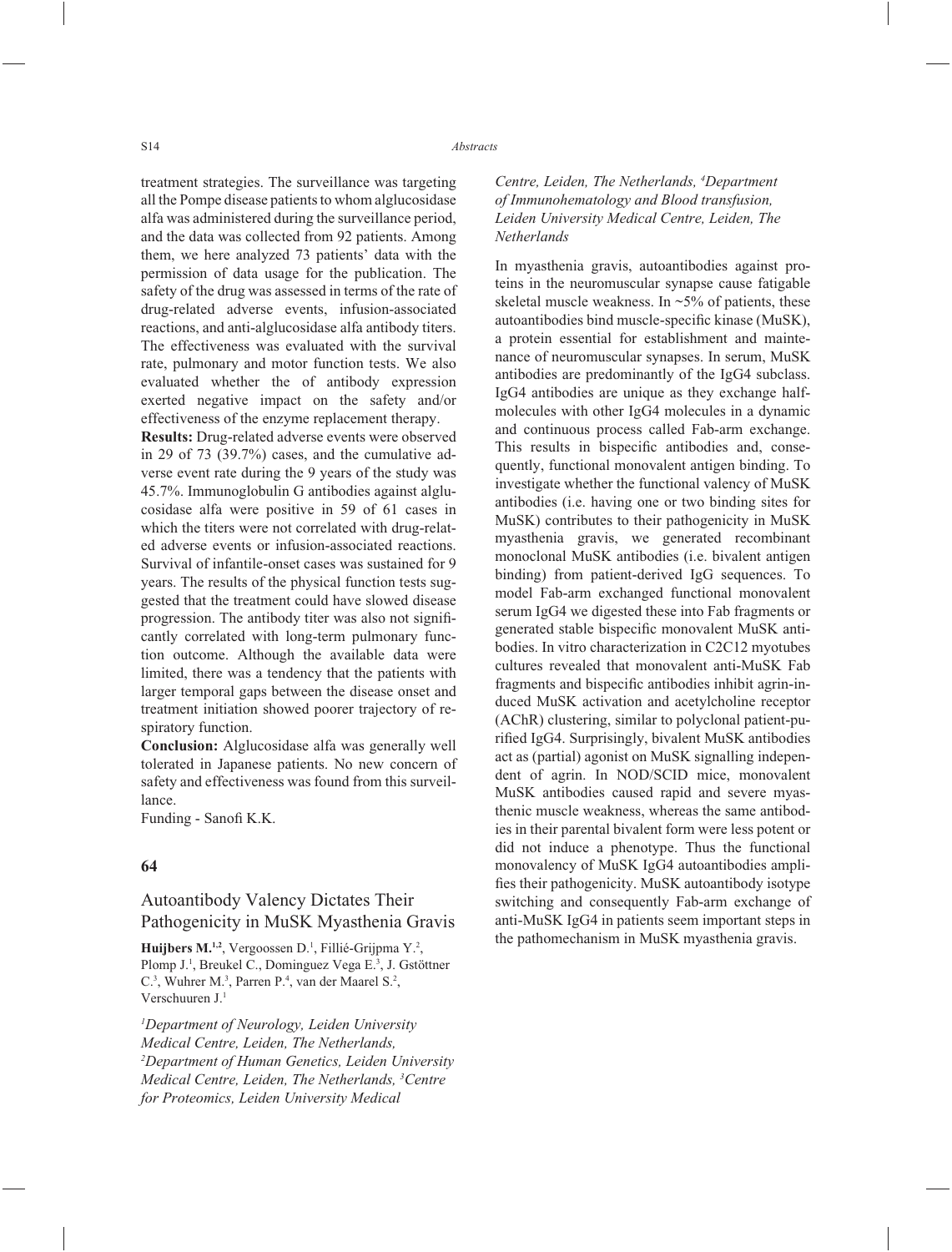# Treatment of Myasthenia Gravis: Experience of Our Hospital

González Toledo G.<sup>1</sup>, Pérez Pérez H.<sup>1</sup>, Hernández García M.<sup>1</sup>, Hernández Javier C.<sup>1</sup>, Crespo Rodríguez M.<sup>1</sup>, Lobato González M.<sup>1</sup>, Ivanovic-Barbeito Y.<sup>1</sup>, Carrillo Padilla F.<sup>1</sup>

#### *1 Hospital Universitario de Canarias, San Cristóbal de La Laguna, Spain*

**Objective:** Myasthenia Gravis (MG) is a treatable neurologic condition whose treatment must be individualized. There are few reports about real life treatment patterns of the disease. We describe the treatment patterns of MG in a third-level hospital.

**Methods:** We retrospectively reviewed the medical history of all the patients with diagnosis of MG in follow-up by our neuromuscular diseases unit in the period 1/1/2013-30/10/2019 and analyzed their therapeutic information.

**Results:** Information about 135 patients (68 males) was analyzed. 38 patients (28%) had ocular MG and 97 (72%) generalized MG. Anti-acetylcholine receptor antibodies were positive in 61.5% of all patients and Anti-muscle specific tyrosine kinase antibodies were positive in 1 patient. The mean age at diagnosis was 50.1 and 7 patients (5,2%) died in this period –known cause in 4: 2 infections and 2 neoplastic disease-. Current mean age is 60.8 and average follow up time since diagnosis of alive patients is 10.8 years. 45 patients (33.3%) were thymectomized. 8 patients had a thymoma. The first treatment was: 72% pyridostigmine alone, 20% pyridostigmine and corticotherapy, 1.5% pyridostigmine and intravenous immunoglobulins (IVIG) and 6,5% pyridostigmine, corticotherapy and IVIG.

All patients have been on pyridostigmine and 85% currently take it. 5% didn't tolerate it and it was ineffective in 2.5%. 10 patients (7.5%) have stopped pyridostigmine because they are asymptomatic -9 have ocular MG-. Current mean dose of pyridostigmine is 205 mg/day. 97 patients (72%) required immunosuppressive agents (IA) at some point of the disease. 96% received corticosteroids, 37% azathioprine and 7,2% mycophenolate mofetil. Other treatments used were tacrolimus, cyclosporine and rituximab in 3 patients each and methotrexate in 1 patient.

Nowadays, 76 patients (56.3%) are in treatment with IA: 77,6% are taking corticosteroids, 25% azathioprine, 6,6% tacrolimus and 3,9% mycophenolate

mofetil. Cyclosporine, rituximab and methotrexate are now used by 1 patient each. 38 patients could stop corticosteroids due to a good control of the disease. The current mean dose of prednisone is 8.28 mg/day. The average time taking corticosteroids is 5.68 years.

Patients with generalized MG needed IA treatment more frequently: 14,5% of generalized MG never received IA, against 63,2% of ocular MG. 30% of generalized MG have stopped IA, against 79% of ocular MG.

28 patients (21%) received IVIG sometime: 16  $(11.9\%)$  once, 6  $(4.5\%)$  twice and 6 three or more times.

**Conclusions:** We present our data about 135 MG patients treated in our hospital since 2013. Pyridostigmine was used in all patients and it was usually effective and well tolerated. Corticosteroids are usually needed for more than 5 years in spite of the use of steroid-sparing agents, but usually at low doses (< 10 mg/day). The majority of generalized MG patients required IA. 21% of patients received IVIG at some point of the disease.

#### **66**

# Descriptive Analysis of Acquired Motor Neuron Diseases in the Northern Area of Tenerife

González Toledo G.<sup>1</sup>, Pérez Pérez H.<sup>1</sup>, Hernández García M.<sup>1</sup>, Hernández Javier C.<sup>1</sup>, Crespo Rodríguez M.<sup>1</sup>, Lobato González M.<sup>1</sup>, Ivanovic-Barbeito Y.<sup>1</sup>, Carrillo Padilla F.<sup>1</sup>

#### *1 Hospital Universitario de Canarias, San Cristóbal de La Laguna, Spain*

**Objective:** To describe the basic epidemiological and clinical aspects of acquired Motor Neuron Diseases (MND) in the northern area of Tenerife.

**Methods:** We retrospectively reviewed the medical history of all the patients with diagnosis of Amyotrophic Lateral Sclerosis (ALS), Primary Lateral Sclerosis (PLS) or Progressive Muscular Atrophy (PMA) in follow-up by the Neuromuscular diseases unit of our hospital in the period 1/1/14-30/10/19, to do a descriptive analysis of their main epidemiological and clinical aspects. The reference population of our hospital is 396483 people.

**Results:** 63 cases of MND were found: 58 ALS (92%), 3 PMA (4,8%) and 2 PLS (3,2%). 33 (52,4%) patients were females and the mean age at diagnosis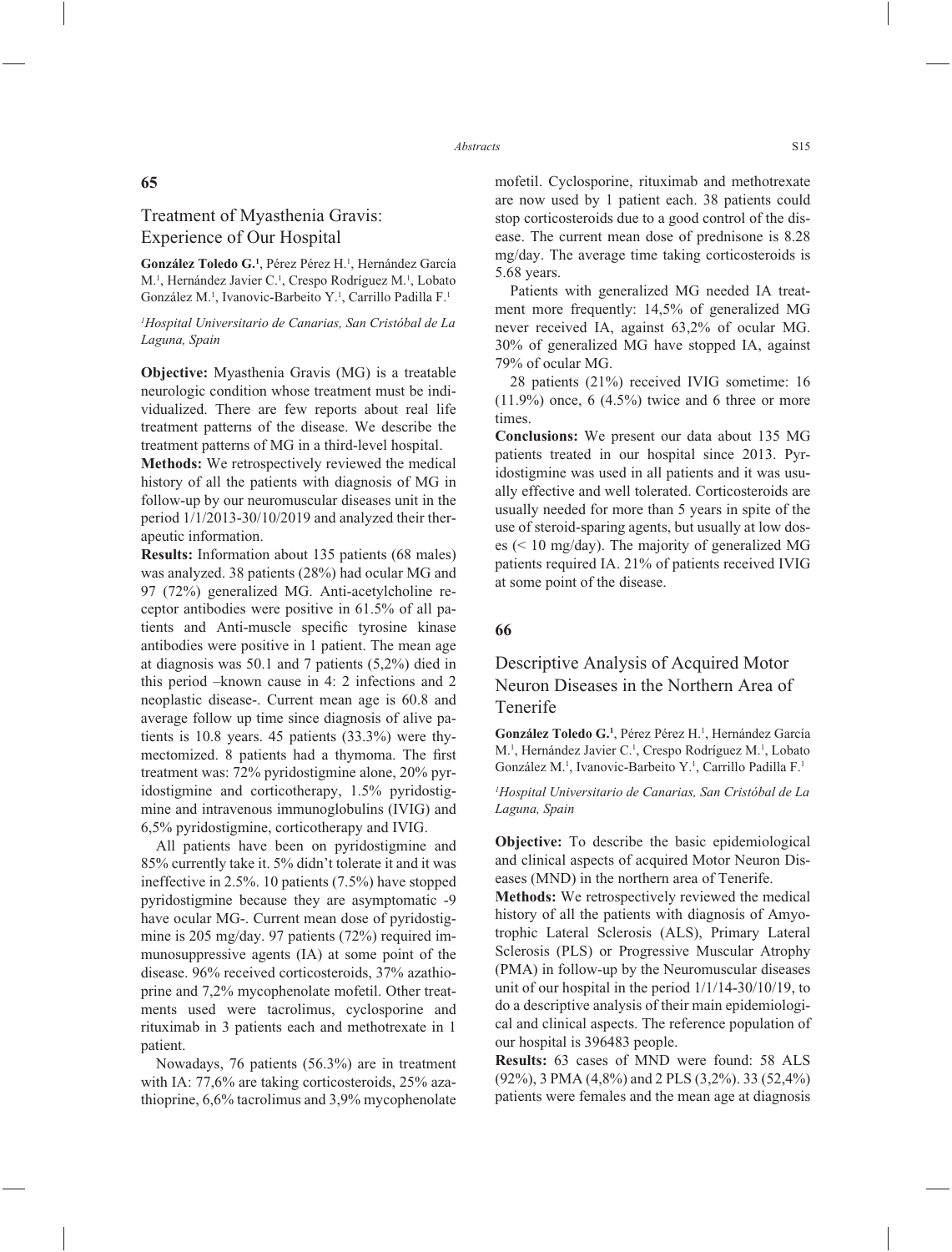was 60,9 years old. The current prevalence is 6,55 per 100000 people and the incidence in the 5 years period from October of 2014 to October of 2019 was 1,96 per 100000 people. 37 (58,7%) patients died in this period, with an average surveillance since diagnosis of 24,8 months. Alive patients currently accumulate an average of 4,6 years of follow-up since diagnosis.

Average time from the first symptom to diagnosis was 17 months. The most frequent first symptoms were monoparesis (39,7%), bulbar symptoms  $(28,6\%)$  and paresis of more than 1 limb  $(19\%).$ Nevertheless, 7 patients (11,1%) had a debut symptom that didn't include limb paresis or bulbar impairment: 3 muscle cramps, 2 isolated fasciculations, 1 bilateral phrenic nerve palsy and 1 abdominal muscles weakness.

69% of patients fulfilled Awaji-Shima criteria in the first electromyographic study performed, while 9,5% presented any generalized denervation signs, 18% had a study suggestive of an alternative diagnosis and 3,5% had a normal study. Available antiganglioside antibodies in our hospital – anti-GQ1b, anti-GT1b, anti-GD1b, anti-GD1a, anti-GM1, anti-GM2 and anti-GM3- were mesured in 35 patients. 2 patients had positive anti-GM2 IgG antibodies, but the rest (94,3%) didn't show any of them.

Respiratory support was required by 60,7% of patients, but only 2 were tracheostomized. Non-invasive ventilation was offered to 35 (55,5%) patients, but 6 didn't tolerate it and 1 rejected it. 33% had gastrostomy performed. 4 patients  $(6,3\%)$  fullfilled diagnostic criteria for associated frontotemporal dementia: 3 frontal variant and 1 primary progressive aphasia. Riluzole -50 mg orally twice daily- was used throughout the disease in 80,6% of patients. Due to secondary effects, 2 patients needed a dosage reduction and 9 patients (14%) had to stop it completely. It was never started in 1 patient due to a previous hepatopathy.

**Conclusions:** We report, in the best of our knowledge, the first epidemiological and clinical data about acquired MND in the Canary Islands. Our results globally agree on those reported in other regions of the world. Atypical presentation without limb paresis or bulbar symptoms were observed in  $11,1\%$  of patients and the first electromyographic study didn't fulfill the Awaji-Shima criteria in 31%. Riluzole was globally well tolerated.

**67**

### Guillain-Barre Syndrome in the Northern Area of Tenerife

González Toledo G.<sup>1</sup>, Pérez Pérez H.<sup>1</sup>, Hernández García M.<sup>1</sup>, Hernández Javier C.<sup>1</sup>, Crespo Rodríguez M.<sup>1</sup>, Lobato González M.1 , Carrillo Padilla F.1

*1 Hospital Universitario de Canarias, San Cristóbal de La Laguna, Spain*

**Objective:** To perform a descriptive study about Guillain-Barré Syndrome (GBS) in the northern area of Tenerife.

**Methods:** We retrospectively reviewed the medical history of all the patients diagnosed with GBS in follow-up by our neuromuscular diseases unit between 1/1/2013 and 30/10/2019, in order to analyze their epidemiological, clinical and prognostic information.

**Results:** 26 cases of GBS were identified, subclassified into the following variants: 18 acute inflammatory demyelinating polyradiculoneuritis (AIDP), 2 Miller-Fisher syndrome (MFS), 5 acute motor axonal neuropathy (AMAN) and 1 acute motor-sensitive axonal neuropathy (AMSAN). 6 patients suffered GBS before 2013, 8 from 2013 to 2016 and 12 from 2017 to 2019. 19 patients (73%) were males and the mean age at diagnosis was 45.4.

Based on the 20 patients identified since 2013, the incidence of GBS was 0,72 cases per 100,000 persons. Incidence measured in the last 3 years rises up to 1.01 per 100000 persons.

Most patients  $(52\%)$  were admitted on the first 2 days after the onset of symptoms and 76% on the first week. 80,5% had a preceding infection (respiratory tract infection in 11 and gastrointestinal infection in 10). No cases associated with previous vaccination were recorded. Isolated motor symptoms  $(42\%)$  and isolated sensory symptoms  $(31\%)$ were the most frequent initial manifestations of the disease. Hyporeflexia or areflexia was described in 71% of patients.

Regarding the cerebrospinal fluid analysis of the first lumbar puncture, 48% of patients had hyperproteinorrachia (>50 mg/dL) and 87% had normal leukocyte counts (<10 leukocytes/mm3). The absence of hyperproteinorrachia appeared to be associated with an early lumbar puncture: all patients admitted after the first week had hyperproteinorrachia, compared to 12.5% of those admitted on the first day. Only 43,5% had albuminocytologic dissociation.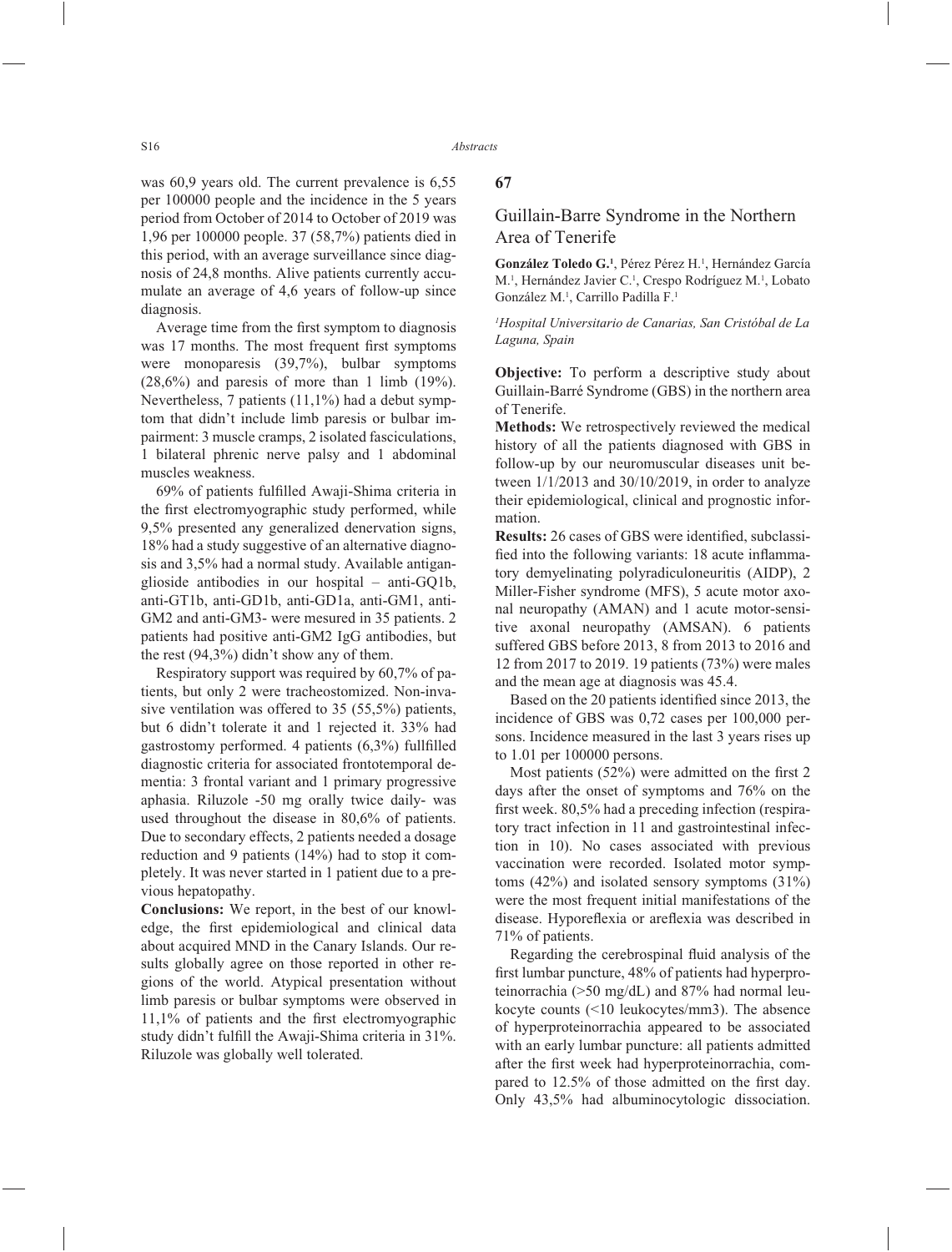The first electromyographic study was compatible with GBS in 81% of cases. We didn't find a clear association between the early realization of the electromyography and the normality of the test. Only 8,3% of patients presented both a normal first electromyography and a first cerebrospinal fluid analysis without albuminocytologic dissociation. All patients were admitted to the hospital and received specific treatment of GBS. Intravenous immunoglobulins (IVIG) -0,4 g/Kg/day for 5 days- was the most used treatment (94,5% of patients). After the first IVIG,  $2$ patients repeated IVIG treatment and 1 received plasma exchange. Only 1 patient received isolated plasma exchange. 11 patients were admitted in our intensive care unit, but only 2 patients required intubation.

All patients survived the acute disease, but 1 patient with severe residual tetraparesis died 3 years later due to a respiratory infection. Nowadays, only 4 patients (16%) are completely asymptomatic. 32% present different degrees of weakness, 16% remain with cranial nerves symptoms and 12% have some degree of mixed sensory-motor deficit in their limbs. 37% required treatment of neuropathic pain after the GBS, but half of them could stop the treatment because of improvement.

**Conclusions:** We present, in the best of our knowledge, the second report about GBS in the Canary Islands. Our epidemiologic results are similar to those of other European regions.

### **69**

Unilateral Neuralgic Amyotrophy After Viral Infection. Cytomegalovirus vs Hepatitis E virus. Are There Any Differences?

Sánchez-Soblechero A.<sup>1</sup>, Catalina-Álvarez I.<sup>1</sup>, Barahona-Hernando R.<sup>1</sup>, Muñoz-Blanco J.<sup>1</sup>

*1 Neurology Department, ALS-Neuromuscular Unit. Hospital General Universitario Gregorio Marañón, Madrid, Spain*

**Introduction:** Neuralgic Amyotrophy (NA) usually presents as unilateral shoulder pain with proximal weakness. It is preceded by an infection in about 40% of cases. Hepatitis E Virus (HEV) has been reported in association with peripheral nervous system diseases such as NA. The typical clinical course is a man with prodromic anicteric hepatitis (90% abnormal function liver tests) and asymmetric bilateral brachial NA (only 20% unilateral involvement). Cytomegalovirus (CMV) infections are rare in healthy patients. There are only five cases of NA associated with CMV described in literature. 80% have abnormalities in Function Liver Tests (FLT) and 20% unilateral brachial presentation. Our objective is to compare clinical characteristics, complementary tests and outcome after one year follow-up in patients with unilateral brachial NA associated with CMV or HEV in our hospital. We present a case associated with CMV and three with HEV. See details in table 1.

**Results: Case-1:** 40 year-old man, admitted because of severe pain and weakness in right shoulder within 24 hours. 10 days before he suffered from fever and malaise. Blood test: elevation of FLT. Serology results for CMV: High titer of IgM antibodies, low titer of IgG. Serology for HEV: negative. He was treated with Immunoglobulins and rehabilitation. One year later, there was partial weakness recovery.

**Case-2:** 53 year-old-man, admitted because of one day of severe pain and weakness in right shoulder. 6 days before he suffered from fever and malaise. Blood test: elevation of FLT and positive IgM against HEV. IgM test for CMV: negative. He was treated with Immunoglobulins and rehabilitation. One year later, total recovery happened.

**Case-3:** 56 year-old-man, admitted because of mild pain in right shoulder and distal weakness after 18 months. Complementary tests in the second week within the initial symptoms showed abnormal FLT. There was not any previous infection. In the moment of our evaluation, IgG test was positive for HEV. He received rehabilitation treatment. One year later, there was partial weakness recovery.

**Case-4:** 53 year-old-man, admitted because of weakness and mild pain in right shoulder and sensory disturbances in first three fingers for 12 months. He suffered diarrhea and malaise 10 days before initial symptoms. HEV IgG result was positive. One year later, total recovery happened.

**Discussion and Conclusions:** We present the second case described of unilateral brachial NA associated with CMV infection and three cases of unilateral NA associated with HEV infection. Case-1 (CMV) and Case-2 (HEV) are very similar in terms of clinical presentation, infectious antecedent, liver alterations and treatment given. They mainly differ in age, viral etiology and outcome. Case-3 (HEV) and Case-4 (HEV) are very similar in terms of clinical presentation, serology results and outcome. The main difference between them and Case-1 and Case-2 is the longer time to hospital attendance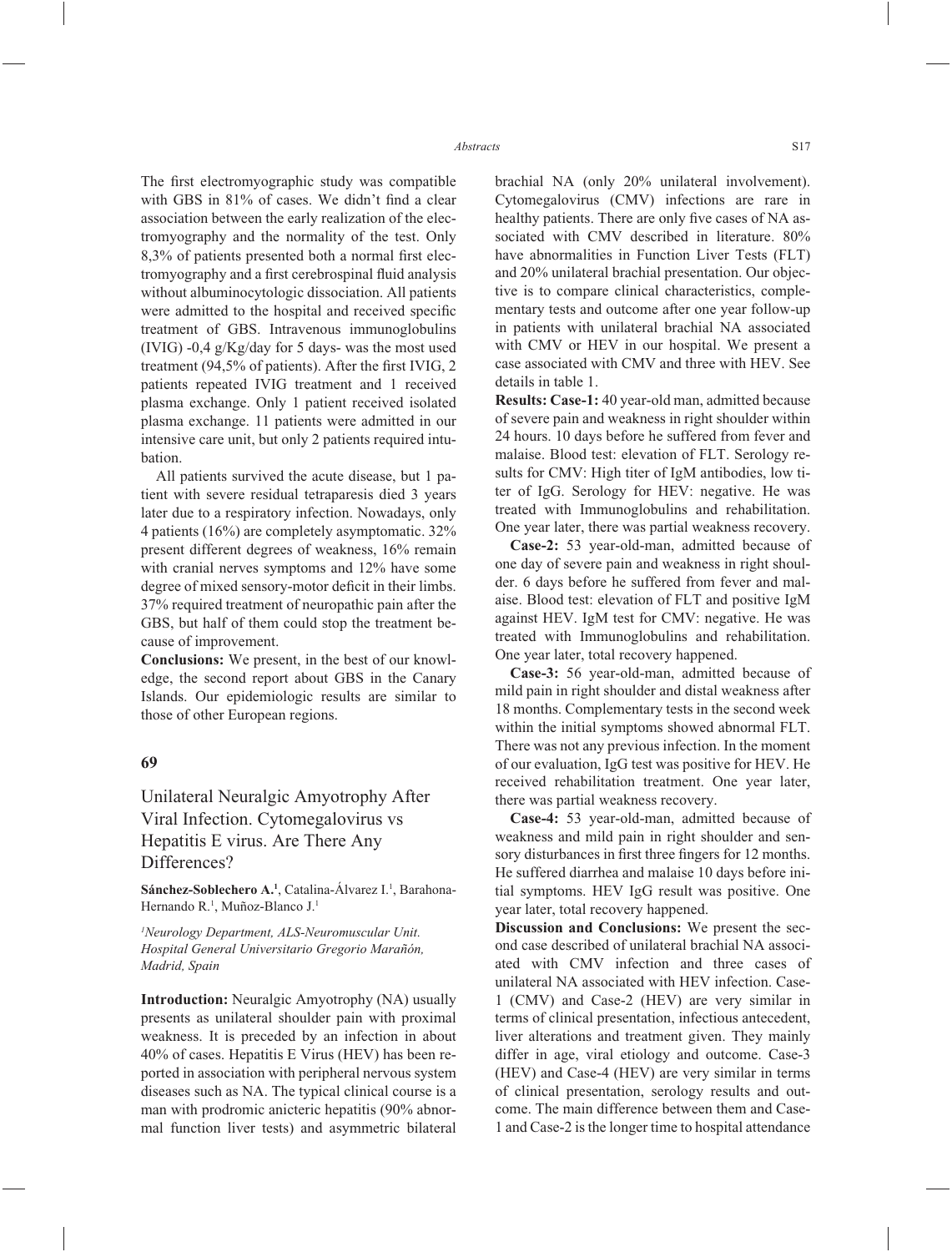because of way of presentation, which could involve the rest of differences.

We suggest investigating HEV and CMV serology in patients with unilateral NA, due to viral associations could be easily overlooked. Abnormalities in FLT could be a clue in patients with an abrupt onset.

### **71**

# Myasthenia Gravis and Pregnancy: Descriptive Analysis of a Cohort of Women with Myasthenia Gravis

Hernandez Garcia M.<sup>1</sup>, Pérez Pérez H.<sup>1</sup>, González Toledo G.<sup>1</sup>, Hernández Javier C.<sup>1</sup>, Crespo Rodríguez M.<sup>1</sup>, Carrillo Padilla F.1

#### *1 Hospital Universitario De Canarias, San Cristobal De La Laguna, Spain*

**Background and Aims:** Myasthenia gravis (MG) presents a peak of incidence in women in the 2nd and 3rd decade of life, which overlaps with childbearing years. As pregnancy and MG can affect each other, a close follow-up in young women is key to optimize treatment before and during pregnancy. Our study pretends to analyze the clinical evolution, treatment and outcomes in myasthenic women during pregnancy.

**Methods:** We retrospectively reviewed pregnant women with MG assessed in our neuromuscular outpatient clinic between 2013-2019. We analyzed their clinical and therapeutic data before, during and after pregnancy.

**Results:** 32 women of childbearing age (16-44) were assessed in our outpatient clinic. 7 pregnancies were recorded from 5 MG patients, with a mean age of 31.5 years (25-38). All patients had a diagnosis of generalized MG. Mean time from diagnose to pregnancy was 6.8 years (3-13), only 3 were planned pregnancies. Antibodies against acetylcholine receptors (AchRAb) were detected in all patients and thymectomy performed in all of them before pregnancy (mean 6.2 years).

Before pregnancy, 1/7 did not have any pharmacological treatment (asymptomatic), 2/7 pyridostigmine alone, 1/7 pyridostigmine + corticosteroids and 3/7 needed also another inmunosuppressant (1 tacrolimus, 1 azathioprine (AZA) in her two pregnancies). Mean doses of pyridostigmine and corticosteroids were 180 mg/d and 19 mg/48h, respectively. During pregnancy, no acute exacerbations nor  hospital admissions were noted. 6/7 were reviewed by a neurologist in 1st term. 2 patients referred mild worsening symptoms in 3 pregnancies. Regarding their treatment, pyridostigmine was increased in 1 patient and decreased in 2. Corticosteroids at low doses were started by Rheumatology in one patient because of mild conective tissue disease suspicion. AZA was stopped in both pregnancies by the patient's own decision in month 2 and 4, respectively, with increased corticosteroids doses and patient referred symptom improvement during both pregnancies. Tacrolimus was kept unchanged. Mean doses of pyridostigmine and corticosteroids were 186 mg/d and 18.4 mg/48h, respectively.

All patients had obstetric follow-up without incidences. 3 premature rupture of membranes were recorded. 6/7 pregnancies were delivered at term, 1/7 late premature at week 36+2. All pregnancies ended via normal vaginal delivery without instrumental extraction, all of them under epidural anesthesia. No prolonged labour were recorded. 1 neonatal myasthenia gravis was noted. On puerperium only 1 patient showed mild increase of systemic fatigability and ptosis. Dose of pyridostigmine was increased in 2 patients and decreased in another 2. Concerning inmunosuppression, corticosteroids dose was decreased in 1 patient and AZA was restarted. Mean doses of pyridostigmine and corticosteroids were 180 mg/d and 18.3 mg/48h, respectively.

**Conclusion:** As previously reported, MG presents high variability in pregnancies. All patients got pregnant at least 3 years after MG diagnosis. No severe MG exacerbations were noted. We emphasize the importance of an individualized treatment and follow-up in every MG patient, specially during pregnancy. A multidisciplinary approach with obstetricians and anesthesiologists is essential to achieve a proper disease management.

### **78**

# Regulation of nNOS by Caveolin 3: Implications in the Pathogenesis Leading to LGMD1C

**Ohsawa Y.<sup>1</sup>**, Shirakawa S.<sup>1</sup>, Hagiwara H.<sup>2</sup>, Sunada Y.<sup>1</sup>

*1 Kawasaki Medical School, Kurashiki, Japan, 2 Teikyo University of Science, 2-11-1 Kaga, Itabashi-ku, Japan*

Caveolins are 21- to 24-kDa integral membrane proteins and principal components of flask-shaped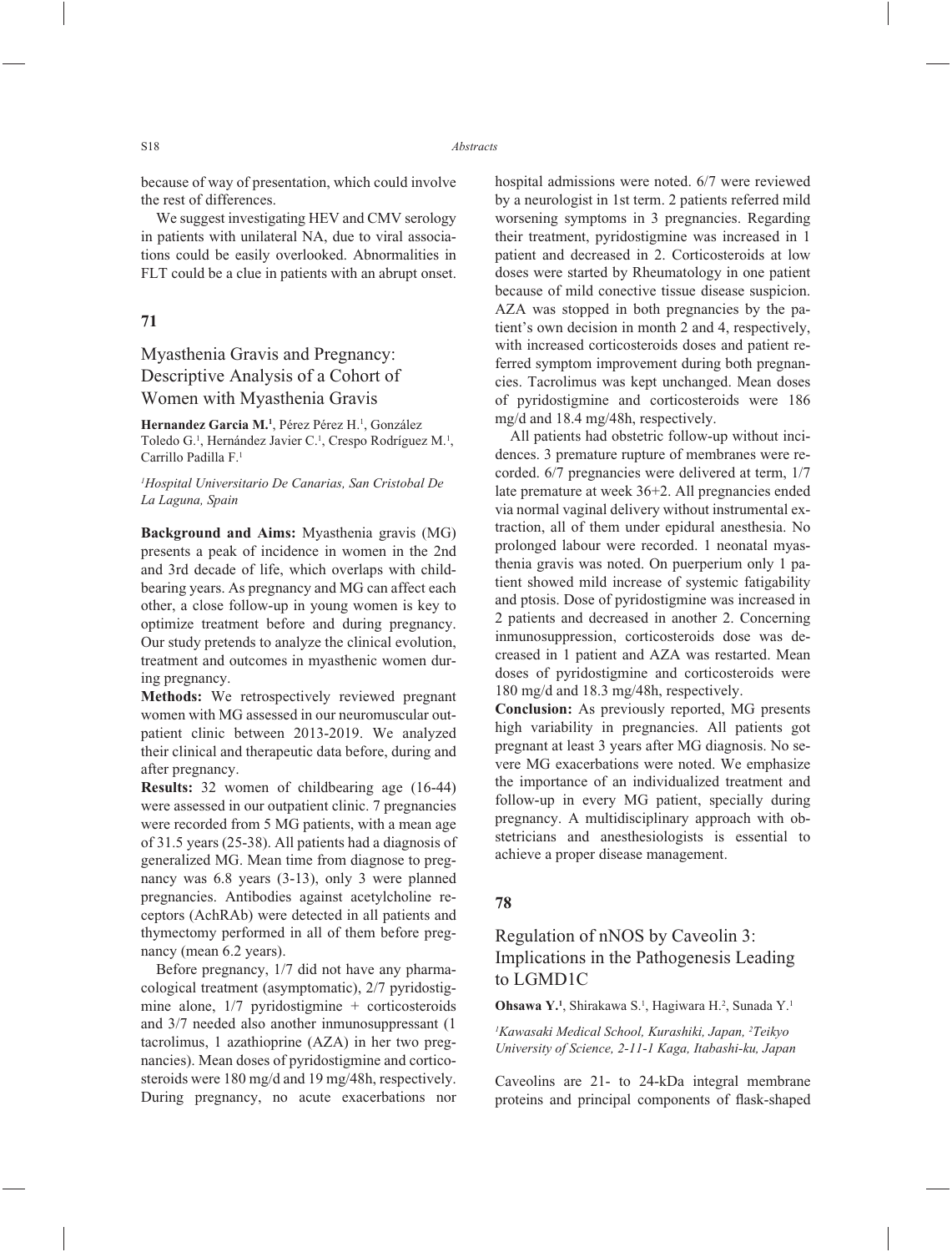invaginations of the plasma membrane known as caveolae. These proteins play important roles in signal transduction by binding to and regulating several molecules: including Ha-Ras, Src family protein kinases, G protein-coupled receptors, and type I TGF-β kinase receptor (Ohsawa, JCI 116,  $2006$ ). Caveolin  $3$  is muscle specific and form homooligomers in the muscle cells. We previously generated a mouse model of caveolin 3-deficient limb-girdle muscular dystrophy 1C (LGMD1C) by transgenic overexpression of a dominant-negative mutant of caveolin 3 (CAV-3-P104L) in mouse muscle (Sunada, Hum Mol Genet 10, 2001). The deficiency of caveolin-3 caused atrophic myopathy accompanied with the activation of subsarcolemmal neuronal nitric oxide synthase (nNOS) in the mice. In order to uncover the role of nNOS activation resulting from caveolin 3 deficiency, we generated the double-deficient mice  $(CAV-3-P104L+/+,$  $nNOS-/-$ ) by crossing the caveolin 3-deficient mice  $(CAV-3-P104L+/+)$  with nNOS-deficient mice  $(nNOS-/-)$ . The double-deficient mice exhibited a significant ( $p<0.05$ ) reduction in the muscle mass and the single myofiber area when compared to the caveolin 3-deficient mice. The mice were significantly  $(p<0.05)$  weaker than the caveolin 3-deficient mice both in grip strength and muscle tension. No compensatory upregulation of other NOS isoforms was observed in the double-deficient mouse muscle. These data indicate that the activation of subsarcolemmal nNOS could prevent muscle atrophy in caveolin 3-deficient LGMD1C. Underlying molecular mechanisms by which caveolin-3 inhibits activation of nNOS will be presented.

#### **80**

### Illness Identity Development in Young Adults with Neuromuscular Disorders

**Geuens S.<sup>1</sup>**, Leyen K.<sup>2</sup>, Willen J.<sup>1</sup>, Maenen V.<sup>1</sup>, Lemiere J.<sup>1</sup>, Goemans N.<sup>1</sup>, De Waele L.<sup>1</sup>, Luyckx K.<sup>2</sup>

*1 Uz Leuven, 3000 Leuven, Belgium, 2 KU Leuven, 3000 Leuven, Belgium*

Young adults with neuromuscular diseases have to cope with a lot of physical discomfort and psychosocial stressors during their transition into adulthood. Adolescence is an important phase in psychosocial development with the formation of personality and an own identity as outcome. Having a chronic disorder can influence this developmental stage as is demonstrated in adolescents with Type 1 diabetes and individuals with congenital heart disease. Illness identity development was introduced as an extra developmental task for adolescents with a chronic disease as a way to incorporate their disease into their own identity and personality with four possible outcomes: rejection, engulfment, acceptance and enrichment. Our study focusses on how adolescents with a visible disability like a neuromuscular disease differ on the four outcomes of illness identity compared with young adults with a non-visible chronic disease like Type 1 diabetes. Secondly, we are interested in how quality of life is correlated with illness identity.

To investigate these research questions, we conducted a cross sectional research design with self and proxy report questionnaires that measure illness identity and quality of life. 50 adolescents with a neuromuscular disorder and one of their parents filled in these questionnaires. We matched them for age and gender with a historic cohort of young adults with Type 1 diabetes. Statistical analyses are being done at this moment. First results are expected in April 2020, leading to conclusions we want to present in this poster.

### **83**

# Sensory Neuropathy Associated with Familial ALS Type 16 Triggered by a Novel SIGMAR1 Gene Mutation

Bisciglia M.<sup>1</sup>, Vandernoot I.<sup>2</sup>, Desmyter L.<sup>2</sup>, Mavroudakis N.<sup>1</sup>, Remiche G.<sup>1</sup>

*1 Neuromuscular Reference Center, Erasme Hospital, Free University of Brussels, 1070 Bruxelles, Belgium, 2 Department of Medical Genetics, Erasme Hospital, Free University Of Brussels, 1070 Bruxelles, Belgium*

Amyotrophic lateral sclerosis (ALS) involves the upper and the lower motorneurons. It leads to progressive generalized weakness and paralysis. Approximately, 90% of ALS are sporadic, while about 10% are considered as familial. Familial ALS shows a great phenotypic variability and autosomal recessive (AR) or dominant transmission. Familial AR ALS attributable to a homozygous SIGMAR1 mutation (ALS16, MIM# 614373) was only very rarely reported. We describe a 45-years old female patient being the first daughter of consanguineous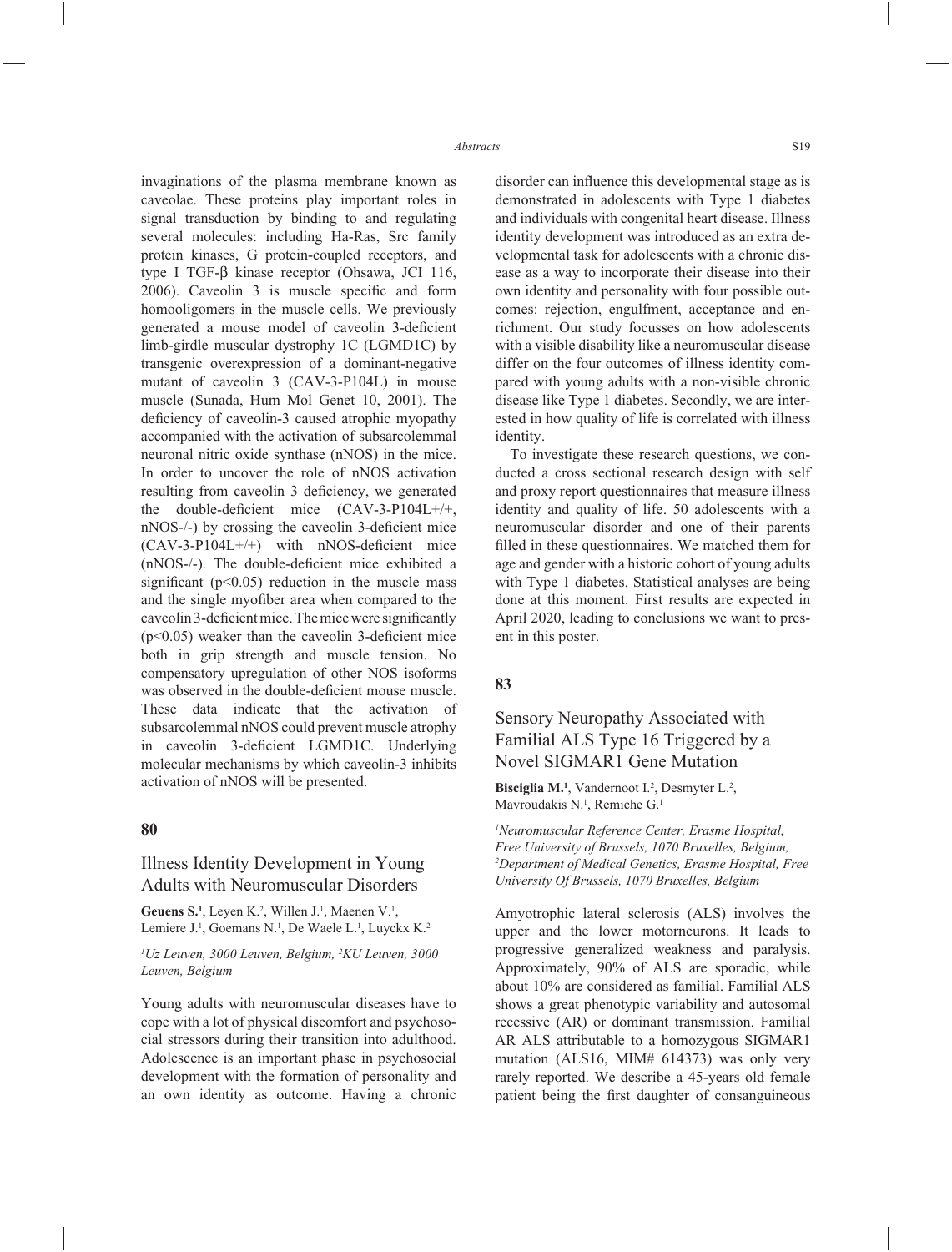Morrocan parents (first degree cousins). Pregnancy and delivery were uneventful. Developmental milestones were normal until the age of 6 years, when she started to present a progressive gait disturbance with frequent falls. She was first evaluated at the age of 7 years: a thin muscle bulk and atrophy of the small muscles of the hands were observed. Muscle testing revealed a symmetric distal limb weakness. Dysarthria and tongue fasciculations were noticed during childhood. Sensory examination was normal. Reflexes were increased in the four limbs. Babinski sign was present bilaterally. Cognition was normal. EMG showed chronic neurogenic changes, brain and spinal MRI were normal. Over the 20 years following the first examination, disease course was slow. Examination at 33 years revealed a mild progression of distal atrophy and mild diffuse weakness. Sensory examination was normal, but the patient presented an unsteady gait. Nerve conduction studies revealed a sensory peripheral neuropathy. A clinical exome sequencing identified a novel homozygous mutation on exon 1 of SIGMAR1 gene. The c.19delC (pArg7Glyfs\*16) variant is predicted to be pathogenic as it introduces a premature STOP codon early in the protein. The segregation study identified the mutated allele at heterozygous state in the patient's mother (the father being not available) and her three asymptomatic siblings. Mutations on SIGMAR1 gene are also associated with few cases with hereditary distal motor neuropathy. As far as we know, the association of ALS16 with sensory neuropathy was not previously reported. Overlapping ALS phenotypes with peripheral neuropathies are increasingly reported. Here, we provide additional evidence that SIGMAR1 gene is responsible for ALS type 16, in a patient with a sensory neuropathy as associated feature. Finally, we enlarge the molecular and clinical spectrum of SIGMAR1 related diseases.

### **91**

# Clinical and Genetic Description of Charcot-Marie-Tooth in the Population of Alicante (Spain)

#### Blanco-Cantó M.<sup>1</sup>, Cabedo H.<sup>2</sup>, Díaz-Marín C.<sup>3</sup>

*1 Hospital Marina Baixa, Villajoyosa, Spain, 2 Instituto de Neurociencias de Alicante UMH-CSIC, San Juan de Alicante, Spain, 3 Hospital General Universitario de Alicante, Alicante, Spain*

**Background:** CMT disease is characterized by wide genetic heterogeneity, influenced by social and geographical characteristics of each population.

**Objetive:** To define the clinical and genetic characteristics of patients with CMT disease in the area of Alicante, a Spain southeast region.

**Methods:** This is a prospective descriptive study. We included all patients with clinical and neurophysiological diagnosis of CMT disease from the General Hospital of Alicante area between January 2015 and June 2018. Prevalence of CMT disease was calculated. CMT type was determined by the neurophysiological study (demyelinating, intermediate, axonal) and inheritance pattern. Relative frequency, diagnostic success rate and identified genes of each group were described.

**Results:** We registered 95 patients from 42 unrelated families. The prevalence of CMT disease was 33.23/100,000. CMT1 was the largest group (45.2%) with a higher frequency of autosomal dominant cases. The genetic clearance rate was 73.7% (14/19) and although most patients were diagnosed using diagnostic algorithms, the use of genetic panels was required in 3 families. The majority (52.3%) carried the PMP22 duplication, and point mutations in this gene and MPZ were also found. A novel EGR2 P397H mutation associated with the LITAF T49M polymorphism was identified in one family. Mutations in the SH3TC2 gene were described in the recessive forms. The CMT2 group included 18 index cases (42.9%), with a higher prevalence of sporadic cases. The molecular diagnosis was achieved in only one case  $(5.5\%; 1/18)$  by finding a mutation in GADP1 gene. Although genetic panels were used in 10 cases, only variants of uncertain significance or negative results were obtained. 11.9% of index cases were classified as intermediate CMT (CMTI) with an X-linked inheritance and GJB1 positive mutations in 80% of them. One patient from a single family carried a de novo mutation in NEFL. The causative mutations were detected in all patients of this group (100%; 5/5). **Conclusion:** The prevalence in our area is similar to the prevalence described in other areas of our country. The two main forms CMT1 and CMT2 similar frequency and the high number of sporadic patients in the CMT2 group determine the specific features of our region. In 76% of cases the mutations were found in the most frequent genes. The use of regionspecific diagnostic algorithms is essential. However, the use of new diagnostic techniques as genetic panels enables to extend the diagnostic possibilities in selected cases saving unnecessary costs.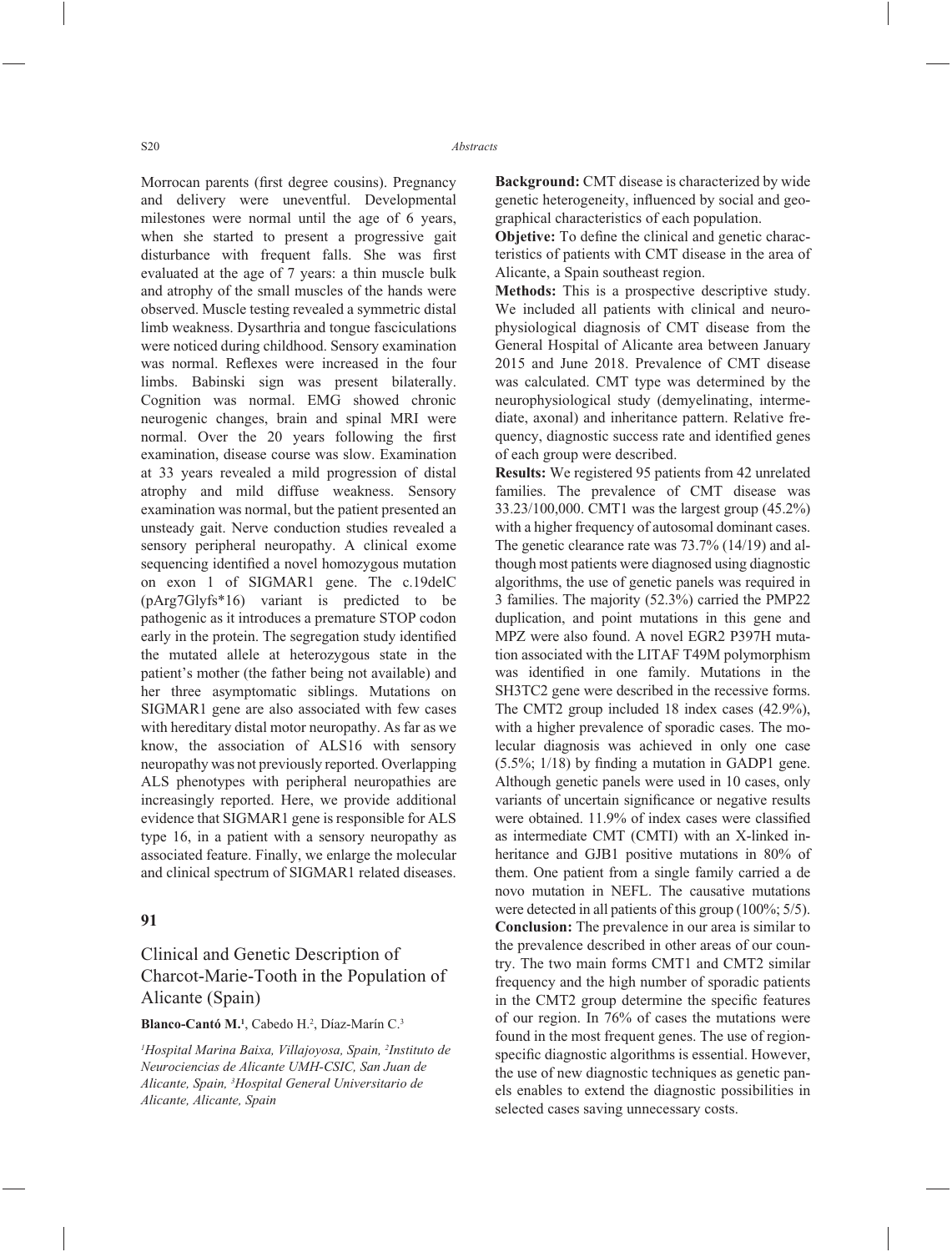### **93**

# The Efficacy of Amifampridine Phosphate in Patients with Congenital Myasthenic Syndromes (CMS)

Nance J.<sup>1</sup>, Freimer M.<sup>2</sup>, Verma S.<sup>3</sup>, Mah J.<sup>4</sup>, Shieh P.<sup>5</sup>, **Iyadurai S.<sup>2,6,8</sup>**, Iyadurai S.<sup>7</sup>, Crawford T.<sup>1</sup>

*1 Johns Hopkins University, Baltimore, United States, 2 Ohio State University, Columbus, United States, 3 Emory University, Atlanta, United States, 4 Alberta Children's Hospital, Calgary, Canada, 5 University of California Los Angeles, Los Angeles, United States, 6 Catalyst Pharmaceuticals Inc., Coral Gables, United States, 7 Intrinsik Corp., Mississauga, Canada, 8 Johns Hopkins All Children's Hospital, St. Petersburg, United States*

**Background:** Congenital myasthenic syndromes (CMS) are a group of heterogeneous inherited disorders caused by mutations in genes encoding proteins essential for the integrity of neuromuscular transmission. CMS is characterized by fatigable weakness of skeletal muscle (ocular, bulbar, limb muscles). The diagnosis and management of patients with CMS is challenging and response to treatment in CMS varies widely and depends on the type of defect. Currently, there is no approved treatment for CMS. In patients with CMS, treatment with amifampridine, a non-specific voltage-dependent potassium channel blocker that increases acetylcholine release, has shown benefit in case series, case reports, and clinical trials; however, these investigations lacked controls and were inconsistent in the use of sensitive and objective measures of motor and electrophysiologic outcomes.

This investigation was the first randomized, doubleblind, placebo-controlled trial of amifampridine in genetically confirmed CMS patients that assessed the efficacy of amifampridine phosphate using the subject's global impression (SGI) and motor function measure (MFM20/MFM32). SGI was selected to record feedback on how patients feel and function in daily life, while MFM evaluated the severity and progression of motor function in ambulant and non-ambulant patients. MFM was also the only assessment validated for use in children  $\geq 2$  years of age, critical given the primarily pediatric CMS population.

**Methods:** A two-period, two-treatment crossover study design was used to evaluate the efficacy and safety of amifampridine phosphate in patients diagnosed with CMS. After an unblinded drug escalation period, 16 patients (14 with post-synaptic genetic subtypes and 2 with pre-synaptic genetic subtypes) were randomized to begin Period 1, an 8-day blinded treatment period with amifampridine or placebo. Patients then returned to open-label amifampridine treatment for 13 days, which was followed by the cross-over period (Period 2), an 8-day blinded dosing period with amifampridine or placebo.

**Results:** Treatment with amifampridine was well tolerated by patients. Analysis of the primary endpoint, SGI, demonstrated that while some subjects may have experienced an improvement in raw SGI scores while taking amifampridine phosphate versus placebo, the treatment effect was not statistically significant. A mixed model analysis showed the difference between groups in least square means was 0.56 (95% CI: -0.97, 2.09). Similarly, MFM-32 and MFM-20 assessments did not provide evidence of clinically meaningful improvements in CMS patients following treatment with amifampridine relative to baseline or compared treatment with placebo. A mixed linear model analysis showed that based on the change from baseline estimated mean difference for the MFM-32 was 1.14 (95% CI: 2.31, 4.58) and for the MFM-20 was 0.63 (95% CI: -5.25, 6.50). When analyzed by dimension, a statistically significant difference from baseline at the end of Study Period 1 was observed for MFM-32 Dimension 3  $(p=0.01)$  suggesting a treatment benefit of an amifampridine with regard to distal motor function.

**Conclusion:** In contrast to previous clinical trials, case series, and case reports, when a randomized, double-blind, placebo-controlled trial in genetically confirmed CMS patients was conducted using validated efficacy measures, amifampridine treatment did not result in statistically significant or clinically meaningful improvements compared to placebo.

#### **99**

# Late-onset Pompe Disease (LOPD) in Belgium: Clinical Characteristics and Outcome Measures

Vanherpe P.<sup>1</sup>, Fieuws S.<sup>2</sup>, D'Hondt A.<sup>1</sup>, Bleyenheuft C.<sup>3</sup>, Demaerel P.<sup>4</sup>, De Bleecker J.<sup>5</sup>, Van den Bergh P.<sup>6</sup>, Baets J.7 , Remiche G.8 , Verhoeven K.9 , Delstanche S.10, Toussaint M.11, Buyse B.12, Van Damme P.1,13, Depuydt  $C.^{14}$ , Claeys K.<sup>1,14</sup>

*1 Department of Neurology, Neuromuscular Reference Centre, University Hospitals Leuven, Leuven, Belgium,*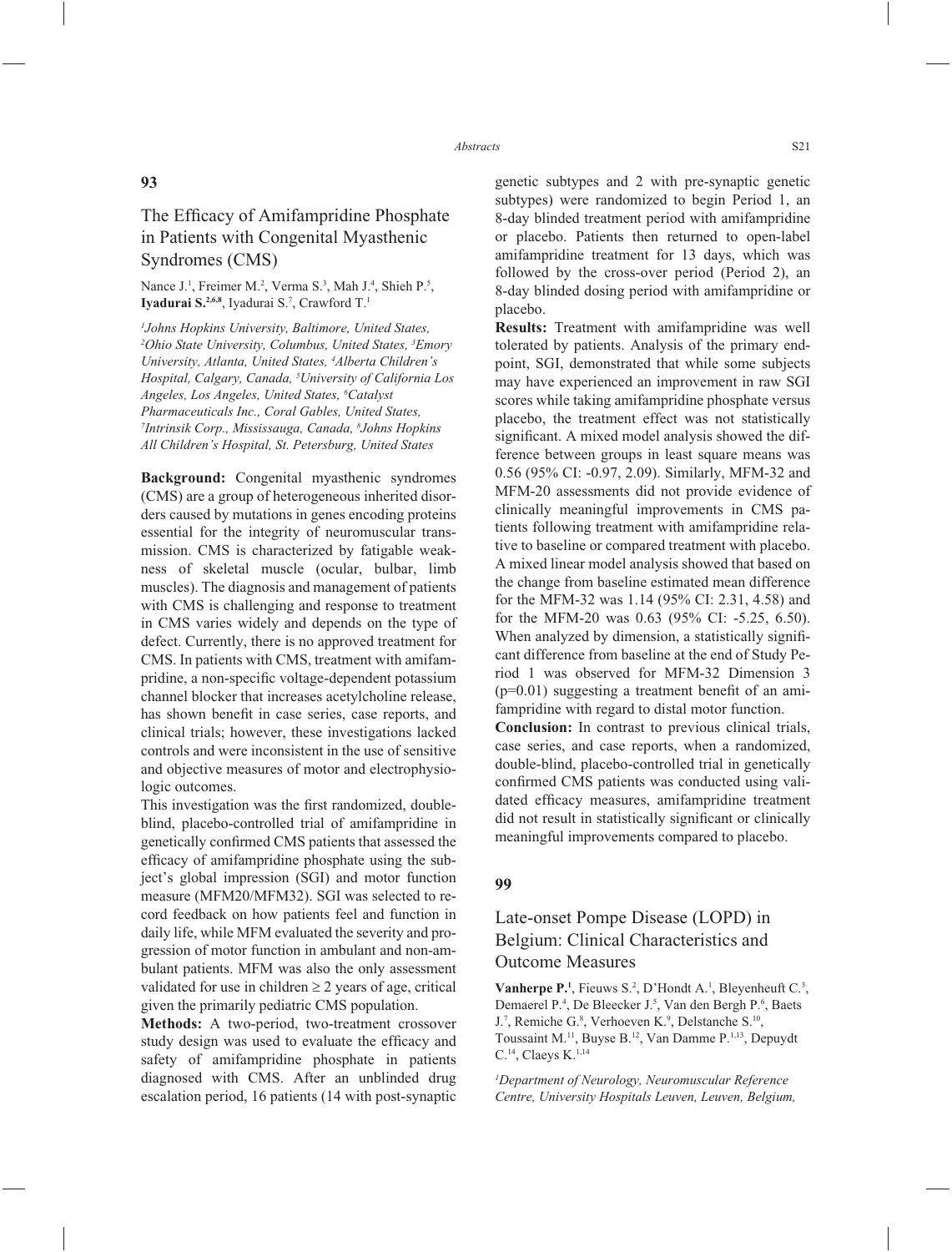*2 KU Leuven – University of Leuven, Interuniversity Institute for Biostatistics and Statistical Bioinformatics, Leuven, Belgium, 3 Sciensano, Brussels, Belgium, 4 Department of Radiology, University Hospitals Leuven, Leuven, Belgium, 5 Department of Neurology, Neuromuscular Reference Centre, University Hospital Gent, Gent, Belgium, 6 University Hospital Saint-Luc, Brussels, Belgium, 7 University Hospital Antwerpen, Antwerpen, Belgium, 8 Department of Neurology, Neuromuscular Reference Centre, University Hospital Erasme, Université Libre de Bruxelles, Brussels, Belgium, 9 Department of Neurology, AZ Sint-Jan Brugge, Brugge, Belgium, 10Department of Neurology, Neuromuscular Reference Centre of Liège, CHU Liège, Liège, Belgium, 11Department of Rehabilitation, Centre for Home Mechanical Ventilation and Neuromuscular Reference Centre, Rehabilitation Hospital Inkendaal, Brussels, Belgium, 12Department of Pulmonology, Leuven University Centre for Sleep and Wake Disorders, University Hospitals Leuven, Leuven, Belgium, 13VIB, Center for Brain & Disease Research, Laboratory of Neurobiology, Leuven, Belgium, 14Laboratory for Muscle Diseases and Neuropathies, Department of Neurosciences – Experimental Neurology, KU Leuven, Leuven, Belgium*

We studied epidemiological, clinical, brain imaging and genetic features of the Belgian cohort of Lateonset Pompe disease (LOPD) (N=52). This lysosomal disease is a rare, hereditary, progressive disorder that is usually characterized by limb-girdle muscle weakness and/or respiratory insufficiency. It is caused by mutations in the acid alpha-glucosidase (GAA) gene and can be treated with enzyme replacement therapy. We also explored the sensitivity of different outcome measures in these patients during a longitudinal period of seven years (2010- 2017), including the activity limitations ActivLim score, 6 minute walking distance (6MWD), 10 meter walking test (10MWT), MRC sum score, and forced vital capacity (FVC) sitting/supine.

Prevalence was calculated, with 3.9 per million in our Belgian cohort (N=52). Mean age at onset was 28.9 years (SD: 15.8 y), ranging from 7 months to 68 years; mean diagnostic delay was 12.9 years. Clinically, 75% of the patients presented with limb-girdle weakness at first presentation, whereas in 13% respiratory symptoms were the only initial symptom. In 37% (N=19), non-invasive ventilation (NIV) was started, at a mean age of 49.5 years (SD: 11.9 y), with a mean duration of 15 years (SD: 10.2 y) after symptom onset. Small cerebral aneurysm(s) were found in two patients, vertebrobasilar dolichoectasia was found in another two patients. In total, brain imaging revealed abnormalities in 25% (N=8) of patients. The most prevalent mutation was c.-32-13T>G, present in 96%. All patients were compound heterozygotes. We identified two novel mutations in GAA: c.1610\_1611delA and c.186dup11. We measured a significant decrease over time for the 6MWD, MRC sum score, FVC sitting and FVC supine  $(p=0.0002, p=0.0001,$  $p=0.0077$ ,  $p=0.0151$ ), which was not revealed with the ActivLim score and 10MWT (p>0.05).

To conclude, because of the long diagnostic delay and implications for treatment, awareness on LOPD should even be further increased. In the follow-up of LOPD patients, the 6MWD, but not the ActivLim score, is a sensitive outcome measure.

### **101**

# Inhibitory Core of Myostatin Prodomain Alleviates the Phenotype of Duchenne Muscular Dystrophy Model Mice

Sunada Y.<sup>1</sup>, Shirakawa S.<sup>1</sup>, Ohsawa Y.<sup>1</sup>

#### *1 Kawasaki Medical School, Kurashiki, Japan*

Myostatin, a muscle-specific transforming growth factor-β (TGF-β), negatively regulates skeletal muscle mass. The N-terminal prodomain of myostatin noncovalently binds and suppresses the C-terminal mature domain (ligand) as an inactive circulating complex. We previously showed that overexpression of the prodomain reverses muscular atrophy in a rodent model of caveolin3-deficient muscular dystrophy (Ohsawa, J Clin Invest 116, 2006). In addition, the activity of a myostatin-inhibiting protein negatively correlates with the severity of motor impairment in patients with DMD (Franigan, Ann Neurol 73, 2013). Thus, the activation of myostatin/TGF-β in dystrophic muscles has been now drawn attention as a disease modifier and a therapeutic target of DMD without restriction of the types of mutations in the dystrophin gene. Here, we identified a 29-amino acid region that inhibited myostatin-induced transcriptional activity by 79% compared with the fulllength prodomain. This inhibitory core (IC) resides near the N-terminus of the prodomain and includes an  $\alpha$ -helix structure that is evolutionarily conserved among other TGF-β family members, but suppresses activation of myostatin and growth and differentiation factor 11 (GDF11) that share identical membrane receptors. Interestingly, the inhibitory core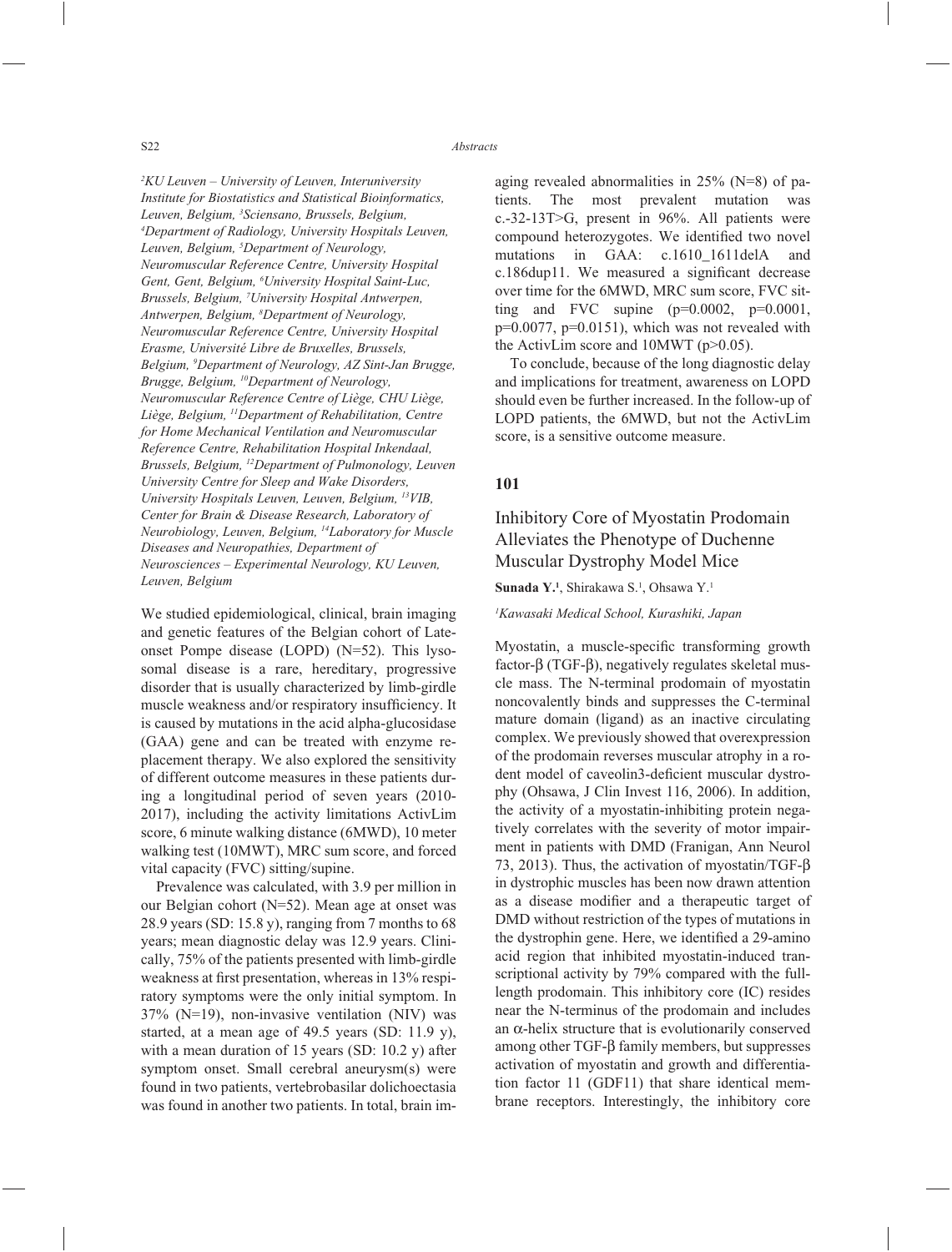co-localized and co-immunoprecipitated with not only the ligand, but also its type I and type II membrane kinase receptors. Systemic injection of the optimized IC peptide corresponding to the inhibitory core (p29) ameliorates the dystrophic pathology and increased the muscle absolute force in a rodent model of Duchenne muscular dystrophy (DMD). Our findings indicate a novel concept for this newly identified inhibitory core of the prodomain of myostatin: that it not only suppresses the ligand, but also prevents two distinct membrane receptors from binding to the ligand. This study provides a strong rationale for the use of the optimized IC peptide for a disease modification therapy of DMD.

### **103**

# Prediabetes, Diabetes, Metabolic Syndrome and Small Fiber Neuropathy

#### **Thaisetthawatkul P.<sup>1</sup>**, Lyden E.<sup>2</sup>, Fernandes A.<sup>1</sup>, Herrmann D.3

*1 Department of Neurological Sciences, University of Nebraska Medical Center, 988435 Nebraska Medical Center, Omaha, United States, 2 Department of Biostatistics, University of Nebraska Medical Center, 984375 Nebraska Medical Center, Omaha, United States, 3 Department of Neurology, University of Rochester Medical Center, 601 Elmwood Avenue, AC-1, Rochester, United States*

**Introduction:** The role of elements of the metabolic syndrome (MetS) in the development of small fiber neuropathy (SFN) has begun to emerge. However, the association between prediabetes (PD) and SFN remains controversial. This study was conducted to evaluate the association between PD, additional elements of the MetS and SFN.

**Methods:** 268 patients with SFN symptoms and normal electrophysiology underwent tests to assess small fibers. SFN was diagnosed based on abnormality of at least 2 among intraepidermal nerve fiber density (IEFND), quantitative sensory testing and quantitative sudomotor axon reflex testing (OSART). The definitions of diabetes mellitus (DM), PD and normoglycemia (NG) were according to the criteria set forth by the American Diabetes Association.

**Results:** There was no difference in IENFD or rate of skin biopsy abnormality between PD and NG groups, notwithstanding significant differences in measures of glycemic control between PD and NG. However, IENFD was significantly lower in DM than NG (mean 4.2 vs. 8.5,  $p=0.013$ ). There was a negative correlation between HbA1C and IENFD  $(r=-0.26; p<0.05)$  but the association was observed only if DM patients were included. Other attributes of the MetS (body mass index(BMI), triglyceride (TG) and high density lipoprotein (HDL-C) level) were associated with the rate of skin biopsy abnormality, but not with QSART measures of autonomic dysfunction.

**Discussion:** Prediabetes alone does not appear to be sufficient to cause SFN. Other MetS elements (BMI, TG and HDL-C) appear to preferentially impact small fiber structure (IENFD) over small fiber function. In individuals presenting with SFN, clinicians should not ascribe causality to pre-diabetes alone, and should seek risk factors beyond pre-diabetes.

### **104**

### An Outbreak of Botulism in Northeast Iran Associated with "Poost Yogurt"

Boostani R.<sup>1</sup>, Taheri N.<sup>1</sup>, Boostani R.<sup>1</sup>

*1 Mashhad University of Medical Sciences, Department of Neurology, Mashhad, Iran*

Here we report the largest outbreak of botulism on record in the northeast region of Iran which occurred during December 2019 and January 2020. Affected population included 64 patients with an age range of 8 to 62 years.

Initially, an 8-year-old boy was referred to our center presenting with dizziness, ptosis and shortness of breath 24 hours after ingestion of contaminated yogurt. Patient underwent mechanical ventilation in the first day of presentation. Two days later, two other patients – a 46-year-old male with primary diagnosis of Myasthenia Gravis and a 25-year-old male primarily diagnosed as Guillain Barre Syndrome – were referred to our neuromuscular department. Primary electrodiagnostic examinations did not confirm the diagnosis of GBS or MG. Another 6 cases of various ages were admitted during the next few days. All cases came from the same geographical region of Neyshabour.

Blood and stool samples were sent for further investigations. In the meantime all patients were started on poly-valant anti-toxin. Botulinum toxin was found in blood assays of all these patients. By the day 12 of the onset of the outbreak it was discovered that a total of 64 people, including one pregnant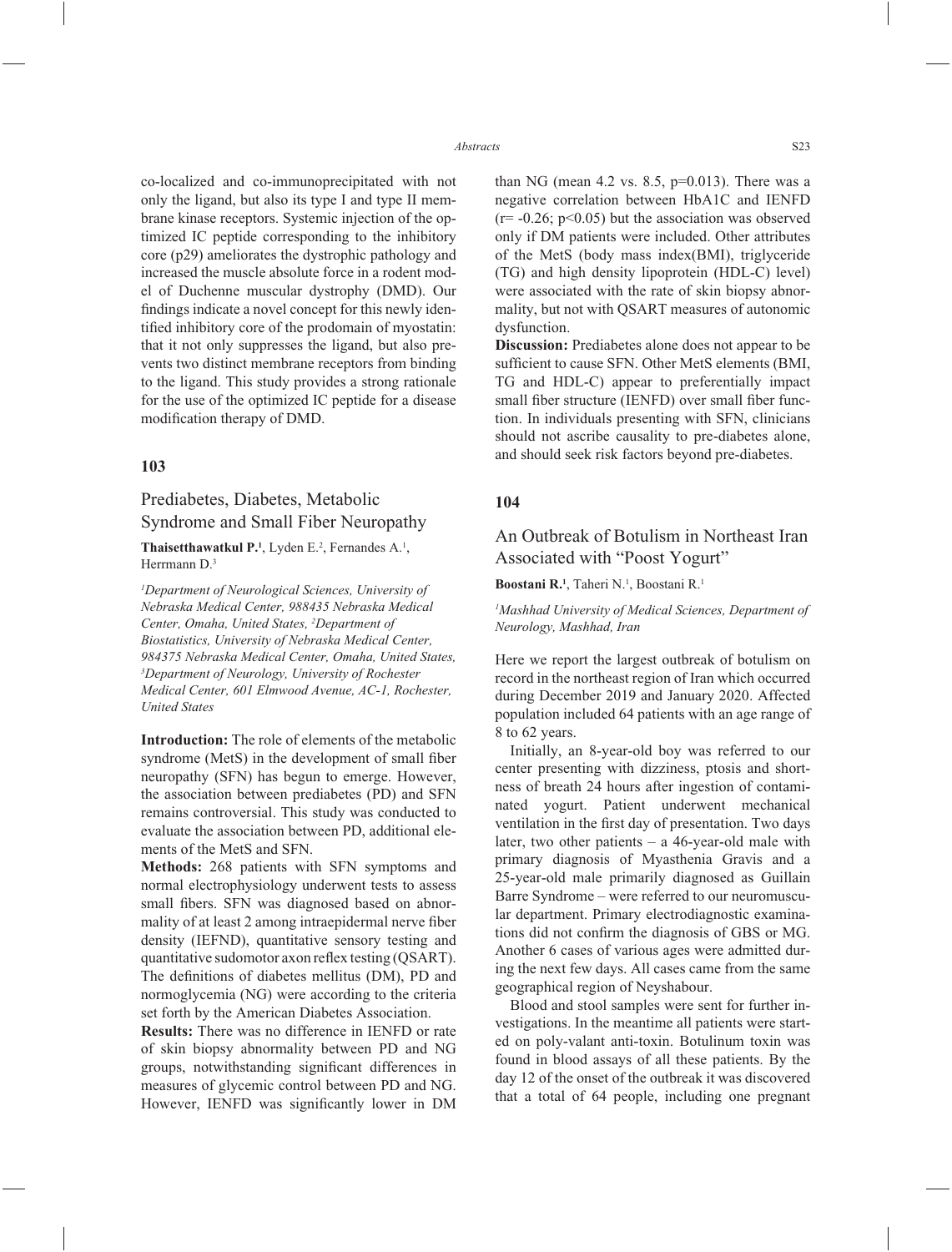woman, had been affected via the same unusual route: through consumption of a particular type of yogurt known locally as "Poost Yogurt". Poost is basically a pouch made from goat hide to contain condensed yogurt. Investigations conducted by our national center for disease control (CDC) confirmed the contamination of the mentioned container with Clostridium Botulinum bacilli and botulinum toxin.

Most common clinical presentations in the order of frequency were: dizziness, blurred vision, diplopia, droopy eyelids, dry mouth and dysphagia among admitted patients. Four patients were admitted to ICU because of severe respiratory symptoms, none of them died. All were discharged upon full recovery. This report describes the first ever outbreak of botulism traced to the intake of "Poost Yogurt" in Iran, and probably marks the highest number of cases intoxicated through consumption of dairy products globally.

### **105**

# Glycogen Storage Disease 9D Presenting Recurrent Myalgia Induced by Handball Training

Munekane A.<sup>1</sup>, Osawa Y.<sup>1</sup>, Sugie H.<sup>2</sup>, Fukuda Y.<sup>3</sup>, Nishino I.<sup>4</sup>, Sunada Y.<sup>1</sup>

*1 Kawasaki Medical School, Kurashiki, Japan, 2 Tokoha University, Hamamatsu, Japan, 3 Hamamatsu University School of Medicine, Hamamatsu, Japan, 4 National Institute of Neuroscience, National Center of Neurology and Psychiatry, Kodaira, Japan*

Glycogen storage disease 9D is caused by mutations of PHKA1 gene which encodes  $\alpha$ -subunit of skeletal muscle-specific phosphorylase kinase with X-linked recessive trait. Until now, seven cases have been reported, however, its precise clinical picture has remained largely unknown. Here we report a new GSD9D patient, a Japanese 18-year-old high school boy, who first had myalgia soon after he began practicing handball clubs. He experienced no muscle pain in swimming, soccer, gymnastics, and other sports. Although both aerobic and anaerobic exercise tests were normal, muscle biopsy exhibited accumulation of glycogen in the subsarcolemmal region of myofibers. He harbored a novel nonsense mutation of the PHKA1 gene (p.S1194\*) which resides in the C-terminus of  $\alpha$ -subunit of muscle-specific phosphorylase kinase. His phosphorylase kinase activity was relatively preserved in muscle (24% of the lower normal limit) when compared to previous cases. GSD9D should be taken into account in patients with recurrent myalgia occurring only after intense exercise.

### **107**

# GM1-Glycopolymer Inhibition of Anti-GM1 Antibody Binding in a Mouse Model of Acute Motor Axonal Neuropathy

**Bialic H.**<sup>1</sup>, McGonigal R.<sup>1</sup>, Willison H.<sup>1</sup>, Aliu B.<sup>2</sup>, Pang L.<sup>2</sup>, Ernst B.<sup>2</sup>, Hänggi P.

*1 University of Glasgow, Glasgow, United Kingdom, 2 University of Basel, Basel, Switzerland*

**Introduction:** In the Guillain-Barré Syndrome (GBS) variant acute motor axonal neuropathy (AMAN), autoreactive antibodies are generated during a prior infection against bacterial lipo-oligosaccharides (LOS). These LOS are molecular mimics of neuronal gangliosides, notably GM1. GM1 is highly expressed along the axolemmal membrane and prominently exposed at the nerve terminals and nodes of Ranvier. Anti-GM1 antibodies bind peripheral nerve axons and trigger the complement cascade, thereby injuring the nerve sometimes beyond repair or regeneration. Currently, there has been no change in registered treatments for GBS since 1985. Recently, a high-molecular weight glycopolymer has been developed that presents multiple GM1 glycoepitope mimetics and thereby has the potential to sequester and eliminate autoreactive anti-GM1 antibodies. The aim of this study is to determine the efficacy of this glycopolymer in an established mouse model of AMAN.

**Methods:** The GM1 glycopolymer and control glycopolymer were provided by Polyneuron Pharmaceuticals. In order to determine the inhibition of anti-GM1 antibody binding to distal axons in the presence of GM1 polymer or control polymer, diaphragm from neuronal GM1-enriched mice was sectioned in 10 µm sections and incubated in PBS with both DG2 - a GM1 ganglioside specific IgG3 monoclonal antibody - and the respective glycopolymer. Triangularis sterni (TS) nerve-muscle preparations from the same strain of mouse were incubated ex vivo in Ringer's solution with both DG2 and the GM1 glycopolymer or the control glycopolymer. After incubation for 2 hours, antibody and glycopolymer were removed by rinsing. Following this,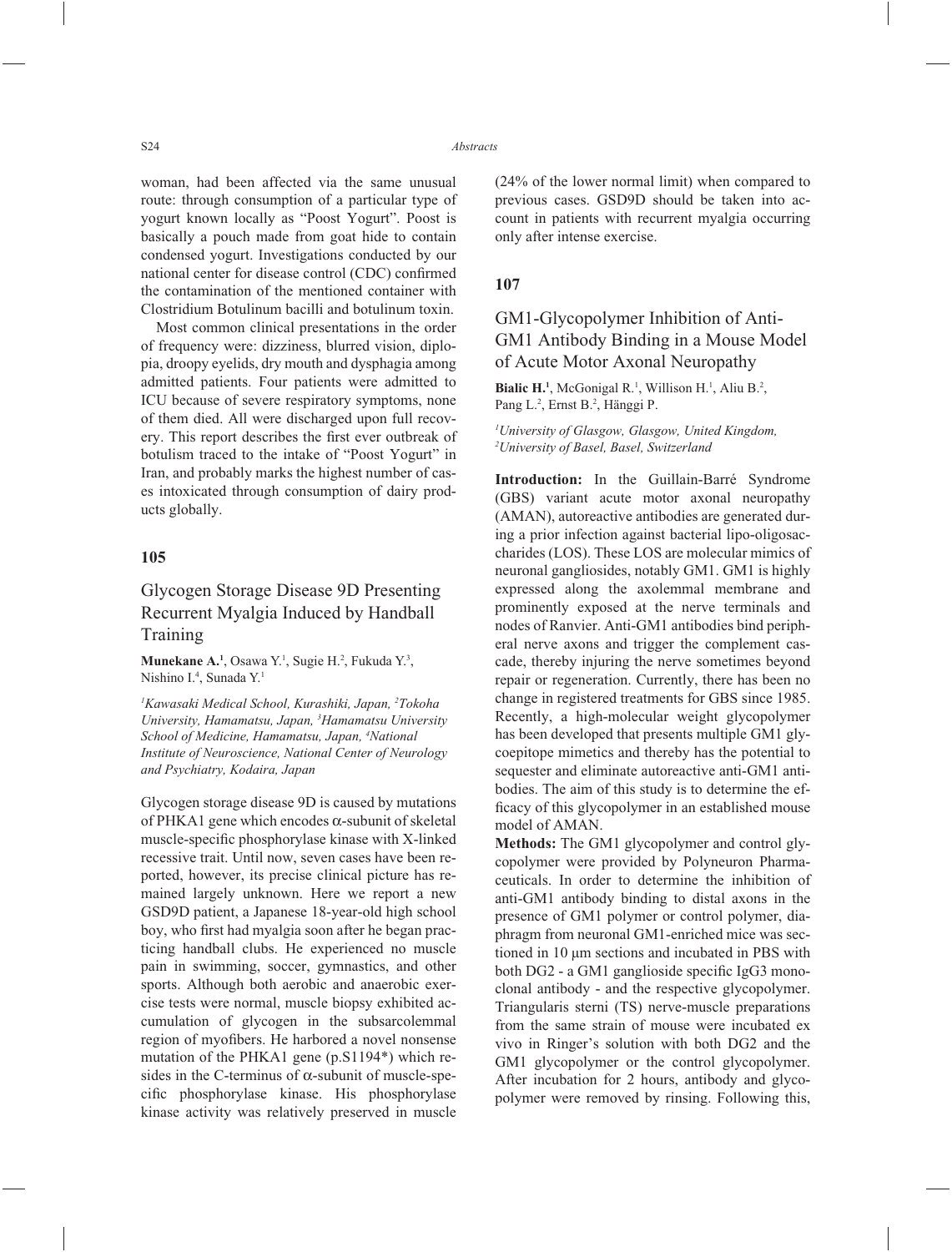the TS muscle or diaphragm was stained with bungarotoxin to visualize the nerve-terminal and an anti-mouse IgG3 antibody to measure DG2 binding. Images were captured using a Zeiss LSM 880 Confocal Microscope.

**Results:** Over a wide dose range, the glycopolymer bound DG2, thus preventing DG2 from binding to GM1 at the nerve terminus axonal network both in vitro and ex vivo. A significant decrease in DG2 signal occurs at the nerve terminals at concentrations of mimetic as low as 1 ug/mL in vitro and 35 ug/mL ex vivo compared against the control.

**Conclusion:** Here, we demonstrate the potential efficacy of a novel treatment of the AMAN variant of GBS. The further testing of this GM1 glycopolymer mimic in vivo may pave the way for clinical testing of this polymer, a significant step towards a precision medicine approach in the treatment of AMAN and other indications involving anti-GM1 antibodies. This project is funded by Polyneuron Pharmaceuticals.

#### **109**

# Using Human Pluripotent Stem Cells Derived Motor Neurons to Address the Pathogenesis of SMA

**Januel C.<sup>1</sup>**, Côme J.<sup>1</sup>, Tarhaoui J.<sup>1</sup>, Lesueur L.<sup>1</sup>, Morizur L.<sup>1</sup>, Peschanski M.<sup>1</sup>, Martinat C.<sup>1</sup>

#### *1 I-stem, Corbeil-Essonnes, France*

Spinal muscular atrophy is the most common genetic cause of infant mortality characterized by the specific degeneration of lower motoneurons (MNs) in the spinal cord, leading to progressive paralysis and muscle atrophy. SMA etiology relates to an insufficient amount of SMN (survival motor neuron) protein, which results from mutations in the SMN1 gene. Despite the ubiquitous expression of SMN protein, it is still unclear why MNs are one of the most affected cell types. Understanding this specific cellular tropism is critical but requires access to the relevant cell type. MNs from mouse are difficult to isolate and are obviously impossible to access from human. The ability to reprogram somatic cells into human induced pluripotent stem cells (hiPSC) offers a unique opportunity to access normal and pathological neuronal populations in sufficient quantities for systematic analysis. In this present study, we demonstrated that the reduced expression of SMN lead to a decreased survival of hiPSC-derived MNs rather than a defect in their generation. We identified that this phenotype can be rescued by kenpaullone, an inhibitor of several CKDs as well as JNK, likely through a JNK dependent mechanism. By a transcriptomic approach, we identified SMA-specific changes in early MNs that include genes involved in synaptic plasticity. Interestingly, these genetic defects were rescued by kenpaullone treatment. These findings suggest that alteration in synaptic organization might be a new therapeutic target for SMA. Furthermore, several studies suggest that pathological changes of the neuromuscular junction (NMJ) precede the motor neuronal loss. Therefore, it is critical to evaluate the NMJ formed by SMA patients' MNs, and to identify drugs that can restore the normal condition. We thus developed an in vitro co-culture strategy to study the interaction between MNs and its skeletal muscle target. Altogether, our results demonstrate the potential offered by hiPSC to shed light on the cellular and molecular bases of selective MN vulnerability in SMA.

### **110**

### Evidence of a New LAMA2 – Mutation Using Next Generation Sequencing

Meyer S.<sup>1</sup>, Zechel S.<sup>2</sup>, Schmidt J.<sup>1</sup>, MutationMining (MM-Team)<sup>3</sup>, Pauli S.<sup>3</sup>, Zschüntzsch J.<sup>1</sup>

*1 Department of Neurology, University Clinic Göttingen, Göttingen, Germany, 2 Department of Neuropathology, University Clinic Göttingen, Göttingen, Germany, 3 Department of Human Genetics, University Clinic Göttingen, Göttingen, Germany*

**Background:** LAMA2 – associated muscle dystrophies (LAMA2 MD) are autosomal recessive diseases caused by mutations in the LAMA2 – gene. This gene encodes the alpha  $-2$  laminin subunit of the extracellular protein laminin – 211 (synonym: merosin), a basal membrane associated protein in muscle cells. The range of different clinical phenotypes associated with LAMA2 MD has increased during the last years through molecular genetic analysis. Clinical distinction is made between a severe progressing early – onset – type, the congenital muscular dystrophy type 1A (LAMA2 MD or MDC1a), and a more benign form, the late – onset limb girdle muscle dystrophy (LGMDR23). Patients with LG-MDR23 usually show a delayed motor development but gain the ability to walk. Over time they often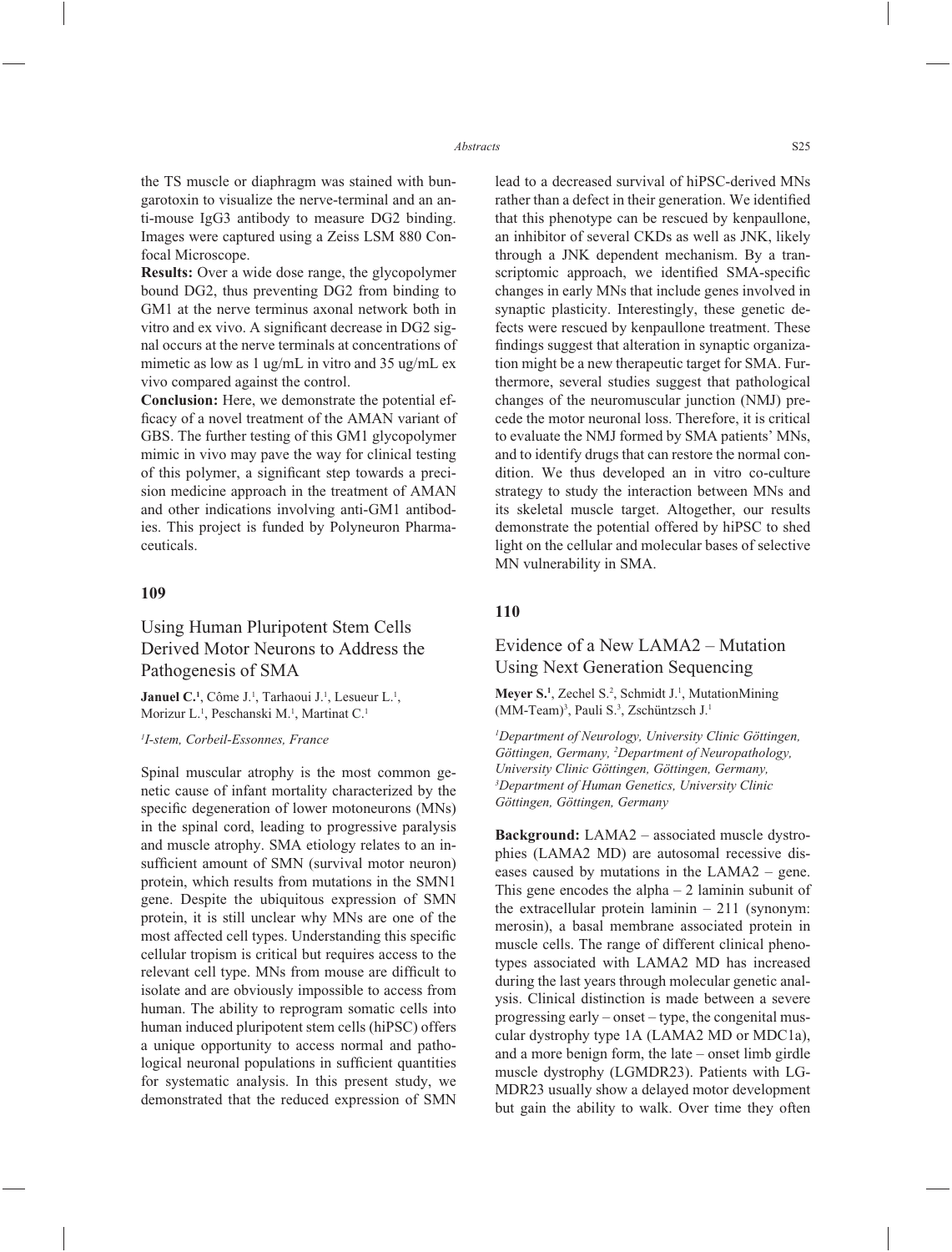develop scoliosis, a rigid spine, joint contractures and sometimes respiratory difficulties.

In the presented case study, two previously undiscovered likely pathogenic variants in LAMA2 have been identified using Next Generation Sequencing (NGS).

**Methods:** Extended genetic diagnostics using high – throughput sequencing is used in conjunction with immunohistochemical staining of merosin in the muscle biopsy specimen.

**Results:** A 41 years old patient presented with a slowly progressing muscular dystrophy. His first symptoms developed at an age of 3 to 4 years when he experienced difficulties getting up from a lying position. Since the age of 28 his walking became gradually impaired and several falls occurred. The clinical examination revealed a proximal paresis of both arms and legs, a weakness of thoracic muscles and severe muscle atrophy. CK levels were upregulates by four-fold above the normal threshold. The electromyography displayed myopathic changes and his muscle biopsy showed typical myopathic impairment including internalised nuclei and variation of the fiber size. Extensive immunohistochemical staining failed to produce a reliable diagnosis. Next Generation Sequencing of a panel for disease associated genes (TruSight One, 4813 Gene) showed two heterozygoteous mutations in LAMA2, which were classified as probably pathogenic (Class 4 according to ACMG – guidelines). To demonstrate the pathogenicity of the two mutations, an immunohistochemical staining of merosin was performed on the patients muscle biopsy. The result of the current muscle biopsy will be presented.

**Conclusion:** This case study underscores the value of a muscle biopsy in order to demonstrate the pathogenicity of a newly detected sequence variation. Despite the ease and value of NGS diagnostics, muscle biopsies have are highly relevant in diagnosis of genetic neuromuscular diseases. A correct diagnosis is of importance as new avenues for novel gene therapy become available for LAMA2 mutations.

# **112**

European Collaboration on the Clinical and Genetic Spectrum of Sarcoglycan-Deficient Muscular Dystrophy

Alonso-Perez J.<sup>1</sup>, González-Quereda L.<sup>1</sup>, Semplicini C., Gallano Petit P.1 , Pegoraro E., Nascimiento Osorio A., Ortez González C., Devisser M., Kooi A., Garrido C.,

Santos M., Guglieri M., Straub V., Schara U., Gangfuß A., Løkken N., Vissing J., Schoser B., Udd B., D'Amico A., Politano L., Bruno C., Sarkozy A., Abdel-Mannan O., Alonso-Jimenez A., G. Claeys K., Gomez-Andrés D., Munell F., Haberlová J., De Bleecker J., Dominguez-González C., Tasca G., Weiss C., Deconinck N., Fernández Torrón R., Camacho-Salas A., Belá M., Kinga H., Koritnik B., Garibaldi M., de Leon-Hernández J., Malfatti E., Fraga-Bau A., Díaz-Manera1,7,34 J.1

#### *1 Hospital De La Santa Creu I Sant Pau, Barcelona, Spain*

**Background:** Sarcoglycanopathies comprise four subtypes of autosomal recessive limb-girdle muscular dystrophies (LGMDR3, LGMDR4, LGMDR5 and LGMDR6) that are caused, respectively, by mutation in the SGCA, SGCB, SGCG and SGCD genes. In 2016, several clinicians involved in the diagnosis, management and care of patients with sarcoglycanopathies created a European network. The aim of this study in to determine the clinical and genetic spectrum of a large cohort of European patients with sarcoglycanopathy from this European network.

**Methods:** A total of 33 neuromuscular centers agreed to establish a European network on sarcoglycanopathies. A retrospective observational study was conducted. All sarcoglycanopathy patients followed in participating centers underwent an extensive clinical evaluation or review of medical records. Demographic, genetic and clinical data was provided to this European network.

**Results:** A total of 439 patients, from 13 different countries were collected. Fourty-three patients were not enrolled in the study because the genetics were not available or there was not enough clinical information. A total of 159 patients had a confirmed diagnosis of LGMDR3, 73 of LGMDR4, 157 of LGMDR5 and 7 of LGMDR6. Patients with LGM-DR3 have a later onset and a lower severity of the disease. Cardiac involvement is most frequent in LGMDR4. Sixty per cent of SGCA patients carried one of the following mutations, either as homozygous or heterozygous: c.229C>T, c.739G>A or c.850C>T. Similarly, the most common mutations in SGCG patients were c.525delT or c.848G>A. In SGCB patients the most frequent mutation was c341C>T. In all sarcoglycan groups, patients who begin the disease after 10 years and have mutations that involve more than 30% of protein expression have a better prognosis.

**Conclusions:** This study reports clinical and molecular data of European patients with mutations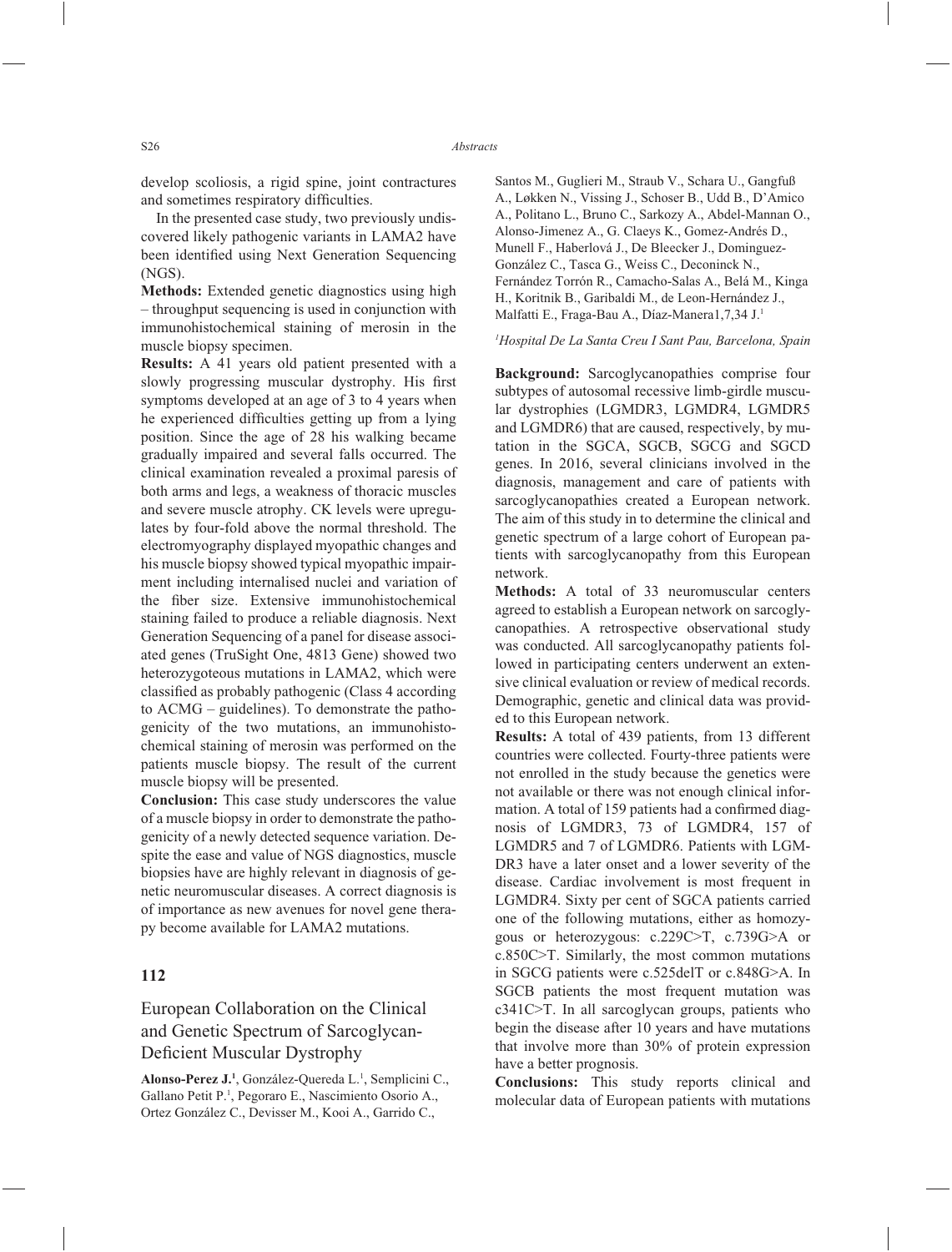in the sarcoglycan genes. Sarcoglycanopathies are extremely rare disorders so that, development of international networks can result in an extended collection of clinical and genetic data that eventually will improve the knowledge of this disease. Our study provides important data on the clinical-genetic correlation that could be important in the design of natural history studies in view of the development of potential new therapeutic approaches for muscular dystrophies.

### **117**

Twenty-two months of nusinersen treatment in 16 adult patients with spinal muscular atrophy types 3-4

De Wel B.<sup>1,2</sup>, Goosens V.<sup>3</sup>, Sobota A.<sup>4</sup>, Van Camp E.<sup>4</sup>, Geukens E.<sup>5</sup>, Van Kerschaver G.<sup>5</sup>, Jagut M.<sup>6</sup>, Claes K.<sup>7,8</sup>, Claeys K.1,2

*1 Department of Neurology, University Hospitals Leuven, Leuven, Belgium, 2 Laboratory for Muscle Diseases and Neuropathies, KU Leuven, Leuven, Belgium, 3 Department of Radiology, University Hospitals Leuven, Leuven, Belgium, 4 Department of Physical and Rehabilitation Medicine (Physiotherapy), Leuven, Belgium, 5 Department of Physical and Rehabilitation Medicine (Occupational Therapy), Leuven, Belgium, 6 Belgian Neuromuscular Diseases Registry, Sciensano, Brussels, Belgium, 7 Department of Nephrology, University Hospitals Leuven, Leuven, Belgium, 8 Department of Microbiology, Immunology and Transplantation, Nephrology and Renal Transplantation Research Group, KU Leuven, Leuven, Belgium*

**Introduction:** Spinal muscular atrophy (SMA) is a genetic neuromuscular disease, affecting the motor neurons in the spinal cord and leading to progressive muscular atrophy and weakness. Recently, we reported on the efficacy and safety of nusinersen treatment of 16 adult SMA patients over the course of 14 months. A few other studies on nusinersen treated adult SMA patients were recently published, but were limited to 10-14 months of follow-up.

**Study objectives:** To study the efficacy of nusinersen treatment in 16 adult SMA patients types 3-4 over a longer follow-up period of 22 months and to evaluate the evolution of neurofilaments and neuroinflammatory biomarkers in blood and cerebrospinal fluid (CSF) under treatment.

**Patients and Methods:** In this prospective study, 16 adult patients with SMA types 3-4 were treated with intrathecal nusinersen at the neuromuscular reference centre at University Hospitals Leuven (Belgium) following the standard of care dosing schedule. Longitudinal measurements over 22 months of treatment included hand grip strength, 60-point MRC sum score, 6-minute-walk-distance (6MWD), Hammersmith Functional Motor Scale Expanded (HFMSE), Revised Upper Limb Module (RULM), Forced Vital Capacity (FVC), Peak Expiratory Flow (PEF), and the patient-reported Activity Limitations Score (ActivLim). Phosphorylated neurofilament heavy chain (pNfH), neurofilament light chain (NfL), and biomarkers for neuro-inflammation will be analysed both in CSF and in blood.

**Results:** Hand grip strength significantly improved by on average  $54\%$  in both the right ( $p<0.01$ ) and left (p=0.02) hand at month 22 compared to baseline. The MRC sum score also significantly improved from 36.9/60 points at baseline to 39.6/60 points at month 22 ( $p<0.01$ ). Two of the seven still ambulatory patients experienced post-traumatic leg fractures during the study period, rendering them wheelchair bound at the evaluation at month 22. The average 6MWD in the other patients increased by 27.5 metres at month 22 compared to baseline, which is 9 metres less than month 14, however. After an initial non-significant improvement in HFMSE and RULM scores after the first year of treatment (+2.1 and +1.1 points, respectively), the evaluation at month 22 showed an overall return to baseline, with only a residual 0.5 point increase in HFMSE  $(p=1)$  and 0.3 point increase in RULM ( $p=0.36$ ). In contrast, a sub-score of the RULM pertaining to hand motor function continued to show a significant improvement at month 22 compared to baseline  $(p=0.03)$ . There was no significant change in FVC, but the PEF improved significantly at month 22  $(p=0.02)$  compared to baseline. Finally, the Activ-Lim score showed an improvement of 0.5 logits at month 22, but this was not significant ( $p=0.17$ ). The biomarker analysis is still ongoing.

**Conclusion:** Adult SMA 3-4 patients treated with nusinersen experience significant and continual improvements in hand grip strength, hand motor function, MRC sum scores and PEF over 22 months of treatment, corresponding to the previously reported results after 14 months of treatment. Other outcome measures showed (sometimes transient) improvements, but were not significant.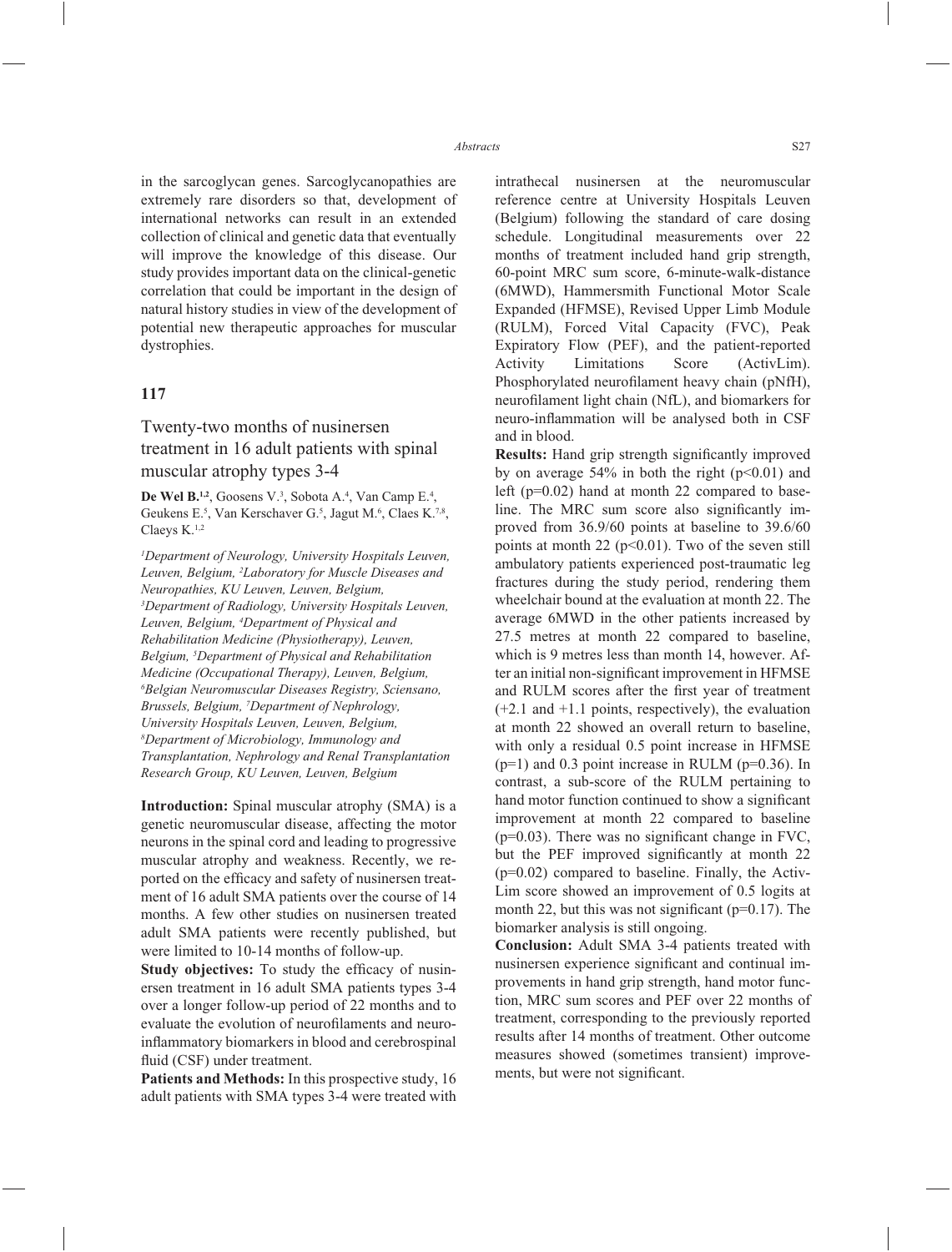### **118**

# Study of Comparative Epidemiology of ALS in Uruguay. Comparison of Two Incident Cohorts (2002-2003 2017-2018)

#### **Perna A.**<sup>1</sup>, Vazquez C.<sup>1</sup>, Logroscino G.<sup>2</sup>, Hardiman O.<sup>3</sup>

*1 Hospital De Clinicas, Montevideo, Montevideo, Uruguay, 2 Unit of Neurodegenerative Diseases, University of Bari 'Aldo Moro', Bari, Italy, 3 Neurology, Trinity College, Dublin, Dublin, Ireland* 

The results of a comparative epidemiology work of the ALS in Uruguay in two different periods are presented: a prospective cohort of incident patients diagnosed between January 1, 2002 and December 31, 2003 (Period 1) and another of incident patients diagnosed between October 1, 2016 and September 30, 2018 (Period 2, in the framework of the LAE-NALS study).

Both cohorts correspond to population studies with similar methodology. Neurologists and laboratories of neurophysiology were used as data sources for the collection of patients.

The modified El Escorial criteria are used, and most of the patients were examined by the research team. Uruguay is a small country (3: 500,000 inhabitants), geographically accessible with a good network of neurologists (130) that facilitate this type of population-based studies. The majority of the population are descendants of European immigrants.

The population has remained relatively stable in the last 30 years. In Period 1 89 patients were prospectively enrolled while in Period 2 there were 92 patients. The estimated mean annual incidence rate for period 1 was 1.37 new cases per 100,000 inhabitants / year and 1.31 for period 2.

The geographical distribution of cases was homogeneous in the Uruguayan territory in the two periods, with no cluster areas found.

The average age of onset of the disease was below 60 years in both periods without gender differences. The clinical characteristics of the patients were similar during the two periods considered.

5% were family cases and 25% received Riluzol, the median survival since diagnosis was 23 months. The results of this research show the main characteristics of Uruguayan patients with ALS in two periods 13 years apart. The disease seems to behave in a stable manner and without significant differences in the main aspects evaluated with a similar methodology. We estimate that there was a low probability of losing cases in both studies (in Period 1 we apply the capture - recapture method with an estimate of very few lost cases)

Survival seems to also remain stable despite the fact that patient care has improved in some aspects in recent years in our country.

### **123**

# C9orf72 ALS Human Neural Organoids for the Development of New Therapeutics and Disease Modeling

Costamagna G.<sup>1</sup>, Biella F.<sup>1</sup>, Faravelli I.<sup>1</sup>, Nizzardo M.<sup>1</sup>, Brusa R.<sup>1</sup>, Comi G.<sup>1</sup>, Bresolin N.<sup>1</sup>, Corti S.<sup>1</sup>

*1 University of Milan, Dino Ferrari Center, Department of Pathophysiology and Transplantation (DEPT), Neuroscience Section, IRCCS Foundation Ca' Granda Ospedale Maggiore Policlinico, Milan, Via Francesco Sforza 35, 20122, Italy*

**Background and aims:** Amyotrophic lateral sclerosis (ALS) is a devastating neurodegenerative disease. C9orf72 repeat expansion is the most frequent genetic cause of ALS (C9ALS) in Europe and North America. Partially owing to an incomplete understanding of disease etiopathogenesis, disease-modifying therapies in C9ALS still lack. A better insight into C9ALS pathomechanisms in reliable models is fundamental for developing new therapeutics. Here, we aim to model C9ALS pathology in 3D human neural organoids.

**Methods:** We differentiated iPSCs from C9ALS patients and healthy controls' fibroblasts using a freefloating 3D-culture method. We generated early cerebral-like organoids (COs) using standard methods and ventral spinal-cord like organoids (vSCOs) with a modified protocol inducing neural caudalization and ventralization. Then, we treated C9ALS COs and vSCOs with morpholino antisense oligonucleotides (MO) against c9orf72 repeat expansion. Finally, we evaluated the differentiation of organoids at different time points with immunohistochemical and qPCR analysis.

**Results:** We obtained control and C9ALS COs and vSCOs organoids displaying different co-existing neuronal subpopulations. COs exhibited progenitor (SOX2), forebrain (PAX6) and immature post-mitotic neuronal markers (TUJ1); vSCOs expressed SOX2, pan-neuronal markers (eg. TUJ1, Neurofila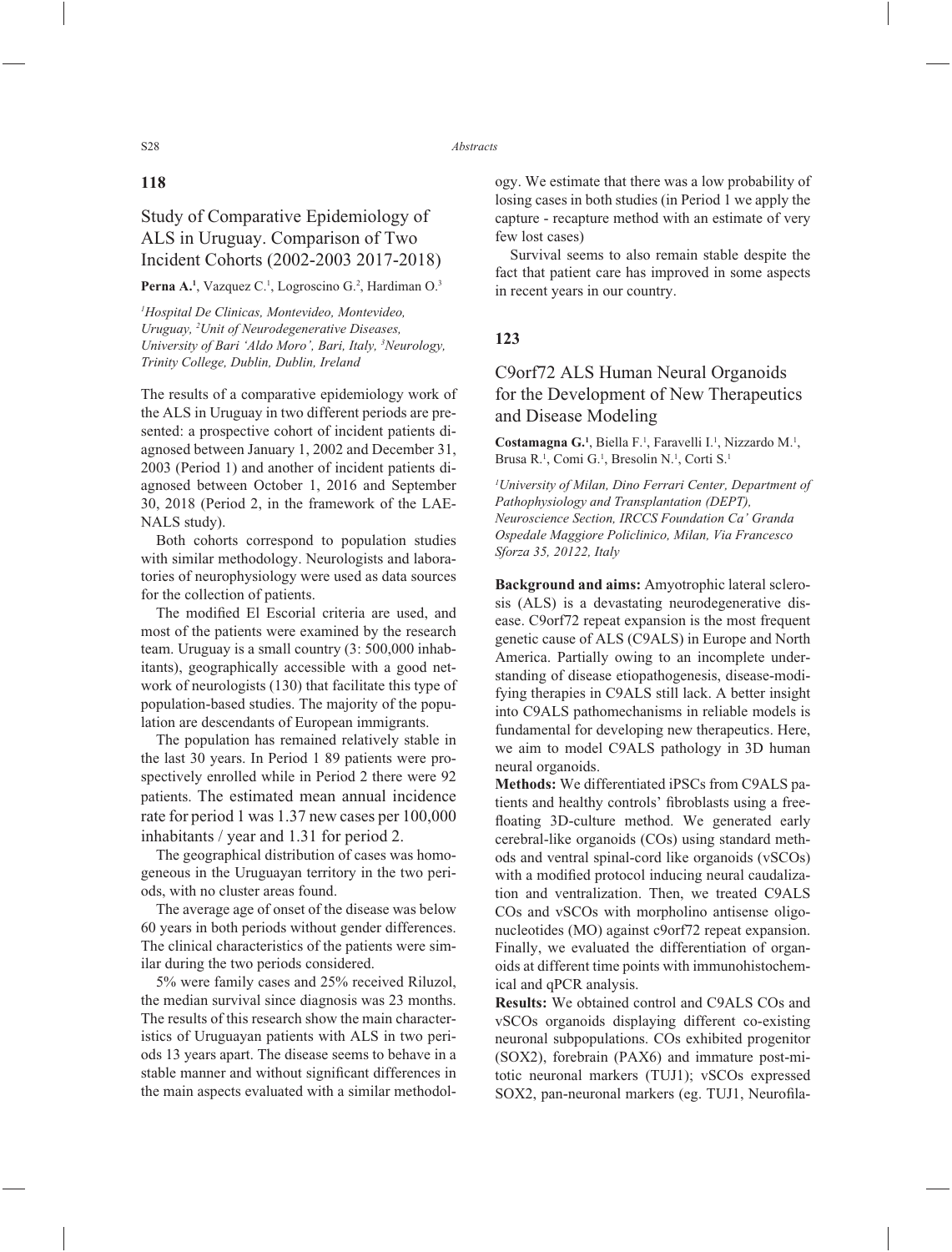ment, MAP2) ventro/caudal marker (HOXB4) and motor neuron markers (ISL1 and SMI32). In addition, immunocytochemistry and a gene reporter assay showed HB9 and ChAT expression in vSCOs as markers of lower MNs. C9ALS organoids dissociated into single cells showed pBRCA1 and γH2AX foci, markers of DNA damage associated with c9orf72 expansion. Preliminary results on gene expression analysis using qPCR reported differential expression of genes involved in DNA damage response (GADD45A, CDKN1A) in MO treated C9ALS organoids.

**Conclusions:** Neural organoids represent an innovative in vitro system and a valuable platform for modelling aspects of C9ALS pathology, studying C9ALS pathomechanisms and potentially developing new treatments in vitro.

Nothing to declare.

### **127**

# MuSK Antibody-Associated Myasthenia Gravis After Bone Marrow Transplantation and Graft-Versus-Host Disease

Covaleski A.<sup>1</sup>, Arcuri R.<sup>2</sup>, Funke V.<sup>3</sup>, Scola R.<sup>3</sup>, Soares M.<sup>1</sup>, Maciel P.<sup>2</sup>, Azevedo F.<sup>2</sup>, Azevedo R.<sup>2</sup>

*1 Hospital das Clínicas da Universidade Federal de Pernambuco, Recife, Brazil, 2 Hospital Santa Joana, Recife, Brazil, 3 Hospital de Clínicas da Universidade Federal do Paraná, Curitiba, Brazil*

**Introduction:** Myasthenia gravis is an autoimmune neuromuscular disorder, that may be a rare complication of bone marrow transplantation and graftversus-host disease.

**Objective:** To present the case of a patient with MuSK antibody-associated myasthenia gravis after bone marrow transplantation and graft-versus-host disease and review literature.

**Case report:** A 56-year-old male, from non-consanguineous parents, with no significant family history of previous diseases, was diagnosed with the myelodysplastic syndrome - Refractory Anemia with Excess of Blasts 8 years ago. Chemotherapy was the treatment of choice and, after 2 years of diagnosis, an allogeneic bone marrow transplantation was carried out. On the 30th post-transplantation day, he developed graft-versus-host disease, which regressed with the administration of cyclosporine prednisone. After 5 years of transplantation, he developed dropped head and dyspnea. Fluctuation of symptoms, ptosis, diplopia and dysphagia were denied. Neurological physical examination revealed dropped head, with weakness of neck extensor muscle only. The other muscles had normal strength. Tendon reflex responses were normal. Electromyography demonstrated normal motor and sensory nerve conduction studies. Repetitive Nerve Stimulation at 3 Hz of the spinal accessory nerve evidenced a 27% decrement and needle electromyography revealed myopathic motor unit potentials. Laboratorial tests revealed normal CK levels, absent antibody against acetylcholine receptor and positive MuSK antibody. He was treated with Piridostigmine (60mg 4x/day) and Prednisone (80mg/day) with no response. He improved after being treated with human immunoglobulin 0,4g/Kg daily for 5 days. After some months he got dyspnea and cough and was diagnosed with lung graft-versus-host disease (bronchiolitis obliterans). Treatment was initiated with Mycophenolate mofetil but after 4 months, there was a recurrence of myelodysplastic syndrome.

**Discussion:** Myasthenia gravis is a treatable condition. The diagnosis is accomplished primarily through clinical, electrophysiological and laboratorial findings. The association of myasthenia gravis with bone marrow transplantation and graft-versushost disease is rarely reported in literature.

#### **131**

The Emery-Dreifuss's Phenotype in a New Pathogenic Variant of Titin Gene

Carvalho A.<sup>1</sup>, Toschi Ghrayeb M.<sup>1</sup>, Sanae Esaki A.<sup>1</sup>, Alves de Siqueira Carvalho A.1

*1 Centro Universitario Saúde ABC, Santo André, Brazil*

**Introduction:** Titin (TTN) is the largest known gene encoded by 363 exons. It's a central protein in muscle sarcomere responsible for structural integrity and elasticity. Mutations in TTN gene have a huge histological and genetic heterogeneity that makes the diagnostic a challenge.

**Objective:** We describe a patient with a new recessive phenotype of Emery-Dreifuss-like. Case: Female, 14 yrs, Brazilian. A severe scoliosis was observed at age 1. The milestones was delayed and walked with support at age 2. She developed contractures around 10 years old, being submitted to arthrodesis of the lumbar spine at age 12. She also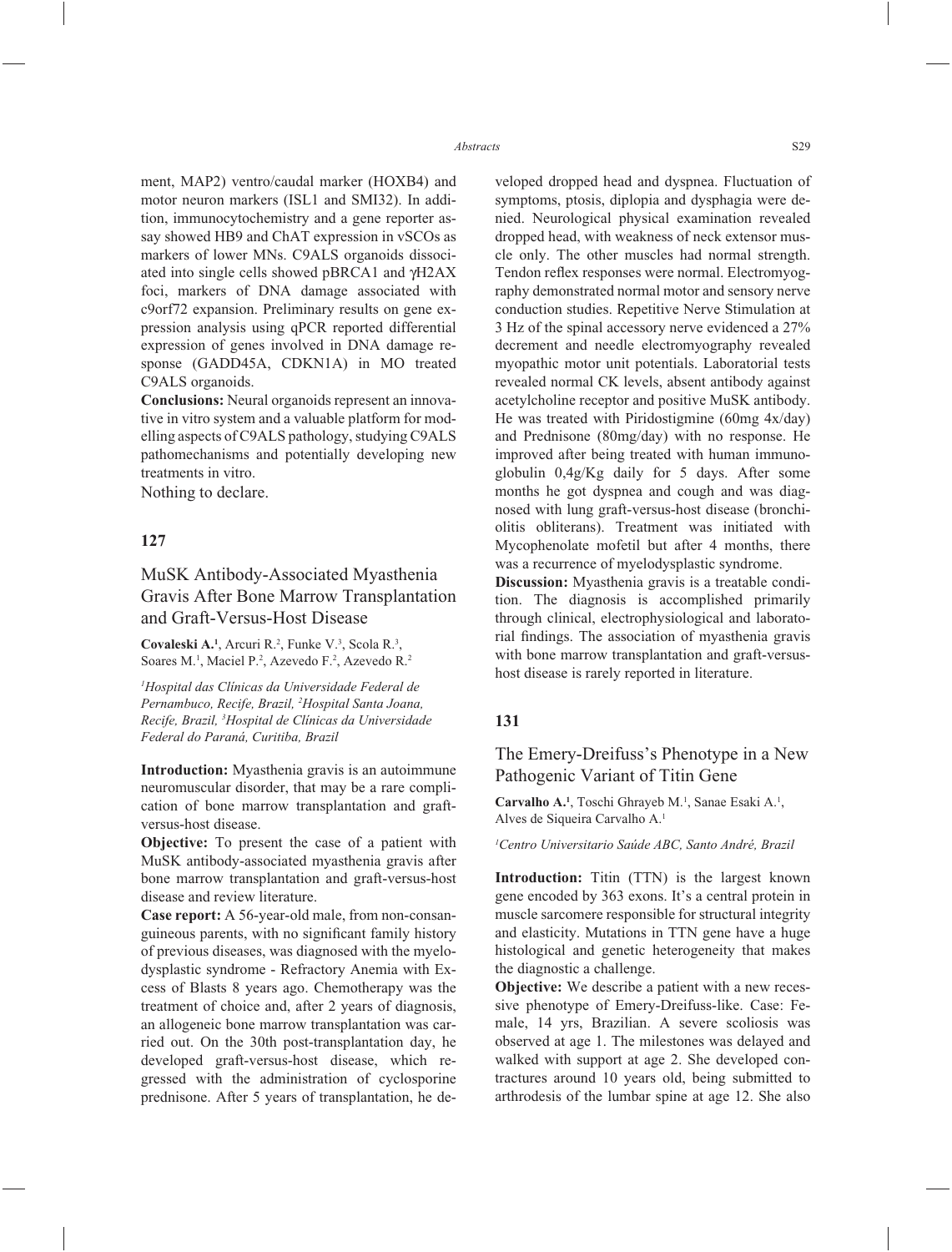had recurrent pneumonias without invasive ventilation. Neurological exam: generalized amyotrophy, retroverted ears, prominent chin, scoliosis, scapula alata, elonged face, ogival palate, ankles and elbow contractures, axial, proximal and distal weakness: cervical  $4/5$ , shoulder abduction  $3/5$ , elbow flexion and extension  $3/5$ , fingers flexion and extension  $4/5$ , fingers flexion  $4/5$ , fingers extension  $-4/5$ , hip flexor 3/5, knee extension 4+/5, hallux extension 2/5. Limited dorsiflexion. Plantar cutaneous reflex in flexion. deep osteotendinous reflexes abolished. No cognitive impairment. Family history: Paternal grandparents were first cousins. Parents are healthy. Her brother, 17 yrs presents foot deformities (flat feet), mild cognitive level; lower muscle proximal weakness (4/5), asymmetric scapula alata, scoliosis, ogival palate, and limitation on dorsiflexion. Muscle biopsy from deltoide (11 yrs) showed an end stage dystrophic pattern. Echocardiogram, creatine phosphokinase, profile of acylcarnitines, urinary organic acids: all normal.

Spirometry: FVC 26% VEF1 25%. (severe restrictitve disfunction). Muscle MRI show hypotrophy with signs of liposubstitution of: rectus femoris, vastus lateralis, vastus intermedius, biceps femoris, semitendinosus, longus adductor, tibialis anterior, extensor digitorum communis, extensors hallucis longus, long and brevis fibularis, soleus and flexors digitorum longus and hallucis longus bilaterally and symmetrically. Discreet edema of the left anterior tibial muscle with slight impregnation by the paramagnetic agent. NGS panel for myopathies (83 genes) revealed two variants in the TTN gene in compound heterozygous: c.27607G>T and c.669+1G>A. Segregation study was performed in their parents and her brother: One pathogenic variant (c.27607G>T) was found in the father and another one in the mother (c. 669+1G>A). The brother had only one pathogenic variant (c.27607G>T) and two variants of uncertain significance (VUS) from the mother.

**Discussion:** We found just one publication describing three cases of titinopathy showing a similar presentation: common age onset, respiratory impairment, contractures and no cardiac involvement. The previous three cases showed a recessive homozygous and compound heterozygous. There is no specific morphological pattern for titinopathy, so, making diagnosis more difficult. The two variants found in our patient were considered to be definitely pathogenic since they are absent in about 140000 individuals in the normal population. In addition, the variant c.27607G>T encodes a stop codon and the other one, c.669+1G>A, presents a mRNA processing defect. Titinopathy should be considered in patients with Emery-Dreifuss's phenotype with or without cardiomyopathy.

### **132**

Circulating Markers of Oxidative Damage Associated with Muscle Function in Patients with Duchenne Muscular Dystrophy

**Almeida Becerril T.1** , Rodríguez Cruz M.1 , Villa Morales J.1 , Sánchez González J.1 , Villaldama Soriano M.1

*1 Centro Médico Nacional Siglo XXI, Av. Cuauhtémoc 330, Doctores, Cuauhtémoc, 06720, Mexico*

**Background:** Duchenne muscular dystrophy (DMD) is the most common muscular dystrophy generated by deficiency of dystrophin triggering different mechanisms as oxidative stress that contribute to muscle injury. Different studies have confirmed oxidative damage in patients with DMD compared with healthy, therefore it could be clinically useful to know if there is a relationship between circulating markers of oxidative damage and muscle function.

**Objective:** The aim of this work was to evaluate if oxidative damage and antioxidant markers are associated to muscle function in DMD patients.

**Methods:** Twenty-four patients with DMD were classified in two groups depending on ambulatory (n  $=$  17) or non-ambulatory (n = 7) ability and muscle function was measured in lower limbs by Vignos scale in those groups of patients. The marker of oxidative stress total nitric oxide (NO), markers of lipoperoxidation malondialdehyde (MDA) and 8-Isoprostane (8-Iso), and marker of antioxidant response thiol were measured in plasma from DMD patients. mRNA Nuclear factor kappa B (NF-κB) and nuclear factor, erythroid 2 like 2 (NRF2) were measured in circulating leucocytes from DMD patients.

**Results:** Our findings show that NO, MDA and 8-Iso concentrations were significantly higher in non-ambulatory patients compared with ambulatory patients ( $p < 0.05$ ). In contrast, thiol was lower ( $p <$ 0.05) in non-ambulatory patients compared with ambulatory patients. Moreover, we found a tendency of decreasing mRNA NRF2 expression in nonambulatory patients ( $p = 0.063$ ); nevertheless, we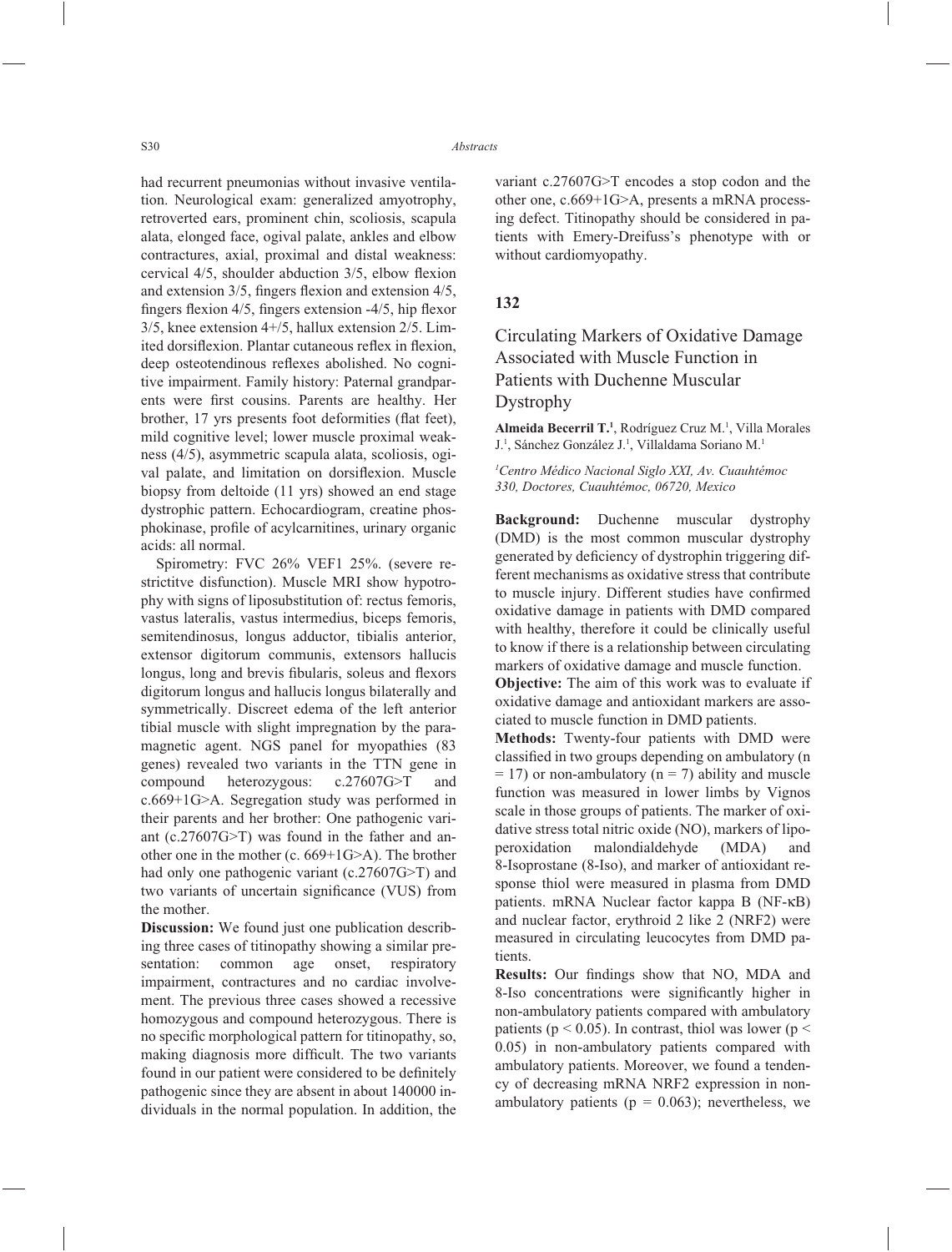did not observed differences in NF-κB mRNA expression ( $p > 0.05$ ). Finally, a positive correlation between Vignos scale score and total NO  $(r = 0.444)$ ,  $p = 0.030$ ), MDA (r = 0.503, p = 0.012), and 8-Iso (r  $= 0.435$ ,  $p = 0.049$ ) as well as a negative correlation between Vignos scale score and thiol ( $r = -0.430$ ,  $p =$ 0.036).

**Conclusion:** Our results suggest a higher oxidative damage in non-ambulatory DMD patients, and it was confirmed by correlation analysis between Vignos scale score and circulating markers. Total NO, MDA, 8-iso, and thiol could be considered as good indicators of oxidative damage during DMD progression.

### **141**

Large Cluster of Autosomal Dominant Limb Girdle Dystrophy D3 HNRNPDL-Related in Uruguay

Chiesa Ferreira M.<sup>1</sup>, Sanchez N.<sup>1</sup>, Chiesa M.<sup>1</sup>, Arocena S.<sup>1</sup>, Vázquez C.<sup>1</sup>

*1 Hospital De Clínicas, Montevideo, Uruguay*

Limb-girdle muscular dystrophy (LGMD) is a genetic disorder characterized by progressive weakness of pelvic and scapular girdles and great clinical variability. Autosomal dominant limb girdle muscular dystrophy D3 HNRNPDL-related is a rare dominant myopathy caused by mutations in HNRNPDL. Only three unrelated families have been described worldwide, a Brazilian and a Chinese carrying the mutation c.1132G>A p.(Asp378Asn), and one Uruguayan with the mutation c.1132G>C p. (Asp378His), both mutations occurring in the same codon. Recently, two unrelated Argentinean families carrying the previously reported c.1132G>C p. (Asp378His) HNRNPDL mutation have been described. We describe a large cluster of patients belonging to different families from the region of Colonia, Uruguay with the c.1132G>C p. (Asp378His) HNRNPDL mutation. A number of 25 patients belonging to four families with affected members in three or four previous generations were examined.

All affected individuals had normal birth and early motor development. The age of onset ranged from 20 to 60 years, with initial symptoms being proximal lower limb weakness in 80 % of patients. Scapular winging is a regular sign in all studied patients. Distal lower limb ankle dorsiflexion weakness was present in most patients. Atrophy and weakness of the posterior thigh compartment was noticed as well as abdominal weakness. Flexion limitation of fingers and toes, which was a typical feature reported in families of other origins, was not present. Cardiac and respiratory assessments were normal in most of the studied patients and cataracts were present in 9/25 patients. The disability progressed over the years and the prognosis was relatively benign, except in homozygous patients who also started their symptoms earlier in age. The course of disease of patients examined was from 1 to 40 years since the beginning of symptoms. The serum creatine kinase level was normal or mildly elevated. Prominent features of the muscle biopsy were rimmed-vacuolated myofibers. In fact, one patient was misdiagnosed as IBM before gene tests were available. A muscle MRI performed in two patients showed a striking involvement of most bilateral thigh muscles, partially sparing the rectus femoris and involvement of tibialis anterior.

**Conclusions:** Autosomal dominant limb girdle muscular dystrophy D3 HNRNPDL-related is probably the dominant LGMD most frequent in adult Uruguayan population and shows a typical and homogeneous phenotype with a slowly progressive scapular-pelvic-peroneal pattern.

We described a large cluster of patients in a small geographical region of Uruguay. The fact that all the families came from the same restricted region suggests the possibility of a common founder mutation.

### **146**

# Design of a Phase 2/3 Study of Arimoclomol in Sporadic Inclusion Body Myositis

Dimachkie M.<sup>1</sup>, Machado P.<sup>2</sup>, Barohn R.<sup>14</sup>, McDermott M.<sup>3</sup>, Blaetter T.<sup>4</sup>, Lloyd T.<sup>5</sup>, Shaibani A.<sup>6</sup>, Freimer M.<sup>7</sup>, Amato A.<sup>8</sup>, Ciafaloni E.<sup>3</sup>, Jones S.<sup>9</sup>, Mozaffar T.<sup>10</sup>, Gibson S.<sup>11</sup>, Wicklund M.<sup>12</sup>, Levine T.<sup>13</sup>, Hanna M.<sup>2</sup>, Sundgreen C.<sup>4</sup>, Bonefeld K.<sup>4</sup>, Carstensen T.<sup>4</sup>, Heim A.<sup>1</sup>, Herbelin L.<sup>1</sup>

*1 Univ of Kansas Med Center Neurology Kansas City USA, Kansas City, USA, 2 Univ College London MRC Centre, London, UK, 3 Univ of Rochester, Rochester, USA, 4 Orphazyme A/S, Copenhagen, Denmark, 5 Johns Hopkins Hospital, Baltimore, USA, 6 Nerve & Muscle Center, Houston, USA, 7 The Ohio State Univ, Columbus, USA, 8 Brigham and Women's Hospital, Boston, USA,*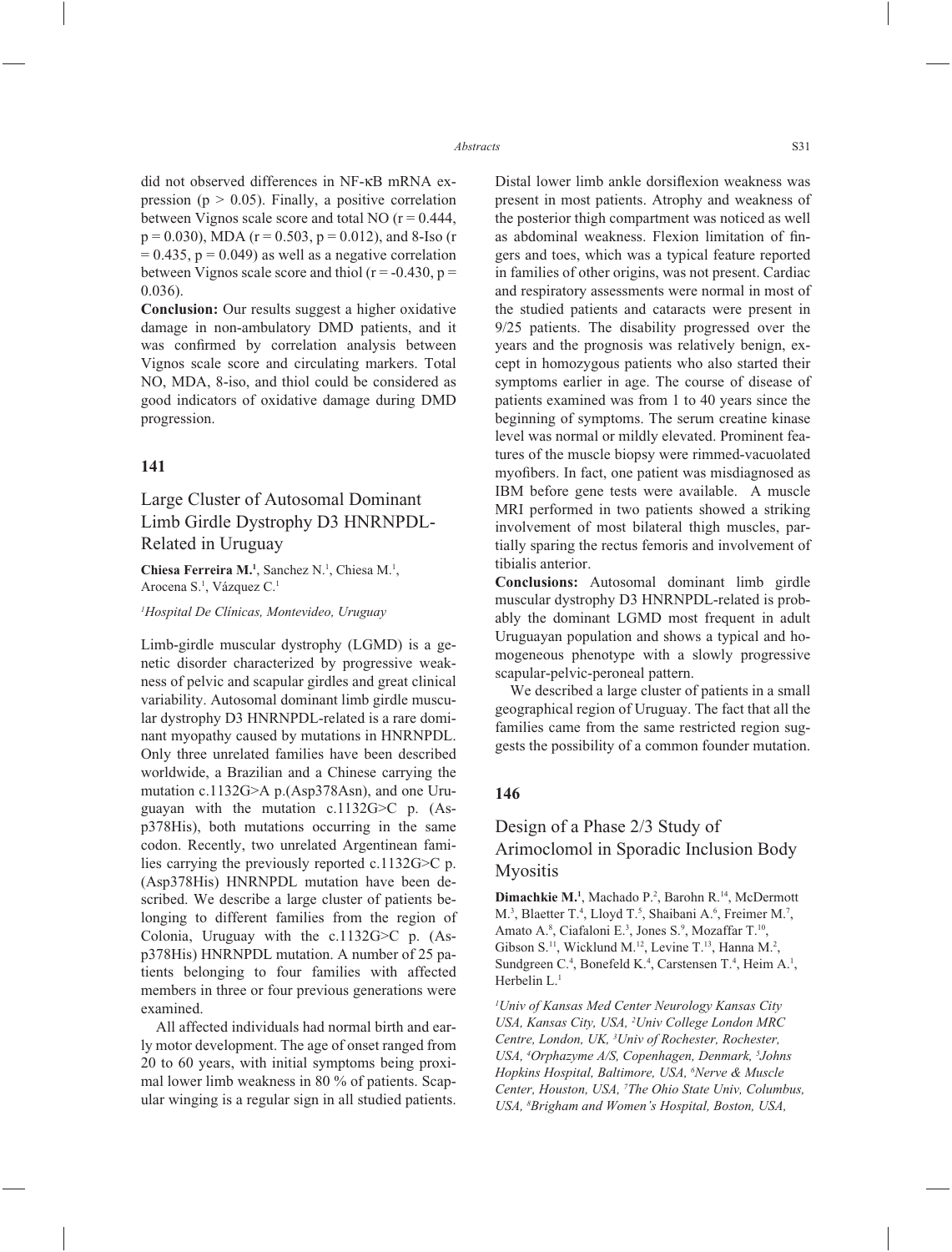*9 Univ of Virginia, Charlottesville, USA, 10Univ of California, Irvine, Orange, USA, 11Univ of Utah, Salt Lake City, USA, 12Univ of Colorado - Denver, Denver, USA, 13HonorHealth, Phoenix, USA, 14University of Missouri-Columbia, Columbia, USA* 

**Background:** Sporadic inclusion body myositis  $(IBM)$  is the most common idiopathic inflammatory myopathy occurring in patients over the age of 45 years. IBM muscle displays both inflammatory and degenerative features, yet immune suppression has proven to be ineffective. Modulating the cytoprotective "heat shock response" (HSR) represents a therapeutic strategy targeting both inflammation and degeneration. Arimoclomol is an orally administered pharmacological agent that can up-regulate the HSR by amplifying heat shock protein expression. In a pilot Phase 2a study arimoclomol was safe and well tolerated and demonstrated a preliminary signal for potential therapeutic benefit in patients with IBM.

**Objectives:** To evaluate the efficacy in a phase  $2/3$ randomized controlled trial of arimoclomol in IBM and to gather data on safety and tolerability. We present herein the study protocol of NCT02753530. **Methods:** In this international multicenter, doubleblind, placebo-controlled trial, 152 subjects were randomized 1:1 to receive either arimoclomol citrate 400 mg or matching placebo capsules three times a day for 20 months. The primary outcome measure is the change from baseline to Month 20 in the IBM functional rating scale total score. The null hypothesis to be tested is that the mean value of this outcome variable is the same in the arimoclomol and placebo groups. Secondary outcome measures include Global Impressions of Severity and Change as assessed by the subject and the clinician, 6 Minute Walk Test distance, Modified Timed Up and Go, manual muscle testing of 24 muscles, bilateral quantitation of grip strength using the Jamar device and quadriceps muscle strength using the MicroFET, Health Assessment Questionnaire - Disability Index and Short-Form 36 health survey. Drug safety and tolerability will also be evaluated. Population pharmacokinetic studies and biomarkers such as the anticN1A antibody titer are collected. MRI of the lower extremities in a subgroup of participants is an exploratory assessment to characterize muscle signal changes.

**Results:** This is an ongoing study that fully enrolled. We anticipate that the last subject will be completing the study in January 2021 and that results will be available in mid-2021. On December 18, 2019, Orphazyme received fast track designation from the FDA for the development of arimoclomol specifically for IBM.

**Conclusions:** We present herein this pivotal study design and anticipate being able to share results in 2021.

#### **148**

# Gene Modifiers of Duchenne Muscular Dystrophy - Serbian Experience

**Kosac A.**<sup>1</sup>, Pesovic J.<sup>2</sup>, Brkusanin M.<sup>2</sup>, Djurisic M.<sup>3</sup>, Radivojevic D.<sup>3</sup>, Mladenovic J.<sup>1</sup>, Brankovic Sreckovic V.<sup>1</sup>, Nikodinovic Glumac J.<sup>1</sup>, Ostojic S.<sup>3,5</sup>, Kravljanac R.<sup>3,5</sup>, Kovacevic G.<sup>3</sup>, Milovanovic Arsic J.<sup>4</sup>, Savic Pavicevic D.<sup>3</sup>, Milic Rasic V.<sup>1,5</sup>

*1 Clinic For Neurology And Psychiatry For Children And Youth, Belgrade, 2 Centre for Human Molecular Genetics, Faculty of Biology, University of Belgrade, Belgrade, 3 Mother and Child Health Care Institute of Serbia "Dr Vukan Cupic", Belgrade, 4 Specialized Rehabilitation Hospital, Banja Koviljaca, 5 School of Medicine, University of Belgrade, Belgrade* 

Duchenne muscular dystrophy (DMD) is genetically determined, progressive lethal disease that affects 1 in 5 to 10000 male births worldwide. There is increasing research trying to answer the question what modifies the disease in patients with genetically confirmed DMD. It is well known that the type of mutation, type of affected dystrophin isoforms, can partly influence the phenotypic expression of the disease. More recent studies show that the single nucleotide polymorphisms (SNPs) of identified genetic modifiers - SPP1, LTBP4 and CD40 genes - play an important role. SNP rs28357094 G SPP1 gene, also known as oteopontin, affects the efficiency of transcription, bringing with it the possibility of early loss of gait. Haplotype 4 misense SNPs LTBP4 gene studied includes rs2303729, rs1131620, rs1051303 and rs10880 and describes two variant VTTTs and IAAMs. IAAM haplotype is associated with a later age of gait loss. SNP rs1883832 T CD40 gene was associated with one year earlier loss of self-walking ability.

We analyzed our patients with DMD for SNPs in genes mentions above. We tested SNPs of SPP1, LTBP4 and CD40 gens in 52 patients with retrospective data of loss of ambulation and 35 patients still independently mobile, using TaqMan assay. We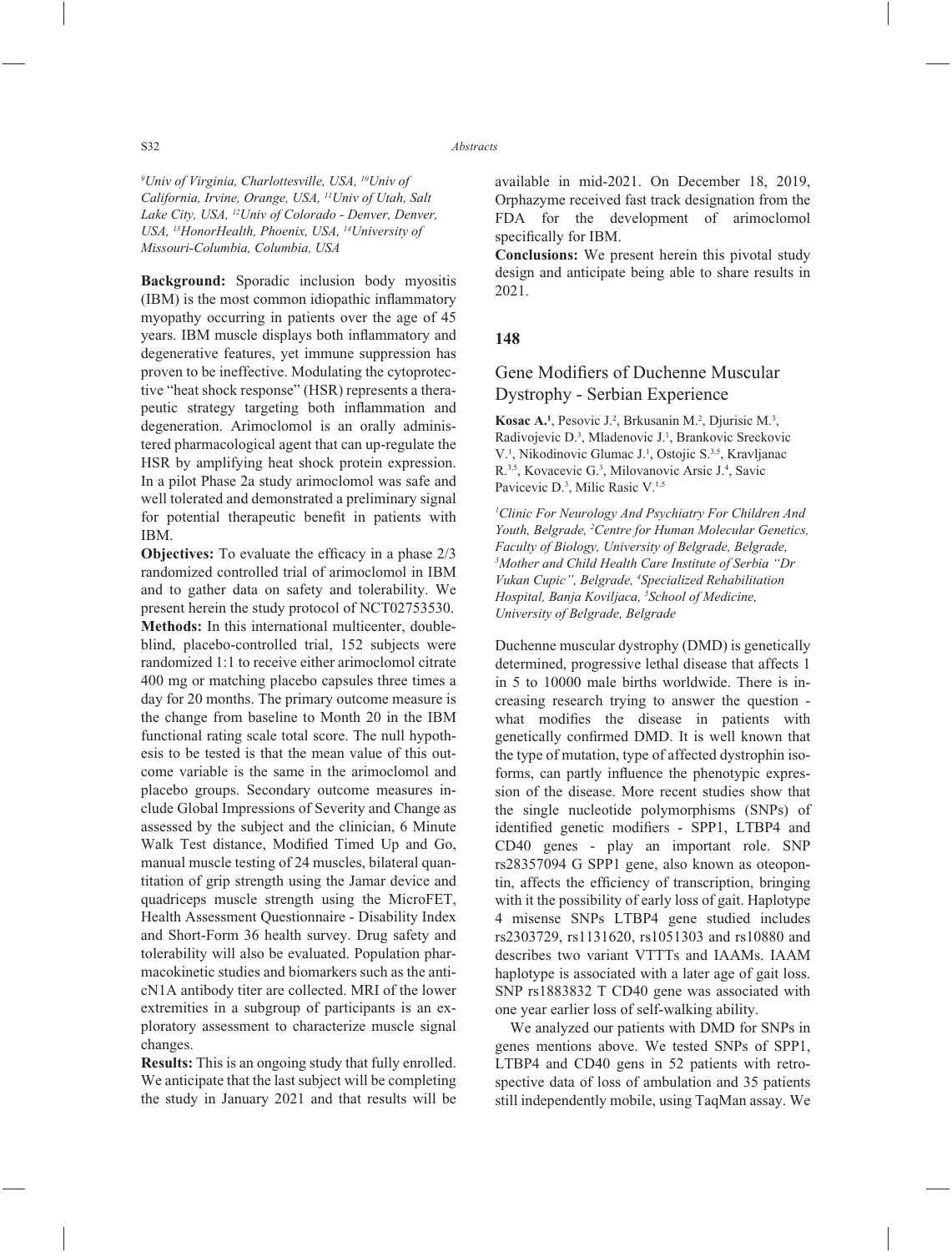analyzed the association of selected SNPs with clinical disease progression and use of corticosteroid therapy. In univariate analysis, a log-rank test was used to test the association of each SNPs. Multivariate analysis was performed using Cox proportional hazard models, including SNPs that showed  $p \le 0.1$ in univariate analysis.

To our knowledge, this is the first study in the Serbian population of DMD patients to determine the association of genetic modifiers with clinical course and disease progression. The frequency of SNPs can be population-specific, while studies of genetic associations in rare diseases, such as DMD, cover relatively small groups of patients. For these reasons, replicative studies are needed to evaluate the clinical significance of SNVs in a given population. Patients identified as carriers of SNPs with negative effects could be monitored more regularly and advised in a timely manner about the possibility of early manifestation of expected complications of the disease. Also, carriers of specific SNPs gene modifiers in clinical studies could be considered at a more specific level depending on the form of SNPs gene modifiers, and finally in the future, gene modifiers could be a new target for clinical studies to find a new therapeutic response for DMD patients.

#### **149**

# Clinical Correlates of Variant KLRG-Expressing T cells in Inclusion Body Myositis

Goyal N.<sup>1</sup>, Greenberg S.<sup>2</sup>, Cauchi J.<sup>1</sup>, Araujo N.<sup>1</sup>, Li V.<sup>1</sup>, Wencel M.<sup>1</sup>, Irani T.<sup>1</sup>, Wang L.<sup>3</sup>, Coulis G.<sup>1</sup>, Villalta A.<sup>1</sup>, Mozaffar T.<sup>1</sup>

*1 University of California, Irvine, Orange, United States, 2 Brigham and Women's Hospital, Harvard Medical School, Boston, USA, 3 University of Washington Medical Center, Seattle, USA*

**Objective:** To correlate disease behavior (disease phenotype and severity) in inclusion body myositis (IBM) with peripheral blood levels of variant killer cell lectin-like receptor G1 (KLRG1)- expressing Tlymphocytes.

**Background:** Recent published data has firmly highlighted the role of immune dysfunction as possibly the primary pathogenic mechanism in IBM, and clonal highly differentiated "immunosenescent" CD8+ T cells that phenotypically resemble terminally differentiated effector memory CD45RA+ T cells (TEMRA cells). The most striking surface marker of these cells is killer cell lectin-like receptor G1 (KLRG1).

**Design/Methods:** A prospective cross-sectional study, involving 51 IBM patients meeting the ENMC 2011 criteria for clinically defined or probable IBM, has recently been completed at the University of California, Irvine. The patients completed serological testing for the NT5C1A antibodies and analysis of markers of T cell subsets, including regulatory T cells, and T cell differentiation, including CD28, CD57 and KLRG1, in lymphocytes isolated from peripheral blood through multiplex flow cytometry. Clinical details, demographics, functional data (timed get up, manual muscle testing, hand grip, pinch grip, IBM functional rating scale, modified Rankin score, forced vital capacity, presence of dysphagia, use of assistive devices), and quality of life questionnaires were collected on all patients.

**Results:** The study has recently been completed and the data will be analyzed to evaluate the presence and relationship of TEMRA cells in circulating blood of IBM patients with disease phenotype, NT5c1A serological status, quality of life, functional disability and need for ambulatory devices in these patients.

**Conclusions:** Our study will evaluate whether increased frequency of KLRG1+CD8+ cells is present across the spectrum of IBM disease severity and how related biomarkers correlate with markers of disease severity in IBM patients. Identification of these KLRG1 expressing T cells in IBM and their associated clinical phenotype may give insight into the pathogenesis of IBM and potentially provide a therapeutic target, as currently there is no effective treatment to stop the progression of disease.

#### **152**

# Ataluren Delays Loss of Ambulation and Decline in Pulmonary Function in Patients with nmDMD

**Sternberg Z.**<sup>1</sup>, McDonald C.<sup>2</sup>, Muntoni F.<sup>3</sup>, Rance M.<sup>4</sup>, McIntosh J.<sup>1</sup>, Jiang J.<sup>1</sup>, Kristensen A.<sup>1</sup>, Penematsa V.<sup>1</sup>, Bibbiani F.<sup>1</sup>, Goodwin E.<sup>1</sup>, Gordish-Dressman H.<sup>5</sup>, Morgenroth L.<sup>6</sup>, Souza M.<sup>1</sup>, Tulinius M.<sup>7</sup>

<sup>1</sup> Ptc Therapeutics, South Plainfield, United States,<br><sup>2</sup>University of California Davis School of Medicine *University of California Davis School of Medicine, Davis, CA, USA, Davis, USA, 3 Dubowitz Neuromuscular Centre & MRC Centre for Neuromuscular Diseases,*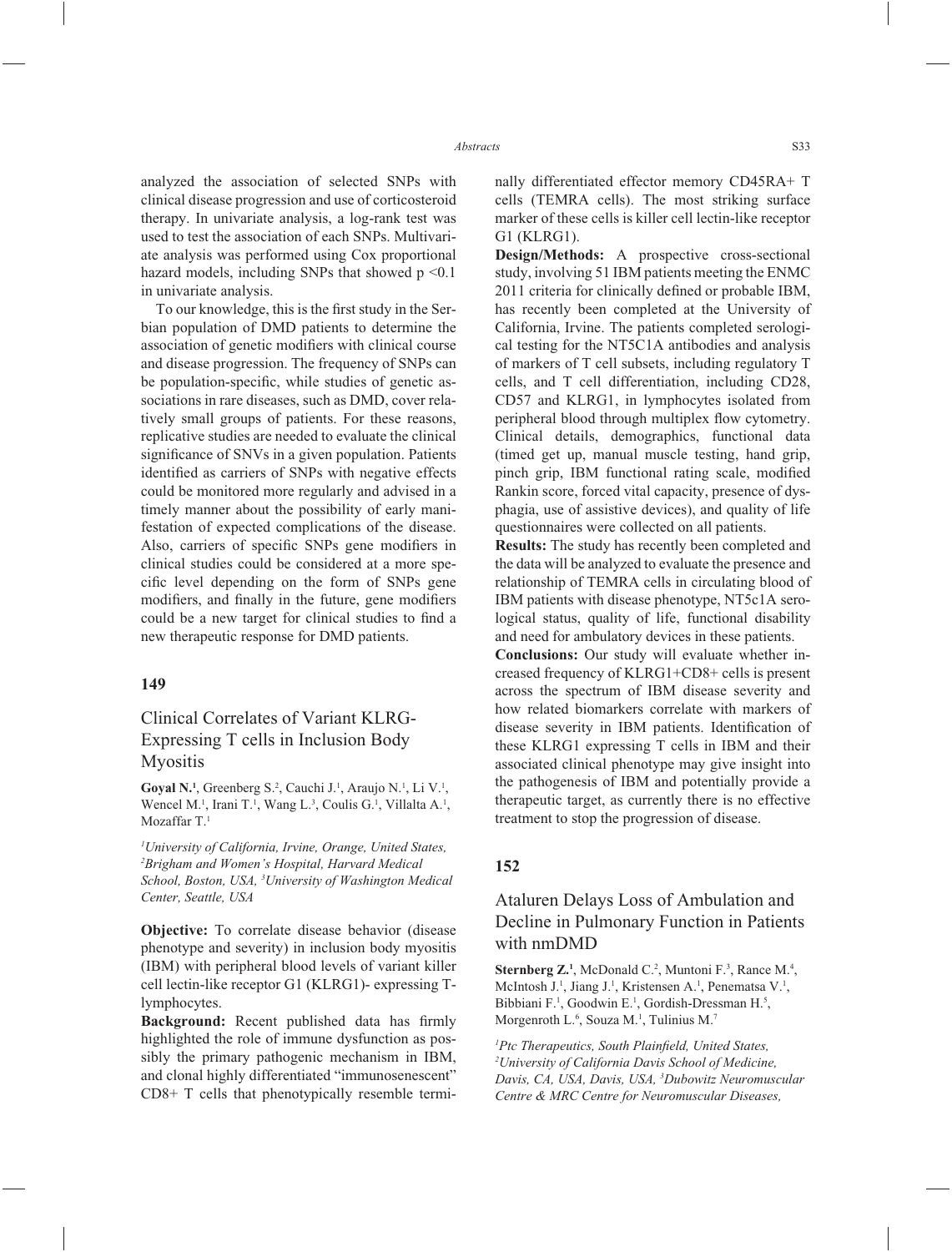*University College London, Institute of Child Health & Great Ormond Street Hospital for Children Foundation Trust, London, UK, 4 PTC Therapeutics, Guildford, UK, 5 Center for Genetic Medicine, Children's National Health System and the George Washington, Washington, USA, 6 Therapeutic Research in Neuromuscular Disorders Solutions, Pittsburgh, USA, 7 Department of Pediatrics, Gothenburg University, Queen Silvia Children's Hospital, Gothenburg, Sweden*

**Background:** Duchenne muscular dystrophy (DMD) is a fatal, X-linked disease characterized by progressive muscle weakness. Approximately 10– 15% of cases of DMD are caused by a nonsense mutation (nmDMD) in the dystrophin gene, resulting in the absence of functional protein that is essential for muscle function. Loss of ambulation (LoA) and decline in pulmonary function are major disease milestones and are prognostic of mortality. Oral ataluren (10, 10, 20 mg/kg [morning, midday, and evening]) targets the underlying cause of nmDMD, enabling the formation of full-length, functional dystrophin.

**Aim:** This phase 3, long-term safety study enrolled nmDMD patients from prior ataluren clinical trials (Study 019; NCT01557400) (N=95). The study was ~4.5 years in duration. We evaluated whether nmD-MD patients receiving ataluren + standard of care (SoC; corticosteroid or palliative therapies) in Study 019 experienced a delay in LoA and a slower decline in pulmonary function compared with matched DMD patients receiving SoC in the Cooperative International Neuromuscular Research Group Duchenne Natural History Study (CINRG DNHS; NCT00468832).

**Methods:** Propensity score matching (1:1) was performed to identify ataluren and CINRG DNHS patients with comparable indicators of disease severity: corticosteroid type (deflazacort or other), duration of corticosteroid use, and age at first symptoms. Kaplan–Meier analyses estimated the age at LoA and at decline in forced vital capacity (FVC) to  $<60\%$ - or <50%-predicted or <1L.

**Results:** Age at LoA was delayed by ~2.5 years in nmDMD patients receiving ataluren in Study 019 compared with CINRG DNHS patients (median ages: ataluren, 15.5 years; CINRG DNHS, 13 years; p=0.0079 [each n=60]; Figure 1a). Ataluren was also associated with a delay in decline to %-predicted FVC  $\leq 60\%$  in non-ambulatory patients by  $\sim 2.5$ years (median ages: ataluren, 18.1 years; CINRG DNHS, 15.5 years; p=0.0376 [each n=45]; Figure 1b) and a trend in delay in decline to %-predicted FVC  $\leq$ 50% by  $\sim$ 1 year (non-significant).

**Conclusion:** Ataluren + SoC delays LoA and may reduce pulmonary function decline in nmDMD patients compared with DMD patients receiving SoC, although longer follow-up will be required to more fully assess this latter outcome.

### **156**

# Demographics and Safety Data From Patients with nmDMD Receiving Ataluren in the STRIDE Registry

**Sternberg Z.<sup>1</sup>**, Muntoni F.<sup>2</sup>, Buccella F.<sup>3</sup>, Desguerre I.<sup>4</sup>, Kirschner J.<sup>5</sup>, Nascimento Osorio A.<sup>6</sup>, Tulinius M.<sup>7</sup>, Jiang J.<sup>1</sup>, Kristensen A.<sup>1</sup>, Trifillis P.<sup>1</sup>, Santos C.<sup>1</sup>

<sup>1</sup> Ptc Therapeutics, South Plainfield, United States,<br><sup>2</sup>Dubowitz Neuromuscular Centre & MRC Centre : *Dubowitz Neuromuscular Centre & MRC Centre for Neuromuscular Diseases, University College London, Institute of Child Health & Great Ormond Street Hospital for Children Foundation Trust, London, UK, 3 Parent Project Italy APS, Rome, Italy, 4 APHP Necker – Enfants Malades Hospital, Paris V Descartes University, Neuromuscular Network FILNEMUS, Paris, France, 5 Medical Center – University of Freiburg, Freiburg, Germany, 6 Hospital Sant Joan de Déu Unidad de Patología Neuromuscular, Universidad de Barcelona, CIBERER, ISCIII, Barcelona, Spain, 7 Department of Pediatrics, Gothenburg University, Queen Silvia Children's Hospital, Gothenburg, Sweden*

**Background:** Duchenne muscular dystrophy (DMD) is a severe neuromuscular disorder caused by a lack of functional dystrophin. Ataluren promotes readthrough of an in-frame premature stop codon to produce full-length dystrophin and is indicated for the treatment of patients with nonsense mutation (nm) DMD. Strategic Targeting of Registries and International Database of Excellence (STRIDE; NCT02369731) is an ongoing registry providing real-world data on ataluren use in patients with nmDMD.

**Objectives:** To describe the demographics of the STRIDE population and the interim safety results as of the latest data cut-off date of 31 January 2019.

**Approach:** Data from enrolled patients are collected at the consent date; for patients who initiated ataluren as part of a commercial or early access program before enrollment, data for the period prior to enrollment are obtained retrospectively. Patients will be followed up for  $\geq$ 5 years or until study withdrawal.

**Results:** At data cut-off, 220 boys were enrolled in STRIDE in 11 countries and received  $\geq 1$  ataluren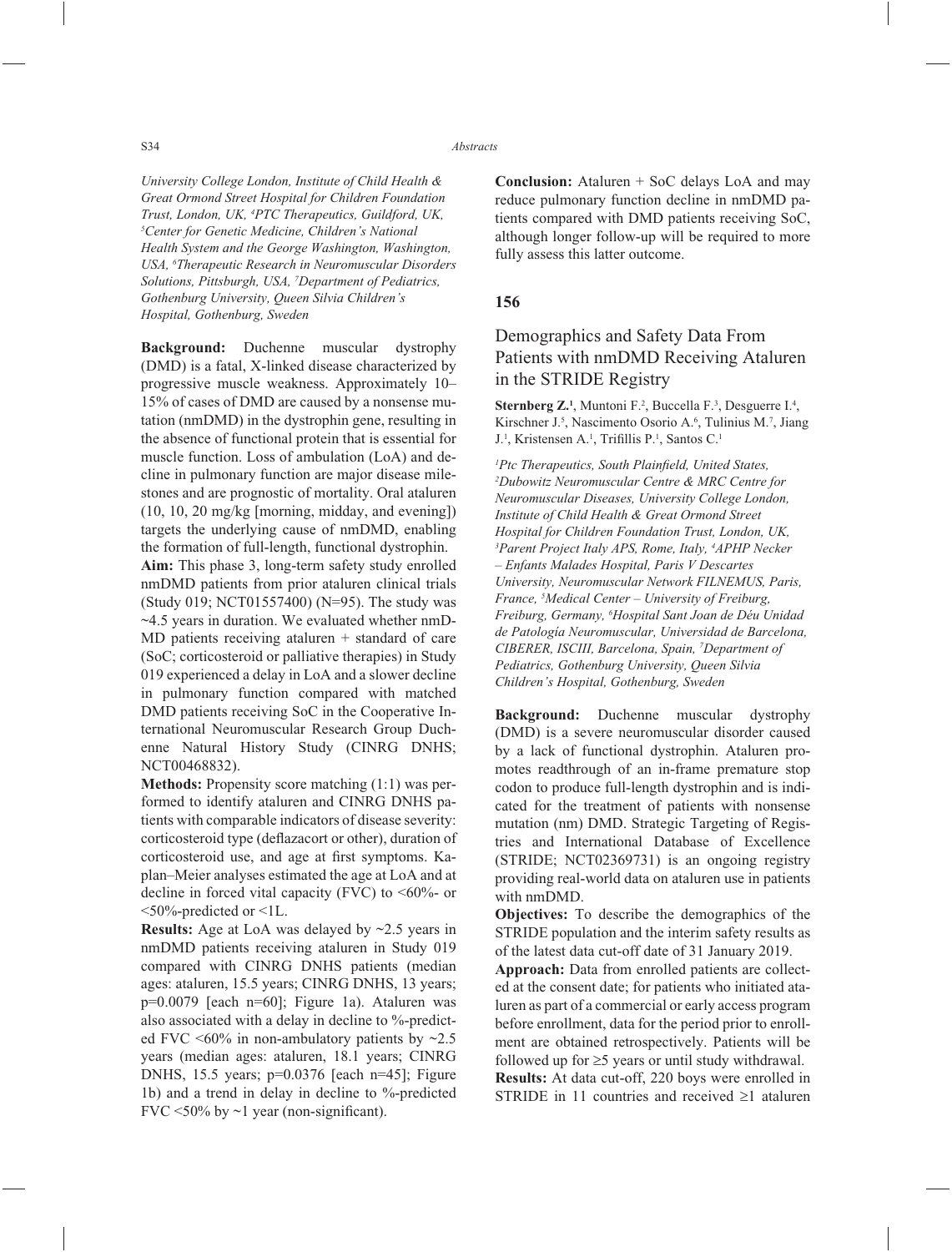dose. Total mean±SD exposure to ataluren was 822±368 days, equivalent to 495 patient-years. Safety outcomes were consistent with the known safety profile of ataluren. Fourteen boys discontinued the study. Of 220 boys enrolled, 210 had genetically confirmed nmDMD, most of whom were Caucasian  $(66.7\%)$ , with mean age of  $10.6\pm3.6$  years at the consent date. Mean age at first symptoms was  $2.8 \pm 1.8$  years (n=193), and age at nmDMD confirmation was 5.2±2.9 years (n=200). Median time between first symptoms and nmDMD confirmation was 1.6 years (n=186). Most patients used concomitant corticosteroids (191/220 [86.8%]).

**Conclusions:** STRIDE constitutes the first drug registry for patients with nmDMD. Analyses of effectiveness data from STRIDE patients will provide insights into the real-world long-term effectiveness and safety of ataluren.

#### **160**

# Cardiac Findings in Children and Adolescents with Spinal Muscular Atrophy Types 2 and 3

Djordjevic S.<sup>1</sup>, Brankovic V.<sup>2</sup>, Kosac A.<sup>2</sup>, Vukomanovic G.<sup>1</sup>, Topalovic M.<sup>3</sup>, Dejanovic-Djordjevic I.<sup>4</sup>, Djukic M.<sup>1,5</sup>, Mladenovic J.<sup>2</sup>, Bijelic M.<sup>1</sup>, Pavlovic A.<sup>1</sup>, Stefanovic I.<sup>1,5</sup>, Milic-Rasic V.<sup>2,5</sup>

*1 Department of Cardiology, University Children's Hospital, Belgrade, Serbia, 2 Clinic of Neurology and Psychiatry for Children and Youth, Belgrade, Serbia, 3 Department of Cardiology, Pediatric Clinic, University Medical Center Ljubljana, Ljubljana, Slovenia, 4 Special hospital for treatment of cerebrovascular diseases "Saint Sava", Belgrade, Serbia, 5 School of Medicine, University of Belgrade, Belgrade, Serbia*

**Background:** A growing body of evidence suggests that spinal muscular atrophy (SMA) is a multisystemic disorder rather than just a motor neuron disease. Many reports show that the heart might be affected in SMA. However, it is still debatable whether patients with milder forms of the disease warrant cardiac evaluation.

**Methods:** We performed a cross-sectional study of 28 children and adolescents (median age, 7.3 years; range,  $1.2-18.9$  years) with genetically confirmed SMA (19 with type 2 and 9 with type 3 disease) to determine the prevalence and type of cardiac abnormalities. All patients were evaluated for the presence of structural heart diseases and disturbances in heart

rhythm using transthoracic echocardiography, cardiac biomarkers (troponin T, NT-proBNP), standard electrocardiography, and 24-hour Holter monitoring. **Results:** No structural heart abnormalities were found on echocardiography, except in one female patient with SMA type 2 who had mitral valve prolapse with mild regurgitation. None of the patients had impaired systolic or diastolic ventricular function. Troponin T and NT-proBNP levels were also within normal limits. No heart rhythm abnormalities were noted on standard electrocardiograms. The results of 24-hour Holter monitoring revealed only rare, isolated, and monomorphic ventricular extrasystoles in one male patient with type 3 disease. However, as many as 18 patients (64.3%), 11 of whom with type 2 and 7 with type 3 disease, had an increased minimum heart rate over the 24-hour period (median minimum heart rate, 79/min; range, 52–101/min).

**Conclusion:** It appears that children and adolescents with SMA types 2 and 3 do not exhibit clinically significant cardiac disease. However, the finding of increased minimum heart rate in the majority of patients may signify an imbalance in the autonomic nervous system, with increased sympathetic and decreased vagal tone.

#### **162**

# Deficient Expression of Apparently Intact GAA Alleles in Monoallelic Cases of Late-Onset Pompe Disease (LOPD)

Muñoz G.<sup>1</sup>, Gandía M.<sup>1</sup>, Ciubotariu C.<sup>1</sup>, León J.<sup>2</sup>, Galán L.<sup>3</sup>, Guerrero A.<sup>3</sup>, Pedraza M.<sup>4</sup>, Muelas N.<sup>5</sup>, López de Munain A.<sup>6</sup>, Calderón E.<sup>7</sup>, Villarrubia J.<sup>1</sup>, Del Castillo F.<sup>1</sup>

*1 Hospital Universitario Ramón Y Cajal-IRYCIS, 28034 Madrid, Spain, 2 Hospital Nuestra Señora de Candelaria, Santa Cruz de Tenerife, Spain, 3 Hospital Clínico Universitario San Carlos, Madrid, Spain, 4 Hospital Clínico Universitario de Valladolid, Valladolid, Spain, 5 Hospital Universitario y Politécnico La Fe, Valencia, Spain, 6 Hospital Universitario Donostia, San Sebastián, Spain, 7 Hospital Universitario Virgen del Rocío, Sevilla, Spain*

Pompe disease (PD, Glycogen storage disease II) is a rare (incidence 1:8,000-1:17,000) metabolic myopathy caused by inactivation of both alleles of the GAA gene, encoding lysosomal acidic alpha-glucosidase. PD is the prototypic lysosomal storage disorder, in which buildup of glycogen within lysosomes leads to impaired muscle function. The very severe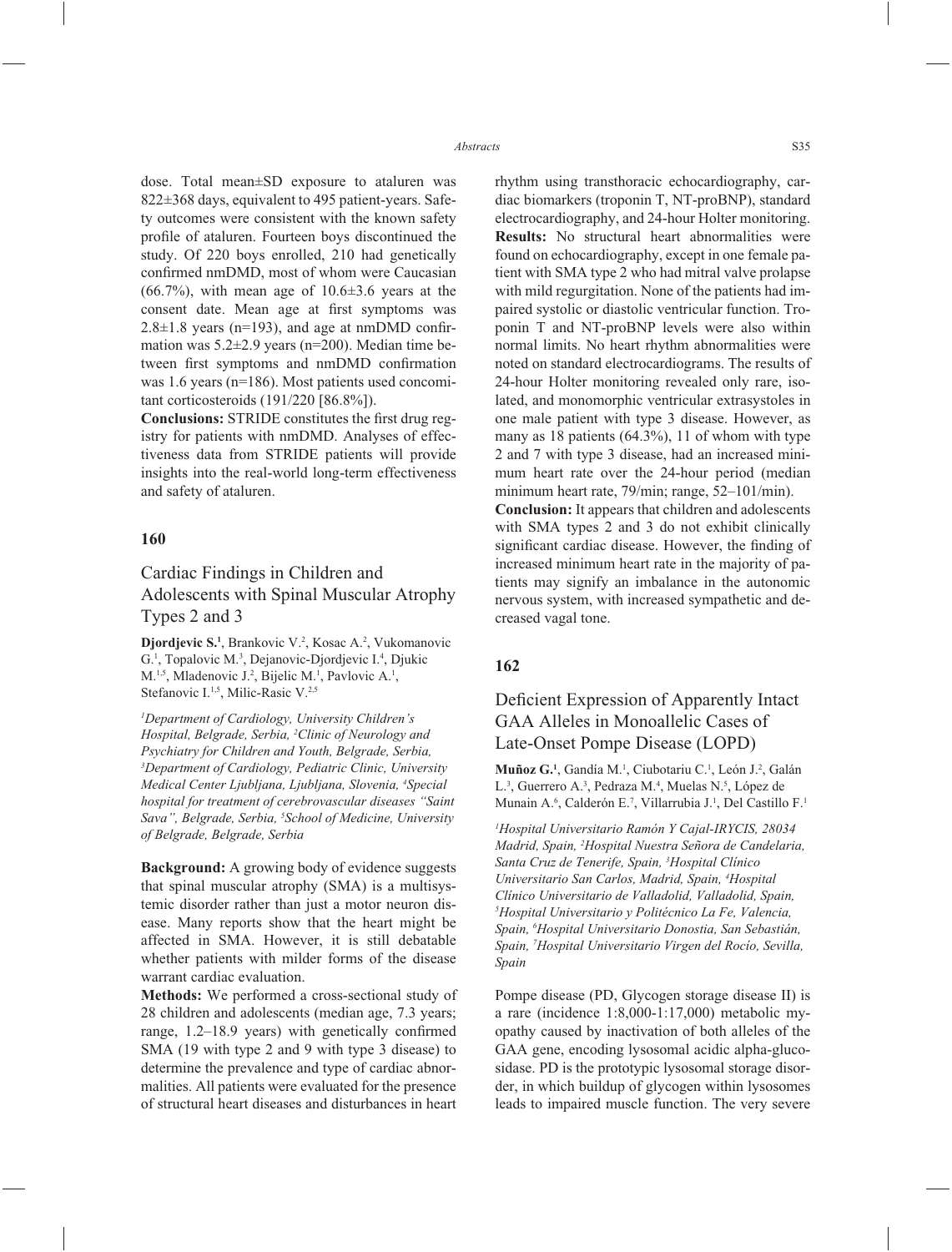infantile form, due to nearly complete loss of enzyme activity, results in cardiomyopathy and generalized hypotonia; if untreated, the infantile form is lethal within the first year of life. In contrast, the lateonset (LO) form, which appears anytime from early childhood to adulthood, presents with a milder phenotype in which the cardinal sign is skeletal muscle involvement, slowly progressing to generalized muscle weakness, hypotonia and dyspnea. LOPD is usually due to hypomorphic mutations with a relatively weak pathogenic potential, sometimes located outside the coding sequence of GAA (e.g. deep intronic mutations affecting proper GAA splicing). In consequence, LOPD patients show a remaining, if abnormally low, acidic alpha-glucosidase activity. Although the infantile form is relatively easy to diagnose because of its unequivocal clinical presentation with nearly complete loss of enzyme activity, LOPD is insidious, with a varying clinical course, and in many cases, the results of enzyme activity assays are inconclusive. In such cases, genetic testing is essential to confirm a diagnosis of LOPD. However, in a significant number of cases with a clinical suspicion of LOPD, genetic tests only identify a single mutant allele (the so-called GAA monoallelic cases) and the cases remain thus unelucidated, which precludes treatment. We investigated a cohort of 21 GAA monoallelic cases with clinical suspicion of LOPD that were referred to us from hospitals in Spain and Portugal with the objective of identifying the second mutant allele and verifying the diagnosis. Genomic analyses and careful examination of clinical data by our expert committee confirmed LOPD in 2 cases and ruled out LOPD in 6 cases. Allele-specific analysis of GAA RNA expression among affected and unaffected family members (proband, parents and siblings) was instrumental in the elucidation of the remaining cases, as it unveiled abnormally low expression levels of apparently intact alleles (i.e. with no changes in the GAA coding sequence).

### **164**

### POEMS Syndrome: A Case Report

Decima R.<sup>1</sup>, Matosas V.<sup>2</sup>, Rocha V.<sup>1</sup>, Magliano J.<sup>3</sup>, Riva E.2 , Vazquez C.1

*1 Instituto de Neurología, Hospital de Clínicas, Uruguay, 2 Cátedra de Hematología, Hospital de Clínicas, Uruguay, 3 Cátedra de Dermatología, Hospital de Clínicas, Uruguay*

POEMS syndrome (polyneuropathy, organomegaly, endocrinopathy, monoclonal protein and skin changes) is a rare paraneoplastic disorder that occurs in the setting of an underlying IgA or IgG monoclonal gammopathy typically λ-light chain. It is characterized by multisystemic manifestations which exceed the ones originally described in the acronym. We report the case of a 57-year-old female who presented at our neurology department with a 13 months history of sensory-motor, distal and symmetric peripheral neuropathy, initially cataloged as a chronic inflammatory demyelinating polyneuropathy (CIDP), which does not respond to intravenous immunoglobulin treatment. In whom the further clinical and ancillary evaluation confirmed the diagnosis of POEMS syndrome, including the presence of polyradiculoneuropathy and monoclonal proliferation of plasma cells as mandatory criteria, the presence of high VEGF and four minor criteria (organomegaly, papilledema, skin changes and extravascular volume overload). She presented a good response to the treatment established, that was evidenced in the improvement of neurological symptoms and a marked decrease in VEGF levels. Since the debut with polyneuropathy and the differential diagnosis with CIDP are frequent, in this article we introduce a description of the case and a bibliographical review of the main aspects that should prompt the suspicion of this entity at the neurology consult.

#### **165**

# Pulmonary Function in Non-Ambulatory Patients with nmDMD: STRIDE Registry and CINRG DNHS Matched Cohort Analysis

Nascimento Osorio A.<sup>2</sup>, Tulinius M.<sup>3</sup>, Buccella F.<sup>4</sup>, Desguerre I.<sup>5</sup>, Kirschner J.<sup>6</sup>, Mercuri E.<sup>7</sup>, Muntoni F.<sup>8</sup>, Jiang J.<sup>1</sup>, Kristensen A.<sup>1</sup>, Trifillis P.<sup>1</sup>, Sternberg Z.<sup>1</sup>, Santos C.<sup>1</sup>, McDonald C.<sup>9</sup>

<sup>1</sup> Ptc Therapeutics, South Plainfield, United States,<br><sup>2</sup>Hospital Sant Joan de Déu, Unidad de Patología. *Hospital Sant Joan de Déu, Unidad de Patología Neuromuscular, Universidad de Barcelona, Barcelona, Spain, 3 Department of Pediatrics, Gothenburg University, Queen Silvia Children's Hospital, Gothenburg, Sweden, <sup>4</sup>Parent Project APS, Rome, Italy,*<br><sup>5</sup>Hônital Necker – Enfants Malades, Paris, France *Hôpital Necker – Enfants Malades, Paris, France, 6 Medical Center – University of Freiburg, Freiburg, Germany, 7 Department of Pediatric Neurology, Catholic University, Italy, 8 University College London, Great Ormond Street Institute of Child Health, UK, 9 University of California Davis School of Medicine, Davis, USA*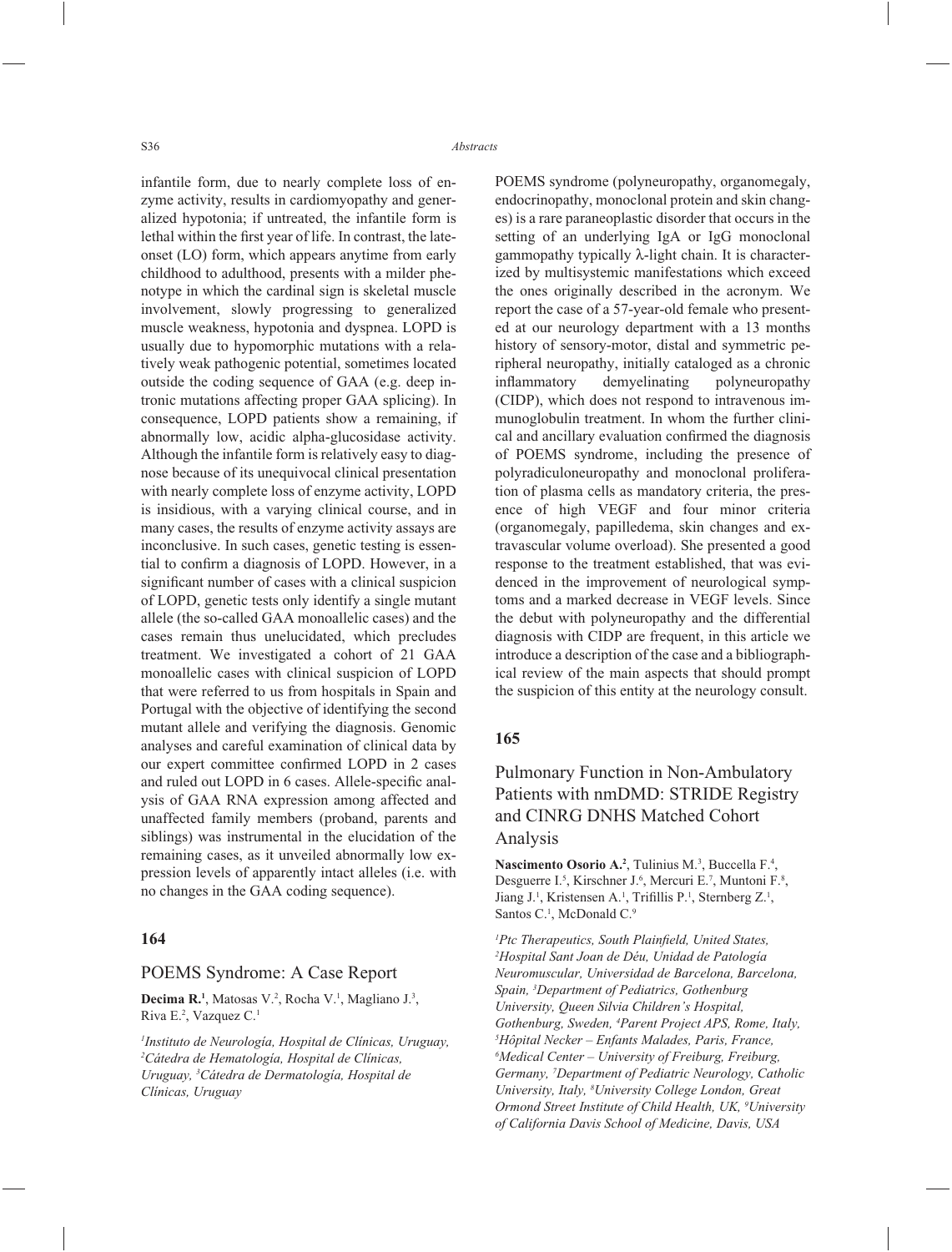**Background:** Strategic Targeting of Registries and International Database of Excellence (STRIDE [NCT02369731]) is an ongoing, multicentre, observational registry providing data on ataluren use in patients with nonsense mutation Duchenne muscular dystrophy (nmDMD) in routine clinical practice.

**Aims:** To examine whether patients with nmDMD receiving ataluren plus standard of care (SoC; corticosteroid or palliative therapies), who were nonambulatory by their last assessment, experienced a lesser decline in pulmonary function compared with matched patients with DMD receiving SoC alone (Cooperative International Neuromuscular Research Group Duchenne Natural History Study [CINRG DNHS; NCT00468832]). Data cut-off was 31 January 2019.

**Methods:** Propensity score matching was performed to identify non-ambulatory patients from STRIDE and the CINRG DNHS with comparable predictors of disease progression: age at first symptoms; age at first corticosteroid use; duration of deflazacort use; and duration of other corticosteroid use. Patients from the CINRG DNHS who received any other mutation-specific investigational drug for DMD were excluded. Kaplan–Meier analyses estimated age at loss of ambulation (LOA) and age at pulmonary function decline.

**Results:** Median age at LOA (95% confidence interval [CI]) for the matched STRIDE vs CINRG DNHS cohorts (each n=22) was 12.4 (10.7,12.9) years vs 11.1 (10.0,12.5) years. Mean (95% CI) ataluren exposure for patients in STRIDE up to LOA was 302  $(163,440)$  days. Median  $(95\%$  CI) age at which patients reached %-predicted forced vital capacity (FVC)  $\leq 60\%$  (each n=22) was delayed for patients from STRIDE vs the CINRG DNHS (18.7 [17.7,18.7] years vs 15.6 [13.2,16.7] years). Mean (95% CI) ataluren exposure for patients in STRIDE up to %-predicted FVC <60% was 661 (495,826) days.

**Conclusion:** These data suggest that ataluren plus SoC treatment slows pulmonary disease progression in non-ambulatory patients with nmDMD.

#### **168**

Translation, Cross-Cultural Adaptation and Validation of Spanish Version of the Revised 15-Item Myasthenia Gravis Quality-of-Life-Questionnaire

Cea G.<sup>1</sup>, Contreras J.<sup>1</sup>, Salinas R.<sup>1</sup>, Vidal C.<sup>2</sup>, Hoffmeister L.2 , Wolfe G.3

*1 Departamento De Ciencias Neurologicas, Facultad de Medicina, Universidad De Chile, Santiago, Chile, 2 Escuela de Salud Publica, Facultad de Ciencias, Universidad Mayor, Santiago, Chile, 3 Department of Neurology, Jacob School of Medicine and Biomedical Science, University of Buffalo, Buffalo, USA*

**Introduction:** Myasthenia gravis (MG) is the most common autoimmune disease of the neuromuscular junction. Clinically it is characterized by muscle weakness and excessive fatigue involving voluntary muscles. Several attempts have been made to measure the quality of life of patients with MG. The 3-response version of the MG-QOL15 questionnaire (MG-QOL15r) has recently been shown to have improved clinimetric properties and is easy to use. There are no validated instruments in Spanish for the measurement of health-related quality of life in patients with MG. This work represents the translation of the MG-QOL15r into Spanish and the survey'scross-cultural adaptation and validation.

**Methods:** Subjects and Data Collection. The protocol of the study was approved by the local Ethics Committee, and all patients signed an informed consent. The study was conducted between March 2017 and May 2019 in Santiago, Chile. We recruited patients with MG,  $\geq 18$  years old and whose mother tongue was Spanish. They were enrolled from the Department of Neurology in Hospital Salvador, private clinics and from the Chilean Myasthenia Gravis Foundation. The data was obtained from a clinical evaluation and two self-administered questionnaires completed during a medical interview: the Spanish version of the myasthenia gravis activities of daily living questionnaire (MG-ADL) and the Spanish version of the MG- QOL15r.

Translation and Cultural Adaptation. The translation and cross-cultural adaptation were conducted according to current guidelines. A committee created an initial Spanish version of the MGQOL15r by reviewing translations and backtranslations. This version was tested in a pilot study that enrolled 30 MG patients. After reviewing these results and making further adjustments, the final version was produced.

Psychometric Testing. For psychometric testing, sample size was estimated as 83 subjects, considering a  $95\%$  confidence and  $3\%$  precision in the estimated values with a mean of  $17.6 \pm 12.9$ . A  $15\%$ sample loss was estimated. To assess the item-specific internal consistency of the Spanish MG-QOL15r, we used Cronbach alpha coefficient and corrected item total correlation. Reproducibility was evaluated with the test–retest method performed on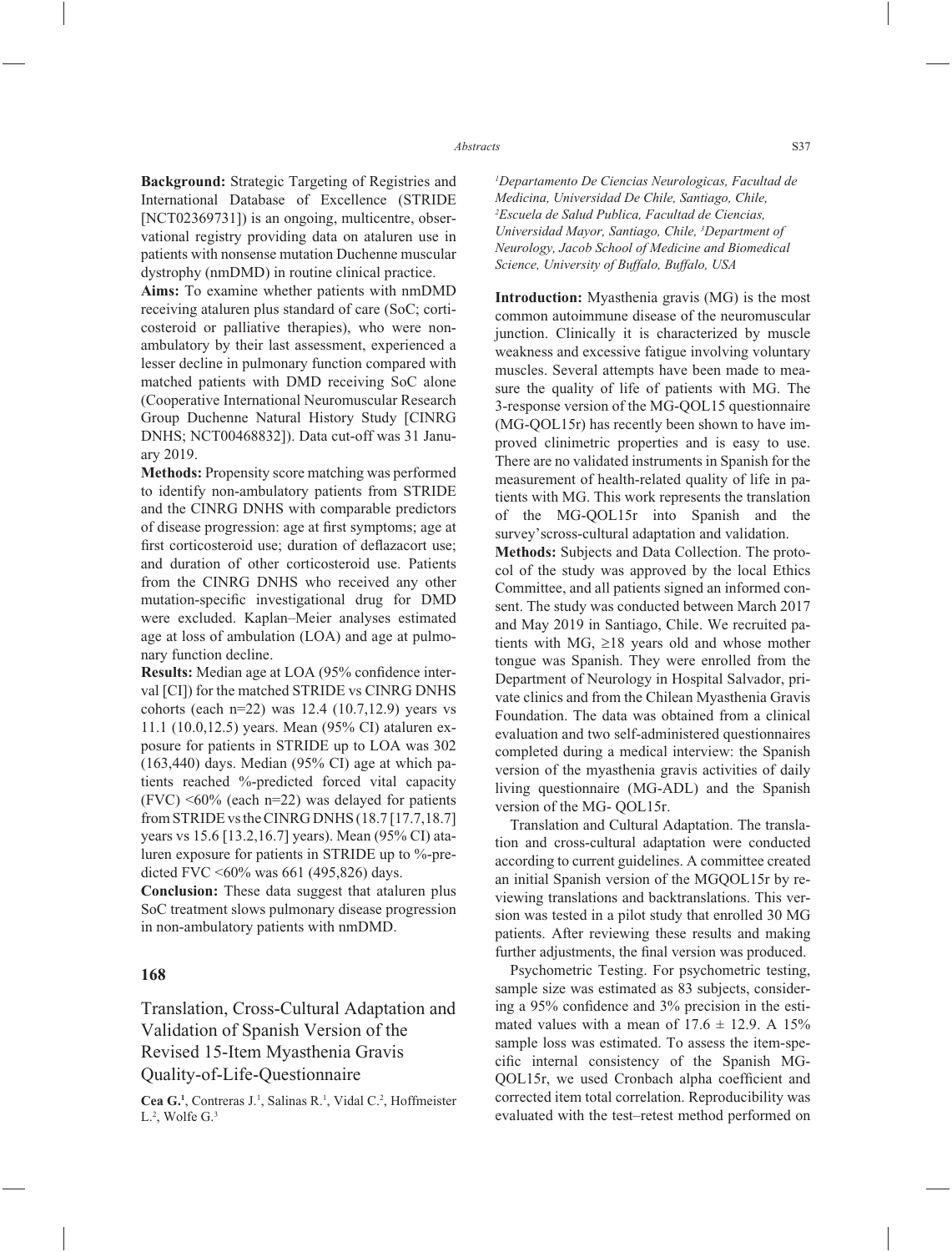30 consecutive MG patients who completed the questionnaire between 1 to 4 weeks after the first interview. Correlations between the results on the 2 visits and concurrent validity were examined using Spearman correlation coefficients.

**Results:** A total of 83 MG patients (mean age 48.19  $\pm$  17.25 years) were enrolled and 58 (69.9%) patients were women. The internal consistency of the Spanish MG-QOL15r was excellent (Cronbach alpha coefficient of 0.92). Reproducibility coefficient was 0.80, which was statistically significant ( $p$  < 0.0001). Regarding concurrent validity, the correlation between the Spanish MG-QOL15r global score and MG-ADL was  $0.637$  (p-value  $\leq 0.001$ )

**Conclusion:** The Spanish version of the MG-QOL15r is valid and reliable. It provides a valuable new instrument for the measurement of health-related QOL in Spanish-speaking MG patients

## **172**

# Measurement of Motor Capacities in Oculopharyngeal Muscular Dystrophy

**Brisson J.<sup>1,2</sup>**, Côté C.<sup>1,2</sup>, Gagnon C.<sup>1,2</sup>

*1 Faculté de médecine et des sciences de la santé, Université de Sherbrooke, Sherbrooke, Canada, 2 Groupe de recherche interdisciplinaire sur les maladies neuromusculaires (GRIMN), CIUSSS du Saguenay-Lac-St-Jean, Jonquière, Canada*

**Intro:** Oculopharyngeal muscular dystrophy (OPMD) is a neuromuscular disease characterised by ptosis, dysphagia and proximal muscular weakness. Muscular weakness in OPMD manifests after the age of 40 and is associated with walking limitations affecting quality of life. To date, few studies on OPMD addressed motor impairments such as walking endurance, hip flexion function and muscle strength using quantitative and standardized assessments. These date are necessary in the process of therapeutic clinical trials and anticipatory guidance with affected individuals.

**Aims:** The objective of this study was to document motor performances of adults with OPMD including upper and lower limbs muscle strength, walking speed and endurance, and functional capacities.

**Results:** Twenty-one participants were recruited at this time of the study, with a mean age of 64 years (57% men). All participants have the (GCN)13 expansion confirmed. Results show a muscle strength within the expected values for shoulder flexors and abductors, hip extensors, and knee flexors (127, 120, 96, and 110  $\%$ , respectively), while elbow flexors, hip flexors and knee extensors are below the expected values (66, 64 and 76%, respectively). According to walking abilities, a normal walking speed has been observed with a mean of 94% from the normative data, but the walking endurance is reduced with a result at the 6 minutes walk test at 66% of the expected value. Functional limitations have been found such as limited capacity to perform complete sit-tostands (9 repetitions versus about 14 for community dwelling elderly of the same age) and longer time to climb (7.73 seconds) and descend (5.77 seconds) 10 stairs (compared to 3.36 and 3.38, respectively, in 28 healthy people with a mean age of 58 years).

**Conclusions:** This study highlights the progressive incapacities other than dysphagia that people with OPMD have to face. Muscular weakness and loss of endurance can cause significant functional limitations compared to individuals of the same age group. These objective measures will provide highly relevant data to plan for future therapeutic trials that may occur soon in this population.

## **181**

## Gastrointestinal Complications in Dermatomyositis

Matas A.<sup>1</sup>, Prieto-González S.<sup>1</sup>, Espinosa G.<sup>1</sup>, Grau J.<sup>1</sup>, Milisenda J.1

#### *1 Hospital Clínic De Barcelona, Barcelona, Spain*

**Objectives:** Dermatomyositis (DM) is a systemic vasculopathy affecting skin and muscle, which may also affect the gastrointestinal tract (GI). The objectives of the present study are to compile the cases of severe GI compromise related to DM in our center and in the literature.

**Material and methods:** We retrospectively analyzed the clinical histories of patients with DM in our center, excluding those with other myopathies, autoimmune diseases or digestive compromise (dysmotility, ulceropic disease, Helicobacter pylori or CMV).

GI compromise included cases of perforation and upper or lower digestive hemorrhage (DH) associated with erosions/ulcers of the digestive mucosa. Cases of GI involvement in DM from 04/1990 to 04/2019 were reviewed exhaustively through PubMed / Medline and Cochrane (in English and Spanish).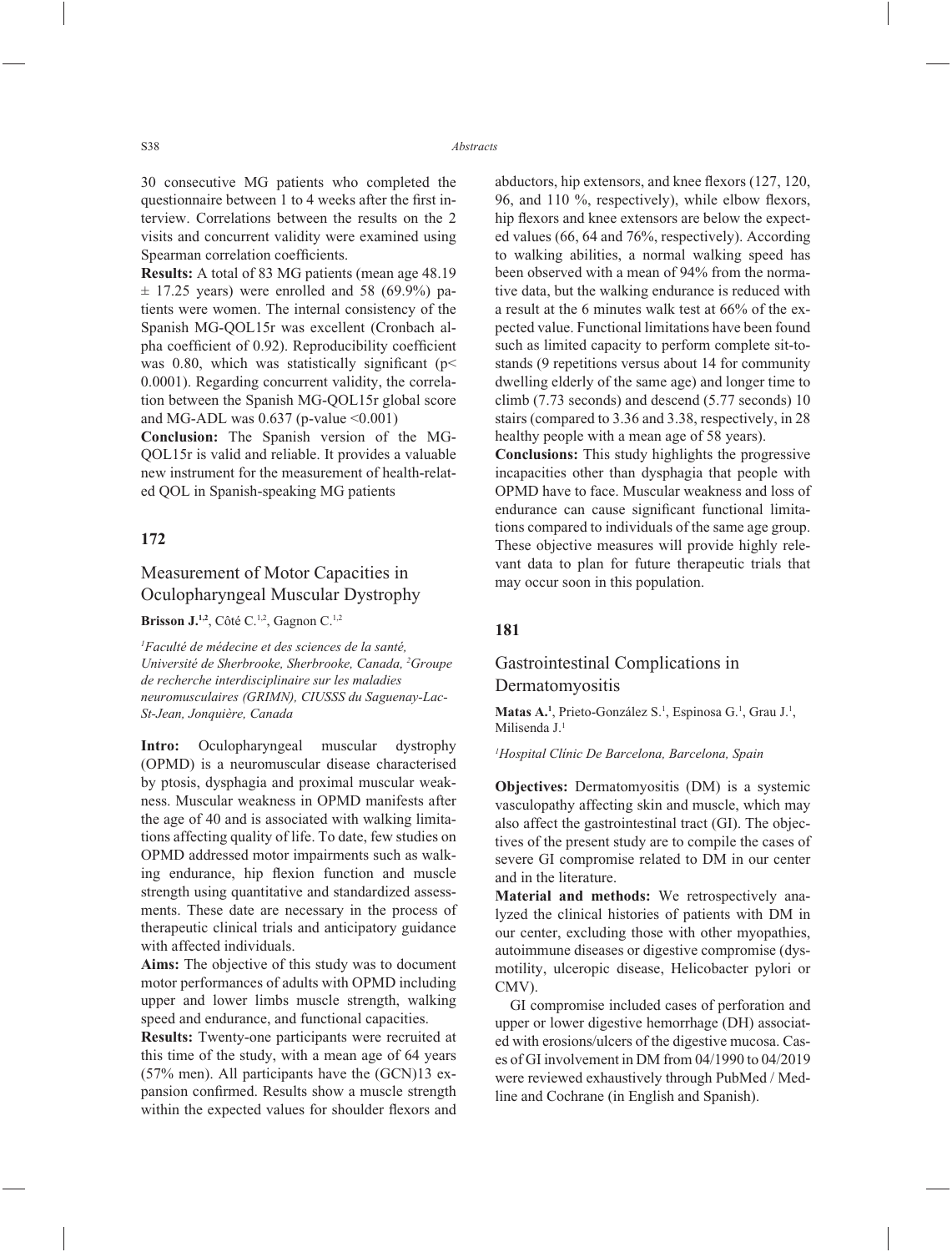**Results:** From our cohort (188 DM patients), only 3 presented GI compromise. All were women with age of onset at 10, 46 and 68 years-old. The initial symptom was abdominal pain and all had  $\geq 2$  episodes of digestive bleeding (HD) that required at least one surgery. As treatment they received corticosteroids, immunosuppressants (cyclosporine, azathioprine and cyclophosphamide) and intravenous immunoglobulins. All died, two of complications related to the GI involvement and one of sudden death. In histology, typical images of vascular ectasia were observed in the mucosa.

From the literature review, 48 cases of DM with GI compromise were identified, 77% women with a mean age of 49.04 years (16 children, 7 adolescents and 25 adults). 65% debuted with abdominal pain (20% acute abdomen). Other symptoms were diarrhea (14.5%), vomiting (16.6%), fever and macroscopic HD (12.5%). All presented muscular and cutaneous involvement. Twenty required surgery. The underlying lesion was spontaneous perforation or ulcer (gastric/intestinal) (n=22), thickening of the intestinal wall ( $n=2$ ), macroscopic inflammation ( $n$  $= 2$ ), intestinal pneumatosis (n=15) or overlaps. In 13 cases vasculitis was described. Mortality was 41.7%.

**Discussion:** The presence of GI involvement in patients with DM denotes severity, so it is recommended to start an early intensive treatment. Pathological findings, as in muscle, suggest that the underlying pathophysiological mechanism is a vasculopathy and not a genuine vasculitis.

**Conclusions:** GI involvement in DM is exceptional and the underlying pathophysiological mechanism is probably a vasculopathy.

#### **185**

## When Should we Consider that CIDP Patient is Non-Responder to IVIg?

**Ouaja R.**<sup>1</sup>, Bonek R.<sup>2</sup>, Cocito D.<sup>3</sup>, Schenone A.<sup>4</sup>, Pujol S.<sup>1</sup>, Kasiborski F.<sup>1</sup>, Nobile-Orazio E.<sup>5</sup>

*1 LFB, Les Ulis, France, 2 Department of Neurology, Bydgoszcz, Poland, 3 Department of Neurosciences, Molinette Hospital, Universita degli Studi di Torino, Torino, France, 4 Department of Neuroscience, Rehabilitation, Ophthalmology, Genetics, Maternal and Child Health, RCCS Policlinico San Martino, University of Genova, Italy, 5 Neuromuscular and neuroimmunology service, Humanitas clinical and research center, Milan University, Milan, Italy* 

For CIDP, IVIg treatment is often the first choice as improvement can be fast. However, there is no consensus on when considering alternative therapy (corticosteroids or plasma exchange) for non-responder patients [1]. In PRISM study (efficacy and safety of Iqymune® in CIDP), time to response was analyzed as secondary endpoint.

In this study, 42 patients with CIDP were treated with Iqymune® (8 courses at 3-week intervals) and included in the efficacy set. Among them, 23 were never previously treated with IgG (IgG-naïve patients) and 19 were already treated with IgG but in clinical relapse following IgG therapy discontinuation (IgG-pretreated patients).

Although no statistical comparison were performed between subgroups, we observed that responder rate at the end of study (24 weeks) was numerically higher in IgG-pretreated patients than in IgG-naïve patients but confidence intervals (CIs) of these subgroups were largely overlapping (84.2% with 95% CI of [60.4-96.6%] versus 69.6% [47.1- 86.8%]). We also observed that the response occurred earlier in IgG-pretreated patients than in IgG-naïve patients (median of 7.9 weeks with 95% CI of [3.4-12.1%] versus 19.1 weeks [12.1-24.1%] estimated by Kaplan-Meier method taking into account non-responder patients). Before the 5th course of Iqymune®, 13/16 responders in IgG-pretreated subgroup versus 7/16 responders in IgG-naïve subgroup had achieved a response. In other words, 12/32 responders showed a "late" response (after 5 to 8 courses).

These efficacy results are in line with the results from previous clinical study [2]. Both results may suggest that CIDP patients, IgG-pretreated and mainly IgG-naïve, should be maintained under IVIg for longer time (6 months) before considering other alternative therapy as indicated by EMA guideline [3].

#### **Ref:**

- [1] European Federation of Neurological Societies/Peripheral Nerve Society Guideline on management of chronic inflammatory demyelinating polyradiculoneuropathy: report of a joint task force of the European Federation of Neurological Societies and the Peripheral Nerve Society--First Revision. Joint Task Force of the EFNS and the PNS. J Peripher Nerv Syst. 2010 Mar;15(1)
- [2] Efficacy and safety of Privigen® in patients with chronic inflammatory demyelinating polyneuropathy: results of a prospective,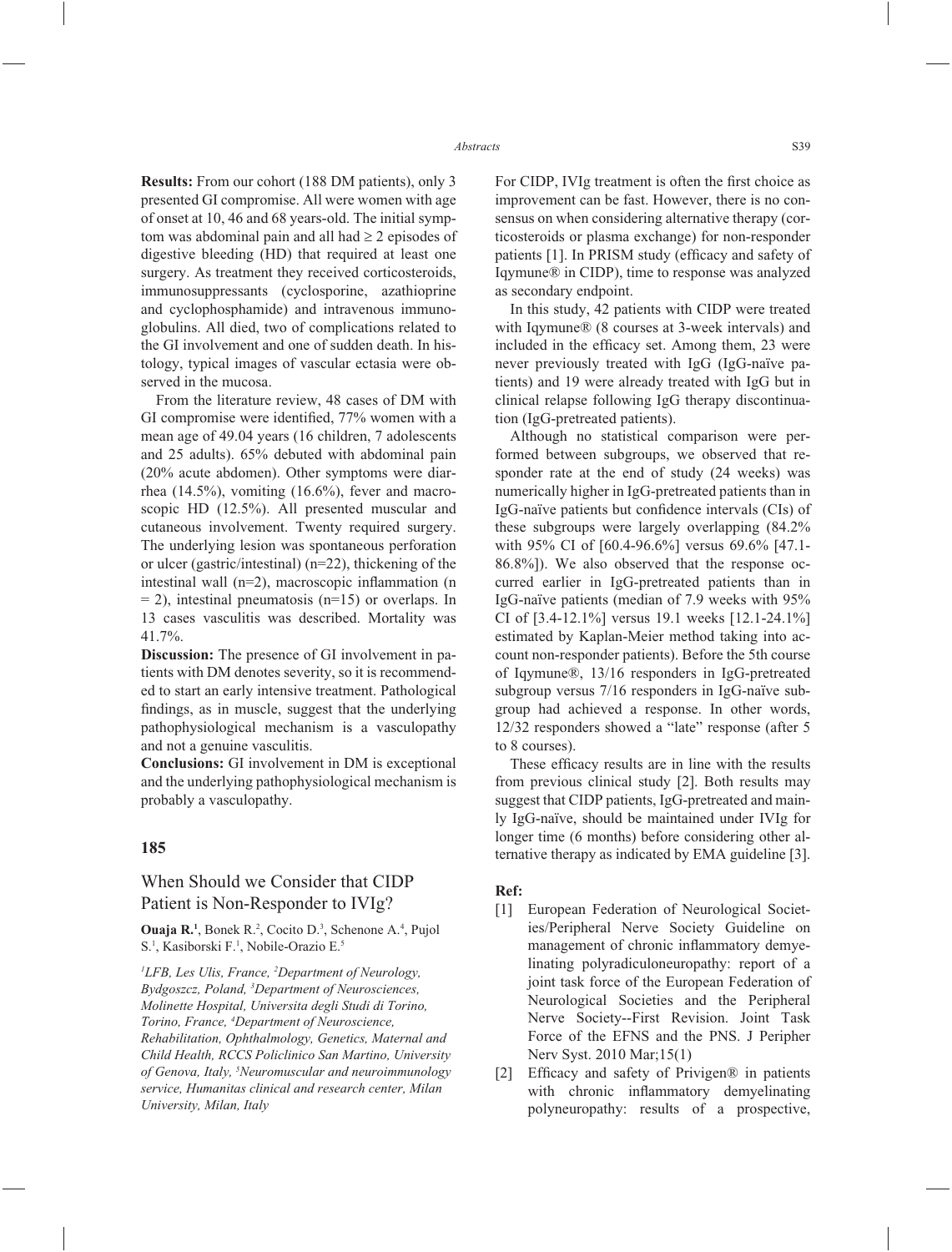single-arm, open-label Phase III study (the PRIMA study) Jean-Marc Léger. Journal of the Peripheral Nervous System 18:130–140 (2013)

[3] Guideline on core SmPC for human normal immunoglobulin for intravenous administration (IVIg). EMA/CHMP/BPWP/94038/2007 Rev. 5. 28 June 2018.

#### **188**

# Registry of Patients with Generalized Myasthenia Gravis Treated with Alexion C5 Inhibition Therapies: Methodology **Overview**

**Korideck H.<sup>1</sup>**, Cutter G.<sup>2</sup>, Mozaffar T.<sup>3</sup>, Muppidi S.<sup>4</sup>, Narayanaswami P.<sup>5</sup>, Simpson E.<sup>6</sup>, Rodrigues E.<sup>1</sup>, Howard, Jr J.7

*1 Alexion Pharmaceuticals, Boston, United States, 2 Department of Biostatistics, University of Alabama at Birmingham, Birmingham, USA, 3 Department of Neurology, University of California, Irvine, USA, 4 Department of Neurology and Neurological Sciences, Stanford University School of Medicine, Palo Alto, USA, 5 Department of Neurology, Beth Israel Deaconess Medical Center/Harvard Medical School, Boston, USA, 6 Department of Neurology, Houston Methodist Neurological Institute, Houston, USA, 7 Department of Neurology, University of North Carolina at Chapel Hill, Chapel Hill, USA*

**Introduction:** Generalized myasthenia gravis (gMG) is a complement-mediated disorder of neuromuscular transmission. The complement component 5 (C5) inhibitor eculizumab is approved for the treatment of gMG, and other complement C5 inhibitors are currently in development. Real-world data on the effectiveness and safety of C5 inhibitors and on the patterns of their use in patients with gMG are needed to expand the evidence from clinical trials and inform clinical practice.

**Objective:** The Alexion gMG Registry is a new, long-term, multicenter, observational registry of patients with gMG in the USA who are receiving, or have ever received, Alexion C5 inhibition therapy (C5IT) at enrollment. The objective is to gather realworld data on the effectiveness and safety of Alexion C5IT in patients with gMG, as well as on treatment patterns in clinical practice and their impact on patients' lives.

**Registry Participants:** Up to 500 adults  $( \geq 18 \text{ years})$ of age) with gMG and historic or current exposure to C5IT will be enrolled, and data will be collected for a maximum of 5 years from first patient enrollment. Participants must be capable of giving signed informed consent and have historic data available for: Myasthenia Gravis Foundation of America class; Myasthenia Gravis Activities of Daily Living profile score; and Myasthenia Gravis Composite score. Exclusion criteria for the Registry include current participation in clinical trials.

**Data Collection And Statistical Analyses:** Data from patients' medical records will be collected using an electronic data capture system during routine clinical care. Physicians may enter data at any time after a patient visit but will be required to complete an electronic case report form (eCRF) at least every quarter for the first year and every 6 months thereafter. Data relevant to gMG (both physicians' evaluations and patient-reported outcomes) will be recorded retrospectively at enrollment and prospectively following enrollment. Data will be collected on the effectiveness (clinical outcomes) and treatment patterns (treatment schedules and concomitant myasthenia gravis [MG] treatments) of Alexion C5IT and the impact of Alexion C5IT on quality of life (QoL), healthcare resource utilization (MG-related hospitalizations and gMG exacerbations) and employment status. Serious adverse events, infections, meningococcal immunizations, comorbidities, and pregnancies and pregnancy outcomes will also be recorded (Figure 1).

If Alexion C5IT is discontinued, interrupted or changed, data collection will continue until the end of the Registry period to record reasons for treatment changes and to provide information on clinical outcomes and QoL (Figure 1). Study monitors will perform ongoing source data verification to ensure data accuracy and completeness. Analytical principles, patient cohorts and statistical techniques will be specified before data analyses in an epidemiological and statistical analysis plan.

**Conclusion:** Real-world data from the Alexion gMG Registry will enhance the understanding of the burden of gMG, the treatment patterns used in clinical practice and the long-term effectiveness and safety of Alexion C5IT. It is expected that these results will help to inform treatment decisions for improved clinical outcomes in patients with gMG.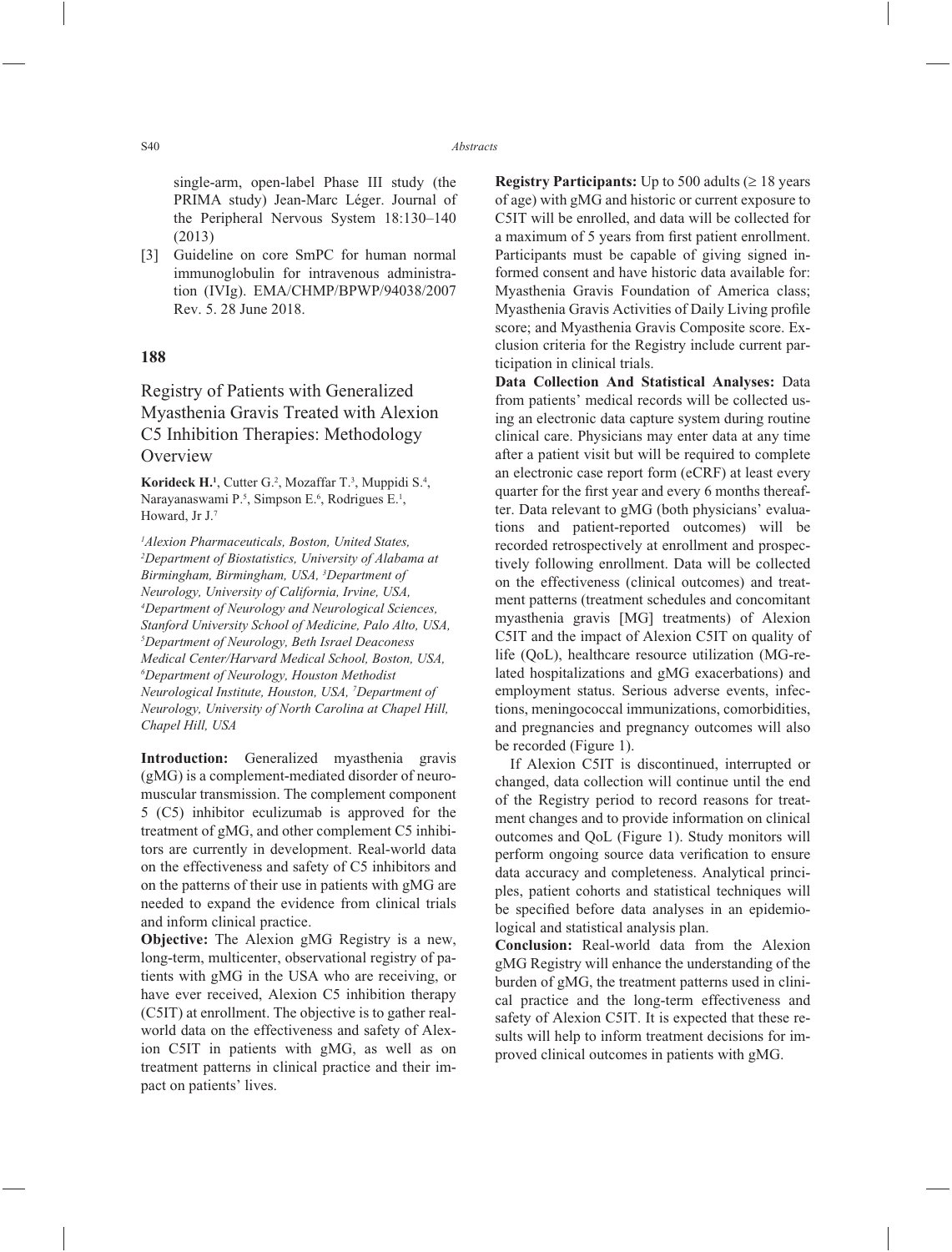# Multiplex Assay for Analysis of Mitochondrial DNA Depletion, Deletions and Oxidative Phosphorylation Defects in Muscle

**189**

Patel D.<sup>1</sup>, Chambers D.<sup>1</sup>, Launchbury F.<sup>1</sup>, Feng L.<sup>1</sup>, Woodward C.<sup>1</sup>, Labrum R.<sup>1</sup>, Hofer M.<sup>2</sup>, Moulding D.<sup>1</sup>, Pitceathly R.<sup>1</sup>, Fratter C.<sup>2</sup>, Muntoni F.<sup>1</sup>, Hanna M.<sup>1</sup>, Poulton J.<sup>2</sup>, **Phadke R.<sup>1</sup>** 

### *1 Ucl, London, United Kingdom, 2 Oxford University Hospitals NHS Trust, Oxford, United Kingdom*

Mitochondrial DNA (mtDNA) deletions and depletion are found in the skeletal muscle of patients with primary mitochondrial disease (mtD), inflammatory myopathies and ageing. Quantitative real time PCR is currently the method of choice for quantifying mtDNA deletions and mtDNA copy number in skeletal muscle homogenates. A key limitation is an inability to detect high-level accumulation of mutant mitochondrial genomes or copy number depletion in single myofibres. The main aim of our project is to develop a complimentary multiplex in-situ hybridisation-immunohistochemical (ISH-IHC) assay allowing multiparametric assessment of mtDNA deletions, copy number and oxidative phosphorylation (OXPHOS) deficiency in entire skeletal muscle frozen sections, within an intact spatial and pathological context. In a pilot proof-of-concept approach, we employed a 20ZZ RNAscope probe (Hs-MT-ND5-sense) targeting the reverse compliment sequence of MT-ND5 (NC\_012920.1: m.12337\_14148). As mtDNA lacks histones, and the hybridisation protocol does not employ DNA denaturing and histone unpacking steps, the sense probe can bind to the non-coding/negative strand of mtDNA. Antibodies to TOMM20 (mitochondrial mass), MTCO1 (mitochondrially-encoded complex IV sub-unit) and laminin (myofibre basal lamina) were titrated and tested on control sections with and without protease pre-treatment which is integral to the ISH protocol, to ascertain effects on immunolabeled signal and its specificity. All antibodies showed robust signal comparable to untreated sections. Three mitochondrial disease (mtD) biopsies (TK2-mtDNA depletion, mtDNA single deletion m. 7938\_13416, mtDNA single deletion m. 8483\_13447 and a histologically normal biopsy (mtD excluded) were recruited to the pilot assay. The ISH assay was developed initially on 7 microns thickness frozen

sections cut transversely, followed by multiplex immunolabeling with TOMM20, MTCO1 and laminin antibodies. COX-SDH histochemistry was performed on the next serial section. Both the ISH probe and antibodies were tagged to fluorescent reporters. Multiplexed labelled sections were scanned digitally (Zeiss Axioscan). The minimal change sample showed a physiological mosaic pattern of colocalised TOMM20-MTCO1-sense-ND5 signals. In all three mtD samples, we observed a striking colocalised marked-to-complete loss of sense-ND5 and MTCO1 signal, with preserved TOMM20 signal. In the serial COX-SDH-stained section these same fibres appeared COX-negative/SDH-blue. A subset of fibres showed subsarcolemmal enhancement of sense-ND5-MTCO1-TOMM20 composite signal, but marked loss of sarcoplasmic sense-ND5- MTCO1, and frequently corresponded to the raggedblue fibres. An overall mosaic distribution of these abnormal samples was observed in all 3 mtD samples, ranging from 5% in the two mtDNA deletion biopsies to over 50% in the TK2-mtDNA depletion case. The latter showed remarkable intra-, inter-fascicular and regional heterogeneity in the distribution of the abnormal fibres. In summary, we have developed a multiplex ISH-IHC assay that is able to demonstrate colocalised expression of mtDNA and mitochondrial OXPHOS proteins at the single-fibre level in entire transverse frozen sections of skeletal muscle. In mtDNA single deletion and mtDNA depletion samples, the assay detects colocalised loss of mtDNA and complex IV over a wide range. Work is ongoing to develop differentially targeted ISH probes to the mtDNA major arc, minor arc and Dloop regions that will allow simultaneous analysis of mtDNA depletion versus single deletions and their correlation with mitochondrial OXPHOS defects.

## **191**

# Multiplex Assay Detecting exon 44-48 Junctional Transcripts and Dystrophin Expression in Becker Muscular Dystrophy **Biopsies**

Penet C.<sup>1</sup>, Launchbury F.<sup>1</sup>, Chambers D.<sup>1</sup>, Feng L.<sup>1</sup>, Muntoni F.1 , **Phadke R.1**

#### *1 Ucl, London, United Kingdom*

The aim of many Duchenne muscular dystrophy (DMD) clinical trials is the induction or increase in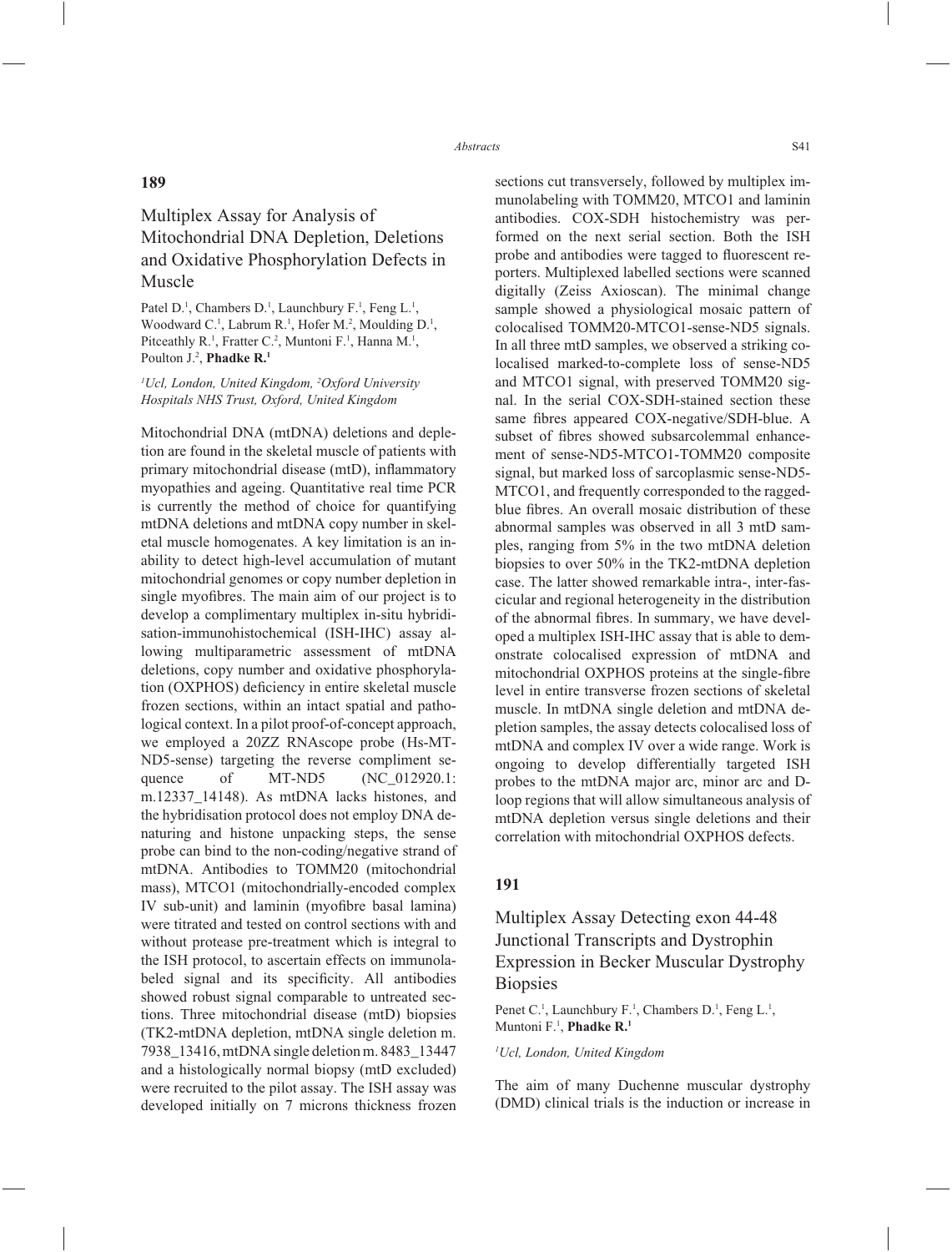sarcolemmal dystrophin and emulate a Becker muscular dystrophy (BMD)-like molecular and clinical phenotype. Exon skipping therapies aim to modulate the pre-mRNA splicing of the DMD transcript using antisense oligonucleotides to restore the open reading frame, leading to a BMD-like internally deleted, partially functional dystrophin protein. There is a growing need to develop precise quantitative tools for multiparametric analysis of dystrophin expression in clinical trial biopsies. Our aim was to develop protocols for a multiplex in situ hybridisation-immunohistochemical (ISH-IHC) assay allowing quantitative analysis and correlation between junctional mRNA transcripts due to inframe deletion of exons 45-47 and sarcolemmal dystrophin expression in entire frozen sections of three skeletal muscle biopsies from BMD patients with similar, moderate levels of dystrophin expression and a histologically normal control. Using Basescope (ACD Biotechne) technology we custom-designed a highly specific short-length  $(6647-6694)$ chromogenically-tagged mRNA probe targeting E44E48 of DMD transcript variant Dp427m (NM\_004006.02). Two proprietary versions of the probe were tested in parallel with housekeepinggene positive and negative control probes. Four commercial antibodies to dystrophin (DYS-1, DYS-2, DYS-3 and ab15227) were initially tested in parallel on sections subjected to and without the ISH protease pretreatment conditions to verify the effects on immunolabeled signal and its specificity. ab15277 and DYS-3 performed robustly with no discernible difference in signal strength, producing uniform and even sarcolemmal labelling in both protease-treated and untreated sections. DYS-1 and DYS-2 showed moderate and complete loss of signal respectively following protease pretreatment. Subsequent dual E44E48-DYS2 or E44E48-ab15227 labeling was successful with similar low-level perinuclear or subsarcolemmal E44E48 dot labelling and moderate sarcolemmal DYS-3 or ab15227 expression in all 3 BMD samples. The new E44E48 probe formulation was more sensitive, giving enhanced signal, without non-specific background. Work is in progress for automated digital quantitation of the multiplex ISH-IHC labelled sections, and comparison of the BioTechne DMD E44E48 junctional probe with another commercial platform using LNA technology in their junctional DMD E44E48 probe design. In summary, by systematic testing of commercially available ISH probe platforms and dystrophin antibodies, developing optimised protocols for a multiplex ISH-IHC assay could be a useful complementary tool in correlative assessment of the amount of in-frame exon skipping and dystrophin expression in DMD clinical trial biopsies.

#### **194**

# A Novel PRPS1 Mutation in a Japanese Patient with CMTX5

Shunichi S.<sup>1</sup>, Tatsufumi M.<sup>1</sup>, Masafumi M.<sup>1</sup>, Hiroshi H.<sup>2</sup>, Masami I.<sup>2</sup>, Masanori H.<sup>3</sup>, Hiroshi T.<sup>3</sup>, Yoshihide S.<sup>1</sup>

*1 Kawasaki Medical School Hospital, Okayama Prefecture, Japan, 2 Tokyo Pharmaceutical University, Tokyo, Japan, 3 Kagoshima University, Kagoshima, Japan*

X-linked Charcot-Marie-Tooth disease type 5 (CMTX5) is a very rare hereditary neuropathy and characterized by deafness, optic atrophy, and polyneuropathy. It is caused by missense mutations in phosphoribosyl pyrophosphate synthetase 1 (PRPS1).

PRPS1 catalyzes the first step of nucleotide synthesis. The phenotypes associated with PRPS1 mutation include X-linked nonsyndromic sensorineural deafness (DFN2) (mild PRPS-1 deficiency), CMTX5 (moderate PRPS-1 deficiency), Arts syndrome (severe PRPS-1 deficiency), and PRS-1 superactivity.

We report a first Japanese patient with CMTX5. The patient was a 33-year old Japanese man. Neurological examination showed bilateral reduced visual acuity, optic atrophy, and hearing loss. He had ape and claw hands. Distal muscle atrophy was recognized in the upper and lower extremities. Nerve conduction studies revealed severe motor sensory neuropathy. Systemic DNA tests for CMT were performed. The patient was found to be a hemizygous for the PRPS1 c82G>C (p.G28R) mutation. To reveal the significance of this mutation, we measured PRS-I enzymatic activity in the patient's erythrocytes, and it was reduced to 7.4 nmol/hr per mg hemoglobin. We conclude that his PRPS1 mutation is responsible for CMTX5.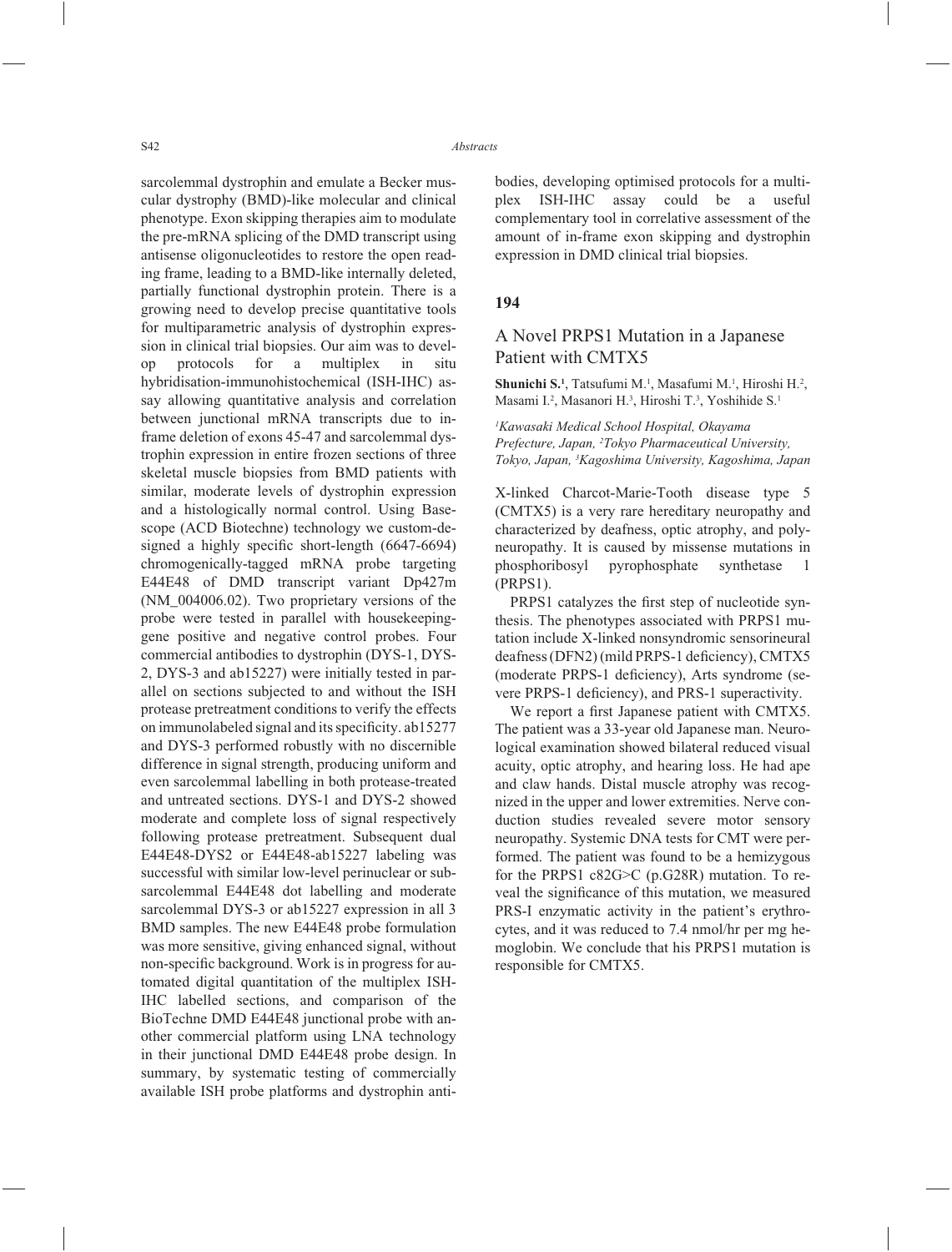## **200**

# FIREFISH Part 2: 24-month Efficacy and Safety of Risdiplam in Infants with Type 1 SMA

Vlodavets D.<sup>1</sup>, Darras B.<sup>2</sup>, Masson R.<sup>3</sup>, Mazurkiewicz-Bełdzińska M.<sup>4</sup>, Rose K.<sup>5</sup>, Xiong H.<sup>6</sup>, Zanoteli E.<sup>7</sup>, Baranello G.<sup>3,8</sup>, Dodman A.<sup>9</sup>, El-Khairi M.<sup>10</sup>, Gerber M.<sup>11</sup>, Gorni K.<sup>12</sup>, Kletzl H.<sup>13</sup>, Scalco R.<sup>9</sup>, Servais L.<sup>14,15,16</sup>, on behalf of the FIREFISH Working Group

*1 Russian Children Neuromuscular Center, Veltischev Clinical Pediatric Research Institute of Pirogov Russian National Research Medical University, Moscow, Russia, 2 Department of Neurology, Boston Children's Hospital, Harvard Medical School, Boston, USA, 3 Developmental Neurology Unit, Fondazione IRCCS Istituto Neurologico Carlo Besta, Milan, Italy, 4 Department of Developmental Neurology Medical University of Gdańsk, Gdańsk, Poland, 5 Paediatric Gait Analysis Service of New South Wales, The Children's Hospital at Westmead, Sydney, Australia, 6 Department of Pediatrics, Peking University First Hospital, Beijing, China, 7 Department of Neurology, Faculdade de Medicina, Universidade de São Paulo (FMUSP), São Paulo, Brazil, 8 The Dubowitz Neuromuscular Centre, NIHR Great Ormond Street Hospital Biomedical Research Centre, Great Ormond Street Institute of Child Health University College London, & Great Ormond Street Hospital Trust, London, UK, 9 Pharma Development Neurology, F. Hoffmann-La Roche Ltd, Basel, Switzerland, 10Roche Products Ltd., Welwyn Garden City, UK, 11Pharma Development Safety, F. Hoffmann-La Roche Ltd., Basel, Switzerland, 12PDMA Neuroscience and Rare Disease, F. Hoffmann-La Roche Ltd, Basel, Switzerland, 13Roche Pharmaceutical Research and Early Development, Roche Innovation Center Basel, Basel, Switzerland, 14MDUK Oxford Neuromuscular Centre, Department of Paediatrics, University of Oxford, Oxford, UK, 15Division of Child Neurology, Centre de Références des Maladies Neuromusculaires, Department of Pediatrics, University Hospital Liège & University of Liège, Liège, Belgium, 16I-Motion - Hôpital Armand Trousseau, Paris, France*

**Objective:** To determine the efficacy and safety of risdiplam in infants with Type 1 spinal muscular atrophy (SMA) treated for 24 months during the confirmatory Part 2 of the FIREFISH study (NCT02913482).

**Background:** SMA is a severe, progressive neuromuscular disease caused by reduced levels of survival of motor neuron (SMN) protein due to deletions and/or mutations of the SMN1 gene. A second gene, SMN2, produces only low levels of functional SMN protein. Risdiplam is a centrally and peripherally distributed, oral SMN2 pre-mRNA splicing modifier that increases the levels of functional SMN protein. Risdiplam (EVRYSDI™) has been approved by the FDA for the treatment of patients with SMA, aged 2 months and older.

**Design/Methods:** FIREFISH is a multicenter, openlabel, two-part study of risdiplam in infants with Type 1 SMA and two SMN2 gene copies (inclusion criteria: aged 1–7 months at enrollment). Part 1 (N=21) assesses the safety, tolerability, pharmacokinetics and pharmacodynamics of different risdiplam dose levels (plus exploratory efficacy outcomes). The pivotal Part  $2(N=41)$  assesses the efficacy and safety of risdiplam at the dose selected from Part 1. The primary endpoint of Part 2 was the proportion of infants sitting without support for  $\geq$ 5 seconds after 12 months of treatment, as assessed by item 22 of the Gross Motor Scale of the Bayley Scales of Infant and Toddler Development, Third Edition (BSID-III).

**Results:** The primary endpoint of Part 2 at Month 12 was met (data-cut: 14th November 2019); 29% (12/41) of infants were able to sit without support for  $\geq$ 5 seconds, as measured by Gross Motor Scale of the BSID-III (item 22; P<0.0001, performance criterion=5%). This milestone was never achieved in natural history cohorts. After 12 months, risdiplam treatment also resulted in a significantly higher percentage of infants surviving, demonstrating improvements in motor function and achieving motor milestones compared with natural history cohorts. No treatment-related safety findings leading to withdrawal were reported in Part 2. Here we will present efficacy and safety data from FIREFISH Part 2 after 24 months of treatment.

**Conclusions:** FIREFISH Part 2 is ongoing globally and will provide important data on the long-term efficacy and safety of risdiplam in infants with Type 1 SMA.

## **201**

Anti-Ganglioside Antibodies Classification and Correlation with the Clinical Manifestations in Patients with Inflammatory Peripheral Neuropathy

**Ahn S.<sup>1</sup>**, Sung J.<sup>2</sup>, Hong Y.<sup>3</sup>, Shin J.<sup>2</sup>, Min Y.<sup>1</sup>

 *Kangnam Sacred Heart Hospital, Seoul, South Korea, Seoul National University Hospital, Seoul, South Korea, Seoul National University Hospital Borame medical center, Seoul, South Korea*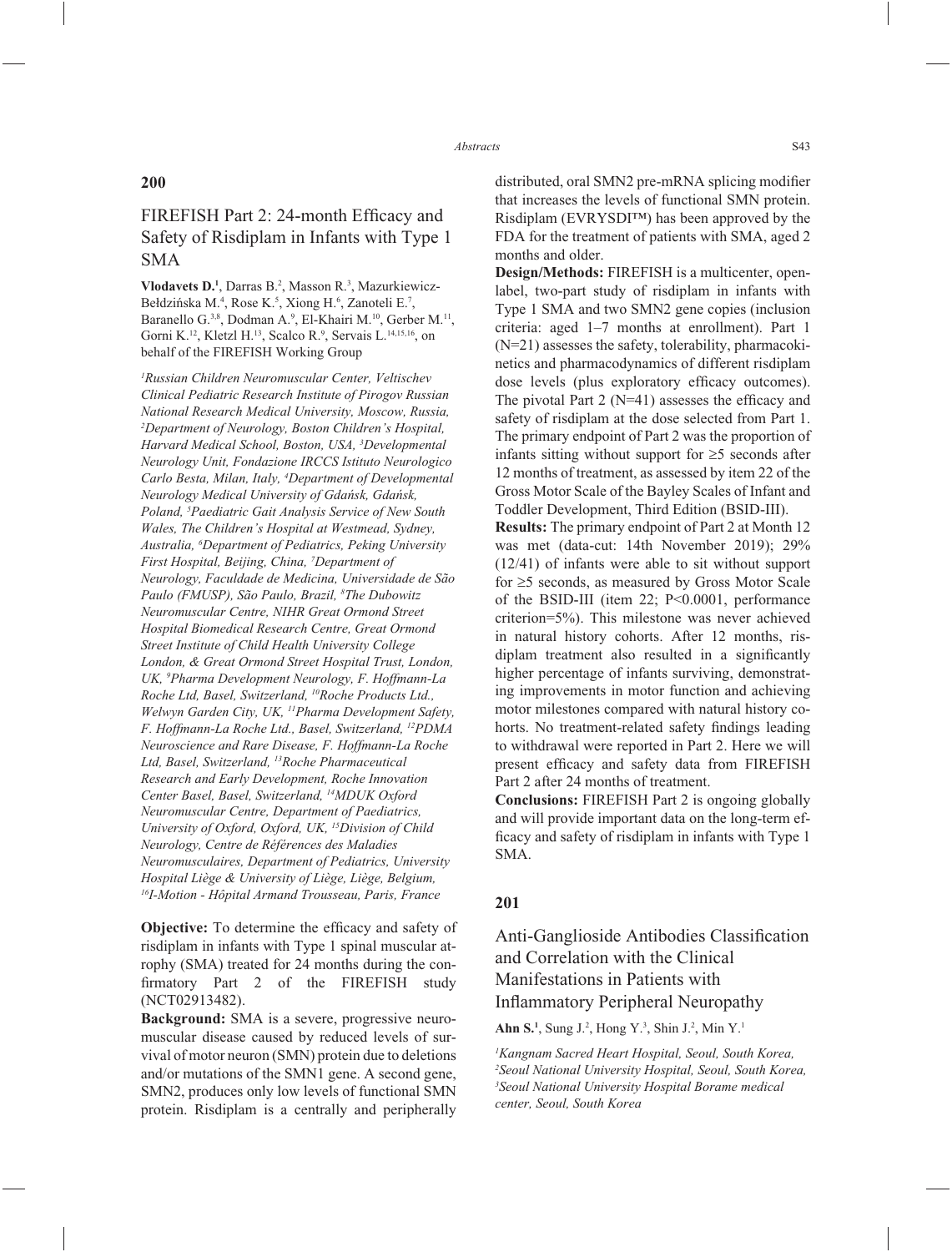In this study we investigated the relationships between anti-ganglioside antibodies and the inflammatory peripheral neuropathy including Guillain–Barré syndrome (GBS), chronic inflammatory demyelinating polyneuropathy (CIDP), multifocal motor neuropathy (MMN). We used a multiplex immunochromatography to search for anti-ganglioside antibodies.

**Methods:** Samples from 113 patients diagnosed with CIDP(89), GBS(9) and MMN(8) were prospectively enrolled.

**Results:** In the GBS patients, 75% were classified as having acute inflammatory demyelinating polyneuropathy (AIDP). Serum IgG anti-ganglioside antibodies were detected in 9.7% of the CIDP patients and in 12.5% of the GBS patients by ELISA; 1.4% of the 89 CIDP patients were IgG antibody positive, and 2.8% were IgM antibody positive by immunochromatography. Compared to ELISA method, immunochromatography showed lower detection rate. This will be affected by blood sampling time which after acute stage with treatment and accuracy of method.

**Conclusions:** These results suggest that IgG anti-GM2 antibodies are associated with CIDP and AIDP, and that IgM antibodies against GM1 are associated with CIDP.

## **203**

# Pregabalin for Muscle Cramps in Patients with Liver Cirrhosis: A Randomized, Double-Blind, Placebo-Controlled Trial

**Ahn S.1** , Hong Y.2 , Kim W.2

*1 Kangnam Sacred Heart Hospital, Seoul, South Korea, 2 Seoul National University Hospital Borame medical center, Seoul, South Korea*

**Background:** Muscle cramps in patients with cirrhosis are common in clinical practice and found to show a poor physical condition when they had a history of muscle cramps, and this is probably related with frequent pain episodes and resultant sleep disturbances.

**Objective:** We aimed to assess efficacy and safety of pregabalin against frequent muscle cramp with liver cirrhosis and to investigate the relationship of muscle cramps with quality of life (QOL) using SF-36 and LDQOL-K.

**Method:** In this randomized, double-blind, placebocontrolled study, patients with liver cirrhosis were enrolled from Boramae medical center. Patients were eligible if they were diagnosed with liver cirrhosis of under 75 years of age and muscle cramps occurred more than 2 times a week over the last month. Patients were randomly allocated to receive oral pregabalin or placebo for 75 mg twice daily during the first 1 week (titration period),  $150$  mg twice daily for 4 weeks (standard dose treatment period), and 75 mg twice daily during the last 1 week (tapering period). The efficacy of pregabalin for muscle cramp in patients with cirrhosis measured by the difference in the rate of reduction of the number of muscle cramps, the mean change in the average cramp pain intensity, quality of sleep as measured by mean change in the number of muscle cramps during sleep. We monitored adverse events in all participants. This study is registered with Clinical-Trials.gov, number NCT01271660.

**Results:** Between July 2011 and December 2017, 109 patients were screened for eligibility and 83 went through a 4-week run-in period, of whom 60 were randomly assigned to either pregabalin (n=30) or placebo (n=30). Of those patients, 56 were randomly allocated to receive either pregabalin or placebo (29 in the pregabalin group and 27 in the placebo group) and were included in the full analysis set. Patients who received pregabalin had a significantly greater reduction in cramp frequency: the mean change from baseline to treatment phase in cramp frequency was 33.3% for the pregabalin group, and 0% for the placebo group (p=0.015). The 50% responder rate was no differ between the pregabalin and placebo group  $(\%$  vs.%). There were no significant differences in the mean changes of pain intensity and number of cramps during sleep between the pregabalin and placebo groups.

**Conclusion:** Our findings suggest that pregabalin is safe and effective for the treatment of muscle cramps in patients with cirrhosis and that it can influence the QOL of these patients.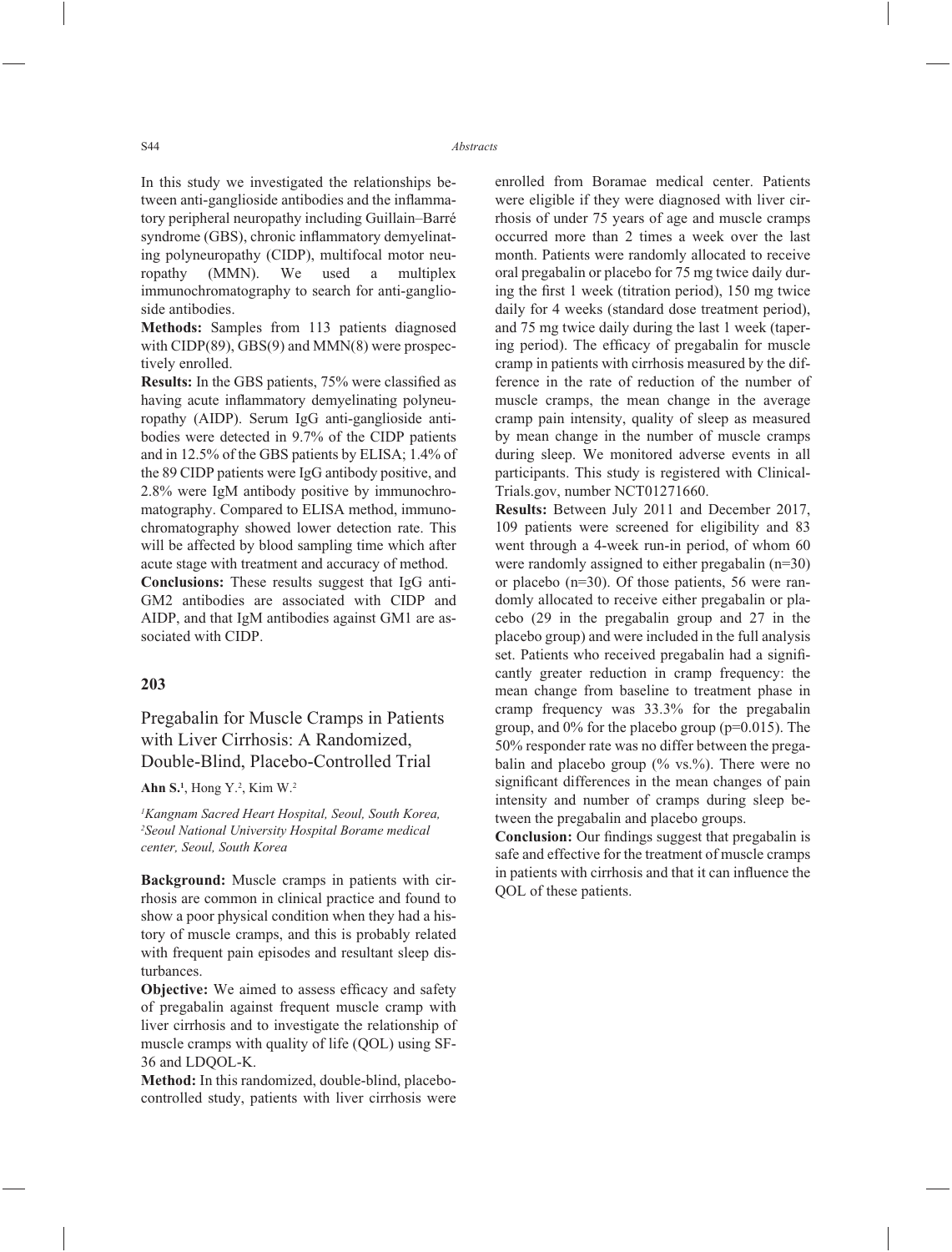# SUNFISH Part 2: 24-month Efficacy and Safety of Risdiplam in Type 2/nonambulant Type 3 SMA

Nascimento A.<sup>1</sup>, Day J.<sup>2</sup>, Deconinck N.<sup>3,4</sup>, Mazzone E.<sup>5</sup>, Oskoui M.<sup>6</sup>, Saito K.<sup>7</sup>, Vuillerot C.<sup>8,9</sup>, Baranello G.<sup>10,11</sup>, Boespflug-Tanguy O.<sup>12,13</sup>, Goemans N.<sup>14</sup>, Kirschner J.<sup>15,16</sup>, Kostera-Pruszczyk A.17, Servais L.12,18,19, Gerber M.20, Gorni K.<sup>21</sup>, Kletzl H.<sup>22</sup>, Martin C.<sup>23</sup>, Scalco R.<sup>24</sup>, Staunton H.<sup>23</sup>, Yeung W.<sup>23</sup>, Mercuri E.<sup>5</sup>, on behalf of the SUNFISH working group

*1 Neuromuscular Unit, Neuropaediatrics Department, Hospital Sant Joan de Déu, Fundacion Sant Joan de Deu, CIBERER – ISC III, Barcelona, Spain, 2 Department of Neurology, Stanford University, Palo Alto, USA, 3 Neuromuscular Reference Center, UZ Gent, Ghent, Belgium, 4 Queen Fabiola Children's University Hospital, ULB, Brussels, Belgium, 5 Paediatric Neurology and Nemo Center, Catholic University and Policlinico Gemelli, Rome, Italy, 6 Departments of Pediatrics and Neurology Neurosurgery, McGill University, Montreal, Canada, 7 Institute of Medical Genetics, Tokyo Women's Medical University, Tokyo, Japan, 8 Department of Pediatric Physical Medicine and Rehabilitation, Hôpital Mère Enfant, CHU-Lyon, Lyon, France, 9 Neuromyogen institute, CNRS UMR 5310 - INSERM U1217, Université de Lyon, Lyon, France, 10The Dubowitz Neuromuscular Centre, NIHR Great Ormond Street Hospital Biomedical Research Centre, Great Ormond Street Institute of Child Health University College London, & Great Ormond Street Hospital Trust, London, UK, 11Developmental Neurology Unit, Fondazione IRCCS Istituto Neurologico Carlo Besta, Milan, Italy, 12I-Motion - Hôpital Armand Trousseau, Paris, France, 13Université de Paris, UMR 1141, NeuroDiderot, Paris, France, 14Neuromuscular Reference Centre, Department of Paediatrics and Child Neurology, University Hospitals Leuven, Leuven, Belgium, 15Department of Neuropediatrics and Muscle Disorders, Medical Center-University of Freiburg, Freiburg, Germany, 16Division of Neuropediatrics, University Hospital Bonn, Faculty of Medicine, Bonn, Germany, 17Department of Neurology, Medical University of Warsaw, Warsaw, Poland, 18MDUK Oxford Neuromuscular Centre, Department of Paediatrics, University of Oxford, Oxford, UK, 19Reference Center for Neuromuscular Disease, Centre Hospitalier Régional de La Citadelle, Liège, Belgium, 20Pharma Development, Safety, F. Hoffmann-La Roche Ltd, Basel, Switzerland, 21PDMA Neuroscience and Rare Disease, F. Hoffmann-La Roche Ltd, Basel, Switzerland, 22Roche Pharmaceutical Research and Early Development, Roche Innovation Center Basel, Basel, Switzerland, 23Roche Products Ltd, Welwyn Garden City, UK, 24Pharma* 

*Development Neurology, F. Hoffmann-La Roche Ltd, Basel, Switzerland*

**Objective:** To determine the efficacy and safety of risdiplam in patients with Type 2 or non-ambulant Type 3 spinal muscular atrophy (SMA) treated for 24 months during the confirmatory Part 2 of the SUNFISH study (NCT02908685).

**Background:** SMA is a severe, progressive neuromuscular disease caused by reduced levels of survival of motor neuron (SMN) protein due to deletions and/or mutations of the SMN1 gene. A second gene, SMN2, produces only low levels of functional SMN protein. Risdiplam is a centrally and peripherally distributed, oral SMN2 pre-mRNA splicing modifier that increases the levels of functional SMN protein. Risdiplam (EVRYSDI™) has been approved by the FDA for the treatment of patients with SMA, aged 2 months and older.

**Design/Methods:** SUNFISH is a multicenter, twopart, randomized (2:1, risdiplam:placebo), placebocontrolled, double-blind study in patients with Types 2 or 3 SMA (inclusion criteria: 2–25 years at enrollment). SUNFISH is comprised of two parts: Part 1 (N=51) is assessing the safety, tolerability and pharmacokinetics/pharmacodynamics of different risdiplam dose levels in patients with Types 2 or 3 SMA (ambulant and non-ambulant); Part  $2$  (N=180) assesses the safety and efficacy of the Part 1-selected dose of risdiplam versus placebo in Type 2 and nonambulant Type 3 SMA. Individuals were treated with risdiplam or placebo for 12 months; all individuals then received risdiplam until Month 24. At Month 24, patients were offered the opportunity to enter the open-label extension. The primary objective of Part 2 was to evaluate the efficacy of risdiplam compared with placebo in terms of motor function as assessed by the change from baseline in the 32-item Motor Function Measure (MFM32) total score at Month 12. **Results:** The primary endpoint of SUNFISH Part 2 was met; showing a statistically significant difference in the change from baseline in MFM32 total score at Month 12 between patients treated with risdiplam (n=120) compared with those who received placebo ( $n=60$ ). No treatment-related safety findings leading to withdrawal were reported.

Here we will present efficacy and safety data from SUNFISH Part 2 after 24 months of treatment. **Conclusions:** SUNFISH Part 2 is currently ongoing and will provide further data on the long-term efficacy and safety of risdiplam in a broad population of children, teenagers and adults.

## **206**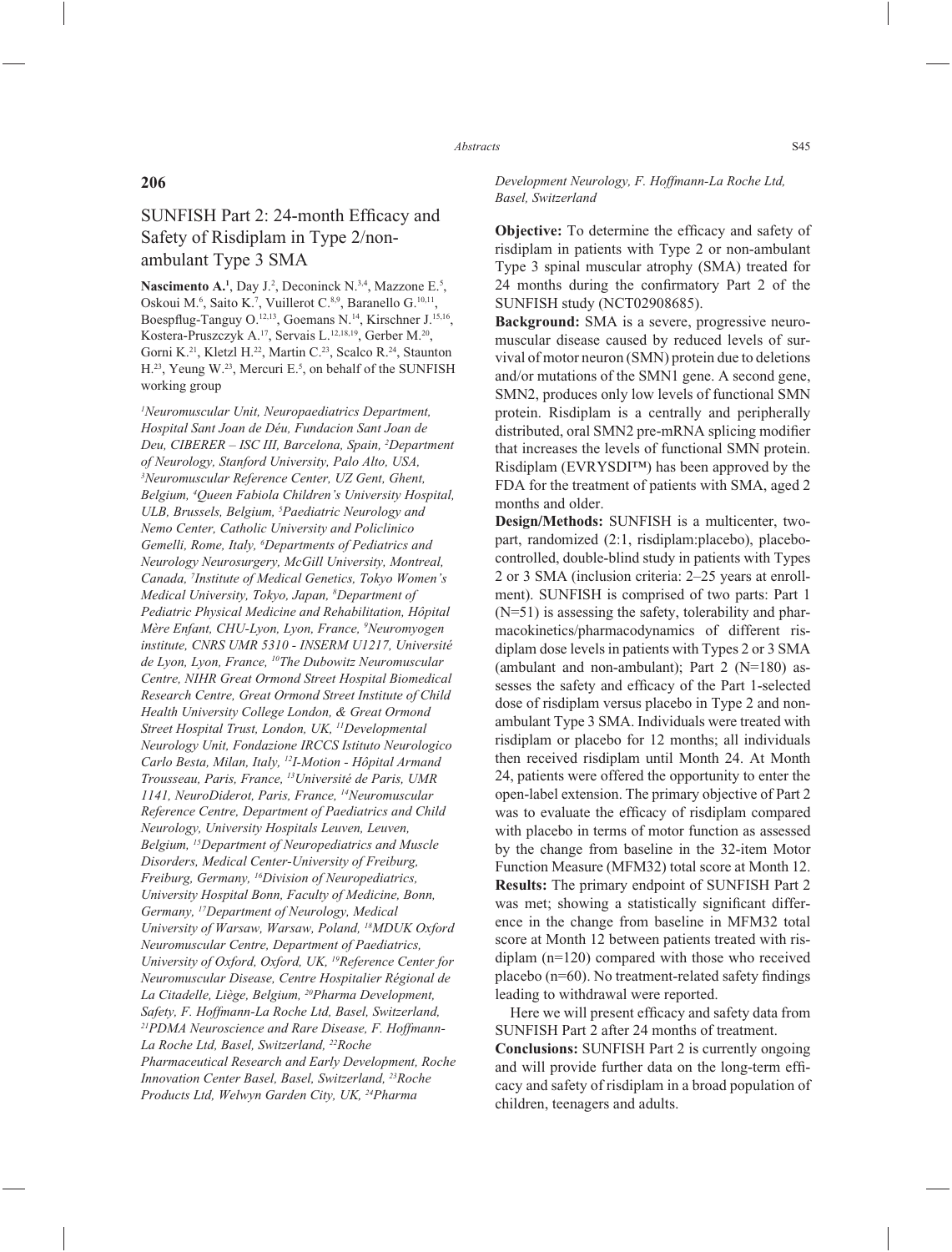## **207**

# Subcutaneous Immunoglobulin in Myasthenia Gravis: Results of a North American Open Label Study

**Dimachkie M.<sup>1</sup>**, Pasnoor M.<sup>1</sup>, Barohn R.<sup>1</sup>, Statland J.<sup>1</sup>, Bril V.<sup>2</sup>, Phadnis, PhD M.<sup>6</sup>, Katzberg H.<sup>2</sup>, Levine T.<sup>3</sup>, Saperstein D.<sup>3</sup>, Trivedi J.<sup>4</sup>, Nations S.<sup>4</sup>, Silvestri N.<sup>5</sup>, Wolfe G.<sup>5</sup>, Herbelin L.<sup>1</sup>, Higgs K.<sup>1</sup>, Heim A.<sup>1</sup>

*1 University of Kansas Medical Center - Neurology Department – Neuromuscular Division, Kansas City, United States, 2 University of Toronto - Neurology Dept, Toronto, Canada, 3 Honor Health, Phoenix, United States, 4 UT Southwestern Med Center - Neurology Dept, Dallas, United States, 5 Univ Buffalo Jacobs SOM - Neurology Dept, Buffalo, United States, 6 Univ of Kansas Med Center - Biostatistics Dept, Kansas City, United States*

**Objectives:** To assess efficacy, safety and tolerability of subcutaneous immunoglobulin (SCIg) in the treatment in myasthenia gravis (MG) patients who are on IVIg as part of routine clinical care.

**Background:** IVIg has been demonstrated to improve the MG status as compared to placebo and in another study to be equally efficacious to plasma exchange. In routine care, SCIg might be preferred to administer over IVIg.

**Methods:** This multi-center North American open label prospective investigator-initiated study had 2 components: IVIg Screening Phase (ISP; Weeks -10 to -1) followed by Experimental Treatment Phase (ETP; Weeks 0 to 12). We hypothesized that more than 65% of the patients entering the ETP would have a stable a QMG score (primary outcome) at Week 12. We recruited 23 patients in the ISP and 22 entered the ETP. 12/22 (54.5%) were females and 18 cases were white; mean age  $51.4 \pm 17$  years. We had complete ETP QMG data on 19/22; one subject withdrew from ISP owing to worsened condition, and two subjects who disliked needles withdrew before Week 4. The per protocol primary statistical analysis was conducted for n=22 subjects using a one-sided z-test of proportions at the  $5\%$  significance level. Sensitivity analyses were conducted using a cohort of n=22 subjects using 'worst-case' imputation scenario as well as post hoc analysis.

**Findings:** On primary analysis, 19/22 (86.4%; 95%  $CI: 0.72-1.00$  were treatment "successes" ( $p=0.018$ ). Sensitivity analysis using the 'worst-case' imputation resulted in 17/22 (77.3%;0.60-0.95) declared as treatment success (p=0.114). Post hoc analysis of the primary outcome confirmed treatment success in 17/20 (85%;0.69-1.00) (p=0.0304). There was no difference in the secondary outcome measures although MG composite performed better at Week 12. SCIg was safe and well tolerated in this population. **Conclusion:** Most MG patients who were doing well on IVIg maintained disease stability for another 12 weeks once transitioned to 1:1.2 dosage of SCIg.

## **208**

# JEWELFISH: Safety and Pharmacodynamic Data in Non-Naïve Patients with SMA Receiving Treatment with Risdiplam

Bruno C<sup>1</sup>, Chiriboga C<sup>2</sup>, Duong T<sup>3</sup>, Fischer D.<sup>4</sup>, Kirschner J.<sup>5,6</sup>, Mercuri E.<sup>7</sup>, Gerber M.<sup>8</sup>, Gorni K.<sup>9</sup>, Kletzl H.<sup>10</sup>, McIver T.<sup>11</sup>, Scalco R.<sup>12</sup>, Warren F.<sup>11</sup>, Muntoni F.<sup>13</sup>, on behalf of the JEWELFISH Study Group

*1 Translational and Experimental Myology Centre, Istituto Giannina Gaslini, Genoa, Italy, 2 Department of Neurology, Columbia University Medical Center, New York, USA, 3 Department of Neurology, Stanford University, Palo Alto, United States of America, 4 Division of Neuropediatrics, University Children's Hospital Basel, University of Basel, Basel, Switzerland, 5 Department of Neuropediatrics and Muscle Disorders, Medical Center-University of Freiburg, Freiburg, Germany, 6 Division of Neuropediatrics, University Hospital Bonn, Faculty of Medicine, Bonn, Germany, 7 Paediatric Neurology and Nemo Center, Catholic University and Policlinico Gemelli, Rome, Italy, 8 Pharma Development, Safety, F. Hoffmann-La Roche Ltd, Basel, Switzerland, 9 PDMA Neuroscience and Rare Disease, F. Hoffmann-La Roche Ltd, Basel, Switzerland, 10Roche Pharmaceutical Research and Early Development, Roche Innovation Center Basel, Basel, Switzerland, 11Roche Products Ltd, Welwyn Garden City, UK, 12Pharma Development Neurology, F. Hoffmann-La Roche Ltd, Basel, Switzerland, 13The Dubowitz Neuromuscular Centre, NIHR Great Ormond Street Hospital Biomedical Research Centre, Great Ormond Street Institute of Child Health University College London, & Great Ormond Street Hospital Trust, London, UK*

**Objective:** To assess the safety, tolerability and pharmacokinetic/pharmacodynamic (PK/PD) relationship of risdiplam in non-naïve (previously treated with other SMA therapies) patients with spinal muscular atrophy (SMA) who have been treated with risdiplam in the ongoing JEWELFISH study (NCT03032172).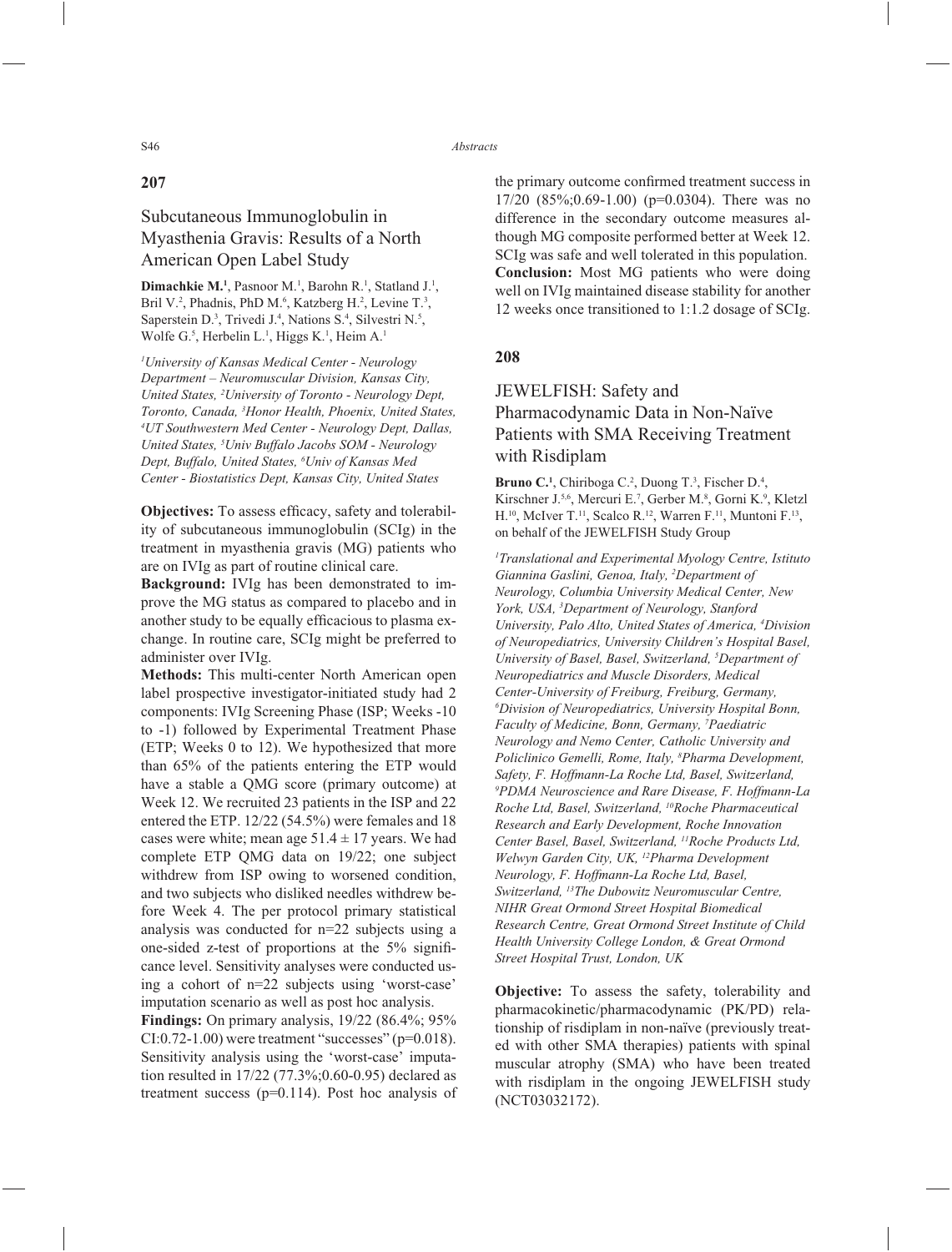**Background:** SMA is a severe, progressive neuromuscular disease caused by reduced levels of survival of motor neuron (SMN) protein due to deletions and/or mutations of the SMN1 gene. A second gene, SMN2, produces only low levels of functional SMN protein. Risdiplam is a centrally and peripherally distributed, oral SMN2 pre-mRNA splicing modifier that increases the levels of functional SMN protein. Risdiplam (EVRYSDI™) has been approved by the FDA for the treatment of patients with SMA, aged 2 months and older.

**Design/Methods:** JEWELFISH is a multicenter, open-label study evaluating the safety, tolerability and PK/PD relationship of daily oral risdiplam in non-naïve patients with SMA (inclusion criteria 6 months–60 years at enrollment). JEWELFISH participants previously received RG7800 (RO6885247), nusinersen (SPINRAZA®), olesoxime or onasemnogene abeparvovec-xioi (ZOLGENSMA®).

**Results:** We have previously presented safety data from 173 patients with SMA (data-cut: 31st January 2020) who received risdiplam for up to 32.8 months (patients previously received RG7800 [n=13], nusinersen [n=76], onasemnogene abeparvovec [n=14] or olesoxime [n=70]). No treatment-related safety findings leading to withdrawal were reported. The overall adverse event profile of risdiplam treatment in non-naïve patients was consistent with that of treatment-naïve patients. Previously presented JEWELFISH PD data showed a  $\geq$ 2-fold increase in median SMN protein levels versus baseline (datacut: 1st June 2020), which was consistent with PD data from the SUNFISH study (NCT02908685) in treatment-naïve patients with Type 2 and 3 SMA. Here we will present updated safety and PD data from the JEWELFISH study.

**Conclusions:** JEWELFISH is ongoing in sites across Europe and the US and will provide important data on the safety and PD of risdiplam in nonnaïve patients with SMA.

## **210**

# A Novel Dystrophin-Related Protein-2 (DRP2) Exon Deletion in a Family with Intermediate Charcot–Marie–Tooth Disease

Pelayo-Negro A.<sup>1</sup>, Lupo V.<sup>2</sup>, Gallardo-Agromayor E.<sup>3</sup>, García-García A.<sup>4</sup>, Fontalba A.<sup>5</sup>, Berciano J.<sup>6</sup>

*1 1.Service of Neurology, University Hospital ''Marqués de Valdecilla (IDIVAL)'', University of Cantabria (UC) and ''Centro de Investigación Biomédica en Red de Enfermedades Neurodegenerativas (CIBERNED)'', Santander, Spain, 2 Unit of Genetics and Genomics of Neuromuscular and Neurodegenerative Disorders, Centro de Investigación Príncipe Felipe (CIPF),Valencia, Spain, 3 Service of Radiology, University Hospital ''Marqués de Valdecilla (IDIVAL)'' and University of Cantabria (UC), Santander, Spain, 4 Service of Clinical Neurophisiology, University Hospital ''Marqués de Valdecilla (IDIVAL)'' and University of Cantabria (UC), Santander, Spain, 5 Service of Molecular Genetics, University Hospital ''Marqués de Valdecilla", Santander, Spain, 6 Service of Neurology, University Hospital ''Marqués de Valdecilla (IDIVAL)'', University of Cantabria (UC) and ''Centro de Investigación Biomédica en Red de Enfermedades Neurodegenerativas (CIBERNED)'', Santander, Spain*

Charcot–Marie–Tooth disease (CMT) is the most frequent form of inherited neuropathy with great variety of phenotypes, inheritance patterns, and causative genes. Mutations in the DRP2 gene are associated with Intermediate CMT (I-CMT) forms with recessive X-linked pattern of inheritance. To date, two hemizygous variants in the DRP2 gene found by whole-exome sequencing have been reported: a c.805C-T transition in exon 5, resulting in a gln269-to-ter substitution in a patient with I-CMT, and a "TTC" deletion on chromosome X from nucleotide 100510203 to 100510205 (GRCH37/hg19) in a consanguineous family with slowly progressive polyneuropathy and cardiomyopathy (there is no available electrophysiological data).

Herein we describe a 21-year-old male with axial spondyloarthritis HLA B27+ who was evaluated at Neurology clinic after performing an MRI of sacroliliac joints where marked neural thickening of sacral plexus was observed. He was born of healthy non-consanguineous parents and was asymptomatic from a neuropathy point of view. On examination he showed just mild atrophy of intrinsic muscles of the feet and generalized areflexia without pes cavus or thickening of the nerves. An electrophysiological study was conducted showing slowing of the nerve conduction velocities in the intermediate range (40m/s). A muscular MRI of the lower limbs was performed showing subtle decrease of volume at intrinsic musculature of the feet and flattening of the EDB muscles. Initially, the CMT1A duplication was discarded by MLPA analysis. Then, through a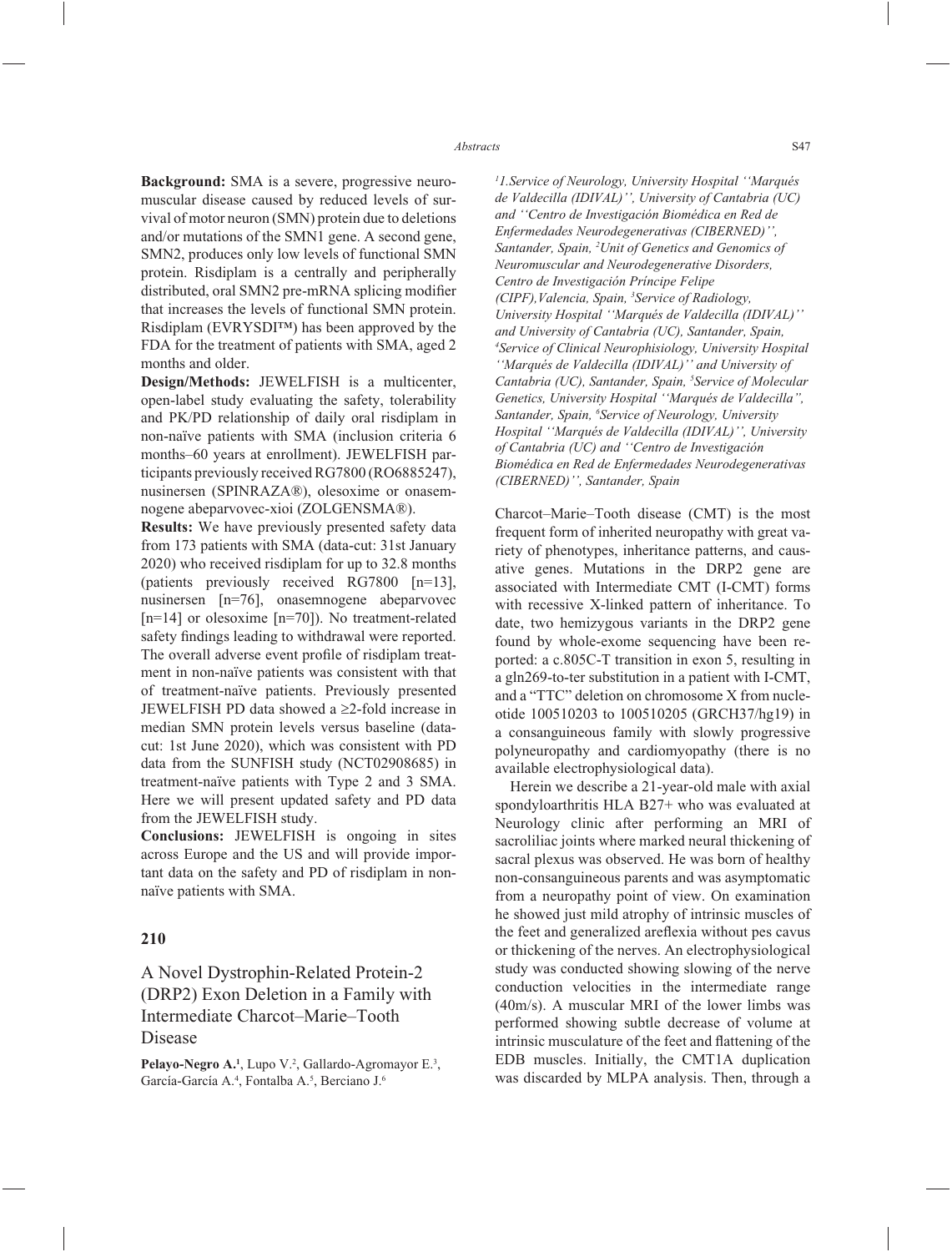custom gene panel sequencing we identified a novel single-exon deletion of exon 6 in the gene DRP2, which was validated by analysing the mRNA pattern of expression in peripheral blood lymphocytes from the patient. Both progenitors were asymptomatic. The electrophysiological study in the mother was normal, and she carries the deletion in heterozygosis. **Conclusions:** Mutations in the DRP2 gene are extremely rare. Here we describe a young male with a mild phenotype of I-CMT and a novel single-exon copy-number variation (CNV) in the DRP2 gene identified by targeted next-generation sequencing.

## **211**

High Resolution Ultrasound is Superior Than Clinical Examination and Electromyography in Detecting Fasciculations in ALS

Muralidhar Reddy Y.<sup>1</sup>, Shyam K. Jaiswal<sup>1</sup>, Lalitha P.<sup>1</sup>, Subendu Parida<sup>1</sup>, Santosh Kumar B.<sup>1</sup>, Syed Osman<sup>1</sup>, Kiran ESS<sup>1</sup>, Ravi N.<sup>1</sup>, Anusha P.<sup>1</sup>, J.M.K. Murthy<sup>1</sup>

*1 CARE Hospital, Banjara Hills, Hyderabad, India*

**Introduction:** High resolution ultrasound (HRUS) is an emerging complementary tool to electrophysiology in the diagnostic evaluation of various neuromuscular disorders. It can visualise static and dynamic anatomical details of muscles with precision. The first description of the role of ultrasound in detecting fasciculation was in 1988, subsequent studies reported that myosonography is more sensitive in detecting fasciculation in lower motor neuron diseases. We aimed to study the utility of HRUS compared to conventional methods: clinical examination and electromyography (EMG) in detecting a fasciculation in patients with amyotrophic lateral sclerosis (ALS).

**Objectives:** 1. To study the yield of fasciculation by three methods in various muscles – Clinical examination, EMG and HRUS 2. To compare the times taken to detect fasciculation by Clinical examination, EMG and HRUS

**Material and Methods:** Study site: CARE hospital, tertiary care centre, Hyderabad, South India; Study Period: Jan 2019 and Dec 2019; Study technique: Clinical examination was performed by trained neurologist, HRUS was performed using Philips HD15 with linear 12-3 probe; EMG was performed using Synergy system; Study cohort: Nine patients of ALS were enrolled; Subjects were noted for fasciculations by three methods - Clinical examination, EMG and HRUS; 80 sites from 9 subjects were sampled, sites was chosen by treating neurologist; Parameters studied: Number of sites with fasciculation; time duration (in seconds) to recognise fasciculation; detection rate in different muscles; time duration (in seconds) to detect fasciculation in different muscles **Results:** Technique 1: Clinical Examination, Technique 2: EMG, Technique 3: HRUS. Age (Mean±SD): 50.8±7.0; Sites with detectable fasciculation n  $(\%): 34(42.5)$  vs.  $49(68.1)$  vs.  $68(85)$ (p<0.05); Time (seconds) to recognise fasciculation (median & range): 20 (3-120) vs. 25 (3-150) vs. 9  $(1-88)$  ( $p<0.05$ ); detection rate in various muscles (%): Biceps: 47.1 vs. 70.1 vs. 100 (p<0.05), Triceps:78.5 vs. 78.5 vs. 100 ( $p<0.21$ ), Flexor digitorum superficialis: 100 vs. 100 vs. 100 ( $p < 0.99$ ), External digitorum communis: 50 vs. 100 vs.100 (p0.01), Quadriceps: 30.8 vs. 46.2 vs. 92.3 (p<0.01) Tibialis anterior: 16.7 vs. 66.7 vs. 100 ( $p$ <0.05), Gastronemius: 0 vs. 33.3 vs.83.3 (P<0.05); time (seconds) to detect in various muscles: Biceps: 15 vs. 45 vs. 5 (p0.04), Triceps: 16 vs.20 vs.8 (p0.46), Quadriceps: 6.5 vs.17 vs. 4 (p 0.03).

**Conclusion:** HRUS is an easy, safe, convenient, painless, non invasive and repeatable and therefore superior tool to detect fasciculations than needle EMG.

## **212**

# Incidence and Clinical Features of Adulthood Guillain-Barré Syndrome in Uruguay

Chiesa Ferreira M.<sup>1</sup>, Bertinat A.<sup>1</sup>, Décima R.<sup>1</sup>, Poggi L.<sup>1</sup>, Hackembruch H.<sup>1</sup>, Chiparelli H.<sup>2</sup>, Rodriguez N.<sup>1</sup>, Vázquez C.1

*1 Hospital De Clínicas, Montevideo, Uruguay, 2 Laboratory of the public health ministry, Montevideo, Uruguay*

**Objective:** To establish the incidence and clinical features of Guillain Barré syndrome (GBS) in a well-defined geographical area of Uruguay.

**Patients and Methods:** All patients older than 16 years of age who were diagnosed with GBS between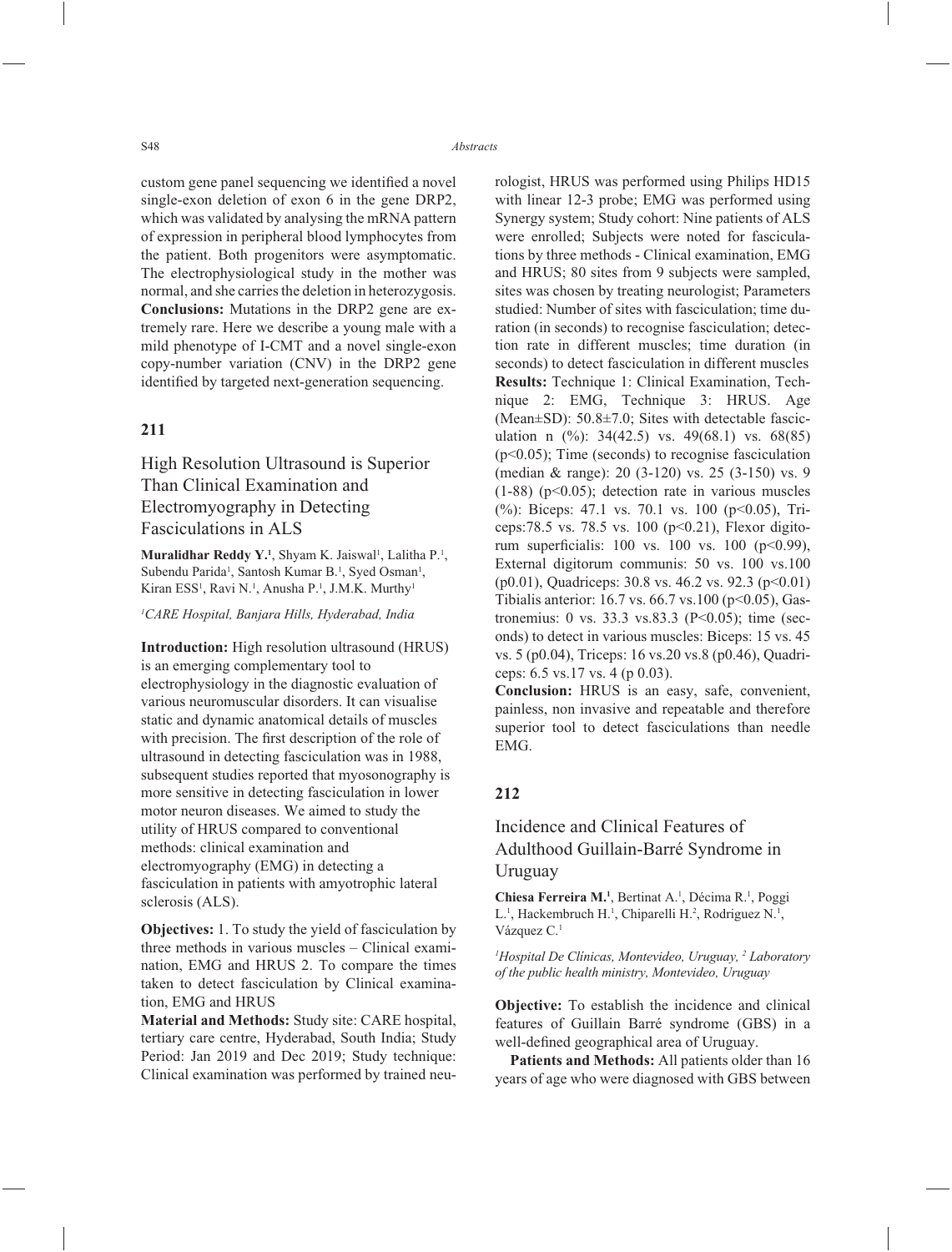June 1st, 2018 and December 31th, 2019 were prospectively enrolled. For case ascertainment, multiple sources of information were used, including records from specialties potentially involved in GBS diagnosis. All patients were examined by neurologist of our team. A standard questionnaire was used to collect the patient's demographic data, clinical history, neurological and laboratory findings, and treatment details. Clinical examination included MRC scoring (Medical Research Council), where score  $0 =$  total paralysis, and  $5$  = normal strength, with a maximum score of 60. Functional levels were assessed using the Hughes Functional grading scale. To estimate the incidence, patients recruited during the first year of the study were considered.

**Results:** A total of 40 patients between 17 and 97 years old (mean age of 55) were diagnosed with GBS during our period of study. Of these, 27 were men (mean age of 56) and 13 women (mean age of 57). Four patients had MFS, four had AMAN-AM-SAN, and all others were diagnosed with AIDP. History suggestive of infection prior to the illness was present in 25 (62%) patients, respiratory being the most common. Mean MRC score was 37,8 (range 0–60) and 10 patients had a Hughes score  $\leq$ 2. Ten (25%) patients were mechanically ventilated. Raised protein levels ( $>0.5$  g/L) in the spinal fluid was found in 29 (72%) patients and antibodies to the gangliosides in 12 (30%). The clinical factors associated with mechanical ventilation were the presence of autonomic dysfunction, a Hughes score  $\leq$ 2, MRC $\leq$ 40, and bulbar involvement. Intravenous immunoglobulin was given to 28 patients as the initial treatment and plasma exchange to 6. One patient (2,5%) died during in-hospital stay. Age specific rate incidence for the population over 16 years of age in the period between June 1st, 2018 and May 31th, 2019 was 1.68/100000 person year; 2/100000 person year for men and 1.40/100000 person year for women.

**Conclusions:** This study is the first prospective population based study of GBS in Uruguay. During the one year period, 24 GBS cases were reported and the age adjusted incidence was 1.68 per 100 000 population.

The reduced number of cases and the limited period of time must be taken into account when interpreting the incidence. Nevertheless, complete case ascertainment is highly probable due to our system of multiple sources used for the identification of GBS cases from a stable reference population living in a well and small defined geographical area. It is probable, although, that mild or very elderly cases that did not receive medical attention could have been missed.

The incidence observed in our study is in the range of the estimated incidence rates reported in European and North American studies. The clinical presentation, subtypes, treatments, variables associated with the need of mechanical ventilation and mortality are similar to other series.

## **213**

# Childhood-Onset Limb-Girdle Muscular Dystrophy Type 2A or Calpainopathy: Clinical Spectrum and Long-Term Follow Up

**Vila Bedmar S.1** , Domínguez-González C.1 , Ortez González C.<sup>2</sup>, Jou Muñoz C.<sup>2</sup>, Codina Berdagà A.<sup>2</sup>, Carrera García L.<sup>2</sup>, Expósito Escudero J.<sup>2</sup>, Natera de Benito D.<sup>2</sup>, Colomer Oferil J.<sup>2</sup>, Camacho Salas A.<sup>1</sup>, Gutiérrez Rivas E.<sup>1</sup>, Hernández Lain A.<sup>1</sup>, Toldos González O.<sup>1</sup>, Gonzalez Quereda L.<sup>3</sup>, Yubero Siles D.<sup>2</sup>, Martorel Sampol L.<sup>2</sup>, Nascimento Osorio A.<sup>2</sup>

*1 Hospital Universitario 12 De Octubre, Madrid, Spain, 2 Hospital Sant Joan de Déu, Barcelona, Spain, 3 Hospital de la Santa Creu i Sant Pau, Barcelona, Spain* 

**Introduction:** Limb-girdle muscular dystrophy (LGMD) type 2A or calpainopathy, the most prevalent form of LGMD, is an autosomal recessive disorder caused by a deficiency of the calpain-3 protein (calcium-activated neutral protease-3), a musclespecific enzyme involved in "sarcomere remodeling". LGMD2A is characterized by progressive weakness of the pelvic and shoulder girdle muscles with great variability in the clinical course.

**Material and methods:** Retrospective descriptive study. Clinical, pathological, radiological and genetic characterization of 21 genetically confirmed calpainopathy patients with childhood or adolescent age at onset.

**Results:** The average age at onset of muscle symptoms was 9.3 years (range 3-18). The main presenting symptom was muscle weakness in the lower extremities (n=12, 57%). Other clinical findings in the first stages of the disease were toe walking, exercise intolerance, and rhabdomyolysis. The clinical exam revealed winged scapula (n=12), adductor weakness and "hip abduction sign" (n=10), Achilles tendon contractures (n=14) and calf muscle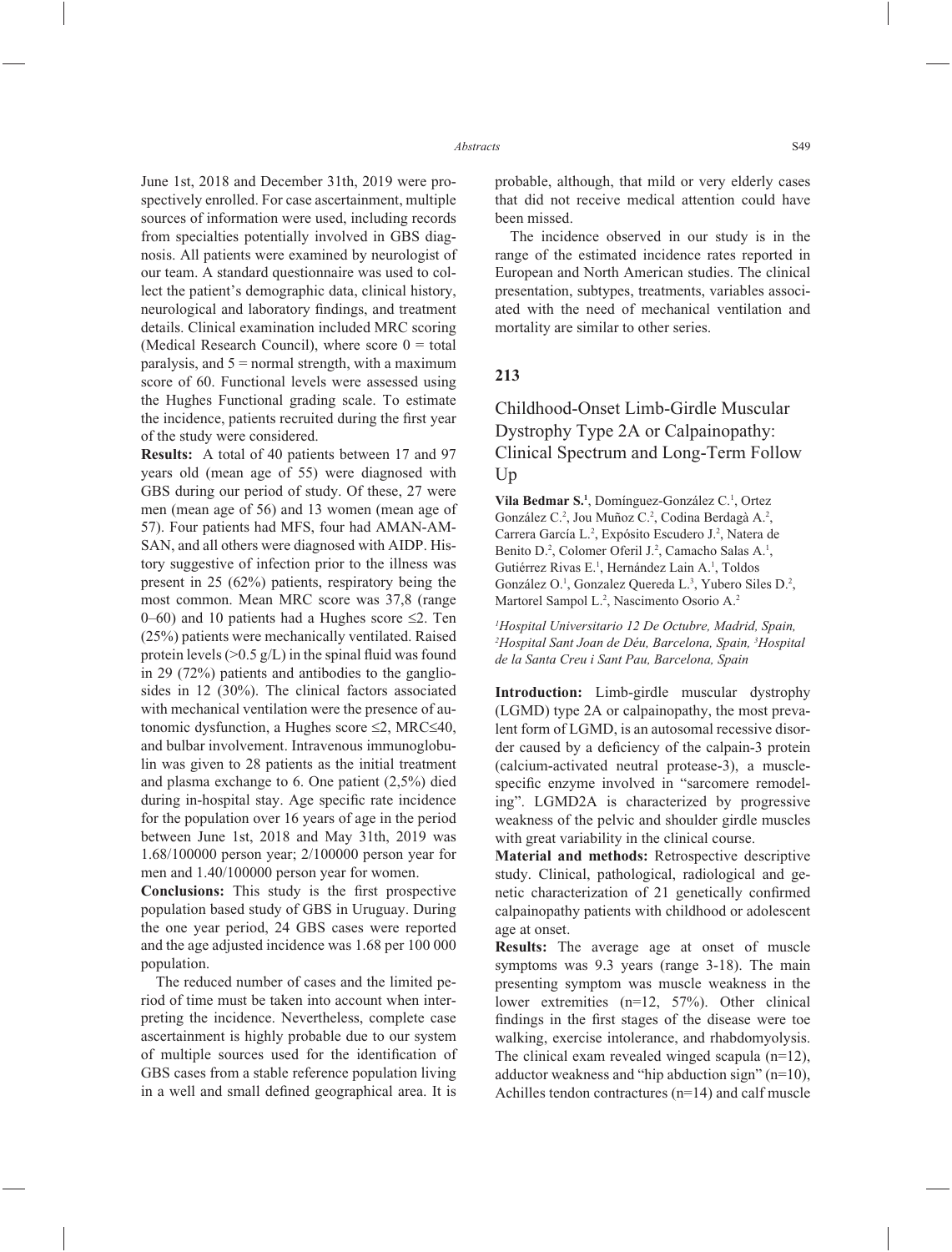pseudo-hypertrophy (n=4) as the main early distinctive features. Laboratory tests revealed elevated serum CK levels in all patients, with a range between 1500 to 11000IU/l (average: 6200IU/l) and peripheral blood eosinophilia in 50% of the patients. Muscle MRI, disclosed gluteal muscle, adductor magnus and posterior compartment muscle involvement. (n=10, 90%). Paravertebral muscles were also frequently affected (n=5, 45%). The muscle biopsy was consistent with myopathic pattern, dystrophic findings consisted of variability in the size of the fibers with grouped or isolated regenerative-degenerative fibers and occasional necrotic fibers. The presence of high proportion of fiber splitting was one of the main findings. Fiber 1 type predominance and defects on stain in the intermyofibrillar pattern were also found. In one patient (clinically affected) the muscle biopsy was unremarkable. Calpain-3 immunoblot was performed using 2 antibodies to detect deficiencies in its different subunits, showing normal amount of protein in two patients. Genetics findings are summarized in table 1, the most frequent mutation was p.Arg788Serfs\*14 (known pathogenic). During the follow-up period, six patients became wheelchairbound from 7 to 38 years after the clinical onset, averaging 25 years. Decreased FVC  $(\leq 80\%)$  was rarely observed (n=3, 14%) exclusively in nonambulant patients, with nocturnal non-invasive positive pressure ventilation requirement in two patients. None of the patients had cardiac dysfunction.

**Conclusions:** Limb-girdle muscular dystrophy (LGMD) type 2A or calpainopathy should be suspect in children or adults presenting with progressive low extremities weakness in association with a winged scapula and early joint contractures, increased CPK and eosinophilia. Typical and selective muscle involvement in both, clinical examination and muscle imaging may be used to address the diagnosis.

Muscle biopsy is consistent with nonspecific muscular dystrophy with a predominance of fiber splitting. The finding of lobulated fibers seems to be uncommon in children compared to adults. Normal muscle biopsy do not rule out the possibility of calpainopathy. Western-Blot has to be performed in a correctly processed muscle biopsy, otherwise the protein calpain-3 may be degraded as it has autolitical activity. Taking into account the progressive course of the disease, the respiratory function should be regularly evaluated, especially in non-ambulant stages, considering non-invasive ventilation.

## **215**

# Clinical Molecular Study and Deflazacort Treatment in Becker Muscular Dystrophy

Marozzo R.1 , Pegoraro V.1 , **Angelini C.1**

*1 San Camillo IRCCS S.r.l., Venezia, Italy*

To investigate deflazacort effect and role in Becker muscular dystrophy (BMD) to modulate inflammation. Becker muscular dystrophy (BMD) is a rare Xlinked recessive inherited disorder, due to an in-frame mutation in dystrophin gene and results in progressive decline in muscle functions when left untreated. Deflazacort is a synthetic corticosteroid characterized by the insertion of a fused methyloxazolidine ring in the structure of prednisone. Deflazacort has been used in DMD but not so far in BMD. MicroRNAs (miRNAs) are small non-coding RNA molecules approximately 22 nucleotides in length. A group of miRNAs are highly expressed in skeletal and cardiac muscle and they are called myomiRs. The myomiR family includes miR-1, miR-133a, miR-133b, miR-206 which are used as non-invasive serum biomarkers in neuromuscular diseases. In a preliminary trial we have used deflazacort (60 mg/ alternate day) in BMD patients and have monitored their weight, MRC, spirometry and echocardiography and as biomarkers, serum microRNA versus untreated BMD and control. We have compared results of myomiRNAs in 2 deflazacort treated BMD cases versus 3 untreated BMD patients.

The most highly dysregulated serum miRNA in BMD was miR-206, a skeletal muscle-specific miR-NA. We also observed an elevation of miR-133b and a slight up-regulation of the other miRNA, compared to the control group. Two deflazacort BMD patients presented stabilization of proximal weakness, MRI alterations with gastrocnemius hypertrophy.

Deflazacort was beneficial in treating the two patients by modulating inflammatory response in muscle stabilizing their clinical condition and functional outcomes and a spirometric data. Cardiac ejection fraction was 55-60 %. There was no effect on their weight and only a slight decrease in bone densitometry. These data highlight the potential use of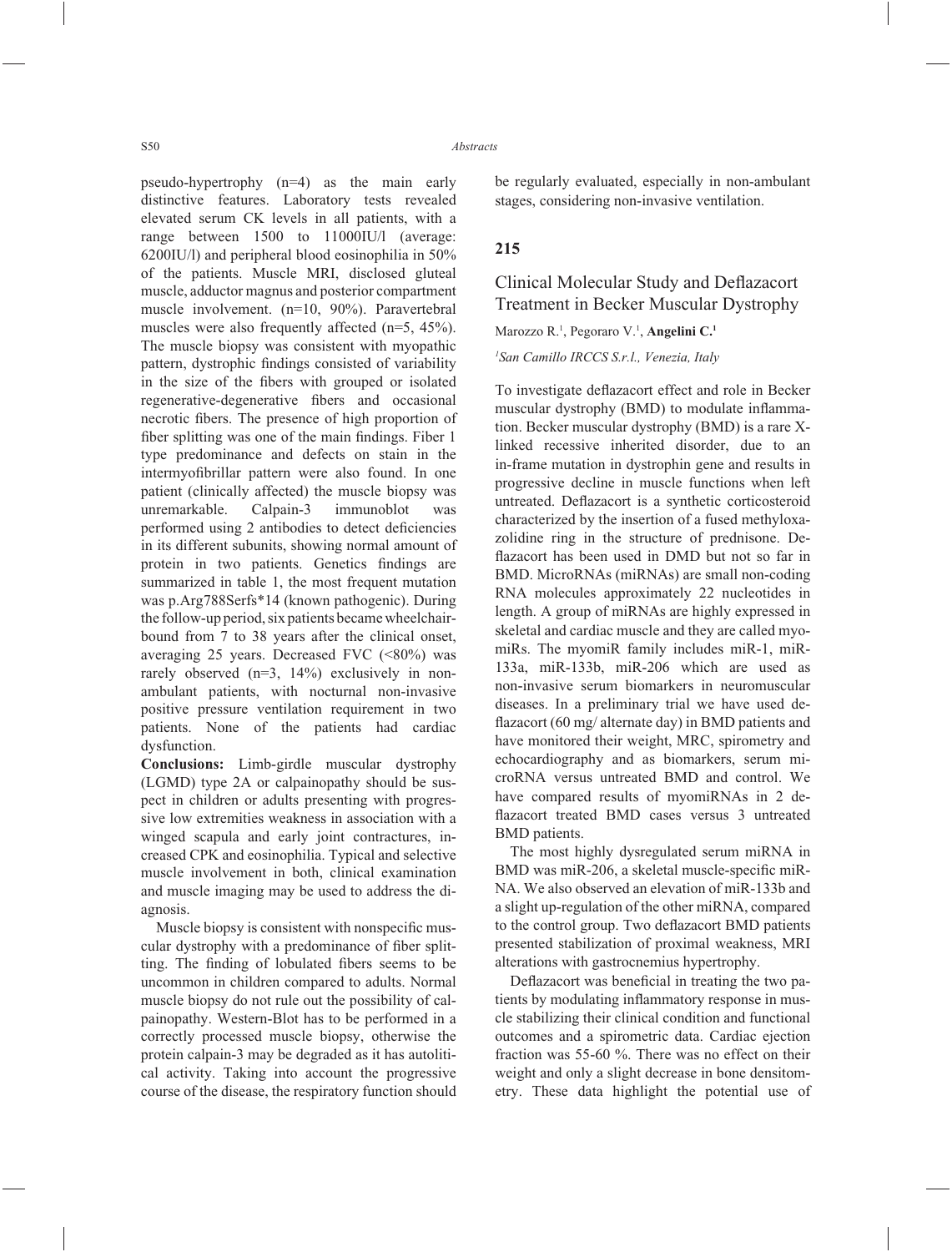miRNA as biomarkers of BMD that seem to correlate with both clinical and MRI imaging changes.

## **216**

# Abnormalities of Brain Gyrification in Early-Onset Myotonic Dystrophy Type I Patients

Angelini C.<sup>1</sup>, Pinzan E.<sup>1</sup>, Weis L.<sup>1</sup>, Siciliano G.<sup>2</sup>

*1 San Camillo Irccs S.r.l., Venezia, Italy, 2 Department of Clinical and Experimental Medicine, University of Pisa, Italy*

Myotonic Dystrophy type 1 (DM1) is a progressive multi-systemic neuromuscular disorder caused by an abnormal cytosine-thymine-guanine (CTG) repeat expansion and characterized by anticipation phenomena. Central Nervous System (CNS) involvement includes brain abnormalities, cognitive and psychiatric dysfunctions that have an important impact on patients' quality of life. A new classification provided in 2016 underlined five different DM1 categories, based on age onset, clinical symptoms, and CTG length. The variability of CTG repeat expansion in DM1 is commonly associated with the severity of the disease. Surface base morphometry (SBM) analysis offers a new approach to evaluate brain cortex allowing to capture morphological proprieties such as gyrification. We used gyrification analysis to test the hypothesis that changes in gyrification are characteristic in DM1 patients. Comparing earlyonset (EO) and late-onset (LO) we assessed if differences between subgroups are present and if these abnormalities partially overlap with those detected with the techniques previously used (VBM or cortical thickness). Twenty-eight patients with a genetic diagnosis of DM1, according to the International Consortium for Myotonic Dystrophies guidelines (IDMC, 2000), were recruited between 2013 and 2015. All patients underwent a psychological and clinical evaluation and a brain MRI exam. Patients were grouped on the age of symptoms onset and divided into two subgroups: EO with disease onset between 10 and 20 years and LO with an age of onset after 21. Healthy Control (HC) group was retrospectively selected from our database and 14 matched HC were included for MRI analysis. Considering the whole DM1 group, we detected deficit in attentional and working memory performance and in particular in the digit span forward, in the Raven Coloured Progressive Matrices, in the Trail Making Test (A and B task), and in the categorization ability of Wisconsin Card Sorting Test. Comparing EO and LO subgroups we observed that attentional and working memory dysfunctions were predominant in EO compared to LO, while executive dysfunctions were prominent in LO. Gyrification analysis revealed a lower local gyrification index (LGI) in frontal, parietal and temporal cortex in EO compared to LO while no differences in LGI were detected in between LO and HC. Abnormalities in the cognitive profile are present in DM1 patients (both subgroups). A different pattern of cognitive impairment can be underlined between EO and LO patients. Differences in gyrification were common in EO compared to LO. No differences were detected between LO patients and HC.

### **217**

# Molecular and Protein Biomarkers in ALS Muscle

Pegoraro V.<sup>1</sup>, Marozzo R.<sup>1</sup>, **Angelini C.<sup>1</sup>** 

*1 San Camillo Irccs S.r.l., 30126 Venezia, Italy*

MicroRNAs are small non-coding RNAs that regulate the expression of specific genes by binding to the 3' untranslated region of the target mRNA. HDAC4 belongs to the class IIa of HDACs (histone deacetylases) family and plays an important role during the denervation and regulation of miR-206 in ALS pathophysiology.

Amyotrophic Lateral Sclerosis (ALS) is a progressive neurodegenerative disease characterized by the degeneration of upper and lower motor neuron and the progressive loss of synaptic connection between nerve and muscle. While the majority of ALS cases are sporadic (SALS), about 10% of ALS cases have a familial inheritance (FALS). The most frequent genetic cause of ALS is associated with an expanded repeat in the 3' untranslated region of C9orf72 gene (C9-ALS). Another frequent genetic cause is due to mutation in the gene SOD1, coding for a superoxide dismutase enzyme (SOD1-ALS). A different form of ALS is upper motor neuron disease (UMN).

We analyzed the expression levels of muscle-specific myomiRNAs (miR-1, miR-133a, miR-133b,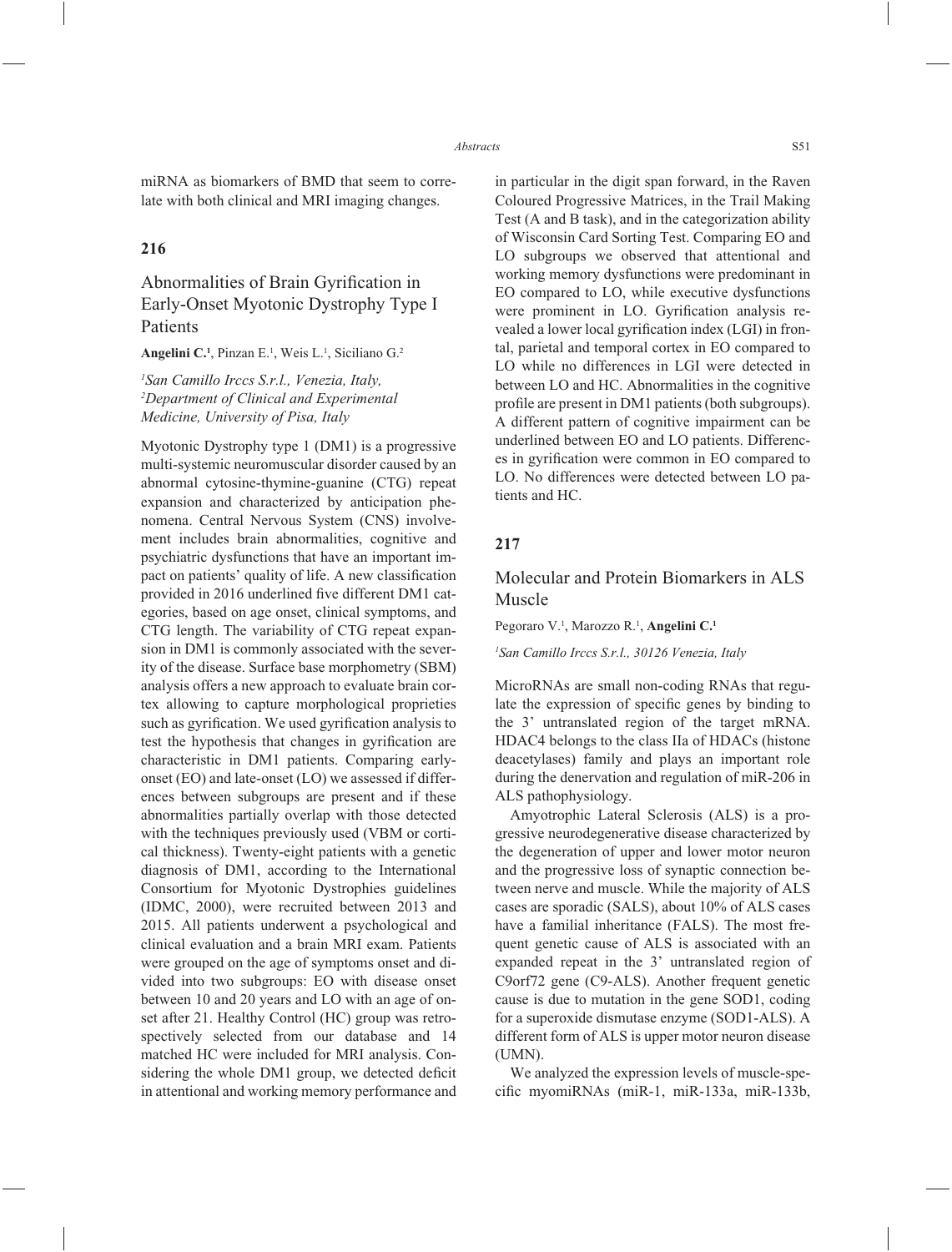miR-206), inflammatory microRNAs (miR-27a, miR-221, miR-155) and HDAC4 protein content by Western Blot in muscle cryostat sections of 18 ALS patients: 8 genetic forms (C9-ALS and SOD1-ALS), 5 SALS and 5 UMN. Our results show a strong upregulation of miR-206 in C9-ALS and SOD1-ALS patients, a decreased expression of HDAC4 protein levels. We also observed an increase of inflammatory miRNAs in genetic ALS. The different expression of miRNAs and HDAC4 in genetic ALS versus SALS and UMN cases might be correlated to different pathogenic mechanisms.

### **218**

# Clinical Evolution in Two Families with LGMD D2

Marozzo R.1 , Pegoraro V.1 , Molnar M.2 , **Angelini C.1**

*1 San Camillo Irccs S.r.l., Venezia, Italy, 2 Institute of Genomic Medicine and Rare Disorders, Semmelwis University, Budapest*

To study two families affected by LGMD D2, an autosomal dominant form of LGMD due to a mutation of TNPO3 gene. This rare disorder was firstly identified in a large Italo-Spanish family (mother and daughter) and we present another family with a congenital myopathy-LGMD phenotype in a child and his mother of Hungarian origin. Clinical data, MRI imaging and quality of life were performed and compared in two families with transportinopathy.

The onset of symptoms was often characterized by difficulty in walking or climbing stairs, collected by a standard LGMD questionnaire. Muscle MRI was done 1.5 Tesla Philips apparatus using Mercuri score. The assessment of Quality of Life(QoL) was done in the mother of Hungarian family by an Individualized Neuromuscular Quality of Life(INQoL) test.

In the Italo-Spanish family, the mutation was identified in a single nucleotide deletion (c.2771delA,p.X924C,exon22) in the TNPO3 gene while in Hungarian family the causative mutation of LGMD D2 is due to a heterozygous frameshift deletion c.2767delC. in exon 23. The age of onset in our cases was either in the early teens or from the third decade. Mother and daughter of Italian-Spanish family presented marked atrophy of upper girdle muscles. The child of Hungarian family and his mother presented difficulty to stand from the floor. Muscle MRI showed pronunced atrophy in posterior

thigh muscles of daughter and mother of Italo-spanish family. Son and mother of Hungarian family showed generalized muscle atrophy. We observed that with age progression, connective and fat tissue increased, involving mostly posterior thigh (i.e. semitendinosus).

Data derived from longitudinal MRI study in two patients of a previously reported family and in two cases of a new family confirm two patterns of early onset and a late onset a proximal muscle involvement. Muscle MRI represents an valuable tool to document disease progression.

### **219**

# Upper and Lower Limbs Motor Performance of LAMA2-Related Congenital Muscular Dystrophy Patients

Artilheiro M.<sup>1</sup>, Gontijo Camelo C.<sup>1</sup>, Callil Voos M.<sup>1</sup>, Conti Reed U.<sup>1</sup>, Zanoteli E.<sup>1</sup>

*1 Universidade De Sao Paulo (usp), Sao Paulo, Brazil*

**Introduction:** Motor assessment of LAMA2-related congenital muscular dystrophy patients (LAMA2- CMD) represents a challenge to physical therapists due to the decreased whole-body mobility and limbs muscle shortening and weakness. There are no specific scales to assess upper and lower limbs motor impairment in these population. Measurement tools should quantify the impact of muscle impairments on motor development and daily living activities.

**Objective:** Transversal and prospective upper and lower limbs motor assessment of LAMA2-CMD in a Brazilian reference center.

**Methods:** Twenty three children (8.7 $\pm$ 4.7 years old; 13 female\10 male) had motor impairment measured by functional tools. The dominant upper limb functional performance was measured by Revised Upper Limb Module (RULM) – 20 items of shoulder, elbow and wrist daily functions – with a maximum score of 37. Motor function was evaluated by Motor Function Measure (MFM) – with a maximum score of 20 (from 2 to 7 years old) or 32 (from 6 years old). Statistica 13.0 (Statsoft, USA) was used in all descriptive statistics.

**Results:** The mean score achieved for RULM was 13.6±5.5 points (min: 5; max 27). The MFM showed the highest impairment in orthostatism\transfers domain  $(1.5\pm 2.6; \text{min: 0; max: 1})$ , followed by proximal function domain  $(16.1\pm6.8; \text{min: 0}; \text{max: } 25)$ .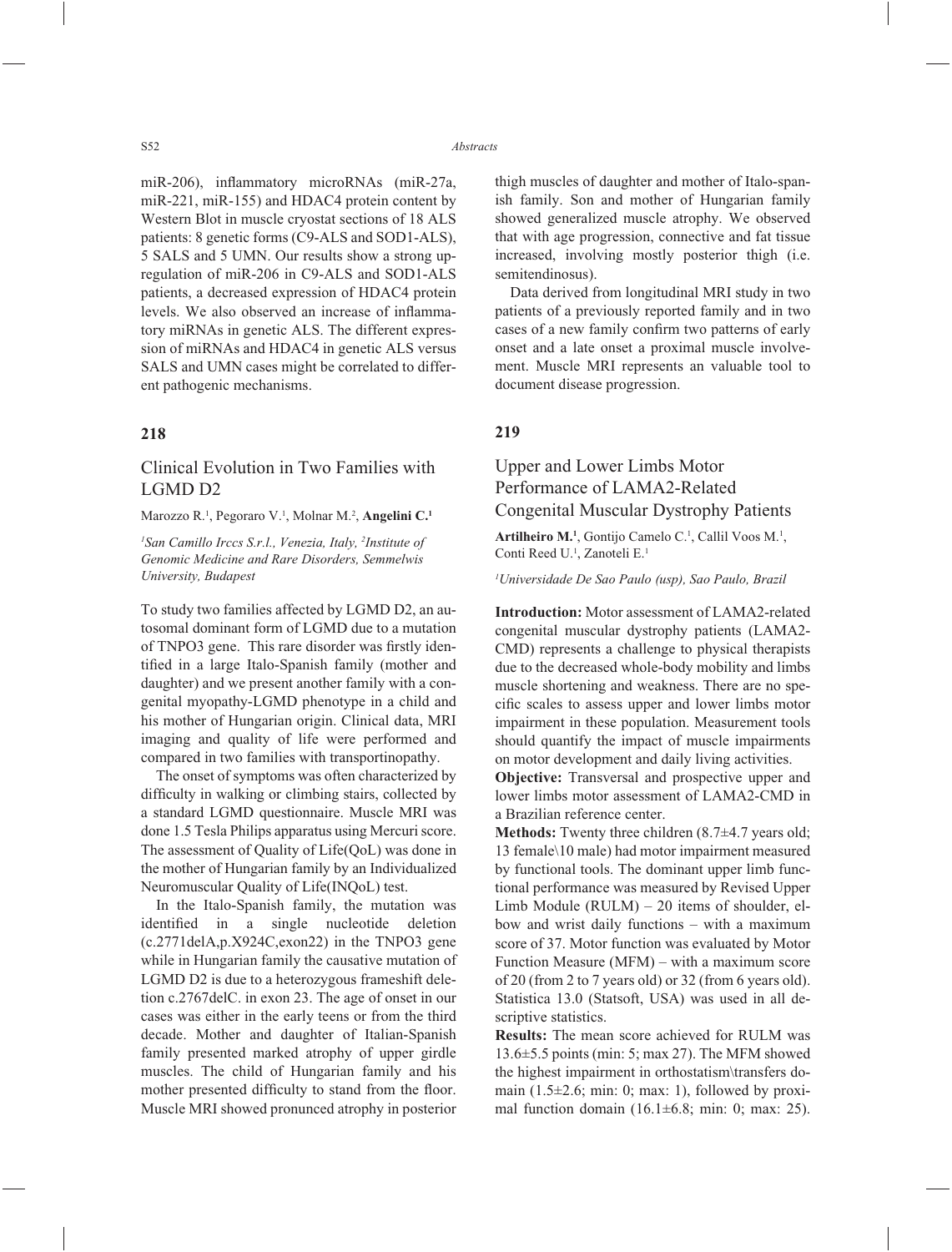Distal function domain and total score showed similar mean scores –  $31.3\pm3.8$ ; min:7; max:19 and 31.3±7.9; min:14; max:44, respectively.

**Conclusions:** The sample exhibited difficulty to complete upper and lower limbs items with proximal muscle demand compared to distal demand, which performed better. Activities related to orthostatism and transfers represent the greatest challenge for LAMA2-CMD. Follow-up assessments with these scales are suggested to better understanding of the natural history and as a clinical parameter for therapeutic interventions in LAMA2-CMD.

### **221**

## Case Report of Giant Axonal Neuropathy in a 6-Year-Old Girl with Gait Difficulties

Petrou E.<sup>1</sup>, Dimitriadou E.<sup>1</sup>, Michaletou C.<sup>1</sup>, Stamatiadi D.<sup>1</sup>, Spanoudakis G.<sup>1</sup>, Anagnostopoulou K.<sup>3</sup>, Mastrogianni S.2 , **Katsalouli M.1**

<sup>1</sup>Children's Hospital "Agia Sofia", Athens, Greece,<br><sup>2</sup>Children's Hospital ''A&P Kyriakou'' Athens Gre *Children's Hospital ''A&P Kyriakou'', Athens, Greece, 3 Genomedica S.A., department of molecular genetics, Pireus, Greece*

**Introduction:** A 6-year-old girl presented with progressive difficulty in walking since the age of two. Clinical examination showed muscle weakness in the lower limbs and trunk, positive Gower's sign, waddling gait, absence of deep tendon reflexes, nystagmus and tightly curled hair.

**Methods:** The clinical presentation of the child led to a series of exams. Full blood testing (including CPK) was ordered. The patient was also submitted to electroneurography (ENG) and whole exome sequencing analysis (WES). The parents also underwent genetic testing.

**Results:** Blood test results were normal (including CPK). The ENG findings showed no sensory deficits in the upper and lower extremities. Motor nerve conduction studies for peroneal and tibial nerves indicated reduction of amplitude of the motor action potentials. Furthermore, a slightly prolonged latency was recorded, accompanied by a slightly reduced motor conduction velocity. The above findings were consistent with axonal neuropathy of the motor nerves in the lower extremities.

WES analysis revealed two compound heterozygous variants c.370T>A;p.Phe124Ile and c.1412A>G;p.Tyr471Lys in GAN gene, maternally and paternally inherited, respectively. The variant c.370T>A;p.Phe124Ile was absent in control population databases, while the variant c.1412A>G;p. Tyr471Lys was present in very low frequency (MAF:2/251482) in gnomAD exomes. Both amino acid changes involve highly conserved residues and in silico tools predicted a pathogenic role.

**Conclusion:** The results of ENG and WES led to the diagnosis of a very rare polyneuropathy, Giant Axonal Neuropathy (GAN), which has been described in about 50 families. GAN is an inherited neurodegenerative disorder which affects both central and peripheral nervous system. It is an autosomal recessive disorder caused by mutations in the GAN gene, which provides instructions for the making of gigaxonin protein, a subunit of E3 ubiquitin ligase. Gigaxonin plays a role in the breakdown of neurofilaments, which comprise the structural framework that establishes the size and shape of axons. As a result, the affected giant axons do not transmit signals properly and eventually degenerate, resulting in the death of neurons.

GAN is a disease with an expanding clinical and genetic spectrum. The condition is underdiagnosed because its early symptoms resemble those of other more common disorders such as Charcot-Marie-Tooth disease and myopathies. Although there is no effective treatment at present, diagnosis is important for genetic counseling.

### **222**

# 25 Years of Co-creating the International Landscape in NMD Research: The Paradigm of the ENMC

#### Breukel A.<sup>1</sup>, von Moers A.<sup>2</sup>, Ferreiro A.<sup>3</sup>

*1 European Neuromuscular Centre (ENMC), Baarn, Netherlands, 2 DRK Kliniken Berlin | Westend, Berlin, Germany, 3 Centre de Référence des Maladies Neuromusculaires Paris-Est and Institut de Myologie, Groupe Hospitalier Pitié-Salpêtrière, Paris, France*

Thirty years ago, the causes for progressive and often fatal neuromuscular disorders (NMDs) were gradually being discovered. Treatments to stabilize or even cure these diseases were still far out of reach. Before that time research was done in a very isolated and fragmented way. Since most of the NMDs are rare according to the European Commission definition<sup>1</sup>, it was vital to start joining forces and collaborate at the international level to speed up the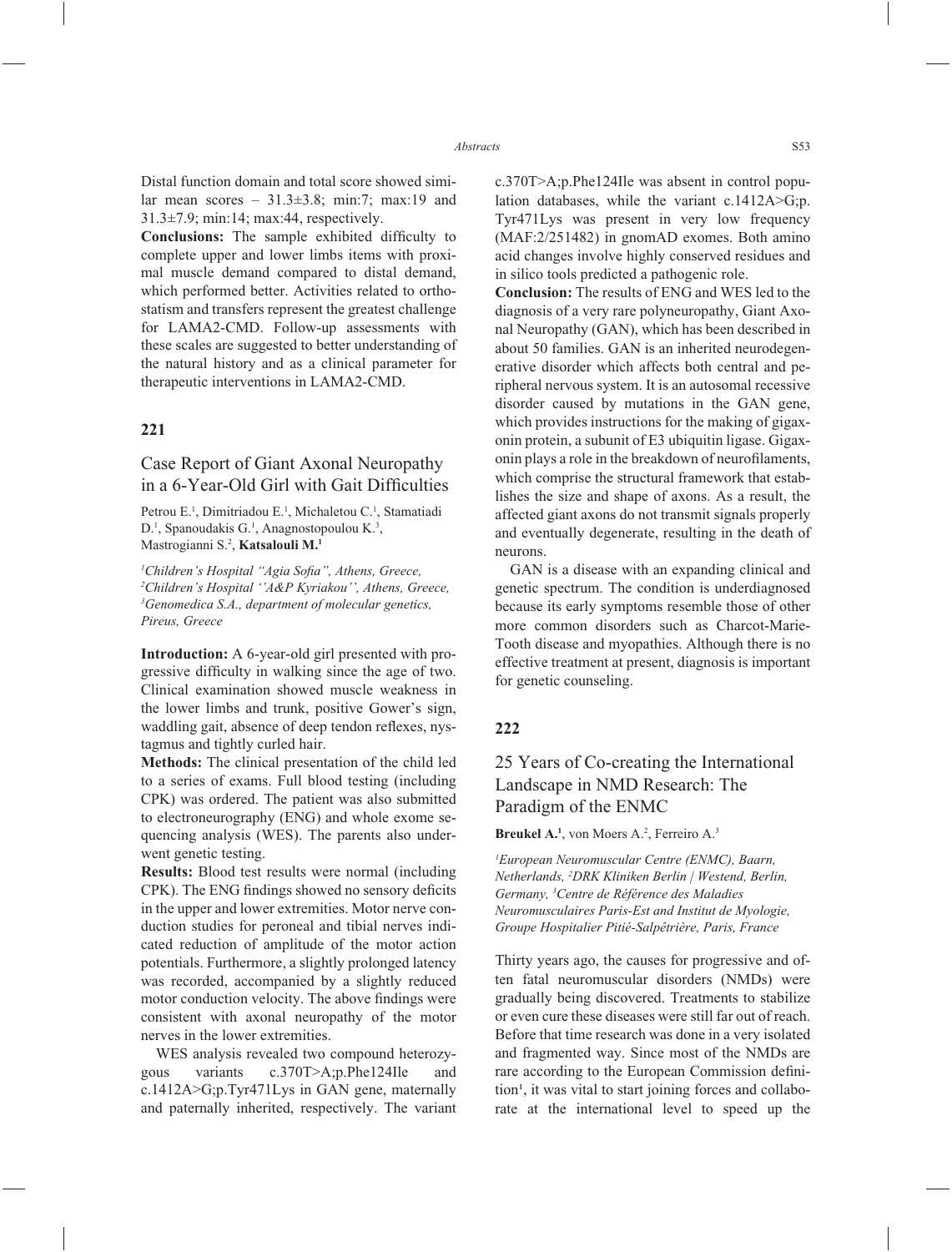development of effective treatments. Parents from children affected by NMD and leading neurologists discussed and co-created a unique concept to bring researchers and clinicians together². As a result, the European Neuromuscular Centre (ENMC) was founded in 1992. More exchange of knowledge, sharing of (unpublished) data and bio-samples, and collaboration in multinational studies was needed to improve the diagnosis and treatment of NMDs. This became the ultimate mission of the ENMC.

To achieve this, the founders believed in the strategy of organizing interactive and low-threshold workshops with a maximum of 20 participants on application basis. Applicants were 2-4 organisers from the researchers- and scientific community who submitted workshop proposals on topics with a high unmet need. European patient organisations and foundations (POs) were attracted to join and steer the ENMC via its Executive Committee and to secure income to support the workshops. As of today, 10 POs are forming the steady basement of the ENMC. In parallel, a multidisciplinary group of researchers and clinicians from varying countries was asked to form the ENMC Research Committee, chaired by the Research Director. This rotating committee assesses the workshop applications and advises the Executive Committee, establishing a close collaboration between POs and scientists within the ENMC.

As of today, more than 250 workshops were organised and about 2500 NMD experts from over 65 countries were included in the ENMC network. Each workshop is recorded in a lay and a scientific report; ENMC-derived papers are actively cited by the scientific community<sup>3</sup>.

In the last 10 years, the ENMC brought patientresearcher collaboration to the next level by involving people affected by NMDs in every workshop. Giving voice to patients often completed the discussions and is now an essential component of each workshop. This further evolved in 2018: Patient involvement, co-creation in different areas of neuromuscular research and shared decision-making were the topics of a workshop held in Milan<sup>4,5</sup>. The overall conclusion of this meeting was that active inclusion of patients at all levels of neuromuscular research and care requires changing attitudes of the different stakeholders. Informed and trained ambassadors are needed who inspire and empower others about the benefits of patients' participation. A White Paper was written to identify more specific actions for each topic discussed at this meeting and will be presented at the ICNMD patient symposium.

<sup>1</sup>European Commission: "Useful Information on Rare Diseases from an EU Perspective"

²Rüdel et al., Neuromuscular Disorders, 2000,  $10.75 - 82$ 

³Breukel et al., Neuromuscular Disorders, 2019, 29:330-340

4 Lochmüller et al., Journal of Neuromuscular Diseases, 2019, 6:161–172

5 Ambrosini et al., Orphanet Journal of Rare Diseases 2019, 14:126

### **226**

# Acute Ocular Motor Mononeuropathy and Peripheral Polyneuropathy in Patients with Abnormal Glucose Metabolism

Cea G.<sup>1</sup>, Romero C.<sup>2</sup>, Aguilar S.<sup>2</sup>, Fernandez V.<sup>1</sup>

*1 Departamento De Ciencias Neurologicas, Facultad de Medicina, Universidad De Chile, Santiago, Chile, 2 Servicio de Neurologia, Hospital Salvador, Santiago, Chile*

**Introduction:** The association between acute ocular motor mononeuropathy and polyneuropathy in patients with abnormal glucose metabolism has not been studied. Most studies on acute ocular motor mononeuropathy are related to differential diagnosis and it relation with diabetes. To elucidate If there is an association between these two entities could be useful for the management of patients with abnormal glucose metabolism. In order to do this we carried out an electrophysiological conduction studies in patients with acute ocular motor mononeuropathy, abnormal glucose metabolism and without known diagnosis of polyneuropathy.

**Material and Method:** Prospective descriptive study of patients with acute ocular motor mononeuropathy and abnormal glucose metabolism, without diagnosis of polyneuropathy. The study was carried out between September 2013 to January 2015, in the Neuro-Ophthalmological Unit of the Instituto de Neurocirugia and Departamento de Ciencias Neurologicas, Facultad de Medicina, Universidad de Chile, Santiago, Chile. Patients with acute ocular mononeuropathy were recruited if they had an abnormal glucose metabolism, and did not have any other disease that can produce neuropathy, nor any structural cause of ocular mononeuropathy on a brain CT scan or MRI, and were willing to sign an informed consent. The diagnosis of diabetes or pre-diabetes were made based on diagnostic criteria of the American Diabetes Association. All patients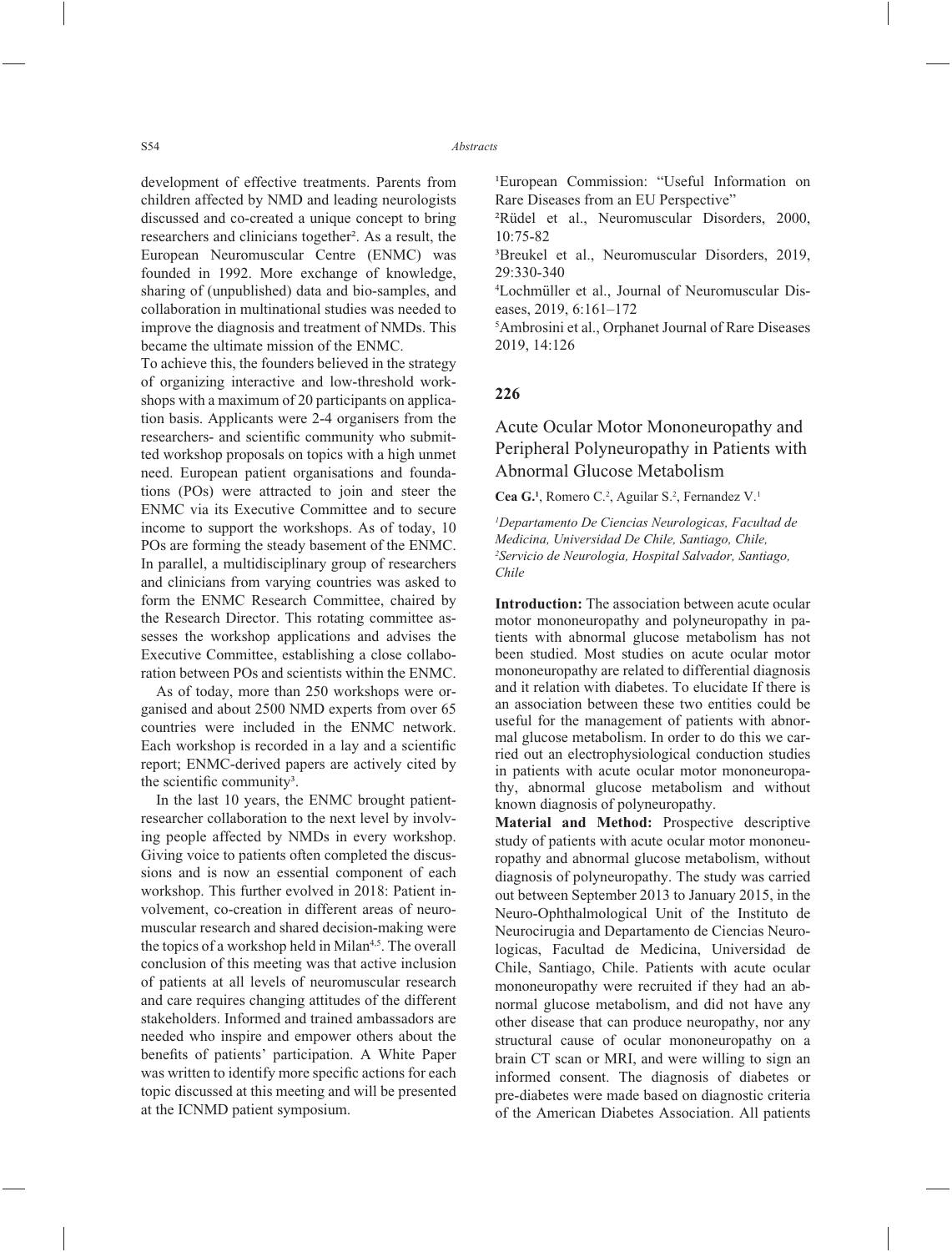were submitted to motor and sensory conduction studies.

**Results:** Twenty two patients fulfilled the inclusion criteria, 77% of the subjects were men. Mean age  $(\pm SD)$  was 67  $\pm 8$  years. The average duration of diabetes or pre-diabetes was 7 years.There were 6 prediabetics, 8 non insulin requiring diabetics and 8 insulin requiring diabetics. Thirteen patients (59%) had involvement of the III cranial nerve, 7 (31%) had the VI cranial nerve, one the IV cranial nerve and another had involvement of more than one cranial nerve. None of the patients had pupillary involvement. Thirteen patients (59%) had abnormal electrophysiological studies, twelve of whom were diabetics. All acute ocular mononeuropathies showed complete recovery and the average time for recovery was 3.4 months (all patients) and 4.3 months in insulin requiring diabetic patients. In patients who had normal conduction studies the recovery time was 2.6 months compared with 3.6 months for those with abnormal conduction studies.

**Conclusions:** We found a strong association between acute ocular mononeuropathy in patients with abnormal glucose metabolism and polyneuropathy. The presence of clinical electrophysiological evidence of polyneuropathy and abnormal metabolic glucose status are associated with a longer time of recovery in acute ocular mononeuropathy. Further studies with a larger number of patients would be useful to confirm our findings.

#### **228**

## Study of the Imaging Pattern in Laing Myopathy in a Large Series of Patients

**Muelas N.<sup>1</sup>**, Marti P.<sup>2</sup>, Mas F.<sup>1</sup>, Martinez-Vicente L.<sup>2</sup>, Frasquet M.<sup>2</sup>, Sevilla T.<sup>1</sup>, Azorin I.<sup>3</sup>, Vilchez R.<sup>2</sup>, Vilchez J.2

*1 Hospital Uip La Fe, Valencia, Spain, 2 IIS La Fe, Valencia, Spain, 3 CIBERER, Valencia, Spain*

**Introduction:** Clinical and pathological heterogeneity in Laing distal myopathy can made the diagnoses challenging.

**Methods:** A study of the imaging pattern (MRI /CT) in a large series of patients with Laing myopathy due to different mutations in MYH7 gene in a single centre.

**Results:** 42 patients (29 females) with Laing myopathy due to different MYH7 mutations were studied. They displayed a variable current age, age at onset, myopathy extension scale and GMW scale, including 5 subjects with minor symptoms or signs of the disease. All the patients showed changes in muscle imaging with the exception of two presymptomatic/ minimally symptomatic subjects. The more frequent and severely affected muscles were tibialis anterior (TA) and extensor hallucis longus (EHL) (92.9%) followed by extensor digitorum longus (EDL) (85.7%), vastus lateralis (78.57%), adductor magnus (73.8%), cervical paraspinal (71.8%), gluteus maximus (71.43%), vastus intermedius and medialis (69.05%) and lumbar paraspinal (68.3%). Muscles of the feet were involved in 8 out of 19 patients studied, being the involvement generalized in 6. A length-dependent pattern of involvement was not detected in any case. The MRI cumulative score ranged from 0 to 2.9, being  $\geq$  2 in 5 patients. Disease duration, myopathy extension scale and GMW scale were associated with a higher score. A second imaging study done in 24 patients showed variable progression of the involvement but the increase was  $\geq$ 0.5 in 12 and 10 patients reached a score > 2.

**Discussion:** The study confirmed that the anterior compartment of the lower leg is systematically affected in Laing distal myopathy and may be restricted to EHL muscle in early stages. Nevertheless, involvement of other muscles (mostly of the thighs, but also of pelvic and axial regions) is common even in early stages. Feet muscles were affected in nearly half of the evaluated patients without manifesting a length-dependent pattern of involvement. The progression of the disease is documented by the increment of muscle fibrosis observed in the longitudinal study.

#### **230**

# A Case Report of Very Early Onset Friedreich's Ataxia with Severe Neurological Manifestations and Cardiomyopathy

Katsalouli M.<sup>1</sup>, Daskalaki K.<sup>1</sup>, Stokidis G.<sup>1</sup>, Michaletou C.<sup>1</sup>, Giannisi A.<sup>1</sup>, Bachlava E.<sup>1</sup>, Petrou E.<sup>1</sup>, Dimitriadou E.<sup>1</sup>, Koutoulaki M.<sup>1</sup>, Makri E.<sup>1</sup>, Theodorou V.<sup>1</sup>

<sup>1</sup>Children's Hospital "agia Sofia", Athens, Greece

**Introduction:** Friedreich's ataxia is an autosomal recessive neurodegenerative disease. It is the most common in the category of inherited ataxias and it affects Caucasians with a frequency of 1:29000. In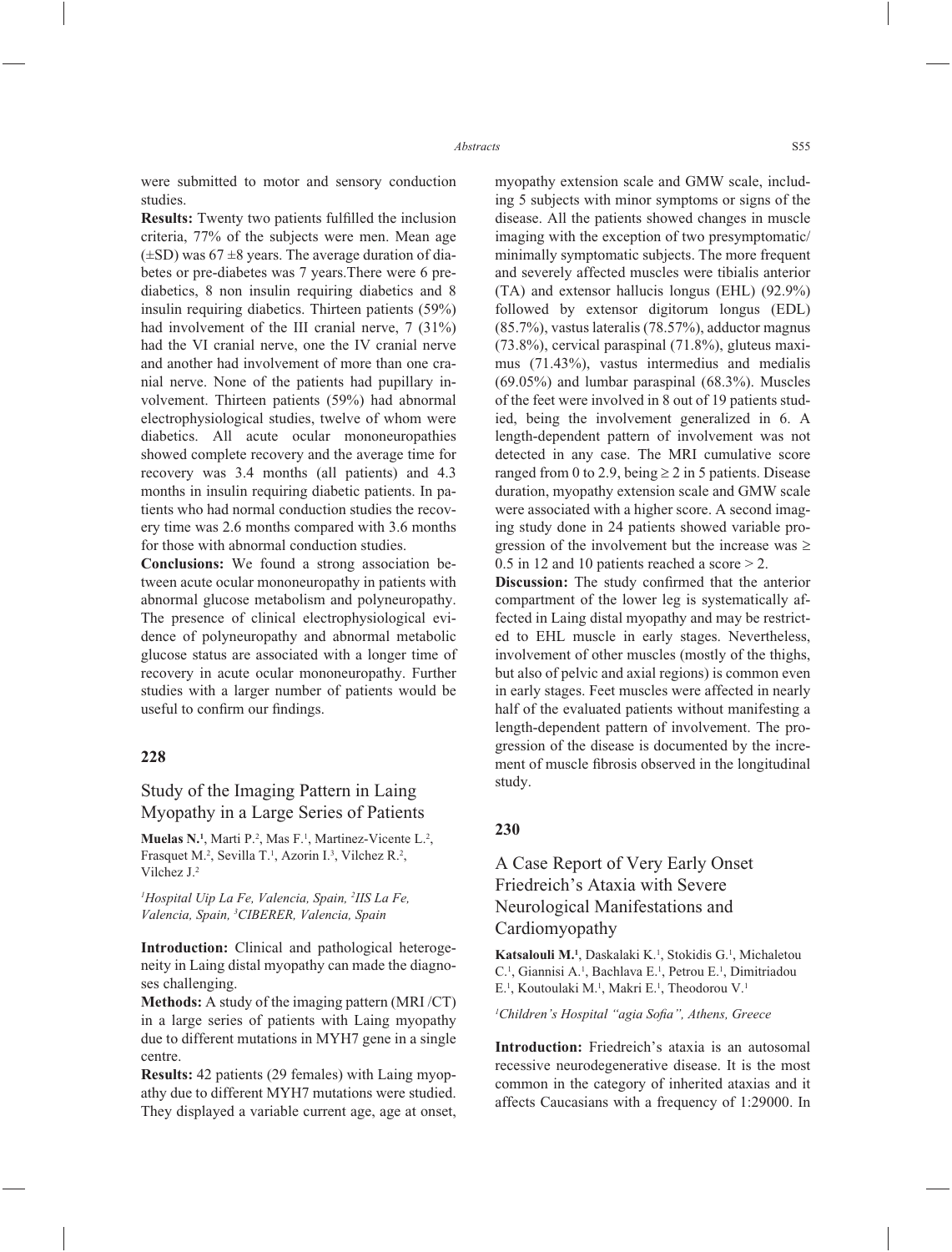about 98% of these patients the disorder presents due to homozygosity for a GAA trinucleotide repeat expansion in intron 1 of the frataxin gene. Friedreich's ataxia typically presents during adolescence (mean age 15 years). In one fifth of the patients it appears under the age of 5 years old. It is a multisystem disease, affecting both the central and peripheral nervous systems, as well as the cardiovascular, musculoskeletal and endocrine systems. The major neurological clinical features of Friedreich's ataxia are progressive trunk and limb ataxia, dysarthria, loss of lower limb reflexes and peripheral sensory neuropathy. During the course of the disease cardiomyopathy, scoliosis, deformities of the lower limbs and diabetes mellitus also appear (in 10% of the cases cardiomyopathy is present at onset). Most common symptom at onset is unsteadiness of gait. The ataxia is due to a combination of cerebellar and spinocerebellar degeneration, peripheral sensory neuropathy and vestibular nerve involvement. Patients usually become wheelchair-bound after a mean disease duration of 11-15 years. We submit the case of a child with very early onset Friedreich's ataxia, presenting with severe clinical symptoms from the nervous and cardiovascular systems.

**Methods:** A ten year old female patient of Asian (Syrian) descent was referred to our hospital for investigation of tetraparesis mostly affecting the lower limbs, since the age of 2,5 years old. Her perinatal  $\&$ family history and early psychomotor development were normal. Regarding past medical history, spinal injury after bombing is reported, which had never been investigated. The patient is bed bound and the full neurological examination revealed ataxia of the upper limbs, spastic tetraparesis, absent tendon reflexes, extensor plantar responses, dysarthria, nystagmus, scoliosis and proprioception deficits bilaterally. Due to the history of injury and to exclude cerebral palsy, despite the normal perinatal history, she underwent a brain and spinal cord MRI scan. A full metabolic profile, as well as a caryotype were ordered. Due to the clinical presentation, the presence of a neuromuscular disorder was suspected, with Friedreich's ataxia being at the top of the diagnostic considerations, therefore further investigation with cardiac consultation, neurophysiological testing with electroneuromyography (EMG) and the relevant genetic testing were conducted.

**Results:** The MRI scans and the metabolic testing rendered no abnormal results. The caryotype was normal. The cardiac consultation, including ECG and echocardiogram, revealed hypertrophic cardiomyopathy and mitral regurgitation. The EMG study showed severe sensory axonal neuropathy, with findings of mild chronic neurogenic lesion in the level of the biceps and the quadriceps. The genetic testing was positive for Friedreich's ataxia.

**Conclusion:** Friedreich's ataxia must always be taken into consideration in case of any young patient presenting with chronic onset ataxia and cardiomyopathy. Earlier onset and cardiac involvement are usually associated with faster disease progression and smaller life-expectancy.

## **234**

Benign Tumors of Peripheral Nerves in Children at a Tertiary-Care Pediatric Hospital

**Yaworski A.<sup>1</sup>**, Koujok K.<sup>2</sup>, Cheung K.<sup>2</sup>, Ying Y.<sup>2</sup>, McMillan H.2

*1 University Of Alberta, Edmonton, Canada, 2 Children's Hospital of Eastern Ontario, Ottawa, Canada*

Tumors affecting peripheral nerves in children are rare. A prompt and accurate diagnosis can ensure that management is appropriate and timely. We review the clinical presentation of children (<18 years old) who were diagnosed with intrinsic tumors affecting a peripheral nerve or nerve root at the Children's Hospital of Eastern Ontario (CHEO) over a 10 year period. We report the utility of neurophysiological testing and the key features on magnetic resonance imaging (MRI) that assisted with diagnosis.

From 2009-2019, 14 children were diagnosed with a mononeuropathy associated with an intrinsic tumor affecting a peripheral nerve including: lipomatosis (2 cases), perineuriomas (6 cases), intraneural ganglionic cysts (2 cases), neurofibromas or plexiform neurofibromas (4 cases).

The mean age of symptom onset was 8.2 years old (range 0.3 to 17.3 years old) although patients with perineuriomas had an earlier mean age of symptom onset (6.7 years old) compared to intraneural ganglionic cysts  $(14.5 \text{ years old})$  or neurofibromas  $(8.5 \text{ m})$ years old). Overall, the main presenting symptoms included painless muscle wasting (2/14), focal muscle weakness (7/14), contracture (1/14), pain (1/14) or the identification of a painless, palpable mass (3/14). MR imaging was performed for all patients.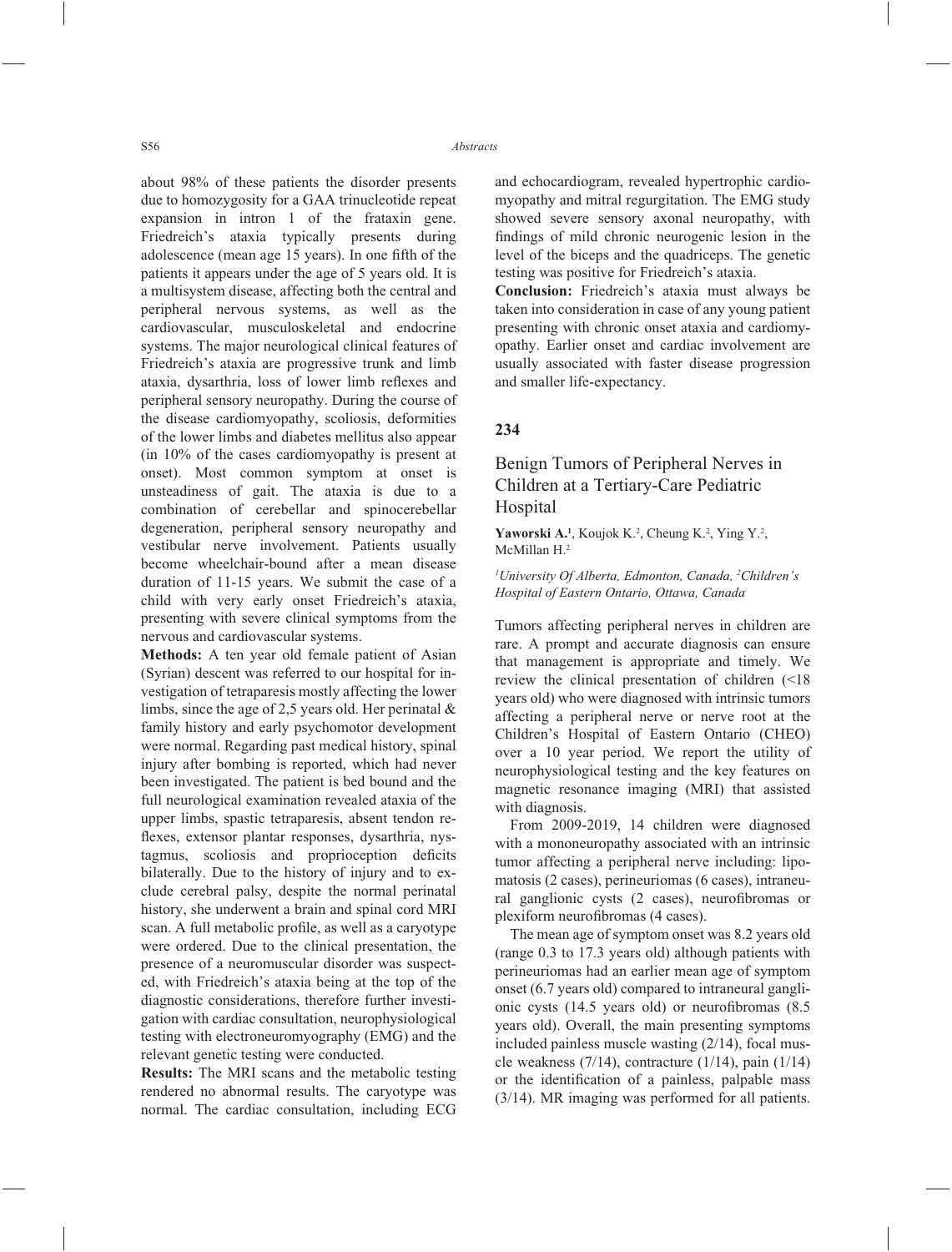Nerve conduction studies (NCS) or electromyography (EMG) were performed in 11/14 patients permitting correct localization in all cases. Biopsies were performed in 9 patients (5/6 perineurioma and 4/4 with symptomatic neurofibroma or plexiform neurofibroma). Four patients underwent surgery including: 1 intraneural ganglion decompression, 2 nerve grafts (perineurioma) and 1 resection (neurofibroma causing cervical cord compression). Children were followed for an average of 2.5 years after diagnosis.

MRI was useful at differentiating these benign pediatric nerve tumors, and MRI diagnosis was congruent with biopsy in all cases where they were performed. Peripheral nerve lipomatosis demonstrated a classic "spaghetti string" appearance on MRI, obviating the need for surgical biopsy. Six patients with perineurioma showed MRI evidence of enhancing, nodular lesions that were later confirmed on a fascicular nerve biopsy in (5/6 patients); the latter patient has not had a biopsy but is followed with serial clinical and ultrasound evaluations. Intraneural ganglionic cysts have a unique appearance of a cystic lesion within the nerve. Neurofibromas and schwannomas present as slow growing masses, associated with neurofibromatosis type 1 or 2. MRI can provide clues to differentiate between neurofibromas and schwannomas: neurofibromas appear like a "bag of worms" while schwannomas are more eccentrically positioned around the nerve.

The rare nature of peripheral nerve tumors in children can pose diagnostic challenges. NCS/EMG can be important to assist with localization, and MRI important at distinguishing these benign tumors affecting peripheral nerves and roots. Key MRI, clinical and NCS features can in some cases guide management, possibly avoiding invasive procedures (eg lipomatosis) or prompting surgical intervention.

#### **238**

## RAINBOWFISH: A study of Risdiplam in Infants with Presymptomatic SMA

Servais L.<sup>1,2,3</sup>, Al-Muhaizea M.<sup>4</sup>, Farrar M.<sup>5</sup>, Finkel R.<sup>6</sup>, Nelson L.<sup>7</sup>, Prufer A.<sup>8</sup>, Wang Y.<sup>9</sup>, Zanoteli E.<sup>10</sup>, El-Khairi M.11, Gerber M.12, Gorni K.13, Kletzl H.14, Palfreeman L.<sup>11</sup>, Scalco R.<sup>15</sup>, Bertini E.<sup>16</sup>, on behalf of the RAINBOWFISH Study Group

*1 MDUK Oxford Neuromuscular Centre, Department of Paediatrics, University of Oxford, Oxford, UK, 2 Division*  *of Child Neurology, Center de Références des Maladies Neuromusculaires, Department of Pediatrics, University Hospital Liège & University of Liège, Liège, Belgium, 3 I-Motion - Hôpital Armand Trousseau, Paris, France, 4 Department of Neurosciences, King Faisal Specialist Hospital & Research Center-Riyadh, Riyadh, Kingdom of Saudi Arabia, 5 Sydney Children's Hospital Network and UNSW Medicine, UNSW Sydney, Sydney, Australia, 6 Center for Experimental Neurotherapeutics, St Jude Children's Research Hospital, Memhpis, USA, 7 UT Southwestern Medical Center, Dallas, USA, 8 Federal Uni Rio de Janeiro, Rio de Janeiro, Brazil, 9 Children's Hospital of Fudan University, Shanghai, China, 10Department of Neurology, Faculdade de Medicina, Universidade de São Paulo (FMUSP), São Paulo, Brazil, 11Roche Products Ltd, Welwyn Garden City, UK, 12Pharma Development, Safety, F. Hoffmann-La Roche Ltd, Basel, Switzerland, 13PDMA Neuroscience and Rare Disease, F. Hoffmann-La Roche Ltd, Basel, Switzerland, Basel, Switzerland, 14Roche Pharmaceutical Research and Early Development, Roche Innovation Center Basel, Basel, Switzerland, 15Pharma Development Neurology, F. Hoffmann-La Roche Ltd, Basel, Switzerland, 16Department of Neurosciences and Neurorehabilitation, Bambino Gesù Children's Research Hospital IRCCS, Rome, Italy*

**Objective:** To determine the efficacy, safety, pharmacokinetics (PK) and pharmacodynamics of risdiplam in presymptomatic infants with genetically diagnosed spinal muscular atrophy (SMA) in the ongoing RAINBOWFISH study (NCT03779334).

**Background:** SMA is a severe, progressive neuromuscular disease caused by reduced levels of survival of motor neuron (SMN) protein due to deletions and/or mutations of the SMN1 gene. A second gene, SMN2, produces only low levels of functional SMN protein. Risdiplam is a centrally and peripherally distributed, oral SMN2 pre-mRNA splicing modifier that increases the levels of functional SMN protein. Risdiplam (EVRYSDI™) has been approved by the FDA for the treatment of patients with SMA, aged 2 months and older.

**Design/Methods:** RAINBOWFISH is an open-label, single-arm, multicenter global clinical study enrolling infants aged from birth to 6 weeks of age (at first dose), regardless of SMN2 copy number. Infants will receive risdiplam for 24 months, followed by a 36-month extension. Primary analyses will be conducted at 12 months of treatment in infants with two SMN2 copies and compound muscle action potential (CMAP)  $\geq 1.5$ mV at baseline. The primary objective is to evaluate the efficacy of risdiplam in these infants as determined by the proportion of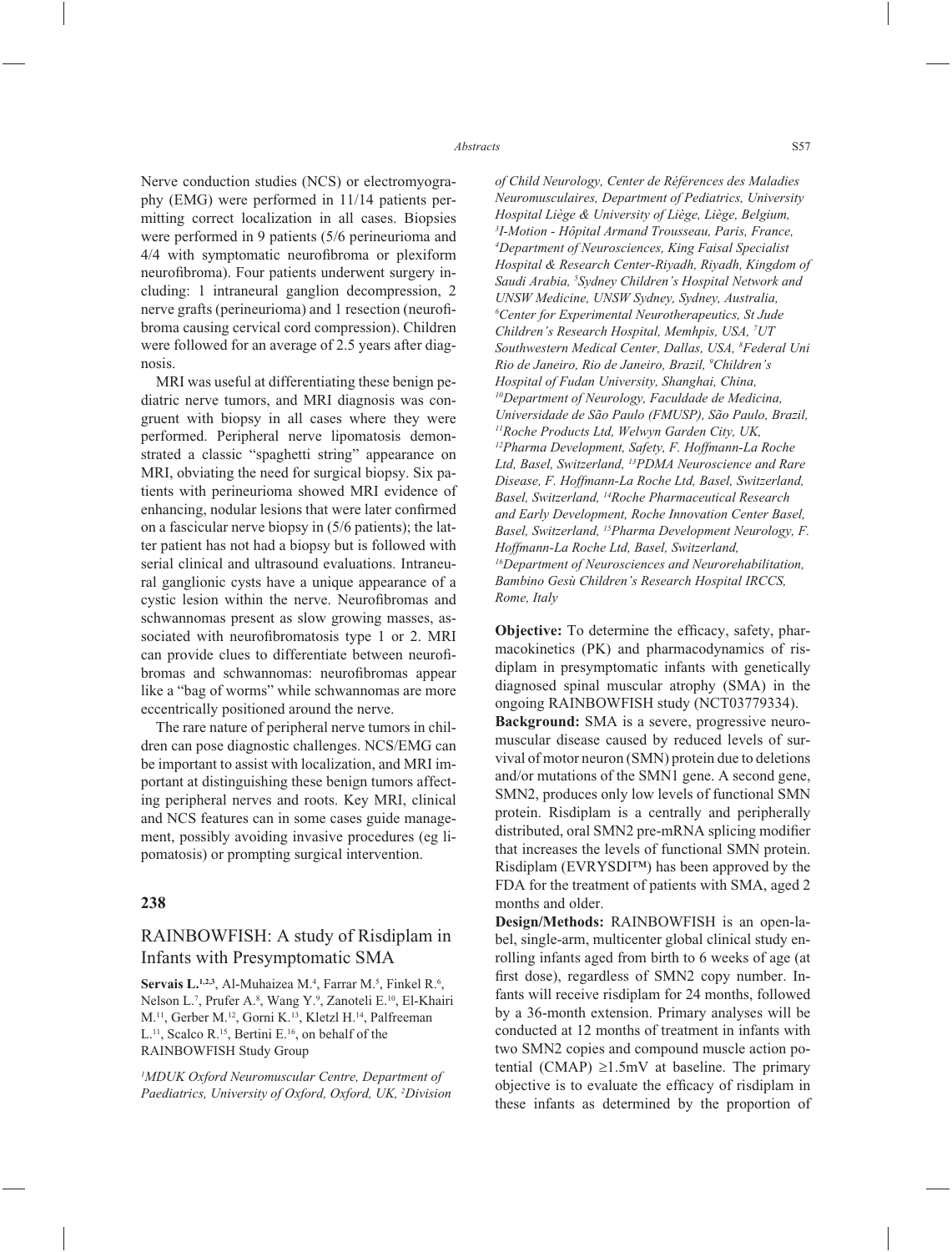infants sitting without support for  $\geq$ 5 seconds after 12 months of treatment (as assessed by item 22 of the Gross Motor Scale of the Bayley Scales of Infant and Toddler Development, Third Edition). Secondary endpoints include the development of clinically manifested SMA, survival and permanent ventilation, achievement of motor milestones, motor function, growth measures, nutritional status, CMAP, PK, safety monitoring, and other clinical parameters. **Results:** The median age at first dose (range) for the first seven enrolled infants was  $35$  (16–40) days. Here we will present updated baseline demographics and baseline SMN protein data in enrolled infants with presymptomatic SMA. Additional preliminary data will also be presented.

**Conclusions:** RAINBOWFISH will provide valuable information about presymptomatic administration of risdiplam alongside the ongoing FIREFISH (Type 1 SMA, NCT02913482), SUNFISH (Types 2 and 3 SMA, NCT02908685) and JEWELFISH (patients with SMA who have previously received olesoxime, onasemnogene abeparvovec-xioi (ZOLGENSMA®) or therapies targeting SMN2 splicing, NCT03032172) studies. The RAINBOW-FISH study is currently recruiting at selected sites worldwide.

#### **239**

## SMA-LED 1: Two Case Reports and a Systematic Review

Carvalho A.<sup>1</sup>, Silva-Neto A.<sup>1</sup>, Carvalho A.<sup>1</sup>

#### *1 Centro Universitario Saúde ABC, Santo André, Brazil*

**Introduction:** Predominant lower limb spinal muscular atrophy (SMA-LED1) is characterized by muscle weakness and wasting of lower limbs with a dominant pattern. It is caused by mutation in the DYNC1H1 gene (OMIM#158600) which encodes cytoplasmic dynein heavy chain 1, a microtubule motor protein in the dynein-dinactin complex responsible for retrograde axonal transport in neurons. **Objective:** To report two cases of unrelated patients presenting pathogenic variants not previously described followed by a systematic literature review. Case 1: A Caucasian male, 4 yrs, presented a delay in milestone. He walked at age 2 although with frequent falls. Currently he cannot run, jumping and he presents a Gowers's sign. No cognitive impairment was found, however an attention deficit hyperactivity disorder (ADHD) was present. Neurological exam: he has a scapula alata, scoliosis, lombar hyperlodosis and myopathic gait and not able to walk in heels. The muscle strength in upper limbs was preserved. There was a marked proximal and distal wasting of lower limbs: quadriceps strength 3/5 and tibialis anterior 4/5. Sensitive exam showed no abnormalities. Conduction studies and EMG were normal. Creatine kinase (CK) was also normal. Muscle biopsy from left biceps showed a mild fiber size variation and type 1 predominance fibers. NGS found a variant c.752G>A in heterozygosis probably pathogenic in the DYNC1H1 gene. Case 2: A Caucasian male, 49 yrs, noticed at age 10 muscle atrophy of both legs. At the age 20 he presented difficult to go down and upstairs, running and get up from a chair or floor. No family history. Neurological exam: right peripheral facial palsy, steppage gait and difficulty to walk in tiptoes and heels. The muscle strength in upper limbs was preserved. There was a marked proximal and distal wasting of lower limbs: quadriceps strength 4/5 and tibialis anterior 4/5. Sensitive exam showed no abnormalities. Neuroconduction studies were normal and EMG showed a motor neuronopathy. A panel for hereditary neuropathies found a heterozygous pathogenic variant c.13384C>T in the DYNC1H1 gene. From a systematic review we select 13 studies about SMA-LED1. Most of them revealed developmental delay  $(62\%)$ , with the onset of symptoms in the first decade of life (82%). There are no sensory symptoms  $(0\%)$  however the upper limbs can be affected  $(9\%).$ Other symptoms such as contractures (31%), foot deformities (44%), scoliosis (8%), lumbar lordosis (17%), arthrogyposes (4%) intellectual disability  $(23\%)$ , epilepsy  $(5\%)$ , scapula alata  $(1\%)$  and CNS malformations (13%) were also found (Graphic 1). **Conclusion:** The diagnosis of SMA-LED1 should always be included as a differential diagnosis in children with delayed motor development even so in the cases with upper limbs symptoms. Also, the central nervous system involvement should not be exclusion criteria for this disease as previous articles have been described different involvement of central nervous system resulting in a combined peripheral neurodegeneration and brain abnormalities.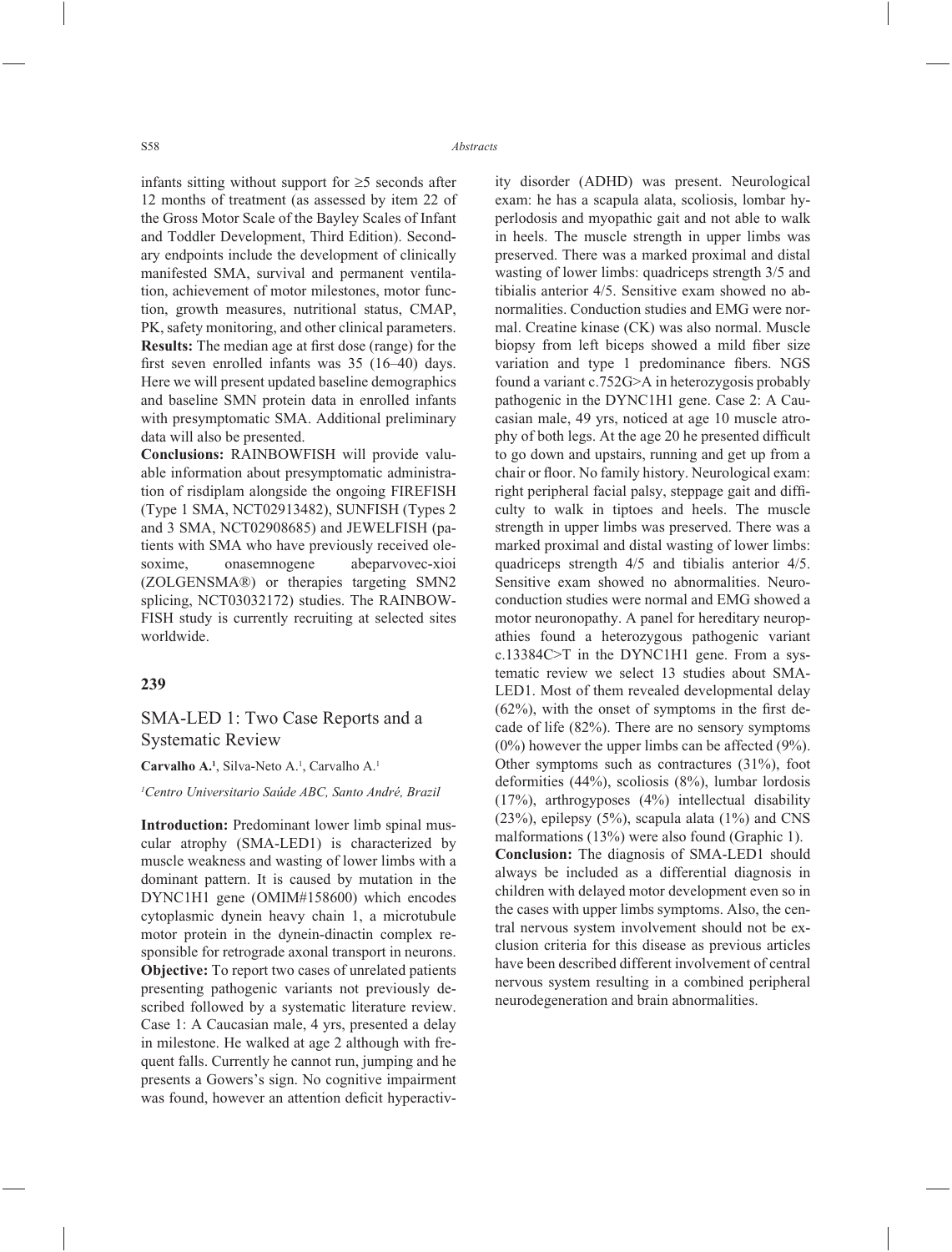## **240**

# Symptomatology and Prevalence of Pompe in Cohort with Proximal Muscle Weakness and High CK Levels

Daltrino Teodoro J.<sup>1</sup>, Corcione Turke K.<sup>1</sup>, Almeida Silva M.<sup>1</sup>, Haenni Zimerman L.<sup>1</sup>, Carvalho A.<sup>1</sup>, Alves de Siqueira Carvalho A.<sup>1</sup>

## *1 Centro Universitario Saúde ABC, Santo André, Brazil*

**Introduction:** Neuromuscular diseases have a great phenotypic variability and sometimes nonspecific clinical signs and symptoms, such as proximal muscle weakness and elevated creatine phosphokinase (CK) levels. Therefore, it is required a diagnostic confirmation with genetic testing.

**Objective:** Evaluate the prevalence and symptoms of late-onset Pompe disease (LOPD) in a patient cohort with proximal muscle weakness and elevated CK.

**Methods:** In a cohort of 48 patients a NGS panel for 10 types of limb-girdle muscle dystrophies (LGMD) was performed for the genes: Anoctamin 5 (ANO5), Dysferlin (DYSF), Glucosidase alpha acid (GAA), Sarcoglycan beta (SGCB), Sarcoglycan gamma (SGCG), Sarcoglycan alpha (SGCA), Sarcoglycan delta (SGCD), Calpain3 (CAPN3), Fukutin-related protein (FKRP), Telethonin (TCAP). It was performed proportionality test in order to evaluate the relevance of the results found in this study comparing with large cohorts.

**Results:** 18 patients (37.7%) were diagnosed with LGMD being divided in 27.7% CAPN3 (5/18), 27.7% DYSF (5/18), 16.6% GAA (3/18), 11.1% FKRP (2/18), 11.1% TCAP (2/18) and 5.5% ANO5  $(1/18)$ . Clinical, histological and laboratory findings from LOPD patients are showed in table 1.

**Conclusions:** Although the NGS panel is restricted for limb-girdle muscle dystrophies, it was useful because it diagnosed 18 patients (37.7%) from the cohort. There are different data in the literature about the prevalence of this disease: 2.4% (74/3076) in Europe, 4.2% (1/24) in Brazil and 0.8% (38/4656) in the United States. The variability of the prevalence may be the result of methodological variations among the studies, epigenetic aspects and the unfamiliarity with the disease by health professionals. The c.-32-13 T>G variant is present in Caucasian patients being related to respiratory dysfunction and LOPD. One of the patients did not present typical alterations in the muscle biopsy and showed a normal spirometry. Thus, the absence of typical findings does not rule out the possibility of LOPD.

## **241**

# How Important of p62/SQSTM1 Distribution Pattern in Neuromuscular Diseases

Carvalho A.<sup>1</sup>, Corazzini R.<sup>1</sup>, Silva-Neto A.<sup>1</sup>, da Veiga G.<sup>1</sup>, Feder D.<sup>1</sup>, França-Júnior M.<sup>2</sup>, Carvalho A.<sup>1</sup>

### *1 Centro Universitario Saúde ABC, Santo André, Brazil, 2 Universidade Estadual de Campinas, Campinas, Brazil*

**Introduction:** P62/ SQSTM1 is a shuttle protein transporting poly-ubiquitinated proteins for the proteasomal and lysosomal degradation pathways. It is one of the proteins found in inclusion body myositis (IBM) and currently was consider the best marker of neurodegeneration in this pathology. However, p62 presence does not appear to be unique to s-IBM. Few studies have shown p62 positivity in other neuromuscular diseases.

**Objective:** Evaluate the distribution (quantitative) and qualitative) of p62 in patients with neuromuscular diseases.

**Materials and Methods:** Skeletal muscle samples of 22 patients with IBM, 17 with other idiopathic inflammatory myopathies (OIIM) and 22 with other neuromuscular diseases (ONMD). The group IBM was divide: definite (d) and possible (p) by the following criteria of d-IBM: presence of rimmed vacuoles (RV), inflammatory infiltrate (II) and non-necrotic invaded fibers (NNIF). p-IBM: presence of two of previous criteria. Epidemiological and morphological data: age, sex, disease onset, duration of disease (ΔT), creatine kinase (CK) values, atrophic fibers (AF), nuclear clumps (NC), no rimmed vacuoles (NRV), major histocompatibility complex class I (MHC) and complement membrane attack complex (C5b9) immunohistochemical and cytochrome oxidase (COX) stain. Continuous serial cross-sections of hematoxylin and eosin (H&E), p62/ SQSTM1 were perform in order to get morphological findings. H&E staining was used to classify the grade of injury of muscle fibers, using scores from 0 to 2. HE0: normal fiber; HE1: presence of internalized nuclei; HE2: presence of vacuoles, necrosis or regeneration. The immunohistochemical pattern of p62 was classify diffuse, dots or granular. Mann-Whitney, Spearman correlation, Dunn's Pairwise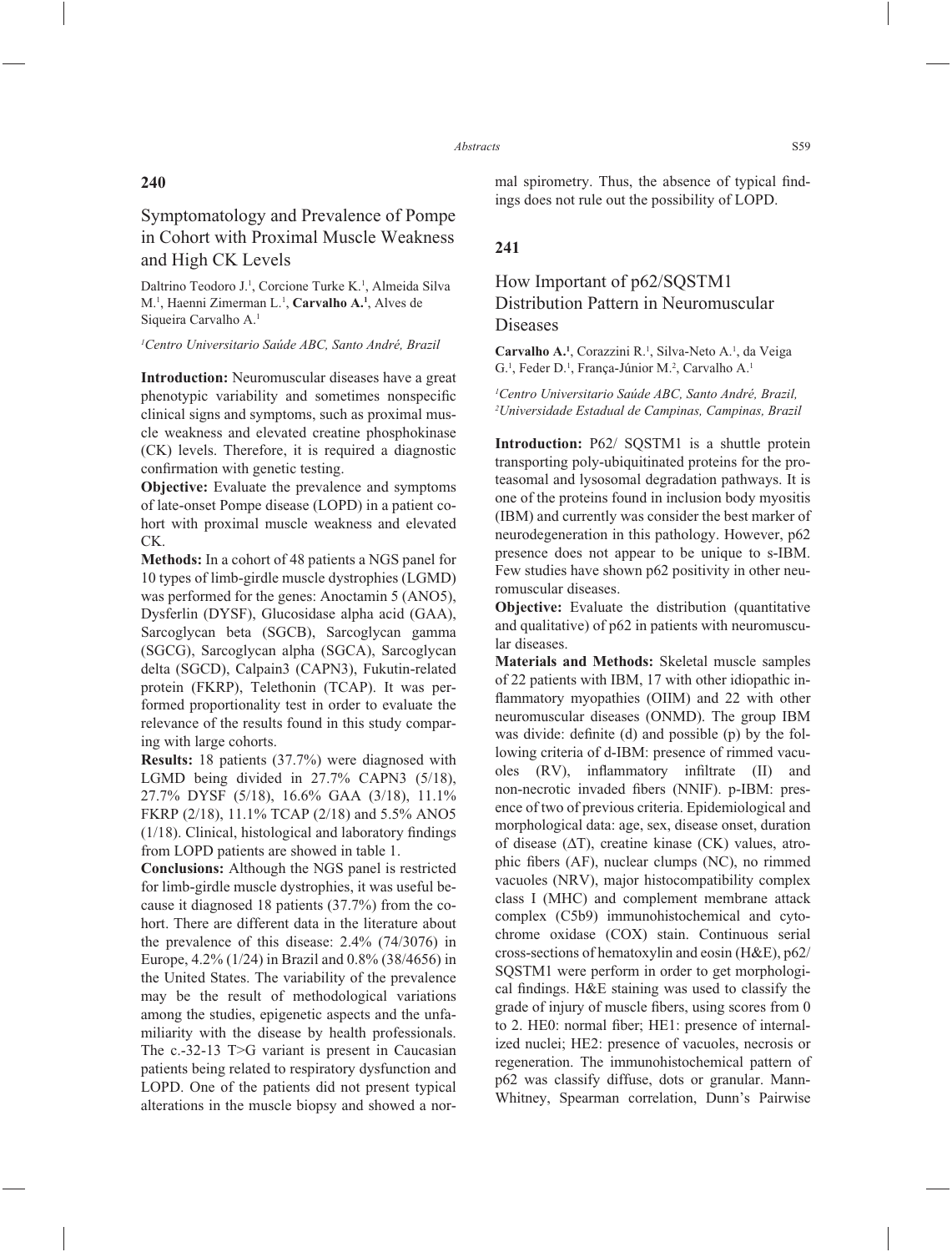Comparison and Kruskal-Wallis's tests were use.

**Results:** The CK values among the groups show a significance p value (IBM x OIIM:  $p= 0.0008$ ; IBM x ONMD:  $p= 0.0105$ ). Morphological findings in patients with IBM demonstrated a significant p value in relation to: atrophic fibers, invaded non-necrotic fibers, rimmed vacuoles, inflammatory infiltrate, negative COX fibers and positive MHC. Also, the distribution pattern of  $p62$  showed a significant  $p$ value in the granular pattern comparing d-IBM with the other groups (p-IBM p= $0.0170$ ; OIIM p= $0.0146$ and ONMD p=0.0007) according Dunn's Pairwise Comparison. In relation to score lesion demonstrated by HE it was observed: IBM= 11(73.33%) OIIM= 4(44.44%) and ONMD= 1 (33.33%) frequency of HE0. These data are summarized in table 1.

**Conclusion:** p62/SQSTM1 presence it's not pathognomic feature in IBM as the protein is closely related to autophagic process in different neurodegenerative disorders. Although p62 aggregates were associated with an abnormal increase in the onset of selective autophagy, unlike the other inflammatory myopathies. We must always correlate the clinical data and other pathological findings to define a neuromuscular disease. Therefore, the predominant presence of the granular pattern in IBM samples could help to get the diagnosis in doubtful cases. Also, our data suggest that the "dots" distribution pattern indicates that this pattern is the beginning of lesion fiber highlighting that the simple presence the protein it is not a specific maker of a specific disease.

## **242**

# ACTA1 Mutation in a Woman with Facial and Distal Muscle Weakness

Ryan C.<sup>1</sup>, Litchy W.<sup>1</sup>, Engel A.<sup>1</sup>, Selcen D.<sup>1</sup>

*1 Mayo Clinic, Rochester, United States*

**Background:** ACTA1 encodes a skeletal and cardiac muscle protein, actin, critical for muscle contraction. We report a case of a woman with chronic weakness with a variant in ACTA1.

**Results:** A 21-year-old woman with symptoms suspicious for congenital myasthenia, had longstanding difficulty holding her arms overhead, playing sports, running, performing fine motor tasks and fatigued easily. She had reduced muscle bulk, mild weakness of facial, and distal more than proximal limb muscles, and was hyporeflexic. The wrist and finger extensors were selectively weak. Her father and paternal grandfather had similar symptoms, and were diagnosed with a form of muscular dystrophy. The serum creatine kinase level was normal. The EMG showed myopathic features with no repetitive compound muscle action potentials with a single stimulus and no decrement with 2 Hz repetitive nerve stimulation. A single fiber EMG study was mildly abnormal. A deltoid muscle biopsy showed a nemaline myopathy, associated with type 1 fiber preponderance. Whole exome sequencing revealed a c.197T>G (pI66S) variant in ACTA1.

**Conclusions:** The patient highlights that the mutations in actin can mimic symptoms and signs of congenital myasthenia or an autosomal dominant distal muscular dystrophy.

### **243**

# Label-Free Imaging of Abnormal Lipid Accumulation in Degenerated Muscle Fibers From Inclusion Body Myositis Patients

Nagashima Y.<sup>1</sup>, Shimizu J.<sup>2</sup>, Iwata A.<sup>1</sup>, Toda T.<sup>1</sup>

*1 Department of Neurology, The University of Tokyo Hospital, Tokyo, Japan, 2 School of Health Sciences, Tokyo University of Technology, Tokyo, Japan*

**Background:** Inclusion body myositis (IBM) is the most common late-onset myopathy. It is characterized by progressive asymmetric weakness predominantly affecting the quadriceps and/or finger flexors. Loss of ambulation and dysphagia are major complications of the disease. Muscle biopsy usually shows inflammatory cells surrounding and invading nonnecrotic muscle fibers, rimmed vacuoles, congophilic inclusions, and protein aggregates. Disease pathogenesis remains to be elucidated and it is hypothesized to include inflammatory and degenerative aspects.

**Objective:** In this study, we aimed to measure molecular vibrational spectra of rimmed vacuoles in muscle fibers from IBM patients. Vibrational spectra obtained using Raman spectroscopy provides vibrational information characteristic of chemical groups or bonds in a molecule without any labeling procedures. Measuring vibrational spectra enables us to locate and quantitate accumulated lipids within tissues in a molecular specific manner.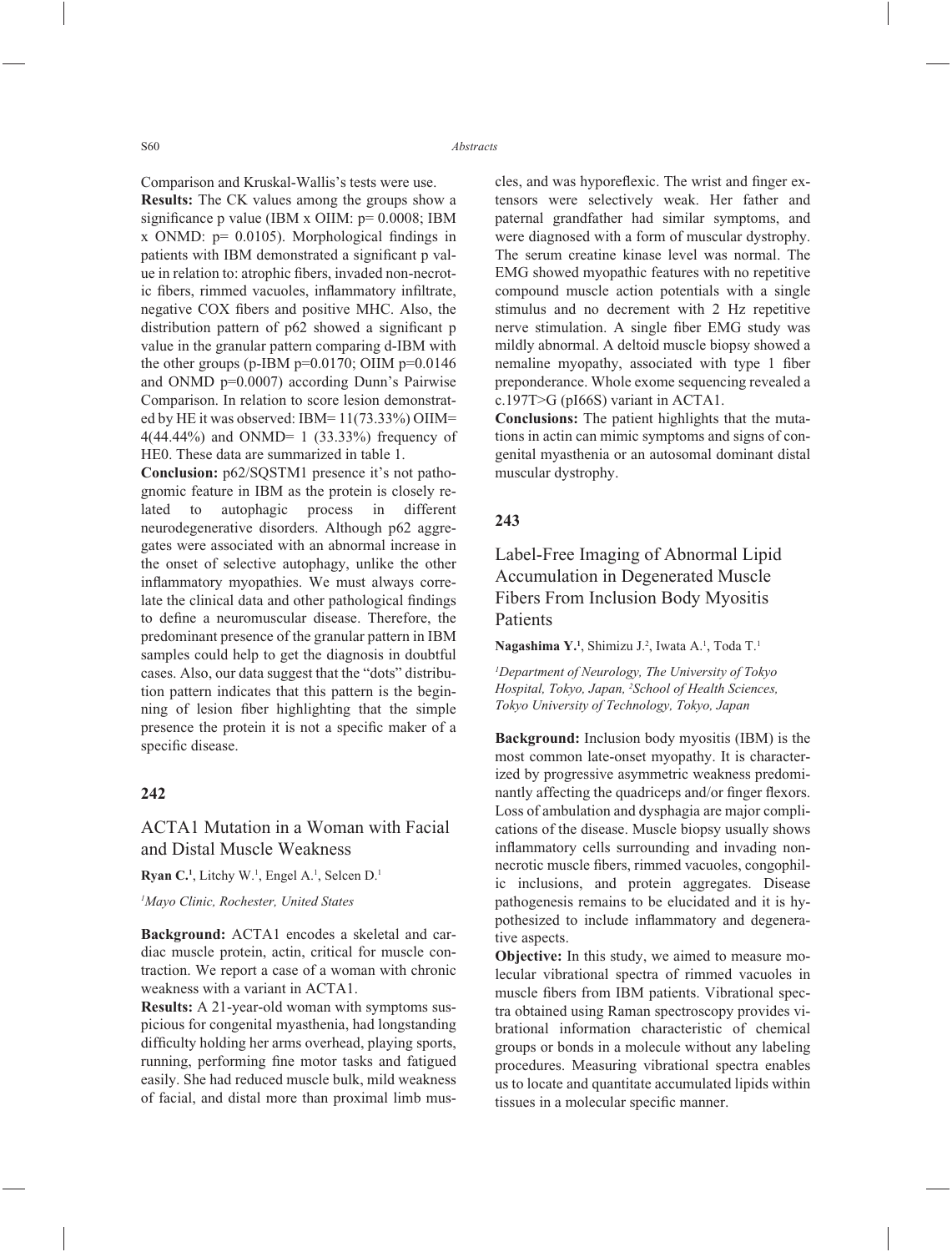**Methods:** Hematoxylin and eosin staining, modified Gomori trichrome staining and p62 immunohistochemistry were used to pathologically diagnose three IBM patients. Vibrational spectra of frozen sections of muscles biopsied from the IBM patients were obtained using spontaneous Raman microspectroscopy and compared with the spectra in the local database of major lipid species measured in vitro.

**Results:** All three cases showed rimmed vacuoles in hematoxylin and eosin staining and Gomori trichrome staining, which is compatible with the diagnosis of IBM. The degenerated muscle fibers from all cases were confirmed to be  $p62$ -positive in immunohistochemistry. We found that the Raman spectra measured in the internal edges, i.e., the "rim" of rimmed vacuoles showed prominent peaks such as 1305cm^-1, 1450cm^-1 and 1650cm^-1, which is typical of phospholipid backbone structures. From detailed correlation analysis of its spectral pattern with the spectral database, phosphatidylcholine showed the highest correlation.

**Discussion:** Previous reports have shown that rimmed vacuoles found in IBM are associated and colocalized with various protein aggregates, such as β-amyloid, α-synuclein and TDP-43, which is considered as an evidence of degenerative aspect of the disease. These protein aggregates are usually costained immunohistochemically with p62 and LC3B, which are the marker molecules of autophagosome. In our observation, Raman spectra of rimmed vacuole demonstrated a pattern of phospholipid backbone structures, lacking any spectral signature indicative of protein, such as Raman shift of phenylalanine breathing mode at 1000cm^-1. Because peak intensity in Raman spectrum reflects stoichiometric amount of material, our result showed the primary component of rimmed vacuole is probably phospholipids, supporting the idea that rimmed vacuoles are disrupted autophagosomes.

**Conclusions:** Raman spectroscopic observation showed the primary molecular species constituting rimmed vacuoles in muscle fibers from IBM patients are phospholipids, and its major component is phosphatidylcholine. This result supported the idea that rimmed vacuoles are disrupted autophagosomes and IBM has a degenerative aspect in its disease pathogenesis.

## **245**

# Child-to-Adult Healthcare Transition for Genetic Muscle Diseases: A Single-Center Study in Suburbs of Tokyo, Japan

**Ogata K.<sup>1</sup>**, Murakami T.<sup>1</sup>, Yatabe K.<sup>1</sup>, Suzuki M.<sup>1</sup>, Nonaka I.<sup>1,2</sup>, Tamura T.<sup>1</sup>

*1 National Hospital Organization Higashisaitama National Hospital, Hasuda, Japan, 2 National Center of Neurology and Psychiatry, Kodaita, Japan*

**Background:** Improvements in medical care for patients with genetic muscle diseases have made their lifespan longer. It should be important to provide multidisciplinary child-to-adult transition for better life of them.

**Methods:** We reviewed medical records of patients with genetic muscle diseases who visited our clinic for transition between November 2012 and October 2016, and analyzed current status and issues of child-to-adult healthcare transition.

**Results:** We accepted 31 patients with muscular dystrophy and 4 with congenital myopathy for transition in 4 years; mean age was 19.3±4.6 years (range 11-32). Twenty-five of them were referred by pediatric neurologists in university hospitals. The immediate reasons for referral were graduation of school (11), getting specialized management for muscle diseases (7), retirement of referred physicians (7), becoming adults(6), and preference of patients (4). Transition has completed in 19 patients. There was no difference between completed and uncompleted cases of transition by medical interventions as medication of steroids, mechanical ventilation, tracheostomy or tube feeding. Multiple logistic regression showed that involvement of primary care physician was the only factor for successful transition.

**Conclusions:** It might be cumbersome for patients and their families to visit segmentalized clinics for adults, which might make them nervous. It was suggested that participation of primary care physician should be helpful for successful transition between pediatric and adult specialists for clinical myology. It might be effective to plan and prepare transition since early childhood.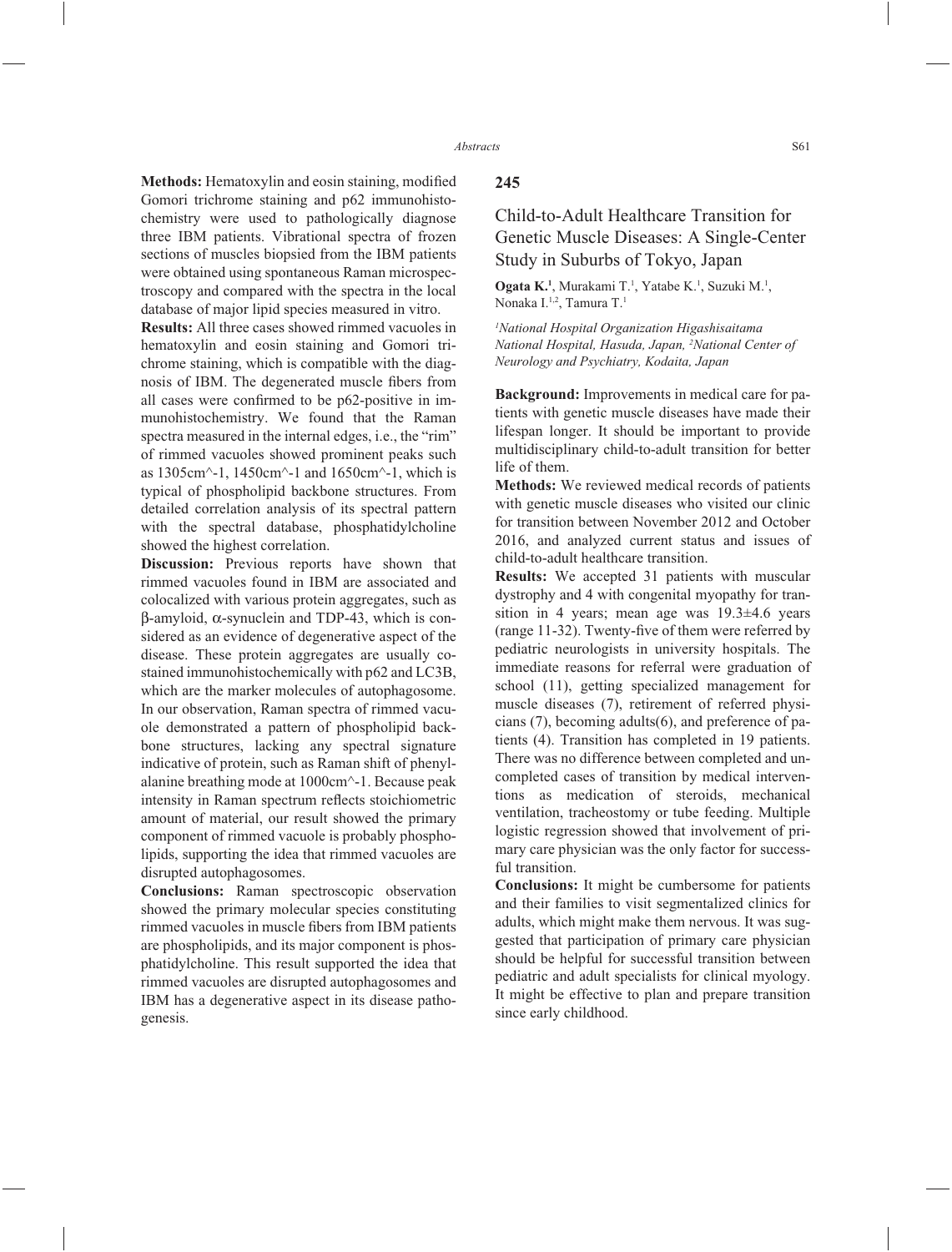### **246**

# Early Motor Development in Duchenne Muscular Dystrophy Compared to Typical Development: A Pilot Study

**Hoskens J.**<sup>1</sup>, Klingels K.<sup>2</sup>, Geuens S.<sup>3</sup>, Willen J.<sup>3</sup>, Van den Hauwe M.<sup>3</sup>, De Waele L.<sup>3</sup>, Feys H.<sup>1</sup>, Goemans N.<sup>3</sup>

*1 KU Leuven-University of Leuven, Department of Rehabilitation Sciences, 3000 Leuven, Belgium, 2 Hasselt University, Rehabilitation Research Center (REVAL), 3590 Diepenbeek, Belgium, 3 University Hospitals Leuven, Department of Child Neurology, 3000 Leuven, Belgium*

Duchenne Muscular Dystrophy (DMD) is an Xlinked inherited neuromuscular disorder caused by mutations in the dystrophin gene. The main feature is progressive muscle weakness, which follows a proximal to distal gradient and upper limb weakness generally occurs at a later stage compared to lower limb problems. Delayed motor milestones and gait disturbances are the first presenting symptoms. Early and accurate recognition of these symptoms plays a crucial role in the effective management of patients.

The goal of this study was to evaluate motor development in DMD boys between 2 and 6 years old and compare their scores to an age-matched typically developing (TD) control group. The Mann-Whitney U test was used to compare both groups.

Thirteen boys with DMD (mean age: 4y 0mo; SD: 1y 4mo; range: 2y- 6y) and 26 age-matched typically developing controls (mean age: 3y 11mo; SD: 1y 5mo range: 2y- 6y) were assessed with the Motor Function Measure (MFM-20), North Star Ambulatory Assessment (NSAA), Timed Function Tests (TFTs), three-minute walk test (3MWT) and Performance of Upper Limb Function (PUL 2.0).

Overall, significant differences in motor performance were found between the DMD and TD boys. Regarding the MFM-20, none of the DMD boys received the maximum score, whereas all but four of the TD children received a maximum score (p< 0.001). Similar results were found for the NSAA, none of the DMD boys scored maximum, while all TD boys of 4 years and older received the maximum score of 34 points ( $p<0.001$ ). One DMD boy scored maximum on the PUL 2.0 shoulder dimension and three on the elbow dimension, the weakest scores were seen on the wrist dimension, no DMD boy received a maximum score. Also, none of the DMD

boys reached the distance expected for his age on the 3MWT, whereas most of the TD boys did (p=0.005). The median percentage walked for the DMD group was 82.7% of the expected distance (IQR: 71.7%-93.1%). Finally, the DMD boys needed more time than the control group to perform the TFTs  $(p<0.001$ -0.005). Median (IQR) percentages of the expected times for the DMD group were: time to rise from floor:  $188\%$  (119.4%- 205.0%); 10m run:  $134.5\%$ (109.0%- 176.3%); climb 4 stairs: 146.5% (103.4%- 243.6%); descend 4 stairs: 153.9% (137.2%- 253.7%).

Performance of DMD boys on different motor outcome measures is already less starting from the age of 2. It would be interesting to develop a new outcome measure specifically developed for infants and young boys with DMD to early detect the differences in fine and gross motor development compared to TD.

#### **248**

# Early Developmental Outcome in Duchenne Muscular Dystrophy: A Pilot Study

**Hoskens**  $J^1$ , Goemans  $N^2$ , Geuens  $S^2$ , Willen  $J^2$ , Van den Hauwe M.<sup>2</sup>, De Waele L.<sup>2</sup>, Feys H.<sup>1</sup>, Klingels K.<sup>3</sup>

*1 KU Leuven-University of Leuven, Department of Rehabilitation Sciences, 3000 Leuven, Belgium, 2 University Hospitals Leuven, Department of Child Neurology, 3000 Leuve, Belgium, 3 Hasselt University, Rehabilitation Research Center (REVAL), 3590 Diepenbeek, Belgium*

Duchenne Muscular Dystrophy (DMD) is primarily known for its impact on the motor domain. However, it is also associated with cognitive, language and behavioral deficits. There is compelling evidence, at cellular level and from clinical perspective, for a primary central nervous system involvement in DMD. Subsequently, the period before the age of 5 is often called the 'pre-symptomatic' stage, but first signs and symptoms arise much earlier.

In this descriptive study, we aim to gain better insights into the different developmental domains in infants and young boys with DMD between 0 and 6 years old. We also mapped the mutation types and sites. Motor skills were evaluated by the Peabody Developmental Motor Scales, second edition (PD-MS-II) in all boys. For the younger boys  $(\leq 3.5 \text{ years})$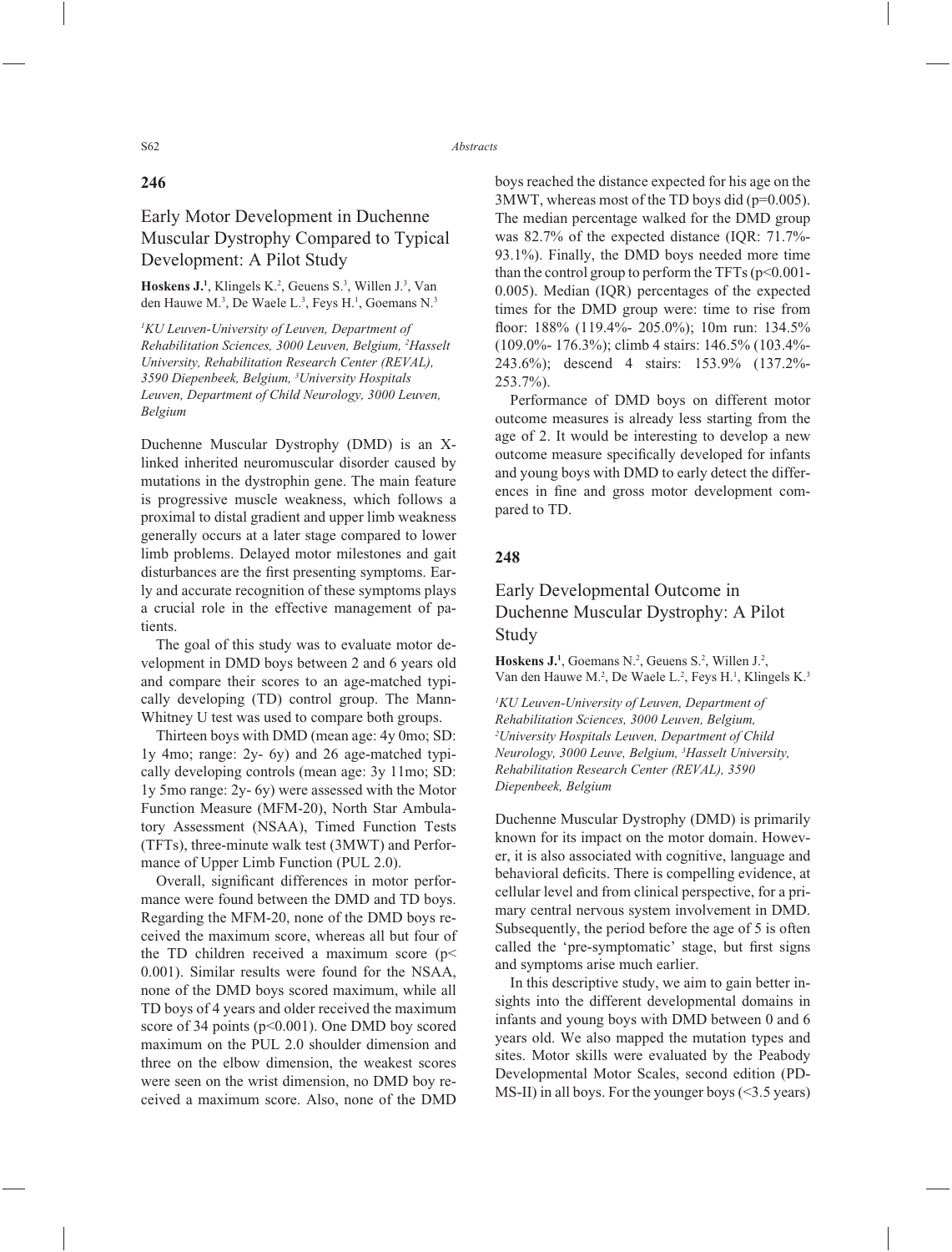the Bayley Scales of Infant and Toddler Development, third edition (Bayley-III) were used to evaluate all domains. In the older boys (>3.5 years) cognition and language were evaluated by the Wechsler Preschool and Primary Scale of Intelligence, third edition (WPPSI-III) and Clinical Evaluation of Language Fundamentals Preschool, second edition (CELF-preschool-2), respectively. The Vineland screener and Child Behavior Checklist (CBCL) were added to evaluate adaptive behavior. Because of a different mother tongue some boys could not perform cognition and language measures and not all parents were able to fill in the behavioral and social emotional questionnaires.

We compared DMD scores to the reference values and classified them as: 'normal': <1SD below mean; 'at risk': >1SD- <2SD below mean and 'deviant': >2SD below mean.

We evaluated 15 boys with a mean age of 3 years and 8 months (SD: 1y 6mo; range: 11mo- 6y). Eleven boys had a deletion; two a duplication and two a frameshift. The site of mutations ranged from exon 2 to 52. Regarding gross motor skills, lower scores were found compared to the reference populations: 3 boys scored 'deviant' and 9 'at risk'. Fine motor scores were also lower: 6 'deviant'; 4 'at risk'. Difficulties with writing (pencil grasp, visual motor integration) and inhand manipulation were often observed. For cognition, almost all younger boys scored between 1 and 2 SD below mean, whereas all but one of the older boys scored within the normal range. For most boys, no remarkable delays were found for expressive and receptive communication. All boys <3.5 years old scored 'deviant' on adaptive behavior (Bayley-III), whereas only 2 of them scored 'deviant' on the CBCL. Of the older boys only 1 out of 8 boys scored in the 'deviant' zone on the CBCL. Seven boys scored 'deviant' and 1 'at risk' on the Vineland Screener. Social emotional scores (Bayley-III) were 'deviant' for 2 boys and 'at risk' for 1 boy.

Although gross motor problems are expected as primary symptoms in this young group, we also found problems in the other developmental domains. It will be important to monitor young DMD boys starting from the moment of diagnosis to be able to anticipate as soon as possible on these problems as early intervention might be advantageous for the later stage

#### **250**

# Triggers and Risk Factors in Lumbosacral Radiculoplexus Neuropathy

**Pinto M.<sup>1</sup>**, Ng P.<sup>1</sup>, Dyck P.<sup>1</sup>, Thapa P.<sup>1</sup>, Laughlin R.<sup>1</sup>, Dyck P.1

#### *1 Mayo Clinic, Rochester, United States*

**Objective:** To investigate the triggers and risk factors for Lumbosacral Radiculoplexus Neuropathy (LRPN).

Background: Recently, our group found significantly higher frequency of diabetes mellitus (DM) in patients with LRPN compared to age-gender matched controls (66.1% vs 19.8%) from Olmsted County, Minnesota, USA. Within the same population, we found diabetics have odds of 7.91 for developing LRPN compared to non-diabetics. However, triggers and the influence of other comorbidities were not studied.

**Materials/Methods:** Demographic and clinical data from 59 LRPN patients (62 episodes) and 177 agegender matched controls were extracted from the Rochester Lumbosacral Radiculoplexus Neuropathy study. Neuropathy triggers were defined as time-related events to the LRPN episode

**Results:** Triggers for the development of LRPN were found in 21 episodes (34%): new intensive DM treatment in 8 patients, surgery in 6 patients, intensive exercise/health style change in 5, and combination of surgery and intensive DM treatment in 2 patients. Compared to controls, LRPN patients more frequently had: hypertension (64.4% vs 44.6%;p=0.009), stroke/TIA (13.6% vs 4%; p=0.009), obesity (53.6% vs 36%; p=0.02), dementia (6.8% vs 1.1%; p=0.017), dyslipidemia (66.1% vs 40.7%; p=0.0007), and previous diagnosis of an autoimmune disorder (15.3% vs 6.2%; p=0.031). In a multivariate logistic regression model, that included DM, diagnosis of LRPN was associated with DM (OR 8.36; CI 4.01-17.42), BMI (OR 1.07; CI 1.01- 1.13), stroke (OR 4.08; CI 1.18-14.17) and other autoimmune disorders (OR 4.58; CI 1.43-14.65).

**Conclusions:** LRPN episodes may be associated with a trigger (intensive DM treatment, exercise and surgery) in one third of cases. DM is the strongest LRPN risk factor, and most others (hypertension, renal dysfunction, dyslipidemia, obesity and dementia) are likely secondary to DM. A previous diagnosis of an autoimmune disorder is also an independent risk factor for LRPN. Immune dysfunction, rapid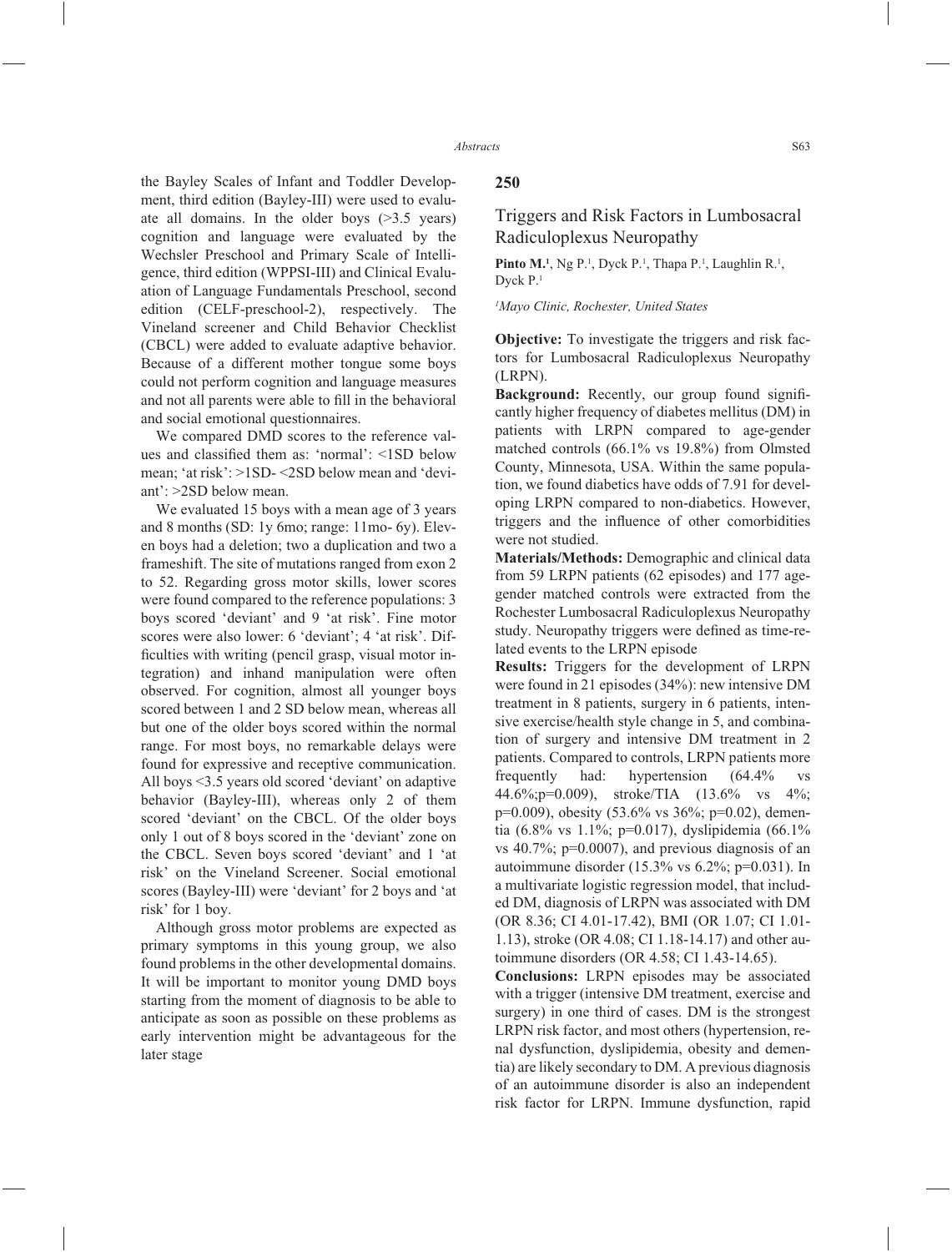changes in glycemic control and presence of DM are the main inciting factors for the development of LRPN.

### **253**

# Assessment of Pre-Existing Immune Response to AAV9 in Russian DMD Patients

Polikarpova A.<sup>1,2</sup>, Egorova T.<sup>1,2</sup>, Shmidt A.<sup>1,2</sup>, Vlodavets D.<sup>3,2</sup>, Bardina M.<sup>1,2</sup>

*1 Institute Of Gene Biology Russian Academy of Sciences, Moscow, Russian Federation, 2 Marlin Biotech LLC, Moscow, Russian Federation, 3 Russian Children Neuromuscular Center, Veltischev Clinical Pediatric Research Institute of Pirogov Russian National Research Medical University, Moscow, Russian Federation*

Gene therapy is one of the most promising approaches for Duchenne muscular dystrophy (DMD) treatment. One of the potential gene transfer agents is an adeno-associated viral vector (AAV). Some naturally occurring AAV serotypes have good tropism to muscle and heart tissues which are most suffering from DMD. However, due to exposure to wild-type AAV, a large fraction of adult individuals has neutralizing (NAbs) and binding (BAbs) antibodies against at least one AAV serotype. Experience in human and animal trials suggests that NAbs prevent AAV vector transduction and consequently transgene expression thus hampering the success of gene therapy. Moreover, pre-existing immunity to vectors can lead to severe adverse events occurrence in response to AAV infusions. Here we assess pre-existing humoral immunity to AAV serotype 9 among Russian DMD patients. For this purpose we used frozen blood samples stabilized with EDTA collected in Russian Children Neuromuscular Center, Veltischev Clinical Pediatric Research Institute of Pirogov Russian National Research Medical University. Each sample was assessed for total IgG titer (BAbs) using ELISA and NAbs by in vitro AAV9 transduction assay with luciferase and beta-galactosidase reporter genes. Same tests were performed with serum from healthy adult individuals immediately without freezing. In our results majority of DMD patients (85-90%) were naive to the virus. We also found that in some cases NAbs do not correlate with total IgG binding to AAV9. There were no significant differences in Abs titers determined in fresh serum and frozen blood samples. Protocols used for

BAbs and NAbs quantification in frozen blood samples allow to pre-select subjects for the study from previously screened patients. Our findings indicate that assessment of pre-existing humoral immunity to AAV vectors is still important especially in systemic administration trials. Neutralizing antibody assays should be used together with binding antibody assays for better prediction of the potential outcome of gene transfer.

### **254**

# Patients with LAMA2 Mutations in Egypt: Clinical, Whole Body Muscle MRI, Histopathological, and Molecular Findings

Fahmy N.<sup>1</sup>, Elsayed N.<sup>2</sup>, Elsobky T.<sup>3</sup>, Sakre H.<sup>4</sup>, Elsaadawy<sup>4</sup>, Straub V.<sup>5</sup>, Udd B.<sup>6</sup>, Béroud C.<sup>7</sup>

*1 Neuromuscular Center, Ain Shams University, Cairo, Egypt, 2 Medical Genetic Center, Ain Shams University, Cairo, Egypt, 3 Pediatric Orthopedic Unit, Ain Shams University, Cairo, Egypt, 4 Neuromuscular division, Radiology Department, Ain Shams University, Cairo, Egypt, 5 John Walton Muscular Dystrophy Research Centre, Newcastle University, Newcastle, UK, 6 Neuromuscular Center, Faculty of Medicine, Tampere University, Finland, 7 Department of Medical Genetics, APHM, Children's Hospital Timone, Marseille, France*

Laminin α2 congenital muscular dystrophy (CMD) is caused by mutations in the LAMA2 gene. It is considered the most common CMD in some communities. We selected patients with CMD from Medical Genetic Center and Neuromuscular Unit, Faculty of Medicine, Ain Shams University, Cairo, Egypt. Patients had neurological assessment, family pedigree study, serum CK level, neurophysiological study, muscle biopsy with histochemistry and immunohistochemistry, whole body muscle MRI and molecular study. We diagnosed 11 families (13 patients, 8 females and 5 males) with LAMA2 mutation. All patients couldn't obtain or lost ambulation very early in life except two sibs with milder disease. Nine patients had whole body muscle MRI which showed, characteristic findings, more involvement of subscapularis, infraspinatus, sparing of deltoids and involved paraspinal and gluteal muscles. All thigh muscles were fatty degenerated, less in sartorius, gracilis, semitendinosus and in the lower legs clearly more in posterior calf muscles. Gene mutation analysis of 13 patients revealed 26 LAMA2 mutations (100%) corresponding to 13 different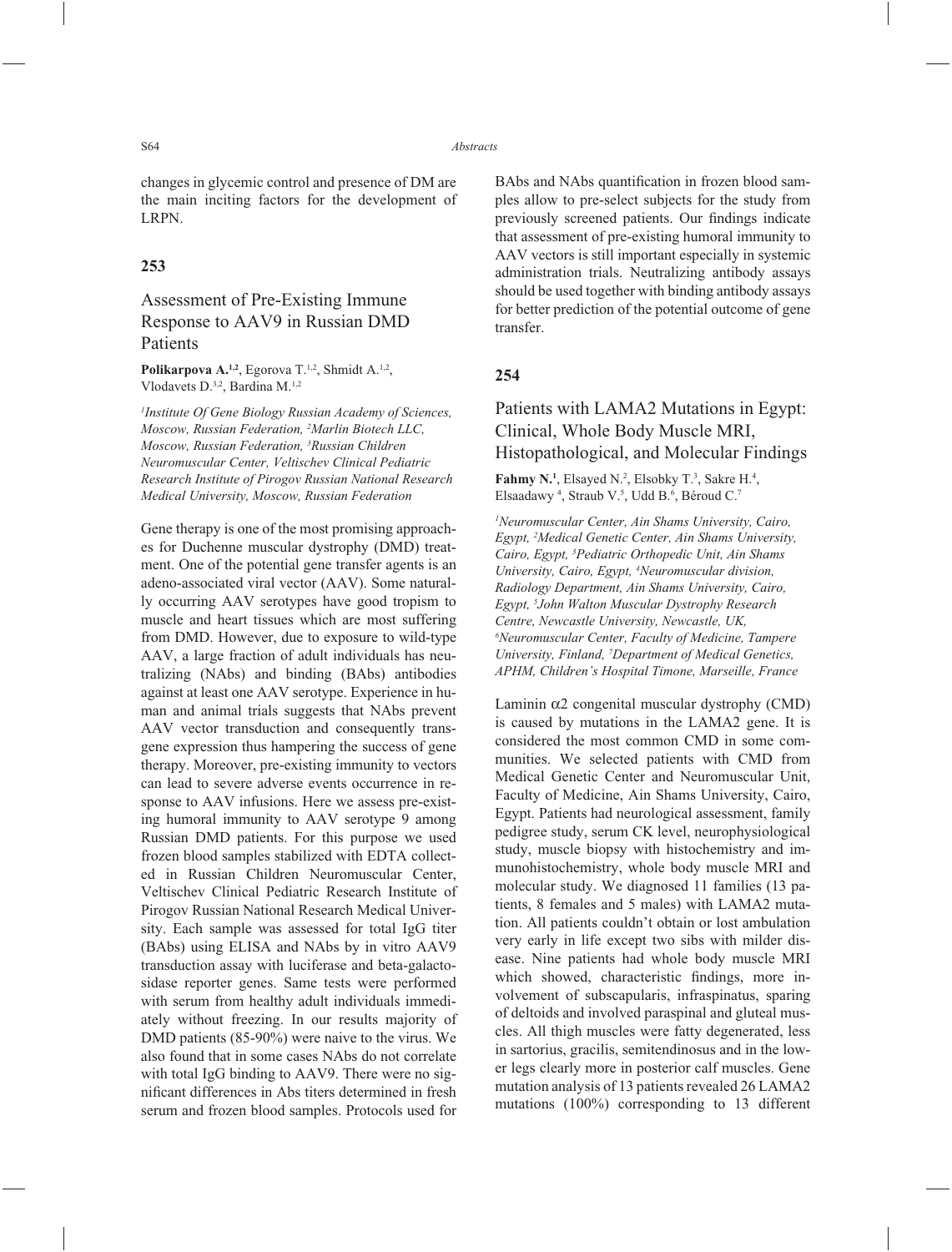mutations of which: 4 have previously been reported and 9 were novels according to the LOVD database. Among these mutations, 65.4% were nonsense, 15.4% were splice-site, 7.7% were missense, 7.7% were deletion of one exon and 3.8% were small duplication. Eleven patients were homozygous, and 2 were compound heterozygous for LAMA2 mutations. Confirmation of the heterozygous state in both unaffected parents was performed in six families. To the best of our knowledge, this is the first comprehensive report of these cases in Egypt.

### **257**

Autologous Stem Cell Transplantation May Halt Peripheral Neuropathy Progression and Improve Survival in Al-Amyloid Neuropathy

**Pinto M.<sup>1</sup>**, Shelly S.<sup>1</sup>, Low P.<sup>1</sup>, Mauermann M.<sup>1</sup>, Aragon Pinto C.<sup>1</sup>, Dyck P.<sup>1</sup>, Gertz M.<sup>1</sup>, Dyck P.<sup>1</sup>

#### *1 Mayo Clinic, Rochester, United States*

**Background:** Immunoglobulin light chain (AL) amyloid neuropathy is a progressive sensory, motor and autonomic neuropathy with a median survival of 25 to 45 months. Although autologous stem cell transplantation (ASCT) has shown improved survival in AL amyloidosis, little is known about its effects on peripheral neuropathy.

**Objective:** To study the clinical characteristics of peripheral neuropathy and outcomes in a large cohort of patients with AL amyloid neuropathy who underwent ASCT.

**Methods:** We included patients with AL amyloid neuropathy who underwent ASCT at our institution from 01/01/1998 to 03/31/2018. Neuropathy was defined by neuropathic symptoms plus signs (per a neurologist) or neuropathic symptoms plus neurophysiologic evidence of neuropathy by nerve conduction studies/electromyography (NCS/EMG) or autonomic reflex screen (ARS). Clinical, neurophysiological and survival data were extracted.

**Results:** 70 patients with AL amyloid neuropathy were identified. Median age was 60 (range: 35-72) years old. At baseline (before ASCT), 45% of patients had muscle weakness, 70% sensory loss, 73% prickling, 69% autonomic symptoms and 43% neuropathic pain requiring medications. Baseline median neuropathy impairment score (NIS) was mild at 9 (0-82), median clinical autonomic severity score (CASS) was moderate at 5 ( 0-10) and median modified Rankin scale (mRankin) was moderate at 2 (1-3). Baseline median sural sensory nerve action potential (SNAP) amplitude was  $4(0-17)$   $\mu$ V and median ulnar motor compound motor action potential (CMAP) amplitude was 8.1 (3-12.9) mV. After transplant the median survival was 78 months. 37 (53%) patients died. The probability of survival at 1-, 5- and 10- years after ASCT was, respectively 87, 62.3 and 31.7%. In univariate cox regression model, mortality was associated with heart involvement (HR: 2.0; CI 1.02-3.88; p=0.0417), number of organs involved (HR: 1.82; CI 1.18-3.16; p=0.005) and severity of autonomic neuropathy by CASS (HR: 1.4; CI 1.09-1.85; p=0.007). Prolonged neurological follow-up was available in 23 patients (32.8 %) who had at least one neurology visit, NCS/EMG or ARS after ASCT. Of those, median NIS (n=15; pre-ASCT 38.5; last f/u 38.25), median mRankin (n=15; pre-ASCT 2; last f/u 2), median Ulnar CMAP amplitude ( $n=16$ ; baseline 7.95; last f/u 6.95) and median CASS (n=4; baseline 5; last f/u 5.75) remained stable at last follow-up.

**Conclusion:** AL amyloid neuropathy patients that undergo ASCT have a mild sensorimotor peripheral neuropathy but have more severe (moderate) autonomic impairment. Compared to historical AL amyloid neuropathy studies, our study suggests that ASCT prolongs survival. Mortality risk factors include heart involvement, number of organs affected, and autonomic neuropathy (elevated CASS). ASCT seems to halt progression of AL amyloid neuropathy.

### **261**

# Vitamin D Serum Levels in Argentinian Myasthenia Gravis Patients - A Hospital Based Study

Aguirre F.<sup>1</sup>, Justo M.<sup>2,3</sup>, Aldecoa M.<sup>1</sup>, Cores V.<sup>4</sup>, Leoni J.<sup>3</sup>, Villa A.<sup>1</sup>, Paz M.<sup>2,3</sup>

*1 Section of Neuroimmunology and Electrophysiology, Neurology Department, José María Ramos Mejía Hospital, School of Medicine, Buenos Aires, Argentina, 2 Immunology Department, Pharmacy and Biochemistry School, University of Buenos Aires (UBA), Buenos Aires, Argentina, 3 Institute of Humoral Immunity Studies (IDEHU), CONICET-UBA, Pharmacy and Biochemistry School, Buenos Aires, Argentina, Buenos Aires, Argentina, 4 Eva Peron Hospital-CONICET, Buenos Aires, Argentina*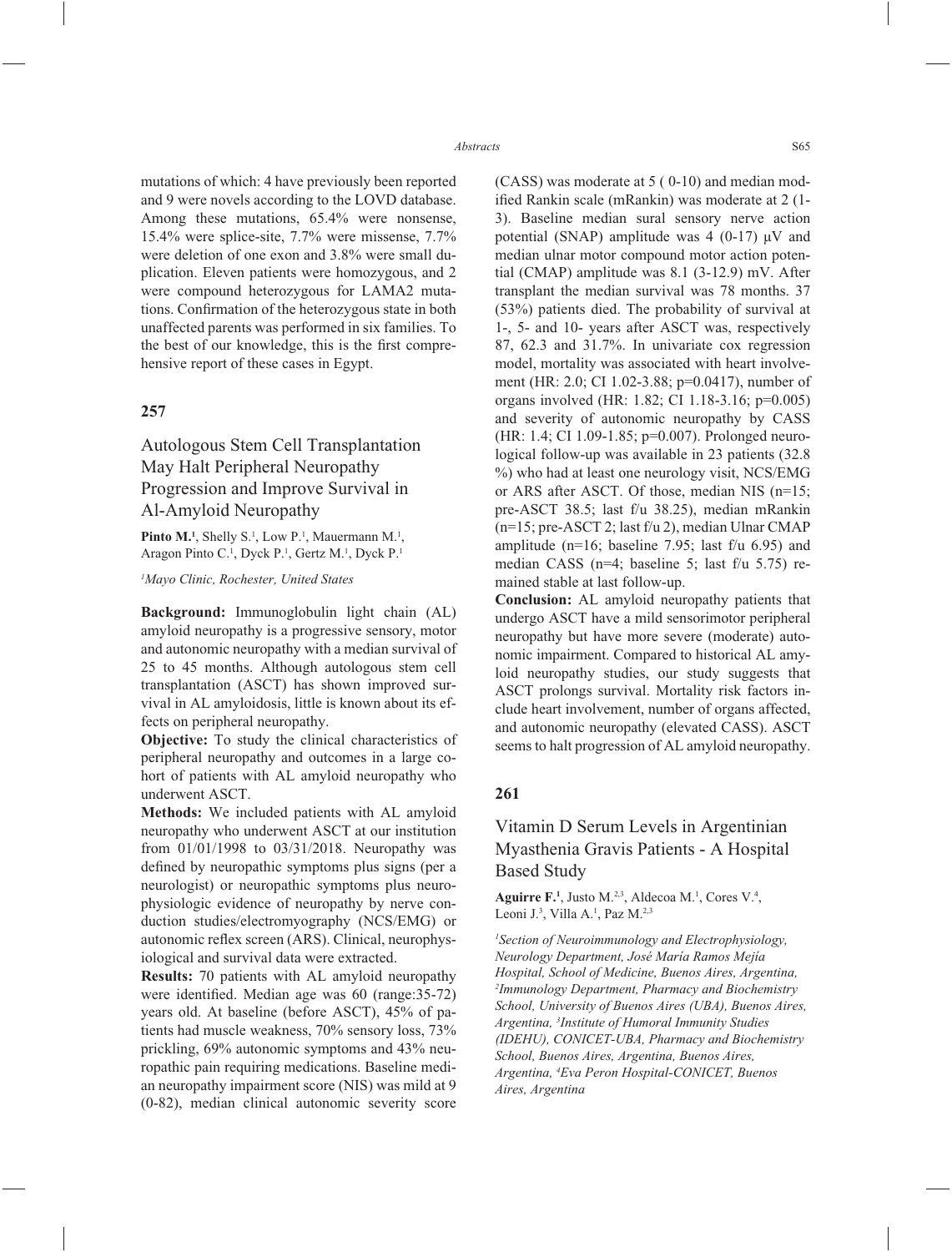**Introduction:** Myasthenia gravis (MG) is an autoimmune disease of the neuromuscular junction (NMJ) caused by antibodies, whose production is T cell-dependent. Regulation of autoreactive T cells depends on regulatory T lymphocytes (Treg), which have been shown to be functionally defectives in MG patients. Vitamin D (VitD) has immunomodulatory effects, stimulating Tregs and inhibiting effector T cells. Previous studies have shown that vitamin D levels are low in patients with autoimmune diseases. However, few works have studied levels of vitamin D in autoimmune neuromuscular disorders. The aim of this study was to evaluate serum levels of 25(OH)VitD in patients with MG and healthy controls (hc) and the association of vitamin D levels with clinical severity of the disease.

**Methods:** 25-OH-VitD serum levels were evaluated in 66 MG patients and 25 age- and sex- matched hc, referred to the Ramos Mejia Hospital in Buenos Aires, Argentina. 25(OH)D levels were measured using chemiluminescence, samples were collected equally distributed throughout the year in both groups. The clinical status and MG severity were determined using ADL (Activities of Daily Living) and MG composite (MGC) scales. Sun exposure and vitamin D dietary intake have been assessed by locally adapted questionnaires based on OPTIFORD projyect.

**Results:** Of the 66 MG patients, 92.4% were AChRab positive MG. 2 had purely ocular MG (3.1%). The mean age of patients at sample collection was 42 years and the mean age at MG onset was 34 years. Patients and controls were not different regarding sun exposure score and mean weekly Vitamin D dietary intake. Mean serum 25(OH)D levels were lower in MG patients (mean, 19.4 ng/mL; range, 5.5–43.7) than in healthy controls (mean, 22.1 ng/ mL; range, 5.6– 38.2), but without statistically significant differences between groups. However, vitamin D deficiency  $(25(OH)D \le 25 ng/mL)$  was observed in 83% of MG patients vs 56% in controls (p=0.007). There was no correlation between 25(OH)D levels and disease severity scores. When we analyzed 25-OH-VitD mean serum levels of subjects and hc grouped according to the season of sampling, we didn't find a statistically significant difference between groups.

**Conclusions:** We found an association between VitD deficiency and illness, though no correlation with the severity of MG. We were not able to find general differences between VitD levels in MG patients and hc in our population. We aim to increase the number of samples to deepen in the analysis of VitD levels in our local population.

## **264**

# Arthrogryposis Multiplex Congenita Caused by Mutations in X-Linked Gene ZC4H2: Severe Phenotypes in Females

Sáez V.<sup>1</sup>, León M.<sup>1</sup>, Carrera L.<sup>1</sup>, Expósito J.<sup>1</sup>, Yubero D.<sup>1</sup>, Martorell L.<sup>1</sup>, Codina A.<sup>1</sup>, Jou C.<sup>1</sup>, Colomer J.<sup>1</sup>, Natera D.<sup>1</sup>, Ortez C.<sup>1</sup>, Nascimento A.<sup>1</sup>

*1 Hospital Sant Joan De Deu, Barcelona, Spain*

**Introduction:** Arthrogryposis multiplex congenita (AMC) is caused by heterogeneous pathologies. Wieacker-Wolff syndrome, Miles-Carpenter syndrome and recent cases report in females, are now considered to be different expressions of a single condition called ZC4H2—associated rare disorders (ZARD), caused by mutations in X-linked gene ZC4H2, which encodes a zinc-finger protein. This has been suggested to be involved in neural development of interneurons, GABAergic neurons and dendritic spine density. Female patients showed from mild to severe phenotypes.

**Material and Methods:** Retrospective descriptive study. Clinical, pathological, radiological and genetic characterization of 2 female patients with ZC4H2 mutations.

**Clinical cases:** Patient 1: Girl 11 years old, healthy non consanguineous parents. She was diagnosed with AMC with prenatal ultrasound. She was born at term by cesarean due to breech presentation. Her anthropometry was normal. Apgar score 9-9. Physical examination at birth demonstrated multiple contractures, talus valgus feet, cleft palate. Respiratory distress, feeding difficulty and severe reflux were observed during neonatal period. She evolved with global development delay and severe intellectual disability, inability to stand, short stature (p -7 SD), multiple contractures, scoliosis, ptosis, ophthalmoplegia, proximal weakness, and hyperreflexia in lower limbs. MRI showed enlarged posterior horn of lateral ventricles, decrease white matter volume, delayed myelination, thin corpus callosum. Electromyogram and serum creatine kinase level were normal. Muscle biopsy: mild myopathic pattern and type one fibers predominance. Molecular finding: heterozygous de novo deletion in the ZC4H2 gene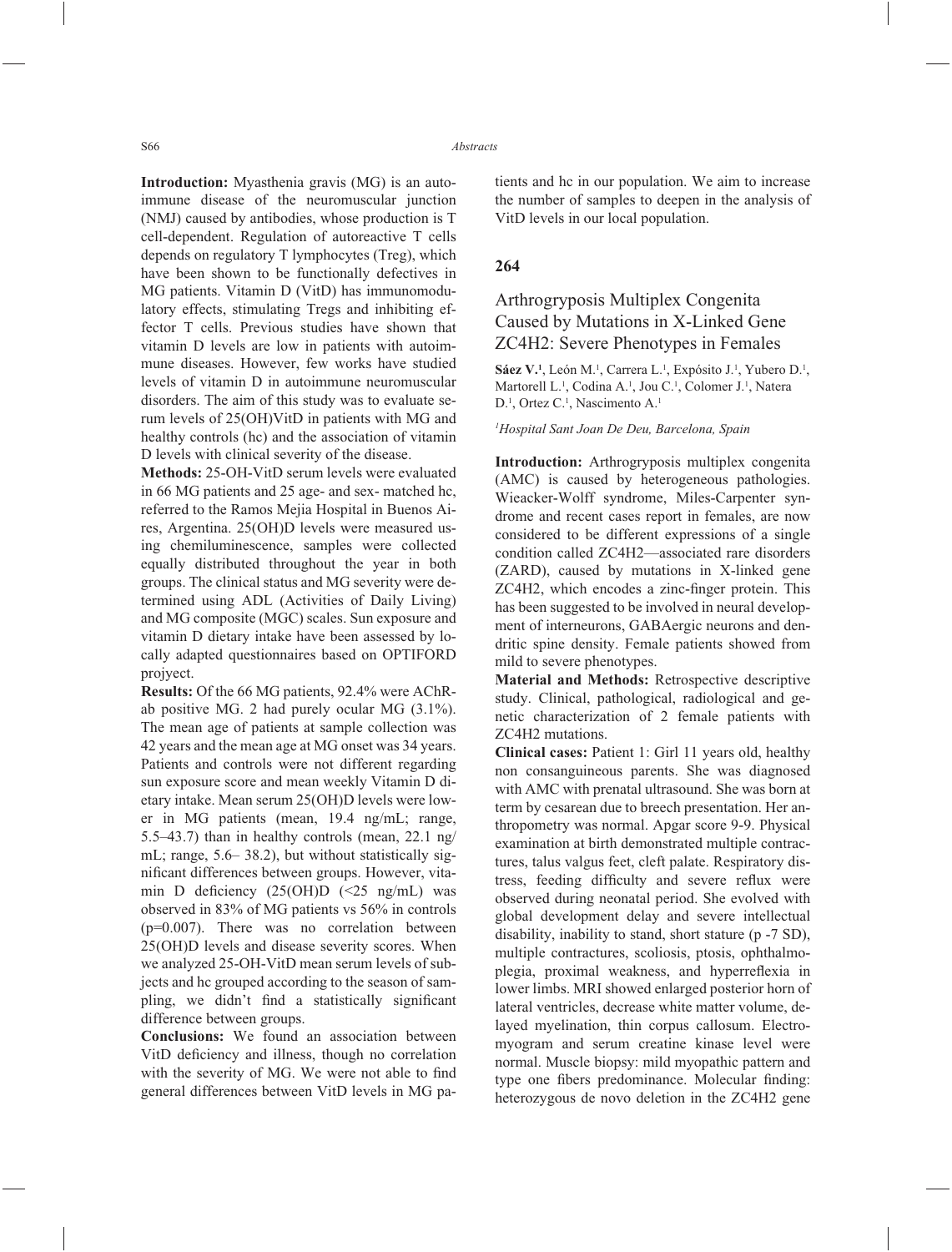(c.551delC, p. Pro184Hisfs\*3). The X-inactivation pattern in blood was 64:34%. Patient 2: Girl 11 years old, healthy non consanguineous parents. Cesarean delivery at term due to breech presentation. Physical examination at birth showed Apgar score 1-9, height 45.5 cm (p3), multiple contractures and transitory respiratory distress. She developed moderate intellectual disability, strabismus, VI pair palsy, proximal weakness, hyperreflexia in lower limbs. Electromyogram and serum creatine kinase level were normal. Muscle biopsy: reduced COX and SDH stain in some fibers. MRI performed at at 4 months and 5 years old were normal. However, MRI at 11 years old showed microcephaly and reduced volume in corpus callosum and thalamus. Molecular finding: a heterozygous nonsense mutation in the ZC4H2 gene (c.34G>T, p.Glu12\*).

**Discussion:** Clinical phenotypes previously published affected males and females in different degree. Most men had severe phenotypes inherited from carrier mothers. In females the phenotype is broader, from asymptomatic carriers to severe symptoms mostly described in de novo deletions or nonsense mutations, as in our patients. The apparently variable penetrance in female carries was believed to X inactivation, however previous cases and the patient 1 did not show strong correlation. The X inactivation pattern in the nervous system can differ from that seen in the blood, investigation of blood cells might not be suitable for predicting the phenotype.

**Conclusion:** The severe clinical spectrum and genetic defects in females are similar de novo cases reported with deletions. We agree it is necessary investigate ZC4H2 function protein and inactivation pattern in other tissues to establish genotype-phenotype relation.

#### **265**

Longer-Term Treatment With Nusinersen: Results in Later-onset Spinal Muscular Atrophy From the SHINE Study

Niguidula N.<sup>1</sup>, Darras B.<sup>2</sup>, Chiriboga C.<sup>3</sup>, Farrar M.<sup>4</sup>, Kirschner J.<sup>5</sup>, Kuntz N.<sup>6</sup>, Acsadi G.<sup>7</sup>, Tulinius M.<sup>8</sup>, Montes J.<sup>3</sup>, Gambino G.<sup>9</sup>, Foster R.<sup>9</sup>, Ramirez-Schrempp D.<sup>10</sup>, Garafalo S.<sup>10</sup>, Farwell W.<sup>10</sup>

*1 Università Cattolica del Sacro Cuore, Rome, Italy, 2 Boston Children's Hospital, Boston, United States, 3 Columbia University Irving Medical Center, New York,* 

*United States, 4 Sydney Children's Hospital and UNSW Sydney, Sydney, Australia, 5 University Hospital Bonn, Bonn, Germany, 6 Ann & Robert H. Lurie Children's Hospital of Chicago, Chicago, United States, 7 Connecticut Children's Medical Center, Farmington, United States, 8 Gothenburg University, Gothenburg, Sweden, 9 Biogen, Maidenhead, United Kingdom, 10Biogen, Cambridge, United States*

**Background:** Several clinical trials have demonstrated a favorable benefit:risk profile for nusinersen and established clinically meaningful efficacy on motor function. Here we report the results from the SHINE open-label extension study (NCT02594124) for participants with later-onset spinal muscular atrophy (SMA).

**Methods:** Participants from the CHERISH study could enroll in SHINE. Following protocol amendment in SHINE, CHERISH participants transitioned from intrathecal nusinersen 12 mg maintenance dosing every 6 months to every 4 months.

**Results:** 83 participants from the CHERISH nusinersen and 42 from the sham-procedure group transitioned to SHINE. Using the SHINE 27 August 2019 interim data cut, median time on nusinersen was 4.1 years for participants treated with nusinersen in CHERISH/SHINE and 2.8 years for those who initiated nusinersen in SHINE. The mean (SE) change in Hammersmith Functional Motor Scale-Expanded (HFMSE) total score from baseline (n=84) to Day 1650 (n=20) was 4.6 (2.18) for the nusinersen in CHERISH/SHINE group, and from baseline (n=42) to Day 930 (n=35) was 1.7 (1.15) for those who initiated nusinersen in SHINE. Mean (SE) change in Revised Upper Limb Module (RULM) total score from baseline (n=84) to Day 1650 (n=20) was 6.4 (1.47) for the nusinersen in CHERISH/SHINE group, and from baseline  $(n=42)$  to Day 930  $(n=36)$ was 3.4 (0.53) for participants who initiated nusinersen in SHINE. Safety findings were consistent with those previously reported.

**Conclusions:** HFMSE and RULM scores improved over time with nusinersen, with greater improvements for participants who received nusinersen continuously in CHERISH and SHINE. Continued analysis of SHINE data will increase the information available on the long-term safety/tolerability and efficacy of repeated nusinersen doses in patients with later-onset SMA.

Study Support: Biogen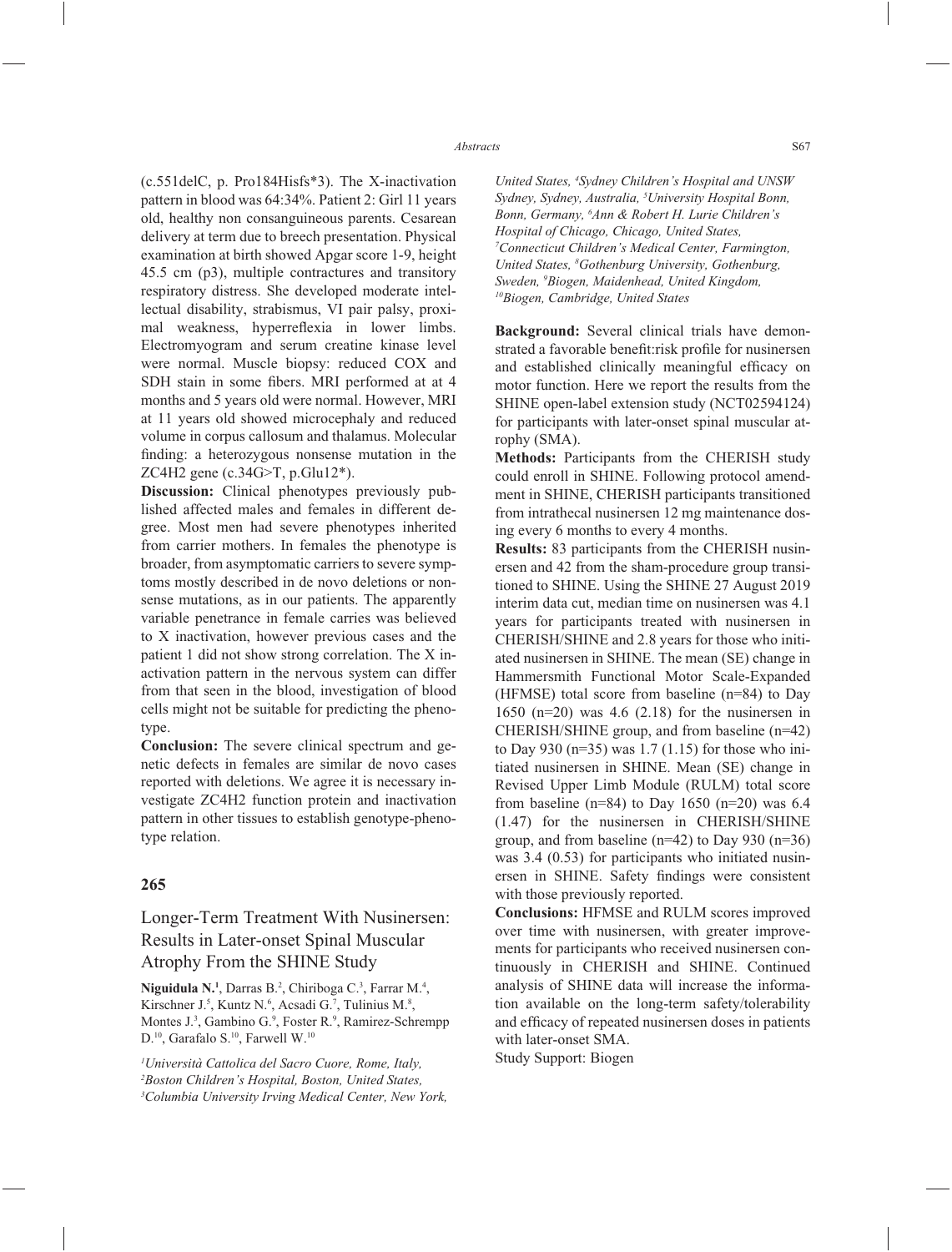## **266**

Longitudinal Data Collection from Patients with Spinal Muscular Atrophy in a Spanish nationwide registry: CuidAME

**Exposito Escudero J.<sup>1</sup>, Carrera L.<sup>1</sup>, Natera D.<sup>1</sup>, Saez V.<sup>1</sup>,** Madruga M.<sup>2</sup>, Munell F.<sup>3</sup>, Pascual I.<sup>4</sup>, Pitarch I.<sup>5</sup>, Medina J.<sup>1</sup>, Vázquez J.<sup>5</sup>, Povedano M.<sup>6</sup>, Segovia S.<sup>1</sup>, Colomer J.<sup>1</sup>, Ortez C.<sup>1</sup>, Nascimento A.<sup>1</sup>

*1 Hospital Sant Joan De Deu, Barcelona, Spain, 2 Hospital Virgen del Rocio, Sevilla, Spain, 3 Hospital Vall d'Hebrón, Barcelona, Spain, 4 Hospital La Paz, Madrid, Spain, 5 Hospital La Fe, Valencia, Spain, 6 Hospital de Bellvitge, Barcelona, Spain*

**Introduction:** Spinal muscular atrophy (SMA) is an autosomal-recessive disorder caused by homozygous deletion in the survival motor neuron (SMN) 1 gene on chromosome 5q13. With an incidence of  $1:10,000$ , SMA is classified as a rare disease. The CuidAME project aims to collect standardized and homogenized longitudinal data from infantile and adult SMA patients. CuidAME is a harmonized structure that guarantees the interoperability with other national and international registries.

**Methods:** This is a retrospective and prospective multicentre registry in Spain. A steering committee has been set up with national experts in infantile and adult SMA. CuidAME registry colabora the Smartcare project, which has provided an online platform for all SMA health-care providers interested in participating. Inclusion criteria for patients are defined as genetically confirmed 5q-SMA. All patients signed an informed consent form and the approval of the central ethics committee has been obtained. Data collection is performed during routine patient visits and patients follow up is scheduled as follows: untreated patients once or twice a year and patients treated with Nursinersen every four months. Data collected includes demographic data, genetic diagnosis, clinical and motor function status assess by motor measures scales, treatments and biomarkers. Data quality is regularly monitored.

**Conclusions:** It is expected that the collection of prospective follow-up data of adult patients with SMA will allow a better understanding of the natural history of SMA and the influence of drug treatments. CuidAME platform aims to establish a research network among neuromuscular centres in Spain. The infrastructure database, as well as the dataset, can be used for different research projects.

## **267**

# Usefulness of Natural History Trajectories in the Interpretation of Nusinersen Treatment Effect in SMA Patients

Carrera L.<sup>1</sup>, Expósito J.<sup>1</sup>, Natera D.<sup>1</sup>, Medina J.<sup>1</sup>, Vigo M.<sup>1</sup>, Moya O.<sup>1</sup>, Roca S.<sup>1</sup>, Padros N.<sup>1</sup>, Sáez V.<sup>1</sup>, Muchart J.<sup>1</sup>, Jiménez C.<sup>1</sup>, Colomer J.<sup>1</sup>, Ortez C.<sup>1</sup>, Nascimento A.<sup>1</sup>

#### *1 Hospital Sant Joan De Déu, Barcelona, Spain*

**Introduction:** Spinal muscular atrophy (SMA) is an autosomal recessive disorder caused by mutations in the gene encoding survival motor neuron 1 (SMN1). The condition is characterized by the degeneration of alpha motor neurons, resulting in progressive muscular atrophy and weakness. The approval of the antisense oligonucleotide nusinersen for the treatment of SMA has significantly changed the natural history of this devastating disease. Nusinersen modifies the splicing of the mRNA of the SMN2 gene, thereby increasing the amount of functional SMN protein produced, thus compensating the genetic defect in the SMN1 gene. Here, we review outcomes measures in children with SMA Type I, II and II who were treated with nusinersen and compared these results with their previous history outcomes measures.

**Methods:** We collected demographic, clinical data and outcome measures in 22 patients with SMA treated with nusinersen between March 2018 and January 2020 in Sant Joan de Déu Hospital. For this analysis, we assessed changes in motor function from 16 months before nusinersen (-16 month), baseline (0-4 months before treatment) to 16 months after treatment (+16 month) using the Hammersmith Functional Motor Scale–Expanded (HFMSE), Revised Upper Limb Module (RULM), and Egen (Classification)Klassifikation 2 scale EK2 in SMA type II and non-ambulant SMA type III; 6-Minute Walk Test (6MWT)in ambulant SMA type III and Hammersmith Infant Neurological Examination (HINE) and the Children's Hospital of Philadelphia Infant Test for Neuromuscular Disorder scale (CHOP INTEND) in SMA type I. All evaluations were performed on a single day, every 8 months.

**Results:** We included 22 SMA patients (12 male/9 female) treated with intrathecal nusinersen, age range from 1,8 to 17 years (mean 10,3) from whom 81% were on stable doses of salbutamol therapy. Seventeen patients were SMA type II or non-ambulant SMA type III, 2 patients SMA type III and 3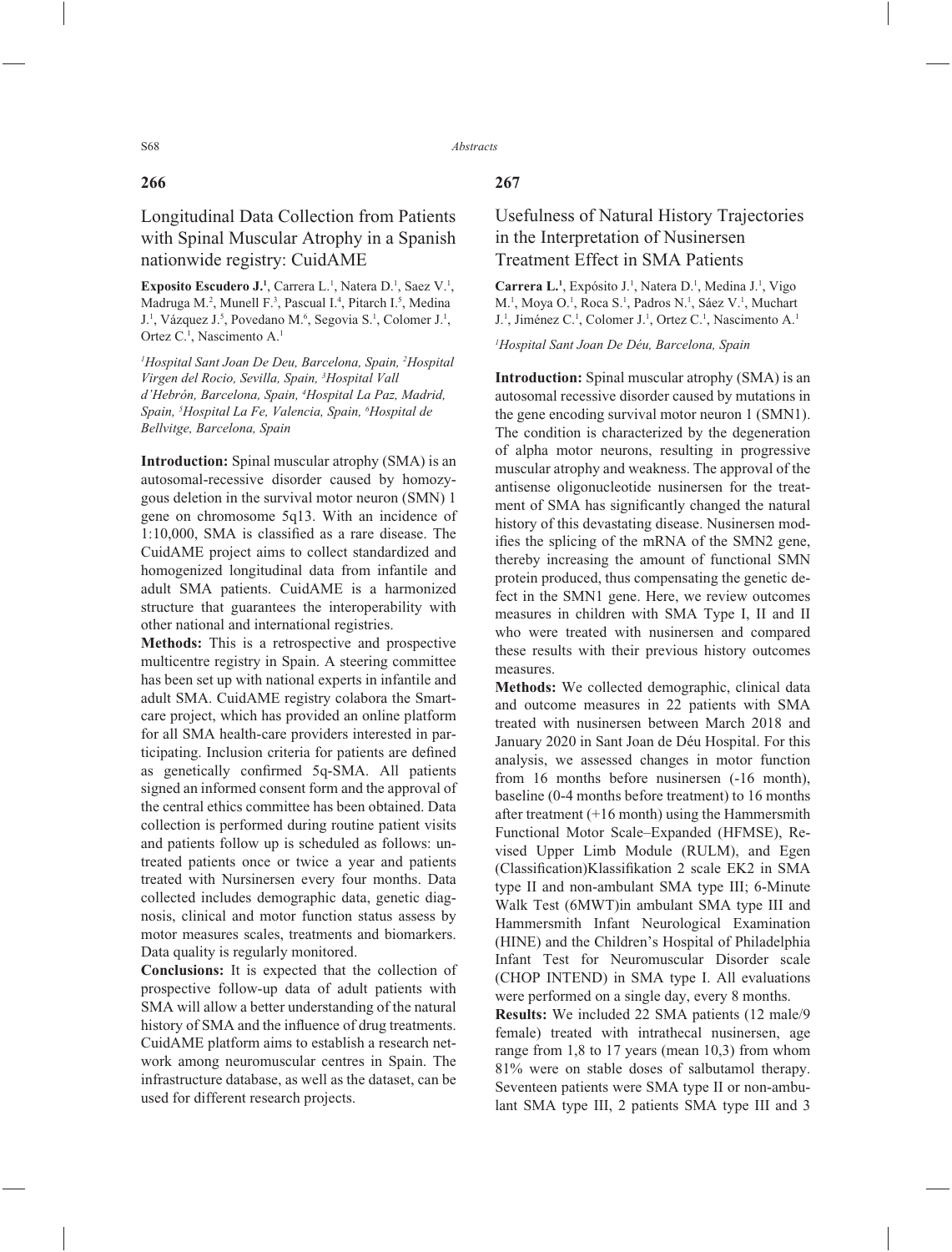SMA type I. Mean score in HFMSE in SMA type II and non-ambulant type III was 14 points at 16 month, 9.67 at baseline and 11.42 at +16 month. Overall, patients with higher initial scores earned fewer points. Patients younger than 6 years showed mild changes in mean HFMSE score from -16 month to baseline (improvement of 0.33 points) and patients older than 6 years had declined in mean HFMSE (worsening of 2.82 points). In contrast, the mean change in HFMSE from baseline assessment to  $+16$  months was significantly higher in patients younger than 6 years (4 points) than in patients aged 6 years or more (0,63 points). Patients younger than 6 years also had a significantly higher mean score in RULM  $+16$  months  $(+3,75)$  but they had and improvement in scores from -16month to baseline (+1,5) SMA type I had a mean improvement of 12.3 points in the CHOP INTEND.

**Conclusions:** Natural history data in the same patient are necessary to make a correct interpretation of the treatment response. Stabilization in motor function can better demonstrate if we have motor function measures before the beginning of treatment with nusinersen.

#### **269**

# Description of Spanish Patients with Myotonic Dystrophy Type I Carrying Interruptions: Mild and Severe Phenotypes

Martinez-Piñeiro A.<sup>1</sup>, Ballester-López A.<sup>2</sup>, Koehorst E.<sup>2</sup>, Linares-Pardo I.<sup>2</sup>, Núñez-Manchón J.<sup>2</sup>, Almendrote Muñoz M.<sup>1</sup>, Lucente G.<sup>1</sup>, Márquez F.<sup>3</sup>, Sotoca J.<sup>4</sup>, Alonso-Pérez J.<sup>5</sup>, Díaz-Manera J.<sup>5</sup>, Ramos-Fransi A.<sup>1</sup>, González-Quereda L.<sup>6</sup>, Gallano P.<sup>6</sup>, Nogales-Gadea G.<sup>2</sup>

*1 Neuromuscular Disorders Unit. Neurology Service. Neuroscience department, Hospital Universitari Germans Trias i Pujol, Badalona, Spain, 2 Neuromuscular and Neuropediatric Research Group, Institut d'Investigació en Ciències de la Salut Germans Trias i Pujol, Campus Can Ruti, Universitat Autònoma de Barcelona, Badalona, Spain, 3 Neuromuscular Disorders Unit. Neurology Service. Hospital Universitari Josep Trueta, Girona, Spain, 4 Multiple Sclerosis and NeuroMuscular Disorders Unit. Neurology Service. Hospital Universitari Mútua de Terrassa, Terrassa, Spain, 5 Neuromuscular Disorders Unit, Neurology service, Hospital de la Santa Creu i Sant Pau, Universitat Autònoma de Barcelona, Barcelona, Spain, 6 Department of Genetics, Hospital de la Santa Creu i Sant Pau and CIBERER U705, Barcelona, Spain*

Myotonic dystrophy type 1 (DM1) patients carrying interruptions in CTG repeats of the myotonic dystrophy protein kinase (DMPK) gene have been associated with heterogeneous phenotypes, mostly mild. Nonetheless, data available on interrupted DM1 patients are scarce.

We studied a cohort of DM1 patients from four Spanish centers. Clinical and genetic information was collected and stored in a secure registry. Clinical phenotype was evaluated in depth including age and onset symptoms, myotonia and muscle strength assessment using the manual Medical Research Council (MRC) scale. The most recent ophthalmological, cardiological and respiratory examinations carried out by the corresponding specialists were also reviewed, as well as blood analyses, electrocardiograms, echocardiograms, and functional respiratory and swallowing tests. Functional status and disability were assessed using the Muscular Impairment Rating Scale (MIRS), the modified Rankin Scale (mRS).

Blood DNA was obtained and analyzed through triplet-primed polymerase chain reaction (PCR), long PCR-Southern blot, small pool PCR, AciI digestion, and sequencing.

Eleven patients, belonging to four families, were found to have CCG interruptions. These CCG interruptions were present in different patterns across and within the families. Seven patients presented interruptions at the 3' end of the CTG expansion and 4 of them, belonging to the same family, at the 5' end of the CTG expansion. Anticipation was observed in one of the five intergenerational transmissions that we assessed. In the other intergenerational transmissions that could be studied, the patients in the next generation were still asymptomatic. Regarding the phenotype, we found some atypical traits, such as very late onset of symptoms  $($ >50 years) in five patients, severe axial and proximal weakness requiring walking assistance and isolated severe dysphagia. They also showed classic DM1 symptoms including cardiac and respiratory dysfunction and myotonia. Five patients (˂35 years) diagnosed based on the family history, were asymptomatic upon clinical examination and had no detectable myotonia or cardiac alterations.

This study further contributes to the characterization of DM1 patients carrying interruptions and agrees with previous described patients, meaning, they show a later age of onset and that the most frequent type of interruption found is CCG. Anticipa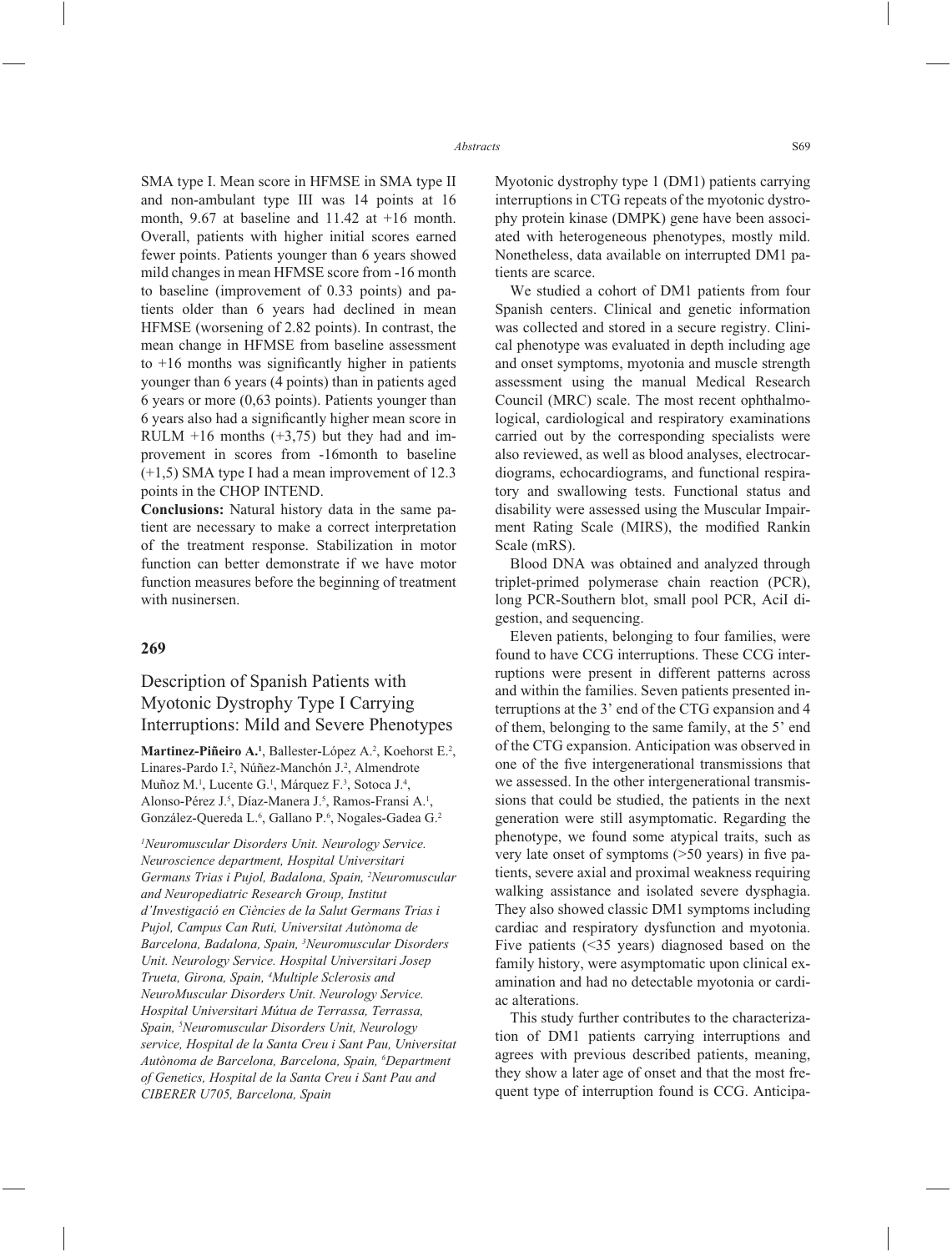tion is also found in these patients. Despite they also show classic symptoms, a not so mild phenotype is a differential feature compared to those previously reported.

## **271**

# First Swiss Family with CMD/LGMD-Like Phenotype Caused by CRPPA Mutations

**Mihaylova V.**<sup>1</sup>, Sanz J.<sup>2</sup>, Bremer J.<sup>3,4</sup>, Rushing E.<sup>4</sup>, Schaller A.<sup>2</sup>, Jung H.<sup>1</sup>

*1 University Hospital Zurich, University of Zurich, Switzerland, 2 Division of Human Genetics, Department of Pediatrics, Bern University Hospital, University of Bern, Switzerland, 3 Institute of Neuropathology, University Hospital RWTH, Germany, 4 Institute of Neuropathology, University Hospital and University of Zurich, Switzerland*

Dystroglycanopathies represent a clinically and genetically heterogeneous group of recessively inherited muscular dystrophies with phenotype ranging from mild limb-girdle muscular dystrophy (LGMD) to the most severe congenital muscular dystrophy (CMD) with brain and ocular involvement. They are caused by mutations in genes coding for proteins that are involved in glycosylation pathway of α-dystroglycan.

Here we present the first Swiss non-consanguineous family with two affected siblings with dystroglycanopathy caused by compound heterozygous mutations of CRPPA c.685-2delA (new) and c.605C>T/p.(Ser202Leu). The novel c.685-2delA mutation is predicted to affect splicing and co-segregates with disease phenotype. Western blot demonstrated reduced laminin  $\alpha$ 2 and  $\alpha$ -dystroglycan expression in muscle biopsy of the male sibling.

While the brother presented with LGMD-like phenotype without CNS involvement, the sister demonstrated microcephaly, delayed motor and neuropsychological development, myopia and oculomotor apraxia, compatible with intermediate CMD/ LGMD-like phenotype. The eye and CNS involvement is not surprising, as both mutations are located in the functionally conserved CDP-ME domain of the CRPPA protein. However, the brother demonstrates isolated LGMD phenotype suggesting that additional factors beyond the type and location of the mutation contribute to the phenotype variability in CRPPA-associated dystroglycanopathies.

**Key words:** Dystroglycanopathies, CRPPA, CMD, LGMD

#### **274**

# SRCAM (Subsarcolemmal Rims and/or Central Aggregates of Mitochondria) Fibres are Prevalent in Congenital Titinopathies

**Phadke R.<sup>1</sup>**, Sarkozy A.<sup>1</sup>, Feng L.<sup>1</sup>, Oates E.<sup>2</sup>, Mein R.<sup>3</sup>, Schneider I.<sup>1</sup>, Thomas N.<sup>4</sup>, Illingworth M.<sup>4</sup>, Mazanti I.<sup>4</sup>, Ellard S.<sup>5</sup>, Sewry C.<sup>1</sup>, Bodi I.<sup>6</sup>, Gautel M.<sup>6</sup>, Muntoni F.<sup>1</sup>, Jungbluth H.<sup>6</sup>

*1 Ucl, London, United Kingdom, 2 University of New South Wales, Sydney, Australia, 3 Viapath Molecular Genetics Laboratory, Guy's Hospital, London, United Kingdom, 4 University Hospital Southampton, Southampton, United Kingdom, 5 University of Exeter Medical School, Exeter, United Kingdom, 6 King's College London, London, United Kingdom*

With increasing use of massive parallel sequencing over recent years, congenital titinopathies due to recessively inherited truncating and/or splice-site pathogenic variants in TTN (which encodes titin) are emerging as a common cause of congenital myopathy (CM). The clinical phenotype is broad. Muscle biopsies show structural abnormalities including cores, central nuclei (CN) and fibre size disproportion. We report a novel structural abnormality prevalent in muscle biopsies from a cohort of patients with clinical and/or pathological features (cores and/ or central nuclei and slow fibre predominance) of CM. Cases were classified genetically as "definite" (2 predicted pathogenic TTN variants), "probable" (1 predicted pathogenic and 1 missense variant) and ''possible'' (1 predicted pathogenic or 2 missense variants) titinopathy. The index case, a male with recessive splice-site TTN variants in trans, presented at birth, with profound hypotonia, respiratory weakness and cardiomegaly. CK was normal. EMG was myopathic. Quadriceps biopsy at 2 months showed mild CN and ill-defined cores. A novel observation concerned a striking sub-population of fibres, often smaller, with circumferential rims with/without central aggregates of oxidative staining. These were designated as myofibres with subsarcolemmal rims and/or central aggregates of mitochondria (SRCAM fibres). We subsequently identified SRCAM fibres in 35.7% of genetically definite or probable/possible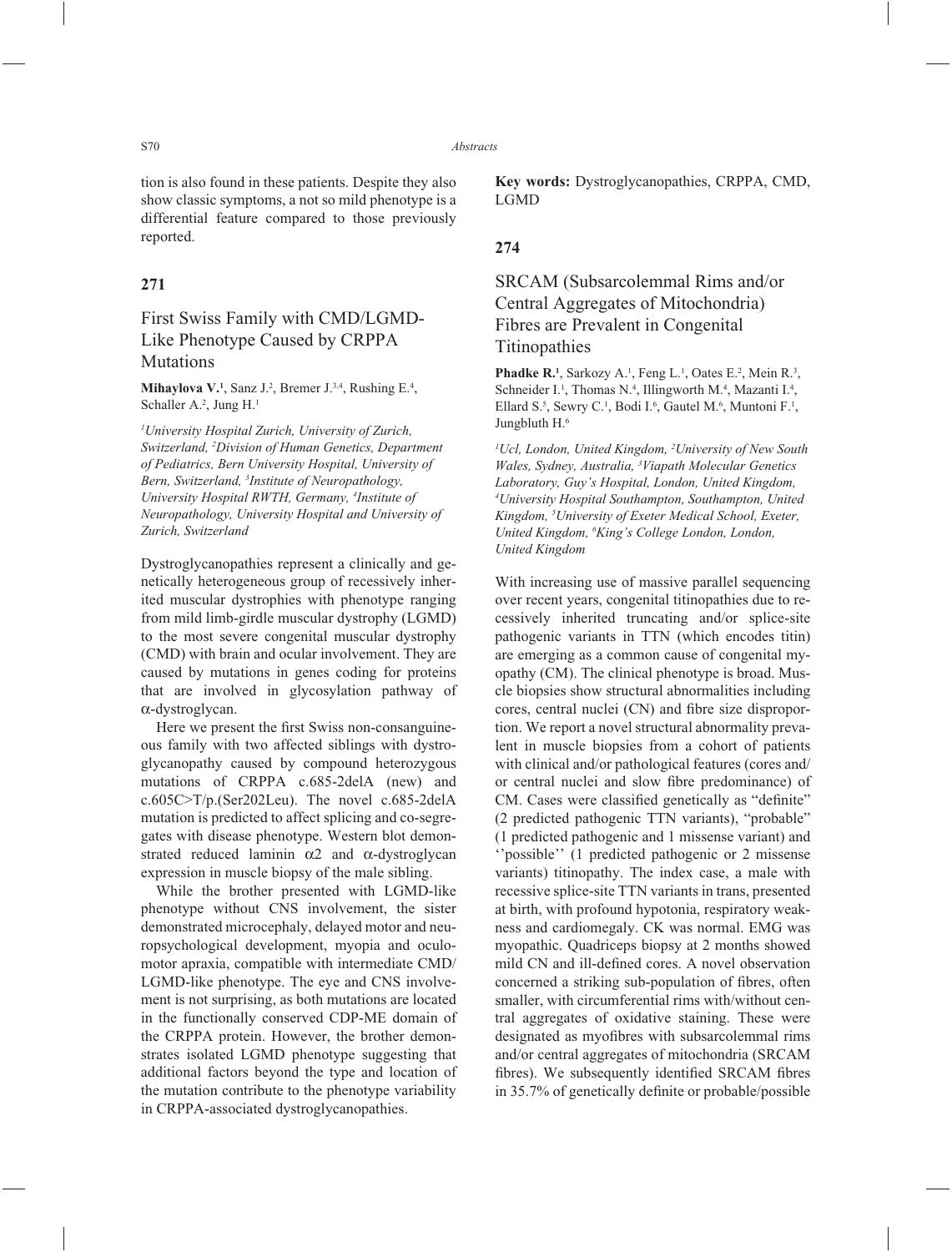TTN-CM cases  $(10/28 \text{ total}; 4/9 \text{ definite}, 2/3 \text{ proba}$ ble and 4/16 possible). In stark contrast, SRCAM fibres were present in only  $3.6\%$  ( $2/56$ ) of cases with pathogenic variants in other core/CN-CM genes (RYR1, SEPN1, MYH7, MYH2, DNM2, MTM1). They were most frequent in neonates. Analysis of additional cases and ultrastructural characterisation is ongoing. We recommend that patients with a clinicopathological picture compatible with CM and presence of SRCAM fibres in their muscle biopsy should be screened for TTN mutations.

## **277**

# Utilization of Real-World Observational Data to Study Safety and Effectiveness of Spinal Muscular Atrophy Treatments

**Raynaud S.<sup>1</sup>**, Viscidi E.<sup>1</sup>, Hall S.<sup>1</sup>, Wang N.<sup>1</sup>, Eaton S.<sup>1</sup>, Kupelian V.<sup>1</sup>, Tiar F.<sup>2</sup>, Kangas N.<sup>3</sup>, Loscher J.<sup>4</sup>, Bohn J.<sup>1</sup>, Makepeace C.<sup>4</sup>, Paradis A.<sup>1</sup>

*1 Biogen, Cambridge, United States, 2 Biogen, Paris, France, 3 Biogen GmbH, Baar, Switzerland, 4 Biogen, Maidenhead, United Kingdom*

**Background:** Real-world data (RWD) are essential in providing robust, timely safety and effectiveness data from clinical practice for spinal muscular atrophy (SMA) therapies in the post-approval setting. This approach is preferred following the inception of the European Medicines Agency (EMA) patients' registries initiative in 2015. Biogen supports a disease registry approach for SMA with multiple partners that can address independent, industry, and regulatory-focused objectives. These objectives can include support for filing, launch, and post-approval strategy; understanding the natural history of SMA; and exploring treatment patterns, outcomes, and treatment value.

**Methods:** Based on guidance from the EMA, collaboration was established with SMA disease registries across the globe to gather robust information on disease outcomes to characterize the natural course of SMA, as well as to increase the understanding of nusinersen and other emerging treatments in a realworld setting. Over the past 5 years, work has been undertaken with registry partners to optimize existing data, align and standardize outcome and safety information collected across registries, support technology, and provide financial support to implement data collection. The data collected include demographics, clinical characteristics, medical history, functional outcomes, hospitalizations, treatments for SMA, and safety data.

**Results:** Collaboration has been established with multiple global SMA registries and partners. Ongoing collaborations include those with: the International Spinal Muscular Atrophy Registry (ISMAR), composed of three national networks in the United States, Italy, and United Kingdom (UK); the SMArt-CARE registry in German-speaking countries; CuidAME in Spain; Spinal Muscular Atrophy Research and Clinical Hub UK (SMA REACH UK); the French Registry of Patients with Spinal Muscular Atrophy; the Canadian Neuromuscular Disease Registry (CNDR); the Polish Registry of SMA Patients; the Swiss Registry for Neuromuscular Disorders; the REaDY HCP registry in the Czech Republic and Slovakia; the Greek SMA registry; the Israeli Registry of SMA Patients; the Australian SMA Disease Registry; the New Zealand SMA Disease Registry; the South Korean SMA registry; the Japan REgistry for Adult subjeCTs with SMA (jREACT-SMA); Translational Research in Europe for the Assessment and Treatment of Neuromuscular Disorders (TREAT-NMD); and the Muscular Dystrophy Association (MDA).

The project involves improving the capacity and capability of registry partners to collect patient-level data aligned to a core minimum data set that are Global Data Protection Regulation-compliant and in accord with FAIR Data Principles (Findable, Accessible, Interoperable, Reusable).

The resulting medical evidence may have application in:

- Medical practice (quality of care/guidelines)
- Regional or local health technology assessment
- Regulatory submissions.

**Conclusions:** Supporting SMA disease registries across the globe is important to meet the needs of the SMA community, health care providers, researchers, regulators, and payors. Efforts are aimed at bolstering the capabilities of SMA disease registries to fulfill research needs for industry partners and the SMA community and to support post-marketing requirements.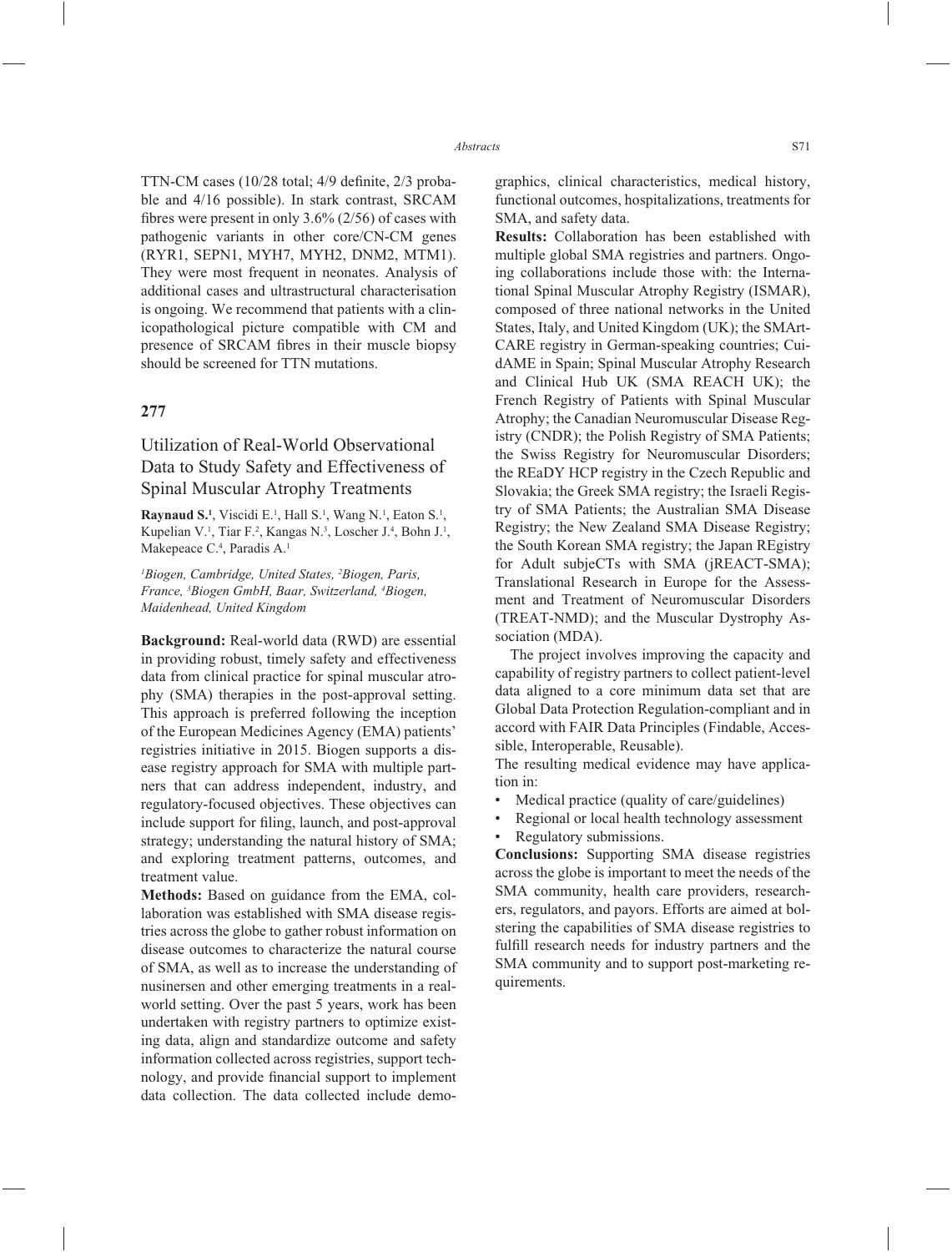## **281**

# Different Approaches to Restore Dystrophin Expression on DMDdel8-34 Mice Model

**Egorova T.<sup>1,2</sup>, Polikarpova A.**<sup>1,2</sup>, Usachev E.<sup>4</sup>, Dzhenkova M.<sup>1,2</sup>, Smidt A.<sup>1,2</sup>, Vlodavets D.<sup>3,2</sup>, Vassilieva S.<sup>1,2</sup>, Deikin A.<sup>1</sup>, Bardina M.<sup>1,2</sup>

*1 Institute Of Gene Biology RAS, Moscow, Russian Federation, 2 Marlin Biotech LLC, Moscow, Russian Federation, 3 Russian Children Neuromuscular Center, Veltischev Clinical Pediatric Research Institute of Pirogov Russian National Research Medical University, Moscow, Russian Federation, 4 N.F.Gamaleya Federal Research Centre for Epidemiology and Microbiology, Ministry of Health, Moscow, Russian Federation*

Duchenne muscular dystrophy can be caused by a myriad of different mutations in DMD gene. However, deletion and duplications of one or more exons is a more common reason of this fatal disease. Big deletion in DMD gene spanning exons from 8 to 34 was identified in one Russian patient. To test exon skipping approach for dystrophin synthesis restoration on this deletion background we created corresponding mice model (DMDdel8-34) using CRISPR/ Cas9 gene editing system. Exons 6 and 7 should be simultaneously skipped for DMD reading frame restoration with 230kDa dystrophin shortened form expression. Such therapy in the case of success can help approximately 3% of all DMD patients being most frequent in multiple exons skipping procedure. Here we report the comparison of different approaches tested in vitro on myoblasts derived from the model animals skeletal muscles and in vivo. Among them are classical exon skipping using vivomorpholino antisense oligonucleotides, exon skipping using modified U7snRNAs and gene editing using CRISPR/Cas9 system. Effective sequences and constructs were selected for each approach. Adeno-associated virus (AAV) serotypes DJ and 9 were used for U7snRNA, Cas9 and guide RNA cassettes delivery to myoblasts in vitro and in vivo. We found that DMD reading frame can be restored both affecting mRNA splicing stage and gene editing technique making DMDdel8-34 mice appropriate model for such studies. Functionality of the resulting shortened peptide and amelioration of disease progression will be tested in further experiments.

## **283**

# Functional Ability, Socio-Demographic, and Physical Activity in People with Limb-Girdle Muscular Dystrophy and Charcot-Marie-Tooth

**Andries A.<sup>1</sup>**, van Walsem M.<sup>1,2</sup>, Ørstavik K.<sup>3</sup>, Frich J.<sup>1</sup>

*1 Institute of Health and Society, University Of Oslo, 0373 Oslo, Norway, 2 Department of Neurohabilitation, Oslo University Hospital, 0450 Oslo, Norway, 3 Department of Neurology, Oslo University Hospital, 0372 Oslo, Norway*

**Background:** Limb-girdle muscular dystrophy (LGMD) and Charcot-Marie-Tooth (CMT) are among the most common hereditary Neuromuscular Disorders (NMD) in Norway. As there is no curative treatment available, physical activity is essential to slow down disease progression and prevent physical deconditioning. Being physically active is recommended by both national and international health organizations, including also people with LGMD and CMT. However, the knowledge about factors which can promote or hinder physical activity in these groups is lacking. In this study, we investigated the associations of variables with physical activity in people with LGMD and CMT.

**Method:** We did a cross-sectional study with participants from all regions in Norway. We used the Barthel's Activity Daily Living (ADL) index to measure functional ability and categorised it into: normal (score 100), mildly dependent (90-99), and severe-moderately dependent (<90). Physical activity was measured using the International Physical Activity Questionnaire –short form (IPAQ-sf). Based on the IPAQ scoring protocol version 2005, individuals with moderate to high physical activity were classified as physically active. Those with low physical activity were classified as physically inactive.

**Results:** We included 97 participants with available data for physical activity and functional ability in the analysis: 52 (53.6%) with CMT and 45 (46.4%) with LGMD. We found that participants with LGMD in a severe-moderately dependent group had a higher likelihood of being physically inactive (OR: 26.1; 95% CI 2.9-237.6) compared to the normal ability group. The odds ratio (OR) of being physically inactive for participants with CMT in the severe-moderately dependent group was 7.1 in comparison to the normal ability group. However, this was not statistically significant  $(95\% \text{ CI } 0.7-75.9)$ . Adjusting for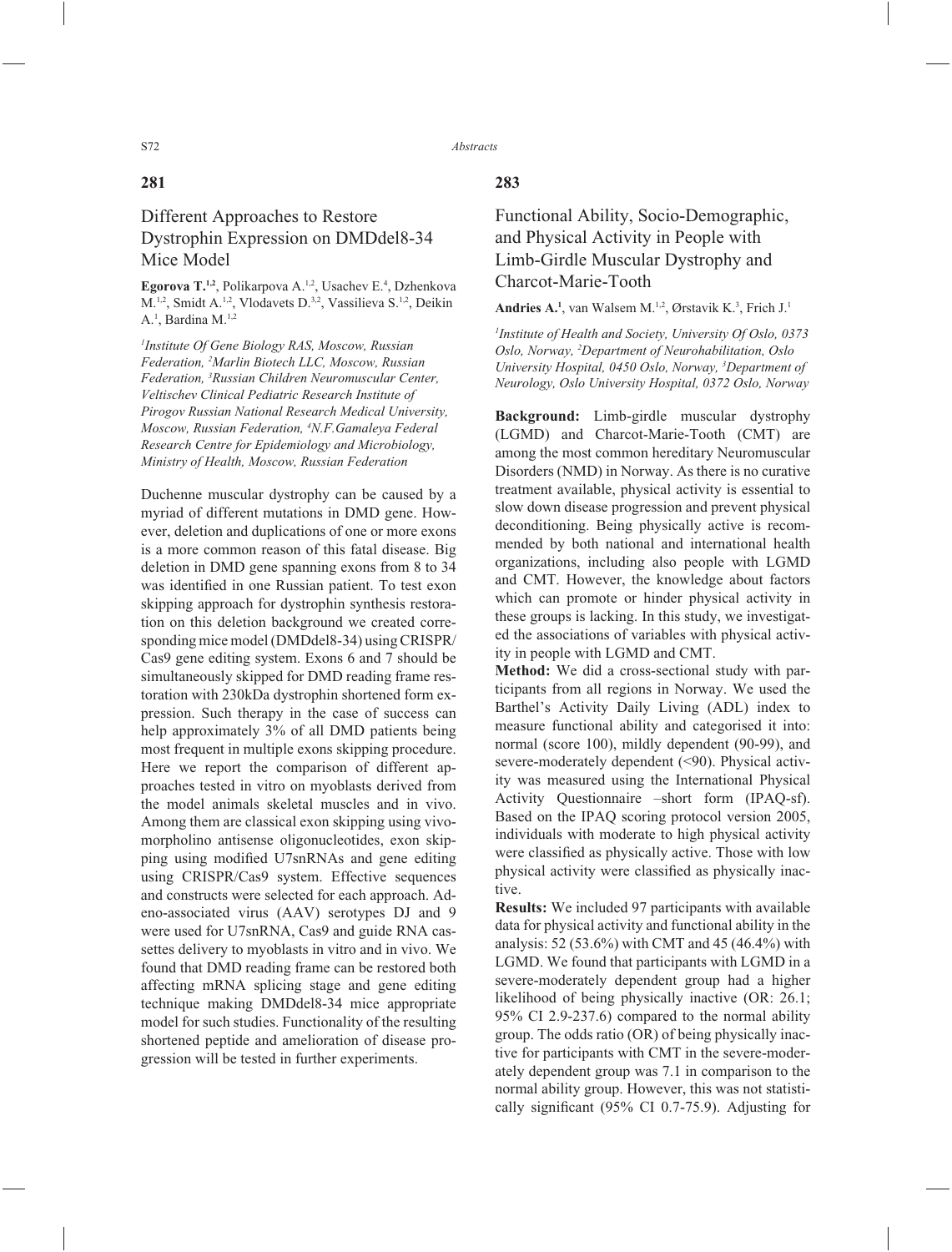the variables diagnosis, age, gender, and fatigue, we found that the severe-moderately dependent group had a higher likelihood of being physically inactive (OR: 17.9; 95% CI 3.4-93.0) compared to the normal ability group. The adjusted OR for mildly dependent group was 4.4; 95% CI 1.3-14.6. Participants who had a personal assistant, assistive device, or adapted housing as means of assistance were also less physically active.

**Conclusion:** In conclusion, we found that functional impairment was associated with physical inactivity. Participants with LGMD seemed to be less physically active in comparison to those with CMT, particularly when the functional ability decreased. Assistive measures were also associated with less physical activity. These findings are important to understand when trying to develop instruments to promote physical activity in people with NMD.

## **286**

# Multiplex Chromogenic Immunoassay Evaluating Mitochondrial Respiratory Chain Complex I and IV Defects in Muscle Biopsies

Chambers D.<sup>1</sup>, Feng L.<sup>1</sup>, Kumar A.<sup>1</sup>, Hargreaves I.<sup>2</sup>, Lam A.<sup>3</sup>, Fratter C.<sup>4</sup>, Heales S.<sup>3</sup>, Pitceathly R.<sup>1</sup>, Manzur A.<sup>3</sup>, Muntoni F.<sup>1</sup>, Sewry C.<sup>1</sup>, Poulton J.<sup>4</sup>, **Phadke R.<sup>1</sup>** 

*1 Ucl, London, United Kingdom, 2 John Moores University, Liverpool, United Kingdom, 3 Great Ormond Street Hospital, London, United Kingdom, 4 University of Oxford, Oxford, United Kingdom*

The investigation of clinically suspected mitochondrial disease (mtD) includes performing a skeletal muscle biopsy for biochemical/histochemical assessment of mitochondrial respiratory chain (RC) defects. COX-SDH histochemistry detects RC-complex IV (CIV) defects, but RC-complex I (CI) defects cannot be detected histochemically. CI/CIV defects are common in mtD. Immunohistochemical evaluation of RC complex defects relies on reduced amount of the assembled complex associated with catalytic deficiency, detectable with RC subunitspecific monoclonal antibodies. Our aim was to design a dual chromogenic immunoassay (DCI) for evaluating CI/CIV defects in diagnostic muscle biopsies. In the DCI optimised protocol, primary antibodies (Abcam), TOMM20 (mitochondrial mass), NDUFB8 (CI) and MTCO1 (CIV) were coincubated (TOMM20+CI and TOMM20+CIV), and then TOMM20 developed to yellow and the other marker to teal (Discovery/Ventana Systems) with colocalising antibodies visualising as green. Control sections stained as a mosaic dark green (type I fibres) and light green (type II fibres) pattern. Completely CI/ CIV-deficient fibres stained yellow, and partly CI/ CIV-deficient fibres stained yellow-green, and were easily detectable due to good visual colour contrast. The DCI and COX-SDH assays were performed in serial frozen sections. 23 biopsies were assessed: 15 with genetically confirmed mtD (mtDNA rearrangements/point mutations/depletion), 4 with high clinical/histological suspicion of mtD, and 4 unaffected controls. % COX and CI/CIV-deficient fibres were counted in two random fascicles, with high concordance amongst % COX-negative and CI/CIV deficient fibres. The DCI detected more CI-deficient fibres in 7/19 cases and more CIV-deficient fibres in  $5/19$  cases compared to COX-negative fibres (average 6%). Most COX-negative fibres had dual CI+CIV defects with DCI. Segmental and partial CI/ CIV defects were detectable. Equivocal COX-SDH stained fibres were often strongly CI/CIV-immunodeficient. In conclusion, our multiplex DCI reliably detects CI/CIV defects comparable in sensitivity to the COX-SDH histochemical assay, is easy to evaluate due to a good visual contrast between CI/CIV positive and negative fibres and can be easily coopted to routine diagnostic work. Studies are underway to optimise the chromogenic technique in formalin-fixed and paraffin-embedded material, as well as combining chromogenic CI/CIV labeling with fluorescent labeling for laminin, allowing for digital evaluation of CI/CIV defects in entire transverse sections of skeletal muscle.

### **290**

# Genetic and Clinical Spectrum of a Series of Patients with Hereditary Motor Neuropathies

**Frasquet M.1,2,3**, Lupo V.3,4,5, Vázquez-Costa J.1,2,3,6,7, Argente-Escrig H.<sup>1,2,3</sup>, Muelas N.<sup>1,2,3,6</sup>, Sivera R.<sup>6,8</sup>, Bataller L.<sup>1,2,3,6,7</sup>, Díaz C.<sup>9</sup>, Vilar R.<sup>10</sup>, Chumillas M.<sup>11</sup>, Millet E.<sup>11</sup>, Cortés V.<sup>11</sup>, Espinós C.<sup>3,4,5,12</sup>, Vílchez J.<sup>2,6</sup>, Sevilla T.<sup>1,2,3,6,7</sup>

*1 Neuromuscular Diseases Unit, Neurology Department, Hospital Universitari i Politècnic La Fe, Valencia, Spain, 2 Neuromuscular & Ataxias Research Group, Instituto de*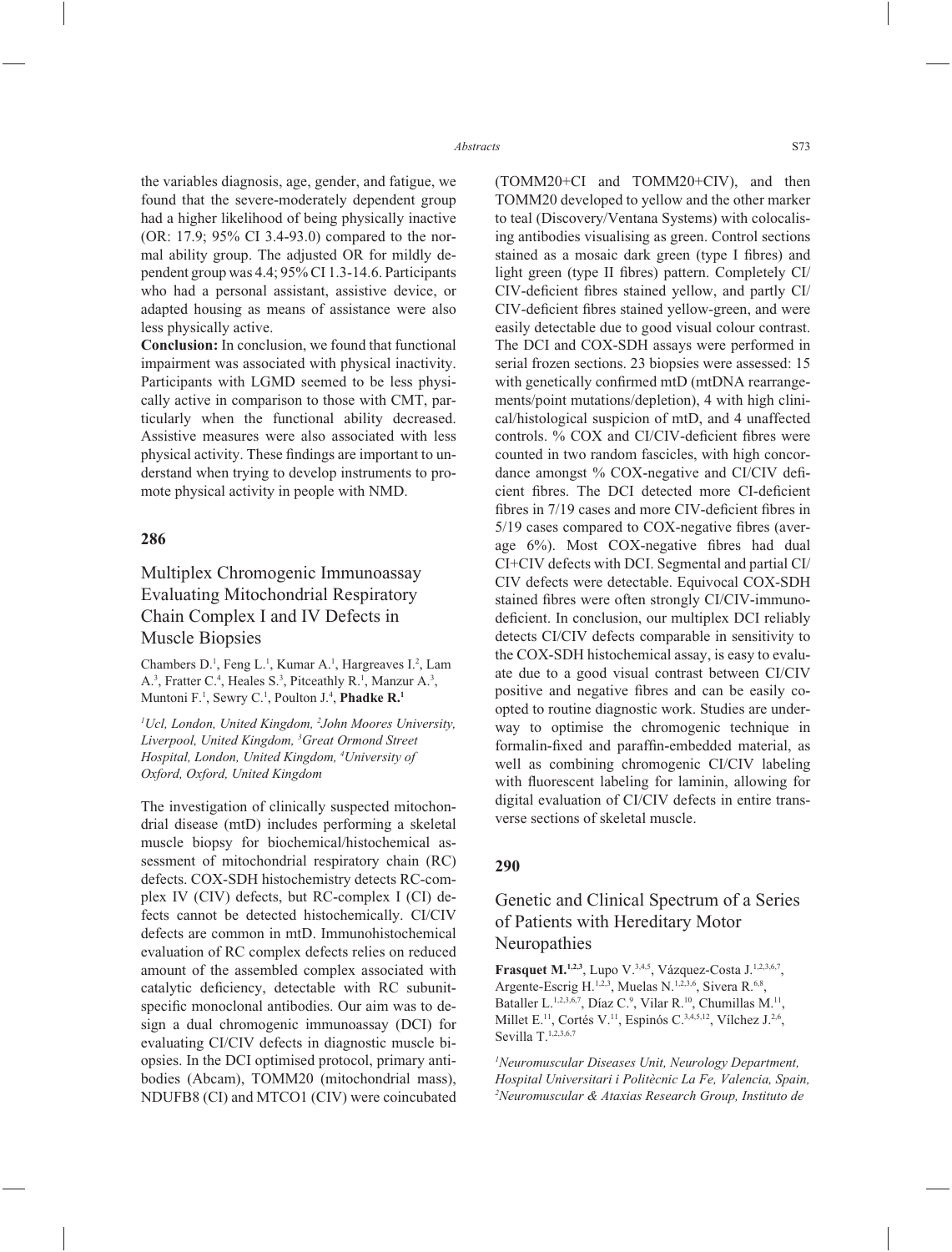*Investigación Sanitaria La Fe, Valencia, Spain, 3 Joint Unit for research on Rare Diseases, CIPF-IISLa Fe, Valencia, Spain, 4 Unit of Genetics and Genomics of Neuromuscular and Neurodegenerative Disorders, Centro de Investigación Príncipe Felipe (CIPF), Valencia, Spain, 5 Service of Genomics and Translational Genetics, CIPF, Valencia, Spain, 6 Centro de Investigación Biomédica en Red de Enfermedades Raras (CIBERER), Spain, 7 Department of Medicine, Universitat de València, Valencia, Spain, 8 Department of Neurology, Hospital Sant Francesc de Borja, Gandía, Spain, 9 Department of Neurology, Hospital General Universitario de Alicante, Alicante, Spain, 10Department of Neurology, Hospital General Universitari de Castelló, Castelló de la Plana, Spain, 11Department of Clinical Neurophysiology, Hospital Universitari i Politècnic La Fe, Valencia, Spain, 12Department of Genetics, Universitat de València, Valencia, Spain*

**Introduction:** Hereditary motor neuropathies (HMN) are clinically and genetically heterogeneous. To date more than 30 genes have been identified in association with different forms of HMN. Nevertheless, most patients with HMN are not genetically characterized and only a small number of series of patients affected with HMN have been reported.

**Objective:** To determine the prevalence, the genetic cause and clinical presentation of an extensive series of patients with HMN assessed in the Valencian Region, Spain.

**Patients and Methods:** We included 125 patients from 79 families with HMN from the Valencian Region who were clinically and genetically studied in a Neuromuscular Disease Unit from 1984 to 2019. Genetic studies were performed by either direct Sanger sequencing or using New Generation Sequencing techniques.

**Results:** The minimum prevalence of HMN in the Valencian Region (total population of 4,974,475) is 2.33 per 100,000 individuals. The majority of probands were sporadic cases (n= 44/79) and the age of onset in most patients was between 2-10 years (36/125). Among the secondary cases, there were 10 asymptomatic carriers. In the whole series, the causative mutation was identified in 57 out of 125 patients (45.6%) and in 23 out of 79 families (29.11%). In 16 families previously described pathogenic HMN mutations were identified, while in 7 families novel variants in known genes that segregated with the disease and that matched the phenotype were identified. In the rest of families the studies were inconclusive (41/79) or negative (15/79). The most frequent mutations in this series were HSPB1

c.418C $\geq$ G (five families) and DNAJB2 c.352+1G $\geq$ A (four families). The GARS c.794C>T change was identified in 13 subjects from one large family. Two families carrying the c.65A>G mutation in SOD1 were also identified. Four families with four different mutations in BICD2 were identified and de novo mutations in the DYNC1H1 gene were found in two probands. The rest of diagnosed patients carried mutations in AAAS, VRK1, IGHMBP2 and FIG4 genes. Some patients carrying mutations in HSPB1, GARS, DNAJB2, FIG4 and IGHMBP2 genes presented subclinical or minor sensory involvement. **Conclusions:** The minimum prevalence of HMN in the Valencian Region is 2.33 per 100,000 individuals. The most frequent cause of HMN in our series is the c.418C>G HSPB1 change. Mutations in BICD2, DNAJB2 and GARS are also frequent. The diagnostic rate in our series is similar to other recently published series and highlights the fact that the majority of patients with HMN remain without genetic diag-

nosis after a comprehensive genetic screening. Our data also emphasizes the clinical and genetic overlap that exist between HMN and axonal Charcot-Marie-Tooth.

### **291**

## Reliability of Automated Quantitative Analysis of Muscle MRI in Patients with Duchenne Muscular Dystrophy

Nagy S.<sup>1,2</sup>, Schädelin S.<sup>3</sup>, Hafner P.<sup>2</sup>, Schmidt S.<sup>2</sup>, Hinton M.<sup>4</sup>, Schröder J.<sup>5</sup>, Bonati U.<sup>2</sup>, Bieri O.<sup>5</sup>, González J.<sup>4</sup>, Kubassova O.4 , Fischer D.2

*1 Department of Neurology, University Hospital Basel, University of Basel, Basel, Switzerland, 2 Division of Developmental- and Neuropaediatrics, University of Basel Children's Hospital, University of Basel, Basel, Switzerland, 3 Clinical Trial Unit, University of Basel, Basel, Switzerland, 4 IAG, Image Analysis Group, London, United Kingdom, 5 Department of Radiology, Division of Radiological Physics, University Hospital Basel, University of Basel, Basel, Switzerland*

**Background:** Duchenne muscular dystrophy (DMD) is a devastating neuromuscular disorder with an incidence rate of up to 1:5000 males worldwide. The disease leads to progressive muscle weakness, loss of ambulation and early death. In the past years numerous clinical trials have been initiated to develop new treatment strategies. At the same time, the definition of reliable outcome measures has won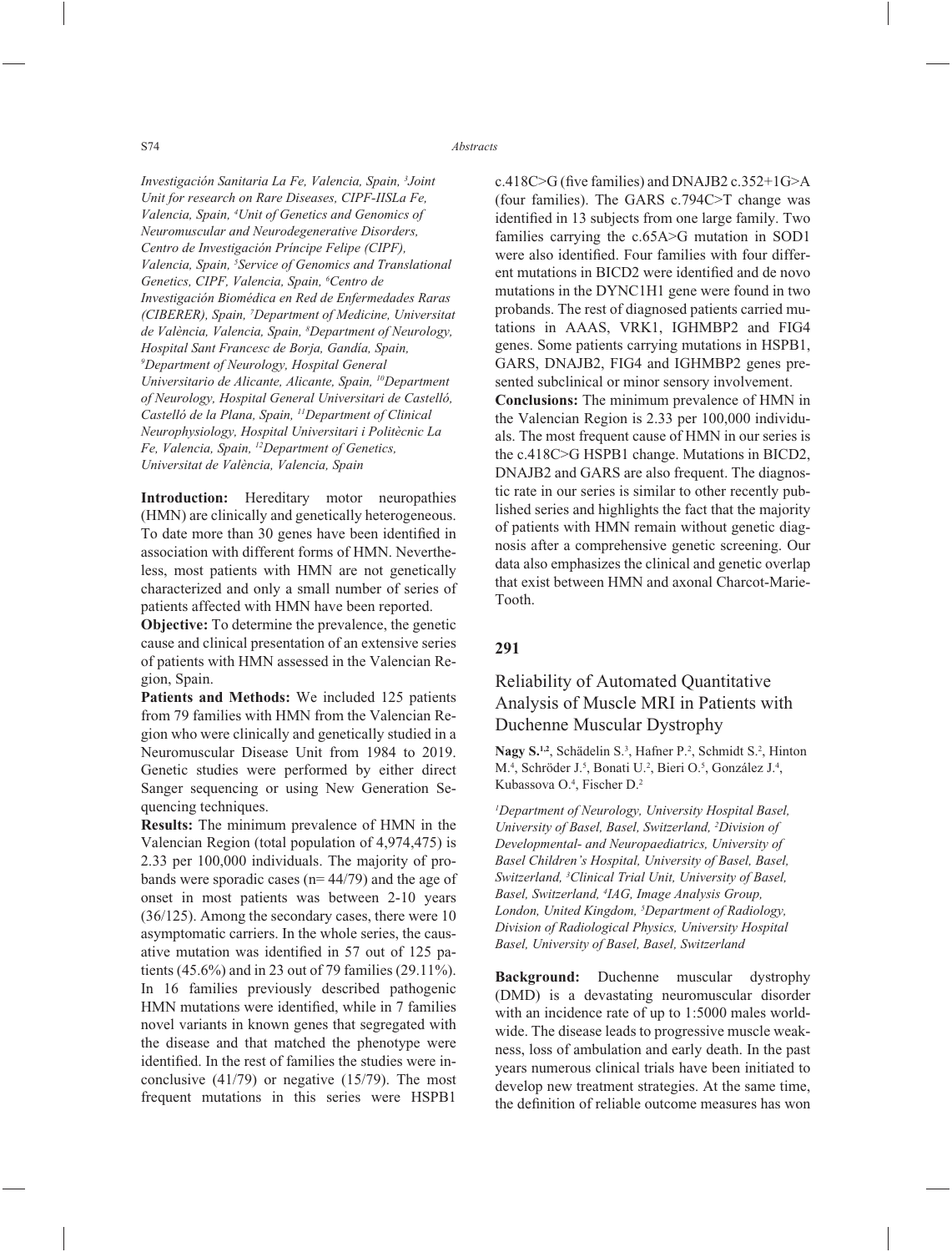the clinical routine partly due to the time consuming process of image analysis. More advanced techniques with automated segmentation of the limb pools (i.e muscle, adipose tissue and bones) might simplify the image analysis and contribute to the wider use of qMRI. In this study we present the reliability of an automated machine learning framework of qMRI data and its correlation with clinical assessments and disease progression.

**Methods:** Baseline and 6-month follow-up data of 41 ambulatory patients (aged 6.5-10 years) with genetically confirmed DMD participating in the "Treatment with L-citrulline and metformin in Duchenne muscular dystrophy"-study were analyzed. qMRI measurement of the thigh muscles at baseline and at 6-month follow-up were analyzed and correlated with the motor function measure and its D1 domain. Statistical analysis was conducted to compare the muscle mean fat fractions at baseline and at follow-up measured by manual and automated image analysis. Further, sample size estimations of the two imaging methods and their correlation to clinical outcomes were completed.

**Results:** Mean fat fraction of the thigh at baseline and at 6-month follow-up assessed by automated segmentation correlated well with manually analysed data. An increased mean feat fraction at 6-month follow-up could be observed with both techniques. Further, mean fat fraction correlated well with the motor function measure and its D1 domain independently of the image analysis technique. Naive sample size estimation was larger when using the manual analysis method; however, when adjusting for the baseline fat fraction, sample sizes were smaller in this group.

**Conclusion:** Automated qMRI analysis of mean fat fraction is a less time consuming method and shows good correlation with manual segmentation data and clinical outcome measures. However, automated algorithms are less reliable in cases with a very high muscle fat content or with significant movement artefact, where visual quality control remains necessary. Automated analysis seems to be a useful tool in certain settings, but studies with larger samples size are needed to confirm these results.

# Efficacy of Nusinersen in Type 1-3 Spinal Muscular Atrophy: Real World Data from Hungarian Patients

Szabó L<sup>1</sup>, Gergely A.<sup>2</sup>, Jakus R.<sup>2</sup>, Fogarasi A.<sup>2</sup>, Grosz Z.<sup>3</sup>, Molnár M.<sup>3</sup>, Andor I.<sup>1</sup>, Schulcz O.<sup>2</sup>, Goschler A.<sup>1</sup>, Medveczky E.<sup>4</sup>, Czövek D.<sup>5</sup>, Herczegfalvi Á.<sup>1</sup>

*1 Semmelweis University 2nd Department of Paediatrics, Budapest, Hungary, 2 Bethesda Children's Hospital, Budapest, Hungary, 3 Semmelweis University Institute of Genomic Medicine and Rare Disorders, Budapest, Hungary, 4 North-Central Buda Centre, New St. John's Hospital and Clinic, Budapest, Hungary, 5 Semmelweis University 1st Dept. of Paediatrics, Budapest, Hungary*

**Introduction:** Spinal muscular atrophy (SMA) is an autosomal recessive disorder caused by a homozygous deletion in the survival motor neuron (SMN) 1 gene. Nusinersen is an antisense oligonucleotide enhancing the production of the SMN protein. Clinical trials have demonstrated its effectiveness in several types of SMA based on which it has received EMA approval in 2017. In Hungary, the first patient received nusinersen treatment in April, 2018. Our aim is to summarize our experience regarding the efficacy, safety and tolerability of nusinersen in our patients.

**Methods:** We collected data retrospectively in all SMA patients (type 1-3) who started treatment with nusinersen in Hungary between April 2018 and August 2020. The motor functions were evaluated at baseline, at the time of the 4th and at the time of all following injections.

**Results:** By 31st August, 2020, nursinersen therapy was initiated in 76 patients at one of the Hungarian treatment centres. 45 patients performed the motor evaluation at the 307th day visit. Mean age of these patients at the start of the treatment was 8.1 years (0.4 y-17.9 y, SD 6.0). 9 patients are type 1 (0.4y-1.5y, mean 0.78±0.27), 18 patients are type 2 (1.3 y-12 y mean 4.5±3.3), 18 patients are type 3 (2.9  $y-17.9$  y mean  $10.9\pm5.2$ ). Fourteen patients had severe scoliosis, four of them underwent spine stabilizing surgery. Approximately 450 injections were administered without any new safety concerns emerging. Motor function has improved in most of the children. By the 307th day visit, on average, a 15.6 point improvement was measured on the CHOP INTEND scale in type 1 patients  $(p=0.004)$ . All type 1 patients have improved more than four points (7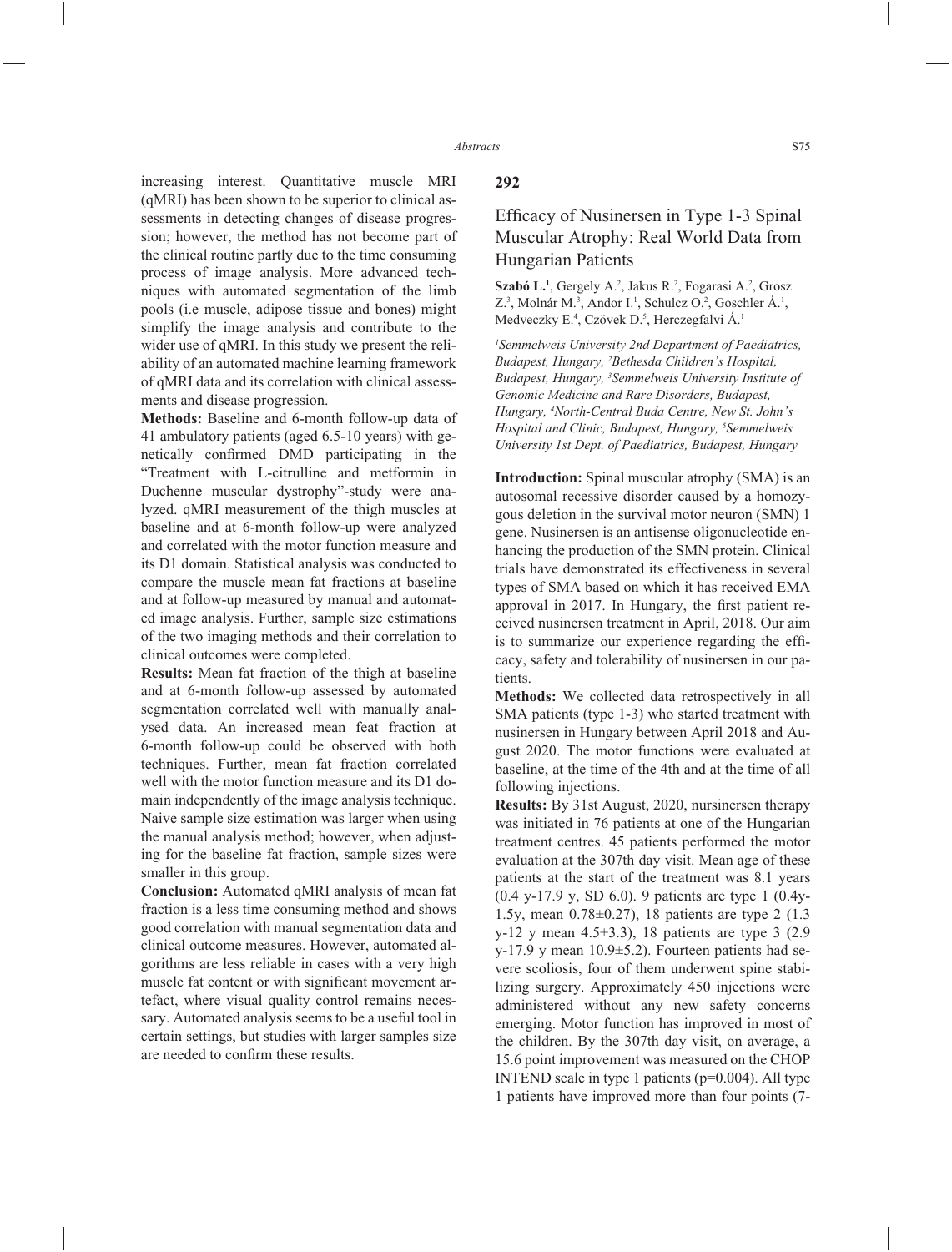23). In case of type 2 patients we have found a 6.7  $((-2) - (+17))$  point increase from baseline ( $p \le 0.001$ ) with Hammersmith Functional Motor Scale Expanded (HFMSE) by the time of 6th injection. The 6 minute's walk test distance also increased by 29.7 meters (min-max  $(-50) - (+106)$ ) on average, in type 3 patients. The motor function improvement remained stable during the nearly 2 years follow up (median 620 days).

**Conclusion:** According to our results nusinersen has the same safety and tolerability profile as it was demonstrated in the clinical trials. In a heterogenic patient population of type 1-2 SMA, nusinersen showed similar efficacy as seen in pivotal studies. A clinically and statistically significant improvement of motor functions was also detectable in type 3 patients with heterogenious age distribution.

#### **296**

# Episodic Weakness in a Teenager with a Family History of Hereditary Neuropathy

**Alagoda S.1** , Shields S.1

#### *1 Taunton & Somerset Nhs Trust, Taunton, United Kingdom*

A 19 year old female presented with falls and episodic weakness of the lower limbs, starting with pain in the calves and falls at the age of 16 years. There was strong family history of hereditary neuropathy of uncertain type affecting several of her mother's relatives.

Apart from flat feet no abnormality was noted on inspection or gait; neurological examination of power, tone, reflexes and sensation in the limbs were normal. Investigations showed normal nerve conduction studies. Blood tests including creatinine kinase were normal. CT brain showed moderately dilated ventricles and intracranial pressure measurement was normal. Initial clinical impression was that there is 'no neuromuscular cause for her weakness'.

The episodic weakness got gradually worse with an increase in frequency and duration of episodes and daily falls. Weakness was precipitated by prolonged sitting and she also reported stiffness of lower limbs with prolonged sitting or standing. There was no limb weakness between episodes. She was referred for repeat electrophysiology when she was 19 years old. Nerve conduction studies showed mild axonal type sensory motor polyneuropathy in the lower limbs. Long exercise test for periodic paralysis was normal. Genetic testing for CMT2 and CMT X were negative.

There have been reports describing episodic weakness in CMT2 with mitochondrial gene mutation MT-ATP6. She was found to have a mitochondrial MT-ATP6 mutation m.9185T>C confirming a mitochondrial DNA disorder.

It has been reported that episodic weakness improves with acetazolamide but this did not influence attack frequency or severity in this patient and was discontinued when she reported dizziness. Clinical syndromes associated with MT ATP6 mutations include Leigh syndrome; syndrome of neuropathy, ataxia and retinitis pigmentosa (NARP); and spinocerebellar ataxia and CMT like peripheral neuropathy. Although the clinical phenotype may overlap in MT-ATP6 and CMT2, neuropathy associated with MT ATP6 is best classified as a mitochondrial disorder rather than CMT 2. Mitochondrial DNA testing for MTATP6 should be considered in patients with episodic weakness and hereditary axonal neuropathy.

### **297**

# Immunogenicity in a Phase 3 Facilitated Subcutaneous Immunoglobulin Study in Chronic Inflammatory Demyelinating Polyradiculoneuropathy (CIDP)

Hasan S.<sup>1</sup>, Wisseh S.<sup>2</sup>, Ay H.<sup>1</sup>, Chavan S.<sup>3</sup>

*1 Shire US Inc., a Takeda company, Cambridge, United States, 2 The Takeda group of companies, Cambridge, United States, 3 Shire US Inc., a Takeda company, Lexington, United States*

**Background:** ADVANCE-CIDP 1 is a placebocontrolled, randomized, double-blind, global phase 3 study evaluating the efficacy, safety, and tolerability of facilitated subcutaneous immunoglobulin (fSCIG; Immune Globulin Infusion [Human] 10% with Recombinant Human Hyaluronidase [rHuPH20]) to prevent relapse in CIDP. The rHuPH20 component of fSCIG facilitates depolymerization of subcutaneous hyaluronan, resulting in increased tissue dispersion and absorption of subcutaneously administered immunoglobulin (IG). fSCIG can be administered at doses and infusion rates that are comparable to intravenous administration. Published data suggest that up to 18% of patients with primary immunodeficiency diseases may develop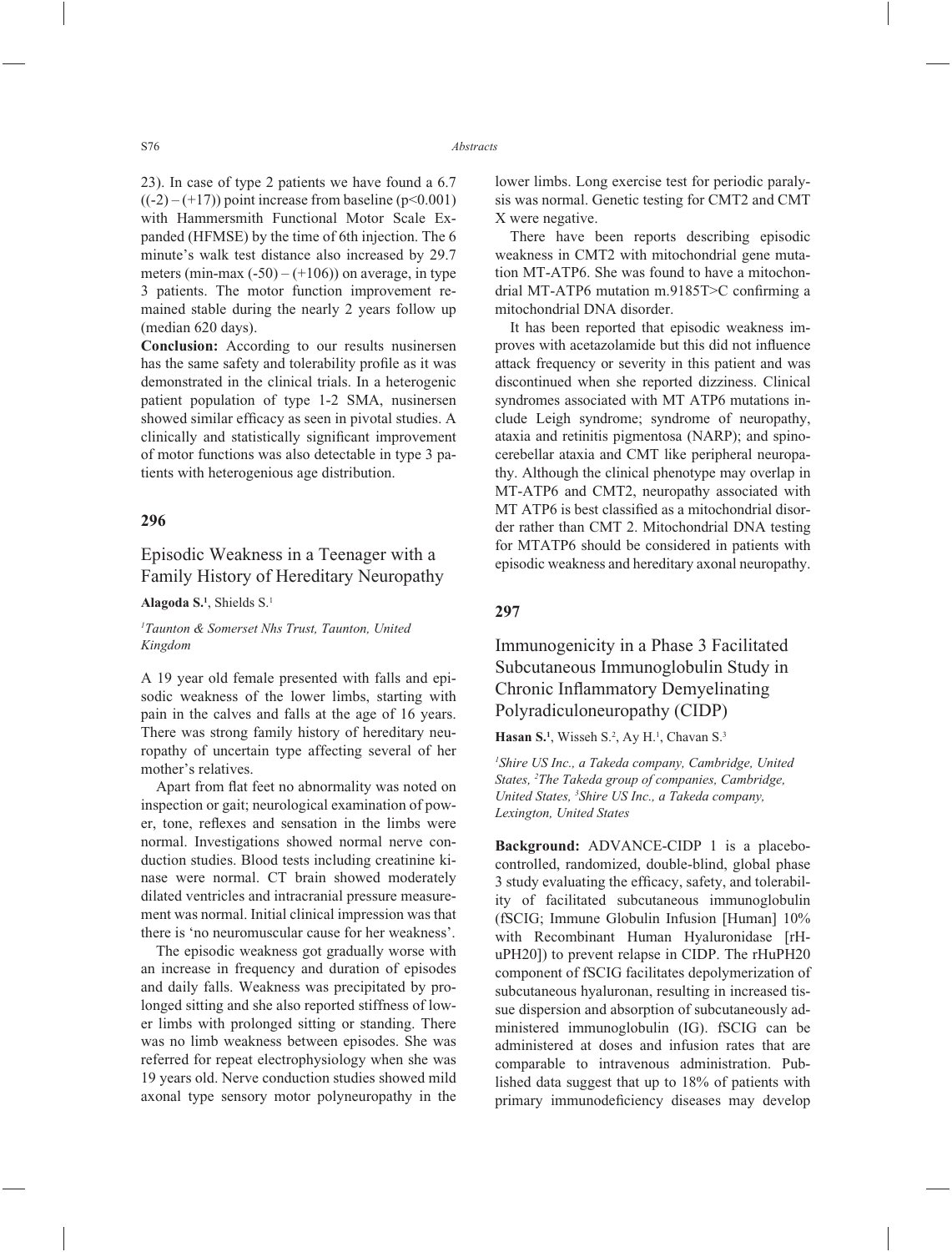clinically non-significant binding antibodies to rHuPH20 which are not associated with any adverse event and decline over time despite continued treatment. A preplanned interim safety analysis was performed to provide data on immunogenicity of fSCIG in subjects with CIDP.

**Objective:** To provide a preliminary assessment of a potential immune response to rHuPH20 in patients with CIDP (NCT02549170).

**Methods:** The interim analysis included 96 patients with CIDP who received rHuPH20 with IG 10% or placebo. All patients were monitored for the development of binding and neutralizing anti-rHuPH20 antibodies using a validated anti-rHuPH20 antibody detection assay (ADA, also known as the Screening and Confirmatory Binding Assay). Antibody titers  $\geq$ 1:160 were considered positive. Statistical analysis was descriptive.

**Results:** Patients' mean age at baseline was 53.3 (range: 19 to 86) years, 55% were male, and 83% were white. Six (6.3%) patients were found to have positive binding antibody titers (titer range: 1:160 to 1:5120). Four of these patients had positive binding antibody titers at 2 consecutive measurements. No adverse events were related to positive binding antibodies. There were no neutralizing antibodies.

**Conclusion:** The interim analysis has shown that clinically non-significant, transient, non-neutralizing, binding antibodies to rHuPH20 can occasionally develop in patients with CIDP. These data are in line with previous findings in other patient populations.

### **298**

## Usefulness of Ultrasound in Detecting Muscle Involvement Pattern In POMPE Disease: Preliminary Results

Moreira A.1 , **Silva A.1** , Zanoteli E.1

*1 Department of Neurology, Faculdade de Medicina da Universidade de São Paulo (FMUSP), São Paulo, Brazil*

**Introduction:** Pompe disease is a treatable autosomal recessive disorder caused by deficiency of acid alfa-glucosidase. Two classical phenotypes are described: the infantile and the late-onset forms. Among late-onset Pompe disease, most patients present with a limb-girdle weakness pattern, although axial involvement is common. Treatment can modify the course of Pompe disease, and early diagnosis is important. Muscle ultrasound is a useful tool to evaluate clinical and subclinical involvement of muscles, identifying some particular distribution pattern, and acting as adjunct to the physical exam. **Objective:** To describe the pattern of muscle involvement by ultrasound, including the tongue, paravertebral and diaphragm muscles in patients with Pompe disease.

**Methods:** Eight patients with molecular diagnosis of Pompe disease were clinically assessed and underwent muscle ultrasound using the setting for muscle evaluation with a fixed gain (Sonosite Edge, Fujifilm) with a 7-15MHz transducer. The followings segments were assessed: tongue, upper and lower limb (mostly for proximal muscles), abdomen, diaphragm and paravertebral muscles. For the diaphragm we recorded images in the seventh intercostal space in the anterior axillar line, always showing the diaphragm tangent to two ribs, and we measured the thickness during expiration and forced inspiration. All ultrasound images were obtained and scored retrospectively by consensus of two experienced examiners based on Heckmatt's rating scale.

**Results:** Five from eight patients were male. The mean age was 42 years old, with 10 years of disease duration. Only one patient complaint of dysphagia and five reported dyspnea. The most involved and weakest muscles in clinical evaluation were abdominal (mean MRC 2), gluteus maximus (mean MRC 2) and gluteus medius (mean MRC 3), and adductors (mean MRC 2.5). On ultrasound the most affected muscles were abdomen, vastus intermedius, adductors and lumbar paravertebral muscles, scaled as Heckmatt 3 in virtually all patients. We also observed a pattern of brachialis more involved than biceps brachii, and vastus intermedius more affected than rectus femoris in all patients. Five patients had imaging involvement of the tongue without any complaint of dysphagia. Considering diaphragm examination, seven patients had high echointensity, and all patients with Heckmatt 3 had a thickness ratio (considering inspiration and expiration thickness) lower than 30%, which was considerably lower than in Heckmatt 2 patients (which had a thickness ratio between 30 and 60%). In only one patient we recorded a normal diaphragm (Heckmatt 1) with a thickness ratio of 77%, and this patient was the one with the shortest interval between the symptom onset and diagnosis. **Conclusion:** Muscle ultrasound was able to detect a recurrent pattern of muscle compromise in all patients. Subclinical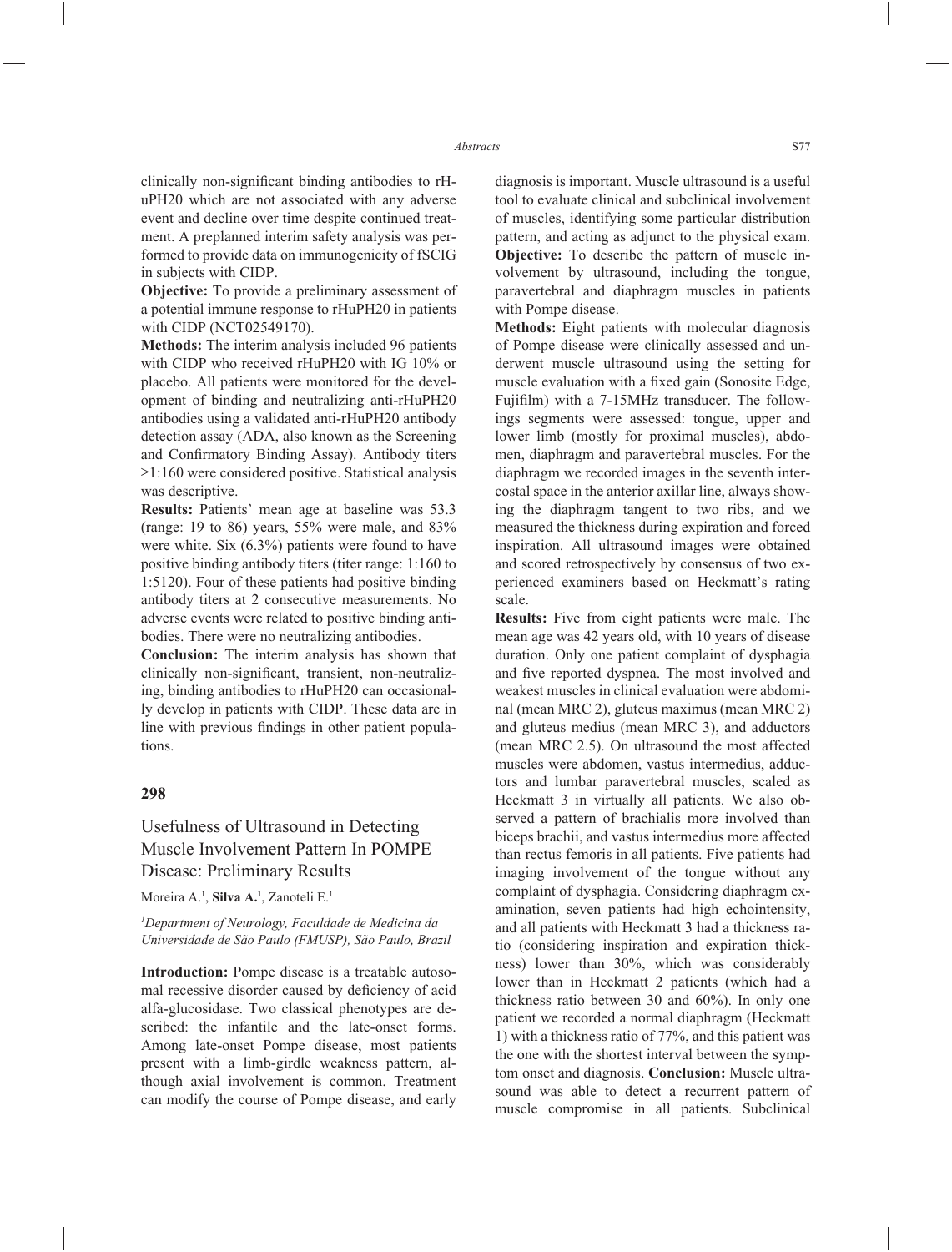involvement of the tongue and diaphragm, even in patients without dysphagia or dyspnea, may help early disease recognition and predict potential respiratory complication.

## **301**

# Initial Results of the Avalglucosidase alfa Phase 3 COMET Trial in Late-Onset Pompe Disease Patients

Diaz-Manera J.<sup>1</sup>, Attarian S.<sup>2</sup>, Borges J.<sup>3</sup>, Bouhour F.<sup>4</sup>, Chien Y.<sup>5</sup>, Choi Y.<sup>6</sup>, Clemens P.<sup>7</sup>, Day J.<sup>8</sup>, Erdem-Ozdamar S.9 , Goker-Alpan O.10, Illarioshkin S.11, Kishnani P.12, Kostera-Pruszczyk A.13, Kushlaf H.14, Ladha S.15, Mozaffar T.16, Roberts M.17, Schoser B.18, Straub V.19, Toscano A.20, van der Ploeg A.21, An Haack K.<sup>22</sup>, Hug C.<sup>23</sup>, Huynh-Ba O.<sup>24</sup>, Johnson J.<sup>23</sup>, Zhou T.<sup>23</sup>, Dimachkie M.25

*1 John Walton Muscular Dystrophy Research Center, Newcastle University, Newcastle Upon Tyne, United Kingdom, 2 Referral Centre for Neuromuscular Diseases and ALS, Hôpital La Timone, Marseille, France, 3 Clinical Research Center of Brazil, Brasilia, Brazil, 4 Pierre Wertheimer Hospital, Lyon-Bron, France, 5 Department of Medical Genetics and Pediatrics, National Taiwan University Hospital, Taiwan, 6 Gangnam Severance Hospital, Yonsei University, College of Medicine, Seoul, Korea, 7 Department of Neurology, University of Pittsburgh, and Department of Veterans Affairs Medical Center, Pittsburgh, United States, 8 Departments of Neurology, Pediatrics, Stanford University, Stanford, United States, 9 Hacettepe University Department of Neurology, Ankara, Turkey, 10O and O Alpan LLC, Fairfax, United States, 11Research Center of Neurology, Moscow, Russia, 12Division of Medical Genetics, Department of Pediatrics, Duke University Medical Center, Durham, United States, 13Department of Neurology, Medical University of Warsaw, Warsaw, Poland, 14Department of Neurology & Rehabilitation Medicine and Department of Pathology & Laboratory Medicine, University of Cincinnati, Cincinnati, United States, 15Barrow Neurological Institute, Phoenix, United States, 16Department of Neurology, University of California, Irvine, Orange, United States, 17Salford Royal NHS Foundation Trust, Salford, United Kingdom, 18Department of Neurology, Friedrich-Baur-Institute, Klinikum München, München, Germany, 19Newcastle University John Walton Muscular Dystrophy Research Centre, Newcastle Hospitals NHS Foundation Trust, Newcastle Upon Tyne, United Kingdom, 20Department of Clinical and Experimental Medicine, Reference Center for Rare Neuromuscular Disorders, University of Messina, Messina, Italy,* 

*21Center for Lysosomal and Metabolic Diseases, Erasmus MC, University Medical Center, Rotterdam, The Netherlands, 22Sanofi Genzyme, Shanghai, China, 23Sanofi Genzyme, Cambridge, United States, 24Sanofi Genzyme, Chilly-Mazarin, France, 25University of Kansas Medical Center, Kansas City, United States*

**Background:** Pompe disease is a rare, autosomal recessive, progressive neuromuscular disorder caused by a deficiency of acid  $\alpha$ -glucosidase (GAA), an enzyme that breaks down lysosomal glycogen. Deficient enzymatic activity results in abnormal glycogen accumulation leading to cellular dysfunction; progressive damage to respiratory, cardiac, skeletal, and smooth muscle; and numerous functional disabilities. In patients with late-onset Pompe disease (LOPD), progressive loss of respiratory function resulting from the weakened diaphragm and other respiratory muscles leads to considerable morbidity and early mortality. Avalglucosidase alfa is an investigational, recombinant human acid α-glucosidase  $(rhGAA)$  enzyme replacement therapy specifically designed for enhanced receptor targeting and enzyme uptake aiming at increased glycogen clearance and potential improvement of the clinical efficacy achieved with alglucosidase alfa.

**Methods:** The Phase 3 COMET trial (NCT02782741, sponsored by Sanofi Genzyme) is a double-blind, head-to-head comparison study of avalglucosidase alfa and alglucosidase alfa, at doses of 20 mg/kg, every other week. Patients had to have a diagnosis of Pompe disease confirmed by GAA enzyme deficiency from any tissue source and/or two confirmed GAA gene variants. Treatment-naive LOPD patients  $\geq$ 3 years of age, without known Pompe-specific cardiomyopathy, able to ambulate  $\geq 40$  meters without stopping and without an ambulation-assistance device, and with forced vital capacity percent predicted (%FVC) in the upright position of  $\geq$ 30% predicted and  $\leq$ 85% predicted were eligible. Measurement of FVC is widely used to evaluate respiratory function in LOPD and considered a primary endpoint for measurement of Pompe disease progression, and is the primary endpoint in the COMET study. Changes from baseline in %FVC upright were measured. Other outcome measures include changes from baseline in the six-minute walk test (6MWT) scores; maximal inspiratory pressure (MIP) and maximal expiratory pressure (MEP) in the upright position; hand-held dynamometry measurement; Quick Motor Function Test scores; and the 12-Item Short-Form Health Survey scores. Also monitored was the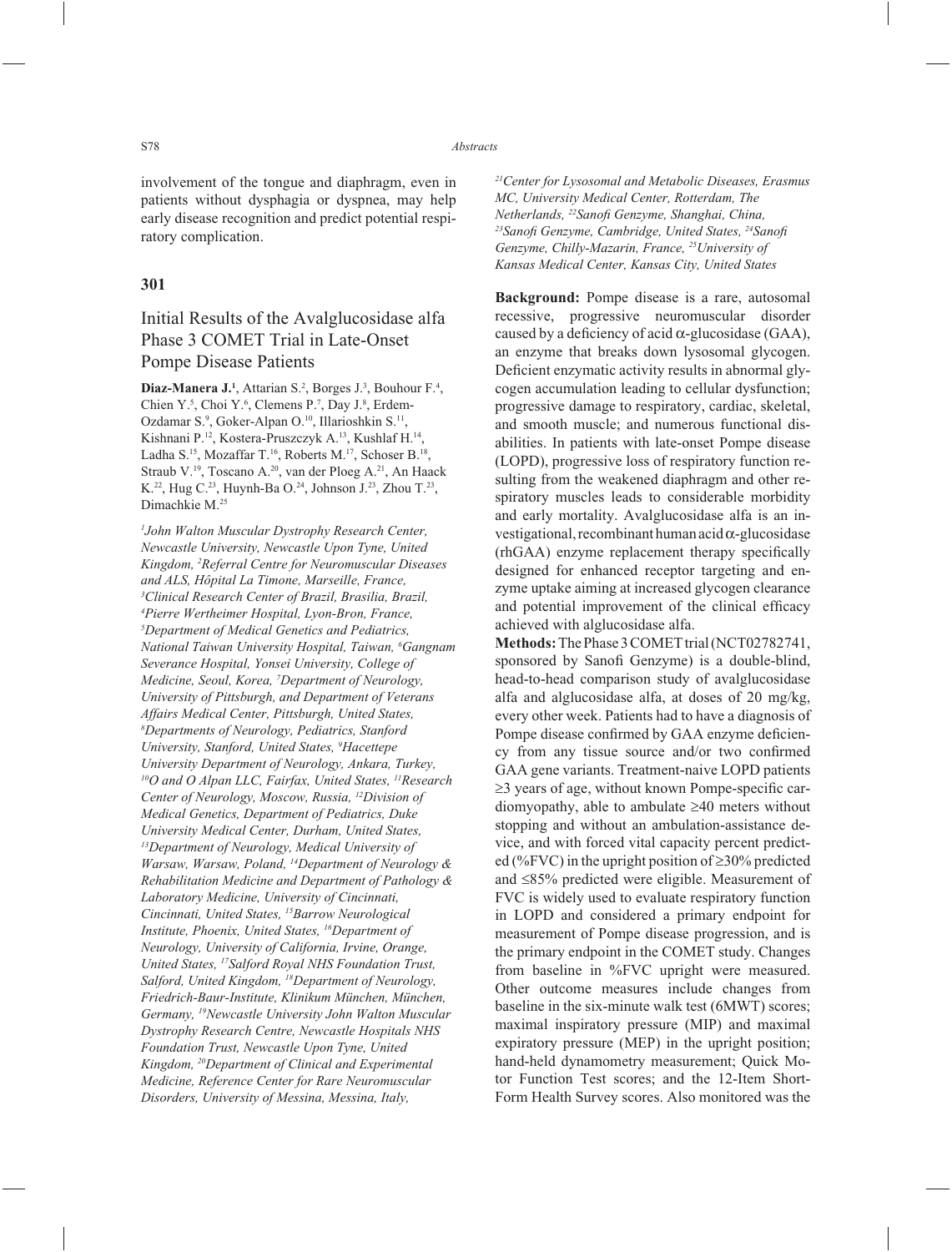number of participants with adverse events (AEs) reported.

**Results:** Greater improvements in FVC %predicted upright at all timepoints and a 2.43% greater increase in FVC %predicted were seen with avalglucosidase alfa vs. alglucosidase alfa at Week 49. The primary study objective, achieving statistical noninferiority (p=0.0074), was met. Testing for superiority was borderline significant  $(p=0.0626)$ . Avalglucosidase alfa treatment resulted in greater improvements in the 6MWT (meters and %predicted), with 30.01-meter and 4.71% greater increases, respectively. Similarly, positive results for avalglucosidase alfa were seen for all secondary and other efficacy endpoints. Treatment-emergent AEs were reported in 86.3% of avalglucosidase alfa-treated and 91.8% of alglucosidase alfa-treated participants. Five participants withdrew, four due to AEs, all in the alglucosidase alfa arm. Serious AEs occurred in 8 avalglucosidase alfa-treated and 12 alglucosidase alfa-treated participants. IgG antidrug antibody responses were similar in both groups. High titers and neutralizing antibodies were more common for alglucosidase alfa.

**Discussion:** Efficacy and safety results of the primary analysis period of the COMET trial demonstrate improvements in clinically meaningful outcome measures and a more favorable safety profile in patients with LOPD treated with avalglucosidase alfa compared to alglucosidase alfa.

#### **302**

European Postauthorization Safety Study on Long-term Hyaluronidase-facilitated Subcutaneous Immunoglobulin in Primary Immunodeficiency Diseases: Interim Analysis

Ellerbroek P.<sup>1</sup>, van Paassen P.<sup>2</sup>, Hanitsch L.<sup>3</sup>, Plebani A.<sup>4</sup>, Schmidt R.<sup>5</sup>, van Hagen P.<sup>6</sup>, Wang P.<sup>7</sup>, Fielhauer K.<sup>8</sup>, Leibl H.<sup>8</sup>, **Chavan S.<sup>7</sup>**, Yel L.<sup>9</sup>

*1 Department of Internal Medicine and Infectious Diseases, University Medical Centre Utrecht, Utrecht, Netherlands, 2 Academisch Ziekenhuis Maastricht, Maastricht, Netherlands, 3 Institut für Medizinische Immunologie Charité Universitätsmedizin Berlin, Berlin, Germany, 4 Pediatrics Clinic, Department of Clinical and Experimental Sciences, University of Brescia and ASST Spedali Civili of Brescia, Brescia, Italy, 5 Klinik für Immunologie und Rheumatologie, Medizinische* 

*Hochschule Hannover, Hannover, Germany, 6 Erasmus University Medical Center, Department of Internal Medicine, Rotterdam, Netherlands, 7 Shire US Inc., a Takeda company, Lexington, United States, 8 Baxalta Innovations GmbH, a Takeda company, Vienna, Austria, 9 Baxalta US Inc., a Takeda company, Cambridge, United States*

**Introduction:** Recombinant human hyaluronidase (rHuPH20)-facilitated subcutaneous immunoglobulin (fSCIG) 10% is a novel therapy that utilises rHuPH20 to catalyze the hydrolysis of hyaluronan in the extracellular matrix. The resultant increase in subcutaneous tissue permeability enables administering fSCIG at rates, volumes, and frequencies similar to intravenous immunoglobulin. Here, we report fSCIG safety data from the interim analysis of an ongoing observational study in patients with primary immunodeficiency diseases (PID).

**Methods:** This prospective, non-interventional, open-label, uncontrolled, multicenter study, initiated in July 2014 in Europe, includes patients aged  $\geq 18$ years with PID currently receiving fSCIG (EU-PAS5812).

**Results:** This safety analysis includes 103 of 111 enrolled patients who received  $\geq 1$  dose of fSCIG as of 10 January 2019; the mean (SD) fSCIG exposure duration was 2.26 (1.19) years. Incidence of treatment-emergent non-serious (non-infectious) adverse events/treatment-emergent serious adverse events was 2.37/0.24 events per person-year; 553/57 events were observed in 83/28 patients. No neutralizing antibodies to rHuPH20 were detected. The median immunoglobulin dose administered was 80.9 (range: 1.3–275.5) mg/kg body weight/week. The proportion of fSCIG administered at home was 91.2% in the first,  $93.2\%$  in the second,  $93.2\%$  in the third, and 85.2% in the fourth year.

**Conclusion:** This interim analysis of prospectively collected fSCIG data suggests that fSCIG is well tolerated in a real-world population. The volume advantage of fSCIG makes it an attractive candidate in PID. This advantage becomes even more important in diseases that require higher doses of immunoglobulin, such as chronic inflammatory demyelinating polyradiculoneuropathy (CIDP). A phase 3 trial of fSCIG in CIDP is ongoing (NCT02549170).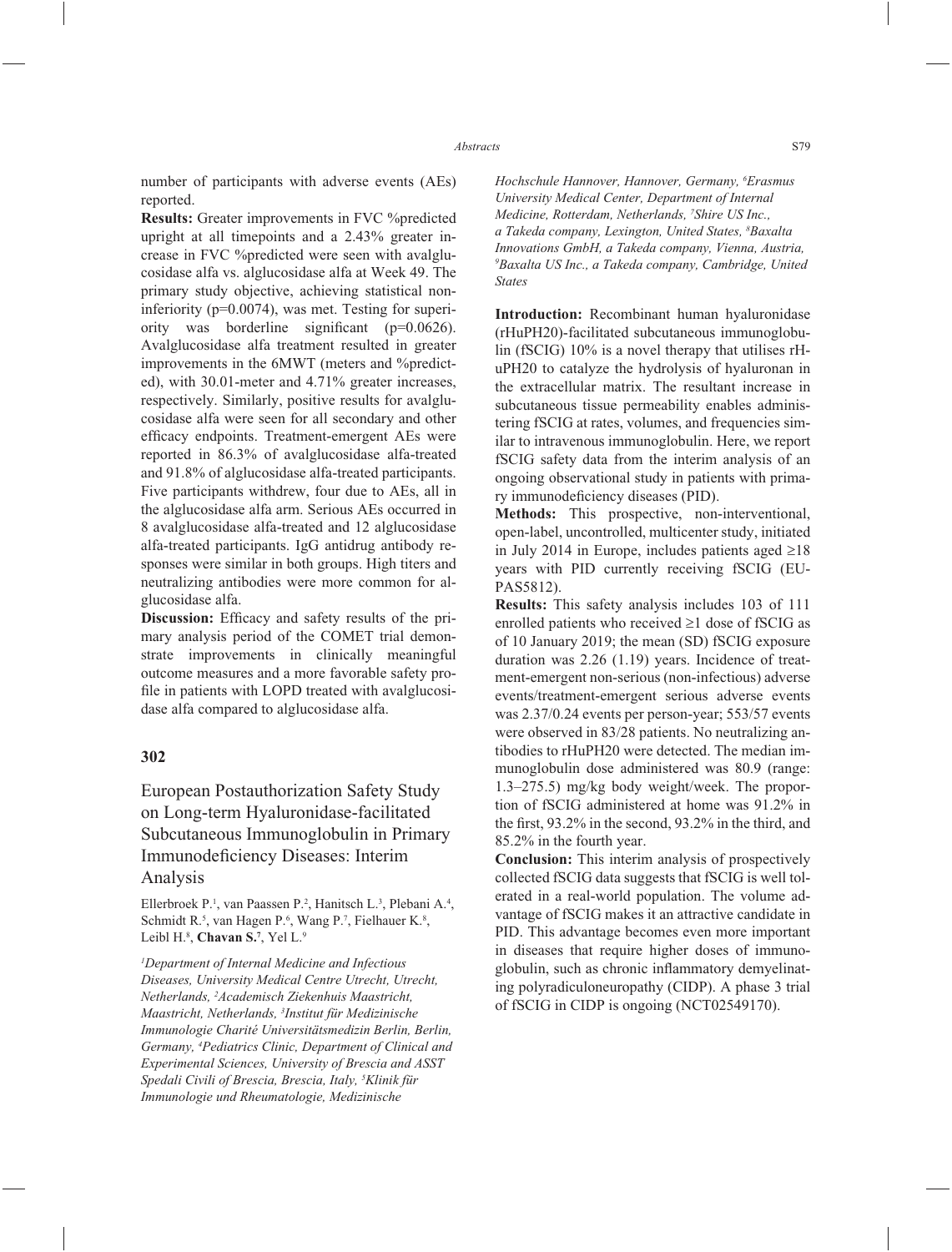## **303**

# Intravenous Immunoglobulin May Prevent Prednisone-Induced Exacerbation in Myasthenia Gravis

Diez Porras L.<sup>1</sup>, Homedes Pedret C.<sup>1</sup>, Vélez Santamaría V.<sup>1,2</sup>, Alberti M.<sup>1</sup>, Casasnovas C.<sup>1,2,3</sup>

*1 Neuromuscular Unit. Department of Neurology. Bellvitge University Hospital, Bellvitge Biomedical Research Institute (IDIBELL), Hospitalet del Llobregat, Spain, 2 Neurometabolic Diseases Group Bellvitge Biomedical Research Institute (IDIBELL), L'Hospitalet de Llobregat, Barcelona, Spain, 3 Center for Biomedical Research on Rare Diseases (CIBERER), Madrid, Spain*

**Objective:** Corticosteroids are recommended as first-line therapy for myasthenia gravis. However, corticosteroids may paradoxically worsen symptoms within the first weeks after treatment initiation. **Hypothesis:** Our study is based on the hypothesis that previous infusion of intravenous immunoglobulin may have a protective effect against corticosteroid-induced exacerbations. The main objectives were to determine whether the co-administration of immunoglobulins and glucocorticoids was safe and effective in controlling myasthenia gravis symptoms and to compare the percentage of patients presenting exacerbations with that previously reported.

**Methods:** We recruited 45 patients between April 2016 and January 2019, all of whom had generalised myasthenia gravis that required the initiation of corticosteroid treatment for the first time. They received intravenous immunoglobulin 7-10 days before starting full doses of prednisone. Close monitoring was carried out over six weeks through validated scales, questionnaires and blood tests.

**Results:** Only 4.4% of the participants had severe adverse effects to the intravenous immunoglobulin. Among our study participants, 86.7% showed clinical improvement and only 2.2% presented an exacerbation of symptoms during the first weeks after starting prednisone treatment, which was significantly lower than that reported previously.

**Interpretation:** We can conclude that the adjuvant therapy of intravenous immunoglobulin and prednisone in generalised myasthenia gravis is safe and effective. Our rate of prednisone-induced exacerbation was lower than that reported before, suggesting that intravenous immunoglobulin may have a protective effect against these exacerbations. Future clinical trials should be performed to demonstrate this effect.

## **304**

# Serum Immunoglobulin G Trough Levels in Response to Intravenous Immunoglobulin, 10% in Multifocal Motor Neuropathy

**Li Z.**<sup>1</sup>, Leibl H.<sup>2</sup>, McCoy B.<sup>2</sup>, Engl W.<sup>2</sup>, Yel L.<sup>1</sup>

*1 Baxalta US Inc., a Takeda company, Cambridge, United States, 2 Baxalta Innovations GmbH, a Takeda company, Vienna, Austria*

**Introduction:** Intravenous immunoglobulin (IVIG) therapy is widely used as treatment for multifocal motor neuropathy (MMN). Systemic immunoglobu- $\ln G$  (IgG) exposure influences treatment effectiveness; however, the potential correlation between IVIG dose, serum IgG exposure, and treatment effectiveness is not well understood. This retrospective analysis assesses the inter-subject variability of required stable IVIG dose and serum IgG trough level in patients with MMN and the correlation between changes in dose and serum IgG levels.

**Methods:** Serum IgG trough data obtained from a global pivotal study of IVIG, 10% in patients with MMN (NCT00666263) were analyzed. In the study, adults with MMN were randomized 1:1 to receive double-blind treatment with IVIG followed by placebo (sequence 1) or placebo followed by IVIG (sequence 2) for 12 weeks each. Open-label IVIG was administered for 12 weeks at the beginning and end of the study for clinical stabilization and between double-blinded periods to prevent carryover effects. Switching to open-label IVIG was permitted if symptoms worsened during blinded treatment. The treatment interval ranged from 2 to 5 weeks  $(+/-3)$ days). This analysis assessed dose and serum total IgG level changes during the switch from stable IVIG to placebo. Changes in absolute values and percentage changes were calculated relative to baseline values at study entry and the adjacent prior visit. **Results:** The median (range) monthly dose of stable IVIG, 10% for the entire study was 1.22 (0.42–3.18) g/kg. During the double-blind switch from stable IVIG to placebo, most patients had an accelerated switch (placebo treatment <12 weeks) back to IVIG (12/22 and 17/21 patients for sequences 1 and 2, respectively); remaining patients successfully completed placebo treatment. For patients with an accelerated switch, total durations on placebo were similar for sequences 1 and 2 (range:  $7-43$  days),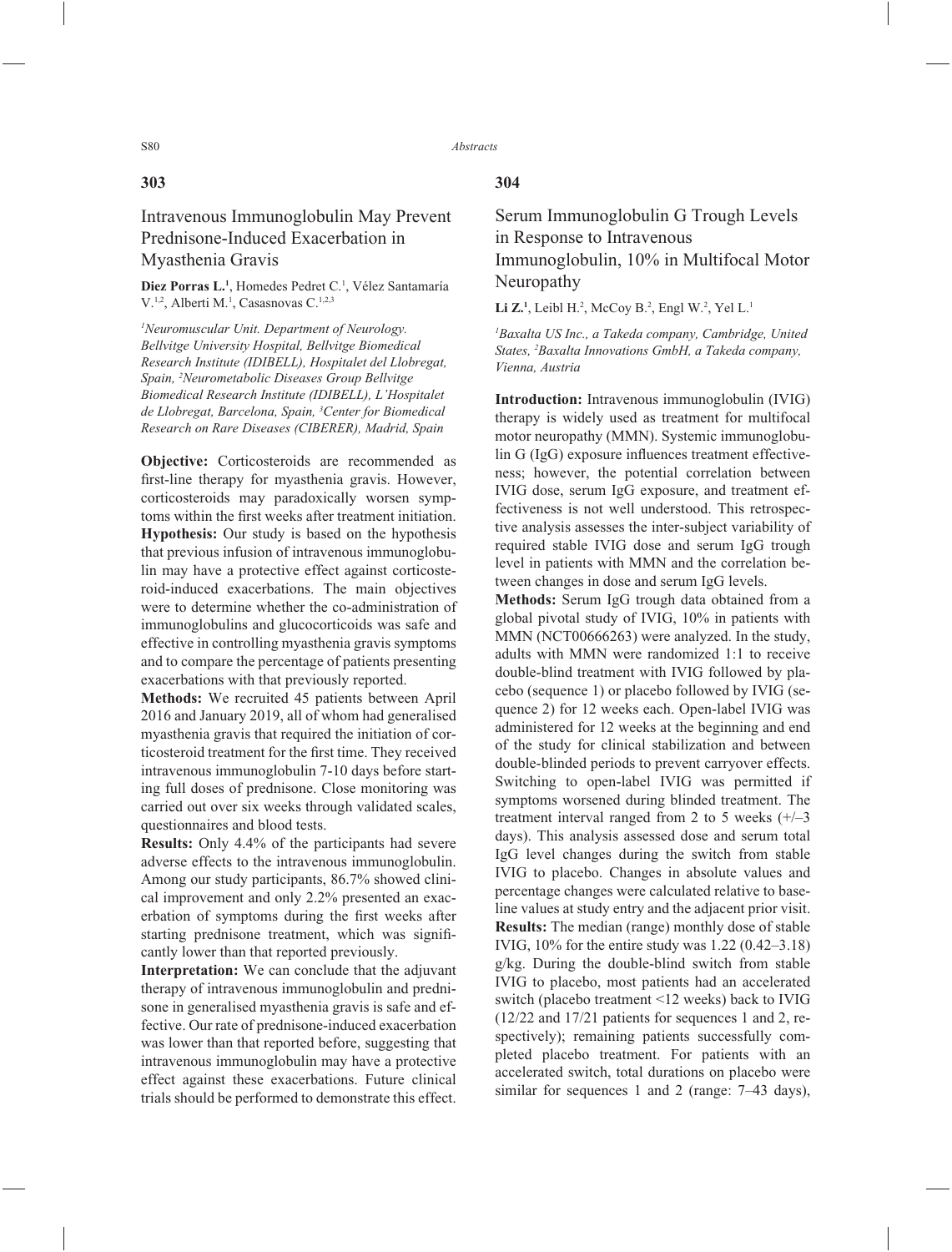and monthly IVIG dose received during the scheduled blinded placebo period increased over the previous stable IVIG dose (mean increases of 42.2% and 47.4% for sequences 1 and 2, respectively). Serum IgG trough levels decreased following the switch to placebo. The median (range) serum IgG trough level for stable IVIG periods was 16.40  $(9.87-41.0)$  g/L for the entire study and 12.35 (6.98– 18.1) g/L for the placebo periods. Median IgG trough levels were slightly higher in patients with an accelerated switch (17.9 and 15.8 g/L for sequences 1 and 2, respectively) than in patients who completed placebo treatment (13.7 and 13.0 g/L, respectively). Significant correlations were between changes in total dose administered and serum IgG trough levels (P<0.01) in both study sequences.

**Conclusion:** Patients often responded negatively to treatment interruption and required a higher dose of IVIG after the stable IVIG dosing was "interrupted" by placebo. Therefore, it may be important for patients with MMN to maintain stable treatment with IVIG, 10%. Required stable IVIG, 10% dose and serum IgG trough levels were highly variable among patients with MMN. There was a significant correlation between serum IgG trough level changes and total dose changes. These findings provide support for individualizing IVIG treatment regimens and target IgG levels.

### **310**

## R264Q Mutation in DYNC1H1 Gene Causes Congenital SMA-LED with Epilepsy and Cognitive Impairment

**Marte De Arruda Sampaio P.1** , Araujo Martins Moreno C.<sup>1</sup>, Conti Reed U.<sup>1</sup>, Zanoteli E.<sup>1</sup>

*1 Department of Neurology, Faculdade de Medicina da Universidade de São Paulo (FMUSP), Sao Paulo, Brazil*

**Introduction:** Cytoplasmic dynein heavy chain 1 is encoded by the gene DYNC1H1 and is an essential subunit of the cytoplasmic dynein complex. Mutations in the DYNC1H1 gene are associated with autosomal dominant spinal muscular atrophy with lower limb predominance (SMA-LED), cognitive impairment and malformations of cortical development (MCD).

**Objectives:** To present an illustrative case of SMA-LED and mental retardation due to a heterozygous missense mutation in DYNC1H1.

**Case report:** We describe a 19-year-old patient, son of non-consanguineous parents and born at fullterm, with no relevant gestational complications, except for reduced fetal movements during the third trimester. Since birth, the patient presented with generalized hypotonia, arthrogryposis and pectus excavatum. He was hospitalized during the first month of life, due to recurrent respiratory tract infections, a femur fracture and failure to thrive associated with severe dysphagia. He required constant ventilatory support and a feeding tube, being subjected to a gastrostomy and a tracheostomy while hospitalized. After hospital discharge, he gradually improved, acquiring delayed motor and cognitive milestones, being able to sit independently by 18 months and acquiring speech by 3 years. He developed seizures when he was 17 years old. On examination, he was wheelchair-bound, with severe muscle weakness and wasting in the lower limbs and mild to moderate weakness and wasting in the upper limbs and trunk. Deep tendon reflexes and plantar responses were absent. He also had pronounced scoliosis and tendon retractions on the hips, knees and ankles. Vibration and pain sensation were normal. He also showed signs of cognitive impairment and child-like behavior. His creatine kinase levels were normal. Electrodiagnostic studies were compatible with a motor neuronopathy. A muscle biopsy in the first year of life showed marked neurogenic changes. An EEG, performed after the onset of seizures, was unremarkable. Genetic testing for 5q spinal muscular atrophy (SMA) was negative. Whole exome sequencing showed a missense mutation in exon 5 of the DYNC1H1 gene (c.791G>A; p.Arg264Gln), in the tail domain, compatible with the clinical diagnosis of SMA-LED.

**Discussion:** The main features of DYNC1H1 associated SMA-LED are congenital or early onset weakness predominating in the lower limbs, with variable severity and slow progression. Mutations in the tail domain of DYNC1H1 protein are associated with this phenotype, whereas mutations in the motor domain are usually responsible for a clinical picture composed of MCD, epilepsy and cognitive impairment. We present a severe congenital case of SMA-LED caused by a missense mutation in the tail domain with cognitive impairment and seizures, demonstrating that the superposition of both phenotypes exists.

**Conclusion:** SMA-LED is a rare form of motor neuron disease with a diverse phenotype.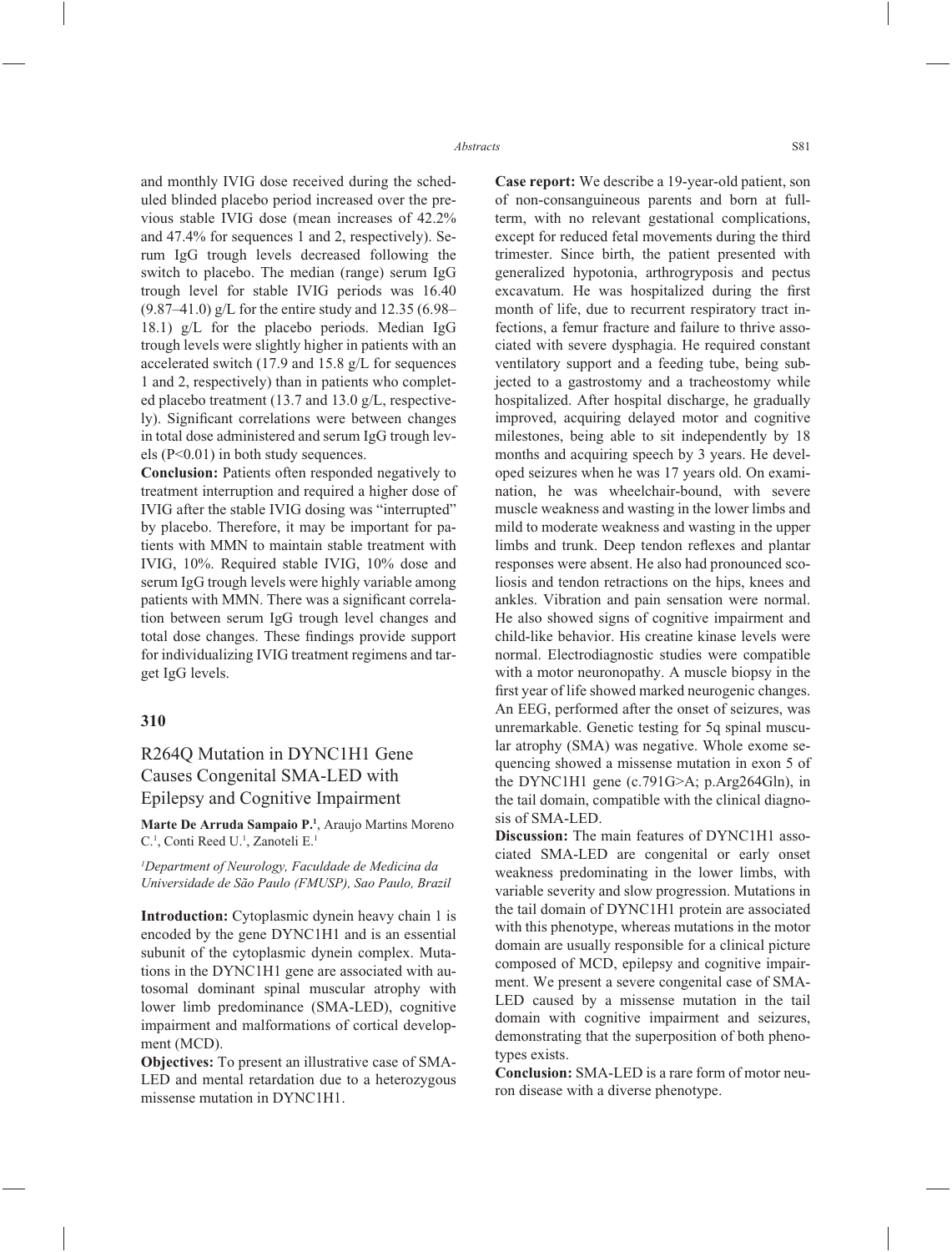## **311**

# Autoantibodies Against the Contactin-1/ Caspr1 Complex in Patients with Chronic Inflammatory Demyelinating Polyradiculoneuropathy

Pascual Goñi E.<sup>1</sup>, Fehmi J.<sup>2</sup>, Martín-Aguilar L.<sup>1</sup>, Lleixà C.<sup>1</sup>, Devaux J.<sup>3</sup>, Höftberger R.<sup>4</sup>, Delmont E.<sup>5</sup>, Doppler K.<sup>6</sup>, Sommer C.<sup>6</sup>, Radunovic A.<sup>7</sup>, Carvajal A.<sup>8</sup>, Smyth S.<sup>9</sup>, Williams L.<sup>9</sup>, Mazanec R.<sup>10</sup>, Potočková V.<sup>10</sup>, Hinds N.<sup>11</sup>, Cassereau J.<sup>12</sup>, Viala K.<sup>13</sup>, Lefilliatre M.<sup>14</sup>, Nicolas G.<sup>15</sup>, Folley P.16, Leypoldt F.17, Keddie S.18, Lunn M.18, Zimprich F.<sup>19</sup>, Nunkoo V.<sup>20</sup>, Löscher W.<sup>21</sup>, Díaz-Manera J.<sup>1</sup>, Rojas R.<sup>1</sup>, Illa I.<sup>1</sup>, Rinaldi S.<sup>2</sup>, Querol L.<sup>1</sup>

*1 Hospital De La Santa Creu I Sant Pau, Barcelona,*  Spain, <sup>2</sup>Nuffield Department of Clinical Neurosciences, *University of Oxford, John Radcliffe Hospital, Oxford, United Kingdom, 3 Institut de Neurosciences de Montpellier. Hospital Saint Eloi. Montpelier, France, 4 Institute of Neurology, Medical University of Vienna, Vienna, Austria, 5 Referral Centre for ALS and Neuromuscular Diseases, Hospital La Timone, Marseille, France, 6 Department of Neurology, University Hospital Würzburg. Würzburg, Germany, 7 Department of Neurology, Barts Health NHS Trust, London, United Kingdom, 8 Complejo Hospitalario Universitario de Granada, Spain, 9 Mater Misericordiae University Hospital, Dublin, Republic of Ireland, 10Department of Neurology, Medical Faculty of Charles University and University Hospital Motol, Prague, Czech Republic, 11Abertawe Bro Morgannwg University Health Board, Swansea, Wales, United Kingdom, 12Reference Centre for neuromuscular diseases, Department of Neurology, Angers University Hospital, Angers, France, 13Department of clinical neurophysiology,Hospital de la Pitié-Salpêtrière,Paris, France, 14Department of Neurology, Hospital Center University Of Caen, Caen, France, 15Department of Neurology, Hôpital Raymond-Poincaré, Université Versailles-Saint-Quentin-en-Yvelines, Garches, France, 16Department of Clinical Neurosciences, Western General Hospital. Anne Rowling Regenerative Neurology Clinic, University of Edinburgh, Edinburgh, United Kingdom, 17Institute of Clinical Chemistry, University Hospital Schleswig-Holstein, Kiel, Germany; Department of Neurology, Christian-Albrechts-Universität zu Kiel, Kiel, Germany, 18Centre for Neuromuscular Diseases, National Hospital for Neurology and Neurosurgery, Queen Square, London, United Kingdom, 19Department of Neurology, Medical University of Vienna, Austria, 20Department of Neurology, Municipal University Hospital Dr. Gavril Curteanu, Oradea, Romania, 21Department of Neurology, Medical University of Innsbruck, Austria* 

**Introduction:** Autontibodies directed against the paranodal proteins such as contactin-1 (CNTN1) are useful for diagnosis and treatment selection in a subset of patients with chronic inflammatory demyelinating polyneuropathy (CIDP). Recently, antibodies targeting contactin-associated protein-1 (Caspr1) were reported in one patient with Guillain-Barré syndrome (GBS) and in one CIDP patient with neuropathic pain. Also, our group reported autoantibodies against the paranodal CNTN1/Caspr1 complex (but not CNTN1 alone) in one patient with an aggressive CIDP. Since then, autoantibodies against Caspr1 or against the paranodal CNTN1/Caspr1 complex have been reported in a small proportion of patients from other CIDP cohorts. The aim of the present study was to further characterize the clinical and immunological findings in patients with CIDP and autoantibodies against the CNTN1/Caspr1 complex.

**Methods:** Through routine clinical testing we identified 15 CIDP patients from 15 different European Centres harbouring autoantibodies against the CNTN1/Caspr1 complex. We collected clinical, neurophysiological, laboratory and treatment response data. Antibodies were detected using cellbased assays (CBAs) and ELISA. Paranodal reactivity was confirmed by teased-nerve fibre immunohistochemistry and the staining pattern in peripheral nerve sections was compared with that of patients with anti-CNTN1 antibodies and a commercial anti-CNTN1 mAb.

**Results:** All 15 patients (9M, 6F; aged between 40 and 75) fulfilled EFNS/PNS definite diagnostic criteria for CIDP. They presented with an aggressive CIDP; six (40%) had cranial nerve involvement, eight (53%) reported neuropathic pain and 12 (80%) demonstrated ataxia. Seven (47%) patients were initially diagnosed of GBS due to an acute-subacute onset. Neurophysiological studies detected features compatible with acquired demyelination in all patients, but axonal involvement and acute denervation were frequent. Complete response to first line treatments was not observed, while there was a good response to rituximab. In the CBA experiments, all patients' sera showed membrane reactivity when CNTN1 and Caspr1 were co-transfected. When Caspr1 was transfected alone membrane reactivity was seen in 11 patients (73%). Autoantibodies to Caspr1 were also detected in all samples by ELISA, while none of the sera reacted to CNTN1 by ELISA or CBA. Autoantibodies were predominantly of the IgG4 subclass in all but one patient in which the au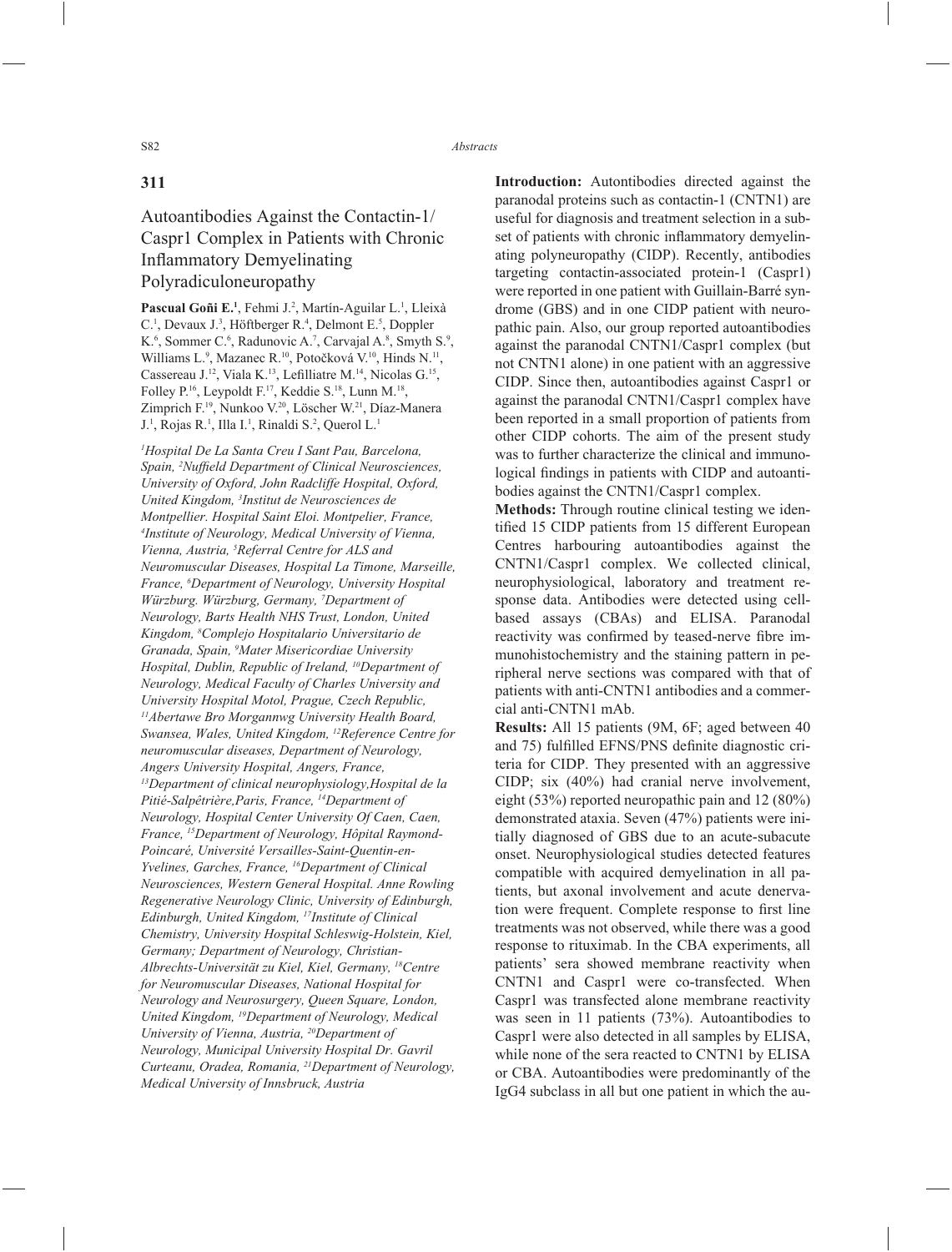toantibodies were IgG3. All samples showed paranodal reactivity in teased-nerve fibres. IgG from both anti-CNTN1/Caspr1 and anti-CNTN1 positive patients reacted against paranodes, but only IgG from CNTN1 positive patients and CNTN1 mAb reacted strongly against Remak bundles.

**Conclusion:** Autoantibodies against the CNTN1/ Caspr1 complex were present in a subset of patients with aggressive onset CIDP and poor response to first line treatments. Caspr1 ELISA and CBAs with cells co-transfected with CNTN1 and Caspr1 were more sensitive than Caspr1 mono-transfected cells for detecting autoantibodies against the paranodal CNTN1/Caspr1 complex.

## **313**

## Expanding the Phenotypic Spectrum Associated with SPTLC1 Gene Mutations

**Ortez C.<sup>1</sup>**, Sáez V.<sup>1</sup>, Corral S.<sup>1</sup>, Carrera L.<sup>1</sup>, Expósito J.<sup>1</sup>, Natera De Benito D.<sup>1</sup>, Colomer J.<sup>1</sup>, Rojas R.<sup>2</sup>, Nolasco G.<sup>1</sup>, Yubero D.<sup>1</sup>, Martorell L.<sup>1</sup>, Nascimento A.<sup>1</sup>

*1 Hospital Sant Joan De Déu - UB, Esplugues De Llobregat, Spain, 2 Hospital Sant Pau i La Creu, Barcelona, Spain*

**Introduction:** Mutations in the SPTLC1 (Serine palmitoyltransferase subunit 1) gene are the most common cause of hereditary sensory neuropathy type 1 (HSN1). However, depending on the mutation, the phenotypes can be varied: motor or sensory-motor neuropathies. Pathophysiologically, SPTLC1 mutations leading to the formation of a neurotoxic deoxysphingolipids (1-deoxySLs). Recently it has been demonstrated that 1-deoxySL formation in humans can be reduced with high doses of oral L-serine, suggesting that the treatment may slow the clinical progression of the disease.

**Objectives:** To describe the clinical, neurophysiological, and molecular findings in three patients with mutations in SPTLC1.

Patient 1: Female (14 years old): motor delay, progressive weakness and distal muscle wasting, scoliosis, cavus foot and areflexia, sensitivity conserved. Lost ambulation at 12 years old. Neurophysiological studies: Sensitive Neurography was normal. Motor Neurography: velocities conductions in axonal range and EMG characterized by neurogenic pattern. SPTLC1 mutation: c.58G>A p.Ala20Thr (heterozygous).

Patient 2: Male (6 years old): neonatal hypotonia, motor delay, cataracts, pain insensitivity, winged scapula, distal atrophy, autonomous walk. Neurophysiological studies: sensory-motor neuropathy and EMG with a neurogenic pattern. SPTLC1 mutation: c.992G->T; p.S331Y (heterozygous).

Patient 3 (38 years old. Mother of patient 2): clinical manifestations similar to patient 2, progressive weakness, respiratory failure, loss of gait at 20 years of age.

In next months we will start oral treatment with L – Serine in patient 2 and 3.

**Comments:** According to the mutation, the phenotypic spectrum of SPTLC1 is variable. The treatment with oral L serine should be considered to modify the natural history of the disease.

### **314**

## Independent Living in Myotonic Dystrophy Type 1 Childhood Phenotype: A Three-Year Follow-Up Exploratory Study

**Muslemani S.<sup>1,2</sup>**, Tremblay M.<sup>1,2</sup>, Fortin J.<sup>1</sup>, Côté I.<sup>1</sup>, Gagnon C.<sup>1,2</sup>, Gallais B.<sup>1,3</sup>

*1 Groupe de recherche interdisciplinaire sur les maladies neuromusculaires (GRIMN), Jonquière, Canada, 2 Centre de recherche Charles-Le-Moyne-Saguenay-Lac-Saint-Jean sur les innovations en santé, Université de Sherbrooke, Chicoutimi, Canada, 3 ÉCOBES - Recherche et transfert, CÉGEP de Jonquière, Jonquière, Canada*

DM1 is the most frequent inherited neuromuscular disease. It is a multisystemic disease, meaning that in addition to the muscular involvement (myotonia, muscular weakness), there are also impairments in cardiac, respiratory, endocrine, ocular, skeletal and central nervous systems. DM1 is usually classified into five phenotypes. The childhood phenotype involves an earlier and more severe involvement of the central nervous system including intellectual and executive functions impairments. The later in conjunction with motor impairments can further compromise their ability to live independently. Indeed, a more severe clinical profile is observed than the more common adult phenotype. However, research reports result only during the childhood period. It is crucial to inform parents of affected children on their future ability to perform instrumental activities of daily living (IADLs) necessary for independent living. Therefore, an exploratory study was conducted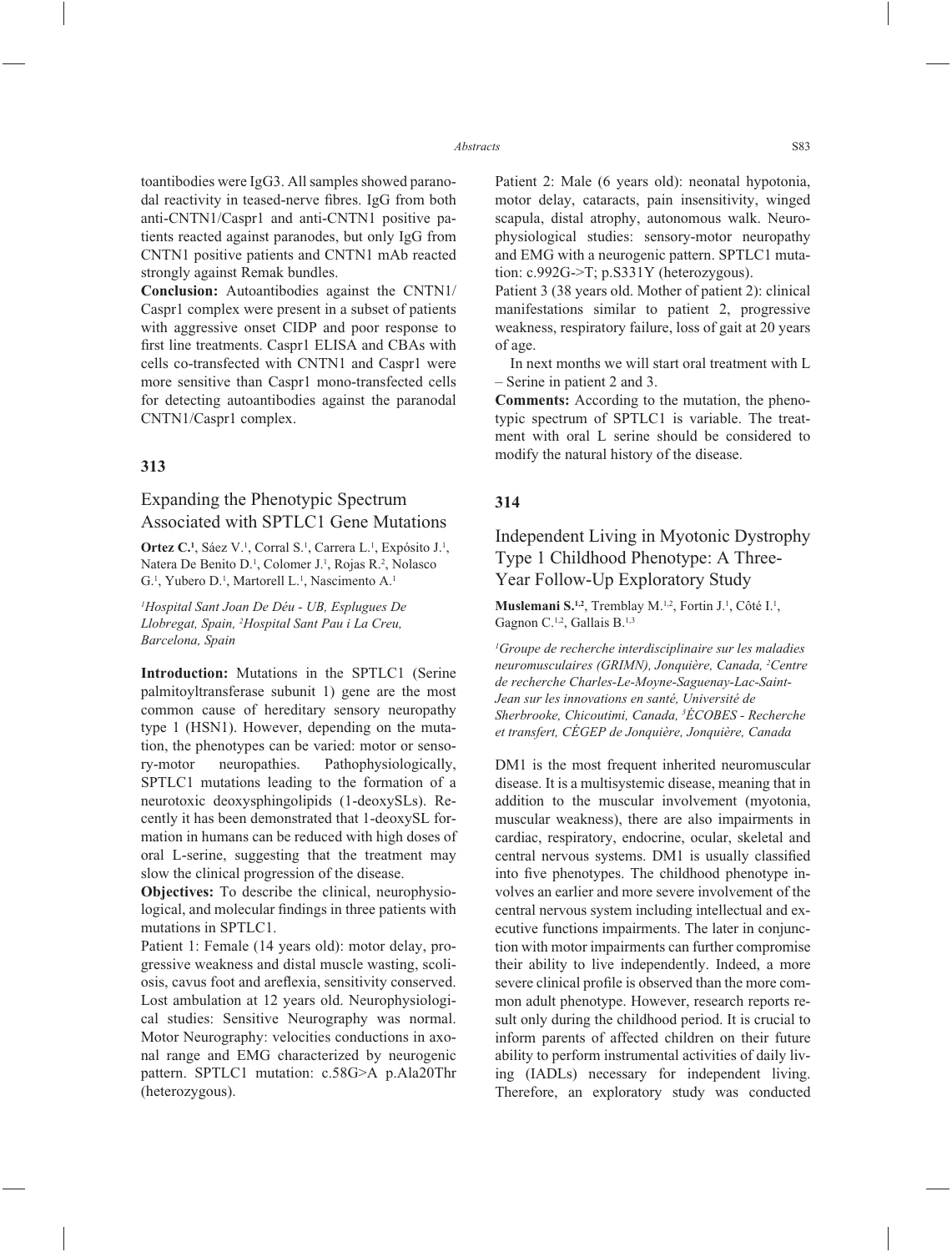among 11 individuals in order to document their competence in IADLs (T1). Eight of these participants were also assessed 3 years later (T2).

The Independent Living Scale (ILS) was used as an outcome measure in this study: it requires the participant to do problem solving, to demonstrate knowledge or to perform a task regarding specific IADLs. The ILS is comprised of five subscales: money management, home management & transportation, health & safety activities, memory/orientation and social adjustment. The first three categories are considered IADLs.

Important difficulties were found in all three IADLs at both times. At T1, 8/11 participants were dependent for money management and 6/11 were semi-independent concerning home management & transportation. In regard to health & safety, 5/11 participants were independent, and 5/11 were dependent. At T2, 7/8 participants were dependent in money management, and the last one was semi-independent. Regarding health & safety, 3/8 were dependent and 4/8 were semi-independent. In the total scores, at T1, 5/11 participants were dependent, 4/11 were semi-independent and 2/11 were independent. At T2, half of the participants were dependent and the other half semi-independent. Therefore, when looking at the data overall, the scores seem to decrease between T1 and T2 which indicates a potential decline in IADLs competence.

These results demonstrate the importance of guiding DM1 patients with the childhood phenotype through the continuum of services available from their young age to their adult life. It also exposes a more detailed portrait of the progression of the difficulties caused by the disease and its influence of IADLs. This exploratory study is still ongoing with a larger cohort to further explore and understand difficulties experienced by this population.

## **316**

Spanish Family with Scapulo-Peroneal Myopathy Due to HNRNPDL Mutation: The First European Family

**M. Vicente L.<sup>1</sup>**, Martí P.<sup>1</sup>, Azorín I.<sup>1</sup>, Olivé M.<sup>2</sup>, Muelas N.1 , Vilchez J.1

*1 Neuromuscular Diseases and Ataxias Research Group. La Fe Universitari i Politècnic Hospital. La Fe Health Research Institu, Valencia, Spain, 2 Neuromuscular Diseases. Hospital Universitari de Bellvitge, Barcelona, Spain*

**Introduction:** LGMD D3 is a rare genetic disease caused by mutations in HNRNPDL. There are only five unrelated families described with this inherited condition: four South American families with European ancestors, and one Chinese family. We describe the first European family with HNRNPDL related muscle dystrophy.

**Methods:** The index patient was a 70-year-old female with a late-onset scapulo-peroneal weakness and scapular winging. Her 67-years-old paternal cousin had a more severe late-onset scapulo-peroneal and distal weakness predominantly affecting flexor muscles of fingers. They had a family history with an autosomal dominant inheritance. They also had two relatives with cognitive impairment, one of them also affected with myopathy.

**Results:** CK levels were mildly increased. Electromyography presented myopathic features. Muscle MRI of the index patient showed a involvement of quadriceps, tibialis anterior and medial gastrocnemius with focus of brightness in STIR sequences, while her cousin had a more widespread involvement. Muscle biopsy showed myopathic changes with atrophic angulated fibers and rimmed vacuoles with abundant inclusion bodies. Sanger sequence of VCP and other multisystem proteinopathy genes were normal. A NGS study with a self-custom panel yielded a pathogenic missense mutation in codon 378 of HNRNPDL gene, already described in an Uruguayan family.

**Conclusions:** We present the first European family with HNRNPDL related muscle dystrophy. Our data support a particular phenotypic profile that differentiate HNRNPDL from others dominant hereditary IBM. Further information will be needed to study association between HNRNPDL mutation and cognitive impairment, as already described in other ribonucleoproteinopathies.

### **325**

# Intrafamilial Phenotypic Variability and Dysmorphisms in Charcot-Marie-Tooth Disease Type 4F

Marte De Arruda Sampaio P.<sup>1</sup>, Viegas de Almeida A.<sup>1</sup>, Veloso de Albuquerque M.<sup>1</sup>, Conti Reed U.<sup>1</sup>, Zanoteli E.<sup>1</sup>

*1 Department of Neurology, Faculdade de Medicina da Universidade de São Paulo (FMUSP), Sao Paulo, Brazil*

**Introduction:** Charcot-Marie-Tooth disease (CMT) is the most common group of inherited neuropathies.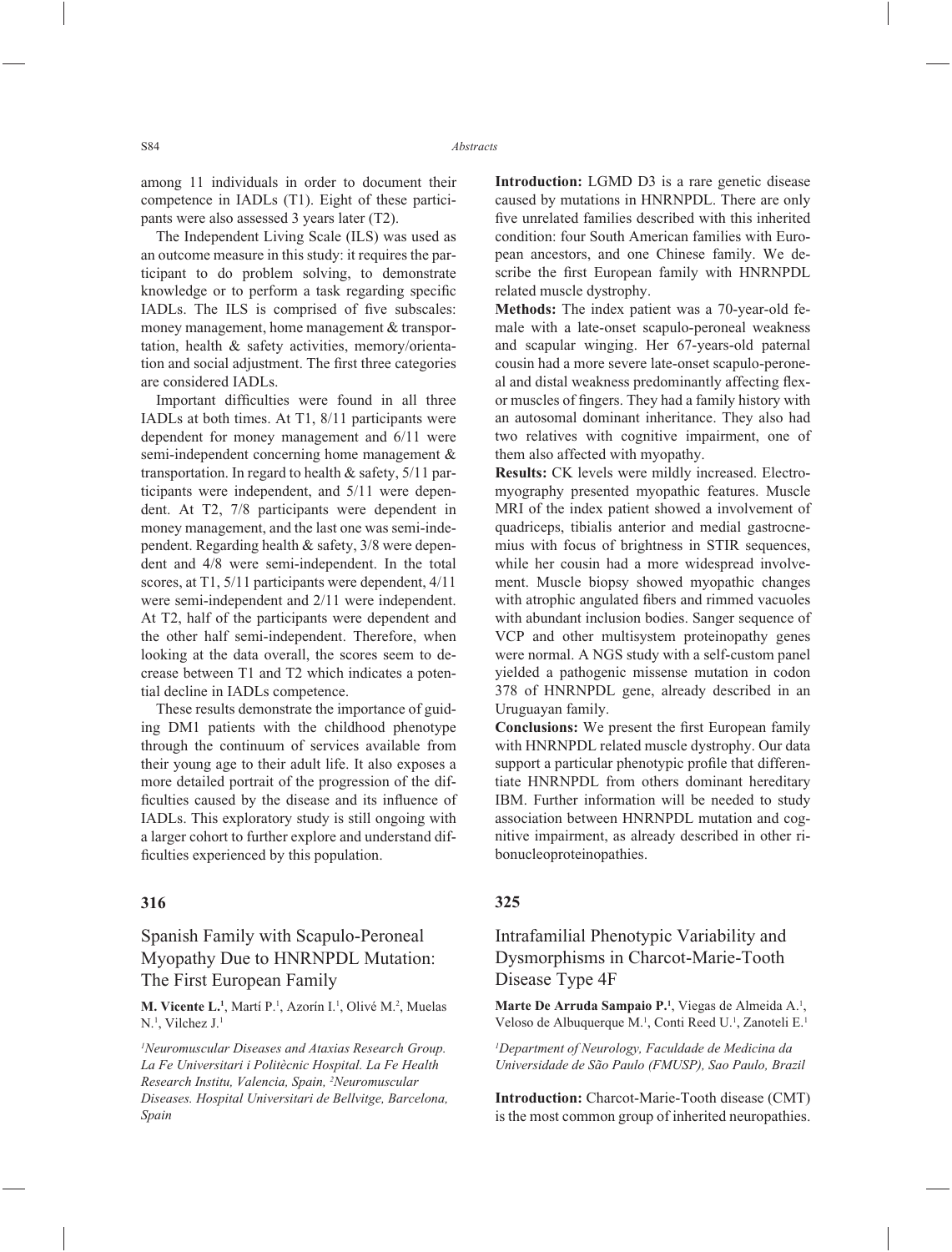CMT type 4F is a demyelinating, autosomal recessive form of CMT, caused by biallelic mutations in the PRX gene. This gene codes for periaxin, a protein that is essential for the maintenance of the myelin sheath.

**Objectives:** To describe the clinical and electrophysiological findings of a Brazilian family affected by CMT type 4F.

**Case report:** Three patients from the same family were admitted to our clinic with complaints of gait difficulty and foot deformities. Two were siblings of consanguineous parents, a 19-year-old male (Patient V-5) and a 15-year-old girl (patient V-6). The third patient (V-2) was a 13-year-old girl, the youngest daughter of another consanguineous marriage within the same family, and cousin of patients V-5 and V-6. There was no history of pregnancy or neonatal complications. The subjects all showed normal cognitive development but had delayed motor milestones and walked independently by the second year of age. They complained of foot deformities, frequent falls and progressive gait instability. Currently, subjects V-2 and V-5 walk independently but are unable to run and subject V-6 is confined to a wheelchair. Subject V-6 also suffers from dysphagia and has difficulty in writing. On physical examination, all subjects had pes cavus and mild distal muscle wasting. Patient V-5 also showed dysmorphic facial features, with orbital hypertelorism and low-set ears, patient V-6 suffered from scoliosis and brachymetatarsia and patient V-2 had mild cataracts. On neurological examination, all patients showed decreased deep tendon reflexes, mild distal weakness, flexor plantar responses, mild hypoesthesia in distal lower limbs and moderate to severe loss of vibration sense in lower and upper limbs, with sensory ataxia and, in patient V-6, pseudoathetosis in upper limbs. A diagnostic workup for acquired neuropathies, including vitamin B12 levels, was normal in all three patients. Electrodiagnostic studies in all three patients revealed a sensorimotor demyelinating polyneuropathy. Molecular diagnosis (genetic panel for hereditary neuropathies) showed a homozygous point mutation in exon 7 of the PRX gene (c.3198del; p.Phe1066Leufs\*61), previously described as pathogenic, in all three patients.

**Discussion:** Mutations in the PRX gene are associated with CMT type 4F and Dejerine-Sottas syndrome. We describe three patients from the same family with a predominately sensory demyelinating peripheral neuropathy. These findings are compatible with the clinical phenotype of CMT type 4F, in which sensory neuropathy with sensory ataxia predominates over motor symptoms. Another interesting finding is the variability in severity between members of the same family. Furthermore, two individuals presented with dysmorphisms, one with orbital hypertelorism and low-set ears, and the other with brachymetatarsia. To our knowledge, dysmorphisms have not been previously described in CMT type 4F patients and this finding may expand the disease's phenotype.

**Conclusion:** We described three illustrative cases of CMT type 4F, focusing on the clinical variability and the findings of dysmorphisms related to a mutation in the PRX gene.

### **326**

## Congenital Hypomyelination Neuropathy: A Case Report

Coelho J.<sup>1</sup>, Martins R.<sup>1</sup>, Moldovan O.<sup>2</sup>, Ferreira R.<sup>3</sup>, Moreno T.<sup>1</sup>

*1 Unidade de Neuropediatria, Serviço de Pediatria Médica, Departamento de Pediatria, Hospital de Santa Maria – Centro Hospitalar Universitário Lisboa Norte, Centro Académico de Medicina de Lisboa, Lisbon, Portugal, 2 Serviço de Genética Médica, Departamento de Pediatria, Hospital de Santa Maria – Centro Hospitalar Universitário Lisboa Norte, Centro Académico de Medicina de Lisboa, Lisbon, Portugal, 3 Unidade de Pneumologia Pediátrica, Serviço de Pediatria Médica, Departamento de Pediatria, Hospital de Santa Maria – Centro Hospitalar Universitário Lisboa Norte, Centro Académico de Medicina de Lisboa, Lisbon, Portugal*

**Introduction:** Congenital hypomyelination neuropathy (CHN) is a severe inherited neuropathy with neonatal or early infancy onset, reduced nerve conduction velocity and pathological evidence of hypomyelination. Mutations in several genes encoding for proteins involved in peripheral nerve myelination (MPZ, PMP22, EGR2, MTMR2, SOX10) have been described. De novo mutations in the MPZ gene are the most frequent cause.

**Case report:** We describe a case of a 5-year old girl, second daughter of healthy non-consanguineous parents, who was born after an uneventful pregnancy. At birth Apgar Score were 10 after 1 and 5 minutes and physical examination was normal. From 6 months of age, she presented with episodes of apnea, hypotonia, sialorrhea and sudden pallor begin, causing multiple hospitalizations complicated by repeated aspiration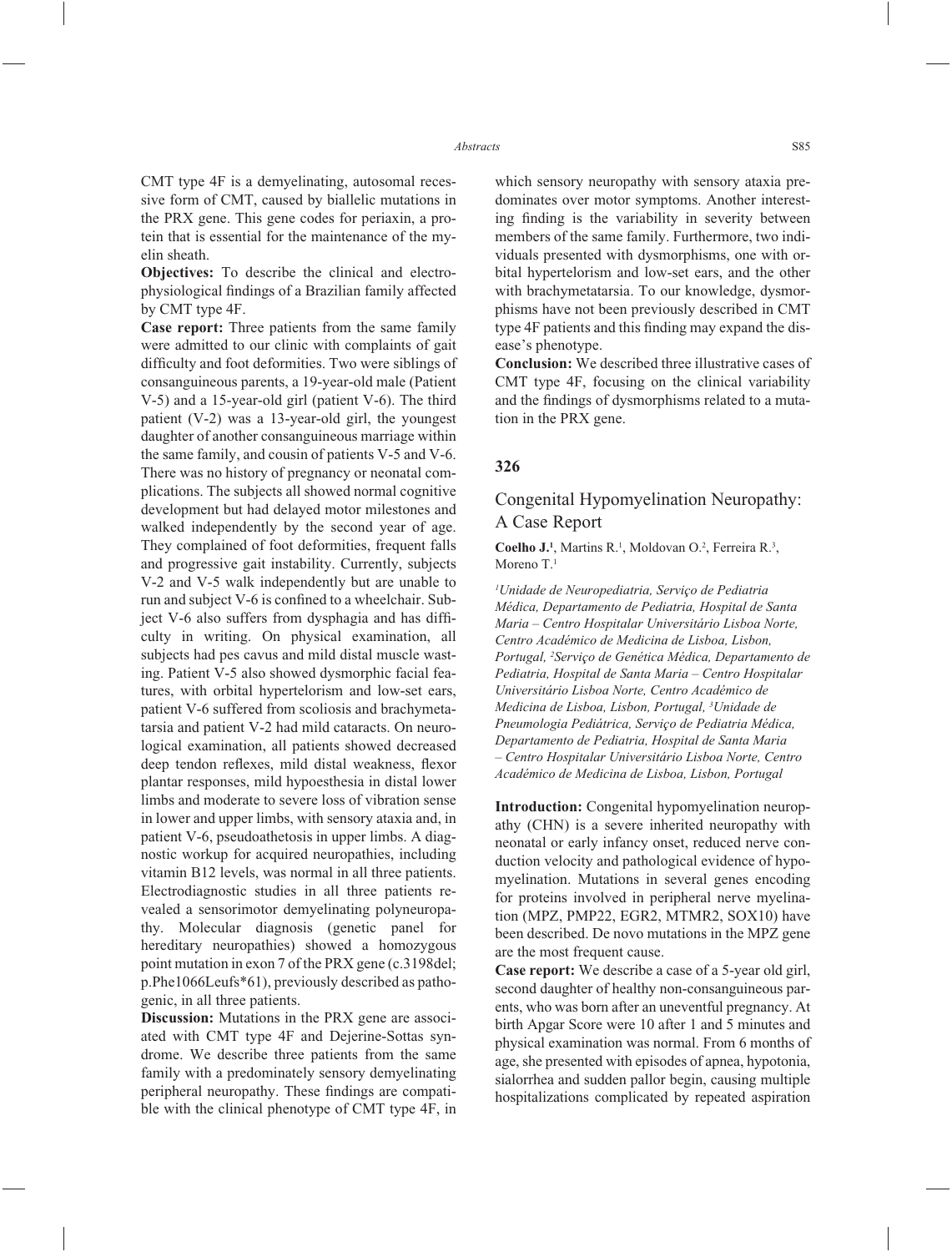pneumonia. It evolved with the need for NIV at night and for long periods during the day. On clinical exam at 6 months she had: cephalic tremor and pendulum horizontal-rotational nystagmus; marked hyperlaxity, poor muscle mass, myotactic areflexia and dorsal dextro-convex scoliosis. Normal studies included: brain MRI, CK, aldolase, aminoacids, organic acids, redox potential and alpha-galactosidase assay. EMG documented very small amplitude responses with long latency delay, abundant fibrillation. The diagnosis of severe congenital hypomyelinating neuropathy was admitted. The initial genetic study of the MPZ and EGR2 genes was considered negative. Subsequently, a panel of hereditary motor-sensory neuropathies genes was requested and revealed, by in silico evaluation, a variant of the MPZ gene (p.G123G), variant of uncertain significance possibly affecting protein splicing (mutation not found in the parents). Clinically, the patient evolved with severe distal predominance of tetraparesis, with distal grade 1 and proximal grade 2 muscle strength. There was a progressive improvement in the respiratory condition, with a reduction in the number of apneas, although maintaining dependence on NIV during sleep.

**Conclusions:** We report a case of severe hereditary sensitive-motor neuropathy with early onset, whose genetic study of the MPZ gene was initially considered normal. In this case, we emphasize the importance of carrying out the genetic panel in the detection of MPZ mutations and highlight that in patients with hypotonia in the first months that develop a very severe demyelinating neuropathy, the MPZ gene must be taken into account.

### **329**

## Selection of a Clinical Outcome for Assessing Dysphagia Severity in OPMD

Cote C.<sup>1</sup>, Gagnon C.<sup>1</sup>, Brisson J.<sup>1</sup>

#### *1 University of Sherbrooke, Jonquiere, Canada*

**Introduction:** Oculopharyngeal muscular dystrophy (OPMD) is a late-onset muscle disease characterized by ptosis, progressive dysphagia, and limb weakness. Dysphagia is described as the most disabling symptom. Among outcome measures available for dysphagia, the 80 mL-drinking test is a test that have been used in two recent clinical trials related to OPMD. Patient-reported outcome (PRO) measures, such as the Swallowing Quality of Life questionnaire (SWAL-QOL) and the Sydney Swallow Questionnaire (SSQ), have also been used in clinical trials or other interventional study design. Evidence suggests that little attention has been given to the selection of outcomes measures for dysphagia in chronic, progressive muscle disease, such as OPMD. The purpose of this study was to investigate the relationship between PRO questionnaires and the 80 mL-drinking test and their ability to discriminate based on dysphagia severity.

**Method:** SWAL-QOL, SSQ and the 80 mL-drinking test were administered to 21 participants, stratified by age (50-70 years) and sex. The 80 mL-drinking test was performed twice and we took the mean of two trials. A standard operating procedure (SOP) was developed and validated by an expert panel composed of researchers and clinicians who had worked with OPMD patients. The SWAL-QOL consists of 10 scales that assess dysphagia-related quality of life and a 14-item symptom-frequency scale that assess the frequency of oropharyngeal symptoms. The 10 scales are: food selection, burden, mental health, social functioning, fear, eating duration, eating desire, communication, sleep and fatigue. A total SWAL-QOL score was derived by averaging the 10 scale scores. The Sydney Swallow Questionnaire (SSQ) is a 17-item questionnaire intended to assess the severity of dysphagia. The 80-mL drinking test consists in recording the time to swallow 80 mL of water. Descriptive statistics were used to report the total scores and each score of the 10 SWAL-QOL scales. Spearman correlations were calculated between the scores of the PRO questionnaires and the 80-mL drinking test. The Mann-Whitney test was used to compare groups based on dysphagia severity as assessed by the 80 mL-drinking test; a cutoff score of 8 seconds was used.

**Results:** Results indicated moderate dysphagia; a lower score was found for eating duration and burden SWAL-QOL scales. The drinking test was correlated with the SSQ  $(0,54, p<0,05)$  and the eating duration scale  $(-0.59, p<0.01)$ , but not with the SW-AL-QOL total score or the symptom-frequency scale  $(-0,33$  and  $-0,12$ , non-significant). The SSQ can discriminate between two groups of OPMD individuals known to differ on dysphagia severity  $(p<0.05)$ , as assessed by the 80 mL-drinking test, but not the SWAL-OOL (non-significant).

**Conclusion:** SSQ is better at discriminating for dysphagia severity than the SWAL-QOL, especially in case of small sample size. Symptom frequency may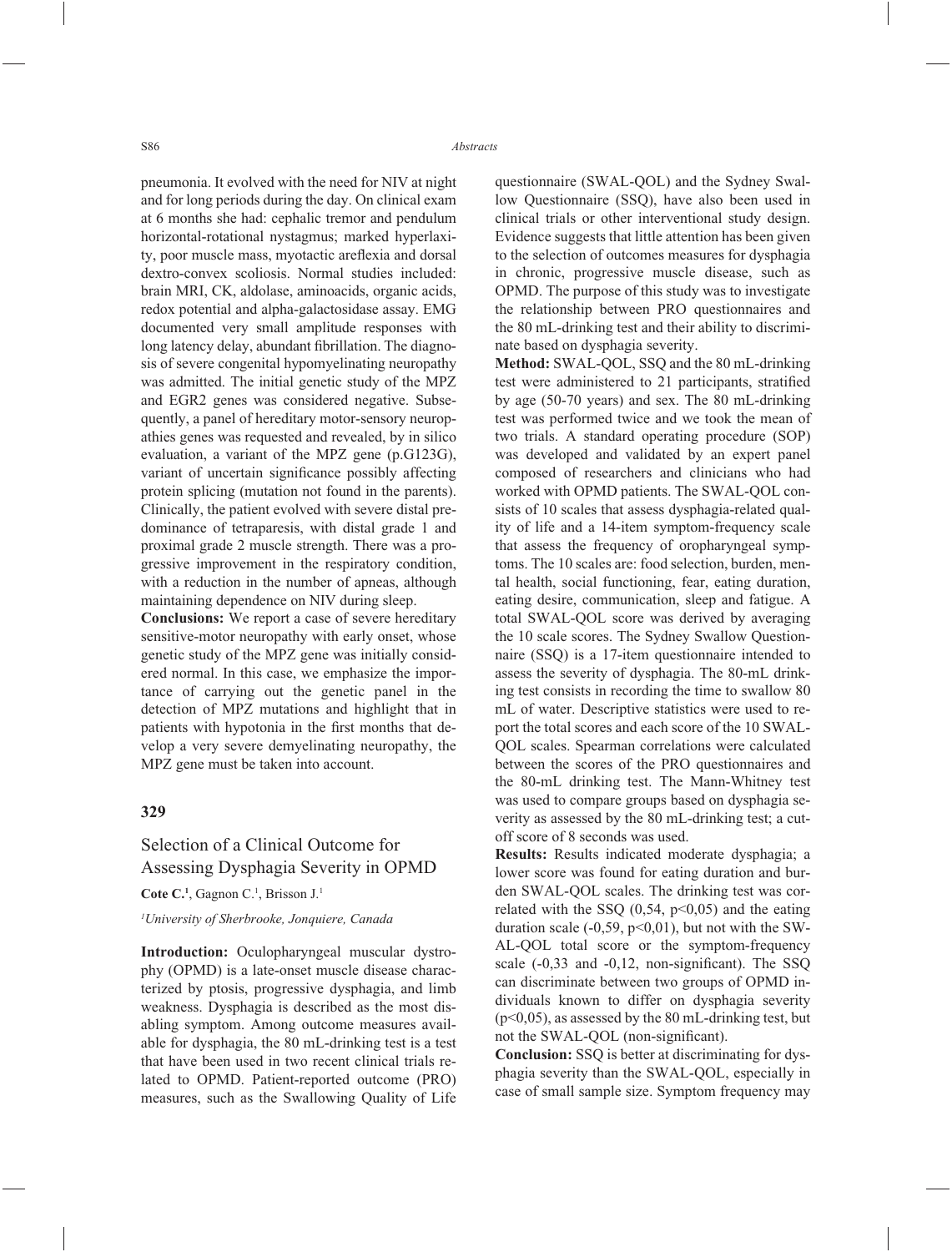not reflect dysphagia severity in OPMD; further research is needed to confirm this hypothesis.

## **331**

# Long-Term Impact of Inotersen on Neuropathy-Related Quality of Life for Transthyretin Amyloidosis with Polyneuropathy

**Vera-Llonch M.<sup>1</sup>**, Yarlas A.<sup>2</sup>, Coelho T.<sup>3</sup>, Yarlas A.<sup>2</sup>, Pollock M.<sup>1</sup>, McCausland K.<sup>2</sup>, Conceição I.<sup>4</sup>, Karam C.<sup>5</sup>, Khella S.<sup>6</sup>, Obici L.<sup>7</sup>, Waddington-Cruz M.<sup>8</sup>

*1 Akcea Therapeutics, Boston, United States, 2 Optum, Johnston, United States, 3 Centro Hospitalar do Porto, Porto, Portugal, 4 Universidade de Lisboa, Lisboa, Portugal, 5 Oregon Health & Science University, Portland, United States, 6 University of Pennsylvania, Philadelphia, United States, 7 University of Pavia, Pavia, Italy, 8 Universidade Federal do Rio de Janeiro, Rio de Janeiro, Brazil*

**Background:** A randomized, controlled phase 3 trial (NEURO-TTR) of patients with hereditary transthyretin amyloidosis with polyneuropathy (hATTR-PN) evaluated the efficacy of inotersen on neuropathic-specific quality of life (OOL), as measured by the Norfolk QOL-Diabetic Neuropathy (DN) survey. At 66 weeks of the trial's randomized phase, patients receiving inotersen experienced statistically significant improvements from baseline, relative to placebo, in total score and several domains of the Norfolk QOL-DN. In the NEURO-TTR open-label extension (OLE) phase, all patients received inotersen. The Norfolk QOL-DN was assessed with data available for two years of OLE.

**Objective:** To examine changes in Norfolk QOL-DN domain scores for patients with hATTR-PN treated with inotersen for two years in the NEURO-TTR OLE phase.

**Methods:** The NEURO-TTR OLE phase enrolled 135 (of 139) randomized-phase completers who received inotersen (inotersen-inotersen; n=85) or placebo (placebo-inotersen; n=50) during the randomized phase. In the OLE phase, all patients received 300 mg inotersen once-weekly. The Norfolk QOL-DN, which captures neuropathic-specific  $QOL$  on five domains – activities of daily living (ADL; score range: 0 to 20), autonomic neuropathy  $(0 to 12)$ , large fiber neuropathy/physical functioning  $(-4 \text{ to } 56)$ , small fiber neuropathy  $(0 \text{ to } 16)$ , and symptoms (0 to 32), with higher scores indicating worse QOL. The Norfolk QOL-DN was administered at OLE baseline and weeks 26, 78, and 104. Descriptive analyses examined observed mean Norfolk QOL-DN domain scores during the OLE phase for inotersen-inotersen and placebo-inotersen subgroups.

**Results:** For both subgroups, Norfolk QOL-DN domain scores from OLE baseline to week 104 were stable, with relatively small mean changes for inotersen-inotersen and placebo-inotersen subgroups for ADL (mean changes = 2.0, 2.3 points, respectively), autonomic neuropathy  $(0.3, 0.1)$ , large fiber neuropathy  $(2.1, 1.5)$ , small fiber neuropathy  $(0.2, 1.2)$ , and symptoms domains (0.4, -0.5). Further, subgroup differences were similar at OLE baseline and week 104: the mean difference for the inotersen-inotersen and placebo-inotersen subgroups was 2.2 at OLE baseline vs. 2.4 at week 104 for ADL, 0.7 vs. 0.5 for autonomic neuropathy,  $7.2$  vs.  $6.6$  for large fiber neuropathy,  $-0.3$  vs. 0.8 for small fiber neuropathy, and 2.5 vs. 1.6 for symptoms, indicating that the gaps between inotersen and placebo arms observed at the end of the randomized phase were sustained even after the placebo-inotersen subgroup received inotersen for two years.

**Conclusions:** Treatment with inotersen stabilized neuropathic-specific OOL for patients with hATTR-PN over two years, regardless of previous inotersen treatment status. The gaps in QOL between those receiving inotersen versus placebo during the randomized phase did not close over the OLE phase, indicating the importance of early treatment for maintaining QOL in these patients.

### **332**

## Dysphagia-Related Symptoms in OPMD: A Multimodal Recruitment Strategy to Increase Representativeness

Cote C.<sup>1</sup>, Gagnon C.<sup>1</sup>, Brisson J.<sup>1</sup>

#### *1 University of Sherbrooke, Jonquiere, Canada*

**Introduction:** Oculopharyngeal muscular dystrophy is a late-onset muscle disease characterized by ptosis, progressive dysphagia, and limb weakness. Dysphagia is described as the most disabling symptom. The mean age of onset of dysphagia is 50 years. Dysphagia-related symptoms have been partially explored in OPMD by using semi-quantitative measures, patient-reported outcomes, qualitative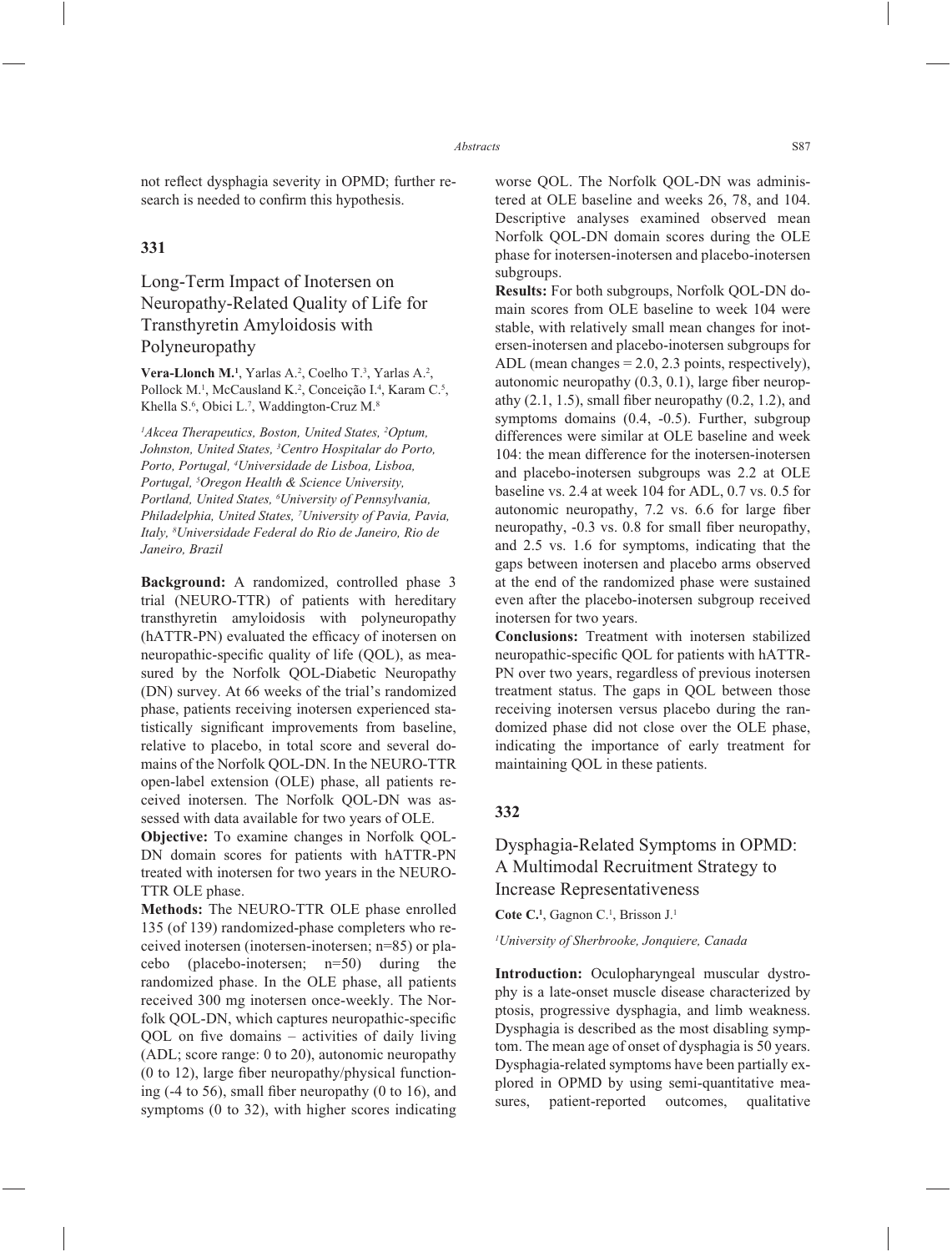interviews and expert consultation. The purpose of this study was to document the presence of those symptoms in relation with dysphagia duration.

**Methodology:** A mixed sampling recruitment strategy was used to send an online questionnaire to individuals with OPMD. Participants were recruited through the clinical registry of a Neuromuscular Clinic and a Facebook Group. Participants had to be 40 years and older, have a genetic confirmation of OPMD and be able to provide informed consent. They were excluded if they had a second condition that may cause dysphagia. The questionnaire was developed following a qualitative study that was carried out to explore patients' perceptions of their dysphagia-related symptoms. Questions were derived from patients verbatim and submitted to two patients for pilot testing. The final questionnaire included Likert type questions and few open-ended questions about the manifestation of the symptoms, the use of coping strategies, and the impact on mealtime experience. Descriptive statistics were used to summarize the data and a linear-by-linear association test was used to determine the distribution differences between the questionnaire items and dysphagia duration.

**Results:** 55 participants answered the questionnaire within a 2-weeks period. The representativeness of the sample was extensive, including several states in the U.S. and 6 countries. The most frequent symptoms were: having to swallow again, feeling of food going down slowly, feeling of food that won't go down, sensation of food left in the throat and clearing of the throat. Stress, emotions and distraction make these problems worse. The most common strategies were: chewing thoroughly, taking small bites, cutting food into small pieces, drinking liquid after swallowing and adding sauce or combining foods. Coping strategies were more likely to be linearly associated with dysphagia duration. Strategies varied depending on food type. Impacts on mealtime experience included: to finish eating last, can't talk while eating, meal getting cold, eating smaller servings and avoidance of foods they like; all were linearly associated with dysphagia duration.

**Conclusion:** Frequency of symptoms is likely to increase with dysphagia duration, but symptoms highly depend on food type and coping strategies, and may change under circumstances. Future studies are needed to document whether swallowing difficulties depending on food type may better reflect the severity of dysphagia than symptom frequency.

## **334**

## Clinical Characterization of Six Spanish Patients with Congenital Titinopathy

De Fuenmayor-Fernandez C.<sup>1</sup>, Valverde-Gómez M.<sup>2</sup>, Camacho-Salas A.<sup>3</sup>, Cantero-Montenegro D.<sup>4,5</sup>, Torné-Hernández L.<sup>6</sup>, Palomino-Doza A.<sup>2</sup>, Hernández-Laín A.4,5, Domínguez-González C.1,5,7,8

*1 Neuromuscular Unit, Department of Neurology, 12 de Octubre University Hospital, Madrid, Spain, 2 Department of Cardiology, 12 de Octubre University Hospital, Madrid, Spain, 3 Division of Child Neurology, 12 de Octubre University Hospital, Madrid, Spain, 4 Department of Pathology (Neuropathology), 12 de Octubre University Hospital, Madrid, Spain, 5 i+12 Research Institute, 12 de Octubre University Hospital, Madrid, Spain, 6 Department of Neurology, Complejo Hospitalario de Navarra, Pamplona, Spain, 7 CIBERER, Madrid, Spain, 8 Fundación Mutua Madrileña (2018/0125)* 

**Introduction:** TTN mutations cause a range of skeletal muscle and cardiac diseases, or a combination of both, collectively termed titinopathies. The term "congenital titinopathy" has recently been proposed to designate a continuum of recessive prenatal or infant onset forms of titinopathies that previously were described as different phenotypes (early-onset myopathy with fatal cardiomyopathy, congenital centronuclear myopathy, core myopathy with heart disease, arthrogryposis multiplex congenita with myopathy).

**Methods:** The study subjects were recruited retrospectively from the database of our neuromuscular clinic. We reviewed the clinical, serological, myopathological, radiological and molecular findings.

**Results:** We identified six patients, from four unrelated families, with congenital titinopathy, four females and two males.

All patients were homozygous or compound heterozygous in trans for TTN variants. Two patients were compound heterozygous for two truncating mutations. Four patients were compound heterozygous for one truncating mutation and one missense mutation.

The median age was 39.5 years (range 14 - 64 years). The onset was congenital in the six patients. All patients were able to walk. In 3/6 patients, limb weakness was predominantly proximal and affected both upper and lower limbs. 3/6 patients had a scapuloperoneal distribution of weakness. Weakness was symmetrical in all cases. The course was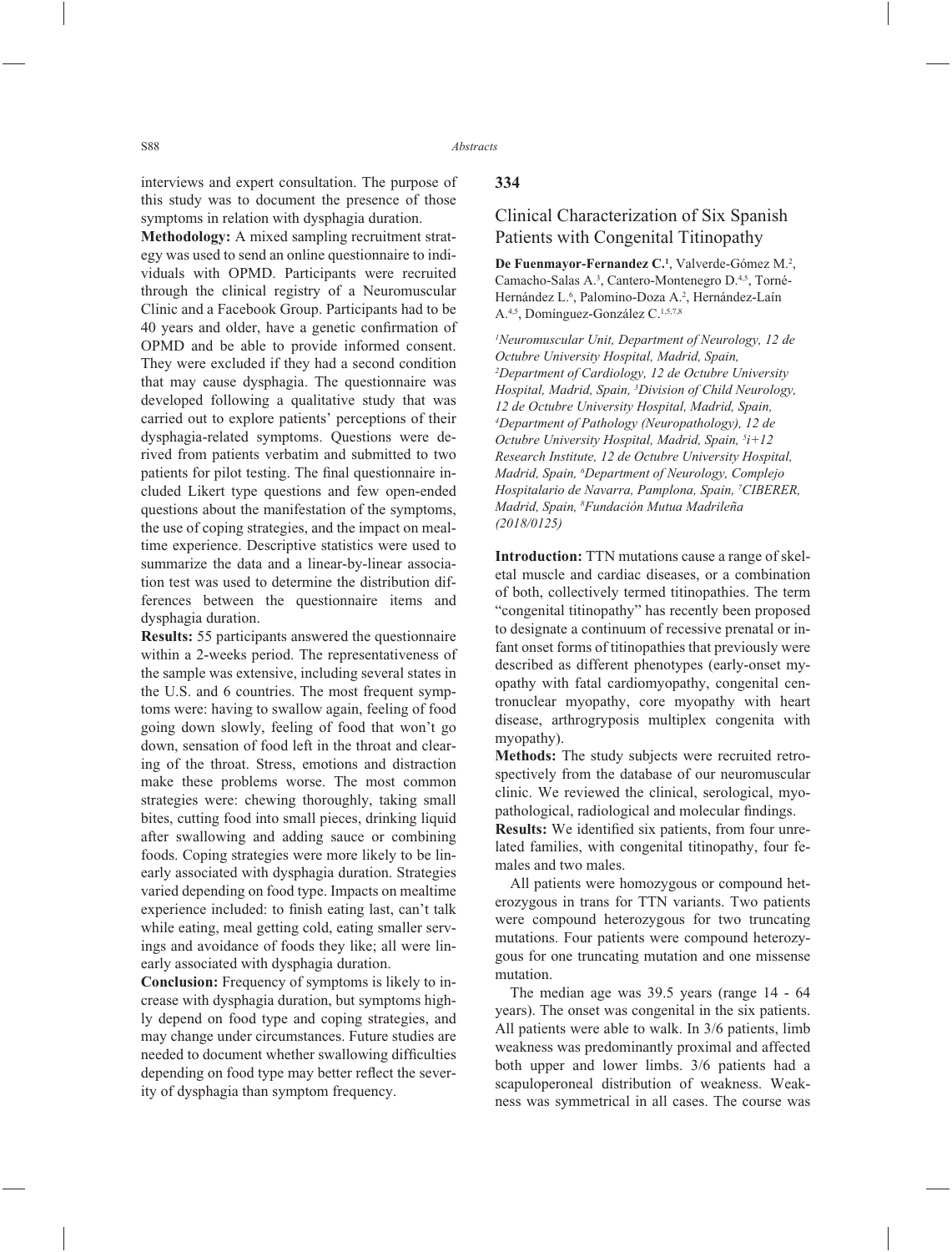stable in 5/6 patients, while one patient had a slowly progressive loss of limb strength.

No patient had ophthalmoplegia or ptosis. Facial weakness and high-arched palate were each present in  $3/6$  patients. Swallowing difficulties affected  $2/6$ patients, although no one required supplemental nasogastric tube or gastrostomy feeding. Neck flexion weakness was present in all patients. 5/6 patients had axial weakness.

4/6 patients had limb contractures. Scoliosis was present in one patient. One patient had chest wall deformity (pectum carinatum). Joint hypermobility was present in 3/6 patients. 2/6 patients required surgeries related to the disease.

3/6 patients had cardiac pathology: two had dilated cardiomyopathy (one of them fulfilling non-compaction criteria) and one patient had hypokinetic non-dilated cardiomyopathy. All patients with cardiomyopathy were carriers of a truncating mutation in TTN that affects the A-band. 3/6 patients suffered respiratory insufficiency, with nocturnal hypoventilation and required nocturnal mechanical ventilation with BiPAP. Two of them, had frequent respiratory infections.

CK levels were normal in 4/6 patients and mildly elevated (200-400 U/l) in two patients. Lower limb MRI findings were available for the six cases. The most prominent affected muscles were hamstring muscles in thighs, and soleus in legs. Gluteal muscles, gastrocnemius and tibialis anterior were variably involved.

5/6 patients had undergone a muscle biopsy. All of them were abnormal. Increased fiber size variation was found in 3/5, increased internalized nuclei in 3/5, cores in 4/5 (multiminicores were more common than centrally placed cores) and fiber type disproportion in 3/5.

**Conclusions:** A congenital titinopathy should be suspected in patients with a congenital myopathy, without ophthalmoplegia, in whom the presence of joint contractures, cardiac and respiratory involvement are possible. Muscle biopsies of these patients show mixed histopathological findings, with fiber size variation, cores, internalized nuclei and fiber type disproportion, either alone, or in combination.

## **336**

# Inotersen Delays Impairments in Functioning and Daily Activities for Three Years in Hereditary Transthyretin Amyloidosis

**Vera-Llonch M.<sup>1</sup>**, Yarlas A.<sup>2</sup>, Coelho T.<sup>3</sup>, McCausland K.<sup>2</sup>, Lovley A.<sup>2</sup>, Conceição I.<sup>4</sup>, Karam C.<sup>5</sup>, Khella S.<sup>6</sup>, Obici L.<sup>7</sup>, Waddington-Cruz M.<sup>8</sup>, Pollock M.<sup>1</sup>

*1 Akcea Therapeutics, Boston, United States, 2 Optum, Johnston, United States, 3 Centro Hospitalar do Porto, Porto, Portugal, 4 Universidade de Lisboa, Lisboa, Portugal, 5 Oregon Health & Science University, Portland, United States, 6 University of Pennsylvania, Philadelphia, United States, 7 University of Pavia, Pavia, Italy, 8 Universidade Federal do Rio de Janeiro, Rio de Janeiro, Brazil*

**Background:** A randomized, controlled phase 3 trial (NEURO-TTR) of patients with hereditary transthyretin amyloidosis with polyneuropathy (hATTR-PN) evaluated efficacy of inotersen on neuropathic-specific quality of life, as measured by the Norfolk QOL-Diabetic Neuropathy (DN) survey. After the 66 week randomized phase, completers could enroll in the NEURO-TTR open-label extension (OLE) phase for continued inotersen treatment. The Norfolk QOL-DN was assessed with data available at Week 104 of the OLE phase, or 170 weeks (3.3 years) after the randomized-phase baseline.

**Objective:** To examine changes in polyneuropathy symptoms and impairment of daily activities and functioning, as captured by responses to selected items on the Norfolk QOL-DN, for patients with hATTR-PN treated with inotersen for over 3 years during the NEURO-TTR randomized and OLE phases.

**Methods:** Eighty-five patients with hATTR-PN who received inotersen during the 66-week NEU-RO-TTR randomized phase were enrolled in the OLE phase, with Norfolk QOL-DN data available at 104 weeks. Patients received 300 mg inotersen once weekly in each phase. Items analyzed were within the following Norfolk QOL-DN domains: activities of daily living (ADL; e.g., 'difficulty dressing', 'difficulty using eating utensils'), autonomic neuropathy (e.g., 'diarrhea', 'fainting/dizziness'), large fiber neuropathy/physical functioning (PF; e.g., 'pain kept you awake at night', 'symptoms prevented usual activities', 'difficulty walking'), and small fiber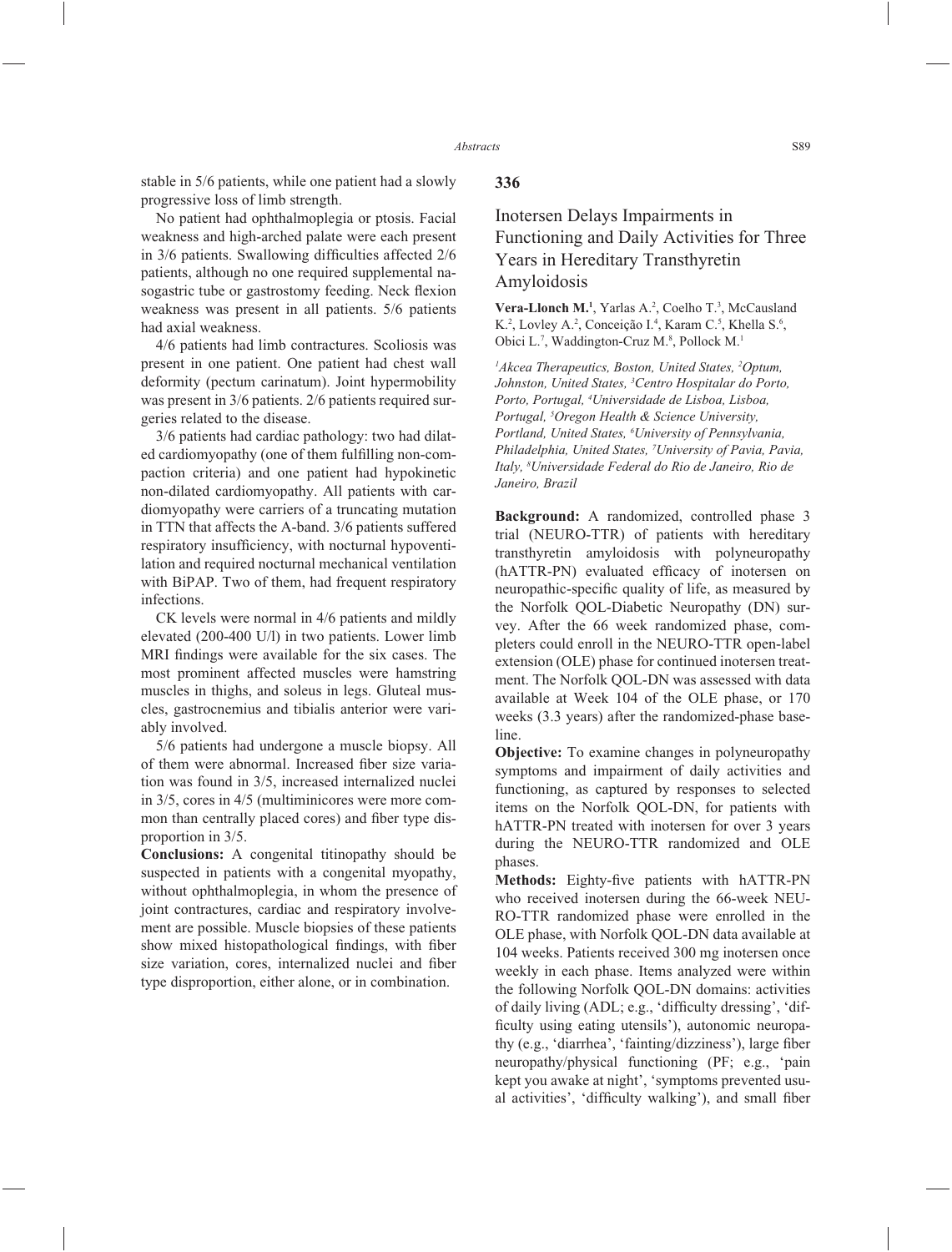neuropathy (e.g., 'unable to feel feet when walking', 'unable to tell hot from cold water [hands/feet]'). Response choices for all items captured 'severe', 'moderate', 'mild', 'very mild', or 'no' problem; 'severe' or 'moderate' were classified as substantial impairment. For each of 18 items, descriptive analysis compared changes in the prevalence of substantial impairment between randomized-phase baseline and Week 104 of the OLE phase (170 weeks total). Positive percentage point changes represented increased prevalence.

**Results:** Changes in the prevalence of substantial impairments (in percentage points) between randomized-phase baseline and Week 104 of the OLE phase were quite small. The change in prevalence ranged from -1.9% to 11.5% for ADL items, -4.5% to 0.1% for autonomic neuropathy items, -3.3% to 10.1% for large fiber/PF neuropathy items, and  $-7.1\%$  to 3.7% for small fiber neuropathy items. The prevalence in substantial impairments increased by more than 10 percentage points for only two items: 'symptoms prevented usual activities' (10.1%) and 'difficulty getting on/off the toilet'  $(11.5\%)$ .

**Conclusions:** Very few patients with hATTR-PN receiving continuous treatment with inotersen developed substantial impairments in any of the 18 assessed daily activities or function items over the course of 3 years. Long-term treatment with inotersen is thus associated with preservation of functioning and ability to carry out activities of daily living.

#### **340**

# Atypical Case of Adult Onset Central Core Myopathy with Potential Novel Mutation in RYR1 Gene

#### Dodig D.<sup>1</sup>, Lu J.<sup>2</sup>, Lévesque S.<sup>2</sup>, Tarnopolsky M.<sup>3</sup>

*1 University of Toronto/UHN, Toronto, Canada, 2 McMaster University, Hamilton, Canada, 3 Centre Hospitalier Universitaire de Sherbrooke, Sherbrooke, Canada*

Myopathies due to mutations in the skeletal muscle ryanodine receptor (RYR1) gene are amongst the most common non-dystrophic neuromuscular disorders and have been associated with both dominant and recessive inheritance. The RYR1 receptor Ca++ release channels are responsible for intracellular  $Ca++$  release from the sarcoplasmic reticulum  $(SR)$ initiating muscle contraction. All patients with core myopathies, regardless of mutation, are at high risk for malignant hyperthermia.

We report a 55 year old male who has developed slowly progressive non-fluctuating ptosis in his midforties with no diplopia. About 6 years prior, he noticed difficulty with swallowing and difficulty rising on his toes. His father and two sisters also had ptosis at similar age. His three sons have no reported weakness, but two of them who have been examined have hyper-CKemia.

Neurological examination demonstrated significant bilateral ptosis, ophthalmoparesis, nasal speech, and bifacial diplegia with weakness of plantar flexion bilaterally. Serum CK levels have been persistently elevated above 2000 ( $N < 220$  iU/L). EMG showed signs of muscle irritability and myopathic features. Spirometry testing demonstrated a mild restrictive ventilatory defect (FVC =  $3.09$  L (68% predicted); FEV1 =  $2.5$  L (73% predicted).

A 91 gene custom next generation sequencing (NGS) panel demonstrated two single nucleotide variants of unknown significance in RYR1 gene (heterozygous, c.10097G>A p.Arg3366His and heterozygous,c.11798A>G p.Tyr3933Cys) expected to be in the cis position based on population data. Deletion and duplication analysis was negative. Muscle biopsy demonstrated clearly demarcated cores devoid of histochemical staining for cytochrome c oxidase and succinate dehydrogenase. Electron microscopy demonstrated central myofibrillar disruption consistent with central core myopathy. **Summary/Conclusion:** Recent advances in NGS methods, which include the entire RYR1 coding sequence rather than being restricted to hotspot regions, are contributing to the expansion of the RYR1-related myopathies disease spectrum and allowing for identification of potential novel mutations.

### **342**

# A Novel Mutation in Mitochondrial Complex IV Causes Ataxia-Neuropathy - Proof of Pathogenicity

Schaefer J.<sup>1</sup>, Schaefer J.<sup>1</sup>, Jackson S.<sup>1</sup>

*1 Uniklinikum Dresden, 01307 Dresden, Germany*

The ataxia-neuropathy spectrum covers a large clinical and pathogenic variety of acquired and hereditary diseases, including the hereditary disorders of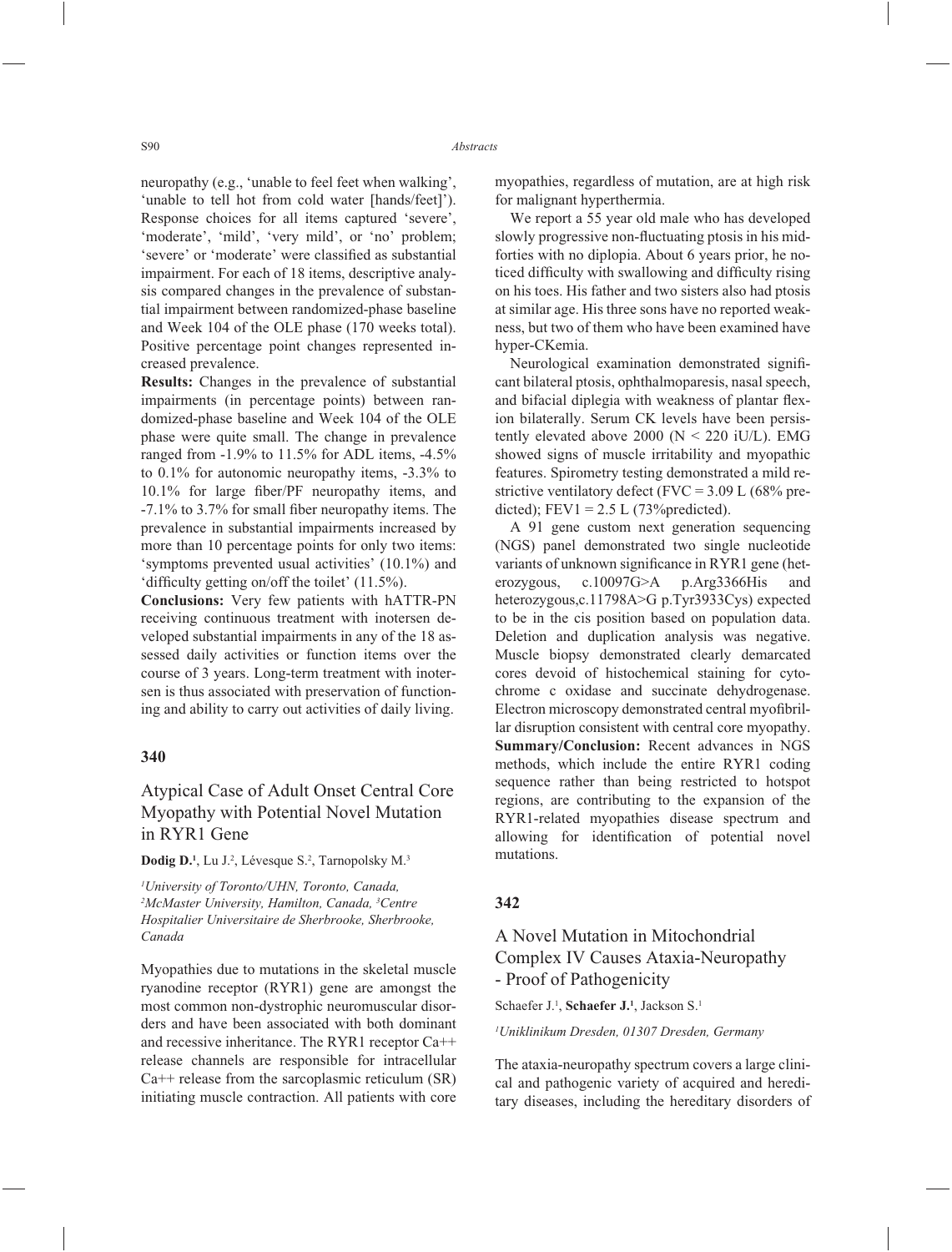mitochondrial function. These may be caused by mutations in either mitochondrial DNA (mtDNA) or in nuclear genes encoding proteins involved in the replication or maintenance of mtDNA. In mitochondrial diseases, the ataxia usually occurs in combination with other features, including epilepsy, cognitive decline and polyneuropathy. Although mutations in POLG have been recognized as the commonest cause of mitochondrial ataxia-neuropathy, a considerable proportion of patients do not have POLG-deficiency, but harbour mutations in other nuclear genes (TWNK, ARS) or mtDNA genes (MELAS, MERRF, NARP).

A 43-year-old patient developed progressive ataxia, neuropathy, cognitive impairment and sensorineural deafness at the age of 25. Pathogenic mutations in SCA 1,2,3, 6, 17, Cx26, PMP-22, POLG, as well as the common mutations in mtDNA associated with MELAS, MERRF, and NARP were excluded. A muscle biopsy showed some ragged-red and COX-negative fibres despite the absence of clinically evident myopathy. Biochemical measurement of mitochondrial respiratory chain activity was performed in muscle from the patient. Complex-IV activity were reduced by 50% in muscle from the patient, and sequencing of the patient's mtDNA revealed a novel heteroplasmic mutation in MTCOII, a subunit of cytochrome oxidase. Using the established canonical criteria (Mitchell, JMG 2006) for assigning pathogenicity to an mtDNA mutation, the mutation was regarded to be likely pathogenic. The pathogenicityof the mutation was eventually confirmed following the generation of transmitochondrial cybrids, using cultured fibroblasts from the patient.

Only a small number of patients with a mutation in MTCOII have been described, the majority of whom presented in childhood with myopathy. In contrast, our patient did not manifest a myopathy, and presented in adulthood. Regular clinical re-evaluation over several years showed a relentlessly progressive deterioration.

## **343**

## Human IgG Administration Improves Heart and Muscle Function in a Model of Duchenne Muscular Dystrophy

**Zschüntzsch J.<sup>1</sup>**, Jouvenal P.<sup>1</sup>, Zhang Y.<sup>2</sup>, Kliniker F.<sup>3</sup>, Tiburcy M.4,5, Liebetanz D.3 , Malzahn D.6,7, Brinkmeier H.2 , Schmid J.1

*1 Department of Neurology, University Medical Center Goettingen, Goettingen, Germany, 2 Institute of Pathophysiology, University Medicine Greifswald, Karlsburg, Germany, 3 Department of Clinical Neurophysiology, University Medical Center Goettingen, Goettingen, Germany, 4 Institute of Pharmacology and Toxicology, University Medical Center Goettingen, Goettingen, Germany, 5 DZHK (German Center for Cardiovascular Research), partner site Goettingen, Goettingen, Germany, 6 Department of Genetic Epidemiology, University Medical Center Goettingen, Goettingen, Germany, 7 Statistical Consultancy, mzBiostatistics, Goettingen, Germany* 

**Background:** Duchenne muscular dystrophy (DMD) is the most common, X-chromosomal inherited muscle disorder in boys, which lead to loss of ambulation, cardiac and respiratory failure and death in young adulthood. The cause of DMD is a mutation in the dystrophin gene with consequent absent or faulty production of the homonymous protein. This results in structural instability of the dystrophin-glycoprotein-complex and muscle degeneration. A newly synthesised dystrophin would cure DMD but the available dystrophin restoring therapies show a high variability in terms of efficiency and clinical benefit. Of note, the dystrophin expression generated an immune response in addition to the existing muscle inflammation for several of these therapies. So far, glucocorticosteroids are used as an anti-inflammatory treatment with the disadvantage of numerous side effects. We hypothesised that human Immunoglobulin G (IgG) is a well-tolerated and effective immunmodulatory alternative over a long-term treatment period in the mouse model of DMD (mdx). This is based on a previous study using mdx mice in the early phase of the disease, in which IgG was clinical effective (Zschüntzsch et al. 2016). **Methods:** After a successful weaning phase, mdx mice were block randomized into two groups and placed in individual cages equipped with a running wheel at postnatal day 21. Two days later, IgG at 2g/ kg bodyweight or NaCl as control were administered and repeated monthly by intraperitoneal injections over a duration of 18 months. Several clinical outcome measures, i.a. running wheel performance, grip strength and echocardiography were assessed as suggested by TREAT-NMD network. After 18 months, animals were sacrificed. Blood and muscle were sampled for ex vivo muscle contraction tests, quantitative PCR and histological analysis.

**Results:** In the present study, the continuous recorded voluntary running wheel performance demon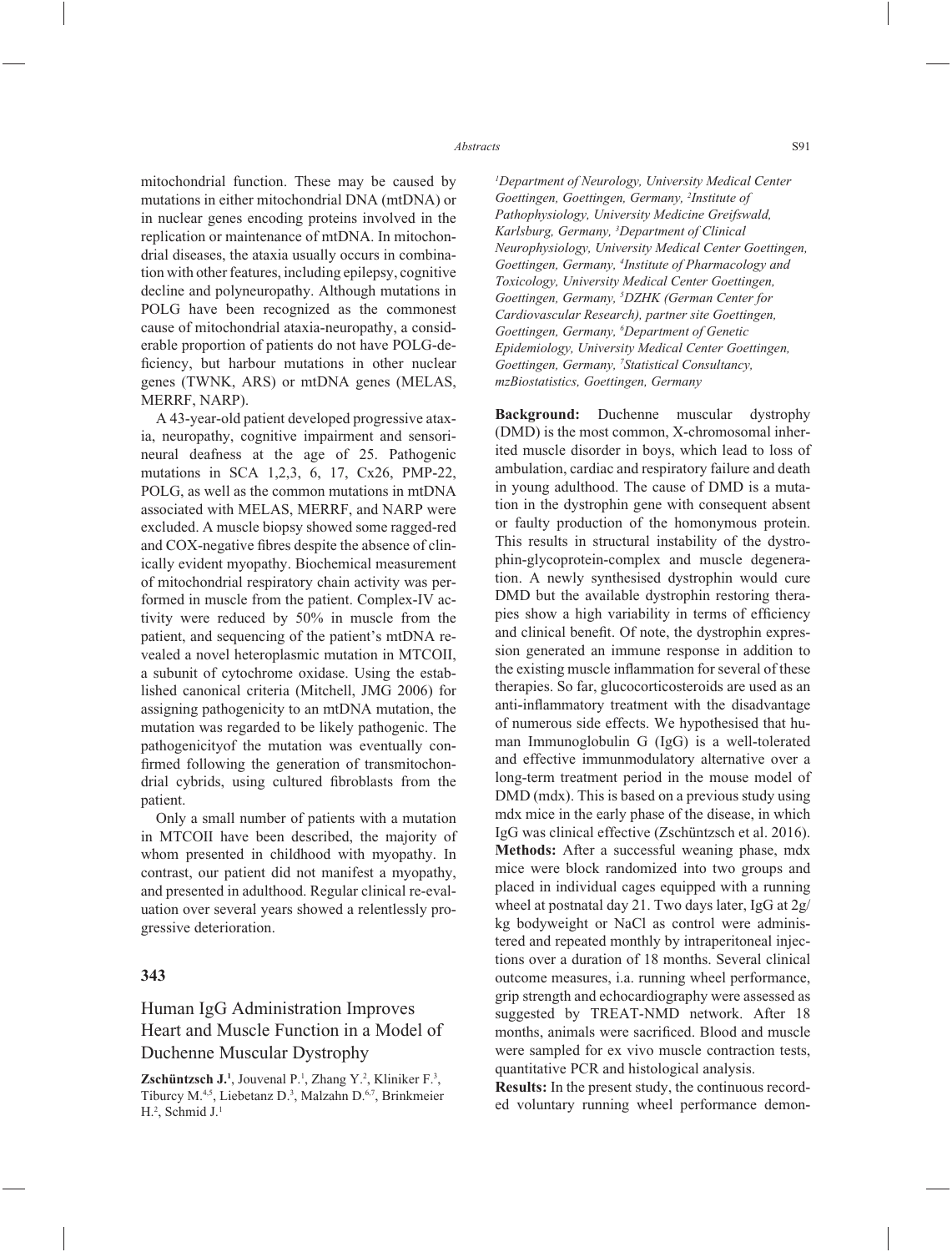strated that maximum running speed, number of daily runs, total daily time spent in the running wheel, and total daily running distance detoriated significantly slower during long-term course in the IgG group compared with NaCl controls. IgG better preserved maximum running speed by 0.0003 m/s per day, number of daily runs by 0.2 runs per day, total daily time in the running wheel by 5.2 s per day, and total daily running distance by 1.9 m per day (p values for all parameters were below 0.0001). Cardiac function, assessed three times during the study period, was significantly better under IgG, especially ejection fraction (p=0.027 across all three time-points) and left ventricular fractional area shortening (p=0.012 across all three time-points). In ex vivo contraction tests, diaphragm segments of IgG-treated animals were less susceptible to fatigue (improved ratio to maximum force by  $0.086 \pm 0.038$ ,  $p=0.044$ ). The inflammation and myopathic changes in heart, diaphragm and skeletal muscle were also ameliorated.

**Conclusion:** Our study provided evidence of longterm clinical and paraclinical efficacy of IgG in a mouse model of DMD. Human IgG is well tolerated by humans and may be an immunmodulatory therapeutic partner for dystrophin restoring therapies. A reasonable next step would be a clinical trial of IgG in patients with DMD.

### **344**

## A Novel Model to Investigate Hereditary Myopathies

**Schmitt R.<sup>1</sup>**, Smith IV D.<sup>2</sup>, Seong D.<sup>1</sup>, Kirkeby L.<sup>2</sup>, Resch Z.<sup>2</sup>, Liewluck T.<sup>3</sup>, Niu Z.<sup>4</sup>, Milone M.<sup>4</sup>, Doles J.<sup>1</sup>

*1 Department of Biochemistry and Molecular Biology - Mayo Clinic, Rochester, United States, 2 Center for Regenerative Medicine - Biotrust - Mayo Clinic, Rochester, United States, 3 Department of Neurology - Mayo Clinic, Rochester, United States, 4 Department of Laboratory Medicine - May Clinic, Rochester, United States*

Diseases that cause dysfunctions of nerves or muscles are classified under the umbrella-term neuromuscular diseases. To date, most neuromuscular disease do not have curative treatments and can lead to pain, morbidity, and decreased quality of life. This gives precedence for understanding the underlying biology of the different neuromuscular diseases. Myopathies are a subtype of neuromuscular disease that manifests as muscle weakness due to the abnormal function of muscle fibers. The current models developed to investigate such myopathies are not reliable due to a significant lack in the recapitulation of key features from the human pathology. We will characterize a novel model to investigate the pathology of myopathies by utilizing human fibroblasts that have been reprogrammed to induced pluripotent stem cells (iPSCs). The iPSCs subsequently are differentiated into skeletal muscle cells by a three stage process that mimics standard myogenic progression. For characterization of this model, iPSCs-derived from healthy controls and patients with either alpha-actin (ACTA1)-congenital nemaline myopathy or UDP-N-acetylglucosamine-2-epimerase/N-acetylmannosamine kinase (GNE) myopathy will be used. These hereditary myopathies both result in severe disabilities as the disease progresses and have no effective treatments. The overarching goal is to establish a model that will reliably recapitulate key features of the human disease and can be applied to many different subtypes of myopathy. It will subsequently be used to elucidate unique molecular signatures that are involved in the manifestation of the diseases and allow for the development of novel therapeutic treatments for improvement of patient quality of life.

## **345**

## Muscle Fatigue in Adult SMA Patients in Evaluating the Outcome to Treatment

Ricci G.<sup>1</sup>, Govoni A.<sup>1</sup>, Torri F.<sup>1</sup>, Logerfo A.<sup>1</sup>, Aringhieri G.<sup>2</sup>, Michelucci A.<sup>3</sup>, Manca L.<sup>1</sup>, Siciliano G.<sup>1</sup>

*1 Department Of Clinical And Experimental Medicine, Pisa, Italy, 2 Department of Translational Research and New Technologies in Medicine and Surgery, Pisa, Italy, 3 Laboratory of Medical Genetics, Azienda Ospedaliero-Universitaria Pisana, S. Chiara Hospital, Pisa, Italy*

Primary outcome measures of choice in current clinical trials in SMA are motor function scales (Hammersmith Functional Motor Scale- Expanded, Motor Function Measure, 6 minutes walking test). Fatigability has emerged as an important dimension of physical impairment in patients with SMA. Fatigability is experienced by patients with SMA as the inability to perform prolonged repetitive tasks during activities of daily life. Since outcome measures sensitive to change in fatigability are lacking, their development is a pivotal step in a better understanding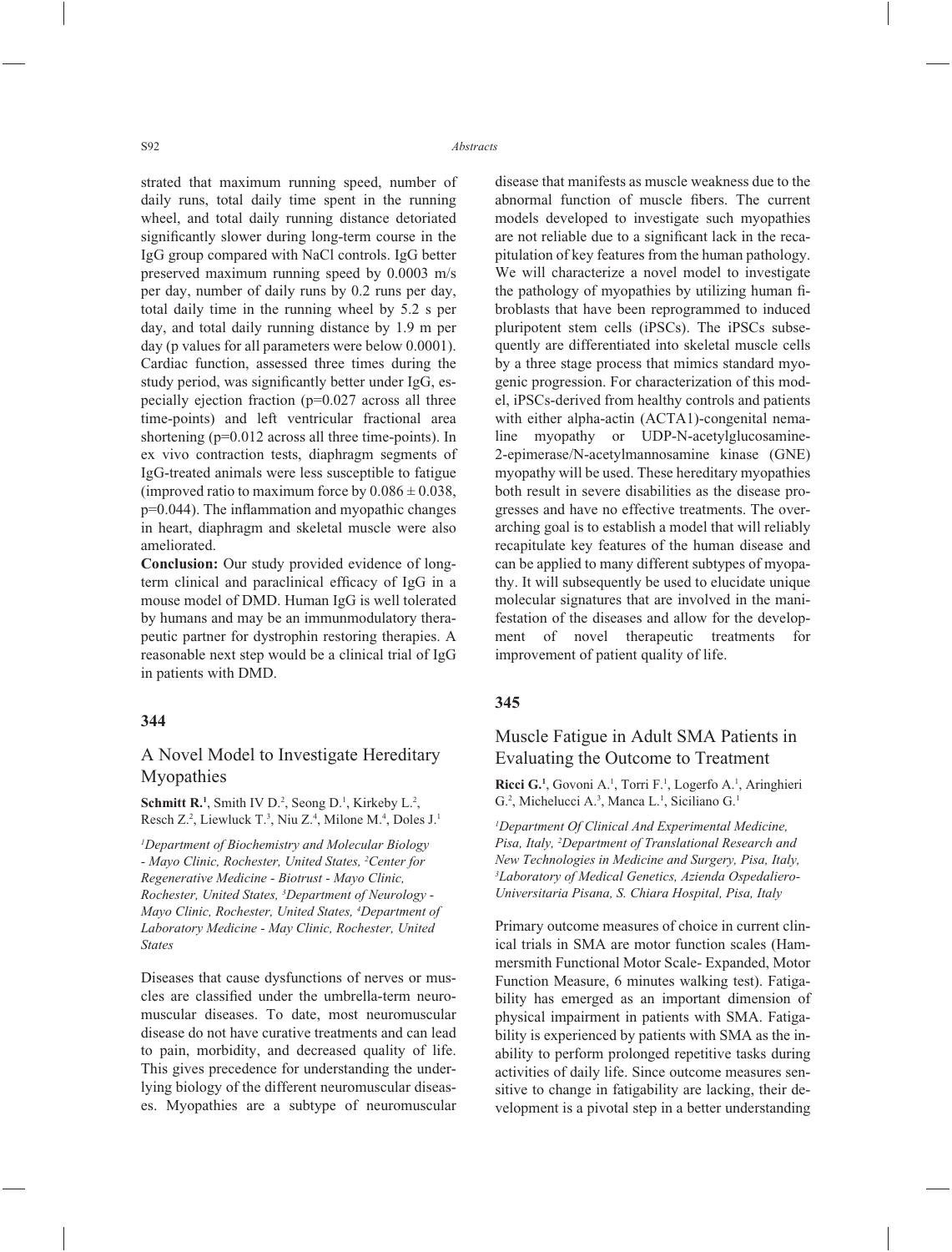of fatigability in SMA. Here we propose new functional scale divided into several items to evaluate different body areas according to the patient's motor abilities. In particular, for the Upper limb proximal: a) Endurance in keeping up a weight: The patient in a sitting position must keep his arm extended parallel to the floor and holding a weight in his hand for as long as he can up to a maximum of 3 minutes; b) Exhaustible exercise of proximal upper limb with repetitive tasks: Ask the patient to abduct the upper limbs to the maximum of their possibilities and to repeat the exercise as quickly as possible, until the onset of fatigue, in a minute. Calculate the number of times the patient repeats the item and the time elapsed from the beginning to the end of the exercise. For Upper limb distal: c) HandGrip endurance with repetitive maximal isometric contraction: The subject grippes the handle as hard as possible for 2.5 seconds and then rested for 1 second, repeating this sequence for 3 minutes. Both hands will be tested, and a rest of about 3 minutes will be given between tests; e) Repeated nine-hole peg test (r9HPT); f) Open and close hands with the elbows resting on the table as quickly as possible, until fatigue occurs in one minute; g) Digital dexterity repetitive test: number of times the patient must sequentially touch the individual fingers with the thumb of the same hand, back and forth, as fast as possible until fatigue occurs in one minute. For Lower limb proximal: h) TUG test: it measures the time it takes an individual to stand up from a chair, walk 3 meters, turn around, and sit down in the same chair. The test is repeated for five times, with an interval rest period of 30 seconds between each session.

### **348**

Liver or Muscle – CK/Transaminase Ratio in a Cohort of Patients with Muscular Dystrophy

Rohlenová M.<sup>1</sup>, Mensová L.<sup>1</sup>, Mazanec R.<sup>1</sup>, Haberlová J.<sup>1</sup>

#### *1 Faculty Hospital Motol, Prague, Czech Republic*

**Introduction:** Elevation of transaminases is common in patients with muscular dystrophies, and distinguishing the muscular from the hepatic origin can be challenging. Patients can be therefore put through unnesassary tests or the hepatopathy can be missed. Testing of gammaglutamyltransferase (GGT) can be helpful, as this this enzyme is not found in the muscle, but is not always sufficient. Recently there have been effords to explore the correlation between creatinkinase  $(CK)$  and  $N$ liver" transaminases  $(ALT)$ , AST), where a linear correlation was found in mouse models of and patients with Duchenne muscular dystrophy and in patients with acute rhabdomyolysis and dermatomyositis.

**Aim:** To explore the correlation between creatinkinase (CK) and traditional liver enzymes (ALT, AST, GGT) in a cohort of patients with muscular dystrophies with no known liver pathology followed in our neuromuscular centre.

**Methods:** We retrospectively analysed blood samples from patients with Duchenne muscular dystrophy (DMD), Becker muscular dystrophy (BMD) and symptomatic carriers of BDMD followed in our hospital. All tests were done in the same laboratory and the values of CK, myoglobin, ALT, AST, GGT and bilirubin were recorded and statistically analysed using linear regression analysis. Patients with known hepatic disease, abnormal GGT or bilirubin or those taking hepatotoxic drugs were excluded.

**Results:** There were 33 paediatric patients with DMD and 19 adult symptomatic carriers of BDMD or patients with BMD analysed. One patient was excluded for history of hepatic steatosis, one for elevation of GGT. There was a positive linear correlation between CK and ALT (F test, p<0,001 for both DMD and BMD/carriers) and CK and AST (F test, p<0,001 for both groups). There was no correlation between CK and GGT in BMD/carriers group (F test, p=0,49), surprisingly there was a negative correlation between CK and GGT in DMD cohort (F test, p<0,001). Both CK/ALT and CK/GGT ratios were slightly higher in pedal DMD patients (respective values of median (M) 44,4, interquartile range (IR) 29,2-57,7; and M 2568,0, IR 788,6-3402,4) then in apedal DMD patients (M 25,8, IR 13,4-36,3; and M 130,9, IR 62,6 – 1037,9) and in BMD/carrier group (M 22,8, IR 12,6-25,9; and M 65,05, IR 14,4- 116,2).

**Conclusion:** There was a positive linear correlation CK-ALT and CK-AST in a cohort of patients with muscular dystrophy. There was no linear correlation CK-GGT in BMD/carrier group and a negative linear correlation CK-GGT in DMD.

**Discussion:** The results suggest that the CK/ALT and CK/AST ratios could be promising tools to help distinguish the hepatic from muscular origin of transaminases in dystrophinopathies. The detected negative correlation CK-GGT in DMD could be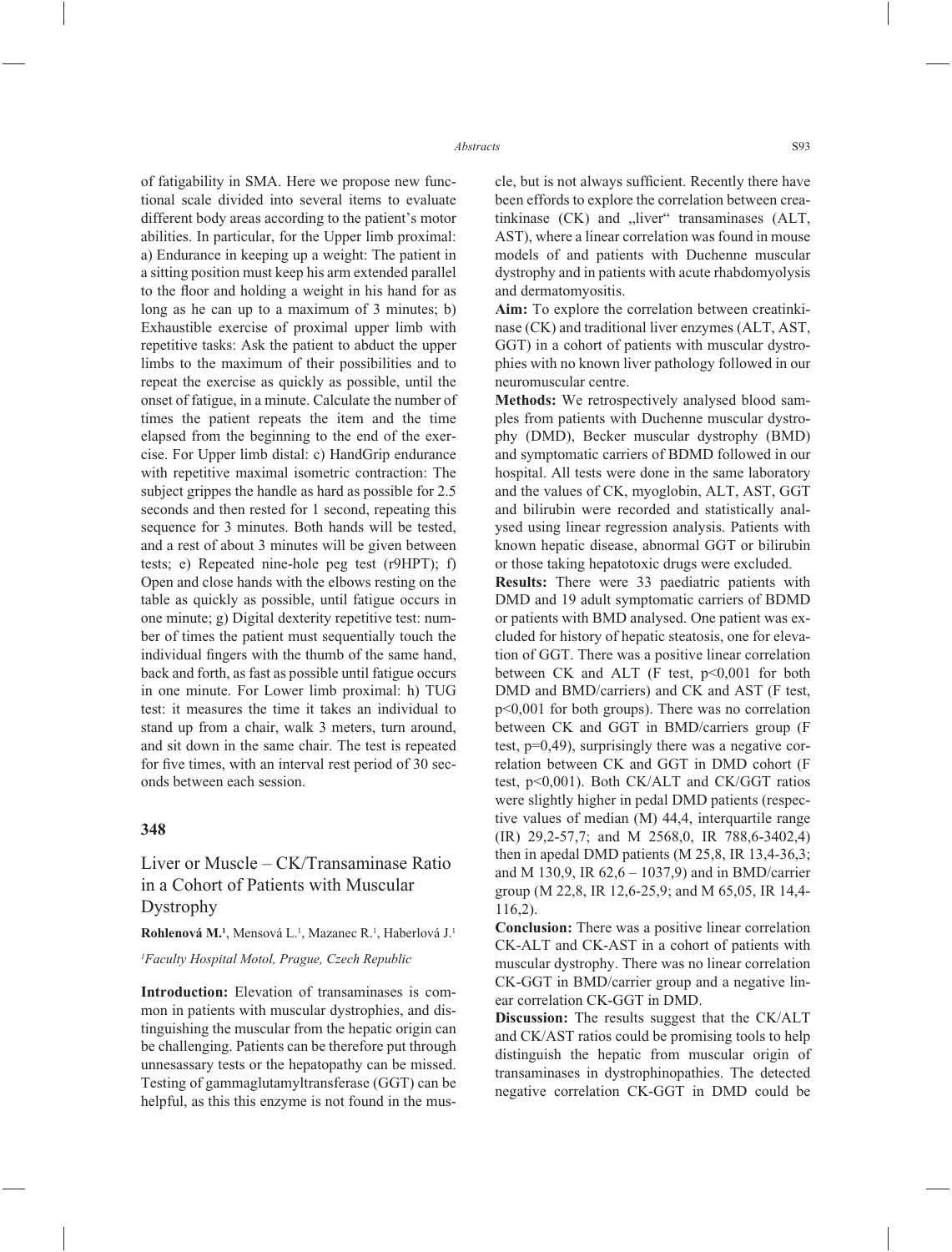caused by the arteficial elevation of GGT by corticosteroid treatment or possibly by elevation of GGT associated with methabolic syndrom or cardiomyopathy that both tend to apear in later stages of DMD when CK decreases. More research is needed to elucidate this finding.

**Dedication:** Supported by the Charles University, Project GA UK no. 586120

## **352**

# Case Presentation- Phenotypical Differences in Two Patients with Novel DYNC1H1 Mutations

#### Atherton M.<sup>1</sup>, Hewamadduma C.<sup>2</sup>, Ong M.<sup>1</sup>

<sup>1</sup>Department of Paediatric Neurology, Sheffield *Children's Hospital, Sheffield, United Kingdom,* <sup>2</sup>Department of Neurology, Sheffield Teaching Hospitals, *Sheffi eld, United Kingdom*

**Objective:** To present the cases and phenotypical differences of two patients with confirmed heterozygous mutations in the dynein, cytoplasmic 1, heavy chain 1 (DYNC1H1) gene. One patient developed spinal muscular atrophy with lower limb dominance (SMALED) and the other has a phenotype consisting of developmental delay and perisylvian polymicrogyria. Both have mutations in DYNC1H1 not previously described.

**Background:** DYNC1H1 is located on chromosome 14p32 with 78 exons encoding the heavy chain protein of the cytoplasmic dynein 1 motor protein complex, known to play a key role in retrograde axonal transport in neurons. The phenotypes associated with autosomal dominant mutations include intellectual disabilities, cortical malformations, hereditary spastic paraplegia and autosomal dominant spinal muscular atrophy.

**Case One:** A 16-year old male presented aged 4 years with gross motor difficulties consisting of frequent falls, motor dyspraxia and intermittent tremor. This followed an uneventful pregnancy and perinatal period, other than mildly reduced foetal movements. Examination at 8 years of age demonstrated weak hip flexion and knee extension with normal deep tendon reflexes. Upper limb examination was normal. Right tibialis anterior and vastus medialis electromyography demonstrated long duration motor unit potentials and reduced interference patterns, more markedly reduced in the proximal muscle, suggesting anterior horn cell disease. There were no fibrillation potentials and normal sensory changes. Initial genetic testing of the SMN1 gene was negative.

Examination of his father revealed absent reflexes in the lower limbs, with electromyography demonstrating proximal muscle pathology with A-waves in the tibialis anterior. Analysis of the DYNC1H1 gene in the patient identified a heterozygous change at c.1687C $>$ G (p.Arg563Gly), not identified in either parent.

**Case Two:** A term male patient presented at birth with arthrogryposis, left tibial and femoral fractures, unilateral undescended testes and stridor with bilateral vocal cord immobility. He developed dislocation of the hips and on examination at 8 months had weakness (MRC power 2/5), hypotonia, areflexia and contractures in the lower limbs; axial weakness and a high-arched palate. MRI brain revealed bilateral perisylvian polymicrogyria. Electromyography at 13 months showed chronic neurogenic changes in left glossus and left tibialis anterior compatible with a motor neuronopathy.

Given the perisylvian polymicrogyria a cortical brain malformation panel was requested, identifying changes in three genes: LAMA2, WDR62 and DYNC1H1. The heterozygous LAMA2 and heterozygous WDR62 mutations were found in his mother and father respectively and were not thought to be pathogenic. A de novo heterozygous mutation of the DYNC1H1 gene was found at c.3603G>T (p.Arg-1201Ser).

**Discussion:** The clinical phenotypes of DYNC1H1 mutations are known to cause both central and peripheral neurological presentations. We report two different presentations that illustrate the phenotypic heterogeneity seen. One case presented with SMALED, although with normal lower limb reflexes, with a novel heterozygous de novo mutation, which adds to the expanding pathogenic variants known to cause this phenotype. Our second patient had a novel heterozygous mutation presenting with arthrogryposis at birth and was found to have a motor neuronopathy with an associated perisylvian polymicrogyria, reinforcing the association previously described between malformations of cortical development and peripheral neurological disease.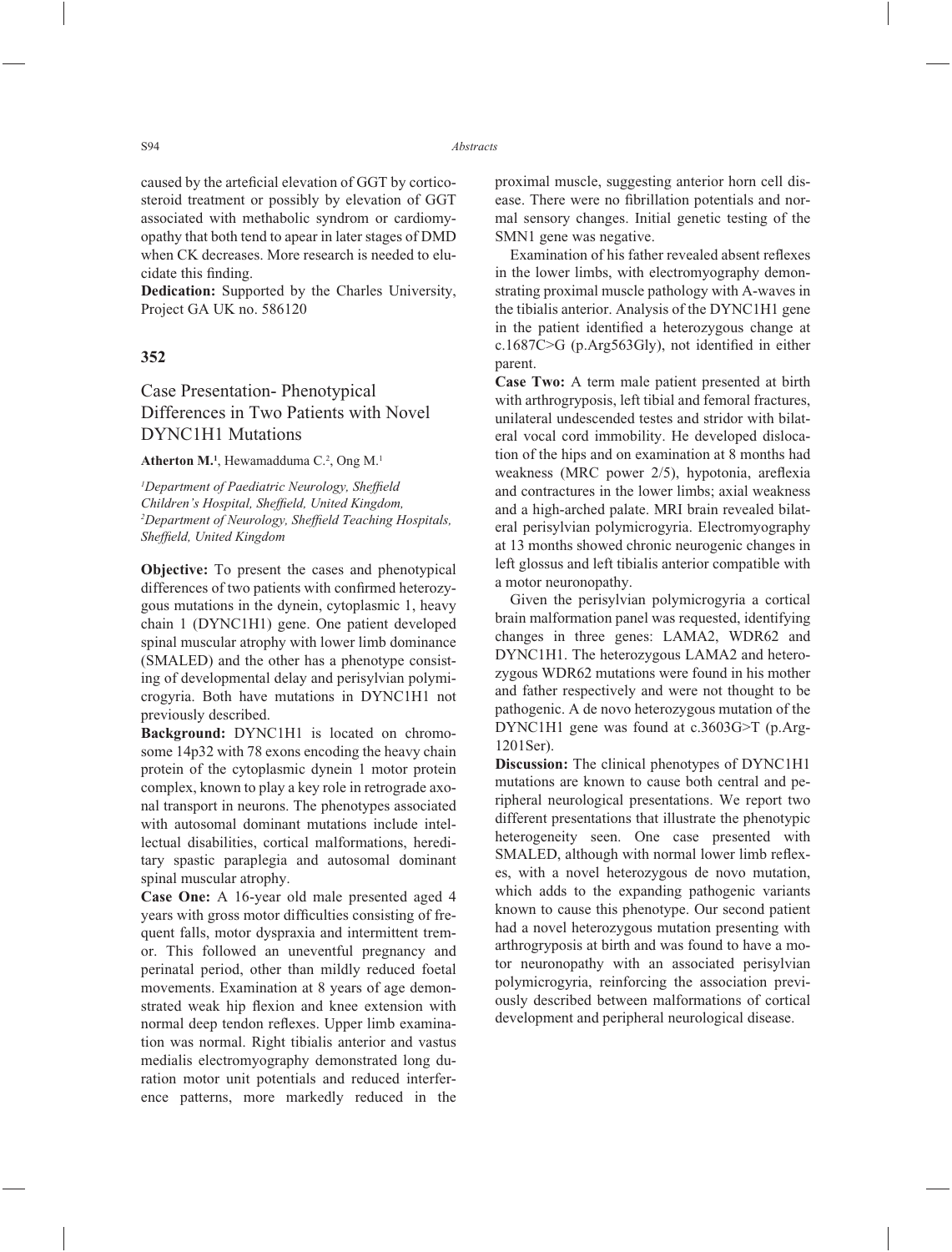## **356**

# Clinical Indicators of Hereditary Amyloid Transthyretin Amyloidosis with Polyneuropathy: Now a Treatable Disease

Dyck P.<sup>1</sup>, Litchy W.<sup>1</sup>, Dyck P.<sup>1</sup>

#### *1 Mayo Clinic, Rochester, United States*

**Background:** Hereditary amyloid transthyretin amyloidosis (hATTR) with polyneuropathy (PN) is a progressive and fatal disease caused by the deposition of misfolded transthyretin-derived amyloid fibrils in nerve, heart, and other tissues. Early diagnosis of this disease has become feasible and desirable now that efficacious treatments preventing disease worsening are becoming available. Here we describe neurologic and other clinical features of hATTR PN that should raise suspicion of this diagnosis and thus lead to early diagnosis and treatment. **Methods:** Descriptive summary of three neurologists' clinical experience of diagnosing patients with hATTR PN.

**Results:** Because hATTR PN has become a treatable disease, this diagnosis must be emphasized in the evaluation and differential diagnosis of all cases with neuromuscular disease and especially patients with peripheral neuropathies. hATTR PN is sometimes mistaken for chronic inflammatory demyelinating polyneuropathy because both can exhibit rapid progression with weakness and elevated protein levels in cerebrospinal fluid. Only a high degree of suspicion and performing the necessary tests will lead to improvement in diagnosing hATTR PN and its treatment. From present evidence, we assume that early diagnosis and efficacious treatment will lead to prolongation of life and less severe symptoms and impairments. The following clinical features of neuropathy raise the likelihood of a hATTR PN diagnosis: (1) a family history of neuropathy; (2) neuropathy in genetic ancestry, eg, Japanese, Portuguese, and other ethnicities; (3) symptomatic neuropathic involvement beginning in the third or later decades of life; (4) functional involvement of motor, sensory, and autonomic nerve fibers and of both upper and lower limbs; (5) progressive worsening of symptoms and impairments over months or a few years; (6) bilateral carpal tunnel syndrome; (7) constitutional involvement with weight loss and other systemic symptoms; (8) no diseases such as diabetes mellitus, hypothyroidism, uremia, or other metabolic disease to explain the sensorimotor polyneuropathy; (9) lack of response to immunotherapy; and (10) evidence of cardiomyopathy or other internal organ failure which might be attributable to amyloidosis. Because of the availability of effective treatment, physicians must emphasize early and accurate diagnosis of hATTR PN; therefore, they must go to considerable lengths to make this diagnosis. For some patients, fat, skin, or even nerve biopsy may be justified to make the diagnosis. For some patients, MRI of the heart for amyloid infiltration may also be justified. Increasingly, adult patients with the features listed above should undergo molecular genetic testing to confirm diagnosis of hATTR PN and identify the amyloidogenic mutation.

**Conclusions:** Because hATTR PN is a rapidly progressive and fatal disease and antisense oligonucleotide treatments can inhibit or slow progression, such intervention ideally should be instituted early before severe impairments have developed. Most cases of PN should undergo a differential diagnosis for hATTR PN; herein, we list features that make the diagnosis more likely. Although clinical judgment should be used as to the need for diagnostic and genetic testing, increasing emphasis should be placed on their use in patients suspected of having hATTR PN because early detection and treatment can prevent worsening and perhaps even death.

## **357**

# Patients with Mixed Phenotype Hereditary Transthyretin Amyloidosis: Insights from a Genetic Testing Program

Shah K.<sup>1</sup>, Karam C.<sup>2</sup>, Keller A.<sup>3</sup>, Delgado D.<sup>4</sup>, Gabriel A.<sup>5</sup>, Narayana A.<sup>5</sup>, Stevenson M.<sup>5</sup>

*1 VCU Health System, Richmond, United States, 2 Oregon Health & Science University, Portland, United States, 3 Levinson Heart Failure Clinic, Richmond, United States, 4 Toronto General Hospital, Toronto, Canada, 5 Akcea Therapeutics, Boston, United States*

**Background:** Hereditary transthyretin (hATTR) amyloidosis is a progressive and fatal disease that results from the deposition of misfolded transthyretin (TTR) protein in major organs and systems, leading to multisystem dysfunction, including peripheral neuropathy, autonomic dysfunction, and cardiomyopathy. Patients with hATTR amyloidosis often experience symptoms of both cardiomyopathy (CM) and polyneuropathy (PN); this is referred to as a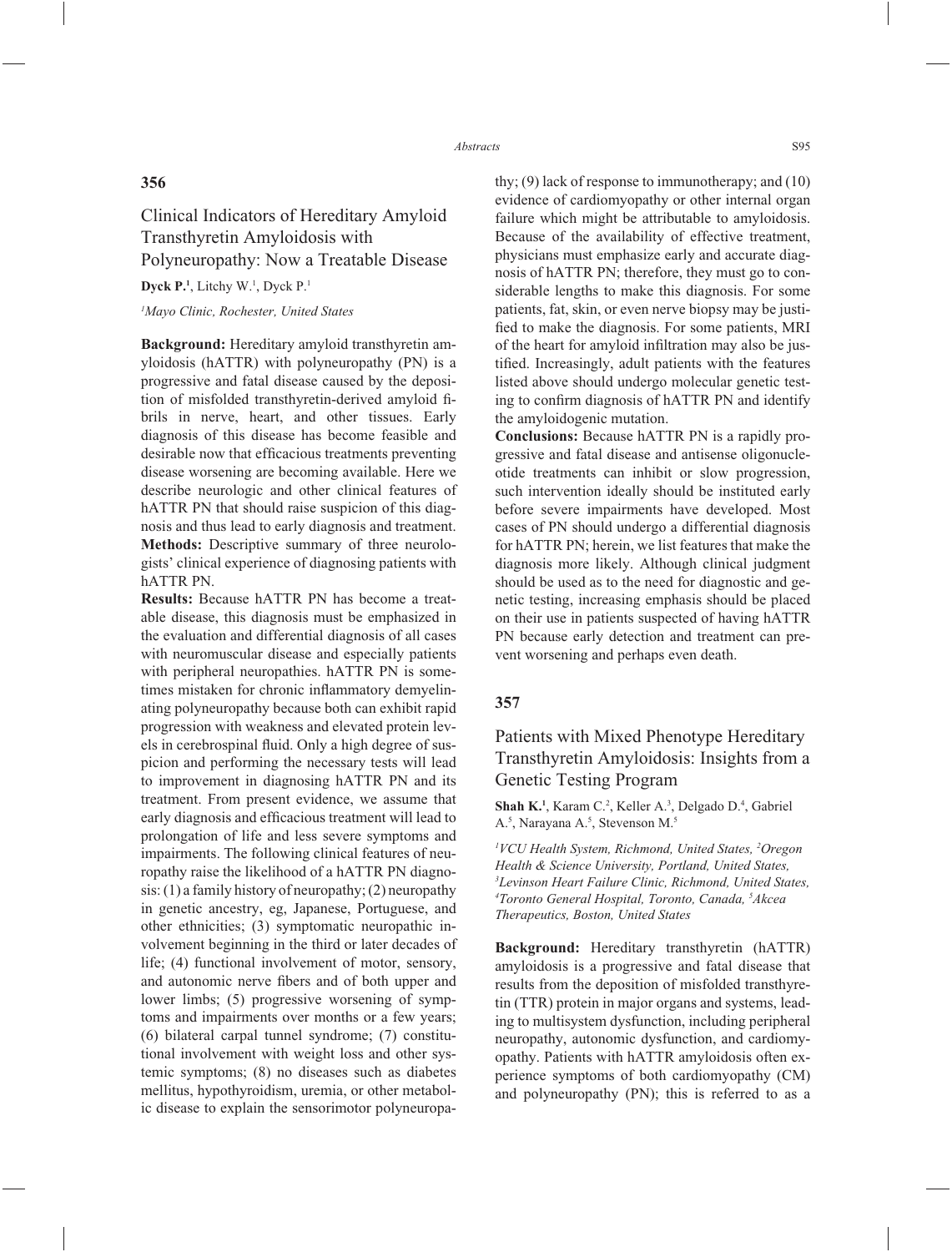mixed phenotype. The hATTR Compass Program offers anonymous, confidential genetic testing and counseling to patients in the United States, Canada, and Puerto Rico suspected of having hATTR amyloidosis with polyneuropathy or with a family history of hATTR amyloidosis. This real-world data analysis from the hATTR Compass Program aimed to determine prevalence and characteristics of patients with a mixed phenotype.

**Methods:** DNA samples were scanned for TTR mutations associated with hATTR amyloidosis using a single-gene test, a cardiomyopathy gene panel, or a polyneuropathy gene panel. Data from 165 patients with TTR mutations sequentially identified by the hATTR Compass Program were included in this analysis.

**Results:** Seventy (42.4%) patients with a mutation consistent with hATTR amyloidosis had both PN and CM symptoms. Patients with a mixed phenotype had an average age of 70 years (range, 29–87 years), and the majority were male (57.1%). Most patients with a mixed phenotype were African American (n=54; 77.1%). Ten patients (14.3%) had a known family history of hATTR amyloidosis, 49 (70.0%) had no known family history, and 11 (15.7%) did not know. Most patients with a mixed phenotype had the p.V142I/V122I mutation  $(n=62; 88.6\%)$ , while 4 (5.7%) had p.T80A/T60A, 2 (2.9%) had p.S97F/S77F, 1 (1.4%) had p.V50M/V30M, and 1 (1.4%) had p.H108R/H88R. Patients with mixed phenotype were identified from referrals by cardiologists – 57 patients (81%), cardiovascular clinic teams (physician assistants and nurse practitioners working with an attending physician) - 6 patients (9%), and other (non-cardiology) specialties - 7 (10%) patients. Patients with a mixed phenotype presented with a variety of symptoms including sensory, motor, and autonomic dysfunction, alongside gastrointestinal dysfunction, heart disease, and bilateral carpal tunnel syndrome. Note that symptoms reported may be underrepresented because of limitations of data collection and program participation.

**Conclusion:** Diagnosis of hATTR amyloidosis is challenging, but recognition of its symptoms and subsequent genetic testing through the hATTR Compass Program can facilitate diagnosis of this debilitating, fatal disease. This study demonstrates that the mixed phenotype is fairly common in patients with hATTR amyloidosis and, regardless of mutation, patients should be assessed for both PN and CM symptoms.

## **361**

# New International Myositis Society: Guidance and Support for Diagnosis, Interdisciplinary Care and Research in Myositis

**Schmidt J.<sup>1</sup>**, Korsten P.<sup>2</sup>, Zechel S.<sup>3</sup>, Schlüter S.<sup>4</sup>, Buleu C.<sup>1</sup>, Glaubitz S.<sup>1</sup>, Prange H.<sup>1</sup>, Ruck T.<sup>5</sup>, Schröter C.<sup>6</sup>, Zschüntzsch J.<sup>1</sup>

*1 Dept. of Neurology, University Medical Center Göttingen, Göttingen, Germany, 2 Dept. of Nephrology and Rheumatology, University Medical Center Göttingen, Göttingen, Germany, 3 Institute of Neuropathology, University Medical Center Göttingen, Göttingen,*  Germany, <sup>4</sup>German myositis patient support group, *German Society for Myopathies, Freiburg, Germany, 5 Dept. of Neurology, University Hospital Münster, Münster, Germany, 6 Klinik Hoher Meißner, Hospital for Rehabilitation, Bad Sooden-Allendorf, Germany*

**Background:** Myositis is a neuromuscular disorder that can affect the skeletal muscle, skin, lung, heart, and other organs. Its pathogenesis is complex, and the diagnosis requires careful workup of muscle inflammation, organ involvement, and auto-antibody testing. Treatment strategies need to consider the individual disease course and extramuscular organ involvement.

The nature of the disease requires a dedicated interdisciplinary work-up and care involving pediatricians, rheumatologists, dermatologists, neurologists, pulmonologists, cardiologists, pathologists and rehabilitation specialists.

Diagnostic delay or insufficient treatment often cause severe disease burden. Main shortcomings relate to different approaches for diagnosis and treatment that vary between specialties or geographic regions. The newly established international myositis society aims to overcome these shortcomings.

**Methods:** Over the course of three years, major international networks have been contacted, including IMACS, ERN EURO-NMD, ERN ReCONNET, MYOSITIS NETZ, Euromyositis, CARRA, and PRES JDM. All networks agreed on the need for an international myositis society and supported its foundation. A temporary international steering committee was established by a nonexclusive call through the aforementioned networks. A local steering committee drafted bylaws and organized the legal and administrative foundation of the society.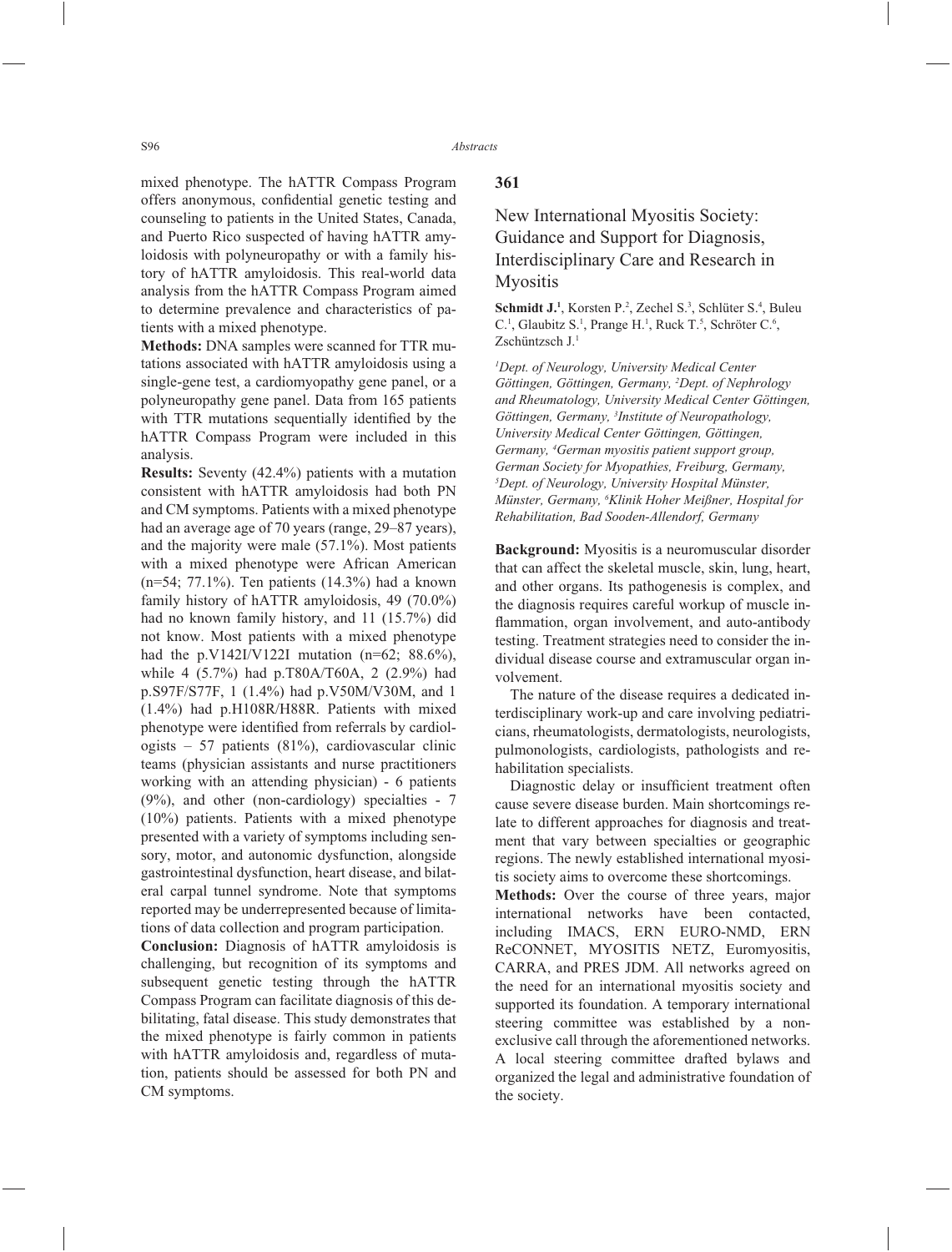**Results:** The steering committee selected Germany as home of the society. Members from Germany formed a local steering committee that drafted bylaws in German and English. The bylaws were approved by experienced lawyers and formally accepted by the international steering committee.

The main aims of the international myositis society are to 1) Support the development and harmonization of diagnostic criteria and guidelines of care of myositis and help to implement those in all other international and national societies (e.g. AAN, EU-LAR, ACR, EAN); 2) Foster the education of myositis specialists and promote interdisciplinary curricula and fellowship programs; 3) Increase international awareness of myositis, promote funding and provide key contacts for funding bodies and other stake holders including NIH, EU, ERN, ESF, FOREUM and others, and liaise with a Journal as home for the society; 4) Provide support for the local organizing committee of the global conference on myositis (GCOM) every two years.

The local steering committee met in person to establish the international myositis society e.V. on 30 Sept. 2019 in Goettingen, Germany. The bylaws were officially approved by German court on 21 Oct 2019 and tax-exempt status was formally granted on 14 Jan 2020. The website and logo development is in progress and will be presented. An international, open call for membership will follow. The society will meet in person during the next GCOM in Prague in 2021 and elect a president and board members. Work of the society will be divided into sub-committees that focus on certain tasks such as imaging, diagnostics, treatment etc.

**Conclusion:** Foundation of the international myositis society is a major achievement in the field of myositis. It is expected that the society will help to improve future diagnosis and treatment of myositis by implementing interdisciplinary standards of care on a global scale. All standards will be developed in close collaboration with all respective professional societies, including patient representatives and allied health professionals.

#### **362**

# Clinical Trial and Real-World Experience for Managing Thrombocytopenia in Inotersen-Treated Patients with Transthyretin Amyloidosis

**Gertz M.<sup>1</sup>**, Khella S.<sup>2</sup>, Wang A.<sup>3</sup>, Coelho T.<sup>4</sup>, Waddington Cruz M.<sup>5</sup>, Polydefkis M.<sup>6</sup>, Plante-Bordeneuve V.<sup>7</sup>, Berk J.<sup>8</sup>, Barroso F.<sup>9</sup>, Brannagan III T.<sup>10</sup>, Merlini G.<sup>11</sup>, Obici L.<sup>11</sup>, Conceição I.<sup>12</sup>, Jung S.<sup>13</sup>, Hughes S.13, Aquino P.14, O'Dea L.14, Narayana A.14, Dasgupta N.<sup>15</sup>, Benson M.<sup>15</sup>

*1 Mayo Clinic, Rochester, United States, 2 University of Pennsylvania, Philadelphia, United States, 3 University of California, Irvine, Orange, United States, 4 Centro Hospitalar do Porto, Porto, Portugal, 5 Federal University of Rio de Janeiro, University Hospital, Rio de Janeiro, Brazil, 6 Johns Hopkins University, Baltimore, United States, 7 CHU Henri Mondor, Creteil, France, 8 Boston University, Boston, United States, 9 FLENI, Buenos Aires, Argentina, 10Columbia University Medical Center, New York, United States, 11Amyloidosis Research and Treatment Centre, Fondazione IRCCS Policlinico San Matteo, Pavia, Italy, 12CHLN—Hospital de Santa Maria, Lisbon, Portugal, 13Ionis Pharmaceuticals, Inc, Carlsbad, United States, 14Akcea Therapeutics, Boston, United States, 15Indiana University School of Medicine, Indianapolis, United States*

**Background:** Amyloid transthyretin (ATTR) amyloidosis is a progressive, fatal disease caused by the deposition of misfolded transthyretin-derived amyloid fibrils in various organs and tissues throughout the body. There are 2 types of ATTR amyloidosis: wild-type and hereditary. Wild-type ATTR amyloidosis manifests primarily with signs and symptoms of cardiomyopathy. Hereditary ATTR (hATTR) amyloidosis, a rare disease caused by mutations in the transthyretin gene that are transmitted in an autosomal dominant fashion, may manifest as a predominant cardiomyopathy or polyneuropathy phenotype depending on the mutation; however, mixed phenotypes with both cardiomyopathy and polyneuropathy are not uncommon. Efficacy and safety of inotersen, an antisense oligonucleotide inhibitor of transthyretin protein production, were evaluated in a randomized, placebo-controlled pivotal study (NEURO-TTR) and its open-label extension (OLE). During the NEURO-TTR trial, weekly monitoring of platelet counts was implemented after 3 (3%) cases of grade 4 thrombocytopenia (platelet count <25,000 per microliter) were reported. This analysis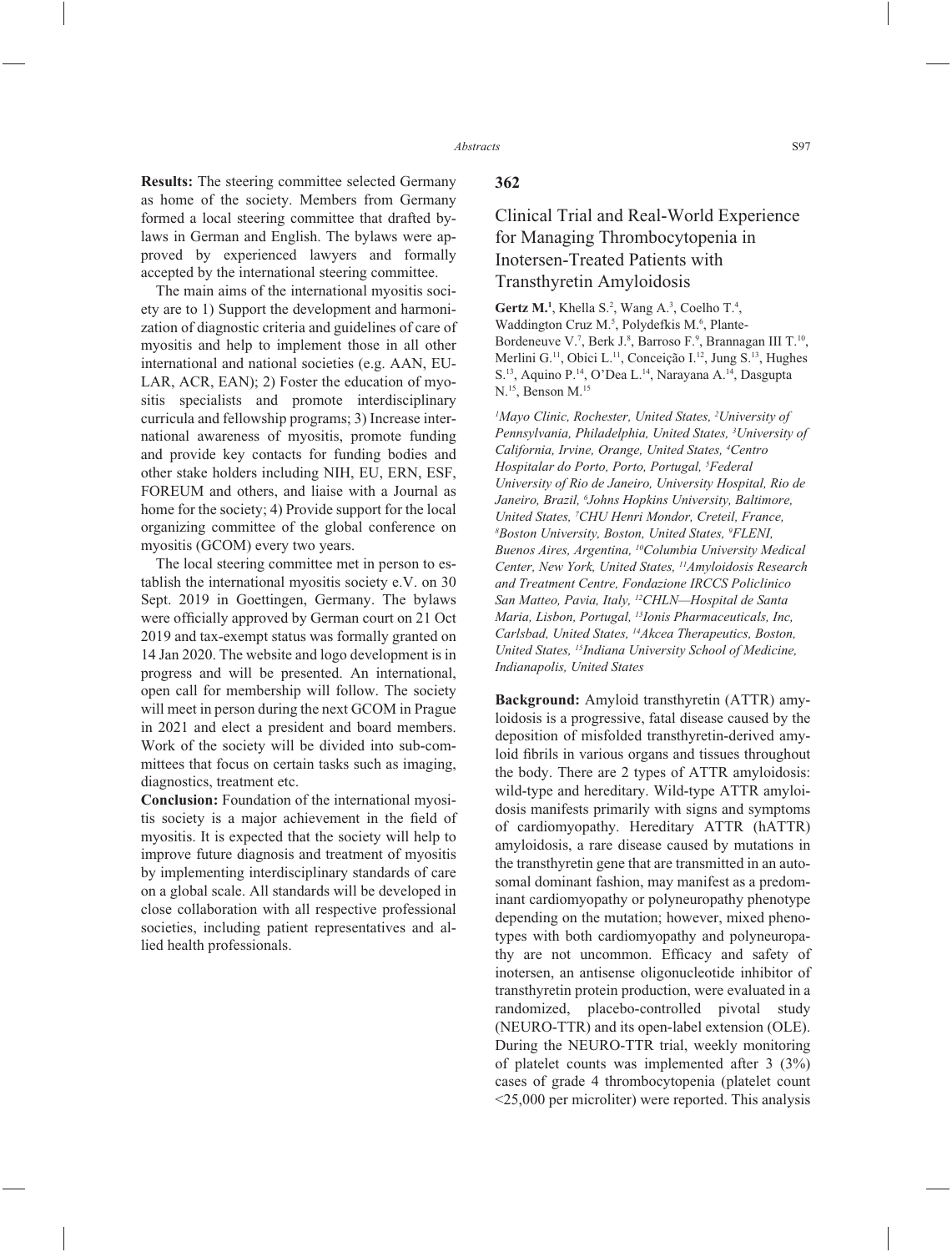assesses outcomes of enhanced monitoring for thrombocytopenia in patients receiving inotersen in the clinical trial and real-world setting.

**Methods:** Patients with hATTR amyloidosis received inotersen through NEURO-TTR, OLE, a US expanded access program (EAP), a French compassionate use program (ATU), and an investigatorsponsored trial (IST; includes patients with wild-type ATTR). Data from these 5 studies plus  $\sim$ 3 patientyears of postmarketing exposure were evaluated from 6 July 2018 to 5 January 2019. Data from the US Risk Evaluation and Mitigation Strategy (REMS) were evaluated from 8 October 2018 to 6 August 2019.

**Results:** As of 5 January 2019, 267 unique patients received inotersen: NEURO-TTR N=112, OLE N=135, EAP N=66, ATU N=2, and IST N=36. Since the implementation of enhanced monitoring in clinical trials, noninterventional studies, and the ongoing REMS program, no cases of grade 4 thrombocytopenia or serious bleeding with severe thrombocytopenia have been reported to date.

**Conclusion:** With enhanced safety monitoring, events of grade 4 thrombocytopenia or serious bleeding with severe thrombocytopenia have been successfully mitigated across all current clinical studies and treatment programs.

## **364**

## Examination of Small Nerve Fibers in Patients with CIDP

**Kummer K.<sup>1</sup>**, Schipper J.<sup>1</sup>, Czesnik D.<sup>4</sup>, Zechel S.<sup>2</sup>, van Oterendorp C.3 , Schmidt J.1

*1 Klinik Für Neurologie, Göttingen, Germany, 2 Institut für Neuropathologie, Göttingen, Germany, 3 Augenklinik der Universitätsmedizin Göttingen, Göttingen, Germany, 4 Klinik für Neurophysiologie, Göttingen, Germany*

**Introduction:** Chronic inflammatory demyelinating polyneuropathy (CIDP) is an immune-mediated, chronic disease causing motor and sensory impairment. Diagnosis is based on the typical progression of the disease and additional electrodiagnostic studies. However, there is a lack of well validated markers for the follow-up assessment of CIDP. Due to its ease of use, low effort for the patient and good reproducibility [Petropoulos et al. 2013], corneal confocal microscopy (CCM) is a promising diagnostic tool. This non-invasive method shows the morphology of the subbasal nerve plexus of the cornea. Previous studies applying CCM revealed a reduction in nerve fiber density in CIDP patients [Schneider et al. 2014].

The alteration of small fibers in CIDP patients cannot be displayed using current standard diagnostics, but is sought to be a valuable marker for disease progression. We aimed to evaluate the severity of damage to small nerve fibers using corneal nerve fiber parameters in CIDP patients longitudinally.

**Material and methods:** In a cohort of 15 CIDP patients presented at the Neurological Clinic of the University Medical Center Göttingen, a cornea scan using a specialized confocal microscope (HRT-RCM II, Heidelberg Engineering GmbH, Heidelberg, Germany) was performed. Acquired images representing the subbasal nerve plexus were evaluated using the software CCMetrics (Rayaz Malik, University of Manchester, Manchester, United Kingdom). The corneal nerve fiber parameters were correlated with the INCAT, MRC and ROD scores, electrodiagnostic studies, walking distance and grip force measurements. In addition, skin biopsies, quantitative sensory testing (QST), sudoscan, heart rate variability measurements and pain questionnaires (painDETECT® questionnaire [Freynhagen et al. 2006], "Ouestionnaire neuropathic pain" [Sommer et al. 2011]) were used to estimate the physiological status of small, unmyelinated nerve fibers.

**Results:** Taken together, our findings revealed damage to small nerve fibers of CIDP patients but no significant difference in corneal nerve fiber parameters in CIDP patients compared to healthy controls have been detected. Nevertheless, our results show an involvement of small nerve fibers in CIDP patients by skin biopsies with reduced intraepithelial nerve fiber density (IENFD), through pathological thresholds in quantitative sensory testing and reduced sudomotor function.

**Conclusion:** Our study demonstrates small nerve fiber involvement in patients with chronic inflammatory demyelinating polyneuropathy. However, corneal confocal microscopy is not suitable to provide a robust marker of disease progression for all CIDP patients in our cohort. Further studies should be conducted to evaluate the role of small-fiber neuropathy in CIDP.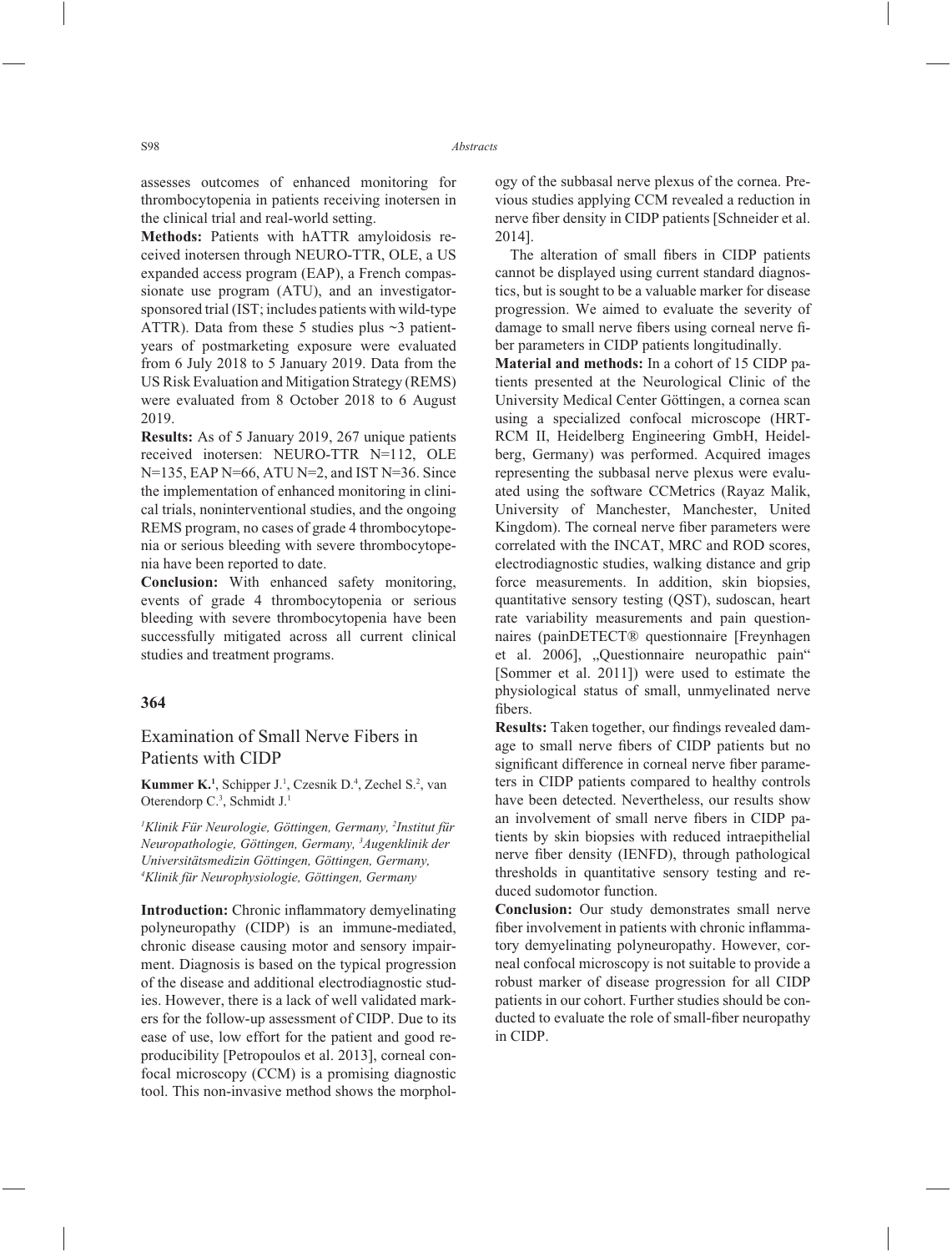# Two Novel Molecular Approaches Towards Deciphering Myotonic Dystrophy Type 1

**Rebelo S.<sup>1</sup>**, Costa A.<sup>1</sup>, Viegas D.<sup>1</sup>, Mateus T.<sup>1</sup>, Basílio A.<sup>1</sup>, Almeida I.<sup>2</sup>, da Cruz e Silva O.<sup>1</sup>, Nunes A.<sup>2</sup>, Fraga C.<sup>3</sup>, Alves I.<sup>3</sup>, Martins F.<sup>1</sup>

*1 Laboratório de Neurociências e Sinalização, Departamento de Ciências Médicas, Instituto de Biomedicina (iBiMED), Universidade de Aveiro, Aveiro, Portugal, 2 Laboratório de Neurociência Departamento de Ciências Médicas, Instituto de Biomedicina (iBiMED), Universidade de Aveiro, Aveiro, Potugal, 3 Serviço de Neurologia do Centro Hospitalar Tâmega e Sousa,*  Penafiel, Portugal

Myotonic Dystrophy type 1(DM1) is a genetic autosomal dominant disease mainly characterized by myotonia, progressive muscle weakness, accompanied by progressive muscle wasting and several multisystemic features, including cardiac conduction defects, development of cataracts and impaired respiratory and gastrointestinal functions (1-3). DM1 is caused by expansion of CTG trinucleotides repeats in the 3′ untranslated region (UTR) of the DMPK gene (2). The resulting mRNA accumulates as nuclear foci compromising nuclear function. Disease severity and age of onset correlate with the repeat length, and repeat expansions of >1000 often result in a severe congenital form of DM1 (4). Interestingly, muscle diseases, including DM1, comprise a group of diseases characterized by muscle weakness and impaired muscle function; a common feature the mispositioned myonuclei(4). Several nuclear envelope (NE) proteins have been indicated as crucial proteins controlling, not only the nuclear positioning and nuclear movements, but also muscle functions. Among these are, lamin A/C, emerin, LAP1 and SUN proteins all associated with important muscle functions. Regarding DM1, a few studies have reported alterations in the DM1 patient's NE structure and function (2,5), suggesting that in this muscle disease the NE might also have an important role requiring further investigation.

In this work, 2 molecular approaches were employed. Namely, by evaluating the nucleus and NE at a morphological and proteomic level (herein designated NNE profile) and the metabolomic profile of DM1 patients. Thus, control and human patient fibroblasts were used as cellular models of disease.

The human patients' fibroblasts have 1000 CTG and 2000 CTG repeats, representing the adult and congenital DM1 types, respectively.

NNE profiling revealed several differences when comparing fibroblasts from control vs DM1 patients. Particularly with regards to lamin A/C, LAP1, emerin and SUN1, in terms of cellular localization and expression levels. For the Fourier Transform Infrared Spectroscopy (FTIR) analyses; differences were observed in the protein and lipid at the molecular structural level. One can deduce that, DM1 fibroblasts' biochemical composition can be distinguished from controls, namely by a larger lipidic stretch and by the presence of protein aggregates. These molecular approaches are promising avenues for novel diagnostic and therapeutic tools for DM1.

#### **References**

- 1. Meola, G.; Cardani, R., Myotonic dystrophies: An update on clinical aspects, genetic, pathology, and molecular pathomechanisms. Biochim Biophys Acta 2015, 1852 (4), 594-606.
- 2. Hintze, S.; Knaier, L.; Limmer, S.; Schoser, B.; Meinke, P., Nuclear Envelope Transmembrane Proteins in Myotonic Dystrophy Type 1. Front Physiol 2018, 9, 1532.
- 3. Gourdon, G.; Meola, G., Myotonic Dystrophies: State of the Art of New Therapeutic Developments for the CNS. Front Cell Neurosci 2017, 11, 101.
- 4. Folker, E. S; Baylies, M. K., Nuclear positioning in muscle development and disease. Front Physiol 2013, 4, 363.
- 5. Rodriguez, R.; Hernandez-Hernandez, O.; Magana, J. J.; Gonzalez-Ramirez, R.; Garcia-Lopez, E. S.; Cisneros, B., Altered nuclear structure in myotonic dystrophy type 1-derived fibroblasts. Mol Biol Rep 2015, 42 (2), 479-88.

**Acknowledgments:** This work was supported by the Instituto de Biomedicina -iBiMED (UIDB/04501/2020 and POCI-01-0145-FED-ER-007628); by Integrated Programme of SR&TD 'pAGE – Protein aggregation across lifespan' (CEN-TRO-01-0145-FEDER-000003) and MEDISIS Project (CENTRO-01-0246-FEDER-000018).

## **365**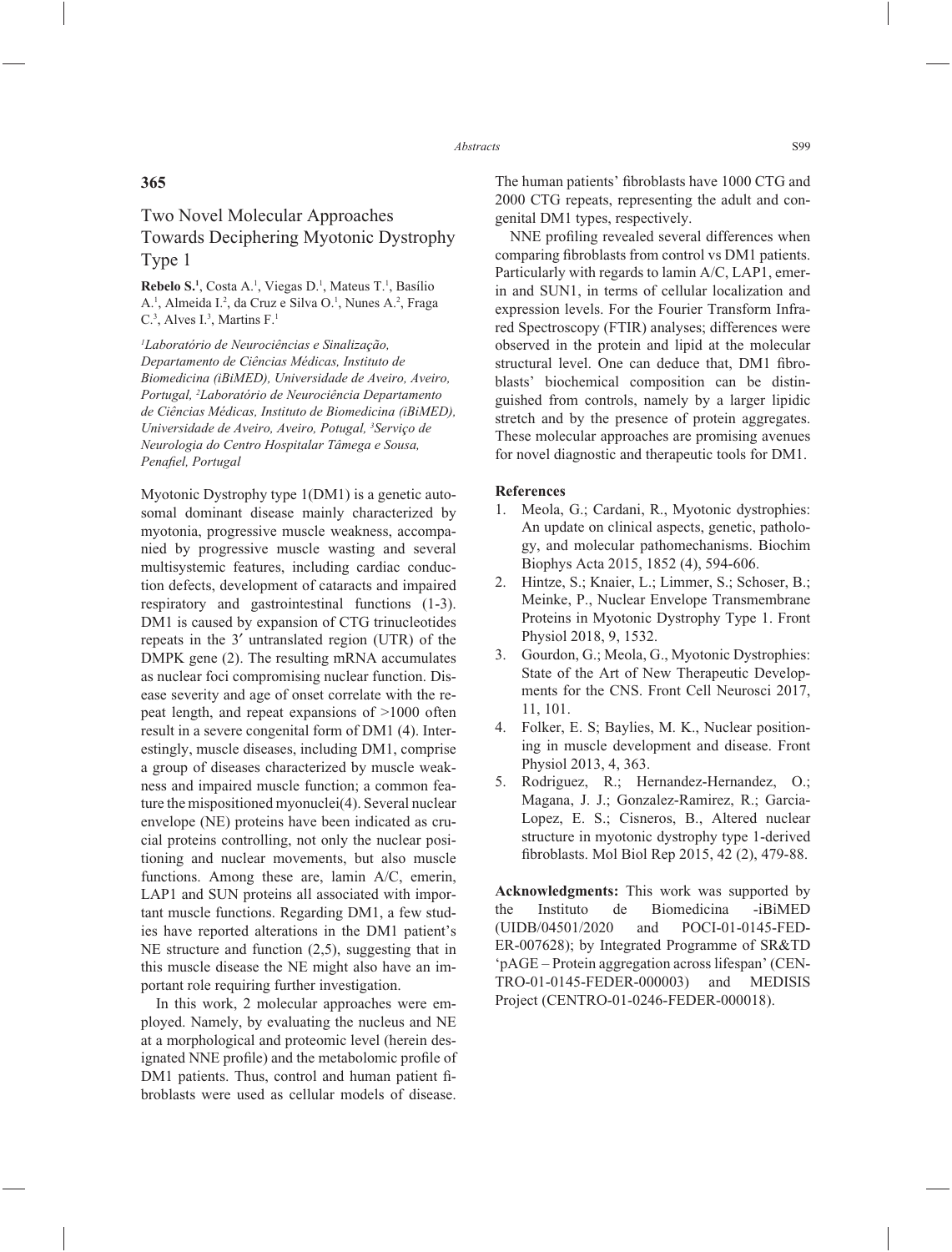## **367**

# Quantitative Assessment of Brachial Plexus MRI in Diagnosis of Chronic **Inflammatory Neuropathies**

Goedee S<sup>1</sup>, van Rosmalen M<sup>1</sup>, van der Gijp A<sup>1</sup>, Froeling M.<sup>1</sup>, Hendrikse J.<sup>1</sup>, van der Pol W.<sup>1</sup>

### *1 Brain Center UMC Utrecht, 3584 CX, Netherlands*

**Objective:** Current practice of qualitative evaluation of brachial plexus MRI for abnormality in chronic inflammatory demyelinating polyneuropathy (CIDP) and multifocal motor neuropathy (MMN) is limited by low reliability. Therefore, our study was aimed to develop objective cut-off using an extensive MRI protocol in a large cohort of patients and clinically relevant controls, and determined their diagnostic yield.

**Methods:** We systematically assessed nerve root diameters (C5-C7, measurements in coronal and sagittal planes) at two sites near the ganglion bilaterally, in a cohort of 123 patients with CIDP, MMN and disease controls. We determined optimal cut-off values for abnormality using logistic regression and ROC analysis. In addition, we evaluated the intraand inter-rater reliability.

**Results:** Nerve root sizes were larger in patients with CIDP and MMN compared to disease controls at all predetermined sites (P<0.001). We found a moderate to good reliability for nerve diameter assessment (ICC 0.65 – 0.90). AUC was 0.78 (95% CI  $= 0.69 - 0.87$ ) for measurements just after the ganglion and  $0.81$  ( $0.72 - 0.91$ ) 1 cm more distally, with sensitivity exceeding 80% when using 4mm as cutoff value for nerve root diameters. We found no relation between nerve root sizes and any demographic or clinical parameters.

**Conclusions:** Our study shows that quantitative assessment of cervical nerve root sizes is reliable and that a practical cut-off value of 4mm has good diagnostic performance to identify patients with chronic inflammatory neuropathies.

## **370**

# Respiratory Involvement in Late Onset POMPE Disease: Description of a Case Series

Hernandez Voth A.<sup>1</sup>, Sayas Catalán J.<sup>1</sup>, Corral Blanco M.<sup>1</sup>, Castaño Menendez A.<sup>1</sup>, Villena Garrido V.<sup>1</sup>, Domínguez-González C.1

### *1 12 de Octubre University Hospital, Madrid, Spain*

**Introduction:** Late Onset Pompe Disease (LOPD) is a rare, autosomal recessive disorder caused by deficiency of the acid alpha-glucosidase. It causes a progressive respiratory muscular weakness. Without treatment, it can cause death in the second or third decades of life, although the natural history of the disease is heterogeneous. We present the respiratory evolution of ten patients with LOPD, followed for eight consecutive years.

**Methods:** Observational retrospective study of a series of patients with LOPD, followed in a third level hospital, with respiratory functional tests performed periodically during eight years, including spirometry (FVC), maximum inspiratory and expiratory pressures (MIP – MEP), sniff intranasal pressure (SNIP), cough peakflow (CPF), arterial blood gas test, nocturnal pulse oximeter and capnography, and diaphragmatic ultrasound.

**Results:** Seven patients were studied, 4 men and 3 women with a median age of 45 years. The first symptom appeared approximately at 6.9 years before the diagnosis. Four patients developed hypoventilation symptoms and three of them had also orthopnea, approximately 8 years after the disease onset, except for one patient whose respiratory symptoms presented at the beginning of the disease. All patients were treated with enzymatic replacement therapy approximately 8 years after the first symptoms appeared. The patients presented a longterm reduction of FVC about 3.5% annually. SNIP also decreased through years but not as evident as FVC, while diaphragmatic thickening fraction seems to stabilize through years.

**Conclusion:** Respiratory involvement in LOPD is multifactorial. The clinical heterogeneity and the overlapping of signs and symptoms make the respiratory muscle failure diagnosis tends to be late, and traditional methods could not be adequate. We recommend an exhaustive and precocious respiratory evaluation for every patient with diagnosed LOPD.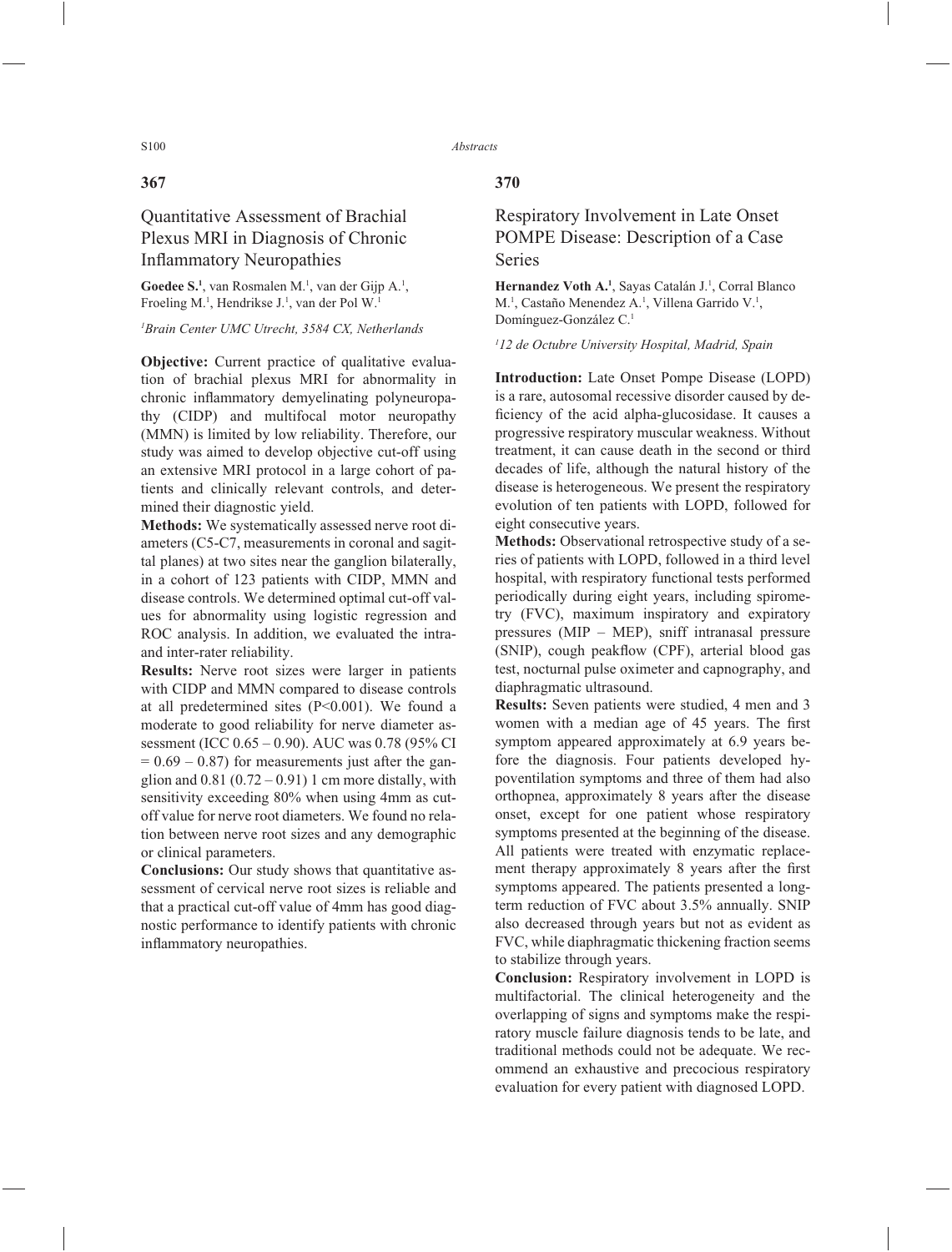## **373**

# Systemic Gene Transfer with rAAVrh74. MHCK7.SGCB Increased β-sarcoglycan Expression in Patients with LGMD Type 2E

**R. Rodino-Klapac L.<sup>1</sup>**, Pozsgai E.<sup>1</sup>, Lewis S.<sup>1</sup>, Griffin D.<sup>1</sup>, Meadows A.<sup>1</sup>, Lehman K.<sup>2</sup>, Church K.<sup>2</sup>, Miller N.<sup>2</sup>, Iammarino M.<sup>2</sup>, Lowes L.<sup>2</sup>, Mendell J.<sup>3</sup>

*1 Sarepta Therapeutics, Inc., Cambridge, United States, 2 Nationwide Children's Hospital, Columbus, United States, 3 The Ohio State University, Columbus, United States*

**Background:** Limb girdle muscular dystrophies (LGMD) usually manifest with progressive hip/ shoulder muscle weakness extending to other muscles. LGMD2E (due to β-sarcoglycan [SGCB] deficiency) includes cardiac involvement and elevated creatine kinase  $(CK)$ . We present initial findings of an ongoing, phase 1 multiple ascending-dose clinical gene transfer trial of  $\leq$ 9 patients with LGMD2E who received rAAVrh74.MHCK7.SGCB (NCT03652259).

**Methods:** Participants were patients 4-15 y with confirmed SGCB mutation (both alleles), negative for antibodies against rAAVrh74, and >40%n on 100-meter timed test. Patients received single IV infusion of 5x10^13 vg/kg rAAVrh74.MHCK7. SGCB. Prednisone 1 mg/kg/day was initiated 1 day before gene delivery, tapering after 30 days. Primary endpoints were  $\geq$ 20% SGCB-positive fibers (Day 60 muscle biopsy) and safety (Day 270). Secondary endpoints were CK decrease and functional endpoints (Day 270).

**Results:** For the first 3 patients enrolled (age 13, n=2; age 4; n=1), robust SGCB expression was observed by immunohistochemistry (IHC), with a mean of  $51\%$  SGCB positive fibers (range  $42-63\%$ ) expressing a mean 47% intensity (range 38-57%). Co-localization of α-sarcoglycan was observed by IHC. Western blot showed a mean 36.1% SGCB expression vs normal (range 34-39%). Mean CK levels were reduced by 82%, suggesting slowed muscle destruction. Two patients had elevated liver enzymes (1 serious) and 1 had elevated bilirubin following oral steroid taper, which subsequently returned to baseline. Two patients had transient mild nausea, corresponding with increased steroid dosing. No other clinically significant lab findings.

**Conclusion:** Gene transfer in patients with LG-MD2E following an infusion of rAAVrh74.MHCK7. SGCB was positive for the defined endpoints. This is the second gene therapy inducing protein production post transgene delivery with rAAVrh74 vector and MHCK7 promoter, demonstrating potential benefits of a rationally designed delivery system.

## **376**

# Long-Term Safety/Efficacy of Golodirsen in Male Patients with DMD Amenable to Exon 53 Skipping

Muntoni F.<sup>1</sup>, Servais L.<sup>2</sup>, Straub V.<sup>3</sup>, Dugar A.<sup>4</sup>, Whalen-Kielback M.<sup>4</sup>, Steiner D.<sup>4</sup>, Koenig E.<sup>4</sup>, Feng T.<sup>4</sup>, Han B.4 , Wang X.4 , Mercuri E.5

*1 Great Ormond Street Hospital, London, United Kingdom, 2 Hôpital Armand-Trousseau, Paris, France, 3 John Walton Muscular Dystrophy Research Centre, Newcastle upon Tyne, United Kingdom, 4 Sarepta Therapeutics, Inc., Cambridge, United States, 5 Catholic University and Policlinico Gemelli, Rome, Italy*

**Background:** Golodirsen is a synthetic oligomer designed to restore the mRNA reading frame in patients (pts) with DMD gene mutations amenable to exon 53 skipping. We report the safety and efficacy of long-term golodirsen treatment in this first-in-human, phase 1/2, 2-part, multicenter trial.

**Methods:** 12 pts from part 1 (randomized, 12-week dose-titration phase; golodirsen  $[n = 8]$ , placebo  $[n = 1]$ 4]) plus 13 additional pts with genotypically confirmed DMD amenable to exon 53 skipping therapy were included in part 2 (open label). All 25 pts received continuous open-label treatment with onceweekly golodirsen 30 mg/kg. Safety and measures of pulmonary and functional efficacy were assessed. **Results:** Golodirsen-treated pts had a median age of 8 years. Safety data were collected up to 189 weeks, and median golodirsen exposure was 168 wks. All golodirsen-treated pts experienced  $\geq 1$  treatmentemergent AE (TEAE), including rhinitis, nasopharyngitis, headache, and proteinuria. Overall, 12 pts (48%) had mild TEAEs, 8 (32%) experienced moderately severe TEAEs and 5 (20%) had severe TEAEs. All severe TEAEs were nonserious and considered unrelated to golodirsen. There were no deaths or discontinuations due to golodirsen. Ambulatory assessments were reported, including 6MWT and NSAA scores relative to baseline. Further, respiratory function was evaluated by percent FVC change from baseline.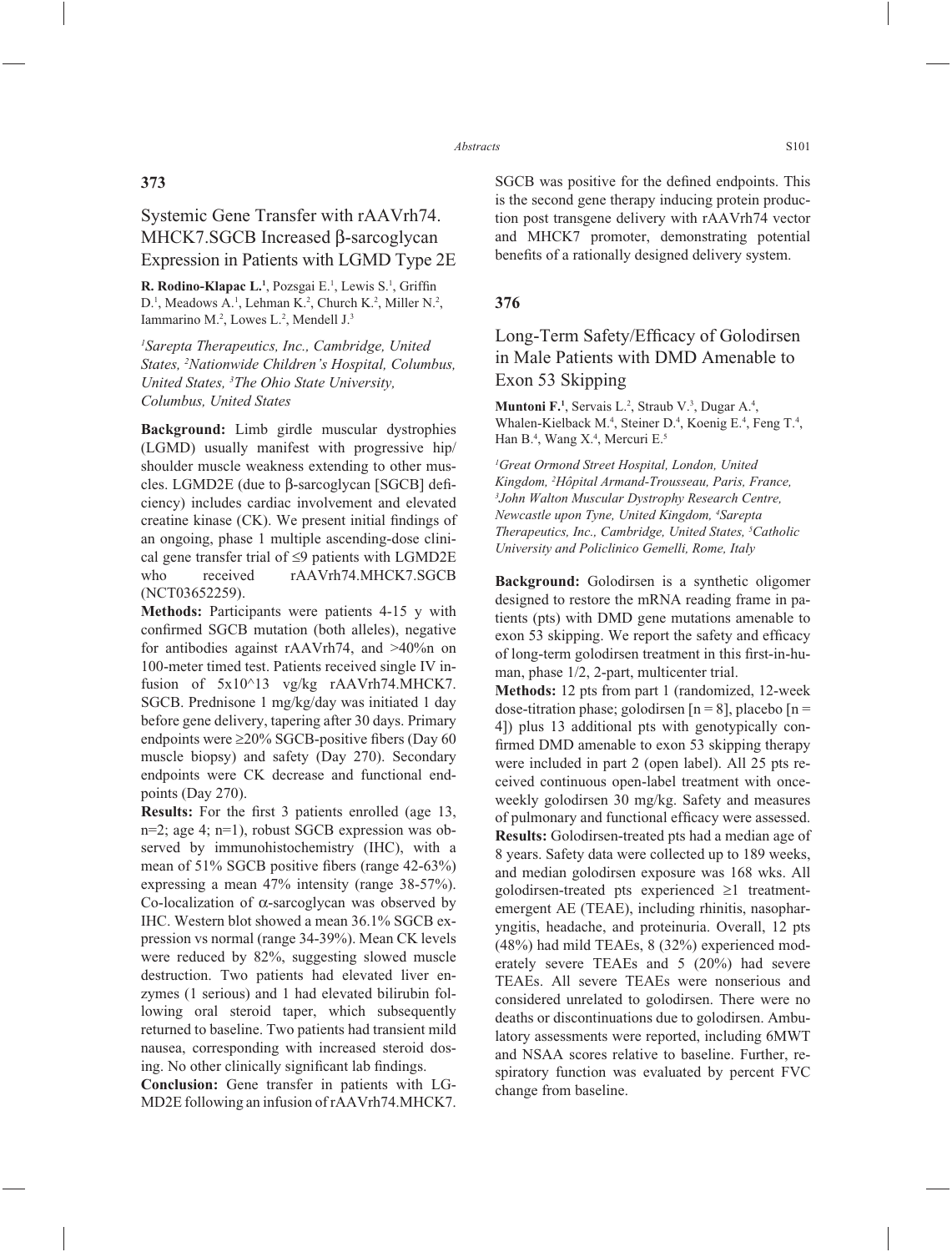#### S102 *Abstracts*

**Conclusions:** Long-term treatment with golodirsen was well tolerated. No patient discontinued because of an AE. These data, and the previously reported encouraging data on dystrophin protein expression at 48 weeks, support further clinical development of golodirsen for the treatment of DMD. Comparisons to well-matched natural history cohorts are underway.

## **378**

# Open-Label Evaluation of Eteplirsen in Males With DMD Amenable to Exon 51 Skipping: PROMOVI

**Koenig E.**<sup>1</sup>, Shieh P.<sup>2</sup>, Abdel-Hamid H.<sup>3</sup>, Connolly A.<sup>4</sup>, Steiner  $D^1$ , Hu W.<sup>1</sup>, Han B.<sup>1</sup>

*1 Sarepta Therapeutics, Inc., Cambridge, United States, 2 David Geffen School of Medicine at UCLA, Los Angeles, United States, 3 UPMC Children's Hospital, Pittsburgh, United States, 4 St. Louis Children's Hospital, St. Louis, United States*

**Background:** Eteplirsen received accelerated FDA approval for treatment of DMD patients with mutations amenable to exon 51 skipping. We report results from a phase 3 open-label study evaluating eteplirsen in boys with DMD amenable to exon 51 skipping therapy.

**Methods:** Males aged 7 to 16 years inclusive, with confirmed DMD and frame-shift mutations amenable to treatment by exon 51 skipping, received intravenous (IV) eteplirsen 30 mg/kg/wk for 96 wk. An untreated cohort of boys with DMD not amenable to exon 51 skipping was also enrolled. Outcomes included safety, ambulatory function, dystrophin quantification, and pulmonary function.

**Results:** 78/79 patients received eteplirsen and completed 96 weeks of treatment. Recruitment and retention of patients in the untreated group failed as only 13/30 patients completed the study. Safety was assessed in patients who had received up to 96 weeks of treatment. The most frequently reported adverse events (AEs) were headache, vomiting, and cough. The majority of AEs were mild to moderate and considered unrelated to eteplirsen. There were no treatment discontinuations due to an AE. Eteplirsen-treated patients showed a mean increase in dystrophin over baseline by Western blot. Ambulatory assessments, including loss of ambulation, ability to rise, and NSAA over 96 weeks were reported. Pulmonary function as measured by FVC%p was also evaluated. Comparisons to reported natural history suggest slowing of disease progression with eteplirsen treatment.

**Conclusion:** Overall, 96 weeks of once-weekly IV eteplirsen appeared to be well tolerated. Dystrophin production and ambulatory and pulmonary measures suggest a positive treatment effect of eteplirsen as seen in previous studies. Comparison with the untreated cohort was confounded by withdrawals and considered inappropriate because of recently demonstrated differences in disease trajectories of the mismatched genotypes included. Comparisons to well-matched natural history cohorts are underway.

### **381**

## Ophthalmic Findings in a Cohort of Brazilian Patients with Myotonic Dystrophy Type 1

Feder D., Chiovatto E., Daher M., Sallum F., Lee S., Kim M., Lima W., **Carvalho A.**

*1 Centro Universitário Saude Abc, Santo Andre, Brazil*

**Introduction:** Myotonic dystrophy type 1 (DM1) is a multisystemic disease with several ocular abnormalities as cataract, ptosis, progressive ophthalmoplegia, exposure keratitis, pigmentary retinal changes, and low intraocular pressure (IOP). The purpose of the study was to evaluate the frequency of these abnormalities in a Brazilian cohort and to alert the importance of spectral domain optical coherence tomography (SD-OCT).

**Methods:** All participants underwent a detailed ophthalmologic examination, including visual acuity assessment, slit-lamp biomicroscopy, ocular motility, IOP, dynamic refraction, fundus examination in addition to spectral domain optical coherence tomography (SD-OCT).

**Results:** We evaluated 16 patients with DM1 confirmed by genetic analysis, aged 3 to 71 years (mean age 42.7 yrs) being male, 50 % of them. Intraocular pressure ( $n = 32$  eyes) was in average 10.42 mmHg; presence of cataract or the need for cataract surgery in 9 (56.25%); ptosis in 9 (56.25%), myopia (19 eyes, 59.37 %), hyperopia (6 eyes, 18.75 %), exotropia in 3 (18.75 %), ocular motility limitations in 4 patients (25%), blepharitis in 4 (25 %); epiretinal membrane in 6 (37.5 %) and pigmentary retinopathy in 4 patients (25 %). We also observed an irregular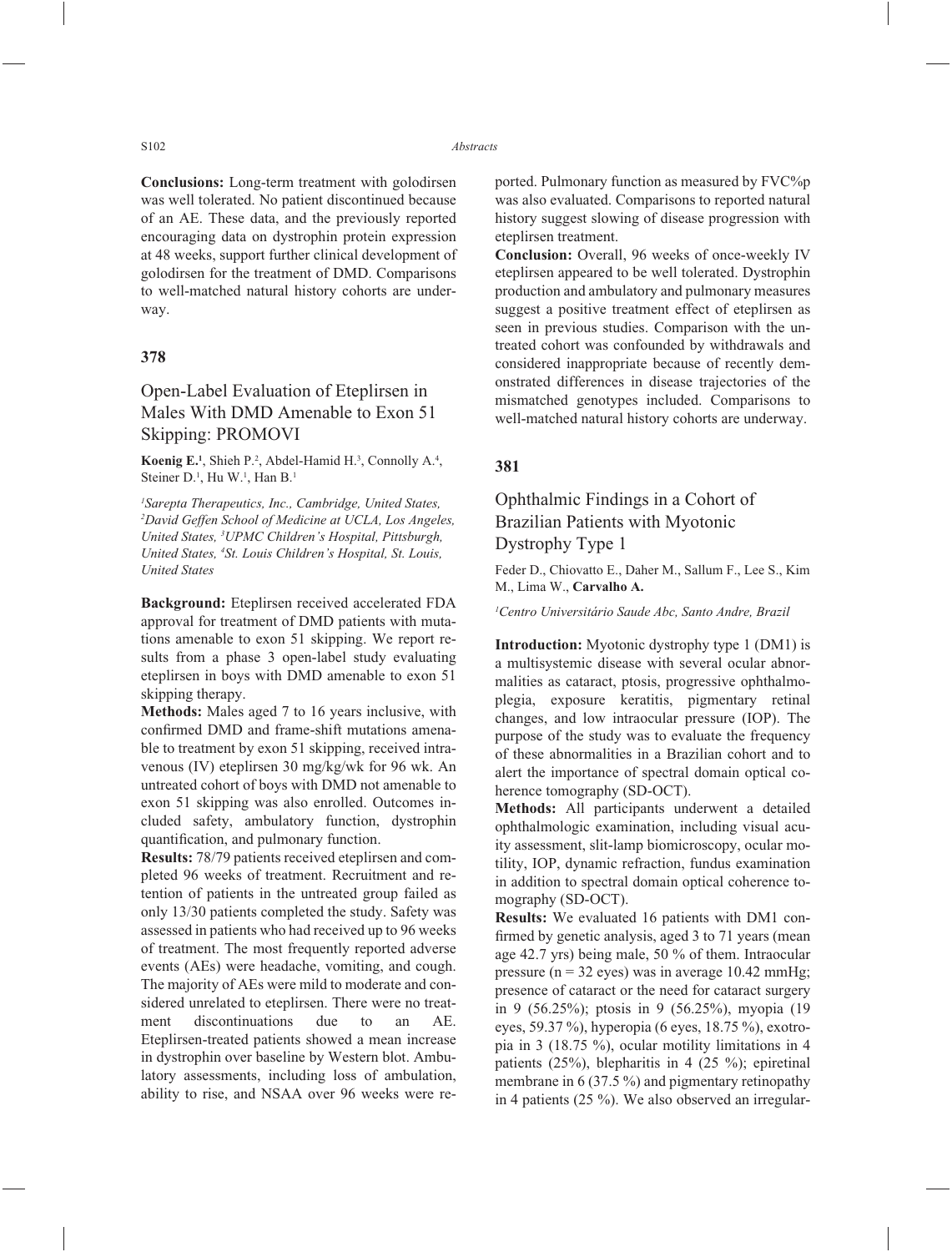ity in the choriocapillaris retinal pigment epithelial (RPE) complex in 4 patients (25%) never described previously in the literature.

**Conclusions:** The OCT is a complementary exam that is fundamental for retinal evaluation, since many of these patients may have low visual acuity unrelated only to the presence of cataracts. Besides, the irregularity in the choriocapillaris RPE complex is analyzed and visualized only by SD-OCT, a condition that implies greater care in the follow-up of these patients since this alteration could lead to retinal dystrophy or even retinal degeneration in the future. We may also highlight an increased prevalence of epiretinal membrane in DM1 in our patient, usually a cause of visual loss, treatable by surgery. Although the cystoid macular edema and reduction of IOP has been described in DM1, we did not observe in our patients. Therefore, the ocular abnormalities found in DM1 patients obliges us to refer patients with DM1 for a careful evaluation with an ophthalmologist since, different ocular changes have different therapies.

## **383**

### The Use of Ixazomib in MDX Mice

Micheletto M., Hermes T., Petri G., Fonseca F., Feder D.1 , **Carvalho A.**

#### *1 Centro Universitário Saude Abc, Santo Andre, Brazil*

**Background:** The dystrophin glycoprotein complex (DGC) is a very important component of skeletal muscle and cardiac membrane, mediating interconnections among the cytoskeleton, membrane, and extracellular matrix. Dystrophin, the protein product of the Duchenne muscular dystrophy, links cytoskeletal and membrane components.

The absence of this protein makes the DGC susceptible to proteolytic degradation by Ubiquitin/Proteasome System. Its inhibition may lead to the rescue of dystrophin. The Ixazomib, a second-generation proteasome inhibitor, used in the treatment of multiple myeloma preferentially binds to subunit β5 of proteasome 20S.We treated mdx mice with this drug.

**Method:** 16 mdx mice (8 weeks old) were selected; 8 were treated by gavage with 0.2 ml saline and 8 received ixazomib 7.5 mg / kg / week for 12 weeks. The animals were weighed weekly and the strength measurement by the Kondziela's method, was performed 1x /week (weeks 1, 6 and 12). At the end of the study creatinophosphokinase(CK), urea, creatinine, alanine transaminase (ALT), aspartate transaminase (AST) and gamma-glutamyl transpeptidase(GGT) were measured in the blood. Anterior tibialis (TA), long digital extensor (EDL) and diaphragm (DIA) muscle fragments were collected to do quantitative real-time PCR-based analysis of gene expression of osteopontin, myostatin, TNF-α, TGF-β, utrophin and dystrophin. We also, counted the muscle fibers with internalized nuclei. **Results:** There was a significant decrease in body mass of the treated group animals compared to controls. There was no significant difference in dosages of CK, urea, creatinine, GGT, AST. However, there was a significant reduction in ALT in animals treated with Ixazomib. In addition, the treated animals showed a significant increase in muscle strength at the end of the experiment (more 7%) while control

showed a decreased (less 38%). In the morphometric analysis, there was a significant reduction of fibers with internalized nuclei in the DIA and TA muscles but not in the EDL muscle. The expression of dystrophin, utrophin and TNF- $\alpha$  showed upregulated in DIA muscle (respectively more 98%, 158% and 39%) while TGF-beta and osteopontin showed a significant downregulation (respectively less 29% and 53%).

**Conclusion:** Ixazomib proved to be beneficial regarding disease progression in the mdx mouse by increasing muscle strength, reducing internal nuclei and increasing dystrophin and utrophin expression and reducing TGF-beta. Proteasome inhibition should be further explored in the treatment of Duchenne muscular dystrophy.

#### **385**

## Intravenous Immunoglobulin G Responsive CIDP with Anti MAG Antibodies and No Monoclonal Gammopathy

#### **Lee J.1** , Park K.2

*1 Seoul St. Mary's Hospital, The Catholic University Of Korea College Of Medicine, Seoul, South Korea, 2 Department of Neurology, Ewha Womans University Mokdong Hospital, Ewha Womans University College of Medicine, Seoul, South Korea, Seoul, South Korea*

Chronic inflammatory demyelinating neuropathy (CIDP) with IgM monoclonal gammopathy of un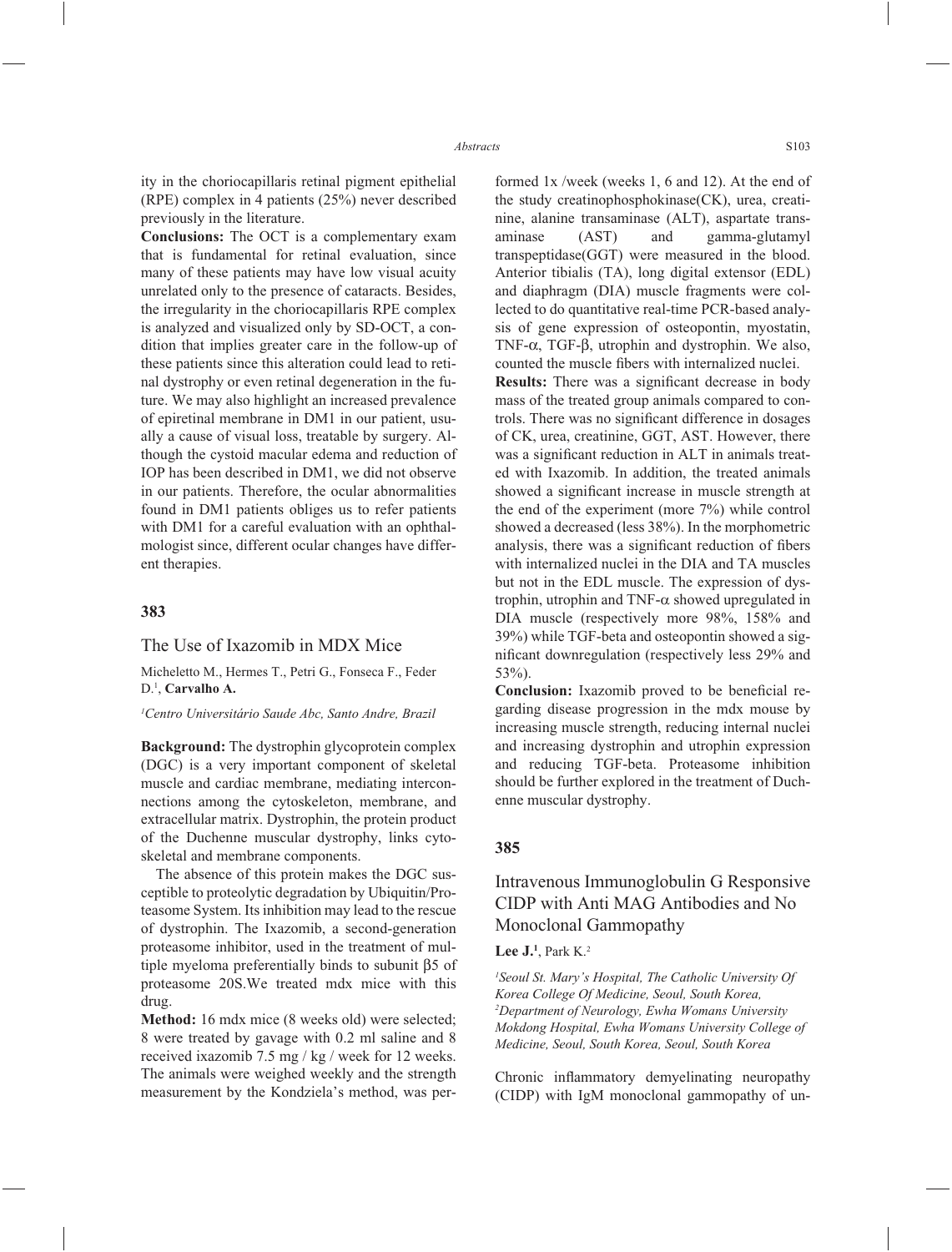certain significance (MGUS) and antibodies against myelin-associated glycoprotein (MAG) is rare condition, which presents with a predominantly sensory neuropathy with ataxia and tremor with poor response to immunotherapy. Several case reports or series study showed there are CIDP with anti-MAG antibodies and no monoclonal gammopathy, and those patients could show partial or good response to immunotherapy. We report a case, who is CIDP with anti-MAG antibodies and no monoclonal gammopathy and have good response to intravenous immunoglobulin G (IVIG). A 73-year-old woman visited to our hospital due to gait disturbance for three months. She presented decreased vibration sense of hand and foot, decreased deep tendon reflexes, sensory ataxia, and positive Romberg sign on neurologic examination. Her main problems are postural instability during gait and inability of writing. Nerve conduction study showed distal dominant demyelinating sensorimotor polyneuropathy. Cerebrospinal fluid analysis showed elevated protein with few lymphocytes. Protein electrophoresis and immunofixation study showed no monoclonal gammopathy. The titer of anti-MAG antibodies is 1619 BTU (reference value: <1000.0). Other serum antibodies (paraneoplastic antibody [Hu, Yo, Ri, Amphiphysin, CV2, PNMA2, Recoverin, SOX1, Titin], ANCA, SSA/SSB, ANA, ganglioside [GM1, GD1b, GQ1b]) were negative. She treated with IVIG (0.4g/kg for 5 days). After IVIG treatment, she could walk without assistance and write. We report a case with IVIG responsive CIDP with anti MAG antibodies and no monoclonal gammopathy. So, we suggest test with anti MAG antibody and trial with IVIG in the CIDP patients with distal sensory ataxic involvement.

#### **389**

## Peripheral Neuropathy Revealing Genetic Creutzfeldt-Jakob Disease

**Bertran Recasens B.**<sup>1</sup>, Nos C.<sup>2</sup>, Ruiz R.<sup>3</sup>, Munteis E.<sup>4</sup>, Rubio M.1

*1 Neuromuscular Unit, Neurology Department, Hospital del Mar, Barcelona, Spain, 2 Cemcat, Vall d'Hebron University Hospital, Barcelona, Spain, 3 Immunology Department, Hospital Clínic, Barcelona, Spain, 4 Neuroimmunology, Hospital del Mar, Barcelona, Spain*

**Introduction:** Creutzfeldt-Jakob disease (CJD) is a prion disease that is usually sporadic and starts with rapidly progressive cognitive decline, psychiatric disorders and myoclonic movements. There are, however, family forms secondary to mutations in the prion protein gene (PRNP) and forms that start with atypical symptoms such as visual disturbances, hearing loss, hemiparesis, epileptic status or peripheral neuropathy.

Peripheral neuropathy has been reported in isolated patients or small case series of both sporadic and genetic CJD. Usually, patients have walking difficulties related to limb sensory symptoms, such as numbness and tingling, rather than with motor features. The main differential diagnosis is with variant CJD (bovine spongiform encephalopathy), in which dysesthesias and pain in the limbs are often prominent at onset.

**Objective:** To report a case of sensory neuropathy and dysautonomia secondary to probable genetic CJD (gCJD), diagnosed using cerebrospinal fluid real-time quaking-induced conversion (CSF RT-QuIC) assay.

**Case report:** A 60-year-old man had progressive numbness of hands and feet, unsteady gait, constipation, weight loss and diminished reflexes. No cognitive or psychiatric problems.He has a family history of two sisters who died with a clinical diagnosis (not mutation, not pathological study) of CJD at 44 and 63 years old, respectively

Blood tests were normal, CSF study was normal and study of onconeuronal and surface antibodies in blood and CSF were negative. An EMG was performed showing a sensory-motor polyneuropathy with predominant axonal pattern, EEG was normal and the MRI showed a restricted diffusion at the level of the head and body of the left caudate nucleus, both thalamic pulvinars and in the left insular cortex. In FLAIR sequence these areas are discreetly hyperintense

We decided to expand CSF study with 14.3.3 protein which is negative. Because the suspicion of CJD was high we decided to perform CSF RT-QuIC assay being positive. Genetic study confirmed the mutation p.Glu200Lys in heterozygous in the PRNP gene (Heterozygosis Met/Val for residue 129 of PrP).

With the results obtained, a gCJD was suspected but, at that time, it didn't meet probable CJD criteria according to the criteria of the Centers for Disease Control and Prevention (CDC) due to the absence of progressive neuropsychiatric symptomatology. However, in the following months, the patient developed visual hallucinations and behavioral disorder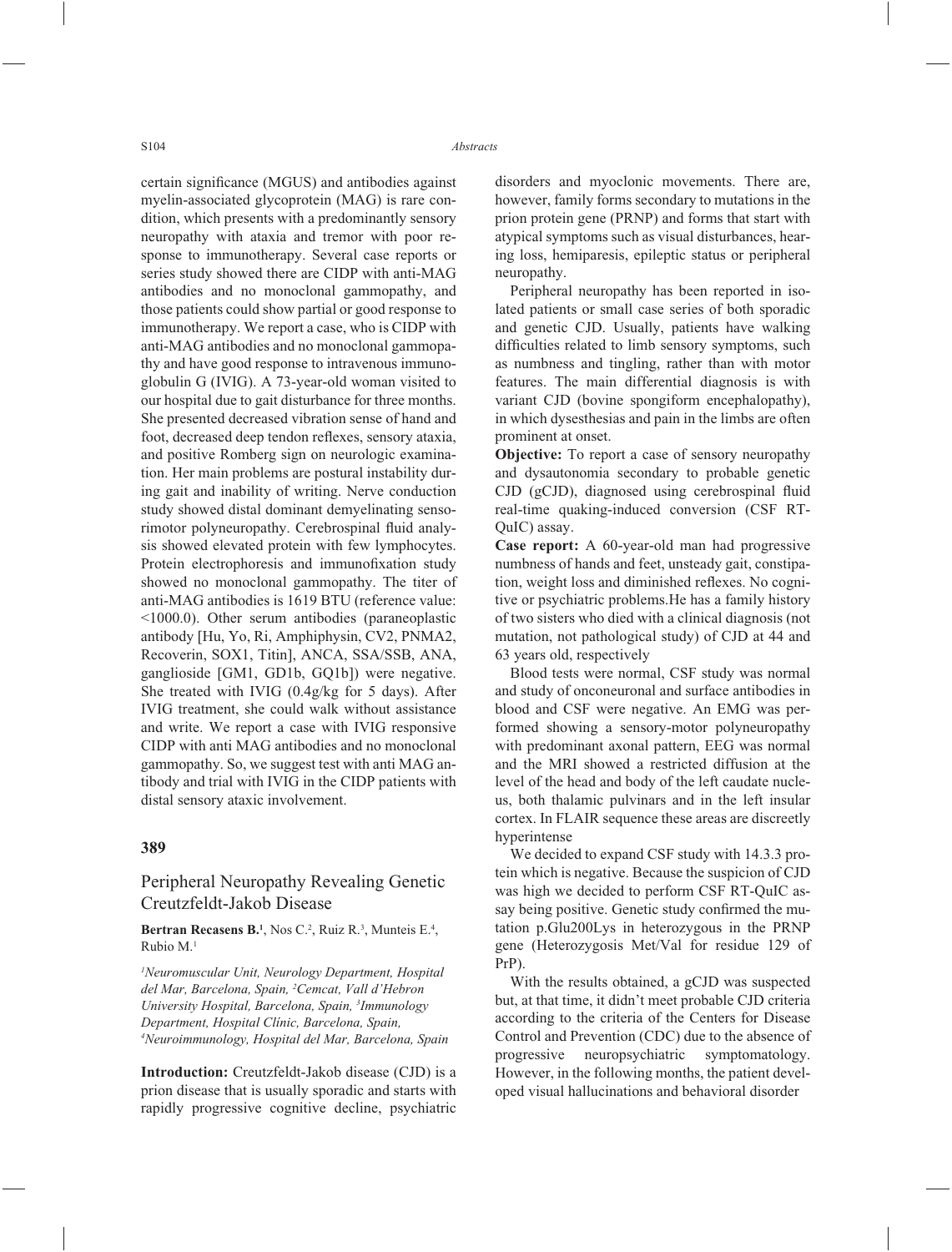**Conclusions:** Our case is relevant because it is an unusual clinical presentation of gCJD and we demonstrated the utility of CSF RT-QuIC assay in genetic forms of prion disease.

## **391**

## Autism Spectrum Disorders in Duchenne Muscular Dystrophy Patients: Not Just a Coincidence

Castro F.<sup>1</sup>, Carvalho Filho M.<sup>1</sup>, Perea L.<sup>1</sup>, Vagnini L.<sup>2</sup>, Carneiro Z.<sup>1</sup>, Caldas C.<sup>3</sup>, Lourenco C.<sup>1</sup>

*1 Centro Universitario Estacio De Ribeirao Preto, Ribeirao Preto, Brazil, 2 Centro Paulista De Diagnostico E Pesquisa, Ribeirao Preto, Brazil, 3 Neuropulse - Instituto De Neurologia E Neurocirurgia, Ribeirao Preto, Brazil*

**Introduction:** Duchenne muscular dystrophy (DMD) is the most frequent and severe form of the dystrophinopathies. The literature shows that about 30-40% of DMD subjects have intellectual disability. In males with Duchenne muscular dystrophy, neuropsychiatric disorders have also been observed: attention deficit disorder and hyperactivity, autism spectrum disorders, and obsessive-compulsive disorder.

**Methods:** Retrospective study and review of clinical and biochemical features of 07 Brazilian patients diagnosed with DMD and ASD.

**Results:** Seven patients had ASD and intellectual disability. Of these 7 patients, 5 had received a formal diagnosis of ASD from their paediatrician or paediatric psychiatrist before the present study; the remaining two had not previously undergone a comprehensive assessment for neurodevelopmental disorders. The association between ASD and the cumulative loss of dystrophin isoforms predicted by mutation locations was then analysed, but there was no association between meeting the ASD criteria and loss of dystrophin isoform even patients showed features of early-onset type (classical DMD presentation). Speech delay was the most commonly reported neurodevelopmental need in our cohort. Speech delay was reported by 100% of parents. 5 out of 7 patients also showed features of obsessive-compulsive disorder. No abnormal findings were seen in brain MRI undertaken in our patients.

**Conclusion:** The association between Duchenne muscular dystrophy (DMD) and two neuropsychiatric disorders – autism spectrum disorders (ASD) and attention-deficit hyperactivity disorders  $(ADHD)$  – has gained growing interest in scientific literature and clinical practice in the recent years. Frequency rates as reported in literature for ASD range from 3% to 32% and for ADHD from 12% to 50%.The mutation in the dystrophin gene, causing a deficiency in the expression of dystrophin in the brain, is believed to be the key etiological factor of this comorbidity, although the function of dystrophin in the brain is less well understood than its function in skeletal muscle. Recently, the term "dystrophin associated neurodevelopmental syndrome" referring to ASD and ADHD in DMD was introduced. Since patients with DMD may have neurodevelopmental delay (particularly speech), as well as autistic-like characteristics in early childhood, this may lead to delayed recognition of muscle symptoms. Given the possibility of specific therapy, early diagnosis becomes essential, making it important that clinicians identify DMD among ASD patients as early as possible, avoiding misdiagnosis and allowing family genetic counselling.

### **395**

# Spinal Muscular Atrophy with Congenital Bone Fractures 2 (SMABF2): Expanding the Phenotype

Lucca Amaral M.<sup>1</sup>, Dentelo Del Campo M.<sup>1</sup>, Ribeiro Rodrigues L.<sup>1</sup>, Carneiro Z.<sup>1</sup>, Vagnini L.<sup>2</sup>, Lourenco C.<sup>1</sup>

*1 Centro Universitario Estacio De Ribeirao Preto, Ribeirao Preto, Brazil, 2Centro Paulista De Diagnostico E Pesquisa, Ribeirao Preto, Brazil*

**Introduction:** Spinal muscular atrophy with congenital bone fractures 2 (SMABF2) is a rare autosomal recessive neuromuscular disorder characterized by prenatal-onset spinal muscular atrophy (SMA), multiple congenital contractures (arthrogryposis multiplex congenita), respiratory distress and congenital bone fractures, with poor prognosis. The most affected patients present with biallelic loss-offunction nucleotide variants in ASCC1 gene, coding a subunit of the transcriptional coactivator ASC-1 complex, although the exact pathogenesis is yet unknown

**Methods:** Clinical and genetic molecular retrospective chart review of a Brazilian patient with features of SMABF2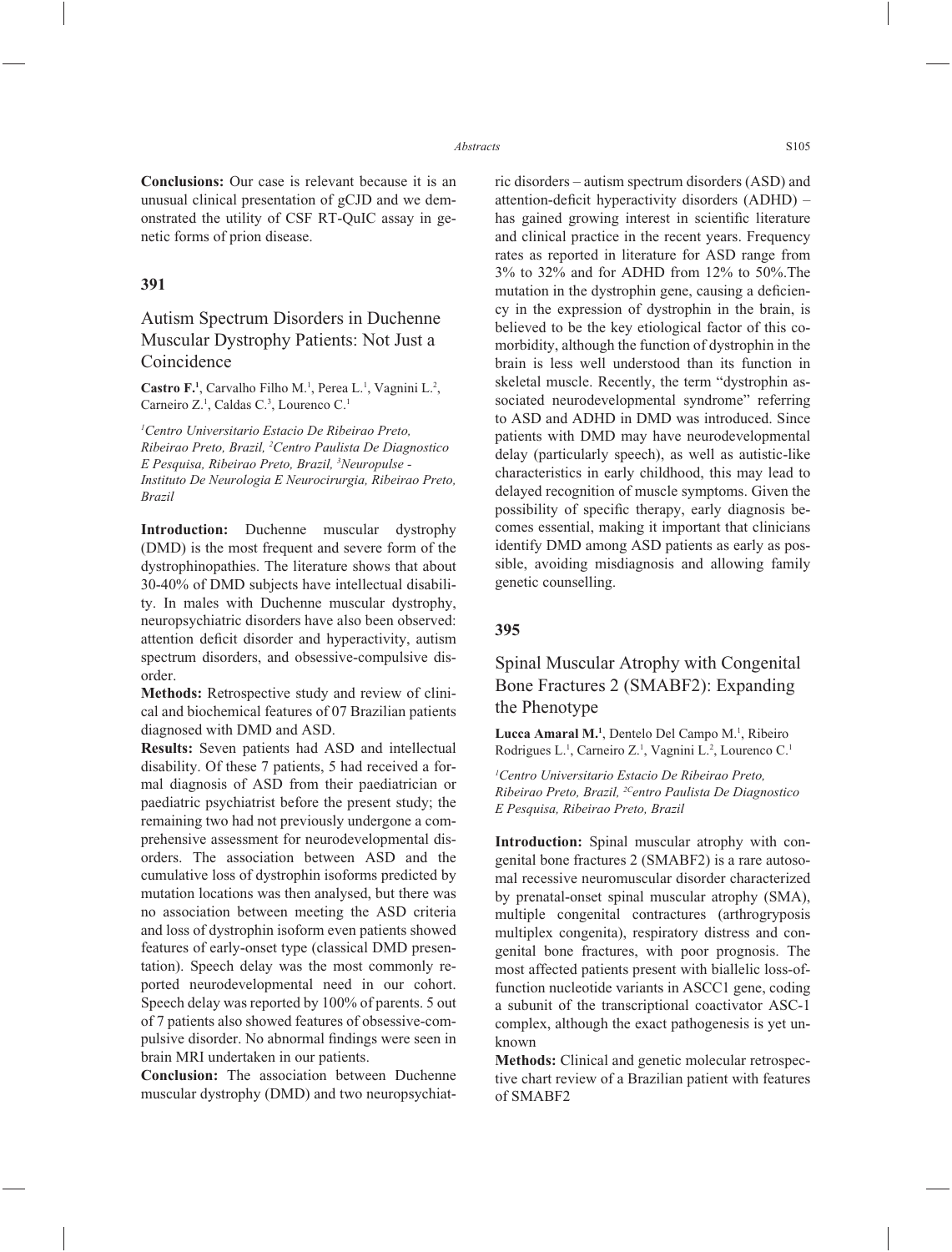**Results:** Male patient, 12 months, first child to a healthy and non-consanguineous young couple, was referred for evaluation of Spinal Muscular Atrophy type 0. He presented generalized hypotonia, congenital bone fractures, lack of spontaneous movements and poor respiratory effort. Mother referred poor fetal movements during pregnancy period. Karyotyping and screening for several genes related with neuromuscular diseases all tested negative. No deletion or mutations in SMN1 gene were found. Wholeexome sequencing was performed focused on genes known to be related firstly with congenital myopathies, extended to muscle diseases and finally to other neuromuscular disorders. Patient was also found to have a homozygous frameshift variant (c.157dupG, p.Glu53Glyfs\*19) in ASCC1, being the first Brazilian reported with such disorder and harboring a previous reported mutation.

**Conclusion:** Perinatal manifesting neuromuscular diseases include a wide variety of clinical entities such as fetal akinesia/hypokinesia, arthrogryposis multiplex congenita, spinal muscular atrophy (SMA) type I, congenital myopathies and muscular dystrophies, and congenital myasthenic syndromes. AS-CC1encodes a subunit of the tetrameric activating signal cointegrator 1 (ASC-1) complex, composed also by TRIP4, ASCC2, and ASCC3 .This complex acts as a transcriptional coactivator with a key role in gene transactivation. Muscle weakness in combination with arthrogryposis and congenital bone fractures is exceedingly rare, and has been reported only in a few cases with severe nemaline myopathy due to ACTA1 or KLHL40 mutations. All reported and new ASCC1 families presented with the same lethal phenotype, nevertheless our patient is one of the patients with longer survival reported so far, expanding the clinical phenotype of this devastating disorder

## **398**

# Managing a Metabolic Myopathy in Obstetrics: Myopathic VLCAD Deficiency During Pregnancy

do Nascimento Magalhães M.1 , Leite Costa A.1 , Foltran G.<sup>1</sup>, de Figueiredo Andrade Júnior M.<sup>1</sup>, Mitsuo Kakinoki Nomoto N.<sup>1</sup>, A. Carneiro Z.<sup>1</sup>, Regina Damaceno Silveira T.<sup>2</sup>, Fonseca J.<sup>3</sup>, Nalin T.<sup>4</sup>, S Scalco R.<sup>5</sup>, Lourenço C.<sup>1,6</sup>

*1 Faculdade de Medicina do Centro Universitário Estácio de Ribeirão Preto, 2 Centogene AG, 3 Bioquímica* 

*Genética, 4 Ultragenyx Pharmaceutical Inc, 5 UCL Institute of Neurology and National Hospital for Neurology and Neurosurgery, 6 Neurogenética,* 

**Introduction:** Very long-chain acyl-CoA dehydrogenase (VLCAD) deficiency is an autosomal recessive mitochondrial fatty acid (FA) oxidation disorder that manifests in three clinical forms: (a) severe, (b) milder, and (c) myopathic. Patients with the myopathic form present intermittent muscular symptoms such as myalgia, muscle weakness, and rhabdomyolysis during adolescence or adulthood.

**Case Report:** A 26-year-old woman, born to a nonconsanguineous couple, was referred for evaluation for recurrent, mostly unprovoked, episodes of muscle weakness, chronic myalgia, rhabdomyolysis and elevated plasma creatine kinase (CK) since her twenties . Resting and/or glucose infusion improved her muscular symptoms during these episodes. At 26 years of age, a muscle biopsy was suggestive of lipid metabolic myopathy and, following an abnormal acylcarnitine profie, mutation in ACADVL gene. Before pregnancy, she suffered from muscle weakness and myalgia five or six times per year needing hospitalization most of the times. At 28 years of age, she became pregnant and, although the patient had hyperemesis gravidarum around the first trimester of pregnancy, only mild myalgia was observed. Given the limited literature available on this disorder in pregnancy, an individualized plan of care was established in close collaboration with her team of maternal–fetal medicine and obstetrics. She delivered a healthy young boy after a vaginal delivery, she had increased CK levels but no pain or weakness.

**Conclusions:** A few reports have stated that the symptoms of women with VLCAD deficiency often improve during pregnancy, probably due to compensation of maternal  $\beta$ -oxidation by the unaffected placenta and fetus. Management of defects in FA oxidation in pregnancy poses a significant challenge in the maternal–fetal medicine. Our case report reinforces that this condition can be safely managed during pregnancy and in the instances of an unaffected fetus, affected mother may benefit from the placental-mediated beta-oxidation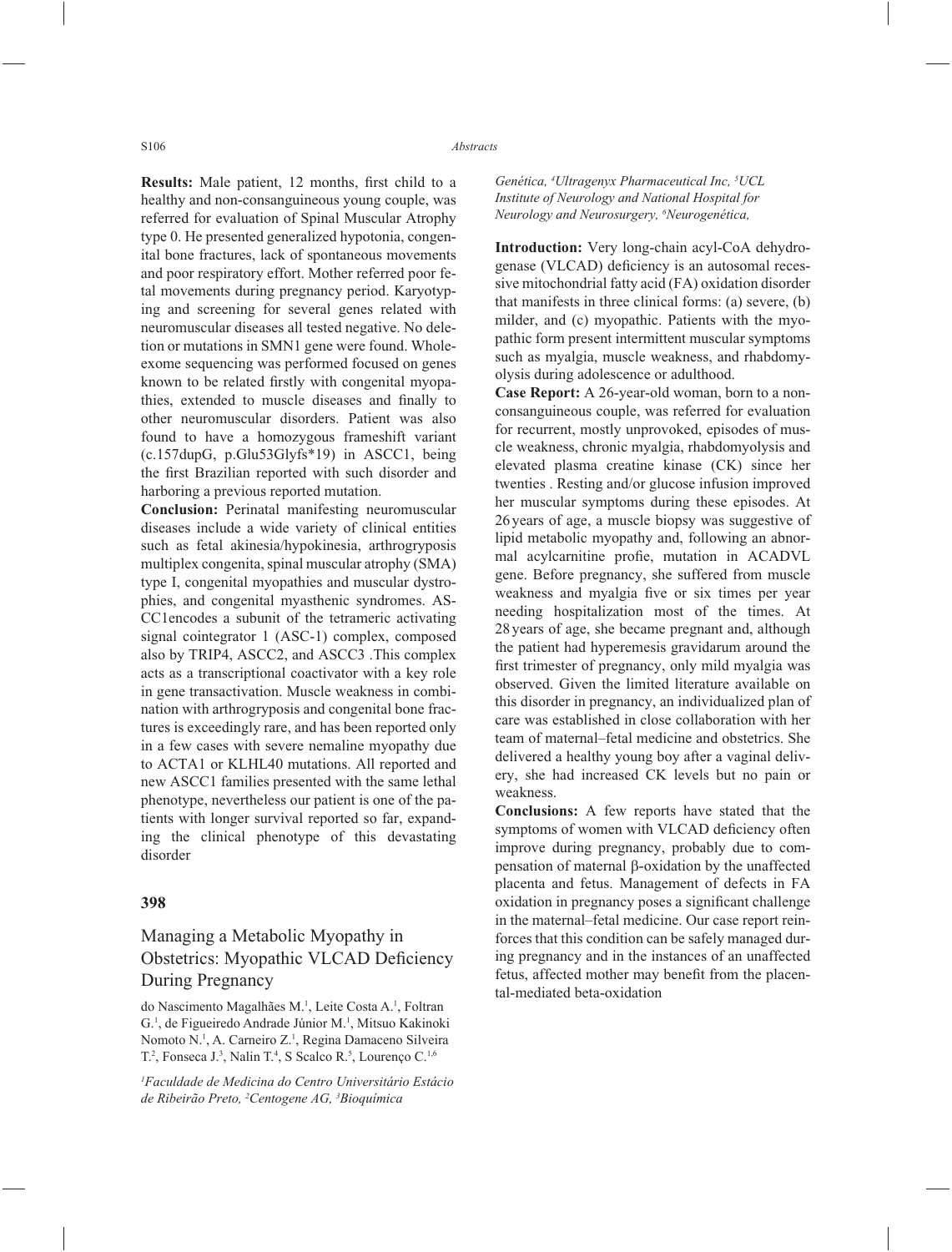# Study of the Mechanisms Responsible of the Clinical Variability Present in DMD del45-55 Subjects

Poyatos-García J.<sup>1</sup>, Martí P.<sup>1,2</sup>, Muelas N.<sup>2,3</sup>, Liquori A.<sup>5</sup>, Gonzalez-Quereda L. $^{2,4}$ , Rodriguez B. $^{2,4}$ , Pitarch I.<sup>3</sup>, Gallano P.<sup>2,4</sup>, Vilchez R.<sup>1</sup>, Azorín I.<sup>1,2</sup>, STUDY GROUP, Vilchez J.1,2

*1 Neuromuscular Pathology Lab, Health Research Institute La Fe, Valencia, Spain, 2 Ciber de Enfermedades Raras (CIBERER), Madrid, Spain, 3 Servicio Neurología, Hospital Universitari i Politècnic La Fe, Valencia, Spain, 4 Departmento de Genética, Hospital de la Santa Creu i Sant Pau, Barcelona, Spain, 5 Servicio de Hematología, Hospital Universitari i Politècnic La Fe, Valencia, Spain*

The in-frame mega-deletion of exons 45-55 in the DMD gene is a common mutation present in subjects with BMD phenotype, as well as subjects with isolated cardiomyopathy and even in long living asymptomatic ones. Due to its association with milder symptoms, multi-exon skipping of these 10 exons has emerged as a feasible therapeutic approach to 46,9% of DMD patients, which can be achieved with the CRISPR/Cas9 gene editing technology. Our hypothesis is that differences in the location of the intronic breakpoints along these subjects, could contribute to the clinical variability observed among them.

To address this issue, we studied a cohort of subjects with the 45-55 mega-deletion, through a clinical protocol. Intronic breakpoint location was analysed using Next Generation Sequencing (NGS), as well as we studied genetic modifiers of DMD and the presence of other mutation in myopathic-related genes. The cohort is composed by 19 index non-related cases, and we also collected 22 secondary cases. Patients were classified as asymptomatics (65,8%), Becker (14,6%), cardiomyopathic (31,7%) and very late-onset manifestation (19,5%).

The 19 analysed subjects were grouped in only 8 specific deletions. By haplotype analysis we identified that 4 of the deletions were shared by several index cases due to a founder effect, that was regionspecific. We couldn't reach any statistical association between the clinical phenotypes and the intronic breakpoints. Three patients had affected the transcription of the brain dystrophin isoform Dp140, and only 1 presented cognitive impairment. No additional mutations in any myopathic-related gene or association between the SNPs in the SPP1 and LTBP4 DMD modifiers genes was found.

As a conclusion, most of the patients we have analysed with the 45-55 mega-deletion have mild or asymptomatic phenotypes, which turns this multi-exon skipping into a possible therapeutic option. However, uncertainties remain over the development of severe manifestations. We couldn't identify factors determining clinical differences among the analysed subjects

## **403**

## Non-Dystrophic Myotonic Disorders: Patient Insights on Treatment Access

**Grant J.<sup>1</sup>**, Schey C.<sup>2</sup>, Foerster D.<sup>3</sup>, Whiting A.<sup>1</sup>, Kole A.<sup>1</sup>, von Gallwitz P.1

*1 admedicum® Business for Patients GmbH & Co KG, Cologne, Germany, 2 University of Groningen, Groningen, Netherlands, 3 Lupin Atlantis Holdings SA, Zug, Switzerland*

**Background:** Non-dystrophic myotonic (NDM) disorders are a heterogenous group of rare, genetic skeletal muscle chloride and sodium channelopathies with altered membrane excitability resulting in prolonged muscle contraction and delayed relaxation. Patients experience stiffness, pain, weakness, impaired mobility, fatigue, disability, falls, and problems with speech, chewing and swallowing. Patients with NDM experience unpredictable frequency and severity of myotonic episodes, associated with life-long symptoms and negative impact on physical functioning and quality of life. Treatment has included products that were previously unlicensed, such as mexiletine. This study sought to evaluate the awareness of, and access to, mexiletine across Europe, and subsequent harm caused by limited treatment access. Following the study, mexiletine gained European marketing authorization and is now available as an anti-myotonic agent to treat symptoms in patients with NDM.

**Method:** A two-stage study ascertaining the level of access to mexiletine and benefits for those treated with mexiletine was developed and conducted in required languages. Healthcare experts and patient representatives were interviewed, followed by an online survey for patients and caregivers, in 13 countries.

**Results:** Online questionnaires were completed by 37 patients with NDM, of whom 41% were currently taking mexiletine. Of those not taking mexiletine, 67% had never heard of mexiletine and 25% reported it not being available in their country. Treatment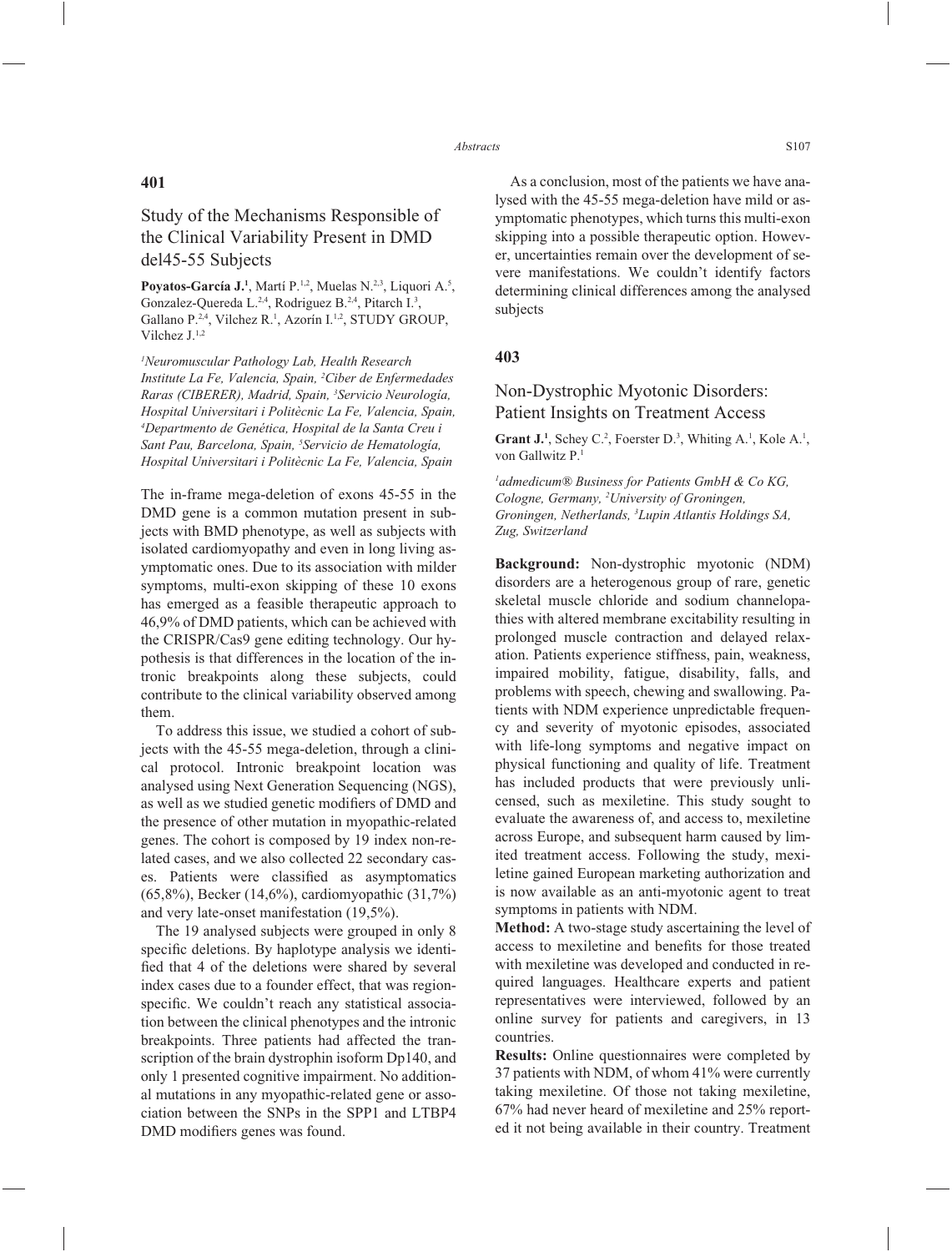was required by 67% of patients to allow muscle warming before physical exertion and 50% to improve emotional well-being (Figure), and mexiletine drastically reduced frequency of falling in 44% of patients. Anxiety about future access to mexiletine affected 87% of patients. Disruption in mexiletine treatment harmed 85% of patients.

**Conclusion:** Mexiletine-treated patients experienced substantial benefits, while access denial resulted in substantial harm.

## **407**

# Psychometric Validation of Tools to Assess Health Outcomes in SMA From the Patient's Perspective

Vazquez J.<sup>1</sup>, Brañas Pampillon M.<sup>2</sup>, Medina J.<sup>3</sup>, de Lemus M.<sup>4</sup>, Cattinari M.<sup>4</sup>, Diaz P.<sup>2</sup>, Terrancle M.<sup>2</sup>, Mauriño J.<sup>2</sup>, Rebollo P.<sup>5</sup>, Madruga M.<sup>6</sup>

*1 Hospital La Fe, Valencia, SPAIN, 2 Roche Farma, Madrid, SPAIN, 3 Hospital Sant Joan de Deu, Barcelona, SPAIN, 4 Fundacion Atrofi a Muscular Espinal España (FundAME), Madrid, SPAIN, <sup>5</sup>Iqvia, Madrid, SPAIN,* 66<br><sup>6</sup>Hosnital Virgen del Rocio, Sevilla, SPAIN *Hospital Virgen del Rocio, Sevilla, SPAIN*

**Introduction:** Although there are scales that evaluate functional aspects of patients with Spinal Muscular Atrophy (SMA), there is a lack of tools that incorporate patient's perspective complementing the evaluation of health outcomes. This study aims to assess tools of this type for the first time in our country.

**Objectives:** Evaluate the psychometric properties of a set of existing questionnaires and newly created items, to assess the impact of SMA in the physical, psychological and social area of the patient's life.

**Methods:** Based on the result of focus groups with patients, previously developed by FundAME, a set of areas and items were designed. In addition, a review of the literature was done and identified useful questionnaires to evaluate certain areas (SMAIS, NeuroQOL). An expert committee (neurologists, neuropediatricians, rehabilitating physicians and patient representatives) chose the appropriate questionnaires and new items. A prospective observational study will now be conducted in order to assess the validity, reliability and sensitivity to change of this new set of tools.

**Results:** The study will be carried out in Spain with around 150 patients older than 12 years and children's caregivers under 12 years of age in collaboration with the Spinal Muscular Atrophy Foundation. Patients will respond to the toolkit twice, separated by at least 6 months, and it will collect a reduced set of sociodemographic and clinical variables: Type of SMA, ambulation status, pharmacological treatment and clinical change between visits.

**Conclusions:** This study will allow to have a set of tools for assessing health outcomes in SMA, useful in clinical practice, in Spain.

## **416**

# Neuregulin IsoformsRegulate the Pre and Postsynaptic Organization of C-type Afferent Synapses on Motor Neurons

Salvany S.<sup>1</sup>, Casanovas A.<sup>1</sup>, Tarabal O.<sup>1</sup>, Piedrafita L.<sup>1</sup>, Hernández S.<sup>1</sup>, Santafé M.<sup>2</sup>, Soto-Bernardini M.<sup>3</sup>, Calderó J.1 , Schwab M.4 , Esquerda J.1

*1 Universitat de Lleida-IRBLLEIDA, Facultat de Medicina, Dpt. Medicina Experimental, Unitat de Patologia Neuromuscular Experimental, Lleida, Catalonia, Spain, 2 Universitat Rovira i Virgili, Facultat de Medicina, Unitat d'Histologia i Neurobiologia, Reus, Catalonia, Spain, 3 Instituto Tecnológico de Costa Rica, Centro de Investigación en Biotecnología, Escuela de Biología, Cartago, Costa Rica, 4 Department of Neurogenetics, Max Planck Institute of Experimental Medicine, Göttingen, Germany*

C-type cholinergic afferent synapses (C-boutons) on motor neurons (MNs) originate from local interneurons and display a particular postsynaptic ER-related organelle called subsynaptic cystern (SSC). NRG1 immunolabeling was detected close to C-boutons in association with SSCs. NRG1-positive clusters were disrupted in diseased MNs (Gallart-Palau et al., 2014, Salvany et al., 2019). As the antibody used for NRG1 detection (anti-pan-NRG1) is not able to distinguish the different isoforms of NRG1, we took the advantage of transgenic mouse lines to examine NRG1 isoform-specific functions in C-boutons. These studies included transgenic mice that overexpress either full-length NRG1 type I (NRG1type I) (Michailov et al., 2004), or N-terminally HA epitope–tagged full-length NRG1 type III (HA-NRG-1FL) (Velenac et al., 2012). Samples from HA-NRG1FL mice showed highly overlapping immunostaining for the HAtag and the ICD on the surface of MN cell bodies, which was frequently associated with presynaptic VAChT-positive C-bou-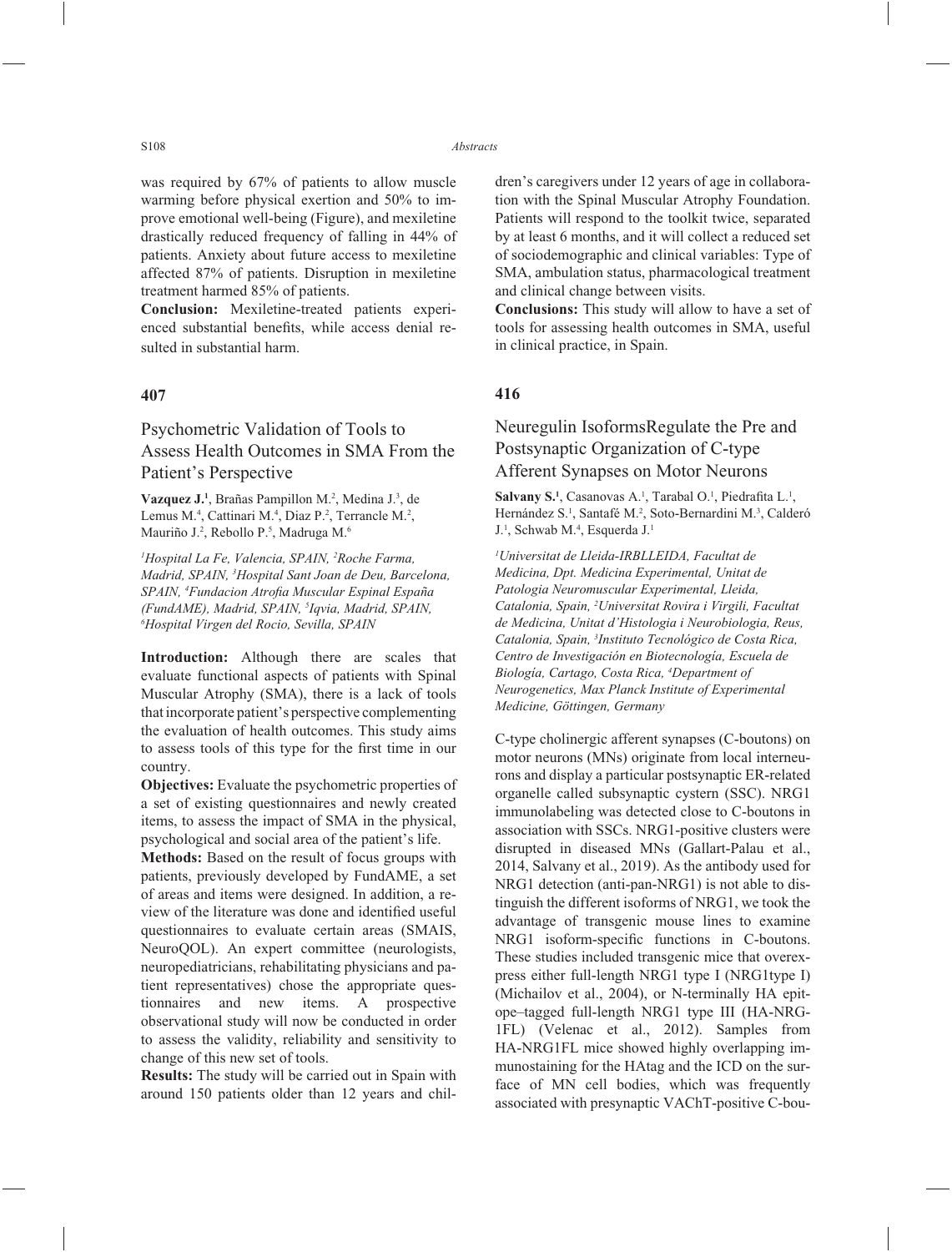tons. These findings are consistent with the accumulation of unprocessed NRG1 type III in SSCs at postsynaptic sites of C-boutons. Sites enriched in sigma-1 receptor, Kv2.1 potassium channels and M2 muscarinic receptors were notably enlarged, in a similar manner to the expanded distribution of NRG1 type III. Thus, the induction of redundant SSC-like membrane compartments by NRG1 type III overexpression was linked to an increased production and insertion of other C-bouton site-specific partner molecules. However, the number of C-type presynaptic terminals contacting MN somata was not altered. An examination of HA-NRG1FL mouse samples by electron microscopy showed an accumulation of abnormally expanded and reduplicated surface-associated ER membranes, which were arranged like redundant SSCs. All these data indicate that full length NRG1 type III acts as an organizer of ERmembrane contacts, including SSCs, in MNs. To identify possible consequences of enhanced NRG1 type I–mediated paracrine signaling in C-boutons, we next examined NRG1 type I transgenic mice. Immunostaining for the NRC1 intracellular domain with the anti pan-NRG1 antibody ICD showed a strong signal at the MN surface of NRG1typeI mice compared with WT, analogous to that obtained in HA-NRG1 FL mice. However, in stark contrast to HA-NRG1FL mice, VAChT immunostaining revealed a prominent increase in the number and size of C-boutons presynaptic cholinergic terminals innervating the on the MN surface. Ultrastructural examination in NRG1typeI mouse samples confirmed the presence of enlarged presynaptic terminals on the MN soma surface, matching only partially with postsynaptic SSC. Nevertheless, the amplified formation of SSC-like ER-PM contacts in HA-NRG-1FL mice was not observed in NRG1 type I mice. Altogether, these findings suggest that: 1) full-length NRG1 type III acts as a specific organizer of postsynaptic SSC-like membrane compartments without a major impact on the C-bouton presynaptic counterpart; 2) NRG1 type I promotes presynaptic C-bouton synaptogenesis with no influence on biogenesis and molecular architecture of coaligned SSC.

#### **References:**

Casanovas A, et al, Sci Rep. (2017) 9;7:40155 Gallart-Palau X, et al (2014) FASEB J. 28:3618- 3632

Michailov, G. V.et al. (2004) Science 304, 700–703 Salvany S, et al. (2019) FASEB J. 33:7833-7851 Velanac, V et al. (2012) Glia 60, 203–217

#### **418**

# Overexpression of NRG1-Type III Does Not Ameliorate ALS Clinical Outcome in SOD1G93A Mouse Model

Hernández S.<sup>1</sup>, Casanovas A.<sup>1</sup>, Salvany S.<sup>1</sup>, Piedrafita L.<sup>1</sup>, Tarabal O.<sup>1</sup>, Gatius A.<sup>1</sup>, Gras S.<sup>1</sup>, Calderó J.<sup>1</sup>, Esquerda J.1

*1 Universitat de Lleida/IRBLLEIDA, Facultat de Medicina, Departament de Medicina Experimental, Unitat de Patologia Neuromuscular Experimental, Lleida, Catalonia, Spain*

Amyotrophic Lateral Sclerosis (ALS) is an adult onset disease that affects motorneurons (MNs) in the cerebral cortex, brainstem and spinal cord. Most of ALS cases ( $\sim$ 90%) are sporadic, but  $\sim$ 10% of the cases are inherited. In approximately 20% of familial cases, the disease is caused by mutations in the gene encoding Cu/Zn-superoxide-dismutase11 (SOD1). Transgenic rodents overexpressing this mutated gene develop a neuromuscular disorder similar to human ALS2, 3.

Afferent inputs to MNs are crucial in regulating their excitability. Among different types of synaptic afferents, MNs receive prominent cholinergic Ctype ("C-bouton") inputs from spinal interneurons. C-boutons modulate MN excitability4 and the synaptic transmission throughout C-boutons is involved in the regulation of MN vulnerability to degeneration.

We have previously observed that neuregulin-1 (NRG1) accumulates in C-boutons, describing Cbouton alterations in a mouse model of ALS5.

Some C-bouton-associated molecules appear to be relevant in ALS: SK channels, the main Riluzole target6; S1R, where mutations cause a juvenile familial form of ALS7 and its pharmacological activation prolongs lifespan of SOD1G93A mice8; the vesicle-associated membrane protein-associated protein B (VAPB), where mutations cause ALS8, and abnormally accumulates in C-boutons9; M2 AChRs, which activity in C-boutons modulates the amount of misfolded and neurotoxic proteins in mutant SOD1 mouse models10; and the NRG1 receptor ErbB4, which mutation causes another type of FALS11.

NRG1 signaling has been directly targeted in SOD1-ALS mice by virus-mediated delivery to the spinal cord, resulting in extended survival time and reduced C-bouton loss12. NRG1-typeI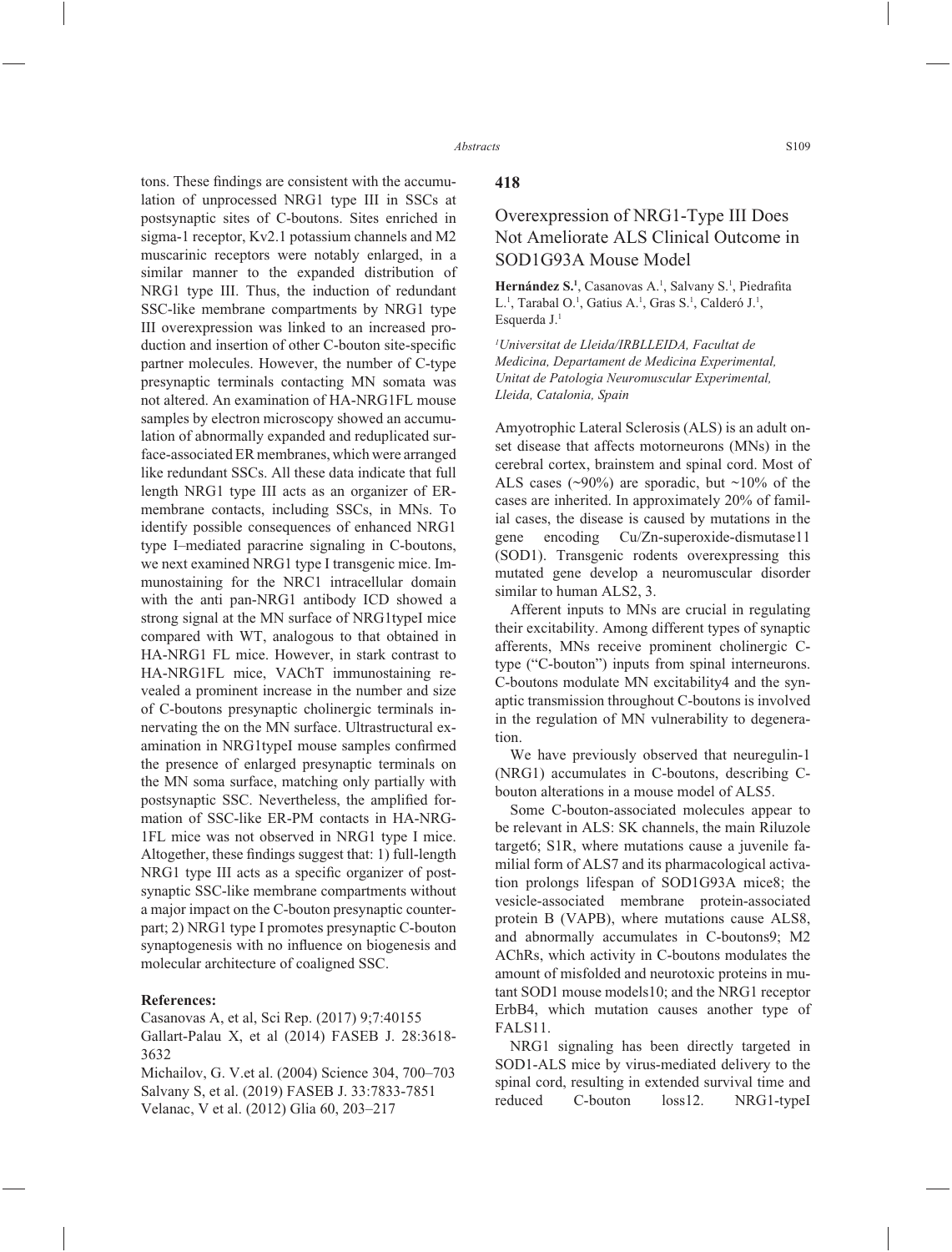overexpression confined to the muscle promotes axonal collateral sprouting and muscle reinnervation, but fails to improve the clinical outcome13. Gene therapy based on intrathecal administration of adeno-associated virus to overexpress NRG1-III in SOD1G93A mice is able to preserve neuromuscular function, improve locomotor performance, increase the number of surviving MNs, and reduce glial reactivity in female SOD1G93A mice14.

By cross-breeding SOD1G93A mice and NRG1 typeIII overexpressor mice, we have created a double transgenic mouse line. We have examined changes in body weight, survival and we have performed behavioral and histopathological studies in spinal cord and skeletal muscle tissue showing no improvement either in motor phenotype or lifespan. On the opposite, preliminary results indicate that the endogenous overexpression of NRG1-typeIII in the SOD1G93A mouse model may be detrimental.

- 1 Rosen DR, et al. (1993). Nature 362:59-62.
- 2 Gurney ME (1997). J Neurol Sci 152 Suppl 1:S67-73.
- 3 Nagai M, et al. (2001). J Neurosci 21:9246- 9254.
- 4 Deardorff AS, et al. (2013). J Physiol 591:875- 897.
- 5 Gallart-Palau X, et al. (2014). FASEB J 28:3618- 3632.
- 6 Dimitriadi M, et al. (2013). J Neurosci 33:6557- 6562.
- 7 Al-Saif A, et al. (2011). Ann Neurol 70:913– 919.
- 8 Mancuso R, et al. (2012). 9:814-826.
- 9 Aliaga L, et al. (2013). Hum Mol Genet 22:4293- 4305.
- 10 Saxena S, et al. (2013). Neuron 80:80-96.
- 11 Takahashi Y, et al. (2013). Am J Hum Genet 93:900-905.
- 12 Lasiene J et al. (2016). Acta Neuropathol Commun 4:15.
- 13 Mancuso R et al. (2016). Neurobiol Dis 95:168- 178.
- 14 Mòdol-Caballero G, et al. (2020) . Neurotherapeutics. [Epub ahead of print]

## **421**

# Central and Peripheral Age-Associated Changes in the Neuromuscular System of C57BL/6J Mice

**Blasco A.<sup>1</sup>**, Gras S.<sup>1</sup>, Tarabal O.<sup>1</sup>, Piedrafita L.<sup>1</sup>, Casanovas A.<sup>1</sup>, Mòdol G.<sup>2</sup>, Barranco A.<sup>3</sup>, Das T.<sup>4</sup>, Pereira S.<sup>4</sup>, Rueda R.<sup>3</sup>, Navarro X.<sup>2</sup>, Esquerda J.<sup>1</sup>, Calderó J.<sup>1</sup>

*1 Universitat de Lleida/IRBLleida, School of Medicine, Lleida, Spain, 2 Universitat Autònoma de Barcelona/ Institut de Neurociències, Barcelona, Spain, 3 Abbott Nutrition, Strategic Research, Granada, Spain, 4 Abbott Nutrition, Strategic Research, Columbus, USA*

Data on the potential causative factors of aging sarcopenia are controversial and inconclusive, hampering the intervention strategies aimed at the preservation of skeletal muscle function in the elderly. Here, we performed a detailed characterization of age-associated neuromuscular changes in C57BL/6J mice. Distinct cellular components of the neuromuscular system, including different (slow- and fasttwitch) muscles, were simultaneously analyzed at specific ages. We found that aging was not accompanied by a significant death of spinal motoneurons (MNs), although some of them displayed a "sick" appearance. These MNs were already observed in adult animals suggesting that, with age, some MNs undergo early changes which do not necessarily lead to cell loss. Morphological alterations in motor axons were already observed in adult animals but substantially increased with age. Additionally, aged MNs were depleted of cholinergic and glutamatergic inputs, suggestive of altered MN excitability. Aging was associated with significant reductions in nerve conduction speed and amplitude of the compound muscle action potentials in distal hindlimb muscles. Moreover, aged spinal cord displayed prominent gliosis with increased density of proinflammatory M1 microglia and A1 astroglia. Old muscles exhibited signs of denervation and polyinnervation, changes in fiber type composition, high proportion of fibers showing central nuclei and lipofuscin aggregates, and augmented expression of molecules related to neuromuscular junction development and maintenance, including CGRP, GAP-43, agrin, FGBP1 and TGF-β1. No correlation was found between age-related alterations in muscles and their topography or fiber type composition. Our data provide a coherent global view of aging-associated events with particular focus on neuromuscular system change.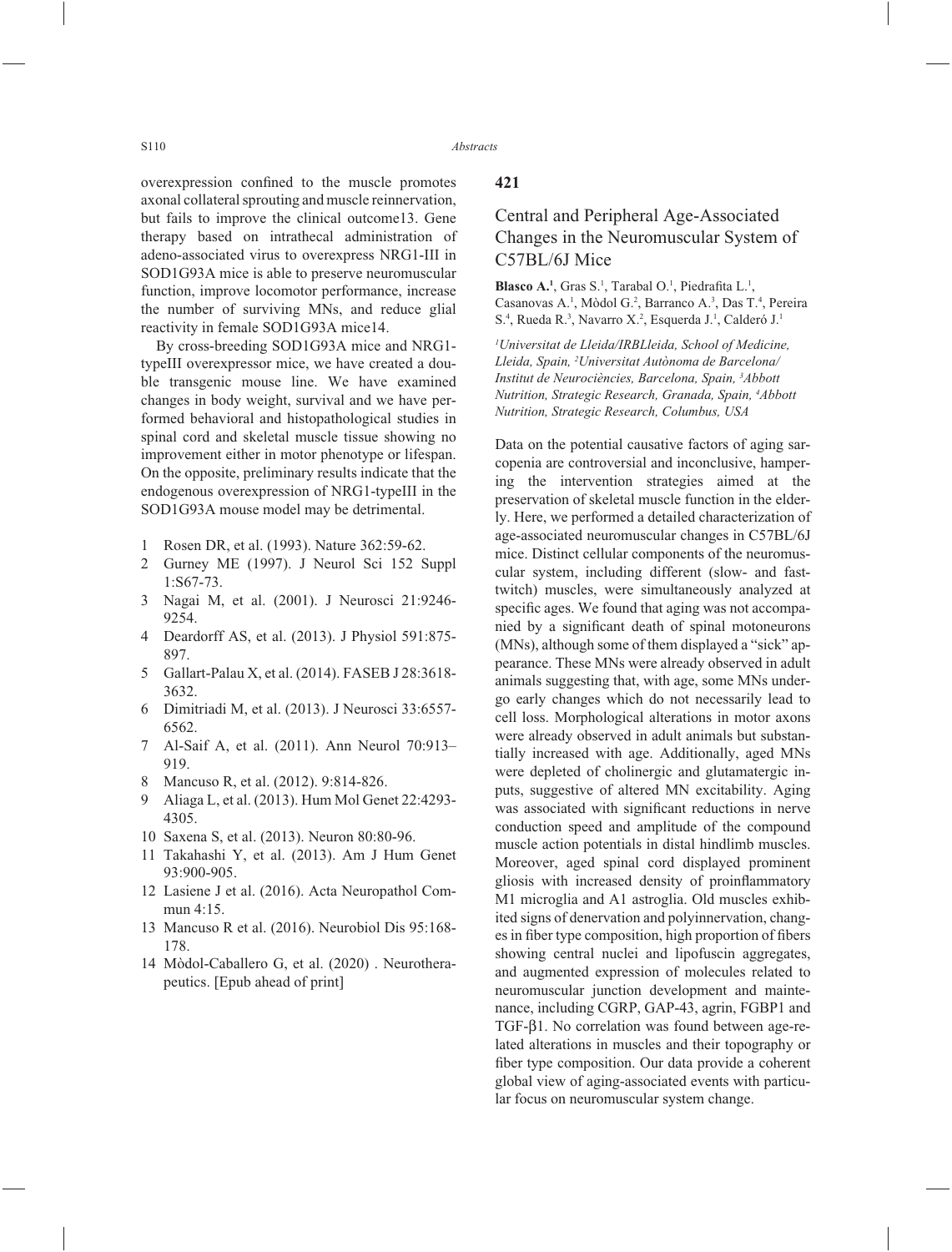Alba Blasco and Sílvia Gras contributed equally to this work.

## **422**

# Cholinergic Afferent Synapses on Motoneurons are Selectively Immunolabeled by the Monoclonal Y172 Antibody Against Phospho-c-Jun

Gatius A.<sup>1</sup>, Tarabal O.<sup>1</sup>, Cayuela P.<sup>1</sup>, Casanovas A.<sup>1</sup>, Piedrafita L.<sup>1</sup>, Salvany S.<sup>1</sup>, Hernández S.<sup>1</sup>, Soler R.<sup>1</sup>, Esquerda J.<sup>1</sup>, Calderó J.<sup>1</sup>

*1 Universitat de Lleida/IRBLleida, 25199 Lleida, Spain*

Motoneurons (MNs) receive prominent cholinergic inputs (C-boutons) from spinal interneurons (1). Cboutons exert an important neuromodulatory activity in controlling the excitation state of MNs, which is essential to drive motor behavior (2). Alterations in C-boutons appear to play an important role in MN diseases, particularly in amyotrophic lateral sclerosis (ALS) and spinal muscular atrophy (SMA) (3,4). During immunocytochemical analysis of the role of c-Jun in healthy MNs with a monoclonal (clone Y172) antibody against phospho (p)-c-Jun (serine [Ser]63), unexpected labeling was identified in the cell body cytoplasm (5). As predicted for c-Jun in adult spinal cord, very few, if any MNs exhibited nuclear immunoreactivity with the Y172 antibody; conversely, virtually all MNs displayed strong Y172 immunostaining in cytoplasmic structures scattered throughout the soma and proximal dendrites. Most of cytoplasmic Y172-positive profiles peripherally located were closely associated with VAChT-positive C-boutons, but not with other types of nerve afferents contacting MNs. Ultrastructural analysis revealed that cytoplasmic Y172 immunostaining was selectively located at the subsurface cistern (SSC) of C-boutons and also in the inner areas of the endoplasmic reticulum. We noticed that MNs from NRG1 type III-overexpressing transgenic mice, which show abnormally expanded SSCs, exhibited increased density and size of peripherally located Y172-positive profiles. A similar immunocytochemical pattern to that of the Y172 antibody in MNs was found for a polyclonal antibody against p-c-Jun (Ser63) but not for another polyclonal antibody that recognizes c-Jun phosphorylated at a different site. The analysis of Y172 immunoreactivity in injured MNs after peripheral nerve transection or in murine models of ALS (SOD1G93A mice) and SMA (Smn2B/- mice) revealed a prominent nuclear-positive labeling and a significant depletion of cytoplasmic immunostaining, which preceded the C-bouton loss occurring in these paradigms. RNA interference experiments to knock down c-Jun in vitro by using different shRNA constructs resulted in a dramatic decrease in nuclear Y172 immunostaining in MNs without any reduction in the density of cytoplasmic Y172-positive profiles, suggesting that the synaptic antigen recognized by the antibody corresponds to a C-bouton-specific protein other than p-c-Jun. Our results lay the foundation for further studies aimed at identifying this protein and determining its role in the context of the development, maintenance, plasticity and pathology of C-boutons.

This work was supported by grants from the Ministerio de Ciencia, Innovación y Universidades cofinanced by Fondo Europeo de Desarrollo Regional (FEDER) (RTI2018-099278-B-I00 to JC and JEE) and Instituto de Salud Carlos III, Fondo de Investigaciones Sanitarias, Unión Europea, FEDER "Una manera de hacer Europa" (PI17/00231, RMS).

#### **References**

- 1. Grillner (2006). Neuron, 52:751-66.
- 2. Witts et al., (2014). J Anat, 224:52-60.
- 3. Gallart-Palau et al., (2014). Faseb Journal, 28: 3618-3632.
- 4. Cerveró et al., (2018). J Neuropathol Exp Neurol, 77:577-597.
- 5. Gatius et al., (2020). Front Cell Neurosci, 13:582.

## **431**

# Building New Evidence to Improve the Outcomes Assesment in Patients with SMA

**Cattinari M.<sup>1</sup>**, De Lemus M.<sup>1,2</sup>, Medina J.<sup>3</sup>, Dumont M.<sup>1</sup>, Magallon A.<sup>4</sup>, Garcia M.<sup>5</sup>, Rebollo P.<sup>6</sup>, Pascual S.<sup>5</sup>

*1 Fundame, Madrid, Spain, 2 SMA Europe, Freiburg, Germany, 3 Hospital Sant Joan de Deu, Barcelona, Spain, 4 Mfi sio Madrid (Spain), Madrid, Spain, 5 Hospital Universitario Materno Infantil La Paz, Madrid, Spain, 6 Ingress-health Spain S.L., Oviedo, Spain*

The Spanish SMA patient association, FundAME, is running a project aimed at Building a Registry Module focused on Patient Relevance that will integrate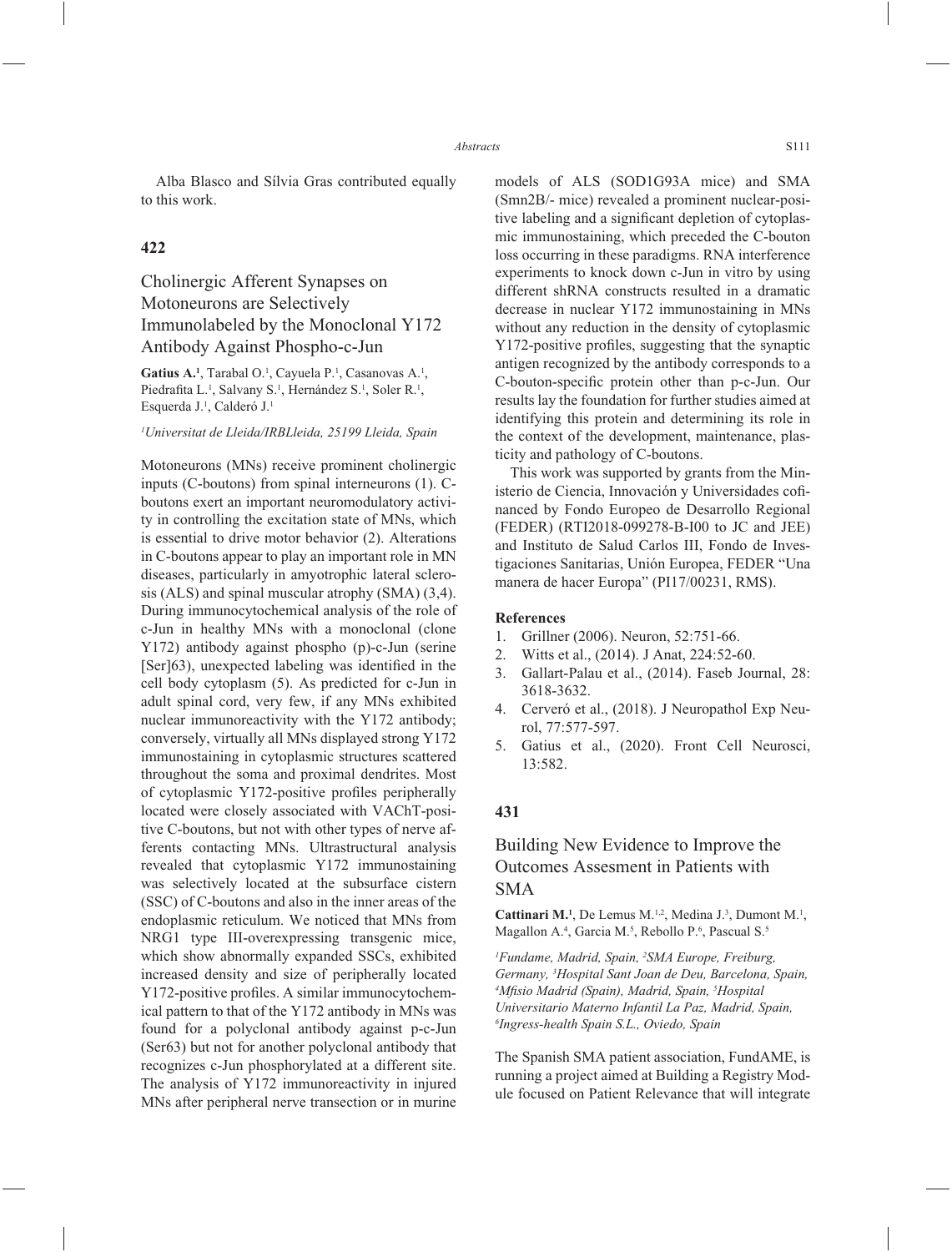the National Patient Reported Registry. Up today, the experiences and needs of patients with SMA and their families have not been studied in depth in Spain. The objective of present study is to identify those aspects of the disease that are more relevant or have a higher impact for patients and that should be captured in addition to the functional scales as part of PRO for SMA patients.

This is a qualitative study following focus group methodology. 5 focus groups were conducted by a trained moderator following a semistructured guide that has previously counted on the input of a Scientific and Patient Advisory Board.

Focus groups, organized by FundAME during its annual meeting, were as follows: parents of children non sitters (8 parents); children (10-16 years) with SMA without ambulation (10 children) ; parents of children with SMA without ambulation (10) ; adult SMA patients (7); parents of children with SMA with ambulation (11). All group meetings were recorded and later transcribed. Independent analysis was carried out by two analysts using the software Dedoose.

The main areas that emerged in the meetings were slightly different depending on the group, but common areas were: mobility-independence; fatigue and fatigability; pain; vulnerability; breathing and speaking; feeding; sleep and rest; scoliosis, contractures and hip dislocation; infections and hospitalisations; time spent in care/everyday activities; stigma; and fear of the future. Some of these aspects, such as mobility-independence, were related to activities of daily living such as personal care, washing, toilet, dressing, feeding, transfers from bed/chair/wheelchair or going outdoors alone.

These activities reflect at the same time both the possibility to perform task but also the level of independence and the level of care/assistance needed. Others reflected aspects of endurance, fatigue and fatigability such as the energy needed to go through student/professional day, maintaining position during the day or being able to perform activities / movements repeatedly (taking notes, using mobile phone) on a sustained way throughout the day.

Pain and vulnerability (defined as the state of being exposed to the possibility of dying because of everyday events such as choking when swallowing or getting a serious respiratory infection with minimal social exposure) were two main topics that have not been previously considered as relevant in the assessment of patients with SMA.

The outcome is a list of items of the areas considered to be relevant and important to be systematically measured as part of PRO. These areas were considered critical to be taken into account in the assessment of the impact of SMA on the quality of life of patients and their familiars. This study provides very useful data to incorporate the perspective of the patient and those who are close to him, in the outcome assessment of new treatments for SMA.

#### **432**

# Clinical Diagnosis of Neurological Disorders by NGS: Update After Two Years

Scholasse A.<sup>1</sup>, Karadurmus D.<sup>1</sup>, Boulanger S.<sup>1</sup>, Destrée A.<sup>1</sup>, Maystadt I.<sup>1</sup>, Benoit V.<sup>1</sup>, De Moor D.<sup>1</sup>, Gaspard C.<sup>1</sup>, Soblet J.<sup>1</sup>, Brohée S.<sup>1</sup>, Simonis N.<sup>1</sup>, Dahan K.<sup>1</sup>, Hilbert P.<sup>1</sup>

#### *1 Institut de Pathologie et de Génétique, Gosselies, Belgium*

Given the prevalence of hereditary neurological disorders, such as neuropathies (1-5/10.000), spastic paraplegia (1-9/100.000), and neurodegenerative disorders (1-9/100.000), high throughput and costeffective techniques are primordial in order to offer efficient diagnosis to affected patients. Consequently, Next Generation Sequencing (NGS) has become a valuable tool for clinical diagnosis.

The Institute of Pathology and Genetics (IPG asbl) developed a capture panel (SeqCapEZ choice library from Roche, sequenced on Illumina Next-Seq) targeting 117 genes involved in neuropathies (several types of Charcot-Marie-Tooth disease, hereditary sensory and autonomic neuropathies, and ataxias), 63 genes involved in spastic paraplegia, and 36 genes involved in neurodegenerative disorders (ALS, and early-onset and familial Alzheimer's and Parkinson's diseases) for routine diagnosis.

Since April 2018, we analysed more than 500 familial and sporadic cases, with a patient mean age of testing of 55 years old for all neurological indications considered (52 years old for neuropathies, 43 years old for spastic paraplegia, and 56 years old for neurodegenerative disorders). The diagnostic yield (as in at least one clear pathogenic mutation identified), allowing familial, presymptomatic, and prenatal diagnosis, is around 10%.

About 33% of our patients present at least one uncertain clinical significance variant (VUS), which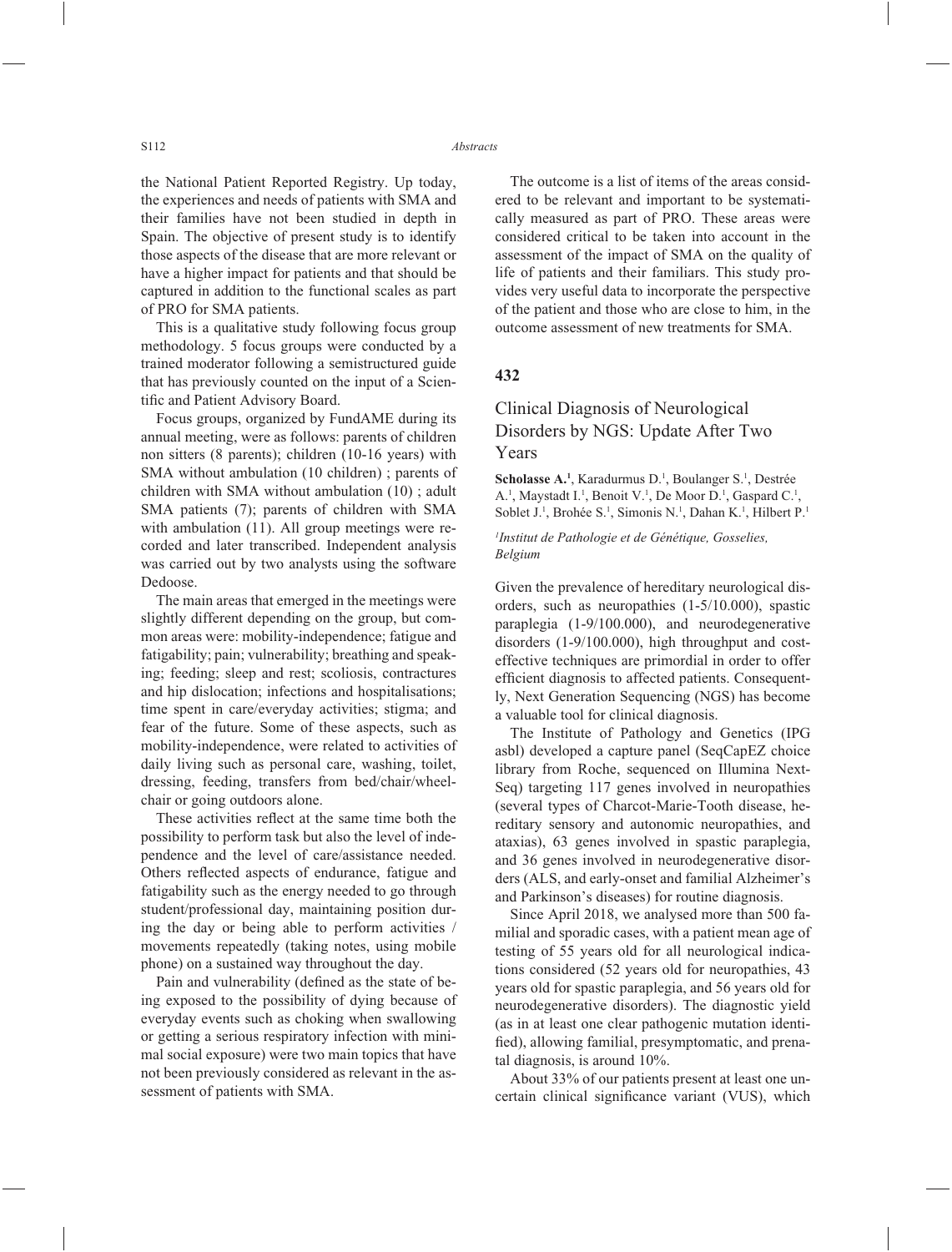require extensive literature work and segregation analysis in order to classify them. The negative diagnosis (57%) can be explained either by a genetic cause yet to be identified (multigenic disease, epigenetic variation...), by an effect of the environment (normal aging, diabetes, drug treatments, auto-immune diseases, paraproteinemia...), and/or by technical limitations.

To elucidate those cases, expanded analysis by clinical exome, whole-exome, or whole-genome sequencing, could be offered to young patients presenting a familial form of a neurological disorder. Those investigations will allow us to further develop our panel by the addition of new genes.

### **433**

# PRE-084, a Sigma-1 Receptor Agonist, Mitigates Glial Reaction and Motoneuron Deafferentation in SMA Mice

**Blasco A.<sup>1</sup>**, Cerveró C.<sup>1</sup>, Tarabal O.<sup>1</sup>, Casanovas A.<sup>1</sup>, Piedrafita L.<sup>1</sup>, Navarro X.<sup>2</sup>, Esquerda J.<sup>1</sup>, Calderó J.<sup>1</sup>

*1 Universitat de Lleida/IRBLleida, School of Medicine, 25199 Lleida, Spain, 2 Institute of Neurosciences/ Universitat Autònoma de Barcelona, Bellaterra (Barcelona), Spain*

Spinal muscular atrophy (SMA) is a devastating genetic disease characterized by the loss of motoneurons (MNs), skeletal muscle atrophy and paralysis. SMA is caused by deletion or inactivating mutations of the survival motor neuron 1 (SMN1) gene resulting in deficient SMN protein levels. The most promising strategies for therapy are those aiming to enhance SMN expression by using antisense oligonucleotides, and gene therapies to directly replace SMN1 gene. However, SMN-independent, complementary treatments aimed to ameliorate and/or preserve neuromuscular system integrity and function are also necessary. Excitability properties of MNs appear to play a critical role in their degree of vulnerability. MN excitability is modulated by cholinergic inputs mediated by C-type synapses (C-boutons). The Sigma-1 receptor (Sig1R) is a protein highly expressed in MNs, particularly located at C-boutons. Sig1R has a pleiotropic role in MNs and appears to be involved in the modulation of excitability. Previous studies have demonstrated that Sig1R activation prevents MN death, preserves motor activity and prolongs survival in mouse models of amyotrophic lateral sclerosis (ALS). We explored here whether treatment with the Sig1R agonist 2-(4-morpholinethyl)1-phenylcyclohexanecarboxylate (PRE-084) was able to exert beneficial effects in spinal muscular atrophy (SMA). Two murine models of SMA were used: the SMNΔ7 (severe model) and Smn2B/- (intermediate model) mice. We report here that chronic administration of PRE-084 attenuates reactive gliosis and restores the microglial phenotype (M1/M2) balance altered by the disease and, consequently, increases the beneficial antiinflammatory phenotype of these cells. Moreover, the Sig1R agonist partially prevents the loss of afferent inputs on SMA MNs. Nevertheless, PRE-084 does not elicit positive effects on median survival, motor abilities, MN degeneration, and major histopathological changes in SMA mice.

#### **435**

Autoimmune Comorbidity in Patients with Myasthenia Gravis: Analysis of a Northern Spanish Cohort

Tellechea Aramburo P.<sup>1</sup>, Elizalde Beiras I.<sup>2</sup>, Torné Hernández L.<sup>1</sup>, Pagola Lorz I.<sup>1</sup>, Vicente Cemborain E.<sup>3</sup>, Jericó Pascual I.1

*1 Neurology Department (Complejo Hospitalario De Navarra), IsiSNA (Institute for Health Sciences), Pamplona, Spain, 2 Primary Care (SNS-Osasunbidea), Department of Health Science (UPNA), IdiSNA, Pamplona, Spain, 3 Community Health Observatory Section (Instituto de Salud Pública y Laboral de Navarra), IdiSNA, UPNA, Pamplona, Spain*

Patients affected by an autoinmune disorder are at a higher risk of developing other ones- specifically myasthenia gravis (MG) patients are known to have a 13-22% risk of developing a second autoinmune disorder, which is higher than the general population.

We evaluated the co-occurrence of autoinmune diseases in a retrospective cohort of patients with myasthenia gravis diagnosed between 2000 and 2017 in Navarra, a northern Spanish region. Our cohort included 256 patients, 136 male and 115 female, of which 207 were AChR positive, 17 were MuSK positive, 2 were Lrp4 positive and 11 had an unknown antibody status. 33 of them had thymoma. 43 were early-onset patients (age at onset < 50 years) and 212 were late-onset patients.

Data about autoinmune comorbidity was available in 251 patients. 53 of them had at least one autoin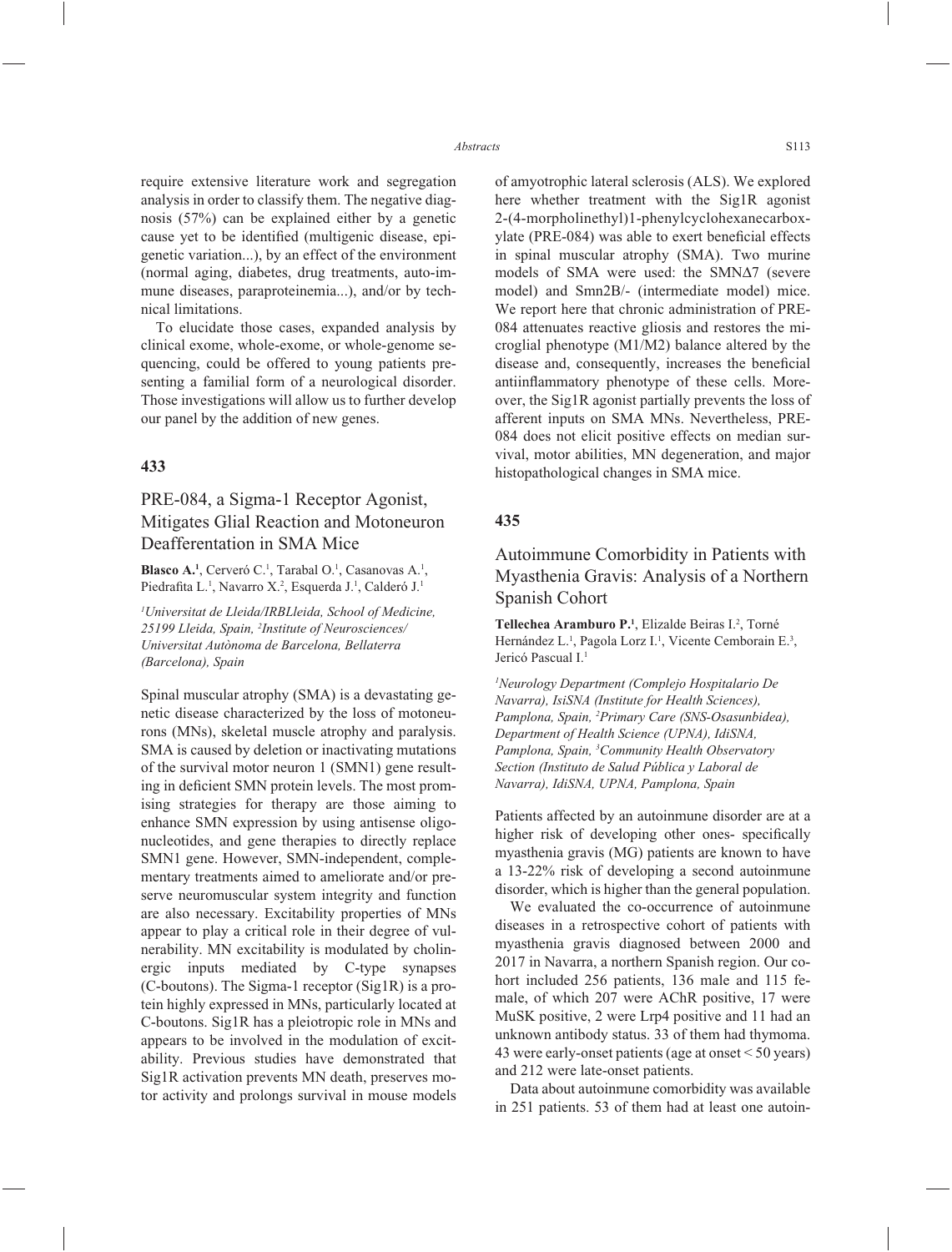mune disease in association with MG, of which 26 were thyroid diseases, 12 cases of atrophic gastritis of which 5 had pernicious anemia, 3 cases of rheumatoid arthritis and 2 of spondyloarthritis, 4 cases of psoriasis, 3 of vitiligo, 1 lichen, 1 autoimmune ataxic neuropathy, 1 insulin-dependent diabetes mellitus, 1 alopecia areata, 1 undifferenciated connective-tissue disease, 2 cases of primary Raynaud's disease, 2 cases of rheumatic polymyalgia, 1 antiphospholipid syndrome, 1 systemic sarcoidosis, 1 autoimmune Rippling syndrome, 1 celiac disease and 1 case of inflammatory bowel disease. 9 patients had 2 or more autoinmune diseases in association with MG.

Frecuency of autoinmune comorbidity in our sample was 21,1%: 33% among women and 11% among men. 18% among patients with any antibody positivity and 35% among patients without known antibodies; 19% among patients with thymoma and 21% among patients without thymoma; and 19% in early-onset patients versus 21,6% in late-onset patients.

Our results are in line with previous research reporting a high prevalence of autoinmune comorbidity in patients with MG. However, we did not find a greater prevalence in antibody-positive or in earlyonset patients, as has been previously reported.

It is important to consider these conditions in our MG patients, as a rapid diagnosis is likely to improve management and prognosis of both illnesses.

#### **439**

# Could Fat-Free Mass Index be a New Follow-Up Tool for Chronic Inflammatory Demyelinating Polyradiculoneuropathy?

Ates M.<sup>1</sup>, Sahin S.<sup>1</sup>, Cinar N.<sup>1</sup>, Karsidag S.<sup>1</sup>

*1 Maltepe University, Faculty of Medicine, Department of Neurology, Istanbul, Turkey*

**Background:** Chronic inflammatory demyelinating polyradiculoneuropathy (CIDP) is an autoimmune demyelinating disease. Muscle mass can be reduced in CIDP. Calculation of FFMI (fat-free mass index) is more reliable parameter for evaluating muscle mass. Electroneuromyography (ENMG) is a golden standard in diagnosis and follow-up of CIDP. The aim of this study is to compare the muscle mass and motor nerve conduction velocity before and after intravenous immune globulin (IVIG) treatment in CIDP.

**Methods:** Total 23 CIDP patients regularly followed in our clinic enrolled to study. Nerve conduction velocities (NCVs) were provided from ENMG. FFMI was calculated as FFM (fat free mass) (kg) divided by squared (m2) of the subjects' height using parameters provided from TANITA© SC-330 analyzer. Both NCVs and FFMI were compared at the first admission(1st) and 6 months later(2nd).

**Results:** Mean age was 58±14 (8 male/15 female) years. Peroneal motor NCV-1st and 2nd were 39±8 m/sec, 44±5 m/sec, respectively. Tibial motor NCV-1st and 2nd were 36±11 m/sec, 40±12m/sec, respectively. Motor NCVs-1st and 2nd were found in median nerve (52±6 m/sec, 53±11m/sec) and ulnar nerve (52±6 m/sec, 53±11m/sec), respectively. FFMI 1st and 2nd were  $19\pm1$  kg/m2,  $22\pm2$  kg/m2 respectively. First and 2nd evaluation of tibial, peroneal motor NCVs and FFMI were found as statistically different indicated that increase of both parameters

**Conclusion:** Our results suggest that the muscle mass decreases in parallel with the damage to the nerves in CIDP especially in lower extremity. IVIG may be effective for muscle mass loss related to peripheral nerve disorder. Calculating FFMI, which is a non-invasive method, may recommend in the follow-up of CIDP.

#### **444**

## LGMDR1 Modelling Through CRISPR/ Cas9 Edited Isogenic iPS Cells

Mateos-Aierdi A.<sup>1,2</sup>, Dehesa Etxebeste M.<sup>1,2</sup>, Goicoechea M.1,2, Richaud-Patin Y.3,4, Jimenez-Delgado S.3,4, Selvaraj S.<sup>5</sup>, Naldaiz-Gastesi N.<sup>1,2</sup>, Raya A.<sup>3,4,6</sup>, Perlingeiro R.<sup>5,7</sup>, López de Munain A.<sup>1,2,8,9</sup>

*1 Neuroscience Area, Biodonostia Research Institute, San Sebastián, Spain, 2 CIBERNED, Instituto de Salud Carlos III, Madrid, Spain, 3 Centre de Medicina Regenerativa de Barcelona (CMRB), Barcelona, Spain, 4 CIBER-BBN, Instituto de Salud Carlos III, Madrid, Spain, 5 Lillehei Heart Institute, Department of Medicine, University of Minnesota, Minneapolis, USA, 6 ICREA, Barcelona, Spain, 7 Stem Cell Institute, University of Minnesota, Minneapolis, USA, 8 Department of Neuroscience, University of the Basque Country, San Sebastian, Spain, 9 Department of Neurology, Hospital Universitario Donostia, San Sebastian, Spain*

Autosomal recessive limb-girdle muscular dystrophy-1 (LGMDR1) is caused by mutations in CAPN3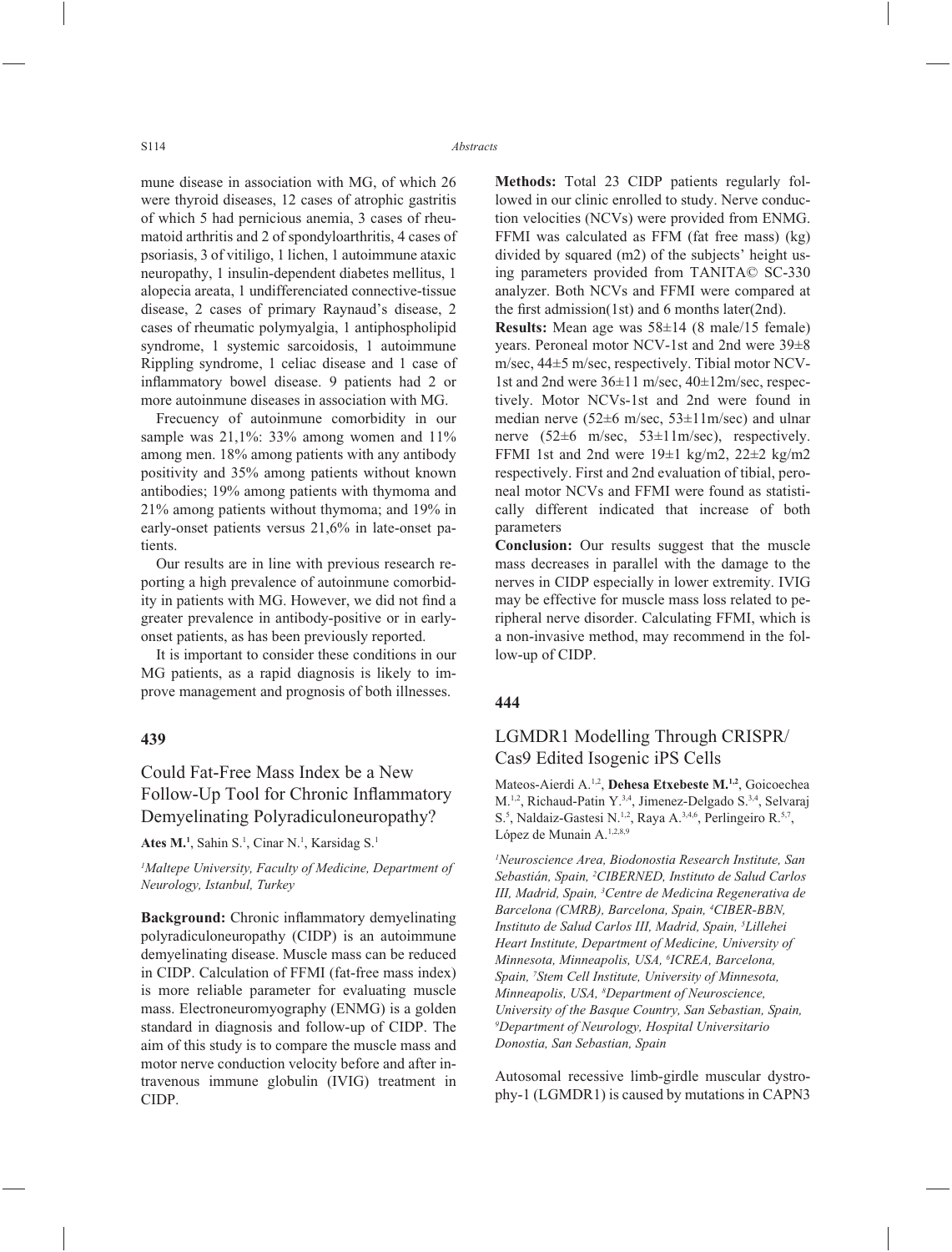gene, which encodes for calpain 3 enzyme. Despite the genetic basis of the disease is well known, the mechanisms by which these mutations lead to muscular dystrophy is unknown. The evidence suggests that calpain 3 has a multifunctional role maintaining the muscular homeostasis and some studies also suggested that calpain 3 participates in the maintenance of satellite cells and could be implicated in the muscle regeneration (Stuelsatz et al., 2010; Rosales et al., 2013).

To explore the potential role of calpain 3 in the early stages of myogenesis and the maturation of myotubes, we sought to obtain a valid myogenic in vitro model that would not require the scarce and finite primary myoblast derived from patients. 5 patients and 2 control skin biopsies were selected from the available samples at our group to develop iPSC lines with different approaches. 2 of the patient samples were reprogramed at Perlingeiro's lab, where gene corrected isogenic lines were generated with CRISPR/Cas9 for each of the patient lines (Selvaraj et.al, 2019). On the other hand, our group developed iPSC lines from all the samples and isogenic calpain 3 KO lines were generated with CRISPR/Cas9 from one of the controls. To test whether this cellular model reproduces some of the described molecular phenotype in LGMDR1, we used the available isogenic iPSC lines generated from both teams. We also wanted to know if isogenic comparison avoids the variability issues often encountered when working with iPSC lines from different patients.

First of all, a battery of characterization tests was performed in order to assess the pluripotency of the lines, and off-target analysis was performed in the CRISPR/Cas9 edited iPSCs. To study myogenesis, myogenic differentiation was achieved through a transient expression of exogenous PAX7 and an optimized differentiation protocol (Darabi et al., 2012; Selvaraj et.al, 2019). All the lines showed myogenic potential and were able to differentiate into myotubes regardless of the calpain 3 mutations. In one of the patient/corrected isogenic line pairs, MYHC, MYOG, MYOD and PAX7 expression was studied in differentiated cultures, and the myogenic progenitors from the gene corrected isogenic line, showed significantly higher proliferation capacity. Next, we are going to analyze the myogenic gene expression levels at different culture time points at the mRNA and protein levels, measure the fusion index, analyze the described affected pathways on the disease, and evaluate the potential of different molecules to restore the pathological alterations.

#### **448**

## MATR3-Related Distal Myopathy in Patients from the Republic of Bashkortostan

Saifullina E.<sup>1,2</sup>, Gaisina E.<sup>2</sup>, Khidiyatova I.<sup>3</sup>, Magzhanov R.<sup>1</sup>, Khusnutdinova E.<sup>3</sup>

*1 Bashkir State Medical University, Ufa, Russian Federation, 2 Republican Medical Genetic Center, Ufa, Russian Federation, 3 Institute of Biochemistry and Genetics, Ufa, Russian Federation*

**Background:** MATR3-related distal myopathy is a rare autosomal dominant disorder which is also known as vocal cord and pharyngeal distal myopathy (VCPDM). It is caused by a c.254C>G mutation (p. S85C) in the MATR3 gene. VCPDM is clinically characterized by adult onset of muscle weakness in the feet and hand combined with bulbar symptoms. **Methods:** This study comprised 21 patients (11 females and 10 males) with genetically confirmed VCPDM from 6 families of Tatar ethnic origin from the Republic of Bashkortostan (population: 4,037,811).

**Results:** The age of onset ranged between 28 to 65 years (median 41 years). There was no gender difference in age at onset of the disease  $(p=0,6)$ . Only one male patient had first symptoms of VCPDM under 35 years of age. The disease began with distal muscle weakness (100% of cases) most severely affecting ankle dorsiflexion that resulted in gait disorder (steppage gait). As the disease developed, proximal leg weakness occurred (19 patients). Relevant distal arm weakness was found in 19 patients. 16 patients (76% of cases) also complained of proximal arm weakness. Dysphagia and disphonia were observed in less than 50% of cases and appeared as disease progressed. Serum CK levels ranged from normal to a threefold increase. Needle electromyography (EMG) was performed on 13 patients and showed myopathic changes. Due to the similarity of symptoms and incomplete electrophysiological data, VCPDM was mistaken for hereditary motor sensory neuropathy type 2 (HMSN type 2) and myotonic dystrophy type 1 (MD type 1) that were provisionally diagnosed in 6 and 2 patients respectively.

**Conclusion:** in the Republic of Bashkortostan MATR3-related distal myopathy occurs more often than expected and might be misdiagnosed as other neuromuscular disorders.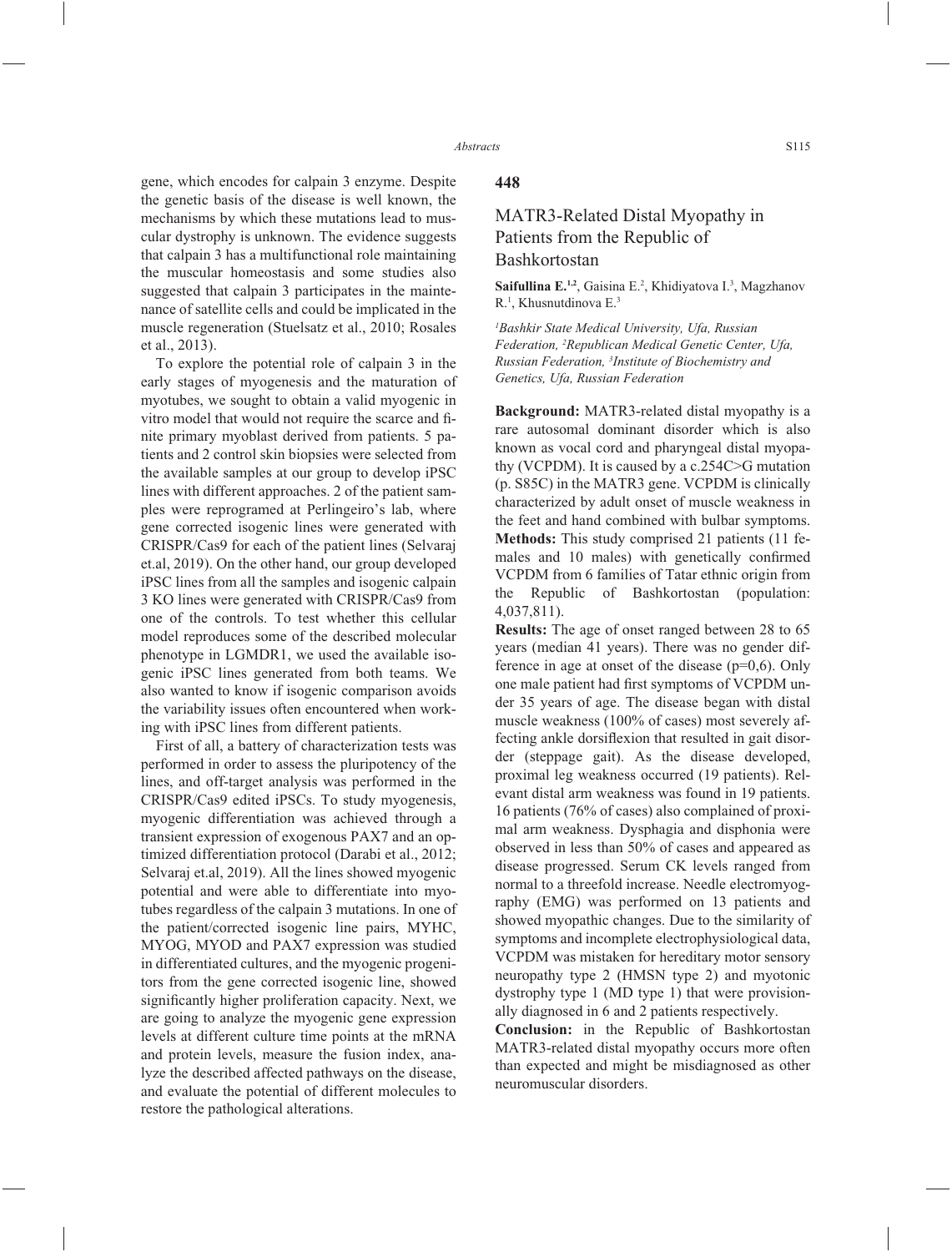#### **454**

# A Very Peculiar Nerve Conduction Pattern of Matrin 3 Associated Distal Myopathy

Pereira P.<sup>1</sup>, Cardoso M.<sup>2</sup>

#### *1 Hospital Garcia De Orta, Almada, Portugal, 2 Centro Hospitalar Universitário do Porto, Porto, Portugal*

Missense Matrin3 mutations are associated with familial amyotrophic lateral sclerosis (ALS), but a specific Ser85Cys (S85C) substitution on the MATR3 gene produces a distinct phenotype of distal myopathy associated with vocal cord and pharyngeal weakness. Although vocal cord paralysis is a very specific feature, it generally occurs years after limb weakness. We report two cases of patients from the same family.

Patient 1 is a 53-year-old female that begun, at age of 43, with difficulty on walking and hand tasks, like peeling potatoes or wringing a cloth. Her mother, maternal uncle and maternal grandfather had "muscular dystrophy" and one first degree cousin (patient 2) similar complaints. Initial evaluation, showed slight paresis of thumb abduction. CK was on the normal range, nerve conduction unremarkable, and EMG revealed a myopathy pattern and fibrillations. Genetic testing revealed the S85C substitution. Limb weakness progressed and, recently, she complained of occasional choking with water. Examination showed distal tetraparesis more pronounced on thumb abduction and foot dorsiflexion.

Patient 2 is a 48-year-old female and, at 35 years old, started with similar complaints as patient 1. Diagnostic test results were alike her cousin. Recent evaluation showed distal tetraparesis more pronounced on thumb abduction and plantar flexion.

Both patients repeated electroneuromyographic (ENMG) recently due to thenar atrophy and hand dysesthesia (patient1) and hand and wrist pain (patient2). A significant reduction on median motor nerve amplitudes was observed in both patients with normal sensitive potentials of median nerve and ulnar motor and sensitive studies. EMG showed signs of myopathy inclusively in abductor pollicis brevis.

This pattern is not usual to find on an EMG lab. Patients with carpal tunnel syndrome virtually never show prominent changes of median nerve motor fibres before significant sensitive involvement. Very few entities can generate a pattern of significant axonal motor involvement of median nerve without changes on sensitive fibres, namely, motor neuronopathies, like ALS, where this pattern is particularly evident in patients with split hand syndrome. It is also found in post-polio syndrome patients, hereditary motor neuropathies, especially the ones with upper limb predominance and in cases of Hirayama disease, but generally ulnar motor amplitudes are concurrently decreased. A similar median nerve pattern is seen in patients with true neurogenic outlet thoracic syndrome, but a decreased amplitude of ulnar and medial antebrachial cutaneous sensory nerves points the problem to the lower trunk of the brachial plexus. In all those cases, needle evaluation reveals a neurogenic compromise. To our knowledge, patients with myopathies do not present this pattern. We have seen it rarely in patients with severe inflammatory myopathy, but the history is of a subacute progression, and motor amplitudes are globally decreased. This ENMG pattern, to our knowledge, has not been reported in patients with Matrin3 associated myopathy. This work suggests that matrin3 S85C substitution should be suspected and tested in any patient with a clinical and electromyographic picture of distal myopathy and a nerve conduction study revealing a "small" motor and "big" sensory median nerve with preserved motor and sensory ulnar studies.

## **462**

# Combined Central and Peripheral Demyelination: A Comparative Electrodiagnostic and Sonographic Study

Goedee S.<sup>1</sup>, Dubuisson N.<sup>2</sup>, van den Bergh P.<sup>2</sup>, Diekstra F.<sup>1</sup>, Vrancken A.<sup>1</sup>, van der Pol W.<sup>1</sup>, van den Berg L.<sup>1</sup>

*1 Brain Center UMC Utrecht, 3584 CX, Netherlands, 2 Neuromuscular Reference Center UCL Saint-Luc, Brussels, Belgium*

**Background:** Demyelinating lesions are usually limited either to the central or to the peripheral nervous system. Rarely, lesions can occur simultaneously or successively resulting in a combined central and peripheral demyelination (CCPD). We performed a comparative nerve conduction and ultrasound in CCPD patients and CIDP (chronic inflammatory demyelinating polyneuropathy) controls.

**Methods:** We enrolled consecutive patients seen at the neuromuscular outpatient clinic of the UMC Utrecht: 4 CCPD and 10 incident CIDP controls. All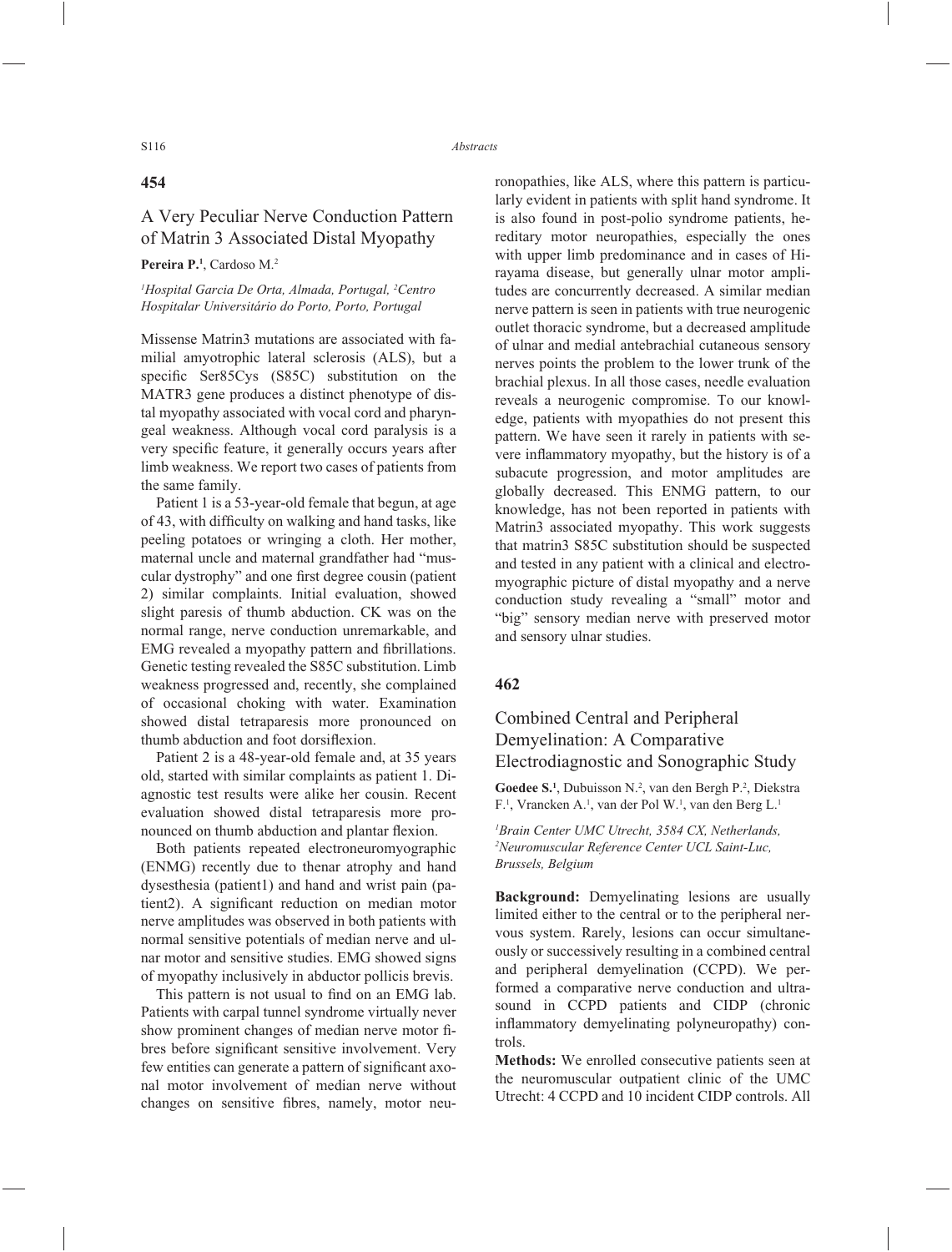patients underwent standardized nerve conduction studies, and a sonographic protocol assessed nerve size at predetermined sites of brachial plexus and median nerves. In addition, all CCPD patients underwent brain and spinal cord imaging MRI.

**Results:** Except for stiffness, facial palsies and visual disturbances (central nervous system involvement), we found no differences in term of sensory or motor symptoms between CCPD and CIDP. All CCPD patients showed multiple demyelinating lesions on MRI, meeting the revised Mcdonald criteria for diagnosis of multiple sclerosis (MS). We found patchy electrodiagnostic features of demyelination in all CCPD and CIDP patients, fulfilling the definite criteria of the European Federation of Neurological Societies/Peripheral Nerve Society (EFNS/PNS) for CIDP. Ultrasound revealed a similar pattern of multifocal nerve enlargement along the length of nerves and brachial plexus in both CCPD and CIDP.

**Conclusion:** This study demonstrates that neuroimaging allows visualization of both peripheral and central nervous system involvement in CCPD. The fact that electrophysiologic and morphological patterns in CCPD and CIDP are similar, indicate shared underlying immune-pathophysiologic mechanisms. At the conference we will present an update of the study cohort, including an additional group of MS patients.

#### **464**

# AKCEA-TTR-LRx, A Follow-On Compound Of Inotersen, Is Being Developed For Hereditary Transthyretin-Mediated Amyloid Polyneuropathy (hATTR-PN)

Viney N.1 , Obici L.2 , Ando Y.3 , Gillmore J.4 , Monteiro C.<sup>1</sup>, **Viney N.<sup>1</sup>**, Buchele G.<sup>1</sup>, Brambatti M.<sup>1</sup>, Tsimikas S.<sup>1</sup>, Jung S.<sup>1</sup>, O'Dea L.<sup>5</sup>, Schneider E.<sup>1</sup>, Geary R.<sup>1</sup>, Monia B.<sup>1</sup>

*1 Ionis Pharmaceuticals, Carlsbad, United States, 2 Amyloidosis Research and Treatment Center, Fondazione IRCCS Policlinico San Matteo, Amyloidosis Research and Treatment Center, Pavia, Italy, 3 Department of Amyloidosis Research, Kumamoto University, Kumamoto, Japan, 4 Centre for Amyloidosis & Acute Phase Proteins, Division of Medicine, University College London, London, United Kingdom, 5 Akcea Pharmaceuticals, Boston, United States*

**Background:** Hereditary transthyretin-mediated amyloid polyneuropathy (hATTR-PN) is a progressive and fatal axonal sensorimotor and autonomic neuropathy caused by misfolding/aggregation of transthyretin (TTR), a liver produced protein. Inotersen (Tegsedi™) is an antisense oligonucleotide (ASO) that binds to TTR mRNA to inhibit the production of TTR. In a double-blind placebo-controlled study (NEURO-TTR) inotersen slowed disease progression in patients with hATTR-PN. AKCEA-TTR-LRx is an ASO with the same sequence as inotersen conjugated to triantennary Nacetyl galactosamine (GalNAc3) which targets the asialoglycoprotein receptors expressed abundantly on hepatocytes. The GalNAc conjugation) results in a substantial increase in potency thus allowing a lower and less frequent dosing regimen and an improved safety and tolerability profile. In a phase 1 healthy volunteer study, AKCEA-TTR-LRx given at a 45 mg dose by subcutaneous injection (SC) every four weeks (Q4W) achieved a median reduction in serum TTR of > 85% compared to baseline.

**Objective:** NEURO-TTRansform (ClinicalTrials. gov number NCT04136184) is a phase 3 global, open-label study that aims to determine if AKCEA-TTR-LRx is effective and safe as compared to historical placebo (placebo arm in the NEURO-TTR trial) for the treatment of hATTR-PN.

**Methods:** Approximately 140 hATTR-PN patients will be randomized to receive either AKCEA- TTR-LRx (n ~ 120; 45 mg SC Q4W) or inotersen (n ~ 20; 300 mg SC weekly) for 80 weeks. To facilitate the use of the placebo arm from the NEURO-TTR trial as a historical control, entry criteria for the NEURO-TTRansform are almost identical to those in the NEURO-TTR trial. Key inclusion criteria include preserved ambulatory status (Familial Amyloid Polyneuropathy or ATTRv/FAP stage 1 or stage 2), confirmed TTR mutation, and Neuropathy Impairment Score (NIS) between 10 and 130. Key exclusion criteria include estimated glomerular filtration rate < 45 mL/min/1.73 m2, platelets  $\leq 125 \times 109$ /L and urine protein/creatinine ratio  $\geq 1000$  mg/g. Concomitant treatment with tafamidis, inotersen, patisiran, diflunisal, doxycycline and tauroursodeoxycholic acid (TUDCA) are not allowed. If previously treated with tafamidis, diflunisal, doxycycline or TUDCA, patients must have discontinued treatment for at least 2 weeks prior to Study Day 1. Co-primary efficacy endpoints at Week 66 (primary endpoint analysis) are change from baseline in: serum TTR concentration, modified NIS+7 and Norfolk Quality of Life-Diabetic Neuropathy. An interim analysis will be performed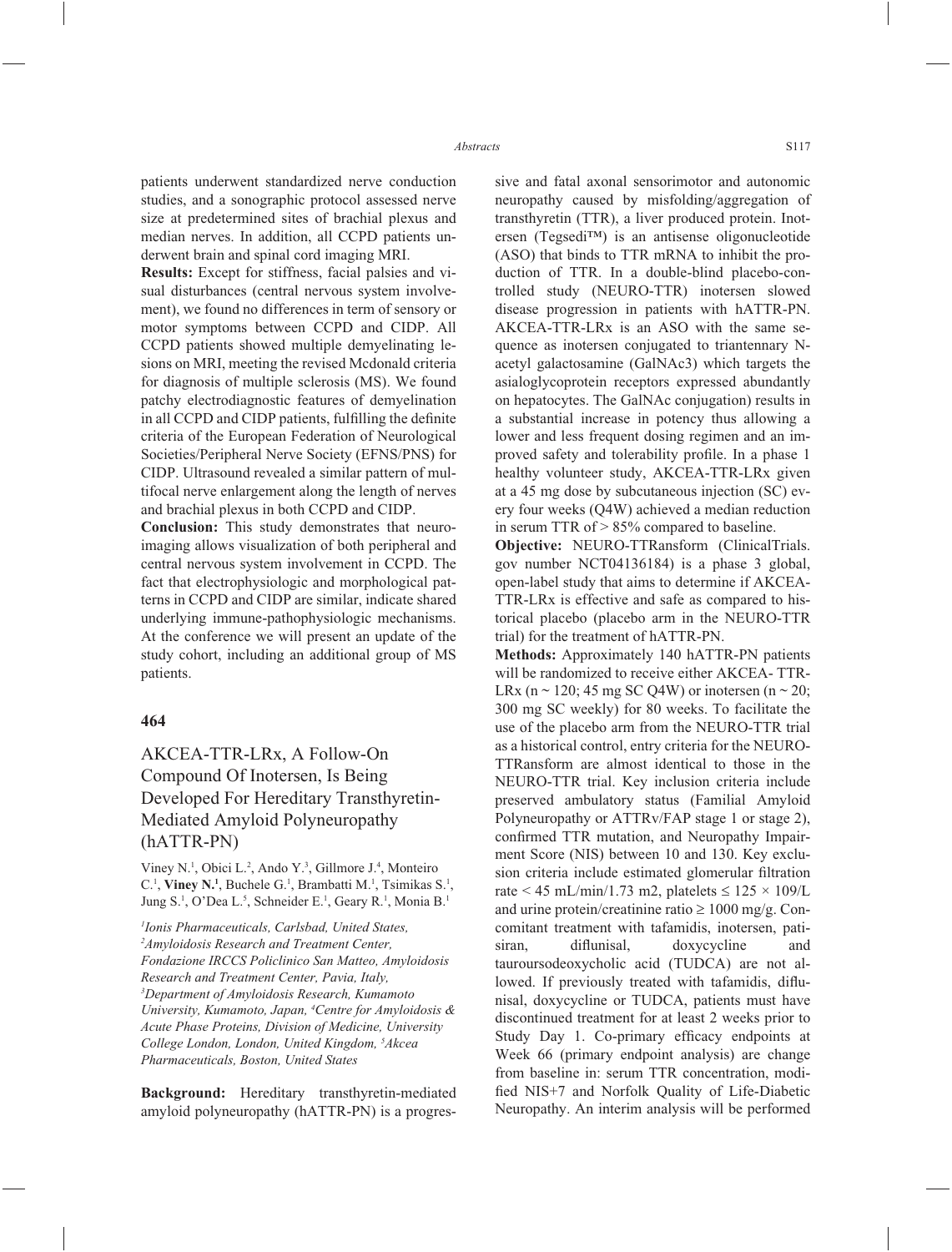at Week 35. Secondary endpoints include the change from baseline in the Neuropathy Symptom and Change Score, Physical Component Summary score of 36-Item Short Form Survey, Polyneuropathy Disability Score and Modified Body Mass Index.

**Results:** This trial is currently enrolling patients.

**Conclusions:** Despite recent advances, there is still a need for effective, well-tolerated and convenient treatments for hATTR-PN. NEURO-TTRansform is a phase 3 trial designed to evaluate the efficacy and safety of AKCEA-TTR-LRx compared to the placebo arm in NEURO- TTR for the treatment of hATTR-PN.

## **705**

Calprotectin is elevated in Myasthenia gravis: a potential novel biomarker for diagnosis and disease activity

Stascheit F.<sup>1,2</sup>, Hotter B.<sup>1,2</sup>, Hoffmann S.<sup>1,2</sup>, Kohler S.<sup>1,2</sup>, Lehnerer S.<sup>1,2</sup>, Sputtek A.<sup>3</sup>, Meisel A.<sup>1,2</sup>

 *Charité- Universitätsmedizin Berlin, Berlin, Germany, NeuroCure Clinical Research Center, Berlin, Germany, MVZ Medizinisches Labor Bremen GmbH, Bremen, Germany* 

**Objective:** Myasthenia gravis (MG) is the most common autoimmune disease affecting the neuromuscular junction by specific autoantibodies. The etiology of MG and its heterogeneity in clinical courses are poorly understood, although it was recently shown that gut microbial dysbiosis plays a critical role. Since levels of Calprotectin (CLP) seem to correlate with level of dysbiosis, we hypothesize that CLP may serve as potential diagnostic and disease activity biomarker in MG.

**Methods:** Sera from 251 patients with MG with varying degrees of disease activity, 38 age- and gender matched healthy controls (HC), as well as 13 patients with non- inflammatory neurological diseases (NC) were analyzed for CLP in a cross-sectional design. Prospectively, we tested CLP levels in MG patients for up to 3 years.

Association of CLP levels with socio-demographic parameters, disease activity (MGFA classification system, quantitative myasthenia gravis (QMG) score, myasthenia gravis-specific Activities of Daily Living scale (MG-ADL)), antibody (Abs) status (acetylcholine receptor antibody (AChR-Abs), muscle specific receptor tyrosine kinase antibody (MuSK-Abs), lipoprotein-related protein 4 (LRP4), seronegative), history of myasthenic crisis, treatment regime (pyridostigmine, prednisolone, immunosuppressive therapies), and history of thymectomy were investigated using univariate analysis.

**Results:** Mean baseline serum levels of CLP were significantly higher in MG patients compared to controls (4.3  $\mu$ g/ml vs. 2.1  $\mu$ g/ml; p <0.0001), with an area under the curve (AUC) to discriminate MG patients from controls of 0.77 (CI 0.70-0.83, p <0.0001). Higher levels of CLP were associated with a higher clinical disease severity measured by MGFA classification and OMG score.

**Conclusions:** Elevated serum CLP levels may serve as promising objective and reliable disease activity biomarker correlating with baseline MGFA and QMG score. In contrast to other biomarkers, CLP is stable at room temperature and measurement is performed rapidly, making it a promising candidate biomarker to support the diagnosis as well as monitoring disease progression in MG. Our study warrants the need for prospective multicenter studies to validate the utility of CLP for decision making in care of MG patients.

#### **708**

# Case report: clinical coexistence of Amyotrophic Lateral Sclerosis and Progressive Supranuclear Palsy

**González Toledo G.1** , Pérez Pérez H.1 , Hernández García M.<sup>1</sup>, Hernández Javier C.<sup>1</sup>, Crespo Rodríguez M.<sup>1</sup>, Lobato González M.1 , Carrillo Padilla F.1

*1 Hospital Universitario de Canarias, La Laguna, Spain*

**Objective:** A few cases of clinical coexistence of Amyotrophic Lateral Sclerosis (ALS) and Progressive Supranuclear Palsy (PSP) have been previously reported. Frontotemporal lobar degeneration (FTLD) is associated with both ALS and PSP, but with different neuropathologic changes (TDP-43 in ALS and Tau-4R in PSP). We report a case of clinical association of ALS and PSP, with a possible behavioural variant of FTLD (bvFTD)

**Methods:** We reviewed the patient's medical history and the previously reported cases.

**Results:** A 70-year-old man, with unremarkable personal or familiar history, started in 2017 with memory loss, irritability, compulsive behavior and dietary changes (preference for sweet foods). An ini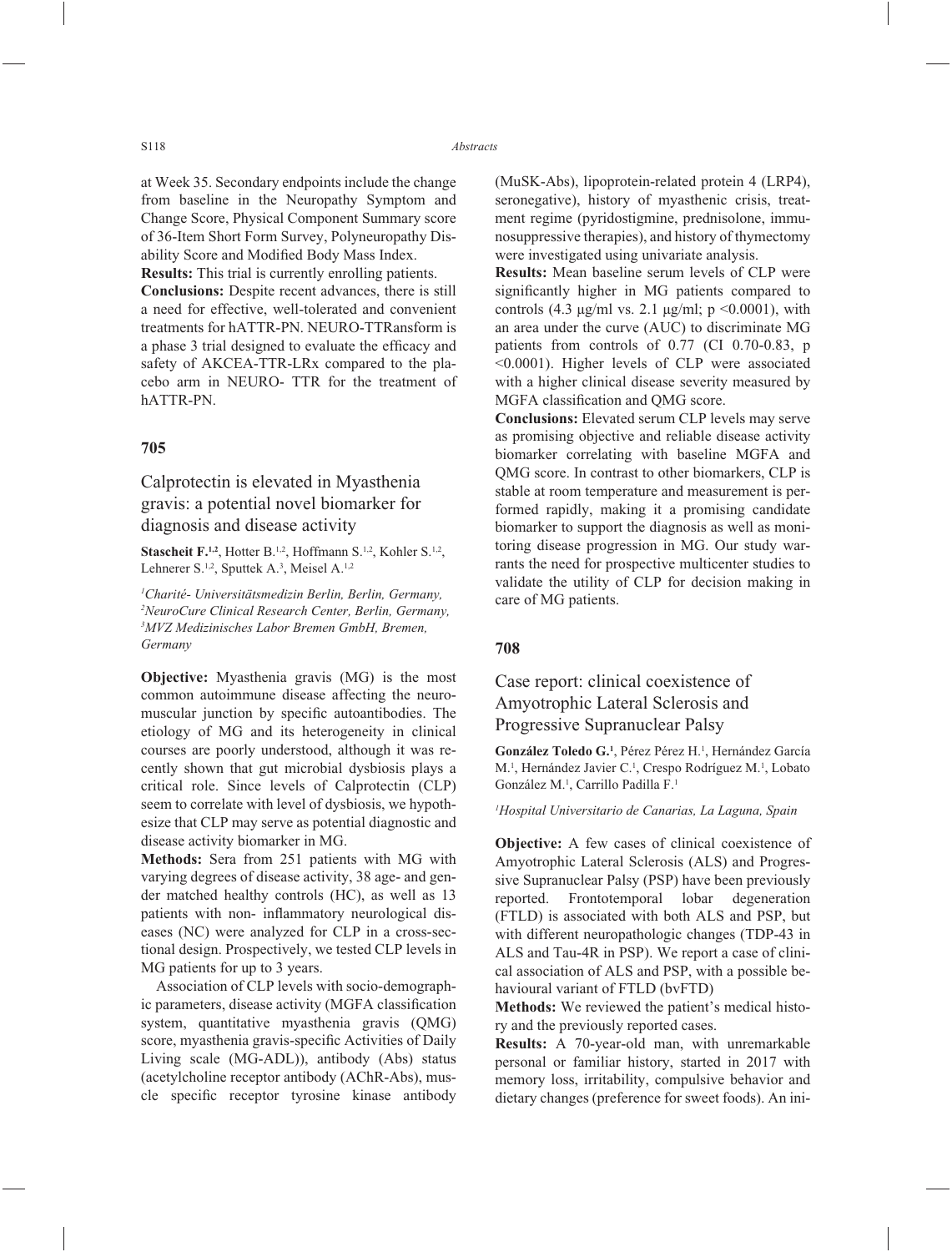tial diagnosis of mild cognitive impairment with parkinsonism (symmetric bradikynesia and rigidity) was evoked by a first neurologist. Levodopa therapy was started with poor response. In the next months he suffered a motor decline with freezing of gait and frequent falls. Brain magnetic resonance imaging (MRI) showed a mild global cortical atrophy and DAT-scan SPECT was abnormal (right putaminal hypocaptation). Neuropsychological tests showed deficits in executive functioning.

Throughout 2019 he progressively developed dysphagia and dysarthria. By december/2019 he presented with mild dysarthria, bilateral IV+/V paresis of hip flexors (MRC scale) and generalized hyperreflexia with left Babinski and Hoffman signs. Antiacetylcholine and anti-MuSK antibodies were negative and the electromyoneurogram found low motor neuron signs in 2 regions. A probable ALS was diagnosed and riluzole was started. Cognitive decline progressed with socially inappropriated behavior and aggressiveness. By August of 2020 the patient required nocturnal non-invasive ventilatory support and was anarthric, tetraparetic (IV/V proximal and III/V distal), with worsening symmetric bradykinesia and rigidity. Supranuclear gaze palsy also appeared. Neither genetic nor anatomopathological testing were performed.

**Conclusions:** Our patient fulfills both probable PSP MDS-PSP support criteria and probable ALS Awaji-Shima criteria. He can also be diagnosed of possible bvFTD according to the International consensus criteria for bvFTD. Although atrophy pattern in brain MRI was not specific and a perfusión SPECT was not performed, the clinical course is very suggestive.

Recently, the first case of clinicopathological comorbidity of ALS and PSP was published. The authors propose a casual association between ALS –TDP-43 and PSP –Tau 4R pathologies. Co-occurrence of both diseases is possible, so clinicians should be aware of the appearance of new symptoms distinct from those of the original syndrome as, like in our case, the debut of motor paresis and signs of first and second motor neuron damage years after the parkinsonism onset. Another report of 3 cases with clinical ALS and PSP, with only TDP-43 pathology in neuropathological exams, suggested that "PSPlike syndrome" could represent a clinical entity within the spectrum of TDP-43 neurodegeneration.

In conclusion, the clinical association of PSP and ALS symptoms is uncommon but possible. As suggested by previous authors, it could be related either with a casual concurrence of this two proteinopathies in a single patient or with a rare clinical phenotype of an isolated neurodegenerative disorder.

### **709**

# Evaluation of the muscle imaging profile in a large cohort of patients with LGMD-D2

**M. Vicente L.<sup>1</sup>**, Martí P.<sup>1</sup>, Aparici F.<sup>1</sup>, Poyatos J.<sup>1</sup>, Azorin I.<sup>1</sup>, Muelas N.<sup>1</sup>, Vilchez J.<sup>1</sup>

#### *1 La Fe University Hospital, Valencia, Spain*

**Introduction:** Muscle dystrophy due to transportin-3 mutation (LGMD-D2) is a rare disease with broad clinical and pathological variability. Thus far muscle imaging studies of LGMD-D2 are limited. Our objective was to gain inside the phenotype of the disease through a study of the imaging profile of a large cohort of patients from the original LGMD-D2 family.

**Methods:** Cross-sectional and longitudinal study of a cohort of patients with LGMD-D2 evaluated with muscle imaging studies (MRI/CT). Clinical, functional and semi-quantitative muscle imaging data were studied. A whole cumulative Mercuri imaging score (WCS) per patient was calculated as the mean of Mercuri scores for each patient. Hierarchical analysis, graphical representation as a heatmap and correlation between imaging and clinical data by using Bayesian statistic were performed.

**Results:** 30 patients from the original LGMD-D2 family were evaluated, two of them asymptomatic over the age of 60. 19 patients were females (63%) and 11 were males (37%). The mean time of followup of the patients was 11 years (range from 1 to 30 years). Mean age at the onset of the disease was 14 years old, with a range from congenital to 49 years. A specific pattern of muscle involvement could be observed. The most frequent and severely affected muscles were sartorius (97%) and gastrocnemius medialis (90%). The heatmap grouped the patients into four groups according to the severity and spread of muscle involvement in imaging studies. The WCS ranged from  $0.44$  to  $2.78$  out of 4, and was significantly associated with Vignos scale. A second MRI was performed in 10 patients, with significant WCS progression at variable rates.

**Conclusions:** This study describes a specific pattern of fatty muscle infiltration in LGMD-D2 patients.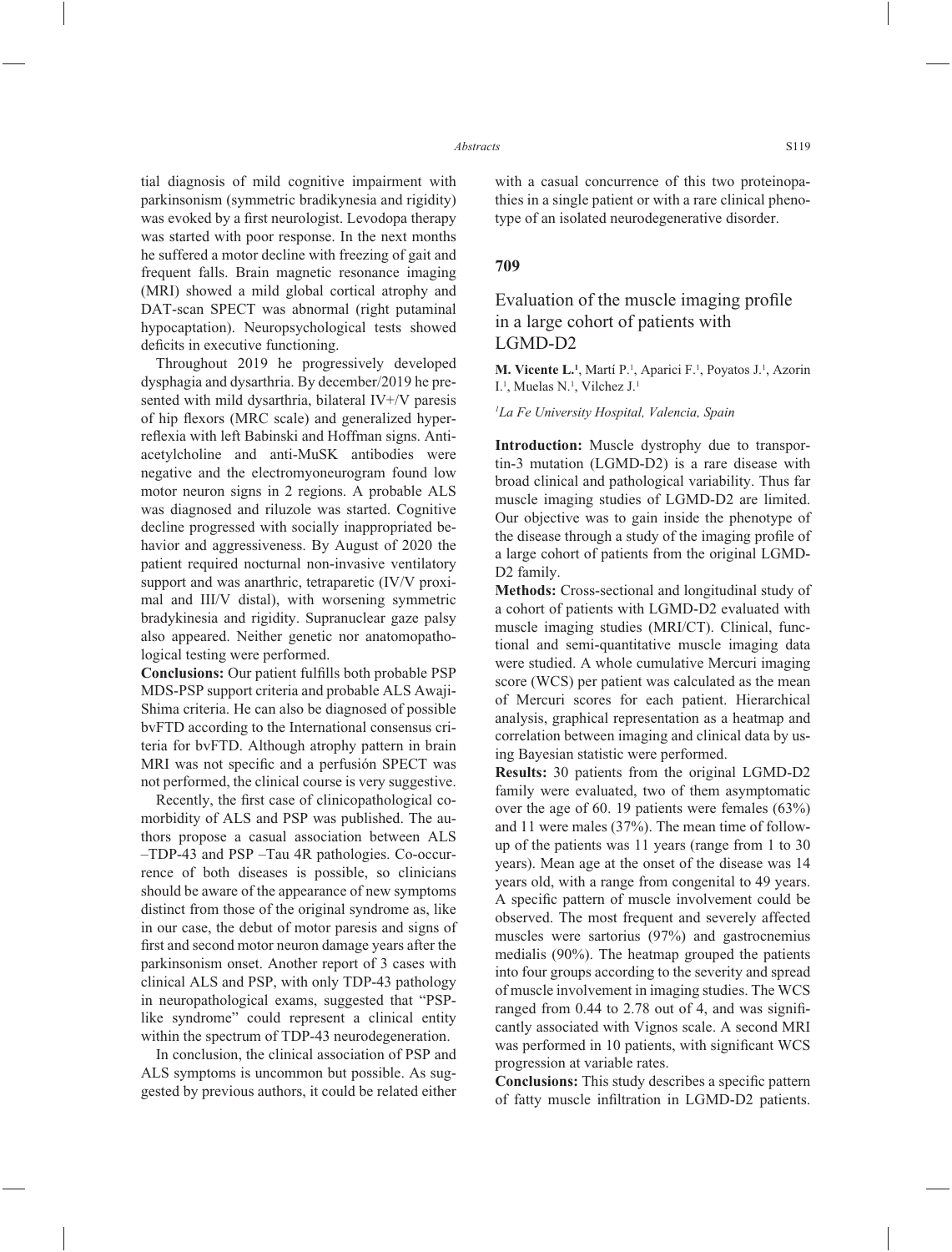The involvement of sartorious is an early radiological sign of the disease, even in asymptomatic patients. Muscle imaging studies prove to be a useful tool to better understand the natural history of this complex muscular dystrophy.

## **710**

## Myelopathy and polyneuropathy due to "laughing gas" inhalation

Alonso-Jimenez  $A^{-1}$ , De Winter J.<sup>1</sup>, De Ridder W.<sup>1</sup>, Baets J.1

*1 University Hospital Of Antwerp, Antwerp, Belgium*

Nitrous oxide (N2O - commonly referred to as "laughing gas") is a common medical inhalational anaesthetic. However, recreational use via direct inhalation is becoming increasingly popular amongst the younger population. Abuse or long-term use can cause vitamin-B12 deficiency, and severe neural and psychiatric symptoms. We present 8 patients who developed subacute myelopathy and/or polyneuropathy after nitrous oxide overuse.

Cases: 7 men and 1 woman with ages between 19 and 35 years old. The time from the beginning of the symptoms to the admission at the hospital varied between 1 day and 2 months. All patients referred sensitive symptoms in the legs, 4 also had symptoms in the hands and 3 patients had also hypoesthesia in the thorax and abdomen. All of them had walking difficulties with balance impairment. 5 also had a loss of strength. On examination, 7 patients had distal paresis ranged from 0 to 4+/5. All patients had affected superficial and deep sensibility, and 3 also presented dysmetria. 3 patients had a recent COVID19 infection, indeed, in one of them the polyneuropathy was considered to be due to both causes: COVID and N20 abuse. EMG showed polyneuropathy (PNP) in all the patients with high variability: 2 patients with sensory demyelinating PNP, 2 with sensorimotor axonal and demyelinating PNP, 1 with motor demyelinating PNP, 2 with sensorimotor axonal PNP and 1 with sensorimotor demyelinating. Full-spine MRI showed subacute cervical and thoracic myelopathy located in the posterior columns in 4 patients. Blood test showed decreased vitamin B12 in 4 patients. From the patients within the normal range, 3 had high homocysteine and/or methilmalonic acid. A lumbar puncture was performed in 5 patients. 2 showed lightly increased proteins, and the other 3 were normal.

Patients were treated with intramuscular vitamin B12 when it was low, and pregabalin for the sensory disturbances. One patient was also treated with intravenous immunoglobulins. Only 4 patients had a control visit from 1 to 5 months after admission, and the 4 of them continued to present symptoms and abnormalities in the examination.

Recreational use of N2O has increased worldwide in the past 10 years, potentially due to its easy access (it can be bought in supermarkets and online in "whippets") and the false perception that it is completely innocuous. Inhalation results in immediate euphoria, laughing, and mild hallucinations that last only a few seconds. Due to this rapidly diminishing effect, users usually repeat doses over short periods of time. N2O exerts neurotoxicity though inactivation of cobalamin, leading to demyelination. Both central and peripheral nerve system affectation is increasingly reported. It is mandatory to raise awareness about the potential harm of the drug in order to reduce the number of cases.

## **711**

# Epidemiology and prognosis of bulbaronset ALS in a Canary Islands cohort

González Toledo G.<sup>1</sup>, Pérez Pérez H.<sup>1</sup>, Hernández García M.<sup>1</sup>, Hernández Javier C.<sup>1</sup>, Crespo Rodríguez M.<sup>1</sup>, Lobato González M.1 , Carrillo Padilla F.1

#### *1 Hospital Universitario de Canarias, La Laguna, Spain*

**Objective:** Bulbar-onset is reported to have a worse outcome than spinal-onset amyotrophic lateral sclerosis (ALS). Our objective was to compare the epidemiology and prognosis of our bulbar-onset vs. spinal-onset ALS patients.

**Methods:** We retrospectively reviewed the medical history of all the patients with ALS followed-up by our neuromuscular diseases unit in the period 1/1/14- 30/11/20 and collected clinical data about debut symptoms and disease evolution. Bulbar-onset and spinal-onset ALS groups were compared. We used SPSS Statistics v25 to perform the statistical analysis.

**Results:** 59 cases of ALS were found: 37 (63%) spinal-onset, 21 (36%) bulbar-onset and 1 respiratoryonset. 67% of bulbar-onset and 49% of spinal-onset patients were females (not statistically significant). Bulbar-onset patients were older at debut (68 vs 58 years, p=0,003). The most frequent bulbar-onset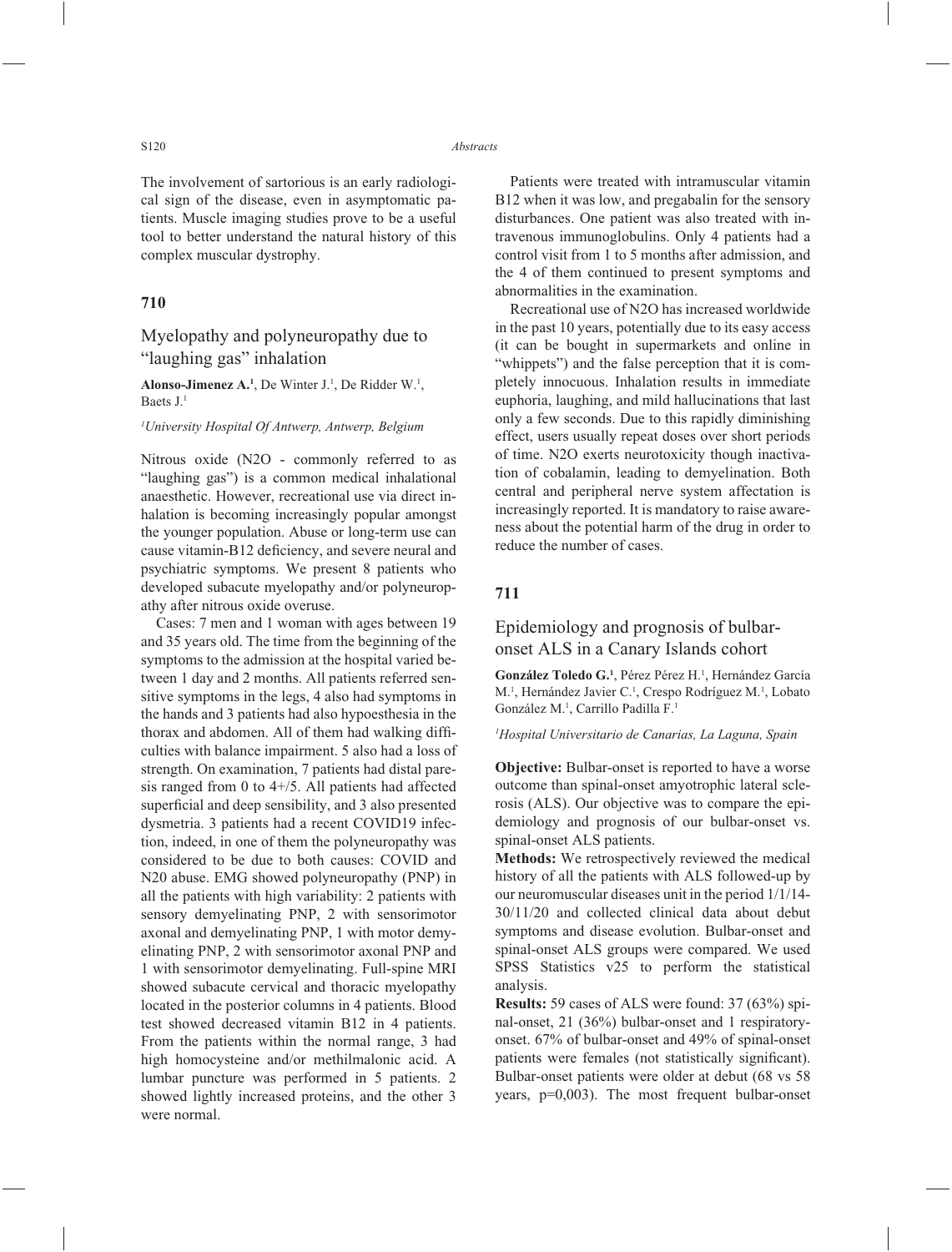symptom was dysarthria (13 patients, 62%), followed by dysarthria with dysphagia (5, 24%) and isolated dysphagia (3, 14%). 62% in the bulbar-onset group and 67% in spinal-onset group already died. Mean survival time from debut was 44 months in bulbar-onset and 46 in spinal-onset, without statistically significant differences. Mean diagnosis delay was 13 months in patients with bulbar-onset and 17 in spinal-onset (not statistically significant). At present or before death, 90% of patients with bulbar-onset and 43% of spinal-onset suffered anarthria  $(p<0.001)$ . Mean time to anarthria was fewer in bulbar-onset group (36 vs 52 months, p=0,007). Requirement of ventilatory support was similar between both groups: 65% in spinal-onset vs 62% in bulbaronset in a mean time of 34 months in spinal-onset and 41 in bulbar-onset (not statistically significant difference). Almost all patients were treated with non-invasive ventilation (only 1 tracheostomized). Bulbar-onset patients needed food thickeners more frequently  $(76\% \text{ vs } 32\%, \text{ p=0,001})$  and earlier in the disease course (34 vs 44 months, p=0,034). 52% patients with bulbar-onset required gastrostomy, but only 27% of spinal-onset (p=0,05) did. The time from debut until gastrostomy placing was 48 months in bulbar-onset and  $62$  in spinal-onset ( $p=0,043$ ).

**Conclusions:** The most frequent bulbar-onset ALS presentation was isolated dysarthria. Dysphagia was also frequent, suffered by more than one third of bulbar-onset patients. Mean diagnosis delay was 13 months, without significant differences with the spinal-onset group. Although bulbar-onset has been associated to a worse prognosis, our bulbar-onset patients had the same survival time than our spinalonset ALS patients, even though they were 10 years older at the disease debut. Bulbar-onset was not associated with ventilatory support needing. Two thirds of our bulbar-onset patients were females and the spinal-onset ALS group didn't show sex differences, but we didn't find a definitive association between sex and initial symptomatology. However, patients with bulbar-onset ALS presented a worse evolution of the defining symptoms of the group (dysarthria with dysphagia): anarthria was 2-fold more frequent and appeared earlier in patients with bulbar-onset ALS and bulbar-onset ALS patients required food thickeners or gastrostomy more frequently and earlier. In conclusion, bulbar-onset ALS patients didn't show a worse global or respiratory prognosis than spinal-onset ALS patients, and the main difference was the more serious and early affectation of speech and swallowing.

#### **714**

## A Phase I/Ii Open-Label Gene Replacement Clinical Study for Late Onset Pompe Disease

Wenninger S.<sup>1</sup>, Cullen N.<sup>1</sup>, Mozaffar T.<sup>2</sup>, Schoser B.<sup>1</sup>, Wong Po Foo C<sup>3</sup>, Bachtell N.<sup>3</sup>, Conner E.<sup>4</sup>

*1 Friedrich-Baur-Institut, München, Germany, 2 Stanford University, Palo Alto, USA, 3 University of California Irvine, Irvine, USA, 4 Audentes Therapeutics, an Astellas company, San Francisco, USA*

Pompe disease, an autosomal recessive neuromuscular disease caused by mutations in the GAA gene leading to functional enzyme acid alpha-glucosidase (GAA) deficiency. Late-onset Pompe disease (LOPD) is characterized by progressive skeletal myopathy with muscle weakness and respiratory insufficiency, leading to full-time ventilator dependence, wheelchair use, and early death. AT845, an AAVbased gene therapy for Pompe disease under development is designed to target muscle tissue. Preclinical studies in GAA KO mice infused with AT845 have resulted in GAA activity ranging from 25% to 500% of wild-type levels in muscle at the clinical starting dose of  $3x10^{13}$  vg/kg. Administration of AT845-cyno construct expressing macaque GAA in Macaca fascicularis monkeys resulted in increased expression of GAA in muscle with no detectable immune response or tissue toxicity compared to controls. A one-time infusion of AT845 has the potential for stable, long-term sustained expression of GAA in muscle with therapeutic benefit. FORTIS (NCT04174105), a Phase I/II, multicenter, open-label, ascending-dose clinical study is assessing the safety and preliminary efficacy of AT845 in up to 8 LOPD subjects  $\geq 18$  years. Study subjects will receive a single i.v. infusion of AT845 with 1 year of follow-up, monitoring endpoints frequently, including GAA activity and protein level in muscle. Subjects will then be followed for 4 years to determine duration of response and long-term effects. This abstract is an encore and will be presented at 25 Kongress des Medizinisch-Wissenschaftlichen Beirates der Deutschen Gesellschaft für Muskelkranke (DGM) 2021 and American Academy of Neurology (AAN) Meeting 2021.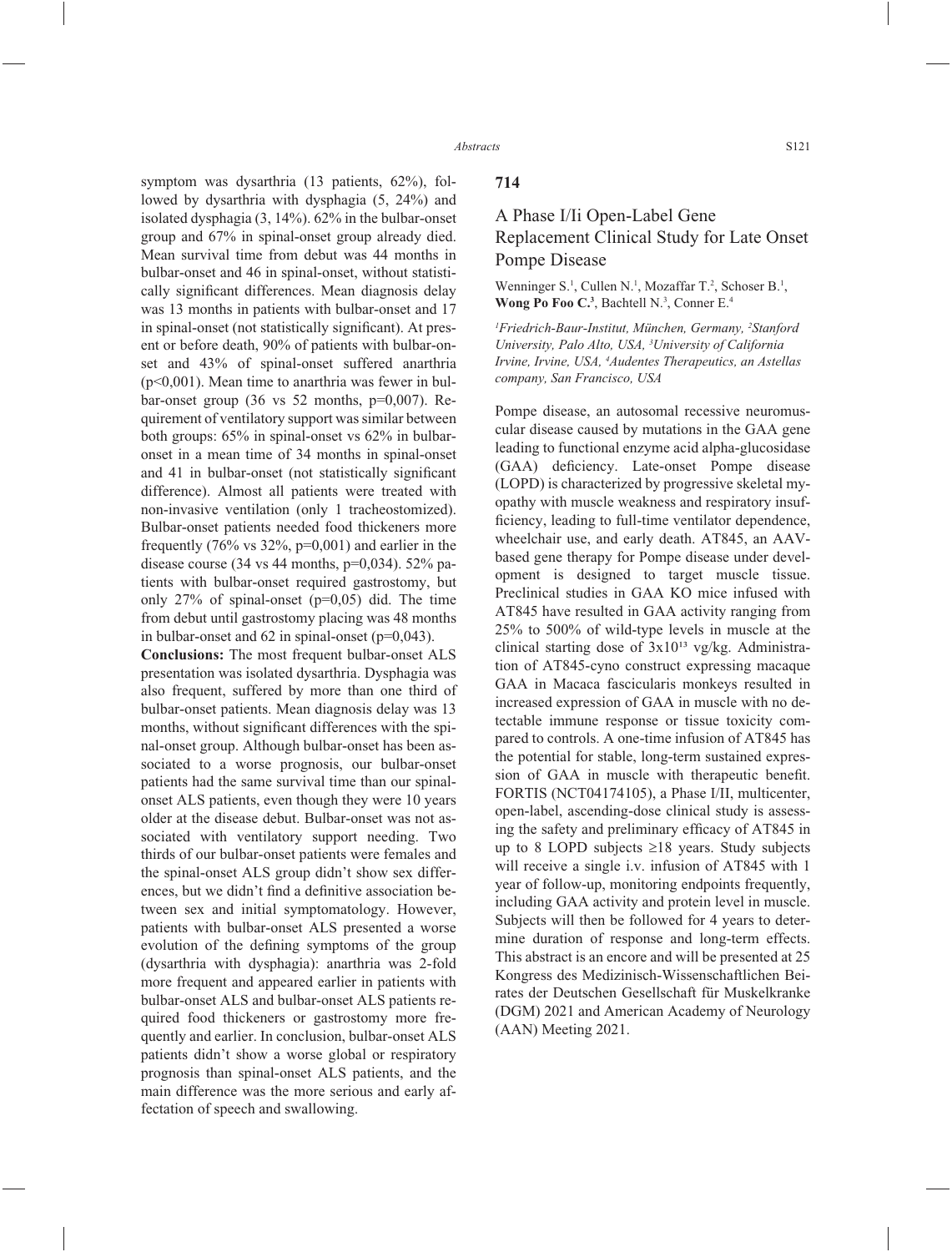## **715**

# Facial Diplegia and paresthesias, an uncommon Guillain Barre Syndrome variant in Honduras

#### **Ortiz-Quezada J.<sup>1</sup>**, Lagos J.<sup>1</sup>, Zelaya D.<sup>2</sup>, Hernandez R.<sup>3</sup>

*1 Honduras Neurology Training Program, Tegucigalpa, Honduras, 2 Intensive Care Unit, Hospital Escuela Universitario, Tegucigalpa, Honduras, 3 Hospital Maria, Pediatrics Specialities, Tegucigalpa, Honduras*

**Background:** Guillain Barre Syndrome(GBS) it's the most common and severe acute polyneuropathy, Its incidence in Honduras is 1.89/100,000 habitants, numerous variants of GBS have been described, some of them are uncommon and can be confused with other causes

**Methods:** We analyzed consecutive cases GBS with facial diplegia (FD) and paresthesias at the Hospital Escuela at Tegucigalpa, Honduras from 2018 to 2019; we obtained informed consent, clinical data and paraclinical studies.

**Results: Case 1:** A 23 years old male, with flu-like symptoms two weeks before hospital admission, one day before admission he suffered paresthesias in both legs and bilateral dry eyes, he didn't have systemic commitment, on neurological examination he was alert, with FD other cranial nerves were normal. His muscular strength was normal and the deep tendon reflexes were absent in the four limbs with bilateral flexor plantar response. Laboratory studies(LS) were normal, lumbar puncture(LP) showed proteins of 72 mg/dl and leucocyte count(LC) of 3/mm3. Nerve conduction studies/Electromiography/(NCS/ EMG) showed mild facial bilateral axonal loss and prolonged sensory distal latencies (DL) in medial and ulnar nerves, Intravenous immunoglobulin(IVIG) was started for five days without complications at discharge and excellent recovery at three months.

**Case 2:** A 28 years old male, he referred paresthesias in both hands and difficult for chewing, at admission he has normal vital signs and oxygen saturation and without systemic commitment, the neurological examination was normal except for FD, generalized areflexia and hypoesthesia in both hands and foots. LS to discard other etiologies were in normal range, LP showed protein of 50 mg/dl and LP of 3 /mm3, NCS was made in the 4th day of illness and it showed bilateral latency prolongation in the facial nerves(orbicularis oculi and orbicularis oris) with axonal loss, in the upper limbs DL prolongation in both medial and tibial nerves with normal conduction velocity (CV), conduction block in right medial nerve, F wave were absent in right medial and left ulnar nerves. We started IVIG for 5 days with good recovery one month later.

**Case 3:** A 63 years old female, 9 days before admission she felt four limbs paresthesias and difficulty closing the eyes, she denied previous travels, immunizations and infectious illness. the neurological examination was normal except for left predominant FD and his tendon reflex that were little decreased on the upper limbs, LS were in normal range, LP showed protein of 51 mg/dl and LC of 3-5/mm3, NCS/EMG showed demyelination and axonal damage over the both facial nerves with denervation signs, with a similar pattern over the median and ulnar nerves, F waves and H reflex were absent in both tibial nerves. We started IVIG for five days without any complications at discharge, two months later she doesn't have any neurological deficit.

**Conclusion:** This report is the first description of this uncommon SGB variant in Honduras, clinicians must be aware to perform a good neurological examination to suspect this variant and treat it opportunely.

## **716**

# Genotype-phenotype correlations in Valosing Containing Protein disease: Results of an International Multicentric study

Schiava M.<sup>1</sup>, Ikenaga C.<sup>2</sup>, Stojkovic T.<sup>3</sup>, Caballero M.<sup>4</sup>, Nishino I.<sup>5</sup>, Nur Villar-Quiles R.<sup>3</sup>, Romero N.<sup>3</sup>, Evagelista T.<sup>3</sup>, Leonard-Louis S.<sup>3</sup>, Eymard B.<sup>3</sup>, Bassez G.<sup>3</sup>, Behin A.<sup>3</sup>, Richard P.<sup>3</sup>, Masingue M.<sup>3</sup>, Metay C.<sup>3</sup>, Inoue M.<sup>5</sup>, Nishimori Y.<sup>5</sup>, Straub V.<sup>1</sup>, Guglieri M.<sup>1</sup>, Marini-Bettolo C.<sup>1</sup>, Paradas C.<sup>6</sup>, Vélez B.<sup>6</sup>, Alonso-Jimenez A.<sup>7</sup>, Baets J.<sup>7</sup>, De Ridder W.<sup>7</sup>, De Jonghe P.<sup>7</sup>, Kostera-Pruszczyk A.<sup>8</sup>, Kierdaszuk B.<sup>8</sup>, Kaminska A.<sup>8</sup>, Miralles Morell F.<sup>9</sup>, De Bleecker J.<sup>10</sup>, Domínguez-Gonzalez C.<sup>11</sup>, Hernández Laín A.<sup>11</sup>, Papadimas G.<sup>12</sup>, Papadopoulos C.<sup>12</sup>, Muelas N.<sup>14</sup>, Claeys K.<sup>13</sup>, Vilches J.<sup>14</sup>, Laforet P.<sup>15</sup>, Souvannanorath S.<sup>16</sup>, Rodolico C.<sup>17</sup>, Toscano A.17, Hadzsiev K.18, Pál E.18, Farrugia M.19, Longman C.<sup>19</sup>, Devisser M.<sup>20</sup>, Malfatti E.<sup>16</sup>, Luo S.<sup>21</sup>, Zhu W.<sup>21</sup>, Lin J.21, Sabatelli M.22, Bisogni G.22, Tasca G.22, Monforte M.<sup>23</sup>, Rakocevic- Stojanovic V.<sup>24</sup>, Stevic Z.<sup>24</sup>, Peric S.<sup>24</sup>, Weihl C.<sup>25</sup>, Díaz-Manera J.<sup>1</sup>

*1 John Walton Muscular Dystrophy Research Centre, Newcastle Ne1 3bz, United Kingdom, 2 Johns Hopkins*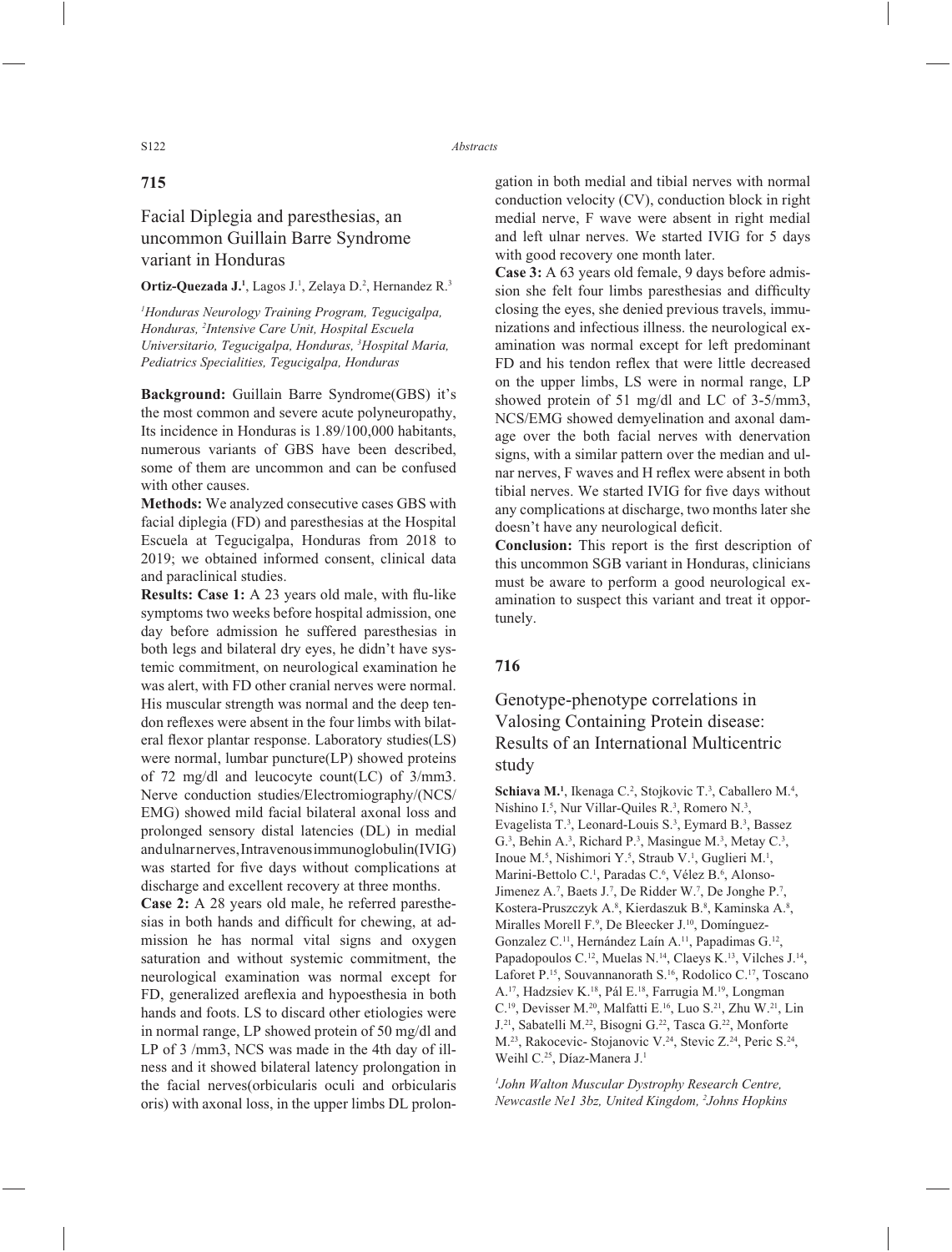*University School of Medicine, USA, 3 Pitié-Salpêtrière Hospital, Sorbonne University, Institute of Myology, Paris, France, 4 Hospital de la Santa Creu i Sant Pau, Barcelona, Spain, 5 National Center of Neurology and Psychiatry, Tokyo, Japan, 6 Virgen del Rocío University Hospital, Sevilla, Spain, 7 Neuromuscular Reference Centrum, Antwerp, Belgium, 8 Medical University of Warsaw, ERN EURO-NMD, Varsovia, Poland, 9 Son Espases University Hospital, Illes Baleares, Spain, 10Ghent University Hospital, Ghent, Belgium, 1112 de octubre University Hospital, Madrid, Spain, 12University of Athens, Laboratory of Muscle Diseases, Athens, Greece, 13Department of Neurology, University Hospitals Leuven, and Laboratory for Muscle Diseases and Neuropathies, KU Leuven, Leuven, Belgium, 14Policlínico La Fe University Hospital, Valencia, Spain, 15Neurology department, Raymond-Poincaré hospital, APHP, Garches, UVSQ, Paris-Saclay University, Graches, France, 16Neuromuscular Reference Center, Henri Mondor University Hospital, APHP, France, Créteil, France, 17University of Messina, Messina, Italy, 18University of Pécs, Pécs, Hungary, 19Institute of Neurological Sciences, Queen Elizabeth University Hospital, Glasgow, UK, 20Academic Medical Centre, Amsterdam, Netherlands, 21Fudan University, Hospital of Huashan, Shanghai, China, 22Agostino Gemelli University Polyclinic, Rome, Italy, 23Catholic University of the Sacred Heart, Fondazione Policlinico A. Gemelli, Rome, Italy, 24Clinical Center of Serbia, University of Belgrade, Belgrade, Serbia, 25Washington University in St. Louis, Saint Louis, USA*

**Introduction:** Valosin-containing protein (VCP) disease is an adult autosomal dominant disorder caused by mutations in the VCP gen, which codified for the ubiquitous protein VCP, leading to disabling weakness, osteolytic lesions consistent with Paget Bone Disease and Fronto temporal dementia among other multisystemic clinical features. This disease could be misdiagnosed by other muscle or motor neuron entities.

**Objectives:** To describe the clinical and genetic features of an international population with mutations in the VCP gen and investigate genotype - phenotype correlations.

**Methods:** We collected clinical and genetic data from patients with confirmed mutations in the VCP gene in 23 centres from 12 countries.

**Results:** 128 patients were included (70% males, mean age 55.54, Standard Deviation -SD- 9.6 years). Mean age at symptom onset was 45.42 (SD 10) years and the mean diagnostic delay was 7.74 (SD 6) years. Ninety-eight percent had an heterozygous mutation, being c.464G>A and c.463C>T the most

frequent variants. At disease onset, 30% had proximal symmetric lower limbs weakness and 10% asymmetric upper and/or lower limb weakness. Ninety-three percent of the patients had an slow progressive disease onset.

At enrollment, 89% showed proximal lower limb weakness, 58% requiered walking assistance, 56% axial weakness, and 44% respiratory symptoms. Other features found were: dysautonomy (26%), Paget bone disease (22%), cognitive impairment (20%) and upper motor neuron symptoms (9%, UMN). Dysautonomy and UMN signs appeared within the first 2 years of symptoms onset.

Mean age at loss of ambulation was 50,12 (SD 8) years at a mean of 9,14 (SD 5) years from the disease onset. The c.463C>T variant showed an earlier onset and a greater impairment of the upper limb and axial muscles.

Sixteen patients died (main reason respiratory insufficiency) at a mean of  $12 (SD 7)$  years from onset. The age of symptoms onset, ages of developing cognitive impairment, dysphagia and the age at loss of ambulation correlated positively with the age of death.

**Conclusion:** The main features at presentation resembled a LGMD, however, the early presence of dysautonomy and UMN and the rapid loss of ambulation should raise awareness of VCP. Mutations were mainly located in exons 5 and 3 and the c.463C>T variant had a more severe upper limb and axial weakness.

#### **719**

# Transcriptomic Analysis of Aging Mouse Sciatic Nerve Reveals Early Pathways Leading to Sarcopenia

**Comfort N.<sup>1</sup>**, Gade M.<sup>1</sup>, Strait M.<sup>1</sup>, Kariya S.<sup>2</sup>, Re D.<sup>1,2,3</sup>

*1 Department of Environmental Health Sciences, Columbia University, New York, United States, 2 Center for Motor Neuron Biology and Disease, Columbia University, New York, United States, 3 NIEHS Center for Environmental Health Sciences in Northern Manhattan, Columbia University, New York, United States*

Sarcopenia is the age-associated progressive decline in skeletal muscle mass and strength. Based on its symptomatic and histological features, sarcopenia has long been considered a disease of skeletal muscle fibers only. However, accumulating evidence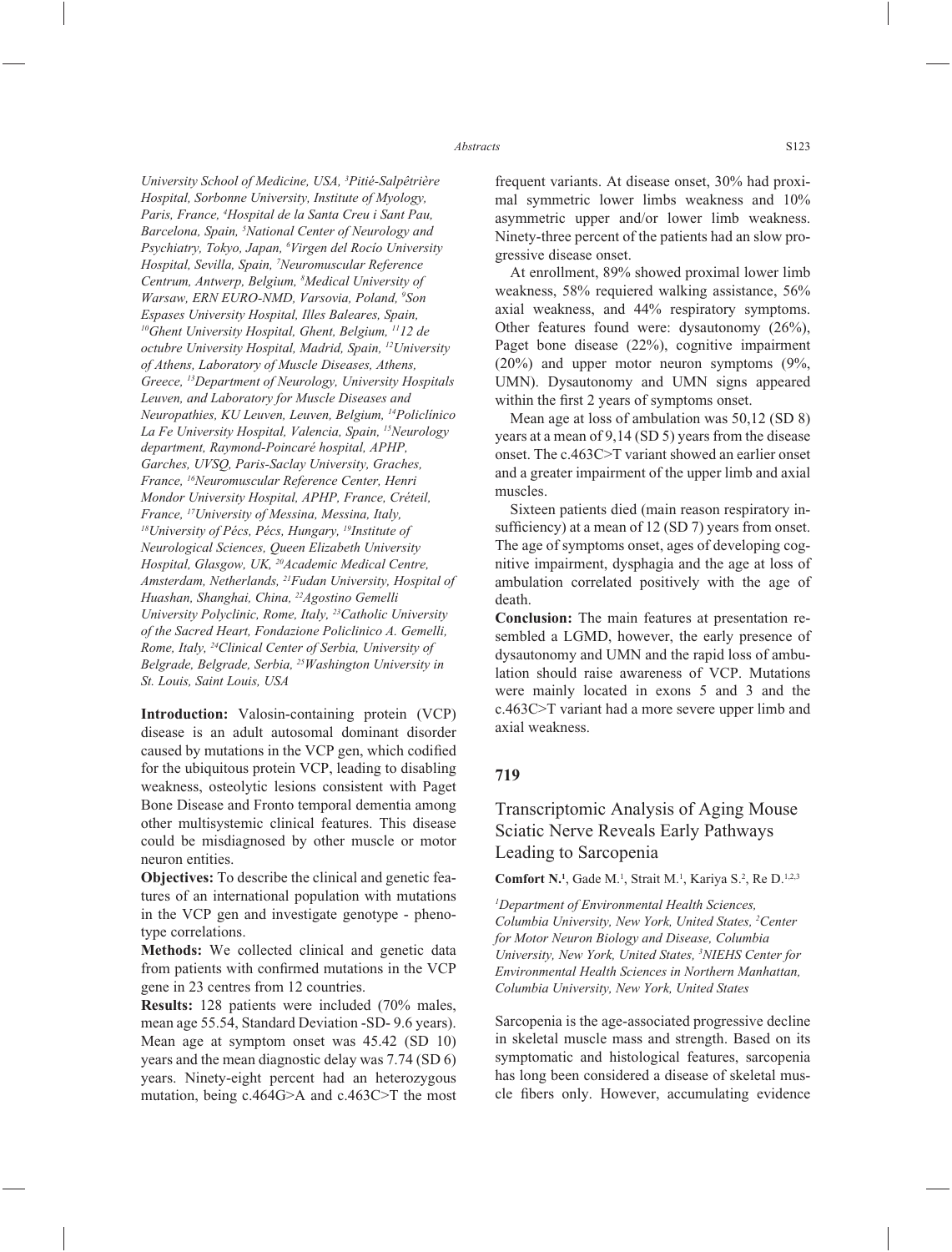suggests that sarcopenia could originate from the cellular components controlling muscle strength and hence be defined as a neuromuscular disease. We hypothesized that sarcopenia may be detected first in the efferent nerves of the motor unit and that we would therefore measure changes in gene expression of sciatic nerves preceding signs of sarcopenia in muscle. Our objective was to identify early changes in gene expression related to the development of sarcopenia via transcriptomic profiling of aging peripheral motor nerves in vivo. In this study, we performed RNA sequencing (RNA-seq) of micro-dissected sciatic nerves of 24 C57BL/6J mice at 5, 18, 21, and 24 months old (n=6/group), before clinical manifestation of sarcopenia. We identified differentially expressed genes (DEGs) of aging sciatic nerves based on the model using the negative binomial distribution using the DESeq2 package for R. To investigate the biological characteristics of these DEGs, up- and down-regulated DEGs were explored further via gene ontology (GO) functional enrichment analysis and KEGG (Kyoto Encyclopedia of Genes and Genomes) pathway enrichment analysis performed using the database for annotation, visualization and integrated discovery (DAVID). Candidate genes were validated using qRT-PCR. We found that as early as 18 months, we could detect significant differences in expression of genes related to senescence and sarcopenia (e.g. Arntl), signaling pathways controlling skeletal muscle mass, and genes previously associated with sarcopenia in muscle. We also performed qRT-PCR in gastrocnemius muscle to validate previously identified DEGs of sarcopenic muscle and found that some, but not all, were differentially expressed as early as 18 months of age. All DEGs previously reported to define sarcopenic muscles were detected by 24 months of age, in line with previous characterization of sarcopenic muscles in C57BL/6J mice. Altogether, we detected early molecular alterations in efferent motor nerves that could initiate the muscle mass and strength loss programming characterizing sarcopenia. However, since our study is the first to utilize untargeted RNAseq to investigate the transcriptome of sciatic nerves in the context of sarcopenia, it is difficult to untangle how advanced the changes we detected in the nerves are as compared to those we measured as early as 18 months in the muscles, even if pre-sarcopenic. Future studies will need to investigate both muscle and nerve in parallel at even earlier time points to conclude the tissue origin of sarcopenia but the key molecular events we report here in sciatic nerves shed a new light on mechanisms underlying initiation of sarcopenia pathology.

#### **720**

## Gne Myopathy: Report of the first case in Colombian Population

Ramos Burbano G.<sup>1,2,3,4</sup>, Lara M.<sup>1,3</sup>, Lopez J.<sup>1,3</sup>, Ramos Alarcon Jr. G.4 , Ramos Arevalo A.5 , Gonzalez J.3

*1 Universidad Libre, Cali, Colombia, 2 Universidad del Valle, Cali, Colombia, 3 Clínica Neurocardiovascular DIME, Cali, Colombia, 4 Clinica Rey David, Cosmitet Ltda., Cali, Colombia, 5 Hospital Universitario San José- Popayán, Popayán, Colombia*

**Introduction:** GNE myopathy (GNEM) is a rare neuromuscular disorder caused by mutations in the GNE gene which encodes the rate-limiting enzyme of sialic acid biosynthesis. There is progressive weakness and muscle atrophy that begins in the distal lower limbs and predominates in the anterior tibialis, producing foot drop. The quadriceps is relatively spared, which is a distinguishing feature of this disease. It has an estimated prevalence of 1 to 9:1,000,000.

The diagnosis is confirmed by the presence of pathogenic (mostly missense) mutations in both alleles of the GNE gene. GNEM prevails in the Jewish community of Persian origin, living in Iran, Israel or in the United States. This condition has also been reported in great number in populations of far-East Asia (Japan and neighboring countries) and Bulgaria. GNEM has not been previously reported in the Colombian population.

**Case Description:** A 32-yo woman, daughter of non-consanguineous parents, presented with progressive symmetrical weakness in lower limbs of 6 years of evolution, initiated distally and with greater involvement of the anterior tibial muscle, developing foot drop, with subsequent proximal progression with relative preservation of the quadriceps. The marked weakness produced severe gait disturbances and led to the use of a wheelchair. Three years later, she began with weakness in the upper limbs. She did not present facial compromise, ocular motility alterations, dysarthria, dysphagia, dysphonia or cardiac involvement. The CPK was slightly elevated. Sensory and motor neuroconductions were normal. The EMG showed evidence of active myopathy. All metabolic, cardiovascular and gynecological studies were normal. The MRI of the pelvic girdle and thigh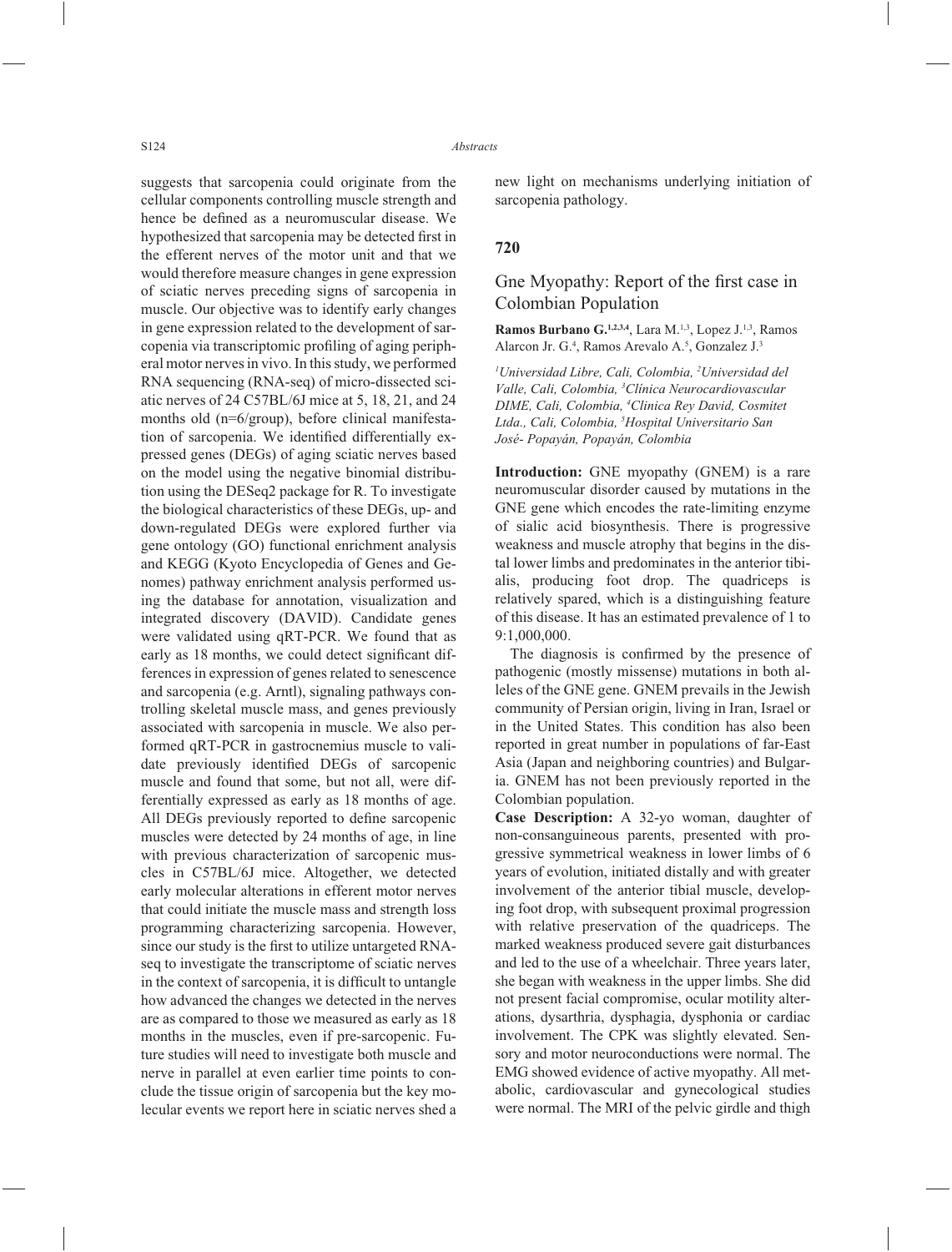showed marked muscle atrophy and fatty infiltration of the posterior and internal compartments of the thighs, hip adductors and abductors and relative respect of the anterior compartment of the thigh. Genetic studies for myotonic dystrophy were negative. The molecular panel for congenital myopathies showed variants of unknown significance. The panel of mutations for neuromuscular disease (neuropanelcentogene- 1038 genes, Rostock, Germany), detected two heterozygous variants in the GAA gene (GNE gen not included). Pompe disease was excluded.

Targeted sequence analysis of the GNE gene demonstrated the presence of The c.1664C> T (p.Ala-555Val) and c.1636G> C (p.Asp546His) sequence changes in the GNE gene. This result confirmed the presence of the pathogenic / likely pathogenic sequence changes in this patient. Her sister was a carrier of the c.1664C> T (p.Ala555Val) sequence change in the GNE gene.

**Conclusions:** We report the first Colombian case of GNEM. This is a rare and difficult to diagnose myopathy. You must have a high index of suspicion to diagnose it and initiate support measures and genetic counseling in time. In our case, 6 years elapsed between the onset of symptoms and diagnosis. Clinical features, EMG- NCV, muscle MRI findings, and genetic testing are crucial in the diagnosis. It should be taken into account that the genetic study must include the GNE gene.

#### **721**

Real-world eculizumab use in generalized myasthenia gravis in the US: A pilot retrospective chart-review study

Muppidi S.<sup>1</sup>, Klink A.<sup>2</sup>, **Parthan A.<sup>3</sup>**, Sader C.<sup>3</sup>, Balanean A.<sup>2</sup>, Gajra A.<sup>2</sup>, Nowak R.<sup>4</sup>, Howard, Jr. J.<sup>5</sup>

*1 Stanford Neuroscience Health Center, Palo Alto, United States, 2 Cardinal Health, Dublin, United States, 3 Alexion Pharmaceuticals Inc, Boston, United States, 4 Yale University School of Medicine, New Haven, United States, 5 University of North Carolina at Chapel Hill School of Medicine, Chapel Hill, United States*

**Objective:** To examine real-world experience with eculizumab in patients with generalized myasthenia gravis (gMG) in the United States (US).

**Background:** Eculizumab was approved in October 2017 for AChR antibody-positive gMG in the US. Published data on real-world use and effectiveness of eculizumab are limited.

**Design:** A retrospective US chart-review study was conducted. Data were abstracted by physicians from their patients' electronic medical records. Patients with gMG aged  $\geq$ 18 years who had received eculizumab for  $\geq 6$  months were included. Patient outcomes for two consecutive 6-month periods – before and during eculizumab treatment – were analyzed, including myasthenia gravis (MG) crisis, exacerbation, and related hospitalization. Descriptive statistical analyses for each period are presented.

**Results:** In 84 patients with gMG, mean (standard deviation) age was 46.3 (19.2) years, 55% were female, 74% White, and 16% Black/African American. At eculizumab initiation, the median MG Activities of Daily Living score was 8. The majority of patients were clinically categorized as Myasthenia Gravis Foundation of America Class II–III (71%), 10% Class I, and 14% Class IV (5% unknown). MG crisis occurred in 25% of patients in the 6 months before initiating eculizumab and in 1% of patients during the following 6-month period in which they received eculizumab. MG exacerbations were experienced by 38% and 10% of patients, respectively. The proportion of patients hospitalized due to MG crisis was 21% in the 6 months before eculizumab initiation and 1% during 6 months of eculizumab treatment; for MG exacerbation, the proportions were 14% and 4%, respectively.

**Conclusions:** Results from this pilot study suggest that real-world eculizumab treatment is associated with substantial reductions in MG crises/exacerbations and related hospitalizations in patients with gMG, consistent with outcomes of the Phase 3 RE-GAIN study and its open-label extension. A larger real-world study of longer duration is underway to confirm these findings.

### **722**

Longitudinal evaluation of gait features in growing boys with Duchenne muscular dystrophy

Vandekerckhove I.<sup>1,2</sup>, Van den Hauwe M.<sup>1,3</sup>, De Beukelaer N.<sup>1,2</sup>, Van Campenhout A.<sup>4,5</sup>, De Waele L.<sup>3,4</sup>, Goemans N.<sup>3,4</sup>, Desloovere K.<sup>1,2</sup>

*1 Department of Rehabilitation Sciences, KU Leuven, Leuven, Belgium, 2 Clinical Motion Analysis Laboratory, University Hospitals Leuven, Pellenberg, Belgium, 3 Department of Child Neurology, University Hospitals Leuven, Leuven, Belgium, 4 Department of Development and Regeneration, KU Leuven, Leuven, Belgium,*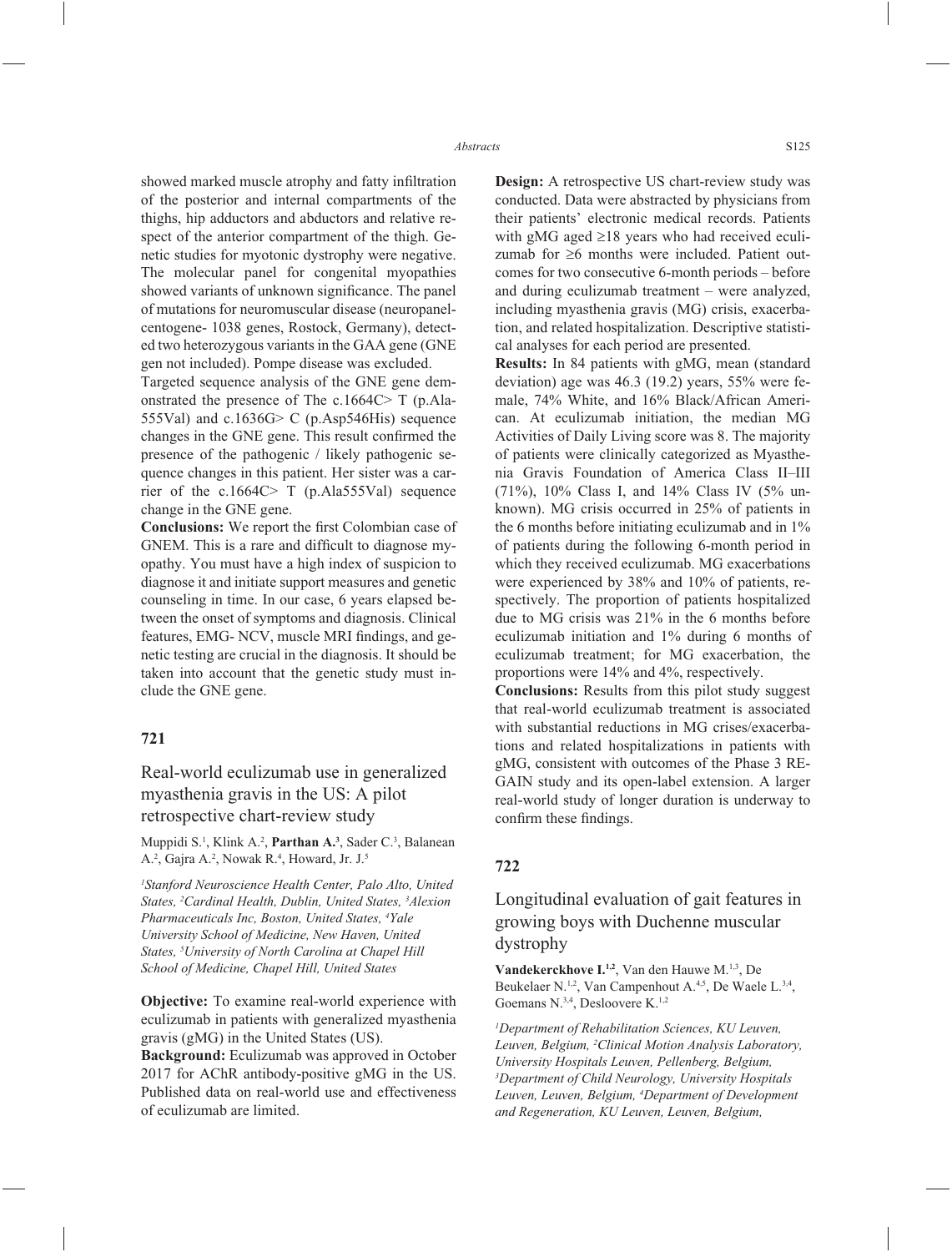*5 Department of Orthopedics, University Hospitals Leuven, Leuven, Belgium*

**Introduction:** Prolonged ambulation is considered an important treatment goal in children with Duchenne muscular dystrophy (DMD). Therefore, threedimensional gait analysis (3DGA) could provide sensitive outcome measures to evaluate the successes of clinical trials. However, quantitative descriptions of the natural history of gait deviations are first required. Sutherland et al. described the gait deterioration based on three stages. These stages were only partially confirmed by later cross-sectional studies, which highlight a strong need for longitudinal assessments of gait deviations in the same cohort of growing children with DMD.

**Research question:** How do gait deviations evolve with increasing age in children with DMD?

**Methods:** 3DGA was collected in 25 boys with DMD, ranging in age between 4.6 and 15.9 years at the time of enrollment, and was repeated at multiple points, one to four times, with an interval of six months, resulting in a data set of 77 3DGA-sessions. A database of 87 typical developing (TD) children between 4 and 18 years old was used as a reference to calculate the gait profile score (GPS). The spatiotemporal parameters were converted into non-dimensional values. Ten kinematic and three kinetic trials were averaged per 3DGA-session. From the averaged waveforms, discrete parameters (e.g. maxima and minima) were extracted. Linear mixed effect models were used to investigate the effect of age on these gait parameters ( $\alpha$ -level=0.05). Random effects were included to correct for the correlation among repeated measurements within subjects. The best fitted regression model after inclusion of random intercepts and slopes was determined. All analyses were performed in MATLAB (R2017A).

**Results:** The results of the linear mixed effect models are shown in table 1.

**Discussion:** Children with DMD deviated 0.50° per year from TD children, indicating the GPS to be a promising, sensitive parameter for longitudinal follow-up. In addition, our results confirmed the three stages previously described by Sutherland et al., because equinus gait, anterior pelvic tilt, hip flexion and internal foot progression angles increased, whereas cadence decreased with age. Furthermore, the pelvic motion increased with age, which could be a compensation for the reduced hip flexion/extension motion. Hip abduction increased with age,

which is probably related to the increased step width. Previously, decreased internal hip extension moments were reported in children with DMD. We confirmed the longitudinal increase of this compensation mechanism for weak hip extensors. Unexpectedly, internal knee flexion moments decreased with age. Due to increasing knee flexion contractures, the compensation mechanism for weak knee extensors may decrease with increasing age. Therefore, gait parameters may constitute promising markers to evaluate the efficacy of treatments. Studies with longer follow-up, allowing more complex mixed effect models, are required to determine the sensitive parameters that could predict loss of ambulation.

### **723**

# Clues in the differential diagnosis of Demyelinating neuropathies: which electrophysiological parameters are useful

Vélez Gómez B.<sup>1</sup>, Rojas-Marcos I.<sup>1</sup>, Paradas C.<sup>1</sup>, Cabrera-Serrano M.1

*1 Department of Neurology, Hospital Virgen del Rocío, Instituto de Biomedicina de Sevilla (IBiS), Universidad de Sevilla, Sevilla, Spain*

**Background:** Demyelinating neuropathies can be hereditary or acquired. Most often, clinical signs, onset and progression help to distinguish between this two etiologies. However, in some patients, especially those with mild symptoms it can be challenging to determine whether it is an acquired or hereditary condition. Although electrophysiology shows demyelination in both disorders, particular features may be more indicative of one of other etiology. Our aim was to evaluate clinical and electrophysiological features to identify those that may help us to distinguish between the two diseases.

**Methods:** A search of patients was carried out in our databases. A retrospective review of each of the stories from 2008 to the present was carried out. Patients with hereditary demyelinating neuropathy with a confirmed molecular diagnosis were included. In the other arm, patients with inflammatory neuropathy fulfilling criteria for CIDP were included. Clinical and electrophysiological data were gathered. Analysis of the data was performed using The Statistical Package for Social Sciences (SPSS). Quantitative variables were summarized with means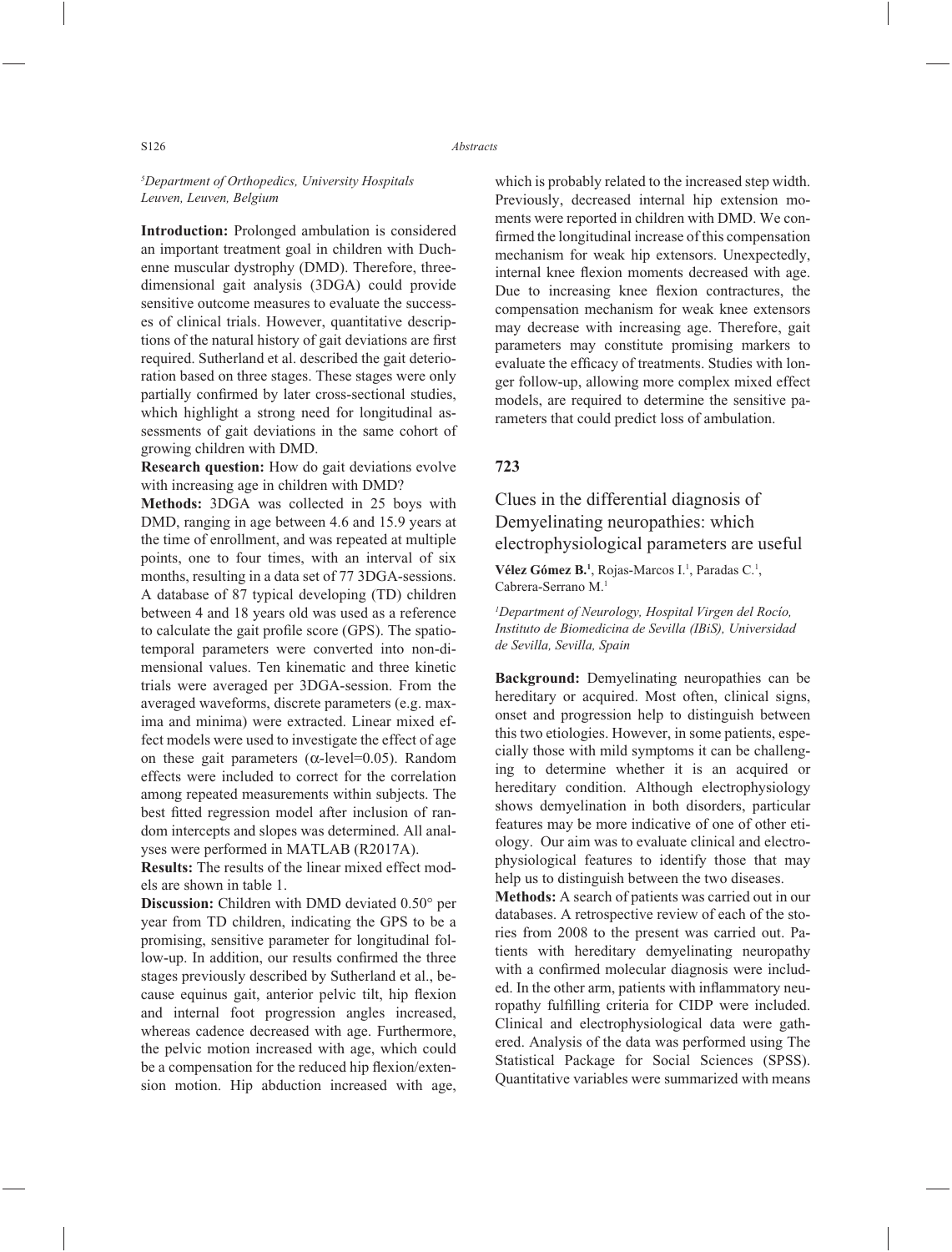and standard deviations (SD). For qualitative variables, we calculated frequencies and percentages. The association between qualitative variables was performed using the Chi-squared test, or Monte Carlo method. Comparison of quantitative variables between groups defined by a dichotomous categorical variable was performed by Student's t-test for independent samples or Mann-Whitney test. The ROC curve was calculated for those electrophysiological parameters that were significant.

**Results:** Thirty-five (40,7%) patients with CIDP and fifty-one  $(59,3\%)$  with hereditary demyelinating neuropathy were included. As expected, clinical signs like pes cavus are more common among patients with hereditary neuropathy (See table). Overall, we found that nerve conduction velocities are slower among patients with hereditary neuropathies. Ulnar motor conduction velocity  $\geq$ 27,65 m/s and Peroneal conduction velocity  $\geq 31,65$  m/s are associated with inflammatory origin with 82% sensitivity and  $76\%$  specificity and  $95\%$  sensitivity and  $82\%$ specificity respectively. Distal latency  $\geq 4.87$  ms in ulnar motor and latency  $\geq 5,27$  ms in Peroneal are associated with hereditary origin with 71% sensitivity and  $79\%$  specificity and  $92\%$  sensitivity and  $87\%$ specificity respectively.

**Conclusion:** Electrophysiological parameters may be useful to differentiate between inflammatory and hereditary demyelinating neuropathy. An almost twofold reduction in conduction velocity and a 1.5 fold increase in latency value are found in patients with hereditary neuropathies compared to CIDP.

#### **724**

## Man in the barrel syndrome due to Motoneuron Disease Confined to the cervical spinal cord

**Ramos Burbano G.1,2,3,4**, Escobar Mera M.1,3, Manrique Castaño S.<sup>2</sup>, Cárdenas Prieto J.<sup>2</sup>, Ramos Arévalo A.<sup>5</sup>, Ramos Alarcón Jr. G.4

*1 Universidad Libre, Cali, Colombia, 2 Universidad del Valle, Cali, Colombia, 3 Clínica Neurocardiovascular DIME, Cali, Colombia, 4 Clínica Rey David- Cosmitet Ltda, Cali, Colombia, 5 Hospital Universitario San José- Popayán, Popayán, Colombia*

**Introduction:** The man in the barrel syndrome (MIBS) refers to the presence of diplegia of the upper limbs, with preserved mobility of the head and lower limbs ( as if the patient were restricted to a barrel around the trunk), without sensory deficits. Several causes of MIBS (also called brachial amyotrophic diplegia/ BAD) have been identified, including bifrontal lesions (original description), brainstem lesions, spinal cord (anterior horn cells), peripheral nerve (anterior cervical roots, brachial plexus or peripheral nerves) and neuromuscular junction lesions.

The main differential for MIBS in the absence of other clinical or diagnostic abnormalities is regional presentation of classic ALS confined to the cervical spinal cord region. We present a case of MIBS due to motor neuron disease confined to the cervical spinal cord.

**Case Description:** We report the case of a 76-yearold woman with progressive brachial diplegia of 4 years of evolution. On neuroexamination, plegia was observed in the proximal muscle groups of both upper limbs with force 0 / V and severe distal paresis GI/V. Distal paretic tremor was evident. In the craniofacial, cervical and lower limbs the muscle examination was normal. Sensory examination was normal and muscle stretch reflexes were absent in upper limbs. Fat infiltration and edema were observed in both upper limbs. The biochemical studies, the immunoreumatological profile, the CPK levels, the pulmonary function tests, the cardiovascular studies and the CSF studies were normal. GM1 antibodies were absent. The neurophysiological study showed signs of active denervation in all the muscles evaluated in the upper limbs and, in the muscles in which some degree of contraction could be obtained, a clearly neuropathic pattern was observed. The motor nerves of the upper limbs showed predominantly axonal changes secondary to distal wallerian degeneration. Motor NCVs were normal in lower limbs. Sensory NCVs were normal.

Cranial and cervical MRIs did not show lesions that explain the clinical abnormalities. The MRI of the cervical roots and brachial plexuses showed a decrease in thickness without changes in the intensity of the signal in the lower cervical roots and brachial plexuses, symmetrically. CT of the chest and abdominopelvic region did not show relevant findings. **Discussion:** The presence of brachial diplegia without cervical or craniofacial involvement and without sensory abnormalities is compatible with the diagnosis of man-in-the-barrel syndrome in this case. The absence of intracranial, cervical cord, spinal nerve root and brachial plexuses lesions, as well as the absence of primary lesions of the peripheral nerves and the neuromuscular junction, with normal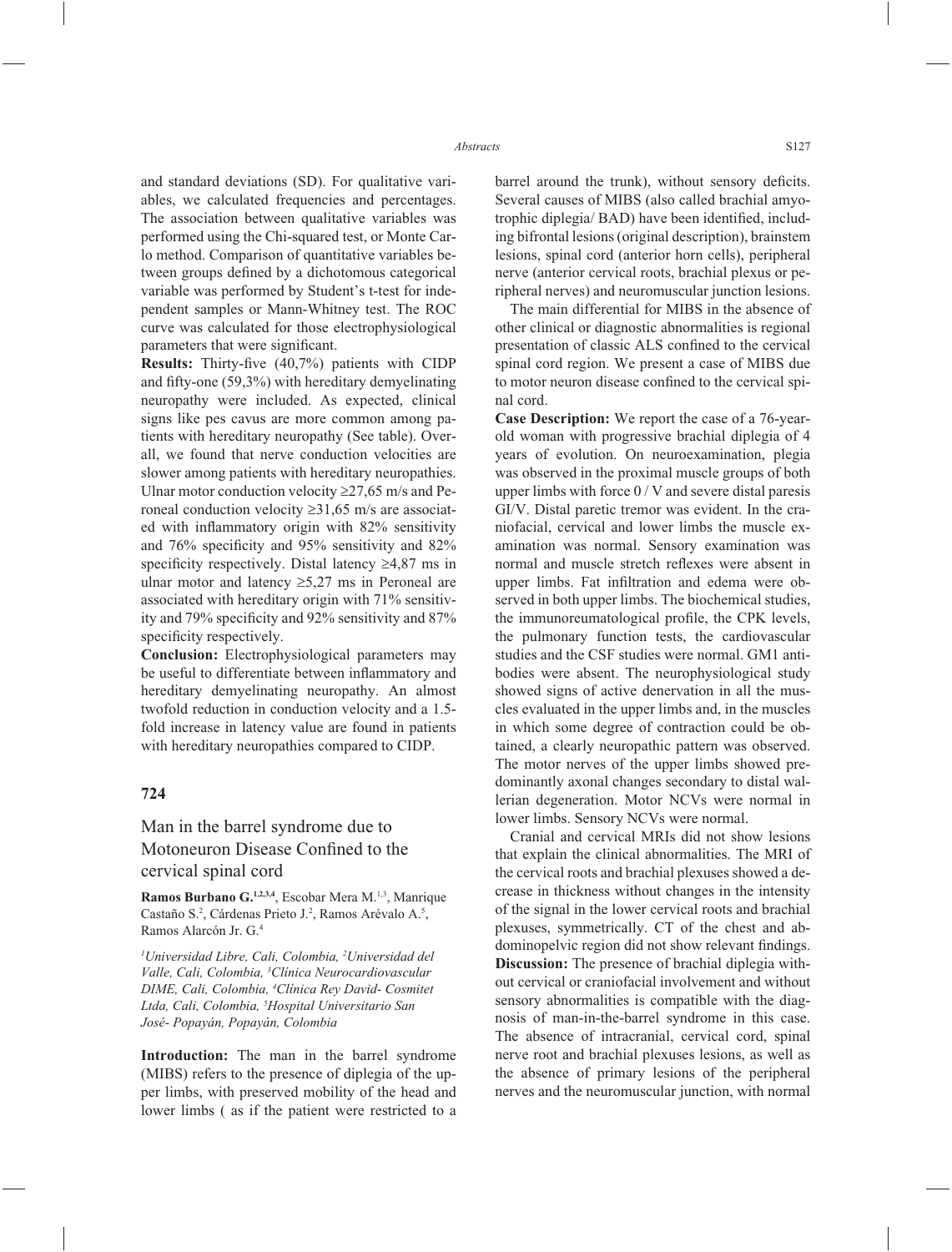CSF and GM1 antibodies absent, with an electrophysiological evaluation showing evidence of active denervation and a clearly neuropathic pattern, suggest as a cause a regional presentation of classic ALS confined to the cervical spinal cord region.

## **725**

# Predictive Factors of Nusinersen Treatment Response in Infantile-onset SMA: Results from the ENDEAR/SHINE Studies

Niguidula N.<sup>1</sup>, Finkel R.<sup>2</sup>, Castro D.<sup>3</sup>, Farrar M.<sup>4</sup>, Tulinius M.<sup>5</sup>, Krosschell K.<sup>6</sup>, Saito K.<sup>7</sup>, Bohn J.<sup>8</sup>, Garafalo S.<sup>8</sup>, Youn B.<sup>8</sup>, Paradis A.<sup>8</sup>

*1 MDUK Oxford Neuromuscular Centre, Oxford, United Kingdom, 2 St. Jude Children's Research Hospital, Memphis, United States, 3 University of Texas Southwestern Medical Center, Dallas, United States, 4 Sydney Children's Hospital and UNSW Sydney, Sydney, Australia, 5 Gothenburg University, Gothenburg, Sweden, 6 Northwestern University, Chicago, United States, 7 Tokyo Women's Medical University, Tokyo, Japan, 8 Biogen, Cambridge, United States*

**Background:** Identification of reliable predictors of response to disease modifying therapies in spinal muscular atrophy (SMA) is important to support and improve patient management.

**Objectives:** To identify predictive factors of nusinersen treatment response in infantile-onset SMA using data from the ENDEAR/SHINE studies.

**Methods:** Participants with infantile-onset SMA (symptom onset  $\leq 6$  months of age, 2 SMN2 copies) who completed the Phase 3 ENDEAR study (NCT02193074) were eligible to receive nusinersen in the open-label extension, SHINE (NCT02594124). Data from the 27 August 2019 interim data cut were used in this analysis. Multiple baseline patient and clinical characteristics were considered, including age at treatment initiation, weight-by-age percentile, disease duration (time from SMA symptom onset), ventilatory and nutritional support, compound motor action potential, and motor function measured by CHOP INTEND. The primary outcome evaluated in these analyses was achievement of independent sitting during the study, as defined by HINE-2 and WHO motor milestones. Firth's bias-reduced logistic regression and LASSO regularized regression were used to determine significant predictors of treatment response.

**Results:** Of the 80 patients originally randomized to and who received nusinersen in ENDEAR (median age at first dose:  $5.4$  [range:  $1.7-8.0$ ] months),  $41$ (51%) patients achieved independent sitting (median follow-up time at last visit: 3.6 [range: 0-5.0] years). At baseline, 21 (26%) patients were at  $\langle 5\%$  weightby-age percentile and median (range) CHOP IN-TEND score was 27.5 (8.0-48.5). Median (range) disease duration at treatment initiation was 3.0 (0.0- 6.0) months. Based on the August 27, 2019 data cut, initial results from the multivariable model identified weight-by-age percentile  $(\geq 5\% \text{ vs } \leq 5\%)$ , disease duration, and baseline CHOP-INTEND score as significant predictors of achieving independent sitting. Those with a higher weight-by-age percentile had a 4.6-fold increased odds of independent sitting (p=0.03) and each 1-point increase in CHOP INTEND was associated with a 1.1-fold increased odds of independent sitting (p=0.02). Conversely, each additional month of disease duration at treatment initiation was associated with a 50% reduction of the odds of independent sitting (p=0.02).

**Conclusions:** Results underscore the prognostic importance of disease duration, baseline motor function and growth parameters while reinforcing the importance of earlier treatment initiation. These observations apply to recently diagnosed, symptomatic patients with 2 SMN2 copies. Additional clinical characteristics and potential biomarkers, such as neurofilament, will be considered in further modeling and results for time to treatment response will also be presented.

**Study Support:** Biogen

#### **726**

## Global Newborn Screening for Spinal Muscular Atrophy: Progress Overview

Pujadas-Mestres L.<sup>1</sup>, Corbett A.<sup>2</sup>, Sherrick J.<sup>3</sup>, Schmid B.<sup>4</sup>, Kishimoto H.<sup>5</sup>, Wu P.<sup>6</sup>, Rogers R.<sup>7</sup>, Huybrechts S.<sup>8</sup>, Paradis A.9

<sup>1</sup> Biogen, Baar, Switzerland, <sup>2</sup> Biogen, Sydney, Australia, <sup>3</sup> Biogen, Canton, United States, <sup>4</sup> Biogen, Munich *Biogen, Canton, United States, 4 Biogen, Munich, Germany, 5 Biogen, Tokyo, Japan, 6 Biogen, Taipei City, Taiwan, 7 Biogen, Mississauga, Canada, 8 Biogen, Diegem, Belgium, 9 Biogen, Cambridge, United States*

**Background:** In spinal muscular atrophy (SMA), irreversible motor neuron damage occurs before the onset of symptoms and loss of motor neurons is irreversible. However, treatment has a clinical benefit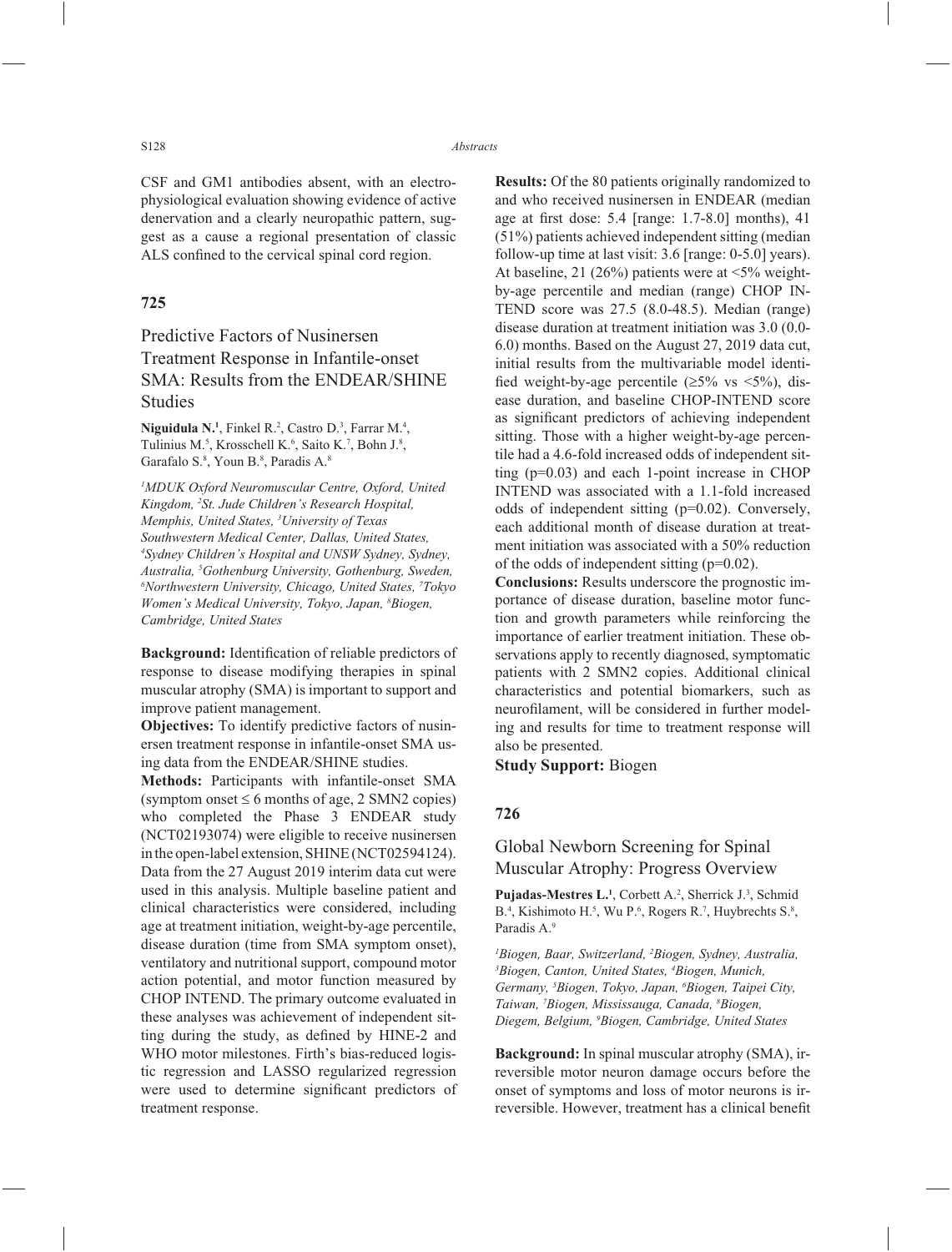on the disease course and NURTURE and SPR1NT study data show that it is more effective to treat early when patients are presymptomatic or soon after symptom onset. Newborn screening (NBS) is the practice of testing infants for serious genetic disorders shortly after birth, thus identifying underlying illness and allowing early initiation of treatment. Several pilot programs have demonstrated that NBS for SMA is simple, accurate, and feasible in the realworld setting, and subsequently SMA NBS has been recommended or implemented in many countries, along with treatment and reimbursement guidelines. Our objective is to assist with the inclusion of SMA NBS panels worldwide by collecting information on current initiatives and decision-making processes, how NBS impacts patients and their families, and how the rare disease community can support the advocacy of NBS.

**Methods:** We conducted a survey of colleagues from medical, patient advocacy, and public policy and government affairs groups to collect information on SMA NBS initiatives worldwide. Information included the status (planned and on track, delayed, ongoing) and data reported for both established and pilot SMA NBS programs at the national and regional level.

**Results:** Of the 95 countries surveyed, 70 provided information about SMA NBS programs. Of these 70, 22 countries had some form of SMA NBS program at the national or regional level, including both established and pilot programs with varying statuses (planned and on track, delayed, ongoing). Data from SMA NBS programs from 8 countries (Australia, Belgium, Canada, Germany, Japan, Netherlands, Taiwan, and United States) have been reported to date. Patient advocacy groups support SMA NBS and have played a critical role in its adoption in some countries. We will provide an updated overview and data on worldwide efforts to implement SMA NBS at the national and regional levels to be shared with and used by the SMA community, healthcare systems, researchers, regulators, policy makers, and payors.

**Conclusions:** Pilot programs have demonstrated the need to implement established SMA NBS programs to accelerate the identification of infants with SMA. Raising awareness of the status of SMA NBS implementation efforts worldwide may help support wider adoption of NBS, leading to earlier diagnosis, and better long-term treatment outcomes for infants with SMA.

**Supported by:** Biogen

### **727**

# Konectom™ Smartphone-based Digital Outcome Assessments for Adults Living with Spinal Muscular Atrophy: A Conceptual Framework

Arteaga-Braco E.<sup>1</sup>, Guo C.<sup>11</sup>, Dai Y.<sup>2</sup>, Drory V.<sup>3</sup>, Duong T.<sup>4</sup>, Hagenacker T.<sup>5</sup>, Kleinschnitz C.<sup>5</sup>, Rodrigue X.<sup>6</sup>, Sacconi S.<sup>7</sup>, Sansone V.<sup>8</sup>, Valente M.<sup>9</sup>, Guymard T.<sup>10</sup>, Belachew S.1

*1 Biogen, Cambridge, USA, 2 Department of Neurology, Peking Union Medical College Hospital, Beijing, China, 3 Tel-Aviv Sourasky Medical Center, Tel-Aviv, Israel, 4 Department of Neurology, Stanford University, Stanford, United States, 5 Universitätsklinikum Essen, Essen, Germany, 6 Department of Medicine, CHU de Québec-Université Laval, Québec City, Canada, 7 Université Côte d'Azur, Peripheral Nervous System & Muscle Department, Pasteur 2 Hospital, Centre Hospitalier Universitaire de Nice, Nice, France, 8 Neurorehabilitation Unit, University of Milan, NEMO Clinical Center in Milan, Milan, Italy, 9 Biogen GmbH, Baar, Switzerland, 10Biogen, Paris, France*

**Objective:** To develop a conceptual framework supporting the Konectom™ smartphone-based digital solution that enables adults living with spinal muscular atrophy (SMA) to quantitatively self-assess motor function in the real-world environment.

**Background:** SMA is a progressive neuromuscular disorder characterized by impaired motor function. While the most prevalent SMA types have symptom onset occurring in infancy to childhood, adult onset also occurs. The size of the population of adults living with SMA may grow over time due to rapid advances in disease-modifying therapies for SMA. Decreased mortality may increase the heterogeneity in the adult phenotype. There are unmet needs for improved multidisciplinary care and suitable motor function assessments for adults with SMA. To meet the increasing demand for clinical care for adults living with SMA, it is necessary to develop performance outcome assessments of motor function that are sensitive to disease progression and relevant to real-world abilities.

**Design/Methods:** We developed a conceptual framework capable of capturing the heterogenous symptomatology in three functionally distinct groups of adults living with SMA (walkers, sitters, and non-sitters). Development comprised: A) A targeted literature search focused on neuromuscular disorders and further refined for SMA to identify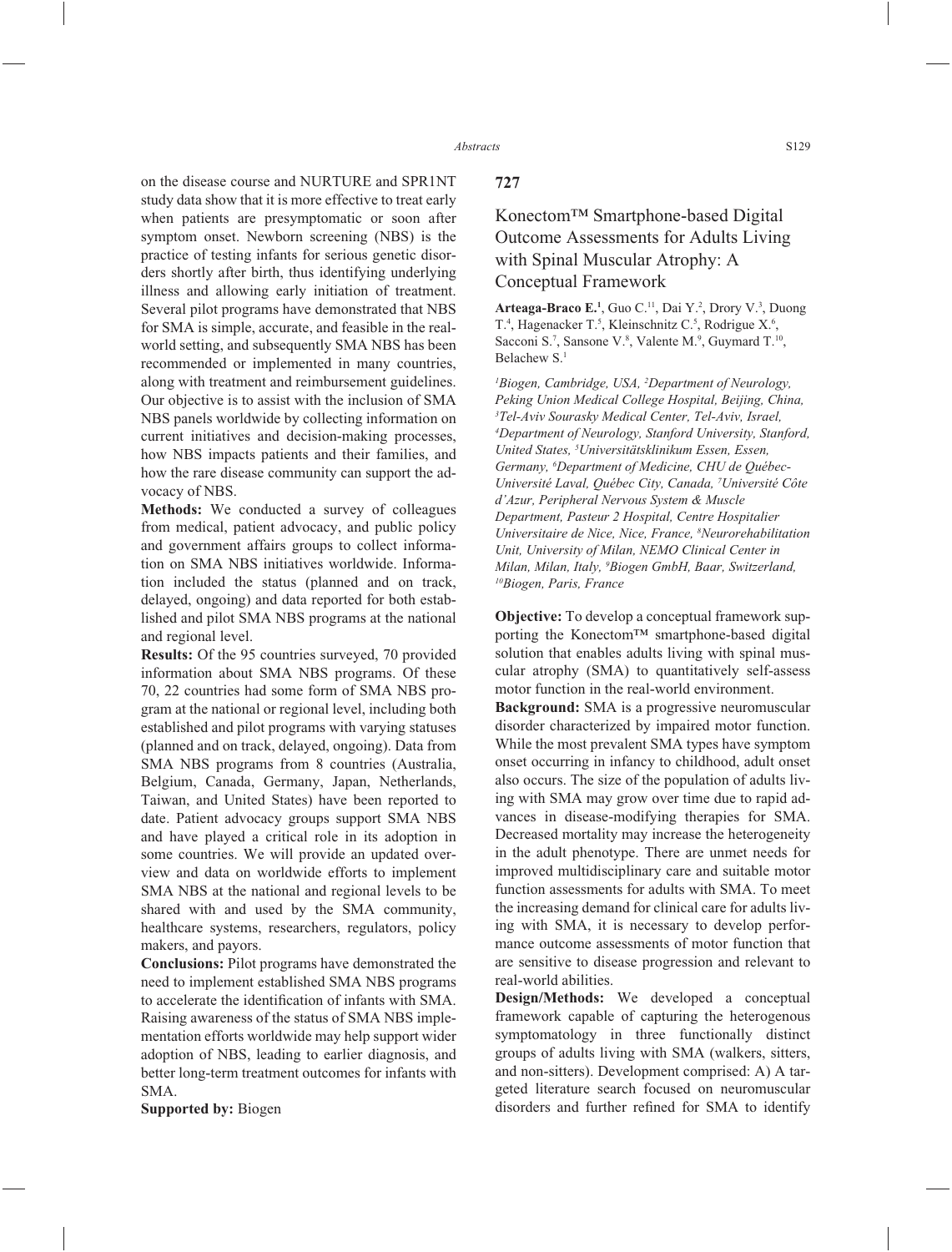common neurological domains evaluated in this disorder; B) Creation of an adult SMA conceptual framework covering signs and symptoms (nineteen signs and symptoms grouped into four domains); and C) Eight semi-structured interviews conducted with adult SMA experts (six physicians and two physiotherapists).

**Results:** Experts endorsed the completeness of the conceptual framework for describing the three SMA functional profiles. Fatigability in motor tasks and smartphone typing skills are considered useful to monitor disease progression for all functional profiles. Upper limb function and speech/voice are expected to provide more information about disease progression and impacts on quality of life for sitters and non-sitters, while lower limb function is more relevant to walkers.

**Conclusions:** We have developed a comprehensive conceptual framework that will enable us to design and develop digital outcome assessments capable of quantifying functional abilities related to daily living, and other non-motor signs that are clinically meaningful for a heterogeneous group of adults living with SMA.

**Supported by:** Biogen

#### **728**

Preserved Swallowing Function in Infants Who Initiated Nusinersen Treatment With Presymptomatic SMA: NURTURE Study Results

**Sansone V.<sup>1</sup>**, Swoboda K.<sup>2</sup>, De Vivo D.<sup>3</sup>, Bertini E.<sup>4</sup>, Hwu W.<sup>5</sup>, Makepeace C.<sup>6</sup>, Bohn J.<sup>7</sup>, Chin R.<sup>7</sup>, Raynaud S.7 , Paradis A.7

*1 Neurorehabilitation Unit, University of Milan, NEMO Clinical Center, Italy, 2 Department of Neurology, Massachusetts General Hospital, Boston, USA, 3 Departments of Neurology and Pediatrics, Columbia University Irving Medical Center, New York, USA, 4 Post-Graduate Bambino Gesù Children's Research Hospital, Italy, 5 National Taiwan University Hospital, Taiwan, 6 Biogen, UK, 7 Biogen, Cambridge, USA*

**Background:** Patients with spinal muscular atrophy (SMA) Types I or II experience deterioration of swallowing function and high levels of bulbar comorbidities such as risk of aspiration pneumonia, choking, and failure to thrive. Without treatment, tube feeding is often needed. Nusinersen has shown

significant and clinically meaningful efficacy on motor function and survival endpoints across a broad spectrum of SMA subtypes, with limited data reported to date on bulbar function.

**Objectives:** To assess swallowing function in NUR-TURE study participants.

**Methods:** NURTURE (NCT02386553) is an ongoing, Phase 2, open-label study evaluating nusinersen in infants who initiated treatment prior to the onset of clinical SMA symptoms. Twenty-five participants (n=15 with 2 SMN2 copies, n=10 with 3 SMN2 copies) aged  $\leq 6$  weeks at first dose were enrolled and were treated with intrathecal nusinersen 12 mg. Swallowing function was assessed using the Parent Assessment of Swallowing Ability (PASA) questionnaire. The PASA includes 33 questions relating to general feeding, liquid swallowing, solid swallowing, and swallowing concerns over the previous 7 days, and was administered at multiple timepoints after treatment initiation.

**Results:** As of the February 19, 2020 interim data cut, participants had a median age at last visit of 3.8 (range, 2.8-4.8) years. At the last available assessment (Day 778), 84% were not tube fed (11/15 with 2 SMN2 copies, all with 3 SMN2 copies); of the 4 tube fed participants, 2 participant's parents answered "always" and 2 answered "often" to being tube fed in the previous 7 days. Ninety-one percent of participants never gagged or choked on liquid food, 87% never gagged or choked on solid food. Eighty-eight percent (21/24) and 96% (23/24) of parents disagreed/strongly disagreed with being concerned over their child choking and aspirating on their food while eating, respectively.

**Conclusion:** Swallowing ability was maintained in 13/15 participants with 2 SMN2 copies and in 10/10 participants with 3 SMN2 copies who initiated nusinersen treatment. Only 2 participants with 2 SMN2 copies required full-time tube feeding, in contrast to the expectation of nearly universal bulbar insufficiency in this population. Swallowing function continues to be monitored in NURTURE to better understand the efficacy of nusinersen.

**Supported by:** Biogen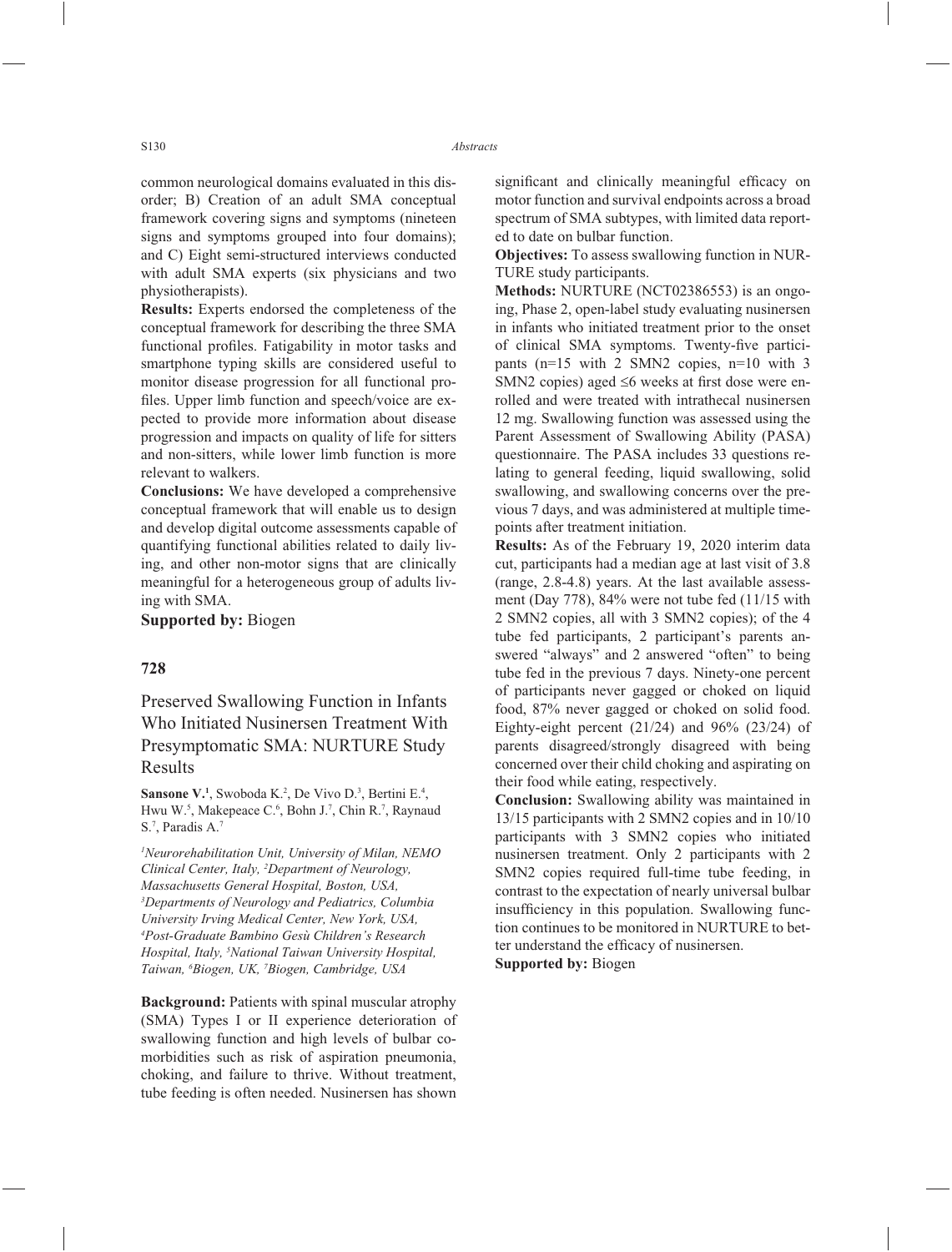## **730**

Phenotypic clusters in proximal myotonic myopathy

**Ivanovic V.<sup>1</sup>**, Peric S.<sup>1</sup>, Radenkovic L.<sup>1</sup>, Nikolic M.<sup>1</sup>, Bozovic I.<sup>1</sup>, Pesovic J.<sup>2</sup>, Brkusanin M.<sup>2</sup>, Savic-Pavicevic D.2 , Rakocevic-Stojanovic V.1

*1 Neurology Clinic, University Clinical Center Of Serbia, Faculty Of Medicine, University Of Belgrade, Belgrade, Serbia, Belgrade, Serbia, 2 Center for Human Molecular Genetics, University of Belgrade – Faculty of Biology, Belgrade, Serbia, Belgrade, Serbia*

**Background:** The most common phenotype of the myotonic dystrophy type 2 (DM2) is the proximal myotonic myopathy (PROMM). PROMM is a heterogeneous disease, but there have not been literature data if certain symptoms can be grouped in sub-phenotypes.

**Aim:** To perform cluster analysis of clinical symptoms in PROMM patients from the Serbian DM registry.

Method: 124 genetically confirmed PROMM patients from the Serbian DM registry were included. Hierarchical cluster analysis included patients' sociodemographic and clinical data.

**Results:** Two major PROMM clusters appeared after statistical analysis. Patients in cluster B had a later onset (approximate cut of was 40 years of age) and shorter duration of the disease compared to cluster A. However, patients of cluster B had milder disease regarding muscle weakness, presence of cataracts, gastrointestinal symptoms, cardiac problems, and glucose metabolism impairments. On the other hand, patients in cluster B had worse achievement on the revised Addenbrooke's Cognitive Examination test.

**Conclusion:** Patients with PROMM may be divided into two major different phenotypes based on the age at onset of the disease (before and after the age of 40). Patients with younger-onset generally had a more severe phenotype, except for cognitive decline that was more pronounced in the late-onset PROMM. **Keywords:** myotonic dystrophy type 2, proximal myotonic myopathy, phenotype analysis, muscle weakness, cognitive impairment

## **731**

# Functional and Survival Benefit of Sodium Phenylbutyrate–Taurursodiol in Amyotrophic Lateral Sclerosis

Sokolowski M.<sup>1</sup>, Hendrix S.<sup>2</sup>, Dickson S.<sup>2</sup>, Knowlton N.<sup>2</sup>, Macklin E.<sup>3</sup>, Cohen J.<sup>4</sup>, Klee J.<sup>4</sup>, Leslie K.<sup>4</sup>, Tanzi R.<sup>1</sup>, Yeramian P.<sup>4</sup>, Schoenfeld D.<sup>3</sup>, Cudkowicz M.<sup>1</sup>

*1 Sean M. Healey and AMG Center for ALS & the Neurological Clinical Research Institute, Massachusetts General Hospital, Harvard Medical School, Boston, United States, 2 Pentara Corporation, Millcreek, United States, 3 Biostatistics Center, Massachusetts General Hospital, Harvard Medical School, Boston, United States, 4 Amylyx Pharmaceuticals, Inc., Cambridge, United States*

**Background:** An oral, fixed-dose sodium phenylbutyrate and taurursodiol coformulation (PB-TURSO) was designed to reduce neuronal death by mitigating endoplasmic reticulum and mitochondrial dysfunction.

**Objective:** To report efficacy and safety results from a randomized, controlled trial (CENTAUR) and open-label extension (OLE) of PB-TURSO in amyotrophic lateral sclerosis (ALS).

**Methods:** Adults with definite ALS (revised El Escorial criteria) and  $\leq 18$  months from symptom onset were randomized 2:1 to PB-TURSO or placebo for 6 months. Participants completing the randomized phase were eligible to enroll in the OLE and receive PB-TURSO for  $\leq 30$  months. The primary efficacy outcome in CENTAUR was rate of decline in Amyotrophic Lateral Sclerosis Functional Rating Scale– Revised (ALSFRS-R) total score through 6 months. Analyses of key events including all-cause death, permanent assisted ventilation (PAV; >22 hours/day for  $>7$  days), and first hospitalization were performed at a cutoff date of July 2020 (longest followup, 35 months after randomization). The all-cause death analysis included all participants randomized in CENTAUR, including those who discontinued, were lost to follow-up, or did not enroll in the OLE; vital status was determined for all randomized participants via public records search. Other key events were recorded prospectively in clinic reports, with censoring at last follow-up for those without reported events. PB-TURSO safety was assessed in the randomized and open-label phases.

**Results:** Of 137 randomized participants (PB-TUR-SO, n=89; placebo, n=48), 98 were eligible for OLE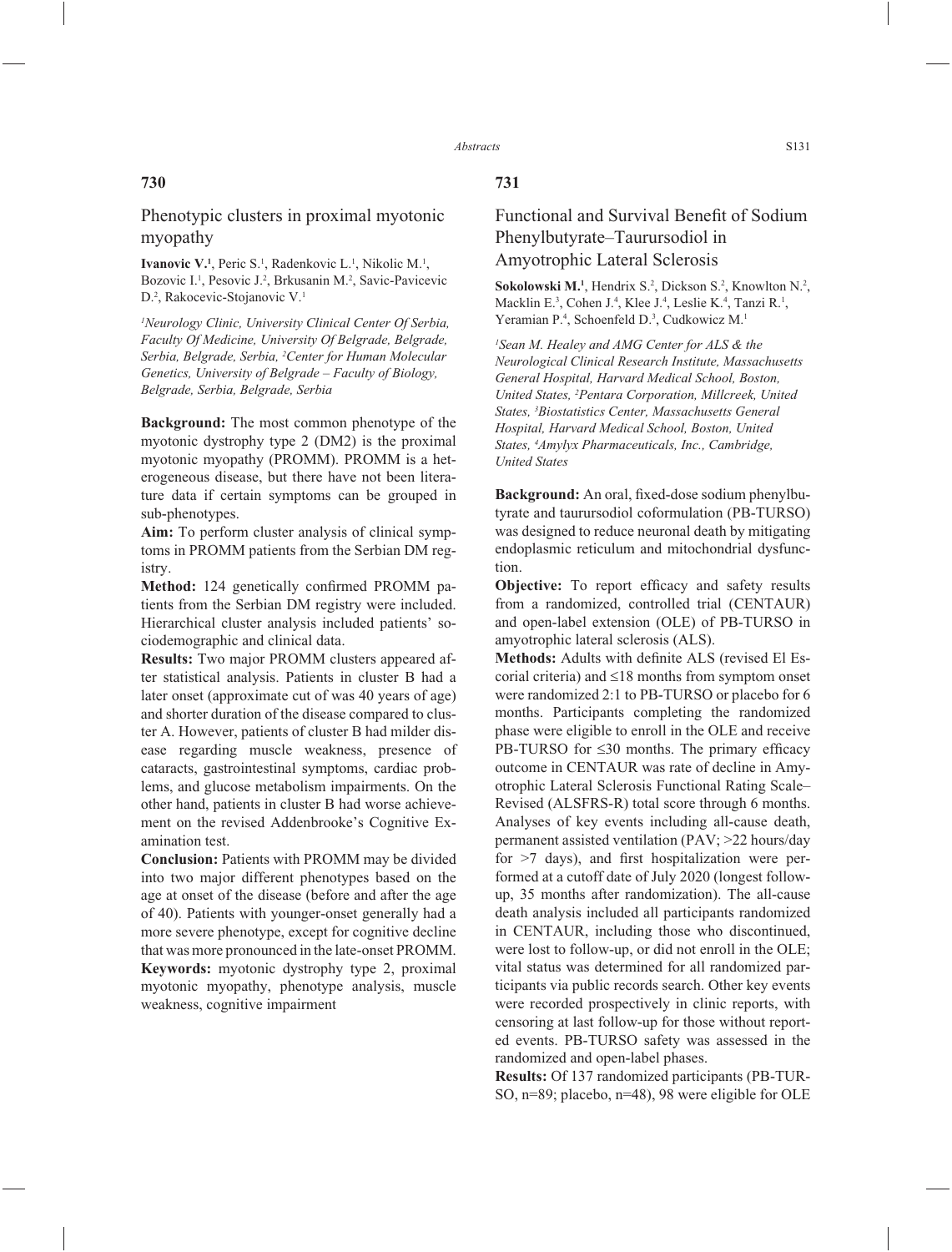enrollment and 90 (PB-TURSO, n=56; placebo, n=34) enrolled. Mean rate of ALSFRS-R total score decline over the randomized phase was slower with PB-TURSO versus placebo (difference, 0.42 points/ mo; 95% CI, 0.03–0.81; P=0.03). The mean hazard of death was 44% lower in the group originally randomized to PB-TURSO versus placebo (hazard ratio [HR], 0.56; 95% CI, 0.34–0.92; P=0.023); median survival durations were 25.0 (95% CI, 19.0–33.6) and 18.5 (95% CI, 13.5–23.2) months. The mean hazard of death or PAV was 42% lower in those originally randomized to PB-TURSO versus placebo (HR, 0.58; 95% CI, 0.36–0.93; P=0.025), with median times to event of 23.8 (95% CI, 18.2–29.1) and 18.5 (95% CI, 13.5–21.7) months (Figure). The mean hazard of first hospitalization was 44% lower in those originally randomized to PB-TURSO versus placebo (HR, 0.56; 95% CI, 0.32–0.96; P=0.034); median time to event was not reached (NR) (95% CI, 14.8–NR) for original PB-TURSO and was 14.4 (95% CI, 6.8–NR) months for original placebo. Similar rates of adverse events (AEs) were recorded in the PB-TURSO and placebo groups during the 24 week randomized trial. Early gastrointestinal AEs were more frequent with PB-TURSO in the randomized phase and in participants originally randomized to placebo who initiated PB-TURSO upon OLE entry. Additional OLE analyses are ongoing.

**Discussion:** Administration of PB-TURSO resulted in statistically significant retention of function and longer overall survival in people with ALS. Longterm risk of death or PAV and risk of first hospitalization was also significantly lower in participants originally randomized to PB-TURSO. Updated data from analyses of the OLE will be shared during IC-NMD 2021.

### **732**

# NEO1/NEO-EXT Studies: Muscle MRI Results in Patients with Pompe Disease After Long-Term Avalglucosidase Alfa Treatment

Gilbert J.<sup>1</sup>, Vissing J.<sup>2</sup>, Carlier P.<sup>3</sup>, Barohn R.<sup>4</sup>, Byrne B.<sup>5</sup>, Goker-Alpan O.<sup>6</sup>, Kishnani P.<sup>7</sup>, Ladha S.<sup>8</sup>, Laforêt P.<sup>9</sup>, Mengel K.<sup>10</sup>, Pena L.<sup>11</sup>, Sacconi S.<sup>12</sup>, Straub V.<sup>13</sup>, Trivedi J.14, Van Damme P.15, van der Ploeg A.16, Young P.<sup>17</sup>, Kristina An Haack K.<sup>18</sup>, Foster M.<sup>19</sup>, Miossec P.<sup>20</sup>, Zhou T.<sup>19</sup>, Dimachkie M.<sup>4</sup>, Schoser B.<sup>21</sup>, on behalf of the NEO-EXT investigators

*1 John Walton Muscular Dystrophy Research Centre, Newcastle University, International Centre for Life, Newcastle upon Tyne, UK, 2 Copenhagen Neuromuscular Center, Rigshospitalet, University of Copenhagen, Copenhagen, Denmark, 3 University Paris-Saclay, CEA, DRF, Service Hospitalier Frédéric Joliot, Orsay, France, 4 University of Kansas Medical Center, Kansas City, USA, 5 University of Florida, Gainesville, USA, 6 LDRTC, Fairfax, USA, 7 Duke University Medical Center, Durham, USA, 8 Barrow Neurological Institute, Phoenix, USA, 9 Centre de Référence des Maladies Neuromusculaires Nord/Est/Ile de France Service de Neurologie, Hôpital Raymond-Poincaré, Garches, AP-HP and INSERM U1179, Université Versailles Saint-Quentin-en-Yvelines, Montigny-le-Bretonneux, France, 10SphinCS GmbH, Institute of Clinical Science for LSD, Hochheim, Germany, 11At time of study: Duke University Medical Center, Durham, North Carolina,*  USA; Current affiliation: Cincinnati Children's Hospital *Medical Center and University of Cincinnati College of Medicine, Cincinnati, USA, 12Neuromuscular Diseases Centre, Department of Clinical Neurosciences, University Hospital of Nice (CHU), Nice, France, 13Newcastle University John Walton Muscular Dystrophy Research Centre, Newcastle Hospitals NHS Foundation Trust, Newcastle Upon Tyne, UK, 14University of Texas Southwestern Medical Center, Dallas, USA, 15KU Leuven (Catholic University of Leuven) - Department of Neurosciences, VIB - Center for Brain & Disease Research, and University Hospitals Leuven - Department of Neurology, Leuven, Belgium, 16Erasmus MC University Medical Center, Pompe Center & Center for Lysosomal and Metabolic Diseases, Rotterdam, The Netherlands, 17Department of Neurology, Medical Park Bad Feilnbach, Germany, 18Sanofi Genzyme, Shanghai, China, 19Sanofi Genzyme, Cambridge, USA, 20Sanofi Genzyme, Chilly-Mazarin, France, 21Friedrich-Baur-Institut, Department of Neurology Klinikum München, München, Germany*

Long-term safety and efficacy of avalglucosidase alfa is being assessed in adult participants with lateonset Pompe disease (LOPD) in the NEO-EXT study (NCT02032524), an ongoing extension of the NEO1 study (NCT01898364). NEO1 participants were either treatment-naïve (n=10) or had received alglucosidase alfa for  $\geq 9$  months (n=14). Twentyone participants completed NEO1 and 19 entered NEO-EXT. Qualitative and quantitative muscle magnetic resonance imaging (MRI) was used to measure disease burden at study enrollment and the impact of avalglucosidase alfa on different components of muscle pathology. At NEO1 enrollment, the degree of disease burden, as measured by muscle glycogen content, Mercuri grading, and 3-point Dix-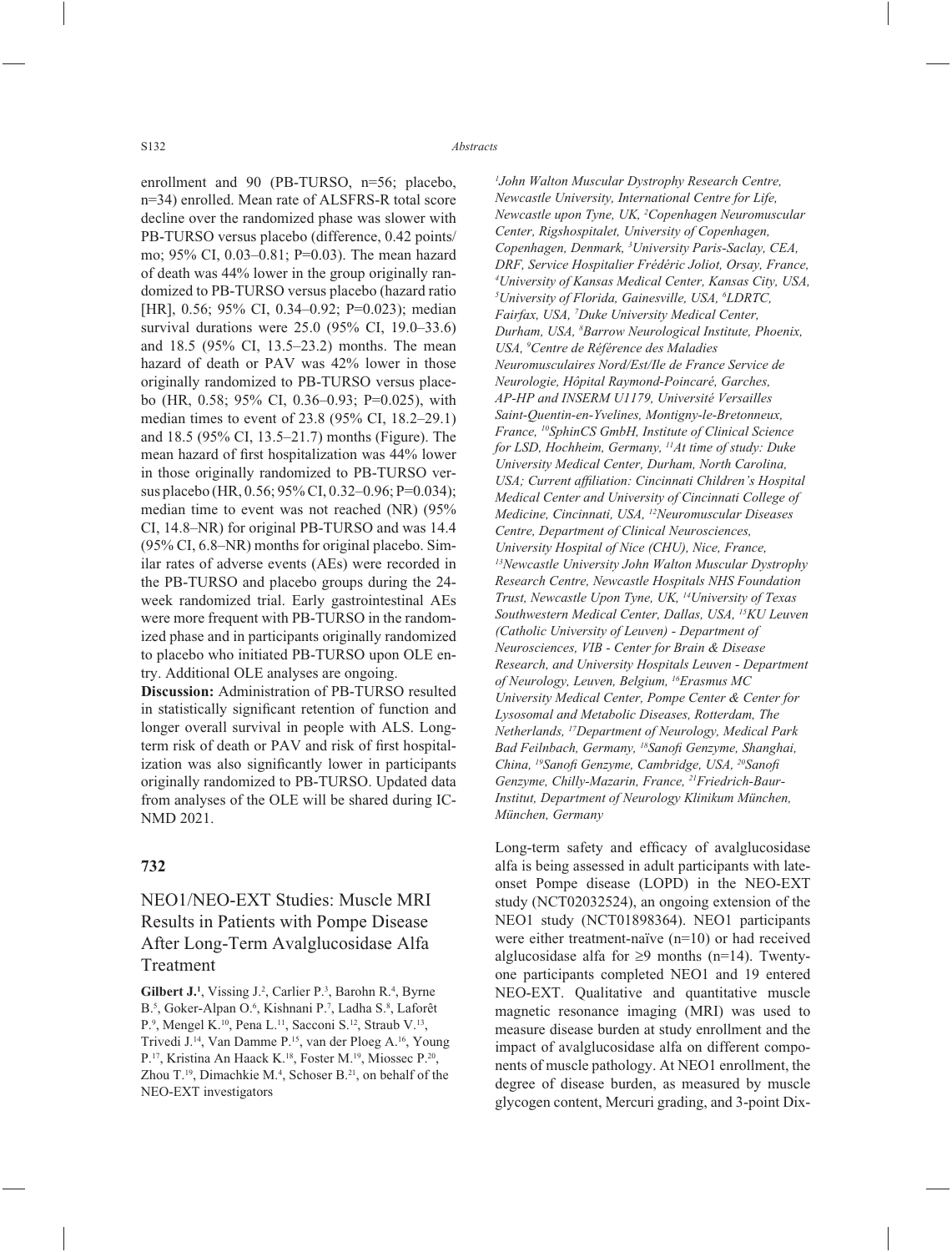on fat fraction, was evaluated in the context of a clinical evaluation and was found to be consistent with the previous natural history data for Pompe disease. During NEO-EXT, quadriceps and hamstring 3-point Dixon fat fraction, water T2 (with/without B1 heterogeneity correction) as well as muscle mass index were generally stable for up to 4.5 years of avalglucosidase alfa in most participants (change/ year in % fat fraction from baseline: quadriceps: treatment-naïve 0.3, treatment-experienced –0.02; hamstring: treatment-naïve 1.2, treatment-experienced –1.8). Few muscle biopsies were performed in NEO-EXT, since they were only required if glycogen content was  $\geq 5\%$  or a participant showed significant clinical decline. The results are consistent with stabilization of disease by avalglucosidase alfa in this population of previously treatment-naïve and treatment-experienced participants with LOPD. The data suggests that avalglucosidase alfa contributes to muscle preservation, in contrast with worsening fatty replacement seen in untreated patients with LOPD and in some recipients of alglucosidase alfa. These data further support a link between quantitative MRI indications of disease activity and disease burden as assessed by muscle glycogen content and clinical endpoints of motor function. Fat fraction along with muscle function tests can be considered good measures for stratification and longitudinal follow-up in clinical trials in participants with LOPD. **Funding:** Sanofi Genzyme

#### **733**

The European Lambert-Eaton myasthenic syndrome registry: Long-term outcomes following symptomatic treatment

**Meisel A.<sup>1</sup>**, Sieb J.<sup>2</sup>, Le Masson G.<sup>3</sup>, Postila V.<sup>4</sup>, Sacconi S.<sup>5</sup>

*1 Charité Universitätsmedizin Berlin, Berlin, Germany, 2 Hanse-Klinikum Stralsund, Straslund, Germany, 3 Hôpital Pellegrin, Bordeaux, France, 4 SERB SA, Frankfurt-am-Main, Germany, 5 Service Système Nerveux Périphérique et Muscles, Centre Hospitalier Universitaire de Nice, Université Côte d'Azur, Nice, France*

Lambert-Eaton myasthenic syndrome (LEMS) is a rare autoimmune disorder characterized by autoantibodies against presynaptic voltage-gated calcium channels at the neuromuscular junction causing proximal muscle weakness and autonomic changes. Symptomatic treatment with potassium channel blockers aims to improve neurotransmission by prolonging presynaptic depolarization, enhancing calcium transport into the nerve ending. Thirty centers across four countries participated in the non-interventional European LEMS registry as part of the post-approval monitoring program for the potassium channel blocker 3,4-diaminopyridine phosphate (3,4-DAPP). Any patient diagnosed with LEMS not participating in a clinical study of 3,4-DAPP was eligible to participate. Participants were assessed at enrollment, then annually or bi-annually thereafter. Assessments included quantitative myasthenia gravis (QMG) questionnaire, reflexes, muscle strength, ataxia, autonomic nervous system (ANS), daily functioning and EQ-5D health status. Recruitment began in May 2010 and the last participant was enrolled in August 2016. The study was completed in August 2019. Overall, 105 participants were enrolled; 96 (91.4%) were evaluable. Mean (standard deviation) age at diagnosis was 55.9 (13.9) years. Duration of participation ranged from 0.7–105.8 months. In total, 36 (37.5%) participants discontinued prematurely, 15 (15.6%) died and 18 (18.8%) were lost to follow-up. Mean participant age was 60.0 years at enrollment, 49 (51.0%) were male, and the majority were Caucasian (n=69; 71.9%). At enrollment, 50 (52.1%) participants were being treated with 3,4-DAPP; 74 participants (77.1%) were exposed to 3,4-DAPP at any time during the study. 3,4-diaminopyridine (3,4-DAP) was being administered to 21 (21.9%) participants at baseline. Other treatments were administered at baseline to 25 (26.0%) participants. Frequently administered concomitant medications included pyridostigmine (n=52; 54.2%), corticosteroids (n=49), immunoglobulins ( $n=31$ ; 32.3%), and azathioprine ( $n=26$ ; 27.1%). No difference in total QMG scores were observed between treatment groups (Table). The majority of participants had reduced reflex tone. Muscle strength at baseline was generally good and maintained during follow-up, although duration of follow-up was substantially longer for patients treated with 3,4-DAPP (up to 78 months versus 54 months for 3,4-DAP and 18 months for other treatments). Ataxia line walk tests were positive for 12/47 (25.5%) participants at baseline and performance was generally maintained during follow-up. Dry mouth was the predominant ANS symptom and no notable ANS changes were observed during the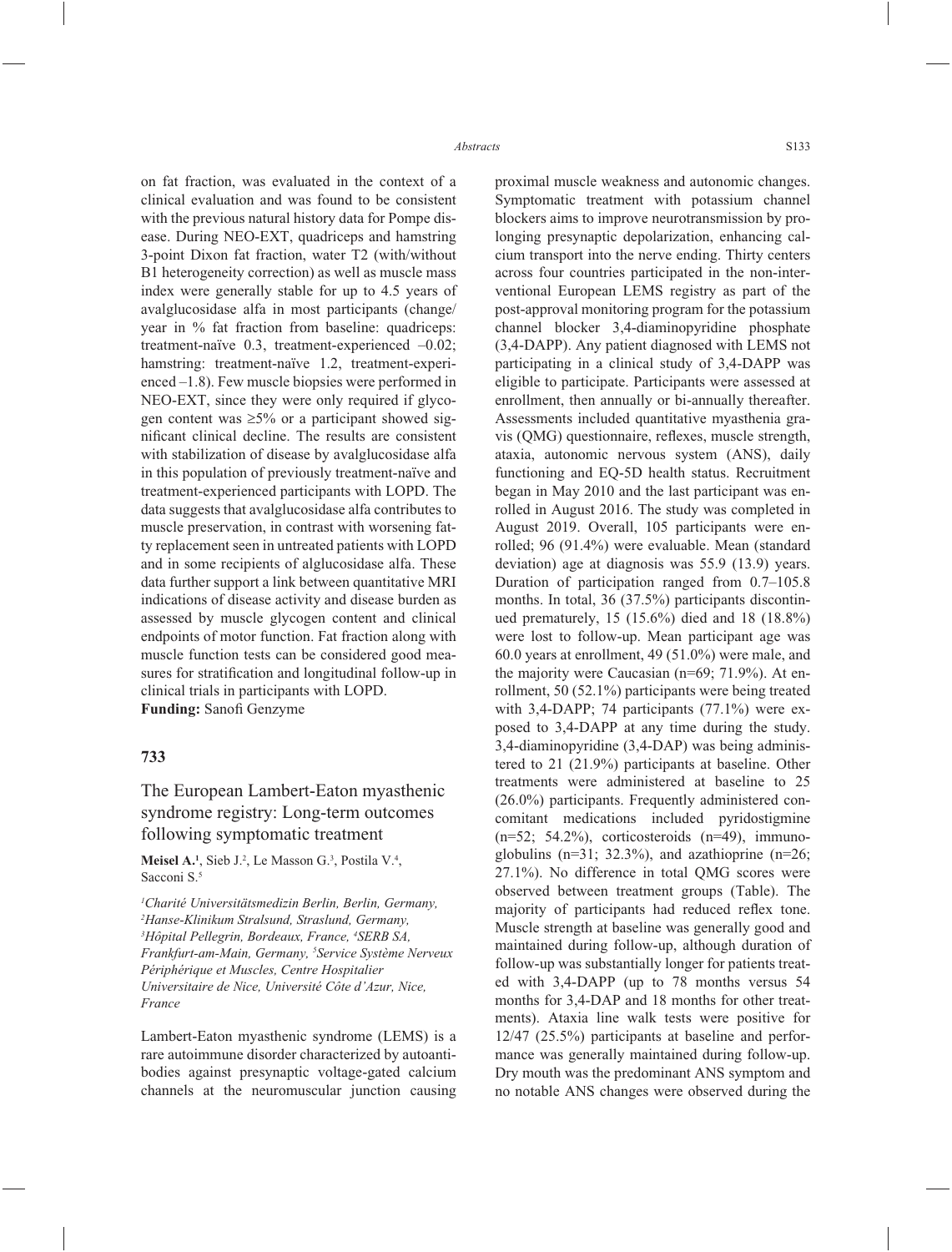study. The majority of subjects had reduced/limited functioning at baseline, but sustained or improved functioning was observed in participants administered 3,4-DAPP (Table). Inconsistent and sporadic occurrences of functional improvement and regression were observed with 3,4-DAP and other treatments. Participants administered 3,4-DAPP had improvements in mean EQ-5D visual analogue scores at three consecutive follow-up assessment periods versus baseline. EQ-5D assessments were limited by sample size with 3,4-DAP and other treatments, but deterioration was more common than improvement. Overall, 55 treatment-related adverse events (AEs) were reported by 32 (33.3%) participants and no new safety signals were identified for any treatment. Nine treatment-related serious AEs were reported by eight (8.3%) participants. These data provide further information on the natural history of LEMS and further support the riskbenefit balance previously determined for 3,4-DAPP in the symptomatic treatment of patients with LEMS.

#### **735**

## FIREFISH Parts 1 and 2: 24-Month Safety and Efficacy of Risdiplam in Type 1 SMA

**Masson R.<sup>1</sup>**, Boespflug-Tanguy  $O^{2,3}$ , Darras B.<sup>4</sup>, Day J.<sup>5</sup>, Deconinck N.<sup>6,7</sup>, Klein A.<sup>8,9</sup>, Mazurkiewicz-Bełdzińska M.10, Mercuri E.11, Rose K.12, Servais L.2,13,14, Vlodavets D.15, Xiong H.16, Zanoteli E.17, Dodman A.18, El-Khairi M.19, Gaki E.19, Gerber M.20, Gorni K.21, Kletzl H.22, Baranello G.<sup>1,23</sup>, on behalf of the FIREFISH working group

*1 Developmental Neurology Unit, Fondazione IRCCS Istituto Neurologico Carlo Besta, Milan, Italy, 2 I-Motion - Hôpital Armand Trousseau, Paris, France, 3 Université de Paris, UMR 1141, NeuroDiderot, Paris, France, 4 Department of Neurology, Boston Children's Hospital, Harvard Medical School, Boston, USA, 5 Department of Neurology, Stanford University, Palo Alto, USA, 6 Neuromuscular Reference Center UZ Ghent, Ghent, Belgium, 7 Queen Fabiola Children's University Hospital, ULB, Brussels, Belgium, 8 Paediatric Neurology, University Children's Hospital Basel, Basel, Switzerland, 9 Paediatric Neurology, Inselspital, University of Bern, Bern, Switzerland, 10Department of Developmental Neurology, Medical University of Gda sk, Gda sk, Poland, 11Paediatric Neurology and Nemo Center, Catholic University and Policlinico Gemelli, Rome, Italy, 12Paediatric Gait Analysis Service of New South Wales, The Children's Hospital at Westmead, Sydney, Australia, 13MDUK Oxford Neuromuscular Centre, Department of* 

*Paediatrics, University of Oxford, Oxford, UK, 14Division of Child Neurology, Centre de Références des Maladies Neuromusculaires, Department of Pediatrics, University Hospital Liège & University of Liège, Liège, Belgium, Liège, Belgium, 15Russian Children Neuromuscular Center, Veltischev Clinical Pediatric Research Institute of Pirogov Russian National Research Medical University, Moscow, Russia, 16Department of Pediatrics, Peking University First Hospital, Beijing, China, 17Department of Neurology, Faculdade de Medicina, Universidade de São Paulo (FMUSP), São Paulo, Brazil, São Paulo, Brazil, 18Pharma Development Neurology, F. Hoffmann-La Roche Ltd, Basel, Switzerland, 19Roche Products Ltd., Welwyn Garden City, UK, 20Pharma Development, Safety, F. Hoffmann-La Roche Ltd, Basel, Switzerland, 21PDMA Neuroscience and Rare Disease, F. Hoffmann-La Roche Ltd, Basel, Switzerland, 22Roche Pharmaceutical Research and Early Development, Roche Innovation Center Basel, Basel, Switzerland, 23The Dubowitz Neuromuscular Centre, NIHR Great Ormond Street Hospital Biomedical Research Centre, Great Ormond Street Institute of Child Health University College London, & Great Ormond Street Hospital Trust, London, UK*

**Objective:** To determine the efficacy and safety of risdiplam in infants with Type 1 spinal muscular atrophy (SMA) treated for 24 months during Parts 1 and 2 of the FIREFISH study (NCT02913482).

**Background:** SMA is a severe, progressive neuromuscular disease caused by reduced levels of survival of motor neuron (SMN) protein due to deletions and/or mutations of the SMN1 gene. A second gene, SMN2, produces only low levels of functional SMN protein. Risdiplam is a centrally and peripherally distributed, oral SMN2 pre-mRNA splicing modifier that increases the levels of functional SMN protein. Risdiplam (EVRYSDI™) has been approved by the FDA for the treatment of patients with SMA, aged 2 months and older.

**Design/Methods:** FIREFISH is a multicenter, openlabel, two-part study of risdiplam in infants with Type 1 SMA and two SMN2 gene copies (inclusion criteria 1–7 months old at enrollment). Part 1 assesses the safety, tolerability and pharmacokinetics/pharmacodynamics of different risdiplam dose levels (low-dose cohort, n=4; high-dose cohort, n=17). The pivotal Part  $2(N=41)$  assesses the efficacy and safety of risdiplam at the dose selected from Part 1. Parts 1 and 2 had the same inclusion/exclusion criteria.

**Results:** The primary endpoint of Part 2 at Month 12 was met (data-cut: 14th November 2019): 29% (12/41) of infants were able to sit without support for  $\geq$ 5 seconds, as measured by the Gross Motor Scale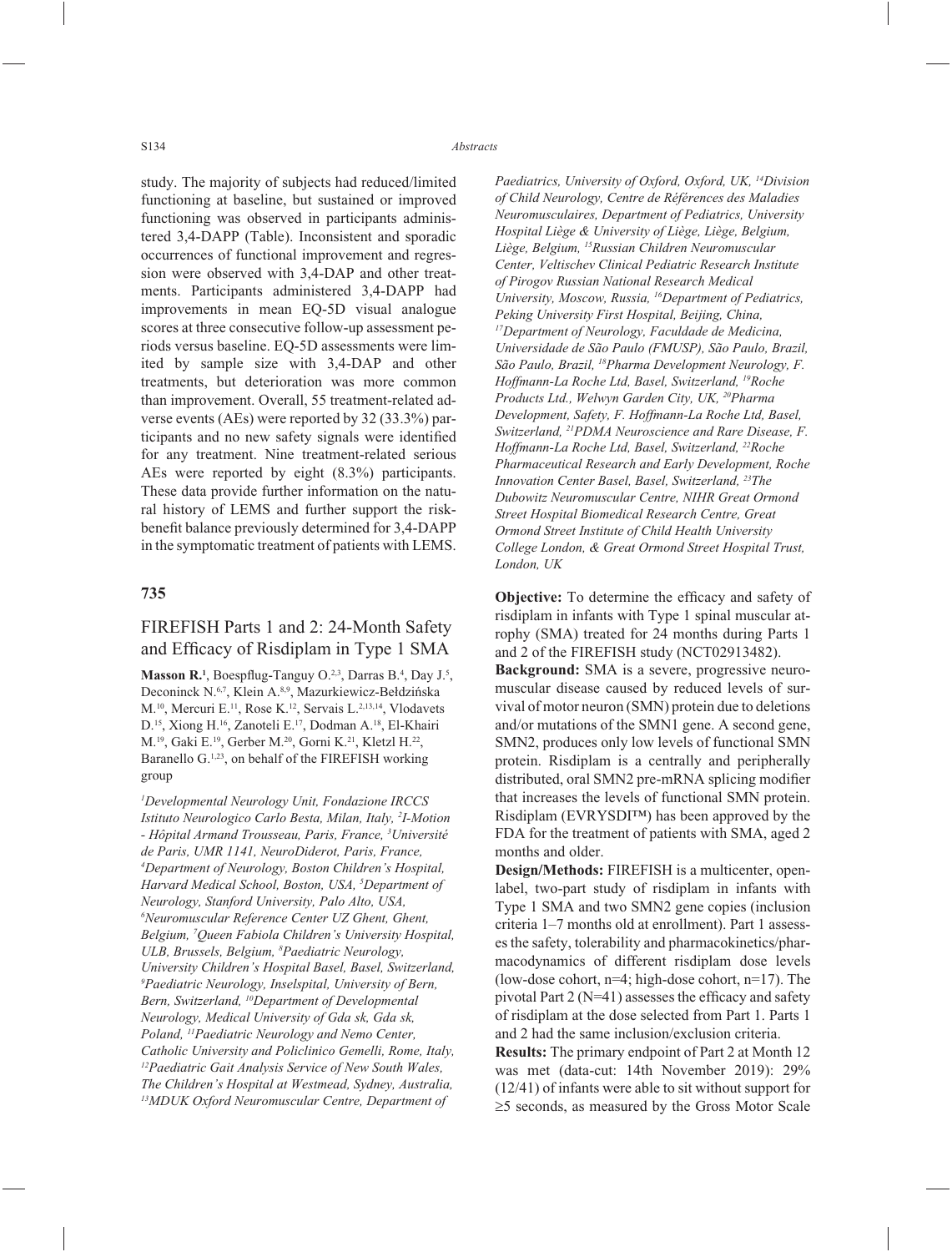of the Bayley Scales of Infant and Toddler Development, Third Edition (item 22; P<0.0001, performance criterion=5%). Previously we presented pooled safety and efficacy data from 58 infants in FIREFISH Part 1 (high-dose cohort, n=17) and Part 2 (N=41) who had received treatment with risdiplam for a minimum of 12 months (data-cut: 14th November 2019). At Month 12, 88% (51/58) of infants were alive and did not require permanent ventilation. Infants showed improvement in motor function, with 57% (33/58) scoring  $\geq$ 40 on the Children's Hospital of Philadelphia Infant Test of Neuromuscular Disorders. Infants also achieved motor milestones such as sitting without support, standing with support and bouncing (as assessed by the Hammersmith Infant Neurological Examination, Module 2) that are not observed in the natural history of Type 1 SMA. After 12 months of treatment, there were no treatment-related adverse events leading to withdrawal.

For the first time, we will present pooled safety and efficacy data from 58 infants in FIREFISH Part 1 (high-dose cohort,  $n=17$ ) and Part 2 ( $n=41$ ) who received risdiplam treatment for a minimum of 24 months.

**Conclusions:** The safety and efficacy of risdiplam are consistent between FIREFISH Parts 1 and 2, incorporating a large population of infants from study sites that span a broad geographic area worldwide. Parts 1 and 2 are ongoing globally and will provide further data on the long-term efficacy and safety of risdiplam in infants with Type 1 SMA.

#### **736**

# Clinical outcomes on spinal muscular amyotrophy adult cohort treated with Nusinersen : a prospective study

Nury M.<sup>1</sup>, Rodrigue X.<sup>2</sup>

*1 Université Laval, Québec, Canada, 2 Institut de Réadaptation en Défi cience Physique de Québec, Québec, Canada*

Approved since December 2018 in Quebec, Canada, Nusinersen is the first treatment available for spinal muscular atrophy (SMA). Several studies demonstrate the obvious efficacy in the infantile population but there are still few published studies in adult cohorts. It is therefore important to monitor adult cohorts to evaluate the functional outcomes and to determine the most relevant tests for the follow up. The evaluations are scheduled prior the introduction of the injection and at 6, 12, 18, 24 months and then annually. Patients are divided into three groups: ambulatory (A), sitter (Sit) and non-sitter (N-Sit). Group A is assessed for pulmonary function tests (PFTs), Spinal Muscular Atrophy Functional Rating Scale (SMA-FRS), Hammersmith Functional Rating Scale Extended (HFMSE), Revised Upper Limb Module (RULM), manual muscle testing with dynamometer (MMT), Time Up and Go (TUG), Timed up and down stairs test (TUDS) and 6 Minutes Walk Test (6MWT). Group Sit and N-Sit are assessed for PFTs, SMA-FRS, HFMSE, RULM, MMT and CHOP ATEND. Responses to yes/no questions on improvement are collected on specific categories: strength, energy/endurance, tonus, respiratory aspects, deglutition, mastication, mouth opening and change of voice. Subjective gains for patients and caregivers are also collected.

Twelve adult patients (21-55 years old) are currently being treated with Nusinersen in our facility. One patient is at 3 years follow up, seven patients at 18 months and four patients at 6 months. Preliminary data after 18 months follow up shows improvements (1) of the SMA-FRS and HFMSE in all cohort; (2) of the distal strength (MMT) principally in ambulatory group and (3) of the RULM and CHOP ATEND in the Sit and N-Sit groups. Ambulatory patients improved at the 6MWT in the first months and one maintained his gain even at 3 years. Stabilization in PFT (peek cough flow and vital capacity) in all the groups was observed. At the yes/no questions, the majority reported amelioration in strength (n=8/8), energy/endurance (n=7/8) and tonus ( $n=6/8$ ). In the other yes/no specific categories, patients reporting deficiencies prior to the injection described gains.

Subjectively, participants and their caregivers noted an improvement in the endurance, recovery time and tonus that leaded to better transfers, more autonomy and capacity to train and even gains on motor achievement.

These results tend to demonstrate the favorable effects of Nusinersen in the adult population. However, some of the beneficial effects like strength, mastication, deglutition, change of voice and recovery time were not well objectify by the current used tests. Furthermore, quality of life scales and bulbar functions tools specific for SMA need to be define. Also, tests should be chosen according to the mobility level of the patient (ambulatory vs non-ambulatory).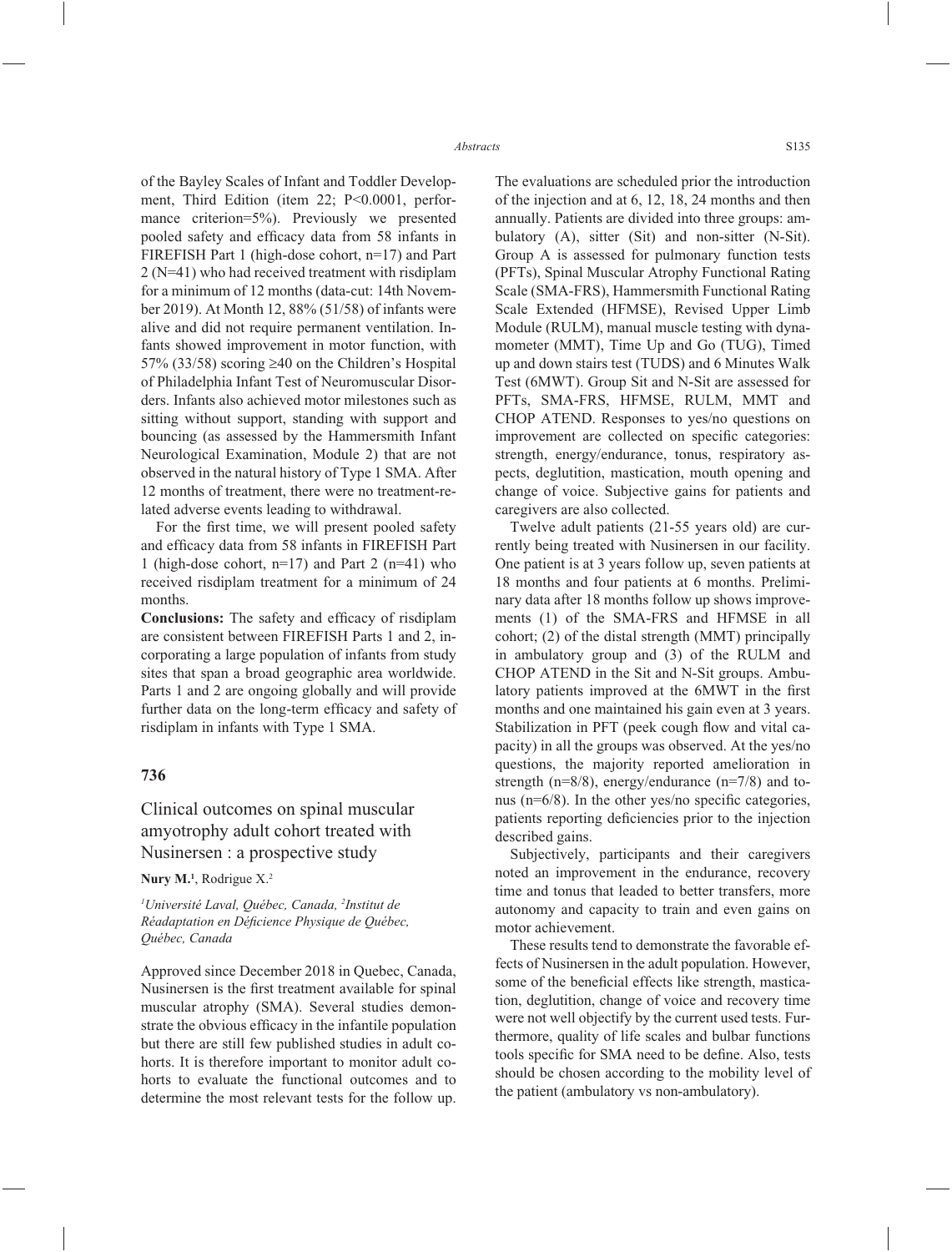## **737**

## Shoulder pain in amyotrophic lateral sclerosis: experience of our hospital

**Hernández Javier C.1** , Pérez Pérez H., Hernández García M., González Toledo G., Crespo Rodríguez M., Lobato González M., Carrillo Padilla F.

#### *1 Hospital Universitario De Canarias, San Cristóbal De La Laguna, Spain*

**Introduction:** Pain can appear at every stage of amyotrophic lateral sclerosis (ALS) evolution and it impacts highly in patients' quality of life. Although it is an often underestimated symptom, its frequency can range from 15% to 85%. Different types of pain might arise from distinct underlying mechanisms (nociceptive, neuropathic and possible central sensitization). Shoulder pain is especially frequent in ALS due to the progressive atrophy, weakness and immobility of the periscapular muscles.

**Objective:** The objective of this study was to determine the frequency of shoulder pain in our patients with ALS and to analyze its possible association with their clinical characteristics, diagnostic delay or survival. We also describe the pharmacological treatments prescribed for pain.

**Materials and Methods:** We retrospectively reviewed the medical history of all the patients with ALS diagnosis in follow-up by our Neuromuscular diseases Unit between 1/1/14 - 1/12/20. We collected ALS subtype (spinal or bulbar onset), frequency of shoulder pain and pharmacological treatments. We used the R Studio v4.0.3 to perform the statistical analysis.

**Results:** 67 cases of ALS were found, 36 patients were females and the mean age at diagnosis was 61.4 years (33-85). The most frequent onset of ALS was spinal  $(66\%)$  vs bulbar  $(31\%)$ . 73% of the patients reported having pain at some point during their clinical course. Likewise, 42% of all ALS patients specified shoulder pain during follow-up. Of these, 10 were affected with bulbar-ALS and 18 with spinal-ALS. 100% of the patients with shoulder pain had weakness in the affected arm. We found a statistically significant correlation between the existence of upper extremity weakness in the first evaluation and the appearance of shoulder pain during their clinical course ( $p \le 00.2$ ). However, there was no correlation between shoulder pain and the ALS phenotype (bulbar/spinal), age, sex, diagnostic delay or survival. As for the pharmacological treatments employed, 75%

of patients received oral medication: 29% nonsteroidal anti-inflammatory drugs (NSAIDS), 11% paracetamol and 25% paracetamol with tramadol. 11% took opioids (fentanyl). In addition, 12% required intra-articular injections of anesthetics and/or corticosteroids. Many of our patients were also taking drugs for spasticity, cramps and/or generalized neuropathic pain (gabapentin, baclofen, tizanidine, tricyclic antidepressants...) that could also have some adjuvant effect on shoulder pain relief.

**Discussion:** Our study confirms the high prevalence of pain in ALS, especially shoulder pain, as well as its direct relationship with early weakness of upper extremities. However, we did not find a lower incidence in patients with bulbar-onset vs. spinal-onset. Suspecting a nociceptive origin of the pain, NSAIDs, opioids and/or intra-articular injections were the most prescribed treatments for the shoulder pain in our patients. Therefore, we must bear in mind that pain is a relatively frequent and disabling symptom, that has been insufficiently studied in ALS. There are no guidelines at the moment about its specific treatment, so its management is based on clinical experience.

## **738**

## Case report: early-onset ALS with unusual MRI signs

Kekenadze M.<sup>1</sup>, Beridze M.<sup>1</sup>, Kvirkvelia N.<sup>2</sup>, Vashadze S.3

*1 Tbilisi State Medical University, Tbilisi, Georgia, 2 Petre SarajiShvili Institute of Neurology, Tbilisi, Georgia, 3 Batumi Shota Rustaveli State University, Batumi, Georgia*

**Introduction:** We herein report a case of an early onset ALS patient who presented to The first university clinic of Tbilisi State Medical University, complaining of muscle weakness and wasting during the last 7 months, with unusual MRI signs.

**Case report:** A 21-year-old male on neurological examination demonstrated reduction of overall muscle bulk, Triceps, and Biceps -left-hand predominant involvement observed. A weakness of limbs observed, It is safe to say, No signs of UMN involvement were seen, pathological reflexes absent, no bulbar involvement, sensation intact, autonomic nervous system -Norm, No cognitive changes. The patient underwent an MRI of the spine and head, nerve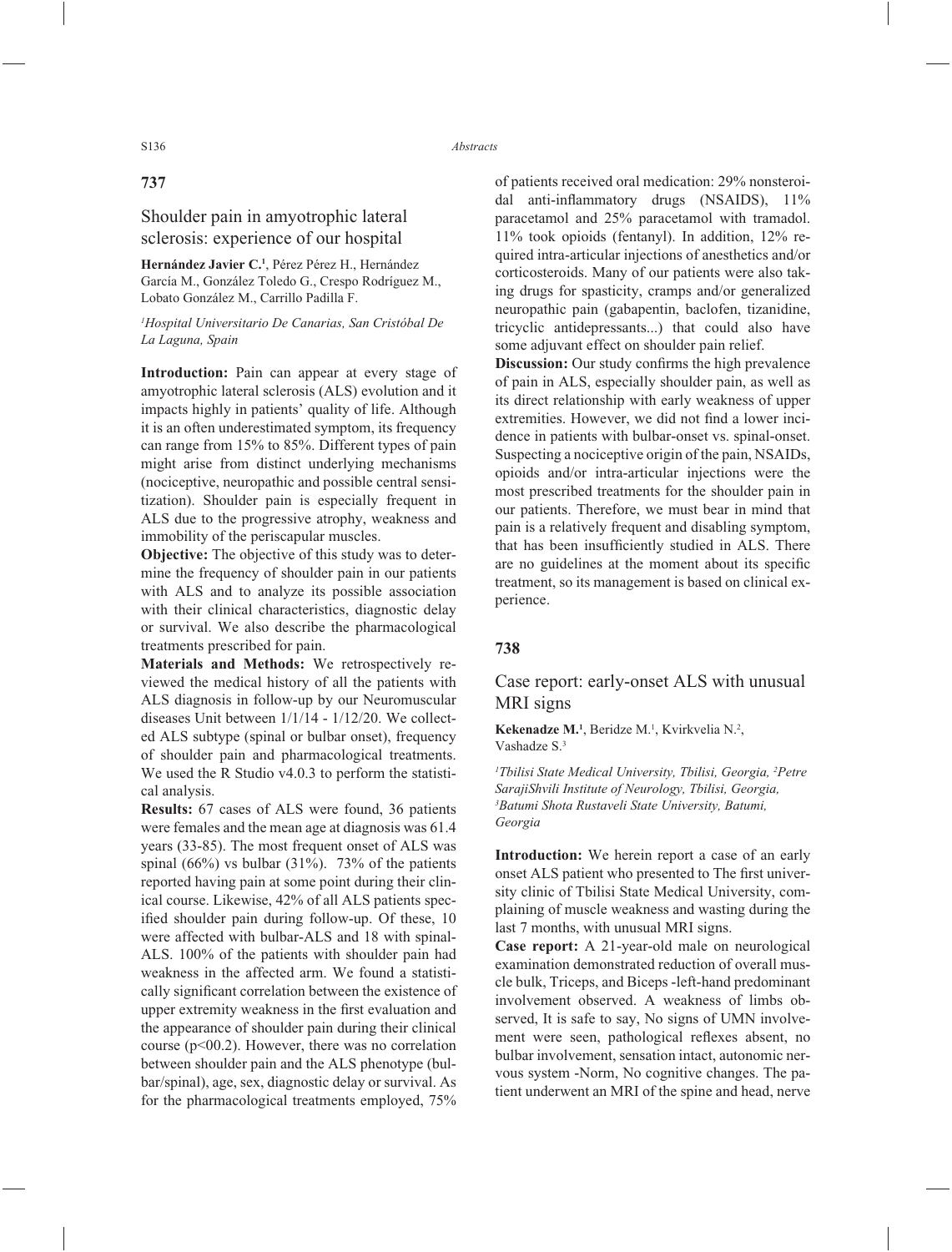conduction studies, CSF analysis. MRI of the spine demonstrated spinal cord atrophy on the level of 4-6 cervical segments, with hyperintensity of predominantly grey matter, MRI of the head showed no abnormalities. Overall lab tests were within normal values. On nerve conduction studies significant Neurogenic changes in Left arm and wrist muscles, acute denervation in biceps muscle in form of fasciculations and fibrillations. Based on the above mentioned, the Patient went on Rilutek and awaits a clinical trial.

Discussion: Our Patient fulfilled only suspected ALS criteria based on El Escorial- Revised criteria, however considering the progressive spread of symptoms and signs, without any laboratory changes, no evidence of other diseases we concluded working diagnosis, which is progressive muscular atrophy(leaning on Gold coast Criteria), a recognized variant of ALS. We strongly believe based on the available literature, that we are dealing with FUS mutation associated with early-onset ALS case with specific neuroimaging patterns on the Spinal cord. Genetic testing was performed on our patient and results will be available soon, therefore atypical Presentation and unusual neuroimaging patterns, shouldn't delay a prompt diagnosis for the patient to be involved in a clinical trial for future therapies to be successful.

#### **740**

## Timing and localization of myasthenia gravis-related gene expression

#### **Vergoossen D.<sup>1</sup>**, Keo A.<sup>1,2</sup>, Mahfouz A.<sup>1,2</sup>, Huijbers M.<sup>1</sup>

*1 Leiden University Medical Center, Leiden, Netherlands, 2 Delft University of Technology, Delft, Netherlands*

Autoantibodies against or mutations in many of the proteins involved in organizing and maintaining neuromuscular signalling cause skeletal muscle weakness (autoimmune or congenital myasthenia gravis (MG) respectively). Several reports suggest that these autoantibodies might also affect the central nervous system (CNS). Furthermore, new therapeutic strategies targeting these proteins/genes are immerging. A comprehensive overview of the timing and localization of the expression of MG-related antigens and genes in other organs is currently lacking. To assess which tissues are at risk for non-motor symptoms or off-target effects, we used in silico tools to interrogate public expression databases. Acetylcholine esterase, nicotinic AChR 1 subunit, agrin, collagen Q, Dok7, Lrp4, MuSK and rapsyn were included as MG-related genes because of their well-known involvement in either congenital or autoimmune MG. Expression of MG-related genes was investigated in all human tissues using GTEx data, and in specific brain regions, neurodevelopmental stages, and specific CNS cell types using datasets from the Allen Institute for Brain Sciences. We found MG-related genes are widely expressed throughout the human body, with notable co-expression in the brain and reproductive tissues. MG-related genes furthermore show heterogenous spatio-temporal expression patterns within the CNS. Interestingly, AGRN, LRP4 and MUSK are prominently expressed outside a synaptic context in nonneuronal cell types. For each of the investigated genes several (new) tissues, brain areas and cortical cell types with (relatively) high expression were identified suggesting a potential role for these genes outside skeletal muscle. The possible presence of MG-related antigens in other tissues suggests that autoimmune MG, congenital MG or treatments targeting the same proteins may affect MG-related protein function in these organs.

## **741**

Association Between Statin Use and Survival in patients with ALS: A Propensity Score-Matched Analysis

Mirian A.<sup>1</sup>, Vyas M.<sup>2</sup>, Zinman L.<sup>2</sup>, Abrahao A.<sup>2</sup>

*1 Western University, London, Canada, 2 University of Toronto, Toronto, Canada*

**Introduction:** Statins are one of the most commonly used drugs in adults. There remains clinical equipoise for healthcare providers managing ALS patients on statin therapy given the unclear association between statin therapy and survival based on prior studies.

**Objective:** To evaluate the association between statin use and survival in adult  $(> 18$  years old) patients with ALS included in the Pooled Resource Open-Access ALS Clinical Trials (PRO-ACT) database.

**Methods:** We performed a retrospective study of patients with a diagnosis of ALS that were included in the multi-centre registry of prior clinical trials in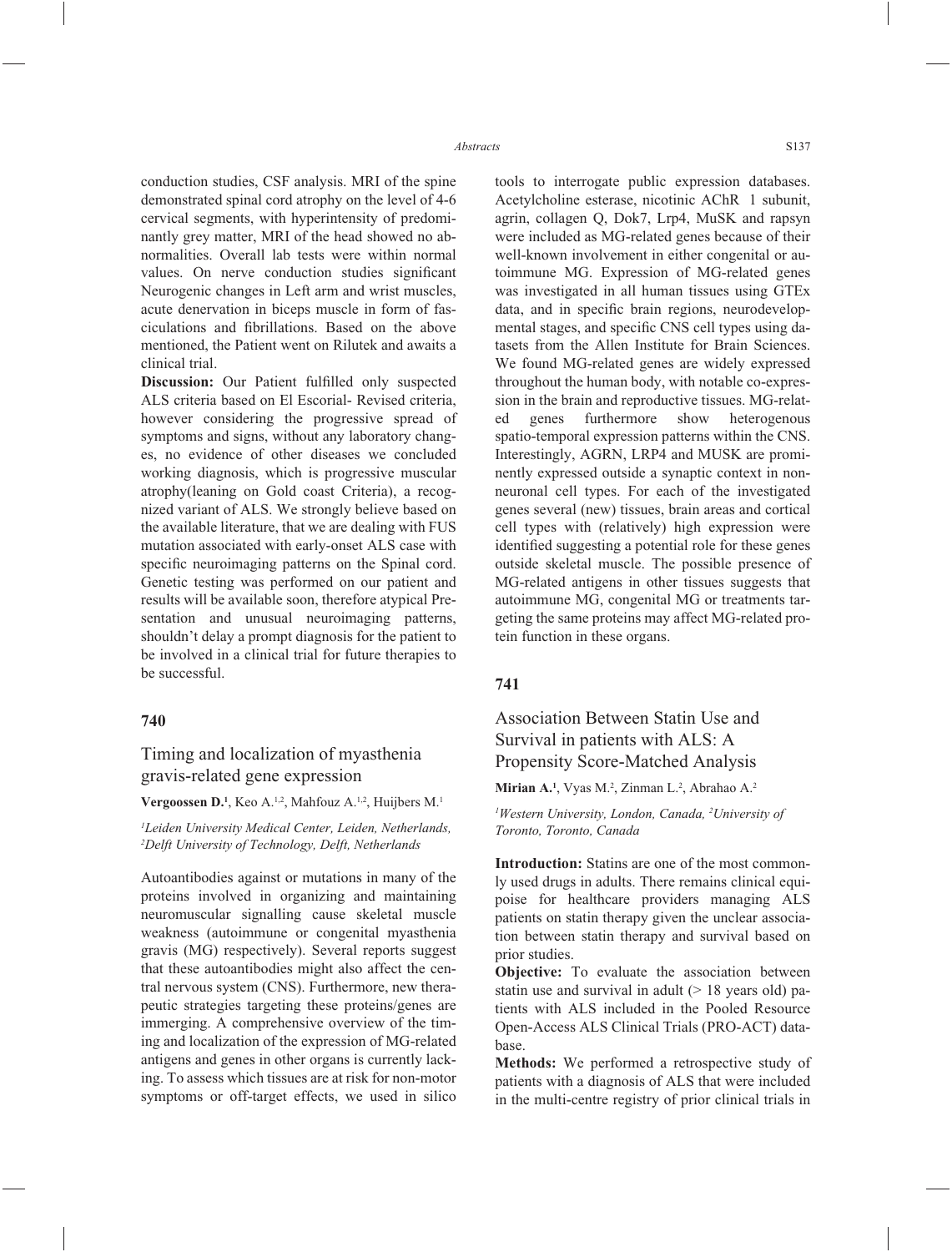patients with ALS, known as the PRO-ACT database. We matched patients with prior use of statin to those without prior statin use using propensity score methods, accounting for age, sex, ethnicity, baseline ALS-Functional Rating Scale score, Riluzole use, and bulbar onset of disease. We followed patients from start date (time of entry in the database) to 36 months after and recorded death and loss to followup readily available in the database. We compared survival in the matched pairs using Kaplan Meier curves, and calculated hazard ratio (HR) of death using Cox proportional hazard models, accounting for the matched nature of the cohort. Given the nonproportional effects of statin use on mortality, we employed piecewise regression models to report mortality associated with statin use in two timeframes: from 0-12 months and from 13-36 months.

**Results:** From a total of 3439 people, we identified 131 people with prior statin use, and matched them to 131 controls from the non-users. We ensured that the matching process was adequate. There was no difference in survival at 3 years based on Kaplan Meier curves (stratified log rank test,  $P = 0.68$ ). The HR of 3-year mortality was  $0.83$  (95% confidence interval, 0.53-1.32) after accounting for propensitymatching. Statin use was not associated with mortality in the first 12 months (HR  $0.66$ ;  $0.39-1.11$ ), nor between 13 to 36 months (HR 2.70; 0.77-9.53).

**Conclusion:** Our findings suggest that statin use is not associated with survival in adult patients with ALS. Healthcare providers should exercise caution when discontinuing or replacing statins in patients with ALS, especially if statins are otherwise clinically indicated.

#### **742**

# The Impact of non-dystrophic Myotonia on PAtients and Caregivers' qualiTy of life (IMPACT) survey results

**Diaz-Manera J.**, Hewamadduma C., Meola G., Montagnese F., Sacconi S., Nowak U., Pleticha R., von Gallwitz P., Zozulya-Weidenfeller A.

*1 Newcastle University International Centre for Life Newcastle upon Tyne, Newcastle, United Kingdom,*  <sup>2</sup>Sheffield Institute of Translational Neurosciences, *University of Sheffield, Sheffield, United Kingdom, University of Milan, Neurorehabilitation Sciences, Casa di Cura del Policlinico, Milan, Italy, Milan, Italy, 4 Ludwig-Maximilian University, Munich, Friedrich-Baur-Institute, Department of Neurology, Munich,* 

*Germany, Munich, Germany, 5 University Hospital of Nice, Provence-Alpes, Cote d'Azur, Nice, France, Nice, France, 6 admedicum® Business for Patients GmbH & Co KG, Cologne, Germany, Cologne, Germany, 7 admedicum® Business for Patients GmbH & Co KG, Cologne, Germany, Cologne, Germany, 8 admedicum® Business for Patients GmbH & Co KG, Cologne, Germany, Cologne, Germany, 9 Lupin Atlantis Holdings SA, Neurosciences, Zug, Switzerland, Zug, Switzerland* 

**Background:** Non-dystrophic myotonias (NDM) predominantly manifest as delayed muscle relaxation leading to muscle stiffness that, in some forms of NDM, tends to diminish with repeated contraction. Symptoms of NDM can also include transient weakness/paralysis, pain, cramps, muscle hypertrophy, and fatigue, and can vary by NDM subtype. Although the impact of these symptoms on patients' quality of life has been described previously, NDM has historically been viewed as a disease that has a minor impact on patients. In this survey, we aimed to unveil the patients' perspective on how their symptoms impact their daily life as well as how people caring for patients with NDM are affected.

**Method:** Patients and caregivers of individuals diagnosed with NDM were asked to participate in two separate anonymous online surveys. Each survey was run for three months using an online survey tool. Details of diagnosis, treatments, and relationship of caregiver to a patient were those reported by the participant and were not confirmed by health care providers.

**Results:** The patient survey was completed by 181 people with NDM from 27 countries and 59 caregivers taking care of patients with NDM. Chloride channelopathies were most represented (n=116) versus sodium (n=43). 64% of NDM patients reported their symptoms to appear more than 10 years prior to receiving a diagnosis and many others at least 2 and up to 10 years (27%). Symptoms and patients' abilities are described in Table 1. Although 59% of respondents have used symptomatic drug treatment with predominant use of mexiletine  $(41\%)$ , many patients indicated that they fear side effects (20%), or have never received a prescription (12%), or they don't want to take any pharmaceutical treatment (11%). Although regularly seeing different specialists, 33% reporting only moderate satisfaction and a third  $(34\%)$  saying they were not satisfied with clinical management of their disease.

It is the first survey examining disease burden on NDM caregivers demonstrating that almost half (45%) of caregivers are spending at least 5 hours a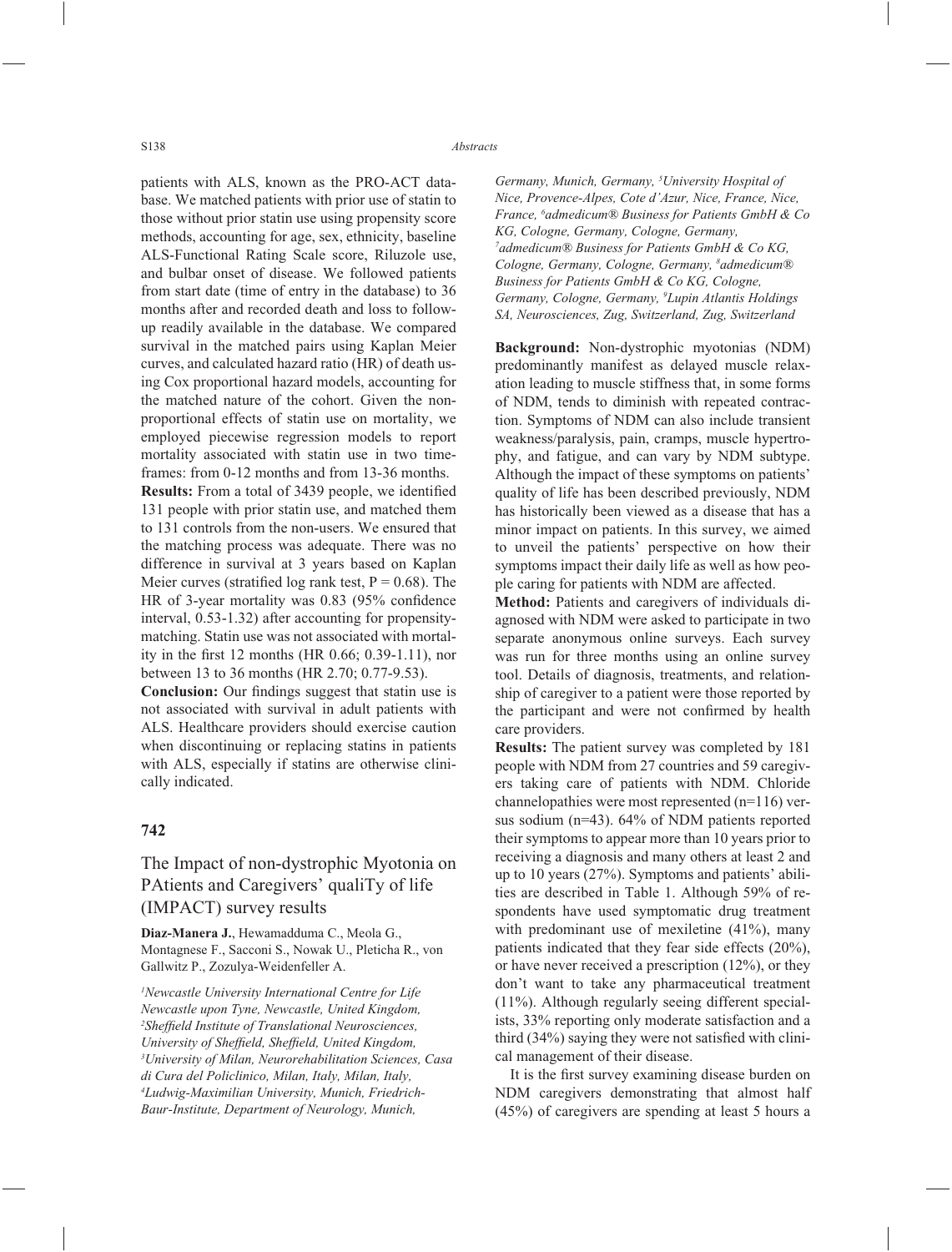week on care, with 29% spending at least 10 hours a week. The symptoms caregivers most likely wanted to improve in NDM patients were muscle stiffness, pain, emotions (embarrassment due to inabilities caused by NDM), reduction in falling and fatigue. The symptoms patients most wanted to be improved were muscle stiffness, mobility problems, pain and tiredness. There appeared to be a correlation between a) symptoms/abilities experienced more often and those improved with drug treatment and b) symptoms that appeared more often and those patients or caregivers desired to improve most.

**Conclusion:** Our data confirm that the lack of appreciation of the burden of the disease on patients' quality of life, as well as a lack of awareness of the impact of NDM symptoms contribute to delaying confirmation of diagnosis. Caregivers play an important role in NDM and the burden on caregivers can be significant in some cases. These outcomes should guide clinicians to better address myotonia symptoms to improve clinical management of this patient group and keep the well-being of caregivers in mind.

#### **743**

## A novel quantitative platform for utrophin evaluation in cell culture

Soblechero Martin P.<sup>1,2</sup>, López-Martinez A.<sup>1</sup>, Arechavala-Gomeza V.1,3

*1 Biocruces Bizkaia Health Research Institute, Barakaldo, Spain, 2 Osakidetza Basque Health Service, Bilbao-Basurto Integrated Health Organisation, Basurto University Hospital, Clinical Laboratory Service, Bilbao, Spain, 3 Ikerbasque, Basque Foundation for Science, Bilbao, Spain*

**Introduction:** Utrophin is a dystrophin paralog which expression is increased in DMD patients' muscle as well as in the mdx murine model. Utrophin overexpression has been proposed as a natural mechanism to compensate for the lack of dystrophin and consequently a promising therapeutic approach for the treatment of patients with Duchenne and Becker muscular dystrophies (DMD/BMD). In the evaluation of potential therapies aiming to overexpress utrophin, western blotting and quantitative PCR are methods commonly used, but a variety of non-standardised protocols and lack of good positive controls difficult the in vitro assessment of new drugs. Novel techniques, such as myoblot assays (1),

droplet digital PCR and CRISPR/Cas9 gene edition have provided the neuromuscular community with tools that could contribute in accurately quantifying utrophin expression in cell culture.

**Objectives:** To establish a method for utrophin quantification in vitro combining accurate measurements of gene and protein expression with a reliable positive utrophin over-expression control (2). This platform should facilitate the evaluation of new therapies in early stages of development and eventually accelerate the transit of these treatments to the clinic. **Methods:** Myoblot protocols were optimised to quantify utrophin protein in microplates and droplet digital PCR (ddPCR) protocols were optimised to obtain absolute utrophin gene expression quantification. An immortalised DMD cell cultured was edited by CRISPR/Cas9 methods to generate a culture that endogenously overexpresses utrophin, useful as a positive control in both techniques. The original DMD cell cultures (negative control) and the edited culture (positive controls) were used to assess utrophin expression after treatment of the DMD cultures with different utrophin modulators.

**Results:** We have characterised our newly generated cell cultures and have optimised the cell culture protocol to implement a workflow for utrophin quantification that includes accurate protein and gene expression evaluation, combining myoblot and ddPCR techniques. Using this combo, we can perform screening assays of utrophin overexpression drugs with higher sensitivity and reproducibility than the standard methods.

**Conclusion:** The combination of myoblots and ddP-CR procedures with a reliable utrophin overexpression control offers many advantages and facilitates a detailed evaluation of potential treatments aiming to overexpress utrophin protein.

- 1. Ruiz-Del-Yerro E, Garcia-Jimenez I, Mamchaoui K, Arechavala-Gomeza V. Myoblots: dystrophin quantification by in-cell western assay for a streamlined development of Duchenne muscular dystrophy (DMD) treatments. Neuropathol Appl Neurobiol. 2018;44:463-73.
- 2. Soblechero-Martín P, Albiasu-Arteta E, Anton-Martinez A, de la Puente-Ovejero L, Garcia-Jimenez I, González-Iglesias G, et al. Duchenne Muscular Dystrophy Cell Culture Models Created By CRISPR/Cas 9 Gene Editing And Their Application To Drug Screening. bioRxiv. 2021:2020.02.24.962316.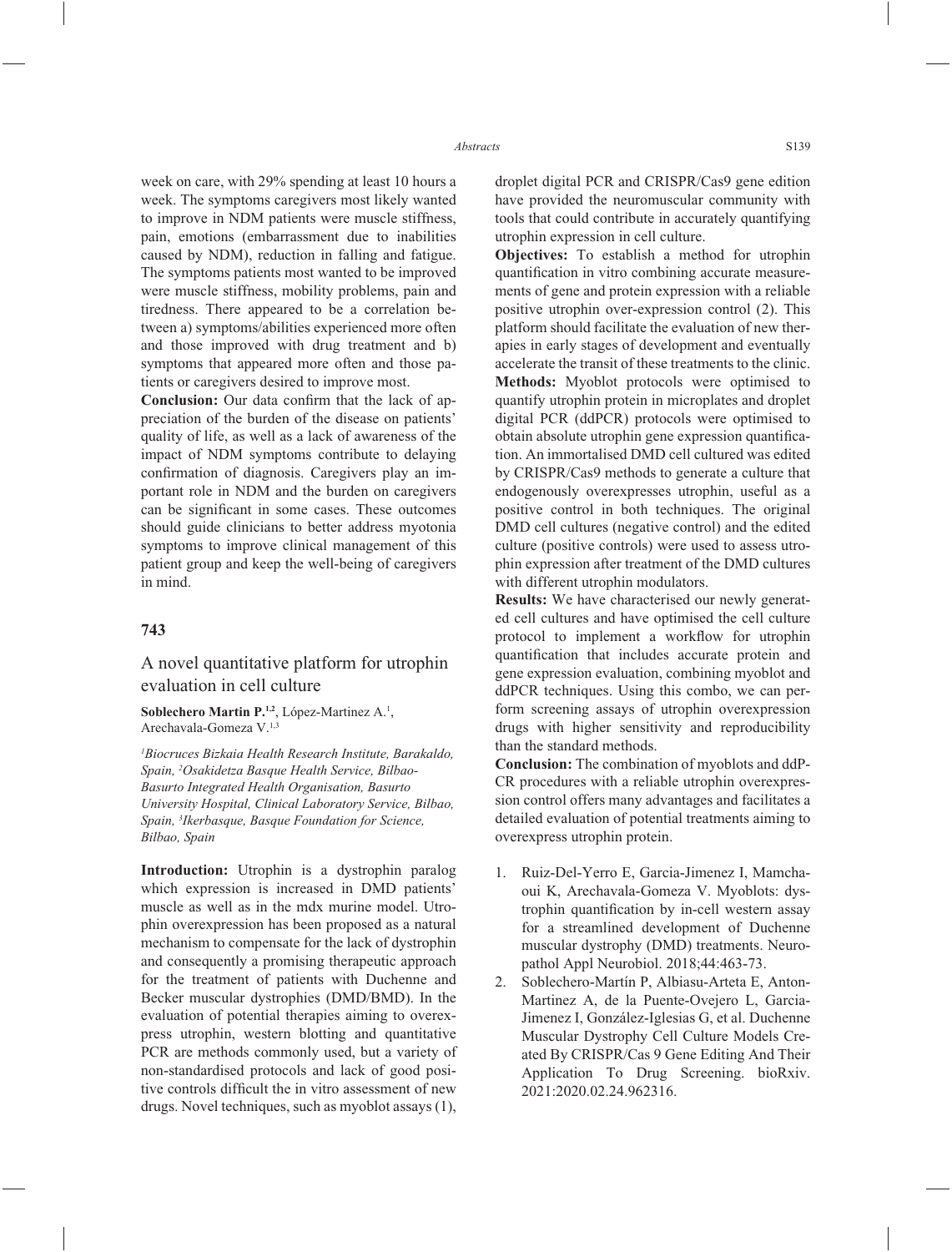## **744**

# Myotubular myopathy associated with Klippel-Feil Syndrome

**Nogueira Fontana P.1** , Alves de Siqueira Carvalho A.2 , da Cunha Correia C.1

*1 Muscle Biopsy Laboratory, Oswaldo Cruz University Hospital, University of Pernambuco, Recife, Brazil, 2 Department of Neurosciences, Centro Universitário Saúde ABC, FMABC, Santo André, Brazil*

**Introduction:** X-linked myotubular myopathy (XLMTM; OMIM #310400) is a rare congenital disease characterized by severe hypotonia and respiratory failure at birth in affected males. It has a lethal course in the first year of life, but some individuals may show improvement in respiratory and motor function. It is caused by mutations in the MTM1 gene, which encodes myotubularin, a key enzyme for skeletal muscle maturation.

**Case report:** a 1-year-old boy presented with muscle weakness and hypotonia, complaining of dysphagia and respiratory weakness, requiring invasive ventilation. After a few months, he recovered his respiratory function, depending on ventilatory assistance only during the night. He started to develop motor milestones, such as cephalic sustenance, sedestation and walking with orthosis support. There was no parental consanguinity or similar cases in the family. Clinically, he presented hypotonia, an elongated face, V-shaped mouth, proximal limb weakness, cleft palate, pectus carinatum, short neck, scoliosis, dolichocephaly, limited cervical movement, ophthalmoparesis, facial weakness, cryptorchidism and low posterior hairline.

**Results:** CK level was 105IU/L (reference: <168IU/L); electromyography showed a myopathic pattern. Exome sequencing revealed a pathogenic variant in the GDF3 gene (c.796C>T,p.(Arg-266Cys)). Muscle biopsy showed atrophic rounded fibers, nuclear centralization and necklace fibers; an ATPase stain showed optically empty spaces, which stained intensely blue in NADH, pathologically consistent with myotubular myopathy. A Microarray study detected loss of genetic material on the X chromosome (Xq28) equivalent to 268kb. Such deletion represented a pathogenic copy number variation covering MTM1 and MAMLD1 genes.

**Discussion:** approximately 90% of XLMTM cases result from point mutations in the MTM1 gene, while 10% are due to deletions/duplications in Xq28; in the latter, severe phenotype is expected, with death within the first year of life. In large deletions, the concurrent involvement of the MAMLD1 gene is described, associated with genital abnormalities. In the case reported, there were no genital abnormalities, except cryptorchidism. It is noteworthy that the good evolution of this case is unexpected for such deletion. The exome study did not detected point mutations in the MTM1 gene, but identified a pathogenic variant in the GDF3 gene which causes Klippel-Feil syndrome (OMIM #613702). This syndrome had not yet been associated with myotubular myopathy. It is characterized by a clinical triad: short neck, low posterior hairline, and limited neck movement, present simultaneously in less than 50% of patients. This case presents all of these characteristics, allowing us to describe the first association of Klippel-Feil syndrome and myotubular myopathy. Another important aspect to be highlighted is the insistence on a molecular diagnosis even when an exome does not show pathogenic variants in MTM1. This is because in 10% of cases diagnosis will be by microarray or MLPA test.

**Conclusion:** the relationship between the genotype and clinical evolution of this case contrasts with that reported in literature. Pathologic findings reinforce the importance of muscle biopsy when a complete exome shows no pathogenic variants, allowing the choice of a more appropriate molecular methodology. This appears to be the first case of Klippel-Feil syndrome associated with XLMTM described in the literature.

## **747**

## Diffusion Weighted MR Spectroscopy of the brain in Duchenne Muscular Dystrophy

Doorenweerd N.<sup>1,2,3</sup>, Tamsma M.<sup>1</sup>, Najac C.<sup>1</sup>, Hollingsworth K.<sup>4</sup>, Niks E.<sup>2,5</sup>, Straub V.<sup>3</sup>, Ronen I.<sup>1</sup>, **Kan H.1,2**

*1 C.J. Gorter Center for High Field MRI, Department of Radiology, Leiden University Medical Center, Leiden, The Netherlands, 2 Duchenne Center Netherlands, Netherlands, 3 John Walton Muscular Dystrophy Research Center, Newcastle University and Newcastle Hospitals NHS foundation Trust, Newcastle, United Kingdom, 4 Newcastle Magnetic Resonance Centre, Institute of Cellular Medicine, Newcastle University, Newcastle, United Kingdom, 5 Department of Neurology, Leiden University Medical Centre, Leiden, The Netherlands*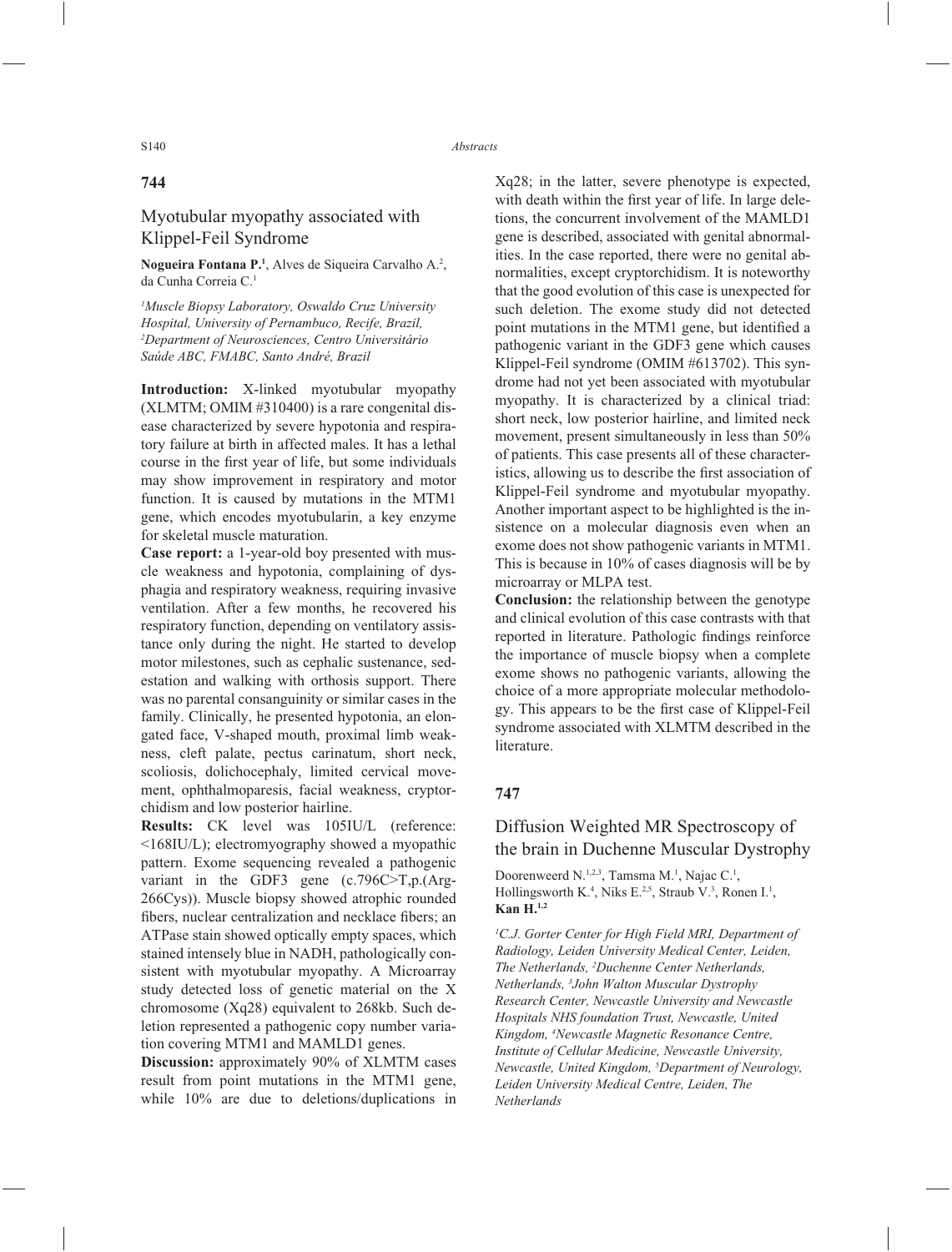**Introduction:** The neuromuscular disorder Duchenne muscular dystrophy (DMD) presents with a wide range of neurocognitive deficits in approximately 30% of patients. These difficulties can be of great impact on the family. Therefore, a better understanding of these brain comorbidities and their origin is important. Diffusion-weighted MRI studies of the brain have demonstrated structural white matter differences between patients with DMD and controls. However, it is unclear how these water diffusion results are associated with specific alterations in tissue microstructure. With diffusion weighted spectroscopy (DWS), the diffusion properties of intracellular metabolites, such as N-acetylaspartate (NAA), creatine and total choline can be measured. The apparent diffusion coefficient (ADC), illustrating the average movement of a metabolite in space during the observed diffusion time, gives insight into these diffusion properties and could be linked to compartment and cell type specific pathology. Here, we aimed to assess potential changes in metabolite ADC in DMD patients compared to controls in a brain region where increased ADC of water was reported.

**Materials and Methods:** Scans were acquired in a two-center study (LUMC (NL) and Newcastle University (UK)) at 3 Tesla (Philips Achieva, Best, The Netherlands) using an 8-channel head coil. A 3D T1-weighted scan (TE/TR, 4.6/9.8 ms; spatial resolution 1.17x0.92x1.17 mm; 4:55 min) was obtained for anatomical reference. DWS data were acquired using an ECG triggered PRESS sequence from a volume of interest (VOI) located in the white matter (figure 1)(TE=125 ms, TR=2 cardiac cycles, VOI 30x20x15mm, 24 signal averages, acq. time 3:20 min,  $b=0$  and  $b=3765$  mm/s2, three diffusion directions). Inclusion criteria for analyses were a signalto-noise ratio >6; a Full-Width-Half-Maximum for NAA of <0.030 ppm and a Cramer-Rao Lower Bound of <6% for NAA and <10% for choline and creatine. Covariates were age, genetic mutation, study center and volume fractions. Volume fractions of CSF, white matter and grey matter in the VOI were determined using FSL FAST tissue segmentation and MATlab calculations. Metabolite ADCs were compared between patients with DMD and healthy controls using a multivariate general linear model in SPSS and considered significant at  $p<0.05$ . **Results:** DWS data from 20 DMD patients and 11 age matched controls were included in the analysis. Tissue fractions, genetic mutation, study center and age did not significantly correlate with the ADC of the three metabolites. No differences in mean ADCs were found between DMD patients and healthy controls (mean  $\pm$  SD: NAA 0.16 $\pm$ 0.02 vs 0.17 $\pm$ 0.02: creatine  $0.17\pm0.02$  vs  $0.17\pm0.02$  and choline  $0.16\pm0.04$  vs  $0.14\pm0.03$ 

**Discussion/Conclusion:** Average diffusivities of NAA, creatine and choline did not differ between DMD patients and healthy controls, in a region where previously water ADC was shown to be increased in DMD. This may indicate a lack of celltype specificity. With respect to metabolite concentrations; higher NAA, and both higher, lower and equal concentrations of choline have been reported. Further analyses will be performed to determine the water ADC and metabolite concentrations in this cohort in the same VOI to assess the relationship between the metabolite ADC, water ADC and metabolite concentration.

#### **748**

# The UK FSHD Patient Registry: Linking Patients to National and International Research Projects

**Porter B.**<sup>1</sup>, Orrell R.<sup>2</sup>, Graham A.<sup>3</sup>, Watt S.<sup>3</sup>, Lunt P.<sup>4</sup>, Norwood F.<sup>5</sup>, Roberts M.<sup>6</sup>, Willis T.<sup>7</sup>, Matthews E.<sup>8</sup>, Muni-Lofra R.1,9, Marini-Bettolo C.1,9

*1 The John Walton Muscular Dystrophy Research Centre, Translational and Clinical Research Institute, Newcastle University, Newcastle upon Tyne, UK, 2 UCL Queen Square Institute of Neurology, University College London, London, UK, <sup>3</sup>Patient Representative, UK,*<br><sup>4</sup>University of Bristol, Bristol, UK, <sup>5</sup>Denartment of *University of Bristol, Bristol, UK, 5 Department of Neurology, Kings College Hospital, London, UK, 6 Greater Manchester Neurosciences Centre, Salford Royal NHS Foundation Trust, Salford, UK, 7 Neuromuscular Service, The Robert Jones and Agnes Hunt Orthopaedic Hospital NHS Foundation Trust, Shropshire, UK, 8 The Atkinson Morley Regional Neurosciences Centre, St George's University Hospital NHS Foundation Trust, London, UK, 9 Newcastle upon Tyne Hospitals NHS Foundation Trust, Newcastle upon-Tyne, UK*

**Background:** The UK Facioscapulohumeral Muscular Dystrophy (FSHD) Patient Registry is a patient self-enrolling online database collecting clinical and genetic information about FSHD type 1 (FSHD1) and type 2 (FSHD2). The registry was established in May 2013 with support from Muscular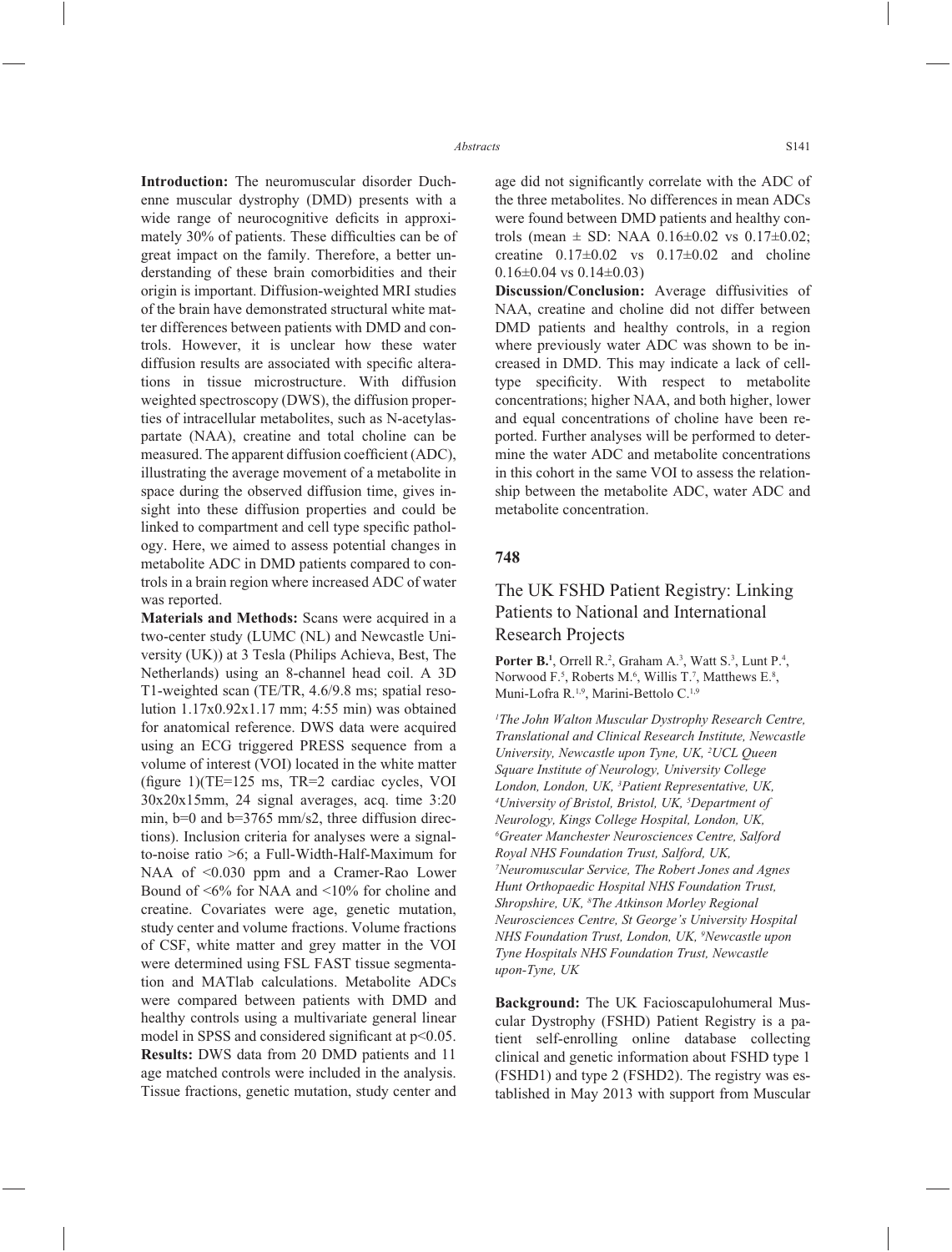Dystrophy UK, assisted by the TREAT-NMD Alliance and is coordinated by Newcastle University. The registry aims to; facilitate academic and clinical research, better characterise and understand FSHD, and disseminate information relating to upcoming studies and research advancements.

**Method:** The registry is used to capture longitudinal, self-reported data through an online portal available to patients and clinicians. Where specialised clinical or genetic information is required, the neuromuscular specialist involved in the patient's care can be invited to provide some additional information and the patient can select them from a pre-populated list at the registration stage. The registry has adopted the TREAT-NMD core dataset (https:// treat-nmd.org/downloads/file/registries\_toolkit/ FSH\_core\_dataset\_May2011.pdf). This includes but is not limited to patient-reported items such as symptoms (including weakness), ventilation status and current best motor function as well as clinician-reported items such as genetic confirmation of FSHD. **Results:** Between May 2013 and February 2021, 1,026 participants registered with the UK FSHD Patient Registry. On average, 9 new participants register each month.

For those who have a clinical diagnosis, 96% have FSHD or FSHD1, and 4% have FSHD2. Overall, 48% have genetic confirmation of their condition and the most commonly reported weakness was shoulder (92%), followed by hip (71%), facial (70%), then ankle (67%). The average age of shoulder weakness onset was  $24 \pm 15$  years, with 50% of all shoulder weakness onset reported between the years of  $0 - 19$ . For pain, patients rated shoulder and lower back pain the highest compared to arm, hand, hip, leg and foot pain on a universal pain assessment tool. As this was developed specifically for the registry it requires further validation. Twenty six percent of patients who provided information on pain medication (175/603) collectively reported using 37 different pain medications. Excluding over the counter pain medications; ibuprofen (81%), paracetamol (63%) and co-codamol (44%), the most common pain medications used were tramadol (19%), amitriptyline (18%), naproxen (14%) and diclofenac  $(11\%)$ .

The registry has previously supported approximately 27 registry enquiries including; the ACT-MuS clinical trial, where the UK FSHD Patient Registry helped recruit more participants than any other referral route, and a natural history study of infantile onset FSHD, where 42% of patients were

recruited from registry. In the past 12 months, the registry has facilitated 12 enquiries including, three COVID-19 surveys, and various surveys capturing information on dysphagia, pregnancy, sleep and the patient/caregiver experience.

**Conclusion:** The registry is currently one of the largest national FSHD patient registries and is an example of a versatile, cost-effective research tool that can help facilitate and advance a wide range of FSHD research. Additional work continues to be done to improve reporting of genetic information on the registry and there are future data linkage plans between the registry and the Newcastle Research Biobank for Rare and Neuromuscular Diseases.

#### **749**

# The UK Myotonic Dystrophy Patient Registry: Linking Patients to National and International Research Projects

Porter B.<sup>1</sup>, Turner C.<sup>2</sup>, Monckton D.<sup>3</sup>, Hilton-Jones D.<sup>4</sup>, Bowler M.<sup>5</sup>, Roberts M.<sup>6</sup>, Rogers M.<sup>7</sup>, Rose M.<sup>8</sup>, Orrell R.<sup>9</sup>, Donachie J.<sup>10</sup>, Williams D.<sup>11</sup>, Hamilton M.<sup>12</sup>, Hewamadduma C.13, Sodhi J.1,14, Marini-Bettolo C.1,14

*1 The John Walton Muscular Dystrophy Research Centre, Translational and Clinical Research Institute, Newcastle University, Newcastle upon-Tyne, UK, 2 University College Hospital, National Hospital for Neurology and Neurosurgery, London, UK, 3 Institute of Molecular, Cell and Systems Biology, University of Glasgow, Glasgow, UK, 4 Department of Clinical Neurology, John Radcliffe Hospital, Oxford, UK, 5 Myotonic Dystrophy Support Group, Nottingham, UK, 6 Department of Neurology, Salford Royal NHS Foundation Trust, Salford, UK, 7 Institute of Medical Genetics, University Hospital of Wales, Cardiff, UK, 8 Kings College University, London, UK, 9 UCL Queen Square Institute of Neurology, University College London, London, UK, 10School of the Arts, English and Drama, Loughborough University, Loughborough, UK, 11Patient Family Representative, UK, 12West of Scotland Clinical Genetics Service, Queen Elizabeth University Hospital, Glasgow, UK, <sup>13</sup>Sheffield* **Teaching Hospitals NHS Foundation Trust, Sheffield,** *UK, 14Newcastle upon Tyne Hospitals NHS Foundation Trust, Newcastle, UK*

**Background:** The UK Myotonic Dystrophy Patient Registry is a patient self-enrolling online database collecting clinical and genetic information about myotonic dystrophy type 1 (DM1) and type 2 (DM2). The registry was established in May 2012 with support from Muscular Dystrophy UK and the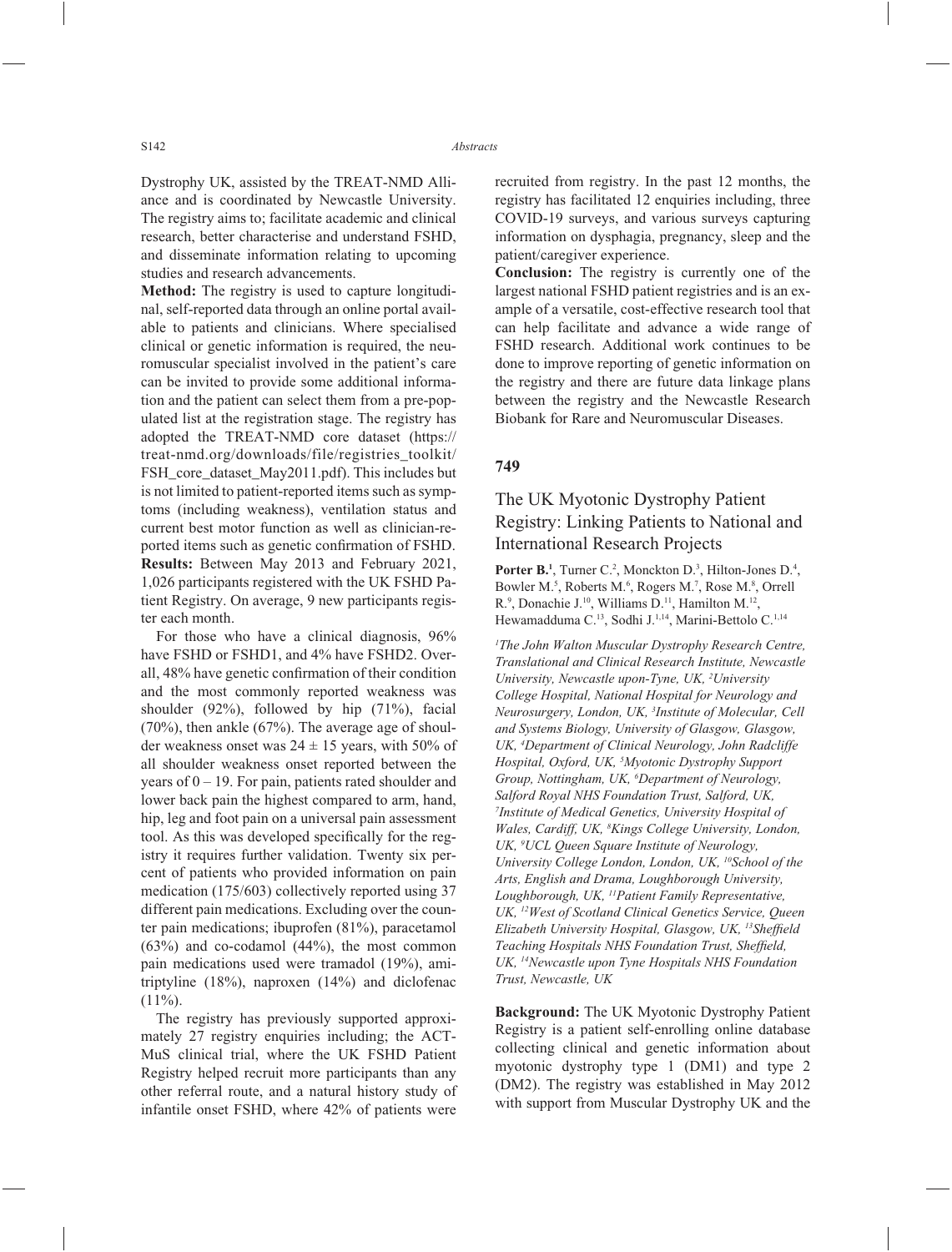Myotonic Dystrophy Support Group, assisted by the TREAT-NMD Alliance and is coordinated Newcastle University. The registry aims to; facilitate academic and clinical research, better characterise and understand DM, and disseminate information relating to upcoming studies and research advancements. **Method:** The registry is used to capture longitudinal, self-reported data through an online portal available to patients and clinicians. Where specialised clinical or genetic information is required, the neuromuscular specialist involved in the patient's care can be invited to provide some additional information and the patient can select them from a pre-populated list at the registration stage.

The dataset collected within the registry includes all mandatory and highly encouraged items agreed at the 2009 TREAT-NMD and Marigold Foundation workshop held in Naarden (https://treat-nmd.org/ downloads/file/registries\_toolkit/DM1\_core\_dataset\_August2009.pdf). This includes, but is not limited to, patient-reported items such as myotonia (including medication), fatigue/day-time sleepiness (including medication) and current best motor function, as well as clinician-reported items such as genetic confirmation of DM, heart condition and ventilation.

**Results:** Between May 2012 and February 2021, there have been 796 patient registrations. Patients have an average age of 44 years, and there are approximately 5 new registrations per month.

For those who have reported a clinical diagnosis, 96% have DM1 (of which 12% have a diagnosis of congenital DM) and 4% have DM2. Overall, 42% have genetic confirmation of their condition and the most commonly reported symptoms are day-time sleepiness/fatigue (75%) and myotonia (72%).

Twenty one percent of patients report medication use for day-time sleepiness/fatigue, and 11% percent report medication use for myotonia. The most common medication used for day-time sleepiness/fatigue was modafinil  $(86%)$  and for myotonia this was mexiletine (33%). For those who have a heart condition, 20% of patients report medication use for this.

The registry has previously supported approximately 28 research enquiries to date, including; the OPTIMISTIC clinical trial where more than 50% of UK participants were recruited via the registry, PHENO-DM1 where 40% of participants were recruited via the registry, and the AMO Pharma phase II clinical trial of tideglusib, where the registry helped recruit 35% of participants. In 2020, the registry has facilitated 11 enquiries including an industry enquiry, three COVID-19 surveys, and various surveys capturing information on dysphagia, pregnancy, patient preferences for future treatments and the patient/caregiver experience.

**Conclusion:** The registry continues to be a versatile, cost-effective research tool, helping facilitate and advance a range of DM research. Additional work continues to be done to improve reporting of genetic information on the registry and there are future data linkage plans between the registry and the Newcastle Research Biobank for Rare and Neuromuscular Diseases.

#### **750**

# Elbow flexor MRI fat fraction predicts loss of hand-to-mouth movement in Duchenne muscular dystrophy

Naarding K.<sup>1</sup>, van der Holst M.<sup>2</sup>, van Zwet E.<sup>3</sup>, van de Velde N.<sup>1</sup>, de Groot I.<sup>4</sup>, Verschuuren J.<sup>1</sup>, Kan H.<sup>5</sup>, **Niks E.1**

*1 Department of Neurology, Leiden University Medical Center, Leiden, Netherlands, 2 Department of Orthopedics, Rehabilitation and Physiotherapy, Leiden University Medical Center, Leiden, Netherlands, 3 Department of Biomedical Data Sciences, Leiden University Medical Center, Leiden, Netherlands, 4 Department of Rehabilitation, Radboud University Medical Center, Nijmegen, Netherlands, 5 C.J. Gorter Center for High Field MRI, Department of Radiology, Leiden University medical Center, Leiden, Netherlands*

**Objective:** To study the potential of quantitative MRI (qMRI) fat fraction (FF) as biomarker in nonambulant Duchenne muscular dystrophy (DMD) patients, we assessed the additive predictive value of elbow flexor FF to age on loss of hand-to-mouth movement.

**Methods:** Non-ambulant DMD patients  $(≥8 \text{ years})$ were included. 4-point Dixon MRI scans of the right upper arm were performed at baseline and at 12, 18 or 24 months follow-up (Figure 1A). Elbow flexor FFs were determined from five central slices. Performance of the Upper Limb (PUL) 2.0 was assessed for the right arm at all visits. Loss of hand-to-mouth movement (LoHM) was defined as the inability to move a filled glass independently to the mouth using the right hand and allowing support of the elbow on a table, similar to the PUL hand-to-mouth item where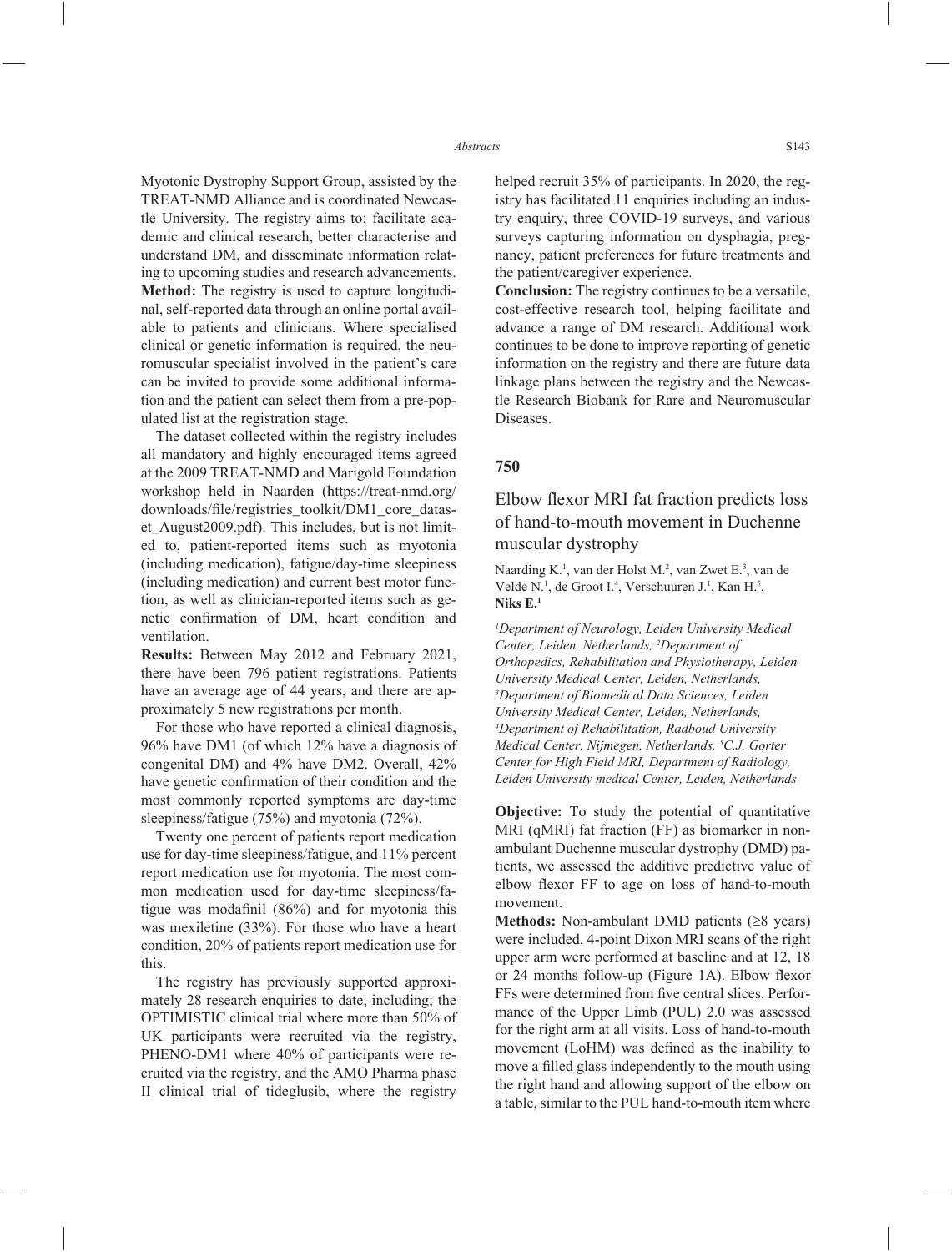a 200gram weight is used. LoHM was determined at study visits and by phone-calls every four months. FFs were fitted to a sigmoidal curve using a mixed model with random slope to predict individual trajectories. The added predictive value of elbow flexor FF to age on loss of hand-to-mouth movement was calculated from a Cox model with the predicted FF as a time varying covariate, yielding a hazard ratio.

**Results:** Forty-eight MRIs of 20 DMD patients were included. Median decline in PUL total score over 12 months was 3 points (n=15; range -1 to 8). Median decline in PUL elbow domain score was 2 points (range 0 to 4; Figure 1B). Acquired and predicted FF data are shown in Figure 1C. The hazard ratio of a percent-point increase in elbow flexor FF for the time to loss of hand-to-mouth movement was 1.12 (95%-confidence interval 1.04-1.21;  $p=0.002$ ). This corresponded to a 3.13-fold increase of the instantaneous risk of loss of hand-to-mouth movement in patients with a  $10\%$  higher elbow flexor FF at any age. FF trajectories had steeper slopes in patients who lost hand-to-mouth movement at an earlier age (rho=-0.82, p=0.003, Figure 1D).

**Conclusion:** In this prospective study, elbow flexor FF predicted loss of hand-to-mouth movement independent of age. qMRI measured elbow flexor FF can be used as surrogate endpoint or stratification tool for clinical trials in non-ambulant DMD patients.

#### **751**

# Early detection of cardiovascular functional disorders with CMRI in Greek adoloscents with Duchenne muscular dystrophy

Katsalouli M.<sup>1</sup>, Giannakopoulou A.<sup>1</sup>, Daskalaki K.<sup>1</sup>, Sotirakis G.<sup>1</sup>, Tsotra M.<sup>1</sup>, Brinia M.<sup>1</sup>, Stokidis G.<sup>1</sup>, Belegrinos A.<sup>1</sup>, Karanasios E.<sup>1</sup>

<sup>1</sup>Neuromuscular Unit of "Agia Sofia" Children's *Hospital, Athens, Greece*

**Introduction:** Duchenne muscular dystrophy (DMD) - associated dilated cardiomyopathy (DMD-CM) is a major complication and leading cause of death in DMD patients. It is characterized by left ventricular (LV) systolic dysfunction leading to endstage heart failure along with associated supraventricular and ventricular arrhythmias. Early detection and management are associated with delayed progression of LV dysfunction and improvement in outcome.

**Purpose:** The aim of our study was to identify early cardiovascular functional disorders with cMRI in Greek adolescents with DMD.

**Material and Methods:** Ten consecutive male DMD patients, aged 12.8+1.8 years old were examined. Three patients were still ambulatory. All patients received treatment with corticosteroids, ACE inhibitors, beta-blocker and spironolactone. All patients were investigated by ECG, transthoracic echocardiography (TTE) and cMRI. Function assessment of LV with ejection fraction (LVEF), Fractional Shortening (FS) and wall motion abnormalities were evaluated with both methods. Presence of late gadolinium enhancement (LGE) was assessed by cMRI and graded by distribution: 0= no LGE or LGE in basal inferolateral wall only vs  $1 = LGE$  involving a more diffuse area.

**Results:** None of the patients had clinical symptoms or significant arrhythmia. All patients had normal LV systolic function (LVEF  $\geq 65\%$  and FS>35%), confirmed by TTE and cMRI with normal regional wall motion. Seven out of ten patients had a characteristic pattern of non-ischemic LGE detected in the subepicardium of the lateral/inferolateral wall (0), while three had more extensive (10-18%) LGE in the lateral and posterior wall (1). Those with extensive LGE had normal LVEF and FS. These findings suggest that LGE in DMD patients with normal LVEF and FS, indicates that myocardial fibrosis occurs prior to the onset of decreased systolic function. The genetic profile of the three patients with impaired cardiac profile in cMRI had mutations in exons 50, 48-50 and point mutation in intron 70 respectively. LGE cMRI detects the initiation of cardiac abnormalities earlier than TTE alone and the need of early initiation of cardioprotective treatment. No correlation was found between the prior initiation of corticosteroid treatment and the neurological state of the patients with the cardiovascular impairment (p=NS).

**Conclusions:** cMRI should be performed routinely and early in adoloscents with DMD, not only for LV function estimation, but mainly for LGE imaging assessment. Unmasking subclinical cardiomyopathy in adolescents is the main benefit of this technique which may lead in early initiation of cardioprotective therapy.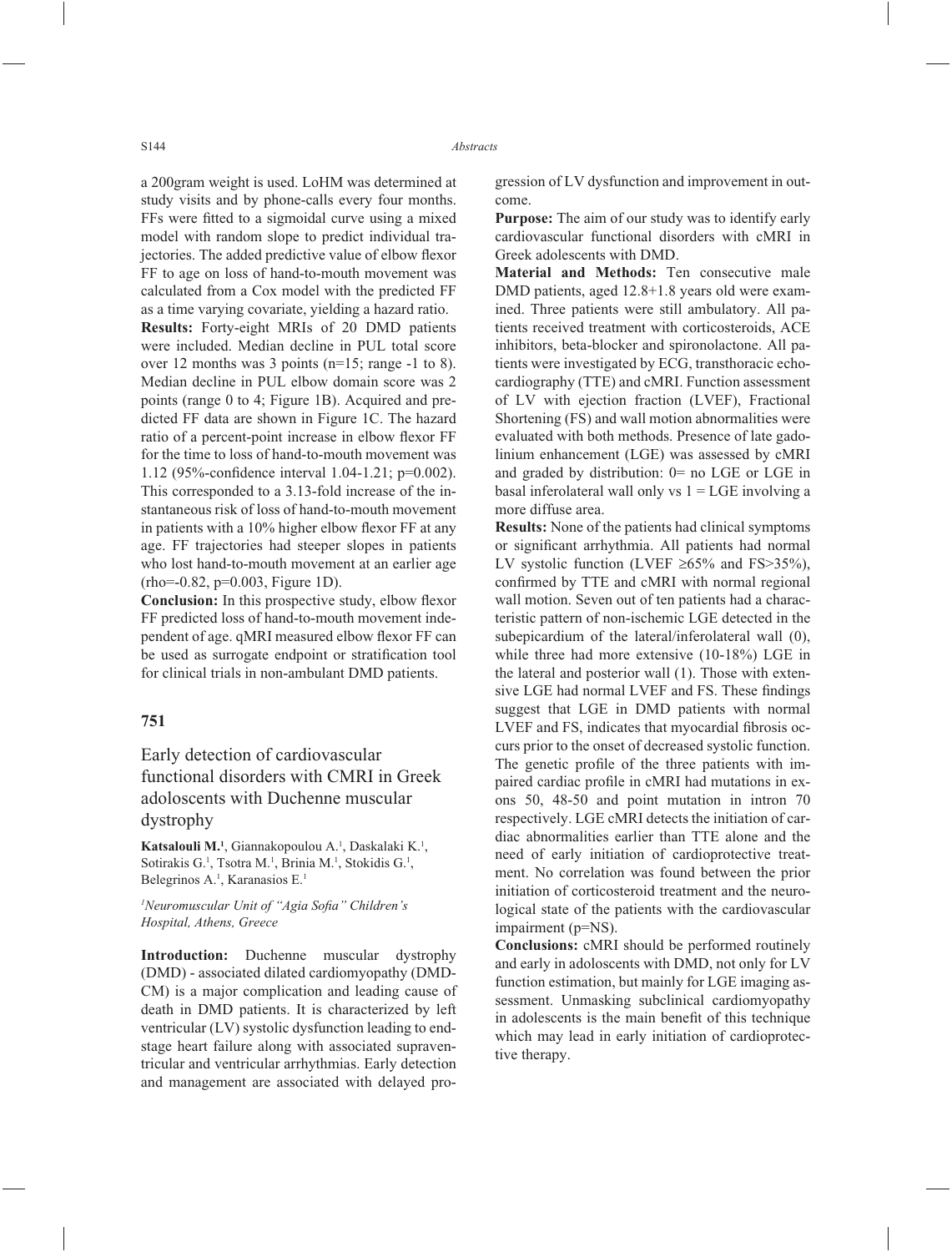### **752**

# Hypertrophic Cardiomyopathy as the first manifestation of Friedreich Ataxia in the first decade of life

Katsalouli M.<sup>1</sup>, Giannakopoulou A.<sup>1</sup>, Sotirakis G.<sup>1</sup>, Belegrinos A.<sup>1</sup>, Stokidis G.<sup>1</sup>, Bachlava E.<sup>1</sup>, Tsotra M.<sup>1</sup>, Karanasios E.1

#### <sup>1</sup>Children's Hospital "agia Sofia", Athens, Greece

**Introduction:** We present a case series of children with Friedreich ataxia (FA) and first manifestation from the cardiovascular system without neurologic symptoms in the first decade of life.

**Purpose:** The occurrence of cardiomyopathy as first manifestation of FA in children is rare and usually occurs in 2nd or 3rd decade of life after the onset of neurologic symptoms.

**Material and Methods:** Three children, one boy and two girls, 9 to 10 years old, underwent pre-athletic screening test by electrocardiography (ECG) and echocardiography. Because of ECG and echocardiography findings, ambulatory ECG was performed, troponin levels were measured and cardiovascular magnetic resonance (CMR) was done. Neurological evaluation and genetic tests followed.

**Results:** All children presented with hypertrophic pattern in ECG (Sokolow-Lyon index: SV1+RV6 > 3.5mV) and T wave inversion in leads II, III, AVF, V4-V6. Evaluation of 2D and Doppler echocardiogram showed moderate concentric cardiac hypertrophy (intraventricular septum thickness / lateral wall thickness, IVS / LA: 12.66±0,57mm / 12,5±0.7mm) without obstruction of outflow truck and normal systolic LV function. Hs-cTn Troponin levels were elevated in all patients versus controls ( $p<0.005$ ). One child had mild isolated premature atrial and ventricular contractions in ambulatory ECG without the need of specific treatment. The CMR (in all three patients) evaluated evidence of oedema and fibrosis and also revealed the presence of Late Gadolinium Enhancement (LGE)  $> 5\%$  of LV mass, indicative of severe fibrosis. Therefore, the FA patients were recategorized as having severe FA Cardiomyopathy, with normal LV ejection fraction. Due to a slightly peculiar walking, neurological assessment was requested. After a detailed neurological examination, mild instability in walking in a straight line was observed, absent tendon reflexes, lack of impairment in the deep sensory pathways and absent pyramidal

signs. The patients underwent genetic test: homozygosity was found related to the frataxin gene. Children were referred to a Neuromuscular Unit. In all children spironolactone was given for its cardioprotective effects in myocardial fibrosis, as well as Carvedilol. After three years follow up there was no deterioration in cardiac findings and no progress of the cardiomyopathy. Neurological clinical follow up showed mild impairment of neurological signs, especially instability.

**Conclusion:** Concentric cardiac hypertrophy as first symptom in FA without neurological symptoms is very rare, especially in the first decade of life. Close follow up, clinical suspicion for unmasking the disease and early treatment may help for better outcome in the future.

### **753**

Ultrasound and MR imaging in new onset myositis at diagnosis and after IVIG treatment

Walter H.<sup>1</sup>, Lim J.<sup>1</sup>, Raaphorst J.<sup>1</sup>, Smithuis F.<sup>3</sup>, den Harder J.<sup>3</sup>, Nederveen A.<sup>3</sup>, Potters W.<sup>2</sup>, Saris C.<sup>5</sup>, de Visser M.<sup>1</sup>, de Haan R.<sup>4</sup>, van der Kooi A.<sup>1</sup>, Verhamme C.<sup>2</sup>

*1 Department of Neurology, Amsterdam Neuroscience, Amsterdam University Medical Centre, Meibergdreef 9, The Netherlands, 2 Department of Clinical Neurophysiology, Amsterdam Neuroscience, Amsterdam University Medical Centre, Meibergdreef 9, The Netherlands, 3 Department of Radiology, Amsterdam University Medical Centre, Amsterdam, The Netherlands, 4 Clinical Research Unit, Amsterdam University Medical Centre, Amsterdam, The Netherlands, 5 Department of Neurology, Radboud University Medical Centre, Donders Institute for Brain Cognition and Behavior, Nijmegen, The Netherlands*

**Background:** Muscle imaging has become an increasingly important tool in the diagnostic work-up and follow-up of idiopathic inflammatory myopathies (IIMs). The objective was to compare US and whole-body Magnetic Resonance Imaging (MRI) for detection of muscle changes compatible with IIM at diagnosis and over time after treatment.

**Methods:** Newly diagnosed patients with IIM underwent US of 14 muscles and MRI of 36 muscles at diagnosis and after nine weeks monotherapy with intravenous immunoglobulin. In separate analyses, muscle changes were classified as compatible with IIM when quantitative US showed an echo-intensity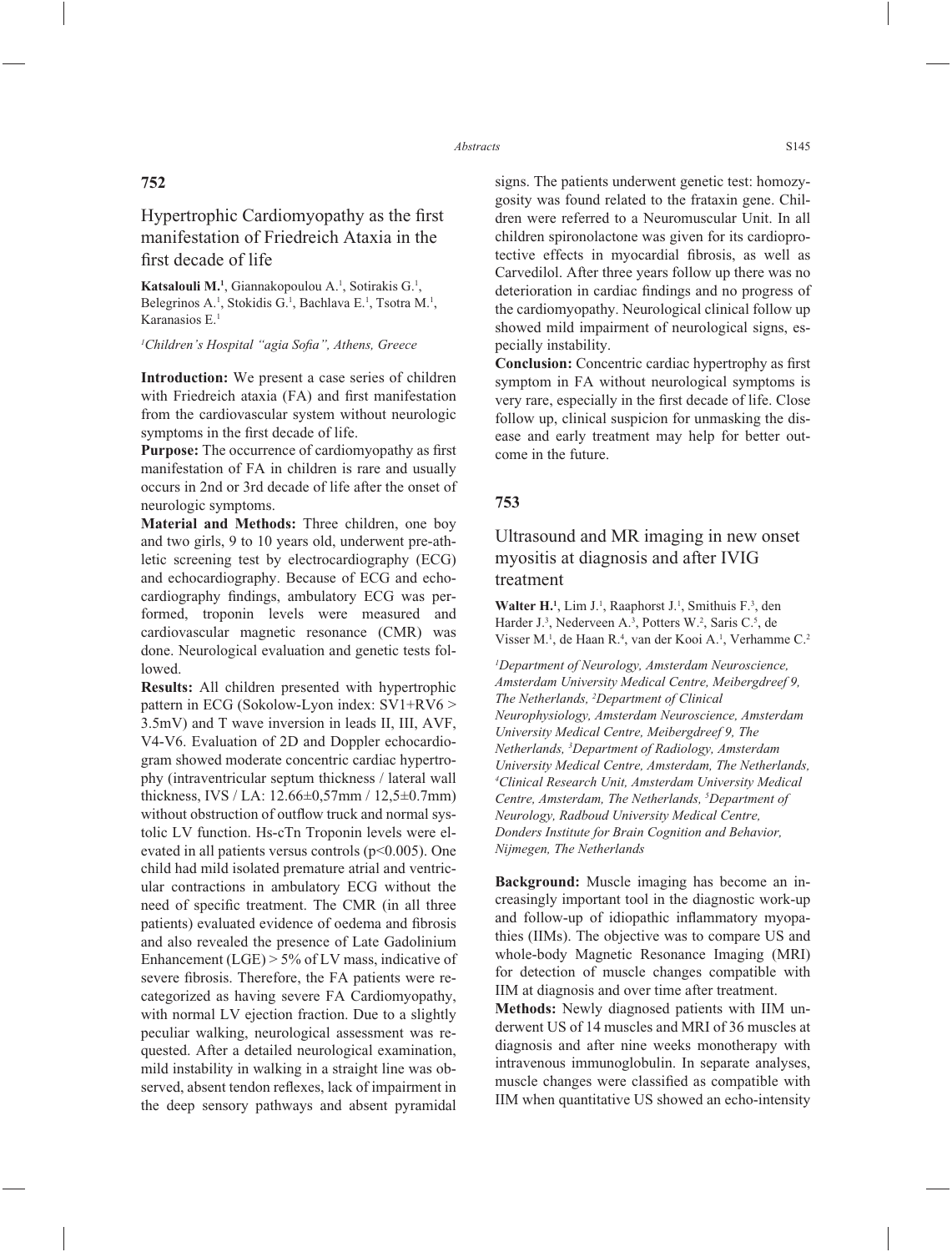z-score  $\geq 1.5$ , semi-quantitative US Heckmatt score was  $\geq$ 2, qualitative US was abnormal, and MRI showed oedema on T2-weighted two-point Dixon scans. Patients were classified as abnormal in case of changes in  $\geq$ 3 muscles.

**Results:** Eighteen patients with IIM were analysed of whom 50% had dermatomyositis. At diagnosis, US examination of in total 252 muscles revealed changes compatible with IIM in 36 (14%) with quantitative analysis, in 153 muscles (61%) with semi-quantitative analysis and in 168 muscles (67%) with qualitative analysis. MRI examination of in total 623 muscles showed oedema in 476 (76%). At diagnosis, abnormal classification of patients was reached in 5 (28%) with quantitative US, in 16 (89%) with both semi-quantitative and qualitative US and in all with MRI. Follow-up of 12 patients did not show changes over time with quantitative US, but showed a decrease in abnormalities as assessed with semi-quantitative US (p=0.009), qualitative US (p=0.014), and a tendency to decrease with MRI  $(p=0.084)$ .

**Conclusion:** At diagnosis MRI is more sensitive than semi-quantitative and qualitative US to detect muscle changes compatible with IIM. Semi-quantitative US and qualitative US showed slightly more sensitivity to change over time.

### **754**

Multimodality screening for cardiac involvement in newly diagnosed idiopathic inflammatory myopathies: a crosssectional study

Walter H.<sup>1</sup>, Walter A.<sup>1</sup>, de Bruin-Bon H.<sup>2</sup>, Jarings M.<sup>1</sup>, Planken R.<sup>3</sup>, Raaphorst J.<sup>1</sup>, Pinto Y.<sup>2</sup>, Amin A.<sup>2</sup>, Boekholdt S.<sup>2</sup>, van der Kooi A.<sup>1</sup>

*1 Department of Neurology, Amsterdam University Medical Centre, Amsterdam Neuroscience, Amsterdam, The Netherlands, 2 Department of Cardiology, Amsterdam University Medical Centre, Amsterdam, The Netherlands, 3 Department of Radiology and Nuclear Medicine, Amsterdam University Medical Centre, Amsterdam, The Netherlands*

**Background:** Cardiac involvement in patients with an idiopathic inflammatory myopathy (IIM, commonly referred to as "myositis") causes IIM-related mortality in approximately 4%, yet standardized screening strategies are lacking. Therefore, we explored different diagnostic modalities to screen for cardiac involvement in patients with newly diagnosed IIM.

**Methods:** We prospectively included adult patients with muscle biopsy-proven IIM from February 2017 to February 2020 at a single center. All patients underwent cardiac evaluation for IIM-related cardiac involvement using the 2019 consensus criteria for myocarditis, which is based on the presence of a symptomatology, laboratory biomarkers, electrocardiography (ECG), echocardiography, and cardiac magnetic resonance imaging (CMR).

**Results:** We included 48 patients, of whom 24 (50%) had dermatomyositis. Twenty-six patients (54%) had symptoms of possible cardiac origin at time of diagnosis. We found six definite  $(13\%)$  and two probable (4%) diagnoses of (peri)myocarditis. Of these, all but one had elevated cardiac troponin T (cTnT) levels. One patient with a diagnosis of probable or definite (peri)myocarditis had conduction abnormalities for which a pacemaker implantation was required. We found left ventricular diastolic dysfunction in five patients  $(10\%)$ , and pulmonary hypertension in one patient (2%). CMR detected cardiac involvement in 25% and 43% of asymptomatic patients and patients with both unremarkable ECG and echocardiography, respectively.

**Conclusion:** Routine multimodality screening for cardiac involvement in IIM at time of diagnosis yields a considerable number of (probable or definite) (peri)myocarditis diagnoses. We propose a standardized screening strategy in patients with newly diagnosed IIM based on CMR in those with elevated cTnT.

#### **755**

# A Randomized, Double-Blind, Placebo-Controlled, Gene-Delivery Clinical Trial of rAAVrh74.MHCK7.micro-dystrophin for Duchenne Muscular Dystrophy

Novack A.<sup>1,2</sup>, Shieh P.<sup>3</sup>, Sahenk Z.<sup>1</sup>, Lehman K.<sup>1</sup>, Lowes L.<sup>1</sup>, Reash N.<sup>1</sup>, Iammarino M.<sup>1</sup>, Alfano L.<sup>1</sup>, Woods J.<sup>3</sup>, Skura C.<sup>3</sup>, Mao H.<sup>3</sup>, Staudt L.<sup>3</sup>, Potter R.<sup>1,4</sup>, Griffin D.<sup>1,4</sup>, Lewis S.<sup>1,4</sup>, Hu L.<sup>4</sup>, Upadhyay S.<sup>4</sup>, Singh T.<sup>4</sup>, Rodino-Klapac L.4

*1 Center for Gene Therapy, The Research Institute at Nationwide Children's Hospital, Columbus, United States, 2 Department of Pediatrics and Neurology, The Ohio State University, Columbus, United States, 3 Ronald*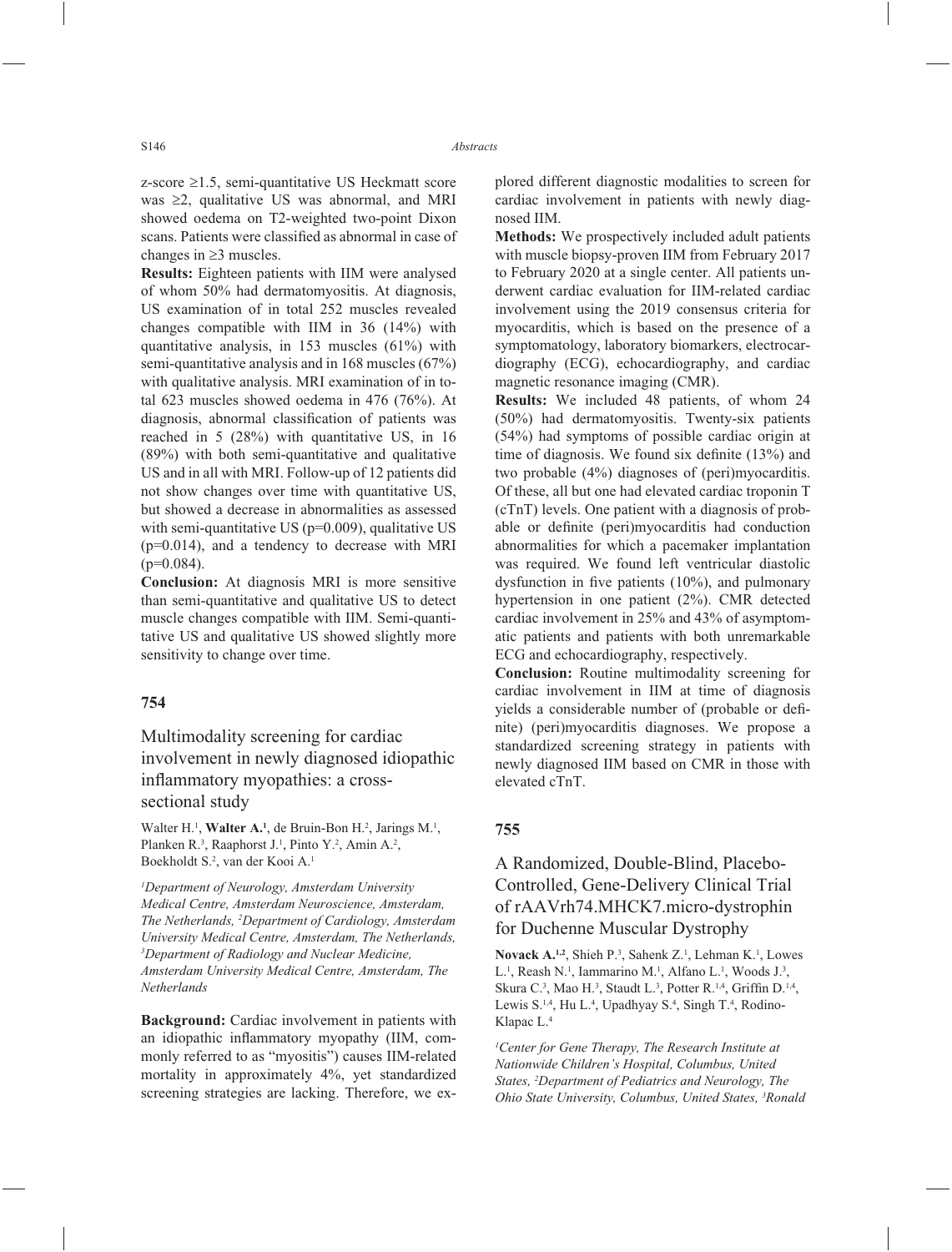*Reagan UCLA Medical Center, Los Angeles, United States, 4 Sarepta Therapeutics, Inc., Cambridge, United States*

**Background:** Adeno-associated virus (AAV)-mediated gene transfer therapy has shown early signs of potential to treat Duchenne Muscular Dystrophy (DMD). The intent of rAAVrh74.MHCK7.microdystrophin (SRP-9001) is to safely express a functional micro-dystrophin protein in skeletal and cardiac muscle. Preclinical studies and Phase 1b/2 clinical trial findings warrant further investigation of gene transfer therapy in DMD.

We designed an AAV vector (rAAVrh74) containing a codon-optimized human micro-dystrophin transgene driven by a muscle-specific promoter with a cardiac enhancer, MHCK7, to be tested in a 3-part Phase 2 clinical trial that included two 48-week randomized, double-blind, placebo-controlled periods (Part 1 and 2) and an up-to-212-week open-label follow-up period (Part 3). Key eligibility criteria included ambulatory boys aged  $\geq 4$  to  $\leq 8$  years with a confirmed DMD gene mutation (exons  $18-58$ ), an established clinical diagnosis and stable steroid dosing ( $\geq$ 12 weeks). A single-dose ( $2x10^1$  vg/kg) SRP-9001 intravenous (IV) infusion treatment arm was compared with a placebo IV infusion arm. Safety endpoints included incidence of serious adverse events and treatment-emergent adverse events (up to Week 260). Primary efficacy endpoints included change in micro-dystrophin expression (baseline to Week 12) and change in functional outcomes by North Star Ambulatory Assessment (baseline to Week 48). Secondary endpoints included Time to Rise, 4-Stair Climb, and 10-Meter and 100-Meter Timed Tests (baseline to Week 48).

**Objectives:** The purpose of this study is to evaluate the safety and efficacy of IV SRP-9001 in people with DMD by measuring biological and clinical endpoints in a Phase 2 multicenter, randomized, double-blind, placebo-controlled trial (NCT03769116).

**Results:** Results from the 41 patients that have been randomized and dosed (SRP-9001 or placebo) in Part 1 will be presented.

**Conclusions:** Initial safety and efficacy findings from this study suggest the potential of SRP-9001 therapy for clinically meaningful functional improvements in people with DMD.

### **757**

# A placebo-controlled study to evaluate the efficacy and safety of pegcetacoplan in amyotrophic lateral sclerosis

Al-Chalabi A.<sup>1</sup>, Genge A.<sup>2</sup>, Hardiman O.<sup>3</sup>, Shen A.<sup>4</sup>, Shoskes J.4 , Weinstein D.4

*1 King's College London, Maurice Wohl Clinical Neuroscience Institute, Department of Basic and Clinical Neuroscience, London, United Kingdom, 2 Montreal Neurological Institute and Hospital, Montreal, Canada, 3 Academic Unit of Neurology, School of Medicine, Trinity Biomedical Sciences Institute, Trinity College Dublin Ireland, Dublin, Ireland, 4 Apellis Pharmaceuticals, Waltham, United States*

**Background/Intro:** Inflammation is a key feature underlying the pathogenesis of numerous neurodegenerative diseases, including amyotrophic lateral sclerosis (ALS). In ALS, the complement system has been implicated in the neuropathology and progression of disease. Pegcetacoplan is a subcutaneously administered C3 complement inhibitor that is being investigated in hematology, nephrology, and neurology. The current clinical study (NCT04579666) is investigating whether attenuating C3 activity can improve survival and function in people diagnosed with apparent sporadic ALS.

**Objective:** Determine the efficacy and safety of pegcetacoplan compared to placebo among people diagnosed with ALS in a global, multicenter, randomized, double-blind, placebo-controlled, Phase 2 study.

**Patients & Study Design:** Approximately 228 patients diagnosed with apparent sporadic ALS,  $\geq 18$ years of age and with an ALS Functional Rating Scale-Revised (ALSFRS-R) score  $\geq 30$ , slow vital capacity (SVC)  $\geq 60\%$  of the predicted value at screening, and with symptom onset within 72 weeks prior to screening, are eligible for enrolment. Following screening, patients will be randomized 2:1 to treatment groups receiving either subcutaneous pegcetacoplan (1080 mg) or placebo twice weekly for a duration of 52 weeks. The primary efficacy endpoint is the difference in the Combined Assessment of Function and Survival (CAFS) ranked score at 52 weeks after treatment initiation. Additional, secondary functional efficacy (ALSFRS-R, percent SVC, muscle strength, quality of life, and caregiver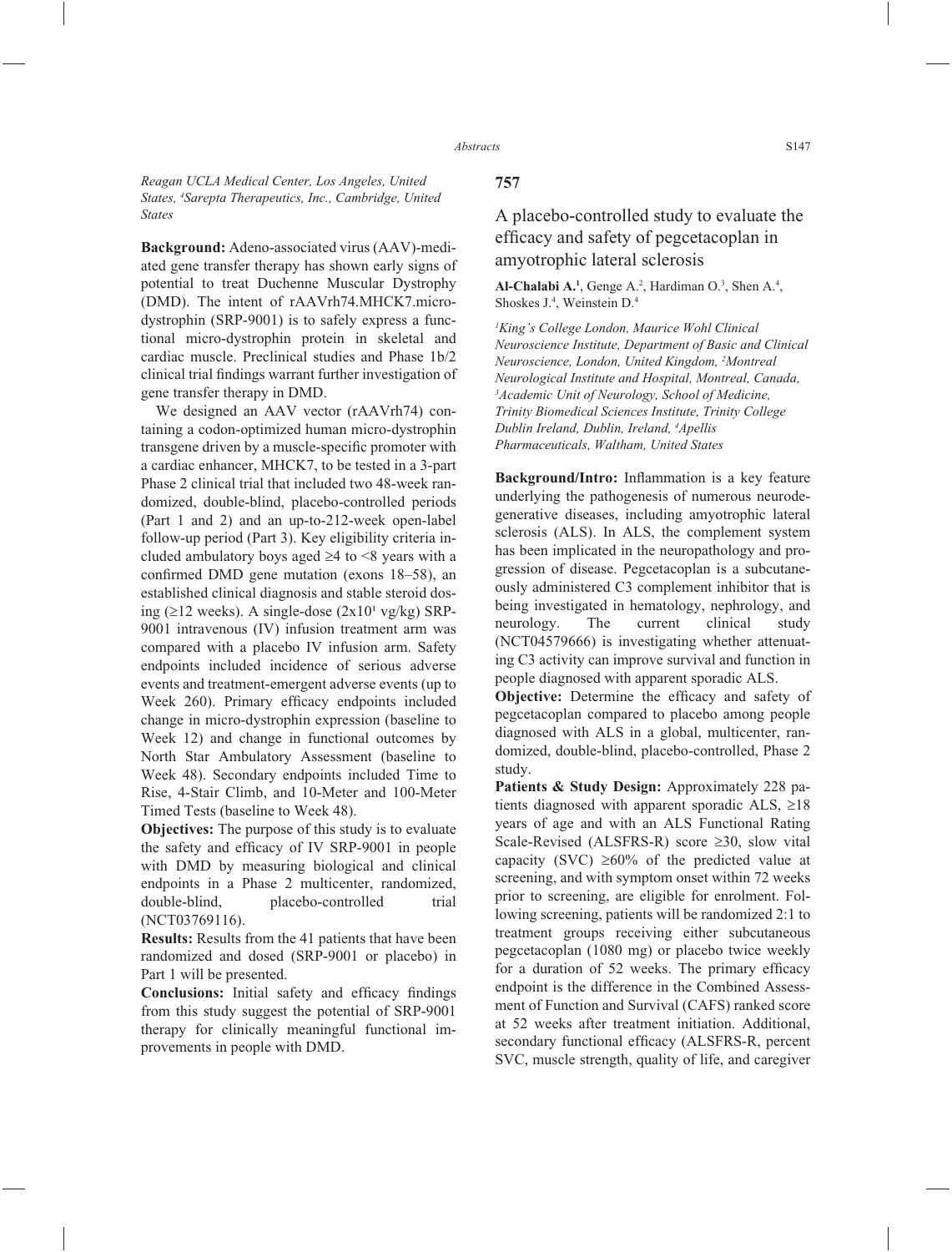burden) and safety endpoints will be analyzed at 52 weeks. Following the placebo-controlled period, all patients will have the option to receive pegcetacoplan in an open label period for an additional 52 weeks.

### **758**

# Patient-reported symptom state in a Swedish nationwide prevalent Myasthenia gravis cohort

**Petersson M.<sup>1</sup>**, Feresiadou A.<sup>2</sup>, Jons D.<sup>3</sup>, Ilinca A.<sup>4</sup>, Lundin F.<sup>5</sup>, Johansson R.<sup>6</sup>, Budzianowska A.<sup>7</sup>, Roos A.<sup>8</sup>, Kågström V.9 , Gunnarsson M.10, Sundström P.11, Piehl F.1,12, Brauner S.1,12

*1 Department of Clinical Neuroscience, Karolinska Institutet, Stockholm, Sweden, 2 Department of Neuroscience, Neurology, Uppsala University, Uppsala, Sweden, 3 Department of Clinical Neuroscience, Institute of Neuroscience and Physiology, the Sahlgrenska Academy, University of Gothenburg and Department of Neurology, Sahlgrenska University Hospital, Gothenburg, Sweden, 4 Department of Clinical Sciences Lund, Neurology, Lund University, Skåne University Hospital, Malmö, Sweden, 5 Department of Neurology and Department of Biomedical and Clinical Sciences, Division of Neurobiology, Linköping University, Linköping, Sweden, 6 Department of Neurology and Rehabilitation, Karlstad Central Hospital, Karlstad, Sweden, 7 Section of Neurology, Department of Internal Medicine in Jönköping, Region Jönköping County, and Department of Biomedical and Clinical Sciences, Linköping University, Jönköping, Linköping, Sweden, 8 Unit of Neurology, Department of Clinical Science, Neurosciences, Umeå University, Östersund, Sweden, 9 Rehabilitation clinic, Sundsvall's hospital, Sundsvall, Sweden, 10Department of Neurology, Faculty of Medicine and Health, Örebro University, Örebro, Sweden, 11Department of Clinical Science, Neurosciences, Umeå University, Umeå, Sweden, 12Department of Neurology, Karolinska University Hospital, Stockholm, Sweden*

**Background:** Management of Myasthenia gravis (MG) has evolved considerably in the past century. However, MG still causes significant morbidity and has a considerable impact on patients' quality of life. Patient reported outcome measures are gaining increasing attention for MG, both in research and in clinical practice. Here, we aimed to describe Myasthenia Gravis-Activities of Daily Living (MG-ADL) in relation to clinical characteristics in a large Swedish nationwide cohort.

**Methods:** In a cross-sectional prevalent cohort study, the Genes and Environment in Myasthenia Gravis study (GEMG), performed November 2018 - August 2019, Myasthenia gravis (MG) patients were invited to submit an extensive 106-item life environment questionnaire, including the MG-ADL score. Subjects were identified via the national MGregistry, from 12 collaborating neurology clinics, including all Swedish university hospitals, and through the patient organization. Patients were classified as early onset MG (EOMG,  $\leq 50$  years), late onset MG (LOMG,  $\geq 50$  years) or thymoma-associated MG (TAMG). Comparisons of disease-specific characteristics were made between subgroups, sex and different MG-ADL scores.

**Results:** A total of 1077 patients were included, yielding a 74% response rate. Of these, 505 (47%) were classified as EOMG, 520 (48%) LOMG and 45 (4%) TAMG. Mean age at inclusion was 64.3 years (SD 15.7) and mean disease duration was 14.6 years (SD 14.0). Complete MG-ADL scores (n=1035) ranged from 0-18p, where 26% reported a score of 0p, i.e. no MG-related impact on the MG-ADL scale. In a multivariate regression model higher MG-ADL scores were associated with female sex, obesity and diagnostic delay (ORadj=1.8, 1.9 and 2.0, P<0.01) and inversely correlated with high educational attainment and coffee consumption (both ORadj=0.6, P<0.05), but not with age at inclusion, disease subtype nor disease duration. Almost half the population (47%) reported MG-ADL  $\geq 3p$ , corresponding to an unacceptable symptom state based on a previously estimated cutoff for patient acceptable symptom state (PASS) score in MG.

**Conclusions:** In this nationwide study, comprising 42% of the prevalent MG population in Sweden, we observe that almost half of patients report current disease symptoms associated to an unacceptable symptom state, indicating the need for improved treatment options.

### **759**

# Efgartigimod In AChR-Ab-Seronegative Generalized Myasthenia Gravis Patients: Subgroup Analysis Of The Phase 3 Adapt Study

Howard J.<sup>1</sup>, Bril V.<sup>2</sup>, Vu T.<sup>3</sup>, Karam C.<sup>4</sup>, Peric S.<sup>5</sup>, De Bleecker J.<sup>6</sup>, Murai H.<sup>7</sup>, Pasnoor M.<sup>8</sup>, Sacca F.<sup>9</sup>, Meisel A.10, Ulrichts P.11, Guglietta A.11, T'joen C.11, Utsugisawa K.12, Verschuuren J.13, Mantegazza R.14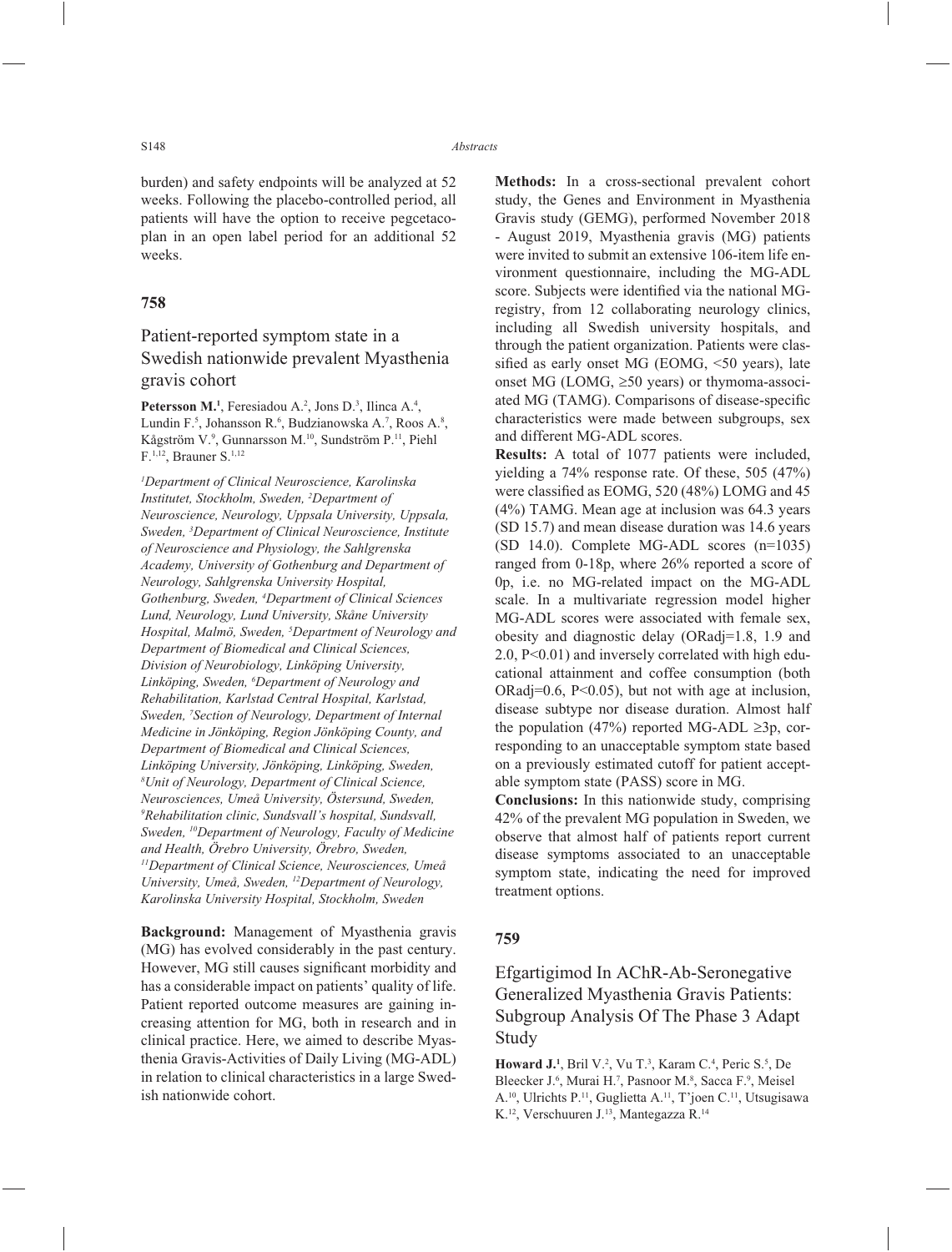*1 Department of Neurology, The University of North Carolina, Chapel Hill, USA, 2 Ellen & Martin Prosserman Centre for Neuromuscular Diseases, University Health Network, University of Toronto, Toronto, Canada, 3 Department of Neurology, University of South Florida Morsani College of Medicine, Tampa, USA, 4 Penn Neuroscience Center - Neurology, Hospital of the University of Pennsylvania, Philadelphia, USA, 5 Neurology Clinic, Clinical Center of Serbia, Faculty of Medicine, University of Belgrade, Belgrade, Serbia, 6 Department of Neurology, Ghent University Hospital, Ghent, Belgium, 7 Department of Neurology, School of Medicine, International University of Health and Welfare, Tokyo, Japan, 8 Department of Neurology, University of Kansas, Lawerence, USA, 9 NRSO Department, Federico II University of Naples, Naples, Italy, 10Department of Neurology and NeuroCure Clinical Research Center, Berlin Institute of Health (BIH), Charité-Universitätsmedizin, Freie Universität Berlin, Humboldt-Universität zu Berlin, Berlin, Germany, 11argenx, Ghent, Belgium, 12Department of Neurology, Hanamaki General Hospital, Hanamaki, Japan, 13Department of Neurology, Leiden University Medical Center, Leiden, the Netherlands, 14Department of Neuroimmunology and Neuromuscular Diseases, Fondazione Istituto Neurologico Carlo Besta, Milan, Italy*

**Introduction:** Efgartigimod is a human IgG1 antibody Fc-fragment which blocks neonatal Fc receptor (FcRn), decreasing recycling of IgG thereby reducing pathogenic IgG autoantibody levels. Efgartigimod demonstrated efficacy and was well tolerated in ADAPT, a phase 3 study in patients with generalized myasthenia gravis (gMG). Acetylcholine receptor antibody seronegative (AChR-Ab-) patients account for 15-20% of the gMG population, have unmet clinical needs, and have historically been excluded from clinical trials. In ADAPT, the response to efgartigimod in AChR-Ab- gMG patients was also explored.

**Methods:** ADAPT was a 26 week, global multicenter phase 3, randomized, double-blind, placebo controlled trial that evaluated the safety and efficacy of efgartigimod in patients with gMG. Inclusion criteria included MG-ADL  $\geq$  5 ( $\geq$ 50% non-ocular symptoms), MGFA class II-IV, and a stable dose of at least one gMG treatment. Patients were randomized 1:1 to receive four weekly infusions of efgartigimod (10 mg/kg) or matched placebo, with subsequent treatment cycles initiated according to clinical need as defined by MG-ADL score. The primary endpoint was percentage of acetylcholine receptor antibody positive (AChR-Ab+) patients who were MG-ADL responders  $(\geq 2)$  points improvement sustained for  $\geq$ 4 weeks) after the first treatment cycle. Although not a specific measure of efficacy in the AChR-Ab- population, a secondary endpoint also explored responder status in the gMG population as a whole.

**Results:** 167 (129 AChR-Ab+ and 38 AChR-Ab-) patients were randomized. AChR-Ab- patients, including 6 MUSK-Ab+, were evenly distributed between treatment groups. Baseline characteristics were well balanced across both the AChR-Ab- and AChR-Ab+ patients. Baseline mean (SD) MG-ADL scores for AChR-Ab- patients were 9.7 (3.1) and 9.8 (2.5) for the efgartigimod and placebo treated groups respectively. Significantly more AChR-Ab+ patients treated with efgartigimod compared to placebo met the primary endpoint of MG-ADL responder status (67.7% vs 29.7%). Responder status in the overall population, a key secondary endpoint, showed that significantly more efgartigimod treated patients achieved MG-ADL responder status compared to placebo (67.9% vs 37.3%; p < 0.0001). In the AChR-Ab- population, 13/19 (68.4%) efgartigimod treated patients and 12/19 (63.2%) patients in the placebo group achieved MG-ADL responder status. In contrast, more stringent criteria showed a numerically larger proportion of patients achieving QMG response criteria in 10/19 (52%) efgartigimod vs. 7/19 (36.8%) placebo patients. 9/19 (47.4%) AChR-Abefgartigimod vs. 4/19 (21.1%) placebo patients were both MG-ADL and QMG responders with 6/19 (32%) efgartigimod vs 3/19 (16%) placebo meeting criteria for minimal symptom expression (MSE; MG-ADL 0 or 1) after the first treatment cycle. Adverse events were mostly mild to moderate and consistent with AChR-Ab+ population.

**Conclusions:** Although ADAPT was not designed to measure the significance of treatment in AChR-Ab- patients, efgartigimod demonstrated a favorable benefit risk profile in treating AChR-Ab- MG patients. In seronegative gMG patients yet to be identified autoantibodies may play a central role in the pathogenesis.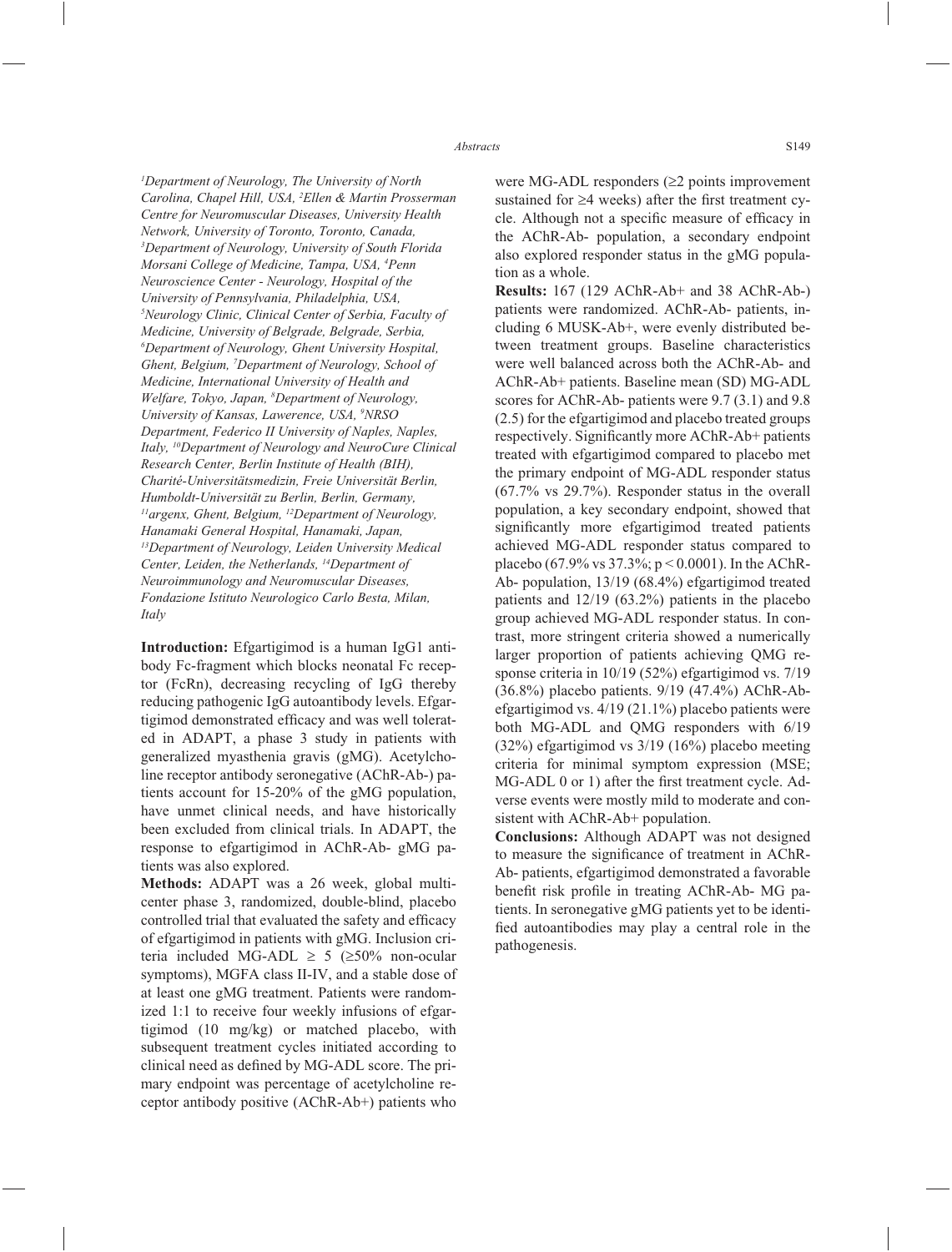### **760**

Interim Analysis of Post-Marketing Surveillance of Eculizumab in Patients with Generalized Myasthenia Gravis in Japan

Murai H.<sup>1</sup>, Suzuki S.<sup>2</sup>, Hayashi T.<sup>3</sup>, Fukamizu Y.<sup>3</sup>, Okamura K.3 , Utsugisawa K.4

*1 International University of Health and Welfare, Narita, Japan, 2 Keio University School of Medicine, Tokyo, Japan, 3 Alexion Pharma GK, Tokyo, Japan, 4 Hanamaki General Hospital, Hanamaki, Japan*

**Introduction:** Eculizumab, a humanised monoclonal antibody targeted to terminal complement protein C5, is approved in Japan for treatment of patients with anti-acetylcholine receptor antibody-positive (AChR+) generalised myasthenia gravis (gMG) whose symptoms are difficult to control with highdose intravenous immunoglobulin (IVIg) or plasmapheresis. In Japan, all patients with gMG receiving eculizumab undergo post-marketing surveillance. We report the third interim analysis from the surveillance.

**Methods:** This interim analysis assessed safety and effectiveness through 26 weeks of eculizumab treatment (data cut-off, October 2020). Eight patients were excluded from the effectiveness analysis due to previous participation in the open-label extension phase of the Phase 3, randomized, double-blind, placebo-controlled REGAIN study.

**Results:** Data are available for 96 adult patients in Japan (female, 60.4%; mean age at eculizumab initiation, 51.5 years). Twenty-one patients discontinued eculizumab during the 26-week follow-up. Three deaths were recorded. One patient died following a fungal infection, and one patient with type 2 diabetes and hypertension died 10 days after the first eculizumab infusion due to atrial fibrillation and acute myocardial infarction (both deaths deemed to be related to treatment with eculizumab). A third death occurred 45 days after the patient's last dose of eculizumab and was considered unrelated to treatment. Adverse drug reactions were reported by 32 patients (most frequently headache [n=8]). No meningococcal infections were reported by the time of data cut-off. Mean (standard deviation) changes from baseline in MG-Activities of Daily Living and Quantitative MG scores were -4.1 (3.6) (n=67) and -5.2 (5.4) (n=60), respectively, at 12 weeks, and -4.8 (3.9) (n=63) and -6.2 (5.5) (n=58), respectively, at

26 weeks. The proportion of patients receiving at least one IVIg treatment/plasmapheresis decreased from 62.5%/30.7%, respectively, in the 6 months before eculizumab initiation to 17.0%/11.4%, respectively, during the 6 months after initiation. Frequency of IVIg use also decreased following eculizumab initiation (Figure 1).

**Conclusion:** This third interim analysis confirms that eculizumab was effective and well tolerated for treatment of AChR+ gMG in a real-world setting in adult Japanese patients whose symptoms were difficult to control with high-dose IVIg therapy or plasmapheresis. These results are consistent with what was observed in the Phase 3 REGAIN study and its open-label extension.

### **761**

Enhancing Delivery of Acid Alpha-Glucosidase to Skeletal Muscle in Pompe Disease: Challenges and AT-GAA Attributes

Selvan N.<sup>1</sup>, Venkateswaran S.<sup>1</sup>, Feng J.<sup>1</sup>, Hung F.<sup>1</sup>, Madrid M.<sup>1</sup>, Mehta N.<sup>1</sup>, Graziano M.<sup>1</sup>, Brignol N.<sup>1</sup>, McAnany Y.<sup>1</sup>, Khanna R.<sup>1</sup>, Xu S.<sup>1</sup>, Tuske S.<sup>1</sup>, Brudvig J.<sup>2</sup>,  $Do H<sup>1</sup>$ 

*1 Amicus Therapeutics, Inc., Cranbury, United States of America, 2 Sanford Research, Sioux Falls, United States of America*

**Background:** Pompe disease (PD) is a rare neuromuscular disorder caused by deficiency of acid alpha-glucosidase (GAA), a lysosomal glycogen-catabolizing enzyme. Despite availability of a recombinant human GAA enzyme replacement therapy (rhGAA ERT), clinical unmet needs remain, including suboptimal response in skeletal muscles caused in part by several key challenges: instability of ERT in circulation and inefficient uptake via the cation-independent mannose 6-phosphate receptor (CI-MPR) at low interstitial concentrations. Once inside cells, GAA requires processing to attain maximal activity for glycogen degradation; however, the relative contributions of proteolytic and N-glycan processing are poorly understood. AT-GAA—an investigational 2-component therapy comprising cipaglucosidase alfa (a next-generation rhGAA enriched with bis-phosphorylated N-glycans for improved uptake) administered with miglustat (a small molecule stabilizer of cipaglucosidase alfa)—has been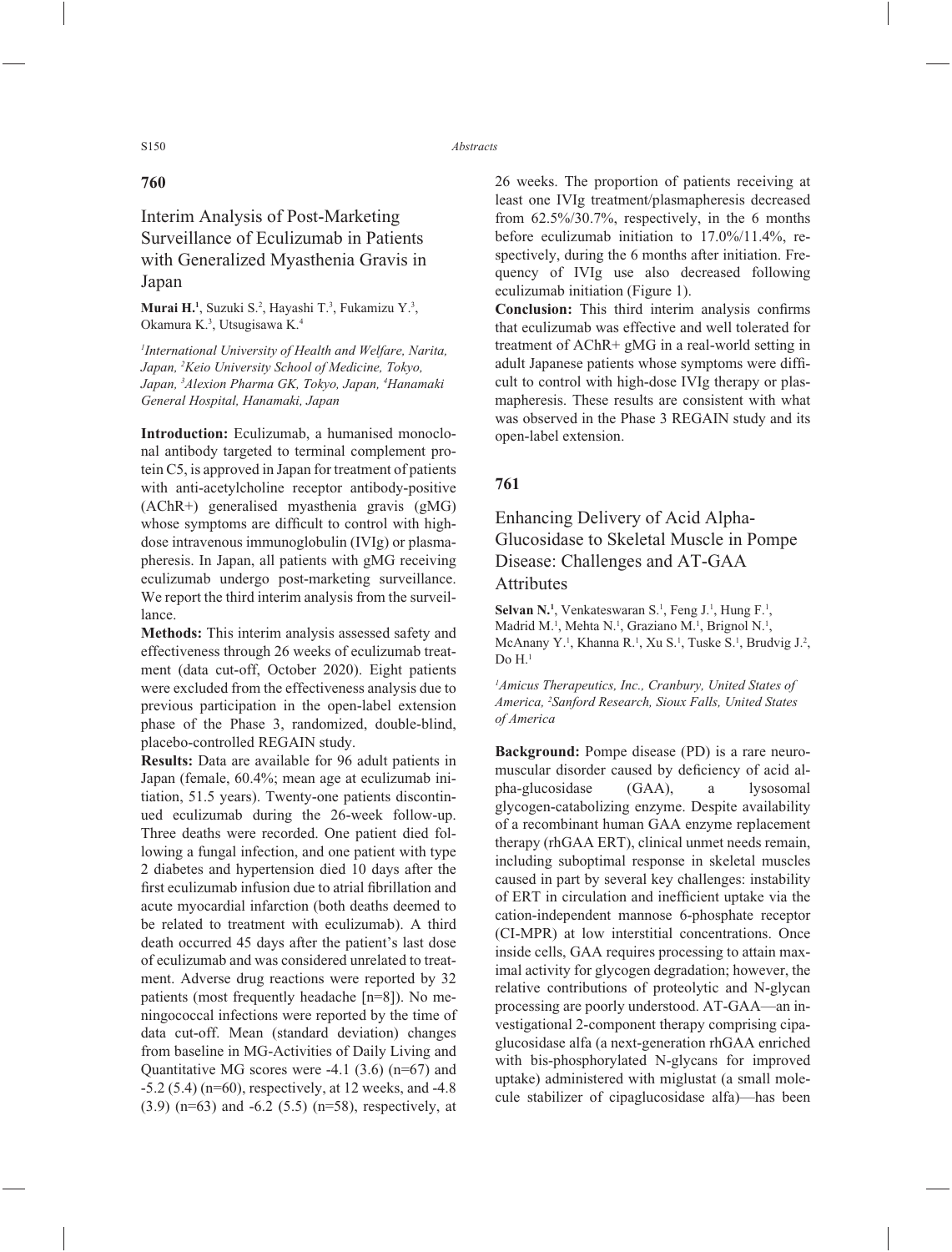demonstrated to significantly improve the PD pathogenic cascade (eg glycogen reduction, and reversal of autophagic dysfunction and muscle pathology) compared to alglucosidase alfa in Gaa knockout (KO) mice. We demonstrate that N-glycan processing is required for enzyme activation and further describe the relative impact of the 2 components of AT-GAA on observed efficacy in Gaa KO mice.

**Objectives:** To evaluate rhGAA and modified rh-GAAs resistant to N-glycan trimming for processing and enzyme activation. To further characterize the relative effect of each of the individual components of AT-GAA (cipaglucosidase alfa and miglustat) on observed efficacy in Gaa KO mice.

**Results:** Modified rhGAAs resistant to N-glycan trimming demonstrated lower activity. Cipaglucosidase alfa was fully processed, and indistinguishable from mature, endogenous human GAA. In Gaa KO mice, miglustat stabilized cipaglucosidase alfa and preserved its activity in the unfavorable physiological pH of blood.

**Conclusion:** Results highlight the importance of improving both rhGAA ERT uptake and preserving intracellular processing to maximize glycogen degradation. In Gaa KO mice, the impact of miglustat on cipaglucosidase alfa stability and activity is demonstrated, which has relevance toward developing an effective treatment for PD.

Funded by Amicus Therapeutics

### **762**

# MyoScreen™, a Platform for Rapid Identification of Candidate Therapies Targeting Myotonic Dystrophy Skeletal Muscle

Young J.<sup>1</sup>, Flaender M.<sup>1</sup>, Duchemin-Pelletier E.<sup>1</sup>, Lorintiu O.<sup>1</sup>, Compere L.<sup>1</sup>, Champetier T.<sup>1</sup>, Ventre E.<sup>1</sup>

#### *1 CYTOO, Grenoble, France*

DM1 (Myotonic Dystrophy type 1) is an autosomal dominant disorder characterized by myotonia and progressive muscle weakness and wasting. Caused by a CTG triplet repeat expansion in the DMPK (dystrophia myotonica protein kinase) gene, this leads to abnormal DMPK mRNA accumulation into nuclei foci, sequestering of various RNA binding proteins, such as MBNL1 (Muscleblind Like Splicing Regulator 1), and mis-splicing of multiple genes.

No treatment exists for DM1 but several therapeutic strategies are under investigation. In the absence of appropriate animal models for DM1, a predictive in vitro model for deciphering the mechanisms involved in DM1 and accelerating the identification of new therapeutic targets and therapies remains a crucial unmet need.

Our objective was to provide such an in vitro DM1 model capitalizing on the use of MyoScreen™: a well-established high-content analysis and highthroughput screening platform integrated with human primary skeletal myotubes that demonstrate mature sarcomeric organization and expected responses to chemical/electrical stimulation and pharmacologically-relevant drugs<sup>1</sup>.

Primary myoblasts from three DM1 patients with blood-determined CTG repeats ranging from 300- 1300 and one Healthy donor were sourced and amplified. With minimum optimization of the basic MyoScreen culturing protocol, DM1 and Healthy myoblast donors differentiated into aligned myotubes. Main hallmarks of the disease, such as DMPK foci colocalizing with MBNL1 were present in the DM1 myotubes. High-content analysis was used to compare between the DM1 donor myotubes with quantification of metrics such as mean number of foci per cell, foci number per nucleus distribution, DMPK and MBNL1 colocalization and fluorescent intensity levels. No direct relationship between the CTG expansion size and foci number was noted.

The splicing profile of several genes involved in the Excitation-Contraction (EC) coupling machinery are altered in DM1 myotubes. Thus, calcium flux upon chemical induction of EC coupling was also investigated in DM1 and Healthy donors on the MyoScreen platform. Defects in calcium transients were detected in two DM1 donors, again without apparent correlation to the number of CTG repeats.

To further characterize alterations of MBNL1 within DM1 myotubes, Cell Profiling was applied to extract over 300 MBNL1 expression and localization features from the generated images. We found this to be a powerful method to discriminate between DM1 and Healthy myotube populations. A corresponding machine learning model was then built to measure the efficacy of a (CAG)7 ASO (antisense oligonucleotide) to rescue the disease-associated alterations identified in the DM1 MyoScreen myotubes. A dose-dependent rescue was observed in all three DM1 donors with MBNL1 expression features restored by up to 60%, along with decreased foci count.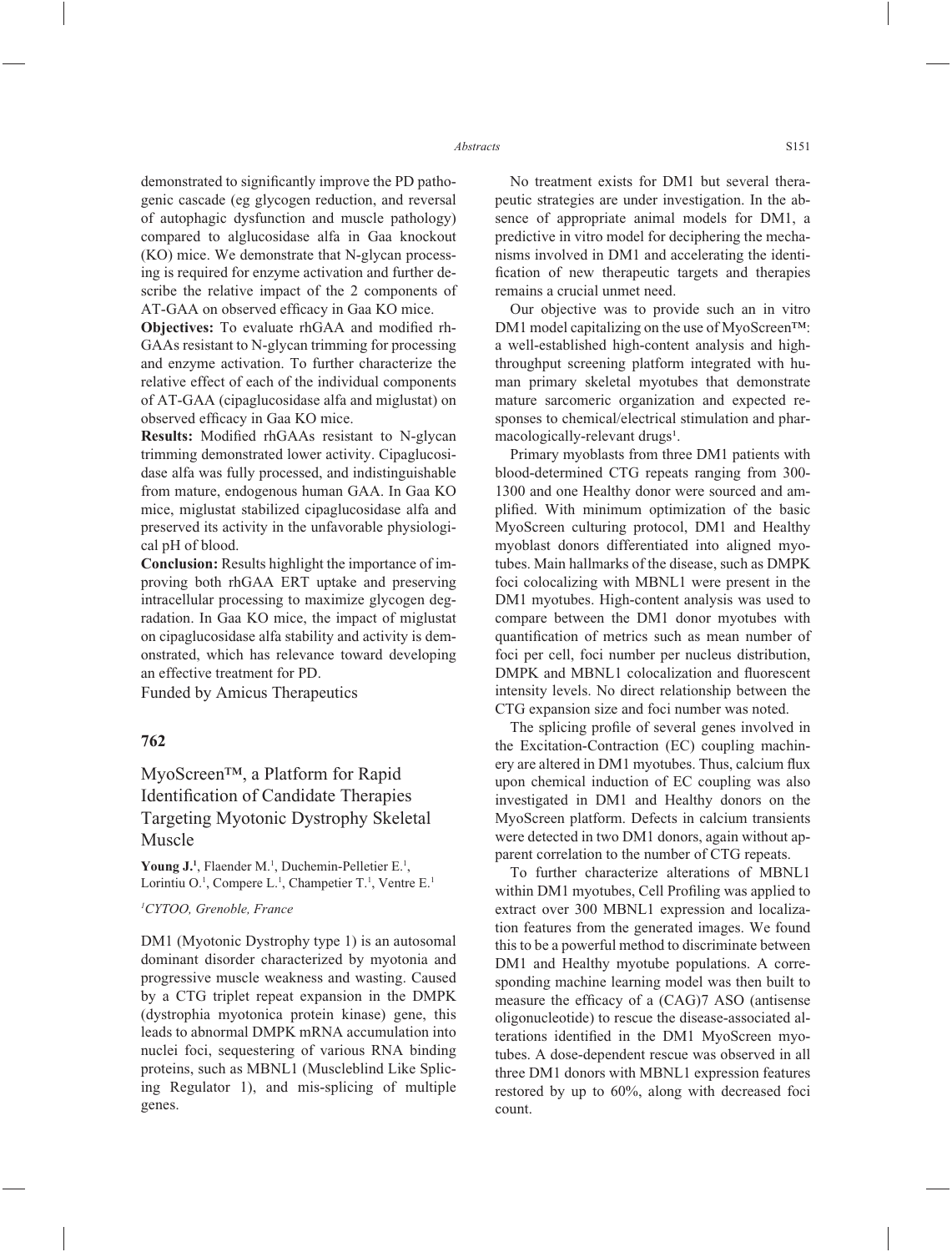Overall, the DM1 MyoScreen platform will be useful for predictive preclinical testing to rapidly identify new therapeutic targets as well as selection of candidate therapeutics targeting skeletal muscle including ASO conjugates, compounds, siRNAs and AAVs (adenovirus associated vectors) producing antisense RNAs and proteins.

<sup>1</sup>MyoScreen, a High-Throughput Phenotypic Screening Platform Enabling Muscle Drug Discovery (2018) SLAS Discov.

### **763**

Efficacy and safety of cipaglucosidase alfa/ miglustat versus alglucosidase alfa/placebo in late-onset Pompe disease: PROPEL study

Schoser B.<sup>1</sup>, Bratkovic D.<sup>2</sup>, Byrne B.<sup>3</sup>, Diaz-Manera J.<sup>11</sup>, Laforet P.<sup>4</sup>, Mozaffar T.<sup>5</sup>, van der Ploeg A.<sup>6</sup>, Roberts M.<sup>7</sup>, Toscano A.<sup>8</sup>, Jiang H.<sup>9</sup>, Sitaraman S.<sup>9</sup>, Kuchipudi S.<sup>9</sup>, Kazi Z.<sup>9,12</sup>, Goldman M.<sup>9</sup>, Castelli J.<sup>9</sup>, Kishnani P.<sup>10</sup>

*1 Friedrich-Baur-Institut, Neurologische Klinik, Ludwig-Maximilians-Universität München, Munich, Germany, 2 PARC Research Clinic, Royal Adelaide Hospital, Adelaide, Australia, 3 University of Florida, Gainesville, United States of America, 4 Raymond-Poincaré Hospital, Garches, France, 5 University of California, Irvine, United States of America, 6 Erasmus MC University Medical Center, Rotterdam, the Netherlands, 7 Salford Royal NHS Foundation Trust, Salford, United Kingdom, 8 Università di Messina, Messina, Italy, 9 Amicus Therapeutics, Inc., Cranbury, United States of America, 10Duke University Medical Center, Durham, United States of America, 11Unitat de Malalties Neuromusculars Servei de Neurologia, Hospital de la Santa Creu i Sant Pau de Barcelona, Barcelona, Spain, Barcelona, 12At the time of the study*

**Background:** Pompe disease is a rare autosomal recessive disorder characterized by progressive loss of muscle and respiratory function due to acid  $\alpha$ -glucosidase (GAA) deficiency. The approved treatment is enzyme-replacement therapy (ERT) with recombinant human GAA (rhGAA) alglucosidase alfa. AT-GAA is an investigational, 2-component therapy comprising cipaglucosidase alfa, a novel rhGAA with enhanced glycosylation for improved uptake and processing, and miglustat, an enzyme stabilizer.

**Objectives:** Comparison of AT-GAA versus alglucosidase alfa/placebo in a double-blind, parallelgroup study (NCT03729362) of adults (aged  $\geq 18$ years) with late-onset Pompe disease (LOPD). ERTexperienced and -naive patients were randomized 2:1 to co-administration of intravenous cipaglucosidase (20 mg/kg)/miglustat or alglucosidase alfa (20 mg/kg)/placebo every 2 weeks. The primary and first key secondary endpoints were mean change from baseline to week 52 in 6-minute walk distance (6MWD) and % predicted forced vital capacity (FVC; sitting), respectively. Other key secondary endpoints included lower extremities manual muscle test (MMT), GSGC (gait, stairs, Gower, chair), PROMIS-physical function, and PROMIS-fatigue.

**Results:** 123 patients were randomized in 62 sites across 24 countries; AT-GAA, n=85; alglucosidase alpha, n=38 (intention-to-treat population). Baseline characteristics were similar between arms. At week 52, 6MWD showed clinical improvement with AT-GAA versus approved therapy but did not reach statistical superiority (mean [SE]: +20.8 [4.6] versus +7.2 [6.6] meters; P=0.072). AT-GAA demonstrated a nominally statistically significant and clinically meaningful improvement in FVC for superiority over approved therapy (-0.9 [0.7] versus -4.0 [0.8];  $P=0.023$ ). A clinically significant improvement in GSGC and numerical trends in favor of AT-GAA versus approved therapy in lower MMT, PROMISphysical function, and fatigue were also observed. Biomarkers showed significant improvements with AT-GAA versus approved therapy (creatine kinase: -22.4% versus +15.6%, P<0.05; urine hexose tetrasaccharide: -31.5% versus +11.0%, P<0.001). Additional endpoints including % predicted 6MWD, GSGC component scores, MIP, MEP, total and upper MMT will be presented. The safety profile was similar between arms.

**Conclusion:** In this study population, AT-GAA showed positive trends or clinically meaningful improvements on motor and respiratory functions and biomarkers, compared with approved ERT. Supported by Amicus Therapeutics.

#### **765**

Integrated Analysis of Annualized Incidence of Serious Adverse Events in Infantile-onset SMA Treated with Nusinersen

**Sansone V.<sup>1</sup>**, Finkel R.<sup>2</sup>, Tulinius M.<sup>3</sup>, Saito K.<sup>4</sup>, Farrar M.<sup>5</sup>, Krosschell K.<sup>6</sup>, Foster R.<sup>7</sup>, Garafalo S.<sup>8</sup>, Paradis A.<sup>8</sup>, Makepeace C.7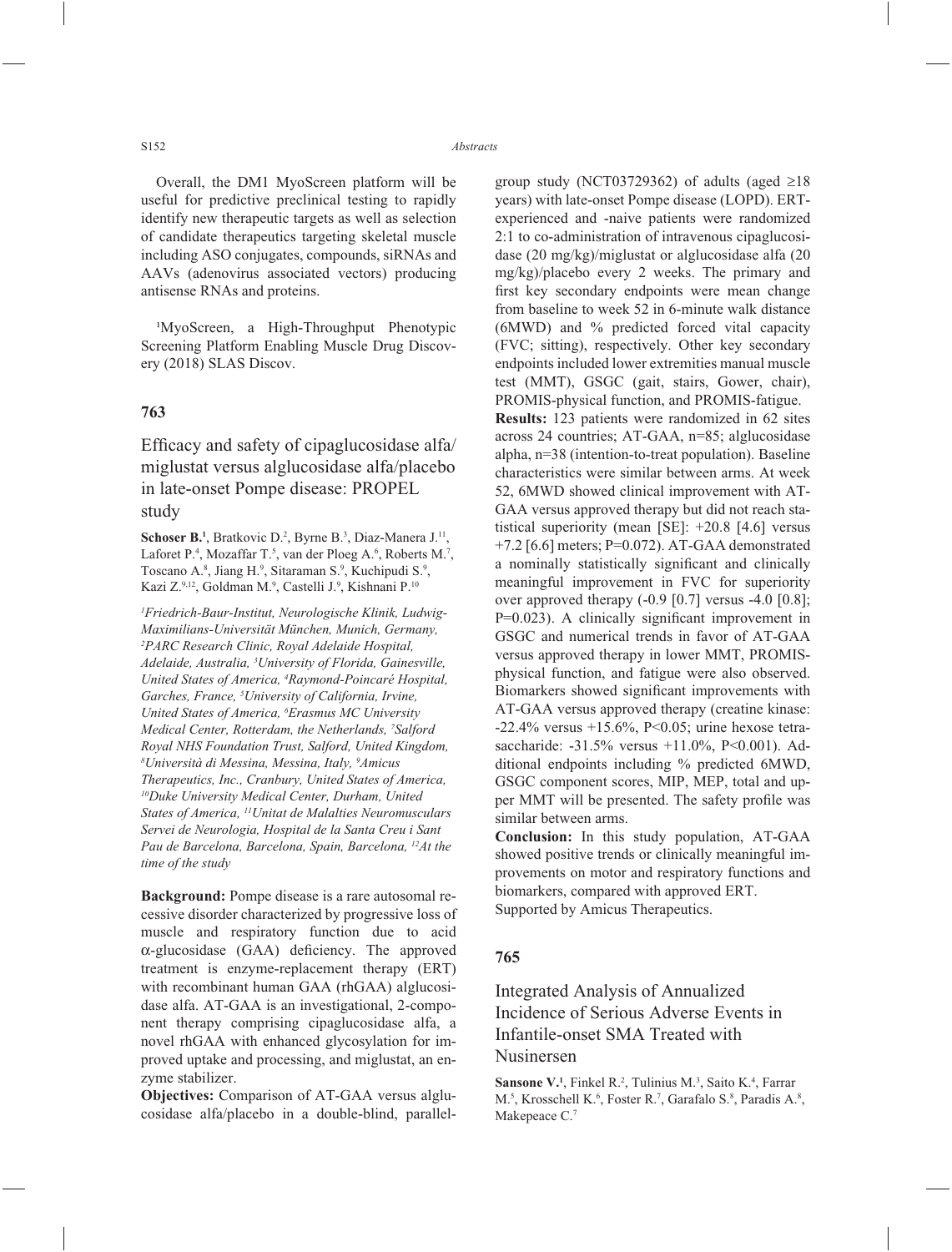*1 Department of Pediatrics and Neurology, University of Texas Southwestern Medical Center, Dallas, USA, 2 Center for Experimental Neurotherapeutics, St. Jude Children's Research Hospital, Memphis, USA, 3 Department of Pediatrics, Gothenburg University, The Queen Silvia Children's Hospital, Gothenburg, Sweden, 4 Institute of Medical Genetics, Tokyo Women's Medical University, Tokyo, Japan, 5 Sydney Children's Hospital and UNSW Sydney, Sydney, Sydney, Australia, 6 Department of Physical Therapy and Human Movement Sciences and Department of Pediatrics, Feinberg School of Medicine, Northwestern University, Chicago, USA, 7 Biogen, Berkshire, UK, 8 Biogen, Cambridge, USA*

**Background:** Results from the nusinersen clinical trials have shown significant and clinically meaningful efficacy on motor function and survival endpoints across a broad population of individuals with spinal muscular atrophy (SMA). Nusinersen demonstrated a favorable benefit-risk profile in a previous integrated safety analysis of two investigational trials (CS3A, ENDEAR) in infantile-onset SMA with a median follow up of 0.84 (0.2-3.9) years.

**Methods:** SHINE is an ongoing, open-label extension study for participants who previously participated in nusinersen investigational trials. Safety data as of the 27 August 2019 SHINE data cut were evaluated in participants with infantile-onset SMA grouped according to age at screening  $(\leq 7 \text{ mo and})$ >7 mo). Safety over time was analyzed in approximate annual (360-day) intervals from nusinersen initiation and were limited to participants with complete follow-up for each yearly interval.

**Results:** The median time on study was 3.7 (range:0.02-6.3) years for participants with infantile-onset SMA  $\leq$ 7 mo of age at screening (n=100) and 3.0  $(0.2-4.0)$  years in those  $>7$  mo of age at screening (n=37). Among individuals with infantileonset SMA  $\le$ 7 mo and  $>$ 7 mo of age at screening, SAEs were documented in 91% (91/100) and 84% (31/37) of participants, respectively. No SAEs were considered related to treatment. Twenty-three percent (23/100) and 8% (3/37) of participants died in the  $\leq$ 7 mo and  $>$ 7 mo age at screening groups, respectively, with most events classified by MedDRA System Organ Class and Preferred Term as respiratory, thoracic, and mediastinal disorders. Of the 38  $(38\% \, [38/100])$  participants in the  $\leq 7$  mo age group followed through Year 4, the incidence of SAEs was 79% (30/38), 63% (24/38), 42% (16/38), and 53% (20/38) in Years 1 to 4, respectively. Of the 23 (62% [23/37]) participants followed through Year 3, the incidence of SAEs in the >7 mo of age group was 52% (12/23), 57% (13/23), and 52% (12/23) in Years 1 to 3, respectively. The most frequent SAEs, as measured by total incidence across all intervals and by MedDRA System Organ Class and Preferred Term in the  $\leq$ 7 mo (n=100) and  $>$ 7 mo (n=37) age at screening groups were: (1) infections and infestations (76% and 68%, respectively), (2) respiratory, thoracic, and mediastinal disorders (77% and 65%, respectively), and (3) gastrointestinal disorders (21% and 19%, respectively). Most SAEs were related to SMA disease. There were no reports of the MedDRA Preferred Term post lumbar puncture syndrome as an SAE in either age group over the follow-up period. Over the entire follow-up period, 2 (2%) participants in the  $\leq$ 7 mo group and 3 (8%) participants in the >7 mo group reported non-serious post lumbar puncture syndrome.

**Conclusion:** The incidence of SAEs appeared higher in the first few years than in the later years of treatment with nusinersen in individuals aged  $\leq$ 7 mo at screening, and were stable in individuals aged >7 mo at screening, and events were consistent with those expected in the context of SMA. No unexpected or serious treatment-related adverse events have emerged over a median 3.7 years of follow-up. **Supported by:** Biogen

### **766**

Clinical and genetic spectrum of a large cohort of delta-sarcoglycan muscular dystrophy

**Alonso-Perez J.1** , González-Quereda L., Bruno C., Panicucci C., Alavi A., Zanoteli E., Muelas N., Vílchez J., Dourado M., Kadem N., Umair M., Straub V., Guglieri M., Marini-Bettolo C., Díaz-Manera J.

*1 Hospital De La Santa Creu I Sant Pau, Barcelona, Spain*

**Background:** Sarcoglycanopathies comprise four subtypes of autosomal recessive limb-girdle muscular dystrophies (LGMDR3, LGMDR4, LGMDR5 and LGMDR6) that are caused, respectively, by mutations in the SGCA, SGCB, SGCG and SGCD genes. Delta-sarcoglycanopathy (LGMDR6) is the least frequent of all sarcoglycanopaphies and it is considered a ultra-rare disease. Our aim was to characterize the clinical and genetic data of a large cohort of LGMDR6 patients and to investigate whether genetic or protein expression data could predict the severity of the disease.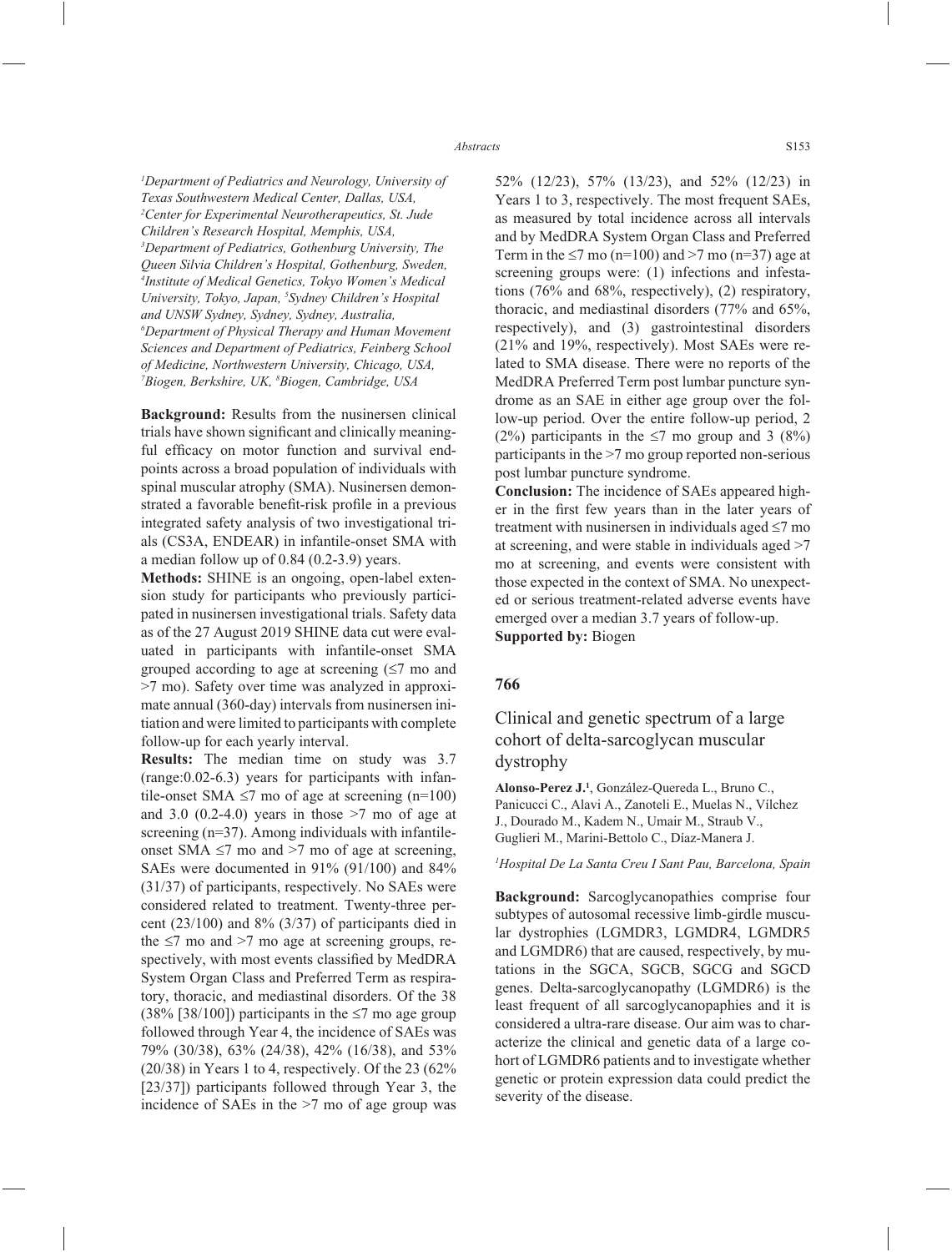**Methods:** We contacted a total of 90 different pediatric and adult neuromuscular units/ neurology departments over the world and collected demographic, genetic, clinical and remaining protein expression in muscle biopsy data of patients with a genetic confirmed diagnosis of LGMDR6

**Results:** We contacted more than 90 pediatric and adult neuromuscular units/neurology departments around the world and identified 23 patients from 9 different countries after reviewing genetic data of more than 10.000 patients with a neuromuscular disorder. There was a history of consanguinity in 87% of the patients and 52.2% of patients had another affected relative. Ninety one percent of the patients were symptomatic at the time of the analysis. Upper and lower limbs proximal muscle weakness was the most common presenting symptom. Distal muscle weakness was observed early on the progression of the disease. Cardiac involvement was observed in 5 patients (21.7%) and 4 patients (17.4%) required non-invasive ventilation. Sixty percent of patients were wheelchair-bound since a mean age of 14.65 years old. Patients with an undetectable expression of the sarcoglycan complex measure by muscle immunohistochemistry have a significant early onset of the disease and early age of lost ambulation compared to patients with residual protein expression.

**Conclusions:** This study confirm that delta-sarcoglycanopathy is an ultrarare neuromuscular condition and describes the clinical and molecular data of the largest cohort of patients reported so far. International collaboration has been crucial to collect these data. Our results show that this is a very severe and quickly progressive disease characterized by global muscle weakness affecting proximal and distal muscles of the limbs. As happen with other types of sarcoglycanopathy, there is a correlation between remaining protein expression, age at onset and disease's severity.

### **767**

# A Spanish Gypsy Family with Charcot-Marie-Tooth type 4D

**Velilla Alonso G.<sup>1</sup>**, Catalina Álvarez I.<sup>1</sup>, Lozano Ros A.<sup>1</sup>, Muñoz Blanco J.1

#### *1 Gregorio Marañón General Hospital, Madrid, Spain*

We report a Spanish Gypsy family affected with autosomal recessive hereditary motor and sensory neuropathy due to mutation on N-myc DownstreamRegulated Gene 1 (NDRG1). The proband is a 32-year-old woman suffering a progressive neuropathy with onset of symptoms in the first decade of life. She began walking late in infancy. During late childhood she started to have manipulation difficulties. She progressively developed weakness and deformities of the feet (presenting talipes equinovarus) and claw hands. By adolescence she had clumsy gait, with distal sensory loss, symmetrical weakness and distal amyotrophy in all four extremities. When she was 20, she started to suffer progressive hearing loss. Tendon reflexes were absent and sensory and motor nerve conduction studies showed no response in all four limbs. Remarkably, she presented a mild cervical dystonic posturing with associated tremor. Flexor tendon lengthening surgeries were performed in both arms. The distal weakness and gait disorder progressed, leading to a severe disability.

The patient is of gypsy origin. She was born in the city of Madrid. Her grandparent's families were from the Spanish southern region of Extremadura and from Portugal. Her parents were born in Madrid and they were apparently non-consanguineous and healthy. She was the youngest of four siblings, and two of them, a 38-year-old woman and a 36-year-old man, were affected with a similar clinical phenotype. A cervical dystonic position with tremor was also seen in the sister of the proband. Four cousins on the maternal side and four on the paternal side were also affected.

Sequence analysis of PMP22, GDAP1 and SH3TC2 genes were normal on the proband. Sequence on NDRG1 gene found a homozygous mutation (c.442C>T, p. Arg148Ter). Subsequently, genetic analyses were performed on the other five members of the family, confirming the presence of the NDRG1 gene mutation: affected siblings were homozygous and the healthy members were heterozygous.

Charcot-Marie-Tooth (CMT) disease type 4D (also known as Lom type) is a rare autosomal recessive hereditary neuropathy, caused by mutations in the NDRG1 gene. It is characterized by a severe motor and sensory neuropathy with onset in the first decade of life, typically affecting gypsy population. Hearing impairment is usually present. Associated cervical dystonic tremor had not been described before in patients with CMT 4D. This disease was initially identified in Bulgarian Gypsy families, and most cases have been described in Eastern Europe. To our knowledge, this is the second Spanish family reported to have a NDRG1 gene mutation in all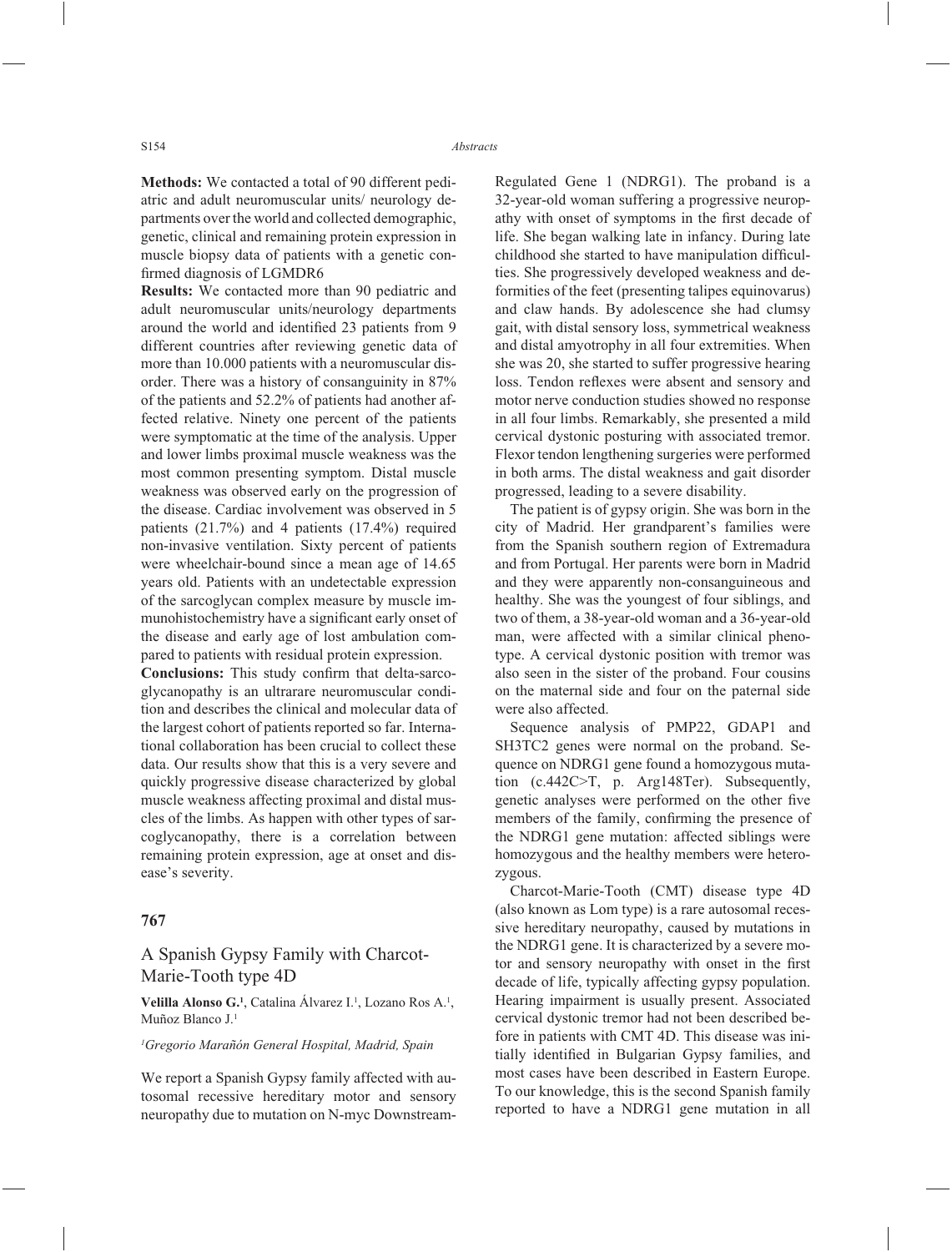members after performing a complete genetic study, and the first one in the Madrid Region.

### **768**

# Evaluation of DMD transcripts after Golodirsen treatment of MyoD-converted fibroblasts from 4053-101 clinical trial patients

**Rossi R.1,2**, Moore M.1,2, Torelli S.1,2, Ala P.1,2, Catapano  $F^{1,2,3}$ , Phadke R.<sup>3</sup>, Morgan J.<sup>1,2</sup>, Malhorta J.<sup>4</sup>, Muntoni  $F<sup>1,2</sup>$ 

*1 The Dubowitz Neuromuscular Centre, UCL Great Ormond Street Institute of Child Health, London, United Kingdom, 2 National Institute for Health Research, Great Ormond Street Institute of Child Health Biomedical Research Centre, University College London, London, United Kindom, 3 Dubowitz Neuromuscular Centre Division of Neuropathology, UCL Queen Square Institute of Neurology, Queen Square, London, United Kindom, 4 Sarepta Therapeutics, Cambridge, USA*

Duchenne muscular dystrophy is an X-linked, rare, neuromuscular disease caused by mutations in the dystrophin-encoding gene (DMD) which result in a substantial reduction or absence of dystrophin protein. Genome copy number variations, in particular deletions, that disrupt the transcriptional reading frame are the main cause of the absence of dystrophin. Antisense oligonucleotide-induced exon skipping is able to restore the mRNA reading frame and rescue the dystrophin protein translation, generating a shorter, yet functional, protein and Exondys 51TM is an approved therapy for the treatment of DMD in patients with confirmed DMD gene mutations amenable to exon 51 skipping.

Golodirsen (formerly SRP-4053) is a phosphorodiamidate morpholino oligomer (PMO) developed by Sarepta Therapeutics, Inc., to target exon 53 of the DMD gene. In Study 4053-101, we demonstrated exon skipping and dystrophin restoration in all patients. Some variability in dystrophin protein restoration was observed between different patients, due to a less understood mechanism of delivery of PMOs, and also other not well-identified factors. Here, we aim to assess the specific exon 53 PMOinduced skipping in primary cell cultures from patients recruited into the trial, to better characterise the efficiency of this process in different patients.

Fibroblasts, derived from the patients enrolled in study 4053-101, underwent Myo-D induced differentiation and were subsequently treated with golodirsen. After screening for exon skipping efficiency in cells from treated patients and in healthy controls, we evaluated the transcript 5'-3' imbalance in treated vs non-treated patient cells by custom FluiDMD cards. In addition, to better understand the intracellular RNA dynamics of the deleted and skipped products, we investigated the transcript subcellular localization using specific BaseScope probes. The probes are designed to recognise specific deletions carried by patients involved in the study that had different responses to golodirsen. Subsequently, to provide a more comprehensive assessment of the response to golodirsen, a comparison of the in vitro and the previous in vivo patient data will be performed.

This work was funded by Sarepta Therapeutics, Inc.

### **769**

# Growth Patterns in Ambulatory Boys with Duchenne Muscular Dystrophy

Raquq S.<sup>1</sup>, Raquq S.<sup>1</sup>, Fewtrell M.<sup>2</sup>, Ridout D.<sup>2</sup>, Muntoni F.<sup>1</sup>, Baranello G.<sup>1</sup>

*1 Dubowitz Neuromuscular Centre, Developmental Neuroscience Research & Training Department, UCL Great Ormond Street Institute of Child Health, Faculty of Population Health Sciences, London, United Kingdom, 2 Population, Policy & Practice Department, UCL Great Ormond Street Institute of Child Health, Faculty of Population Health Science, London, United Kingdom*

Primarily, to analyze retrospective, longitudinal data on weight, height, and BMI in ambulatory boys with Duchenne muscular dystrophy (DMD), either treated with corticosteroids or steroid naïve. Secondly, to consider whether genetic subgroups display different growth patterns.

This analysis extracted patients from the UK NorthStar DMD database (2003-2020) who were ambulant and on one of the following five regimes: "Steroid naïve", "Deflazacort daily" (DD), "Deflazacort intermittent" (DI), "Prednisolone daily" (PD) and "Prednisolone intermittent" (PI). We included 598 patients, with a total of 2604 height, weight, and BMI observations between the ages of 5 and 12 years.

Mixed-effects regression was used to model weight, height, and BMI SD Scores, calculated using the British 1990 national growth data (UK90).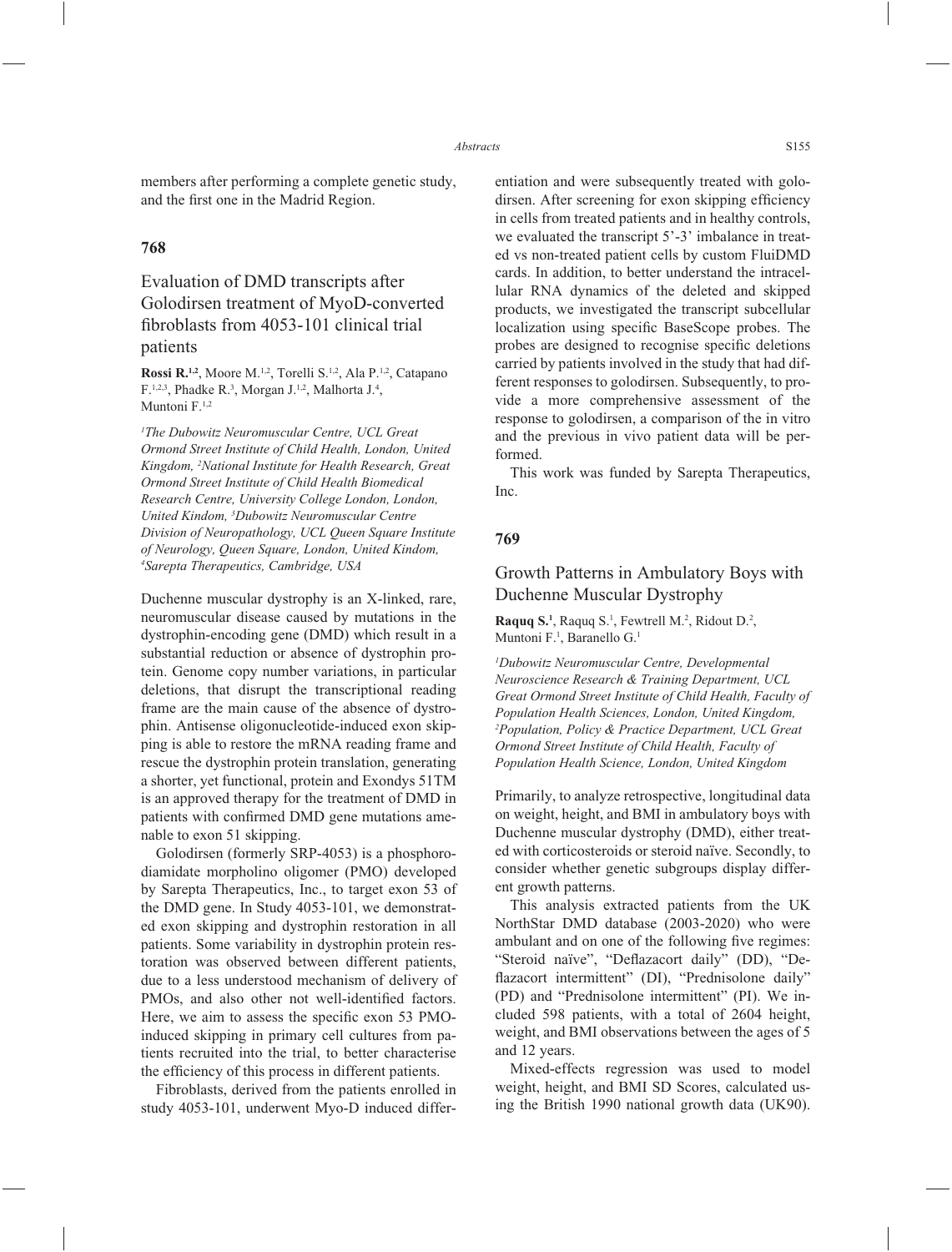We compared the effects of steroid types, differences between the steroid regimes, and for those on steroids, the effect of steroid starting age. The effect of the dystrophin mutation site on growth was considered, by defining groups according to patterns of affected isoforms expressed in the brain (Dp427, Dp140, and Dp71) and amenability to exon skipping treatments of exons 8, 44, 45, 51, or 53.

Height of ambulant DMD patients was 0.96 SD lower (95% CI: -1.06, -0.86) and BMI 0.68 SD higher (95% CI: 0.56,0.79) than the UK90 paediatric population at age 5, regardless of steroid regime. Those on DD and PD had significant yearly stunting of height ( $p<0.001$  and  $p=0.001$ , respectively) compared to the steroid naïve population. Those on Prednisolone had yearly weight gain 0.13 SD (95%  $CI: 0.07, 0.19$ ) larger than those on Deflazacort, with no significant difference between daily and intermittent. Those on daily regimes experienced a significantly higher yearly increase in BMI of 0.08 SD  $(95\% \text{ CI: } 0.02, 0.14)$ , compared with those on intermittent regimes. Starting steroids a year earlier was associated with a 0.27 SD (95% CI: 0.18, 0.36) higher weight and 0.27 SD (95% CI: 0.18, 0.36) higher BMI at age 5, but with a lower yearly increase in weight (0.03 SD; 95% CI: 0.01, 0.04) and BMI (0.03 SD; 95% CI: 0.01, 0.05).

Those with affected expression of all three brain isoforms were 0.82 SD (95% CI: 0.36, 1.28) shorter than those with only Dp427 expression affected. There were no differences between those with only Dp427 expression affected and those with both Dp427 and Dp140 expression affected. There were no significant differences in growth between those amenable to any of the exon skipping treatments and those not amenable.

For ambulant boys with DMD, on average those on daily regimes are significantly shorter and have a significantly greater BMI than those on intermittent regimes. The type of steroid (Deflazacort or Prednisone) influences height, weight, and BMI. Starting steroids earlier is associated with higher weight and BMI at age 5, but then the yearly increase is lower than those starting treatment later. Our data confirm that lack of Dp71 expression may cause more severe stunting. As steroid treatment decisions can be guided by adverse effects considerations this analysis provides further insight into the risks associated with specific steroid regimes.

### **770**

# The Dutch multicenter Duchenne/Becker registry: facilitation of trial readiness and effective use of patient data

Meijer-krom Y.<sup>1,5</sup>, van de Velde N.<sup>1,5</sup>, Houwen-van Opstal S.<sup>2,5</sup>, Hendriksen J.<sup>3,5</sup>, Verschuuren J.<sup>1,5</sup>, de Groot I.<sup>2,5</sup>, Snijder R.<sup>4,5</sup>, Vroom E.<sup>6</sup>, Horemans A.<sup>7</sup>, Niks E.<sup>1,5</sup>

*1 Department of Neurology, Leiden University Medical Center, Leiden, Netherlands, 2 Department of Rehabilitation, Radboud UMC, Nijmegen, Netherlands, 3 Kempenhaege Centre for Neurological Learning Disabilities, Heeze, Netherlands, 4 Department of Biobanking, Leiden University Medical Center, Leiden, Netherlands, 5 Duchenne Centre Netherlands, 6 Duchenne Parent Project, 7 Spierziekten Nederland* 

Trial readiness and reduction of patient burden is essential in view of the number of compounds currently in development for Duchenne and Becker (DBMD) patients. National registries play an essential role as they facilitate patient recruitment and are able to give insight in a population's characteristics by collection of natural history data.

The Dutch Dystrophinopathy Database (DDD) was first established in 2008 by the Leiden University Medical Center (LUMC). The structure of this registry was updated in 2019 to meet with the most recent privacy regulations and to function as a multicenter database due to the foundation of the Duchenne Center Netherlands (DCN). DCN is a collaboration between three academic partners (LUMC, Radboudumc, Kempenhaeghe-MUMC+) and the two patient organizations Duchenne Parent Project and Spierziekten Nederland. In this abstract, we introduce the updated DDD structure and provide an overview of the currently registered patients. **Aims:** The main goals of the DDD are 1) the ability to approach patients for clinical trials and investigator-initiated studies, 2) the continuous description of epidemiology and natural history, 3) minimalization of patient burden by efficient re-use of data.

**Design:** Patients with DBMD and carriers can register in the DDD, a database able to capture a cohesive and extensive standardized dataset. To achieve the aims, we have created five registration options (table 1). Only the first option is obligatory and allows for patients to be approached for new trials. The other options provide insight in epidemiology (option 2), enable re-use of data (option 3) and facilitate (inter) national collaborations (option 4 and 5).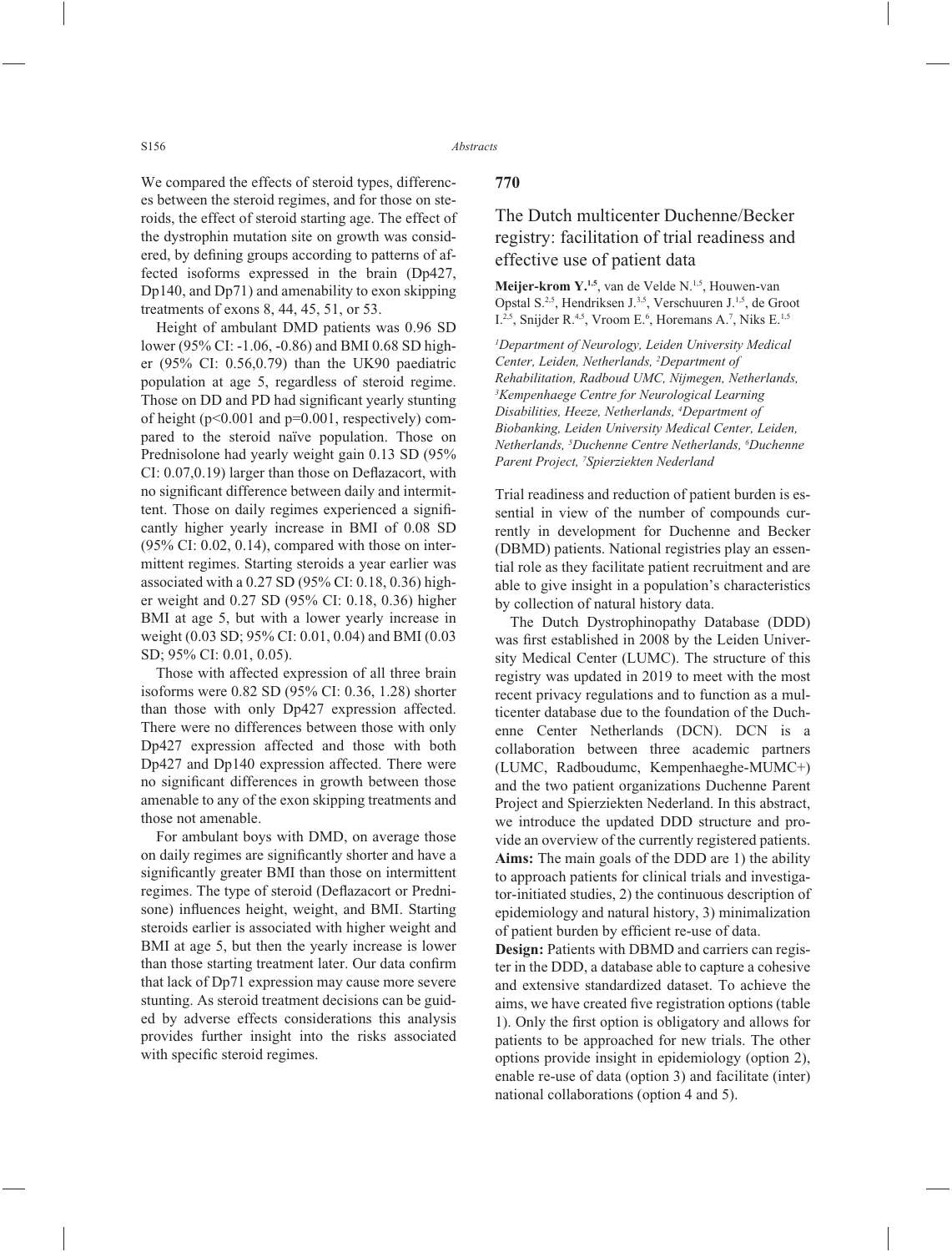**Data management system, privacy and informed**  consent: To allow for efficient (re)use of data, an information model containing meta-level description has been generated and forms the basis for both the registry and investigator initiated studies within DCN. The web-based Castor EDC data management system is used as interface. To meet with privacy regulations, researchers can be granted separate access to (de)coded data and (groups) of patients. This access is supervised by a database manager and approved by the DCN scientific advisory board. All registered patients were asked to provide new informed consent. Informational letters were sent out by post.

**Results:** 216 patients (out of 473) reregistered five months after first asking consent. Of these, 143 (66%), 63 (29%) and 10 (5%) were Duchenne, Becker and carriers respectively. 41 patients were aged between 3.5-12 years, 24 patients were between 12-15 years, and 151 were 16 years or older. Most patients provided consent for the yearly questionnaire (92%, 98% and 100% for Duchenne, Becker and carriers respectively), 101 out of 104 patients visiting one of the DCN centers consented for registration option three, while consent for exchange of coded data with non-commercial and commercial partners was 89% and 70% respectively.

**Conclusion:** Patient registries are essential for investigator-initiated studies and clinical trials. The structure of the updated DDD provides an example of how trial readiness, reduction of patient burden, patient preferences and effective (re)use of data can be achieved.

#### **771**

# Spanish Pompe Registry: Analysis of the 100 patients included

**Reyes-leiva D.<sup>1,2</sup>**, Nascimento A.<sup>3</sup>, Muelas N.<sup>2,4</sup>, Vilchez J.<sup>2,4</sup>, Domínguez-González C.<sup>2,5</sup>, Paradas C.<sup>6</sup>, Rojas-Marcos I.<sup>6</sup>, Olivé M.<sup>1,2,7</sup>, Grau J.<sup>8</sup>, Barba-Romero M.<sup>9</sup>, Gómez-Caravaca M.10, Casquero P.11, Mendoza M.12, de León J.<sup>13</sup>, Gutierrez A.<sup>14</sup>, Morís G.<sup>15</sup>, Blanco-Lago R.<sup>16</sup>, Ramos-Fransí A.17, Pintós G.18, Moreno D.18, García-Antelo M.19, Rabasa M.20, Morgado Y.21, Barcena-Llona J.22, Gómez-Belda A.23, Pedraza-Hueso M.24, Hortelano M.<sup>25</sup>, Colomé A.<sup>26</sup>, Lopez de Munuain A.<sup>27</sup>, Torrón R.<sup>27</sup>, Jericó I.<sup>28</sup>, Pardo J.<sup>29</sup>, Alonso-Pérez J.<sup>1,2</sup>, Pla-Junca F.<sup>1,2</sup>, Segovia-Simón S.<sup>1,2</sup>, Díaz-Manera J.<sup>1,2,30</sup>

*1 Institut de Recerca Biomedica Hospital de la Santa Creu i Sant Pau, Barcelona, Spain, 2 CIBERER, Madrid, Spain,* 

*3 Servicio de Neuropediatría, Hospital Sant Joan de Deu, Esplugues de Llobregat, Spain, 4 Servicio Neurología, Hospital La Fe de Valencia, Valencia, Spain, 5 Servicio Neurología, Hospital 12 de Octubre, Madrid, Spain, 6 Servicio de Neurología, Hospital Virgen del Rocío, Sevilla, Spain, 7 Unidad de enfermedades neuromusculares. Servicio de Neurología, Hospital de la Santa Creu i Sant Pau, Barcelona, Spain, 8 Servicio de Medicina interna, Hospital Clínic de Barcelona, Barcelona, Spain, 9 Servicio de Medicina Interna, Complejo Hospitalario y Universitario de Albacete, Albacete, Spain, 10Servicio de Neurología, Hospital Reina Sofía de Córdoba, Córdoba, Spain, 11Servicio de Neurología, Hospital Mateu Orfila, Menorca, Spain, <sup>12</sup>Servicio de Neurología, Hospital Dr Negrín, Gran Canaria, Spain, 13Servicio de Neurología, Hospital Universitario Nuestra Señora de la Candelaria, Tenerife, Spain, 14Servicio de Neurología, Hospital Insular, Gran Canaria, Spain, 15Servicio de Neurología, Hospital Universitario Central de Asturias, Oviedo, Spain, 16Servicio de Pediatría, Hospital Universitario Central de Asturias, Oviedo, Spain, 17Servicio de Neurología, Hospital Universitario Germans Trias i Pujol, Badalona, Spain, 18Servicio de Medicina Interna, Hospital Universitario Vall d'Hebron, Barcelona, Spain, 19Servicio de Neurología, Hospital Universitario de A Coruña, A Coruña, Spain, 20Servicio de Neurología, Hospital Universitario de Fuenlabrada, Madrid, Spain, 21Servicio de Neurología, Hospital de Valme, Sevilla, Spain, 22Servicio de Neurología, Hospital Universitario de Cruces., Barakaldo, Spain, 23Servicio de Medicina Interna, Hospital Universitario Dr Peset, Valencia, Spain, 24Servicio de Neurología, Hospital Universitario de Valladolid, Valladolid, Spain, 25Servicio de Pediatría, Hospital Universitario de Segovia, Segovia, Spain, 26Servicio de Medicina Interna, Hospital de Terrassa, Terrassa, Spain, 27Servicio de Neurología, Hospital universitario de San Sebastian., Vizkaya, Spain, 28Servicio de Neurología, Complejo Hospitalario de Navarra, Pamplona, Spain, 29Servicio de Neurología, Hospital Universitario de Santiago de Compostela, Santiago de Compostela, Spain, 30John Walton Muscular Distrophy Research Center, Newcastle University, Newcastle Upon Tyne, United Kingdom*

**Introduction and Objectives:** Pompe disease is a rare genetic disorder produced by a deficiency or absence of alpha-glucosidase enzyme leading to glycogen accumulation in several tissues including but not limited to cardiac and skeletal muscle. Two main clinical phenotypes have been classically described: Infantile Onset Pompe Disease (IOPD) and Late Onset Pompe Disease (LOPD) that share skeletal muscle weakness as the main clinical symptoms but are differentiated by the presence of cardiac involve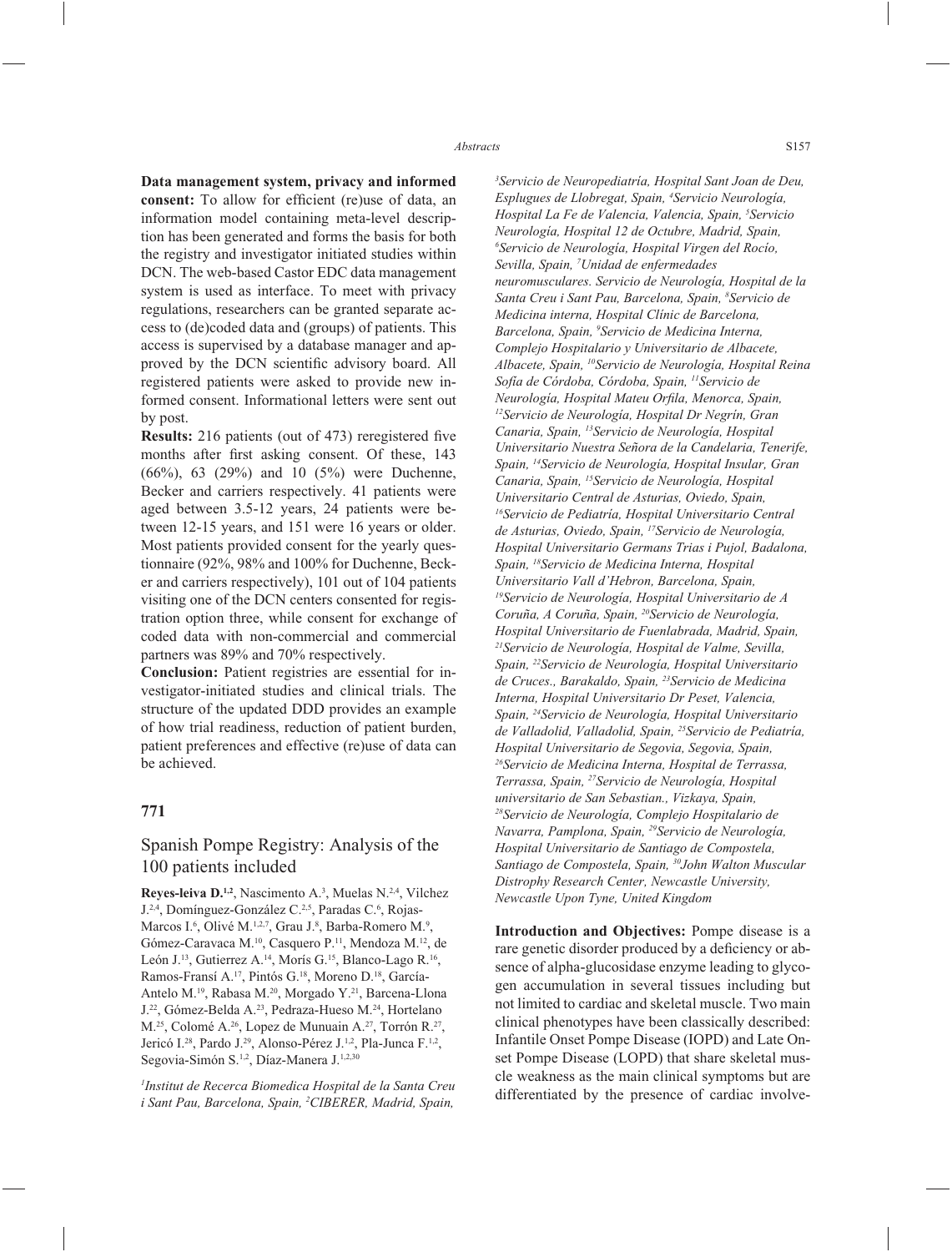ment restricted to IOPD patients. Epidemiological studies showed that the prevalence of the disease is about 1:40000 individuals although there can be differences depending on the country. There is no data from Spain regarding the existing number of cases, their regional distribution, the genetic and clinical features or the number of patients that are receiving treatment.

**Methods:** We have developed a Spanish Pompe disease registry which is doctor initiated, whith a dedicated data entry who visits all sites and include data of patients who have signed a consent form. Here we analyzed the data of the first 100 patients included between 2019 and 2020 including LOPD and IOPD phenotypes from 28 sites in Spain. This registry is part of the "Genetic and Rare Diseases Registries" promoted by CIBERER. We collected information about demographics, family history, clinical features, ancillary tests, functional outcomes and response to treatments from each individual clinical report.

**Results:** Ninety-six patients were classified as LOPD while 4 had an IOPD phenotype. Fifty-seven patients were male (57%). The mean age of our population was of 45.8 years old (SD 18.94). Forty patients had family history of Pompe, being in 35 of them their siblings who were affected. The most common place of birth reported was Andalusia (22 patients) followed by Catalonia (18 patients). The origin of the family was obtained in 65 patients. The most common region of parent's origin was Andalusia (38 progenitors) being the next more frequent region reported Catalonia (10 progenitors). Seventyeight patients were symptomatic. The most frequent symptom reported was lower limb and axial weakness in 60% of the patients. Eighty-four patients preserved their ability to walk in their last visit recorded. Thirty-six patients required ventilation support being non-invasive in 30 patients and invasive in 6 patients. Ninety three patients had high levels of CK with a mean value of 716 UI/L (SD 457.99). The most common mutation reported was IVS1-13T>G (c.-13-32T>G) in 64 patients of our population followed up by c.2065G $\geq$ A in 6 patients and c.1551 +1 G>A in 5 patients. None of the IOPD patients carried the IVS1-13T>G mutation. Seventy-seven patients were treated with ERT with Myozyme™ being the mean period of treatment of 8 years (Range 4 months – 18 years).

**Conclusions:** The Spanish Pompe Registry give us valuable information about the demographics and clinical features of our population of patients with this rare disease. A better understanding of the disease and its distribution along the country may contribute to improve the quality of their health assistance.

### **773**

# Bailey-Bloch's congenital myopathy: a rare case reported in Northeastern of Brazil

**Coentro Torreiro de Moraes V.1** , Madeiro de Melo Barboza H.<sup>1</sup>, de Melo Pires Ferreira Santana M.<sup>1</sup>, Lys de Medeiros F.<sup>1</sup>

*1 Neuropediatrics Department, Oswaldo Cruz University Hospital, University of Pernambuco, Recife, Brazil*

A 5-year-old brazilian male from Cajazeiras, Paraíba, son of consanguineous parents, presented generalized muscle weakness since birth with delayed acquisition of motor developmental milestones, in addition, to language delay. His mother reported frequent falls, difficulty walking and swallowing, with progressive worsening through the years. Psychomotor agitation was another finding in the history, requiring the use of risperidone, with good response. Neurological exam evidenced macrocrania, dysarthria due to cleft palate, facial mimic reduction and low ear implantation (Figure 1). When child is sit down, he leans on the body to get up and walks without assistance, with mild anserine gait and normal deep reflexes. Two electroneuromyographies were normal. Exome sequencing was performed and detected a Bailey-Bloch's congenital myopathy (two homozygous copies of pathogenic variants of the STAC3 gene were identified). A Consent form gives written permission to relate the clinical case.

Congenital myopathies are genetic muscular diseases, usually with signs and symptoms present since birth, such as hypotonia, weakness, and a static or slow progression clinical course. The most frequent types of congenital myopathy are differentiated primarily by histological characteristics (Central core and multi-minicore myopathies; Centronuclear myopathy; Nemaline myopathy). Actually, the genetic studies of many different forms of congenital myopathy have been identified, collaborating to trace the genetic profile of these myopathies in our region.

Bailey and Bloch described in 1987, an infant with multiple congenital anomalies and an episode of malignant hyperthermia. This rare autosomal recessive disease was also named as Native American myopathy, because the first patient was from the Lumbee Native American tribe in North Carolina,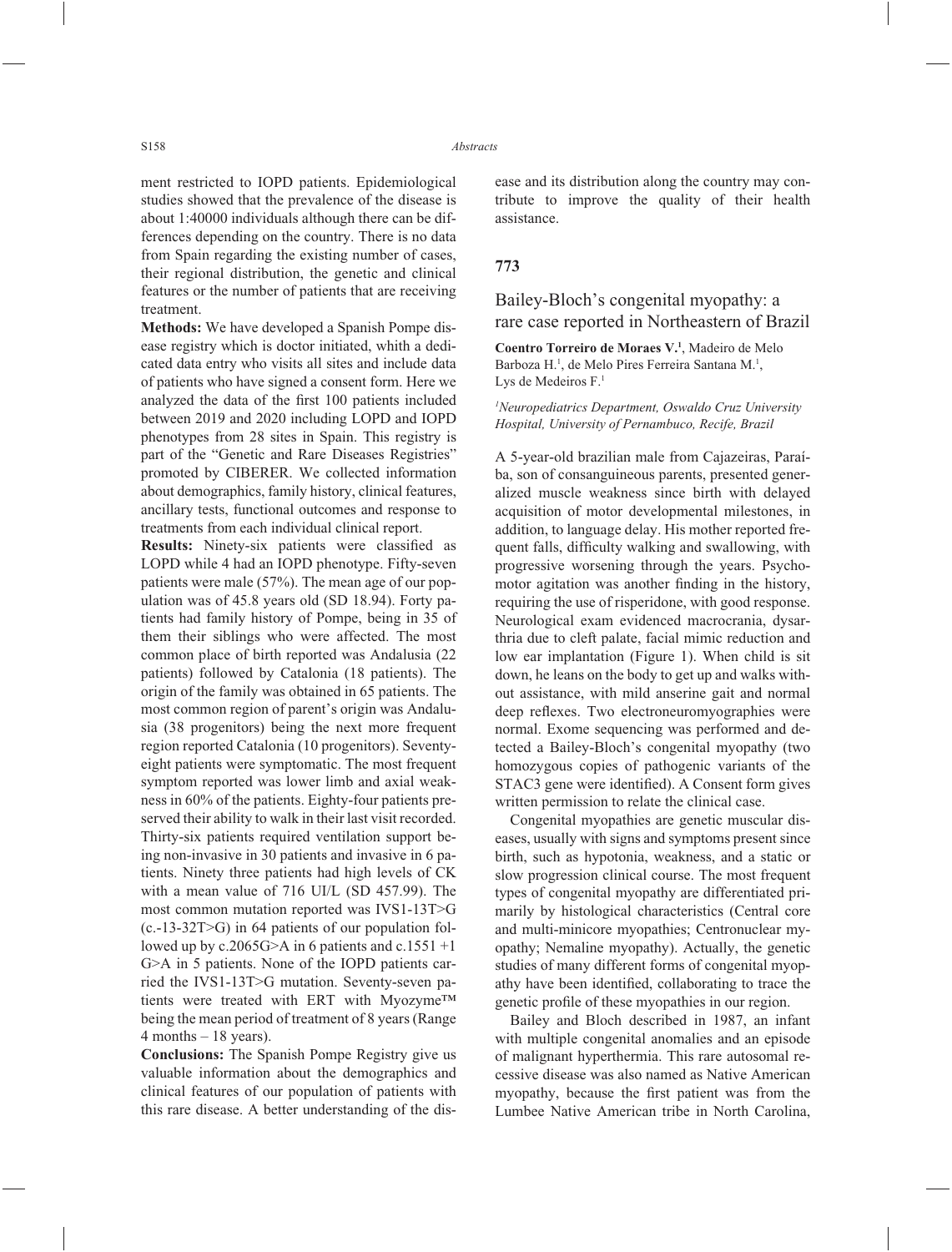USA. This rare condition is characterized by normal intelligence and congenital myopathy with delayed motor milestones, musculoskeletal involvement of trunk and extremities (scoliosis, kyphosis or kyphoscoliosis, contractures, short stature), myopathic facies, ptosis, feeding difficulties and abnormalities of the palate (including cleft palate) are common, as well susceptibility to malignant hyperthermia. Creatine Kinase levels, electroneuromyography and muscle biopsy usually are normal or reveal mild changes.

Currently, the diagnosis of Bailey-Bloch's congenital myopathy is established by molecular genetic testing with biallelic pathogenic variants in STAC3 gene and the clinical findings already reported above. The STAC3 gene is a component of the excitation-contraction coupling machinery of muscles and it is essential for functional skeletal muscle. A higher susceptibility to malignant hyperthermia, maybe result from abnormal calcium ion balance in skeletal muscle, suggesting that this myopathy may affect calcium regulation. Therefore, the importance of diagnosis Bailey-Bloch's congenital myopathy is to avoid certain agents used with general anestesia, such as volatile anesthetic gases and depolarizing muscle relaxants. Our case reported a molecularly confirmed Bailey-Bloch's congenital myopathy (Native American myopathy) in na individual who are not known to have Lumbee tribe Native American ancestry and to our knowledge, the first case reported in the Northeastern of Brazil. We emphasize the importance of clinical features such as facial and generalized weakness, normal or mildly abnormal extraocular movement, hypotonia, cleft palate, scoliosis, and particularly history of malignant hyperthermia should be considered for accurate diagnosis to Bailey-Bloch's congenital myopathy.

### **774**

Carey-Fineman-Ziter Syndrome: insights of a very rare congenital myopathy in Northeastern of Brazil

Madeiro de Melo Barboza H.<sup>1</sup>, de Melo Pires Ferreira Santana M.<sup>1</sup>, Coentro Torreiro de Moraes V.<sup>1</sup>, Nogueira Fontana P.2 , da Cunha Correia C.2 , Lys de Medeiros F.<sup>1</sup>

*1 Neuropediatrics Department, Oswaldo Cruz University Hospital, Universitity of Pernambuco, Recife, Brazil, 2 Neurology Department, Oswaldo Cruz University Hospital, Universitity of Pernambuco, Recife, Brazil*

**Introduction:** Carey-Fineman-Ziter syndrome (CFZS) is a congenital myopathy linked to an autosomal recessive gene mutation in the MYMK gene that encodes a protein called myomarker, fundamental in muscle formation. We present to the best of our knowledge, the first case of a teenager with CFZS from Pernambuco, Northeastern of Brazil. **Case report:** A 15-year-old brazilian female with facial dysmorphisms related to Moebius sequence (facial diplegia and opthalmoparesis) and Robin sequence (mandibular hypoplasia, tongue hypoplasia, ogival palate) since birth. She also presents low ear implantation, tongue fasciculations, proximal muscle hypotrophy, hypotonia, non progressive mild appendicular weakness. Cognition slightly impaired. Recentelly, she has been getting worse with nocturnal dyspnoea. Medical history revealed expousure to misoprostol during pregnancy and delayed acquired motor milestones. Furthermore, in family history, exist a second degree relative with similar facial dysmorphisms and wheelchair user without diagnosis. Brain resonance imaging was normal and electroneuromyography revealed a cronic myopathic with chronic neurogenic pattern with pseudomyotonic discharges in the right genioglossus (Figure 1). Exome sequence was performed and showed a mutation in MYMK (c.271C>A:p Pro91Thr) in heterozygosis. A Consent form gives written permission to relate this clinical case.

**Discussion:** Carey-Fineman-Ziter syndrome is a very rare myopathy that manifests since birth with weakness in facial muscles (Moebius sequence), global hypotonia and dysmorphisms associated with the Pierre-Robin sequence (mandibular hypoplasia, hypoglossia and cleft palate). Short stature, delayed motor and cognitive development, may also be present, as well as restrictive lung disease and cryptorchidism, in male patients. Muscle weakness is more proximal, with non-progressive or slowly progressive course. Imaging exams of central nervous system, usually, have no findings; however, some reported cases have presented brain malformations, such as brainstem hypoplasia. Muscle biopsy can show a pattern of fatty infiltration or muscle atrophy, which is also common in other myopathies. Exome is necessary for definitive diagnosis, since SCFZ presents an autosomal recessive inheritance pattern. The mutation ocurrs in the MYMK gene which encodes the transmembrane protein myomarker, necessary for fusion of mononuclear myoblasts in multinuclear myocytes in the muscle structure. During embryonic muscle development, the defective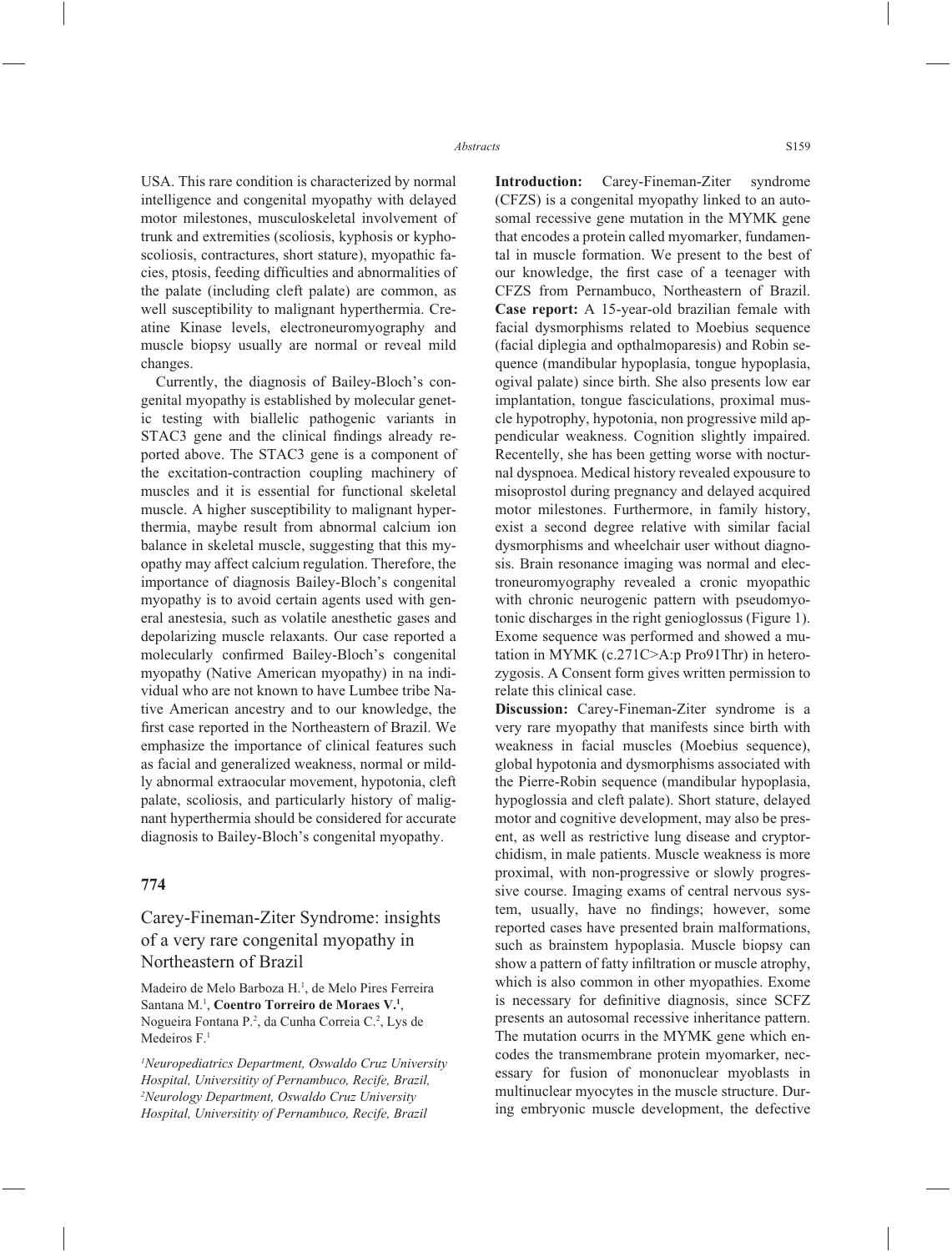fusion of myoblasts results in a reduced number of muscle fibers with compensatory hypertrophy and muscle weakness identified from early childhood. According to the report, we described a patient in whom a very rare myopathy with clinical features such as Moebius and Robin sequences characterize CFZS, however, ophthalmoplegia of abducent nerve is not always found. We emphasize that her electroneuromyography, there was also a chronic neurogenic pattern, suggesting an impairment of medulla motor nuclei, despite her normal brain resonance imaging. At present, there is no disease modifying treatment available, but prompt diagnosis is essential to prevent contractures, promote motor, respiratory and swallowing rehabilitation, and, in addition, to genetic counseling in family planning. Our case report highlights the importance of a profound facial and tongue muscle weakness in combination with global hypotonia are the clinical hallmark of CFZS. Electroneuromyography can add information about involvement of the motor nuclei of the brain stem and the exome contributes to elucidate the diagnosis.

### **775**

# Phase 2 RCT Trial Evaluating the FcRn Antagonist Nipocalimab in Adults with Generalized Myasthenia Gravis

**Guptill J.**, Antozzi C.<sup>2</sup>, Bril V.<sup>3</sup>, Gamez J.<sup>4</sup>, Meuth S.<sup>5</sup>, Muñoz Blanco J.<sup>6</sup>, Nowak R.<sup>7</sup>, Quan D.<sup>8</sup>, Sevilla T.<sup>9</sup>, Szczudlik A.<sup>10</sup>, Hegarty B.<sup>11</sup>, Jouvin M.<sup>11</sup>, Jin J.<sup>11</sup>, Arroyo S.<sup>11</sup>

*1 Duke University School of Medicine, Durham, USA, 2 Fondazione Istituto Neurologico Carlo Besta, Milan, Italy, 3 University of Toronto Division of Neurology, Toronto, Canada, 4 Hospital Universitari Vall d'Hebron Neuromuscular Unit, Barcelona, Spain, 5 Heinrich Heine University Düsseldorf, Düsseldorf, Germany, 6 Hospital General Universitario Gregorio Marañón Servicio de Neurología, Madrid, Spain, 7 Yale University School of Medicine, New Heaven, USA, 8 University of Colorado School of Medicine, Aurora, USA, 9 Hospital Universitari i Politècnic La Fe, Valencia, Spain, 10Jagiellonian University Medical College, Krakow, Poland, 11Janssen Research & Development, LLC, Cambridge, USA*

**Objective:** To evaluate the safety, tolerability, efficacy, pharmacokinetics, pharmacodynamics, and immunogenicity of nipocalimab vs. placebo in patients with generalized myasthenia gravis (gMG) who have had an insufficient response to ongoing, standard-of-care therapy.

**Background:** Nipocalimab (M281) is a fully human, aglycosylated, effectorless IgG1 anti-FcRn monoclonal antibody that targets the IgG binding site on FcRn with high affinity, thereby interfering with the binding of IgG. IgG that is not bound to FcRn cannot be recycled and thus undergoes lysosomal degradation. This is expected to reduce serum levels of total IgG and pathogenic IgG autoantibodies that cause MG and ameliorate the disease.

**Design/Methods:** 68 patients with anti-AChR or anti-MuSK autoantibodies were randomized 1:1:1:1:1 to 4 nipocalimab treatment groups or a placebo group. Doses of nipocalimab were 5mg/kg Q4W, 30mg/kg Q4W and 60 mg/kg Q2W. A single dose of 60mg/kg was also included to evaluate the duration of IgG lowering and efficacy. To maintain study blinding, all patients received an intravenous infusion (either nipocalimab or placebo) every other week for a total of 5 infusions during the 8-week treatment period. After completion of the follow-up period, patients could enroll in a separate open-label extension study and receive treatment with nipocalimab. On-site visits were temporarily restricted due to COVID-19 restrictions.

**Results:** Nipocalimab was generally well-tolerated. There were no discontinuations due to TEAEs and no severe AEs with nipocalimab. There was one SAE in the nipocalimab group (shoulder pain) and two SAEs in the placebo group (one case of ischemic stroke and one case of MG worsening). The frequency of infections in the nipocalimab combined dose group vs. the placebo group was 33.3% vs. 21.4%, respectively and there were no severe or serious infections. The percentage of headaches with nipocalimab was comparable to placebo.

Nipocalimab achieved substantial and rapid reductions in serum total IgG and anti-AChR IgG autoantibodies which were correlated statistically significantly with MG-ADL improvement (P<0.0001).

Treatment with nipocalimab resulted in a robust and significantly greater mean improvement from baseline in MG-ADL scores across nipocalimab continuous dosing arms vs. placebo at the end of the treatment period (Day 57).

A greater proportion of patients treated with nipocalimab exhibited rapid improvement (within two weeks of treatment) in MG-ADL across all 4 dosing arms vs. placebo.

51.9% of patients who received nipocalimab (all doses) reported a durable MG-ADL response (defined as an MG-ADL improvement of  $\geq 2$  points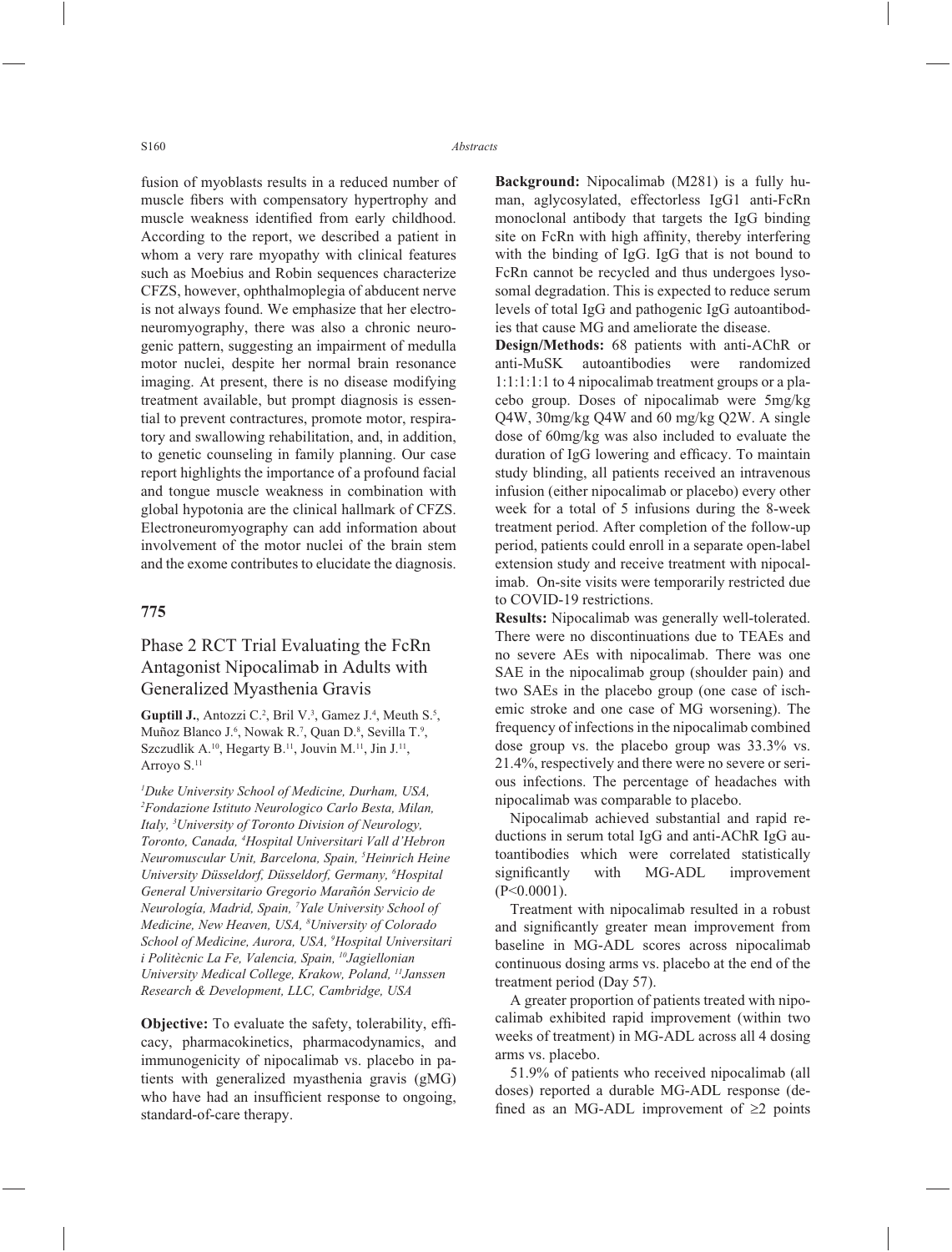from baseline for at least 4 consecutive weeks during the first 8 weeks of treatment) vs.  $15.4\%$  of those who received placebo (P=0.017).

**Conclusion:** Nipocalimab was generally well-tolerated and was associated with a meaningful clinical response.

#### **776**

# A familial case of late onset VCP-related proteinopathy

Burnyte B.<sup>1,2</sup>, Bunevičiūtė R.<sup>2,3</sup>, Morkūnienė A.<sup>1,2</sup>, Ambrozaitytė L.<sup>1,2</sup>, Puncevičienė E.<sup>2,3</sup>, Utkus A.<sup>1,2</sup>

*1 Institute of Biomedical Sciences, Faculty of Medicine, Vilnius University, Vilnius, Lithuania, 2 Vilnius University Hospital Santaros Klinikos, Vilnius, Lithuania, 3 Institute of Clinical Medicine, Faculty of Medicine, Vilnius University, Vilnius, Lithuania*

**Objectives:** Pathogenic variants in the VCP gene have been associated with progressive autosomal dominant adult onset multisystem proteinopathy with a broad spectrum of phenotypes including inclusion body myopathy, Paget's disease of bone and frontotemporal dementia. Therefore, our aim is to describe a family (father and son) with a previously reported VCP variant presented with a myopathy as the only phenotypic manifestation.

**Case report:** The proband presented with gradual onset proximal muscle wasting and weakness in all four limbs and axial muscles since 38 years old. Neurological examination at the age of 46 revealed atrophy of shoulder girdle with wasting of both biceps, triceps thinning of thighs and pseudo hypertrophy of both calves, Gower's sign was positive. Scapular winging did not appear. Muscle strength was 4/5 (MRC-scale) at both shoulders, 4/5 at both elbows, 5/5 at both wrists, 3/5 at both hip joints, 3/5 at both knees, 4/5 at both ankles. Facial muscles were not involved. CK level was 1237 U/L. Nerve conduction studies were normal. Needle electromyography showed chronic myopathic changes. Cognitive examination did not reveal any signs of frontotemporal dementia. We did not find any significant abnormalities during single photon emission computed tomography (SPECT) bone scanning, biochemical and rheumatological evaluation. The patient's father presented at the age of 60 with symmetrical pattern of proximal weakness and muscle wasting involving legs, arms, axial muscles. Over a period of 8 years gait disturbances occurred.

CK level was normal. Neither bone abnormalities, nor movement or cognitive impairment is present so far. Next generation sequencing identified a known pathogenic missense variant c.277C>T (p.(Arg-93Cys)) in exon 3 of the VCP gene (CM064354; rs1554669087). Segregation analysis confirmed this variant for the father. Pathogenic variant at Arg93 is predicted to induce changes in the tertiary structure of the VCP protein.

**Conclusions:** The more information about VCP-related patients is collected, the more we can learn about the phenotypic and genotypic variability of these patients. To the best of our knowledge previously reported patients who have the c.277C>T variant display clinical phenotype of complete VCP-related proteinopathy. This report will further contribute to broader analysis of phenotype-genotype correlations of VCP-related proteinopathy.

### **777**

# Efficacy And Safety Of High, Standard and Low Maintenance IVIG Dosing In CIDP Patients (ProCID)

Cornblath D.<sup>1</sup>, van Doorn P.<sup>2</sup>, **Hartung H.<sup>3</sup>**, Merkies I.<sup>4</sup>, Katzberg H.<sup>5</sup>, Hinterberger D.<sup>6</sup>, Clodi E.<sup>6</sup>, and the ProCID Investigators<sup>7</sup>

*1 Johns-Hopkins University, Baltimore, USA, 2 Erasmus University Medical Center, Rotterdam, The Netherlands, 3 Heinrich Heine University, Düsseldorf, Germany, 4 Maastricht University Medical Center, Maastricht, The Netherlands, 5 University of Toronto, Toronto, Canada, 6 Octapharma PPG, Vienna, Austria, 7 International Neurology Centers, International Cities, Europe-North America*

IVIG is often considered treatment of first choice in chronic inflammatory demyelinating polyradiculoneuropathy (CIDP) because of its rapid onset of action and its relatively safe long-term adverse event profile. Standard dosing regimen includes a loading dose of 2.0 g/kg IVIG and a standard maintenance dosage of 1.0 g/kg IVIG every 3 weeks. No large trials have investigated different IVIG dosing options so far. The ProCID study was a prospective, doubleblind, randomised, parallel-group, multicentre, phase III study investigating the efficacy and safety of 10% liquid IVIG (NewGam) in patients with definite or probable CIDP. Patients had to wash-out/reduce their previous CIDP treatment and needed to show deterioration before enrollment in the study.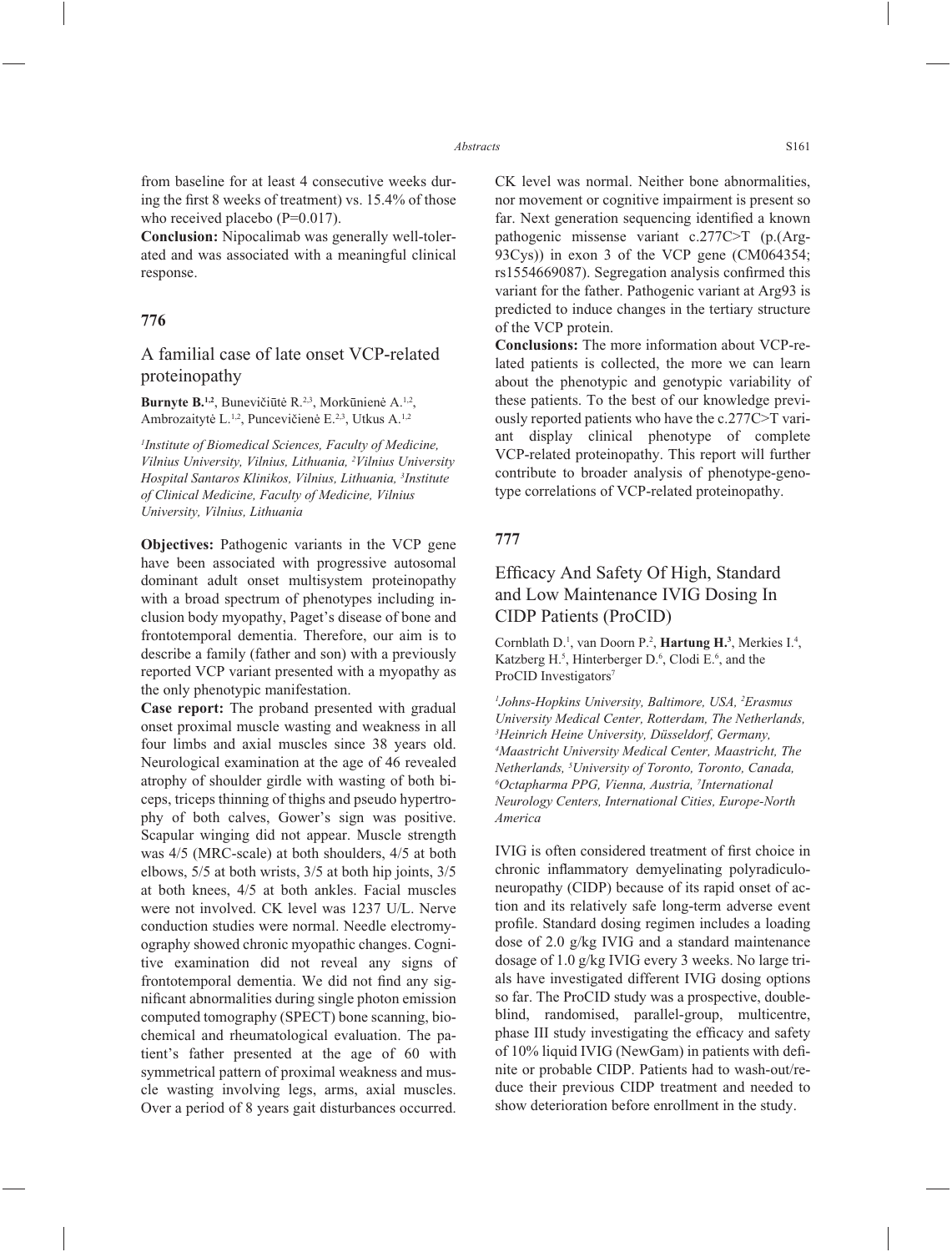All eligible patients received a loading dose of 2 g/kg as first IVIG administration. Patients were randomised 2:1:1 to either the standard maintenance dose (1.0 g/kg) or a lower (0.5 g/kg) or higher (2.0 g/ kg) maintenance dose every 3 weeks (total duration 24 weeks).

Primary endpoint was the response rate in the 1 g/ kg arm at week 24 with a response being defined as improvement in adjusted INCAT score by at least 1 point. In total 142 patients were randomized and 139 subjects were included in the intention-to-treat (ITT) analysis. About 90% of subjects had received corticosteroids and 10% IVIG as prior treatment for CIDP. The primary endpoint was met with a response rate in the standard maintenance arm of 79.7% (55/69 patients; 95% CI: 68.8-87.5) with the lower CI exceeding the predefined threshold of 42%, thus confirming the efficacy of  $1.0$  g/kg IVIG in the maintenance treatment of CIDP. Although the study was not powered to show dose response, response rates seemed to be dose dependent with a response rate of 64.7% in the 0.5 g/kg arm, and a response rate of 91.7% in the 2.0 g/kg arm. Differences were only statistically significant between the  $0.5$  g/kg and the 2.0 g/kg arm. Analyses of the secondary efficacy endpoints consistently supported the primary analysis showing a worsening during the wash-out phase and improvements during the IVIG treatment period.

Over half of all patients (56%) had an improvement of  $\geq 1$  INCAT point 3 weeks after the loading dose alone. Safety was as expected for IVIG treatment and only headache showed a dose-dependent frequency with higher rates of headache in the high dose arm compared to standard and low dose arms. In summary, the ProCID study demonstrated that  $1·0$  g/kg IVIg is efficacious and well tolerated as maintenance treatment following a 2·0 g/kg loading dose in patients with active CIDP.

#### **778**

Benefits of whole exome sequencing data reanalysis in Iranian undiagnosed neuromuscular patients; a pilot study

Elahi Z.<sup>1</sup>, Babanejad M.<sup>1</sup>, Kahrizi K.<sup>1</sup>, Najmabadi H.<sup>1,2</sup>, Fattahi Z.1,2

*1 Genetics Research Center, University of Social Welfare and Rehabilitation Sciences, Iran (Islamic Republic of), 2 Kariminejad-Najmabadi Pathology & Genetics Center, Iran (Islamic Republic of)*

The overlapping phenotypes in neuromuscular disorders (NMDs) highlight the role of accurate molecular diagnosis, which itself is confined by their heterogeneous genetic nature. Nowadays, molecular diagnosis is enhanced by implementation of whole exome sequencing (WES) in diagnostic laboratories. However, the diagnostic yield has been still limited to less than 50% in different studies. Besides, hereditary types of NMDs are common in populations with high rate of consanguinity such as Iran. During the past few years, WES has also opened its way as a routine laboratory tool in the work-up of NMDs in this country, displaying higher diagnostic rates up to 73% in some cohorts. However, there are still lots of undiagnosed patients despite having supportive clinical and pathological evidences.

Over recent years, reanalysis of exome data has allowed genetic diagnosis in patients who have not received positive results from the initial evaluation and has increased the clinical diagnosis in 10-15% of patients. Simultaneous WES-based detection of CNVs plays an important role in this regard as the CNVs explain 10% of all inherited disorders and 5-9% of genetically unsolved myopathic patients. To the best of our knowledge, no specific study is performed to evaluate the added value of WES-reanalysis in molecular diagnosis of NMDs, which is imperative as an average of 28 genes are being introduced annually.

To address this issue, the current study is designed as a pilot phase to assess the effect of WES-reanalysis in improving the diagnostic yield of NMDs, especially in populations with consanguineous background. Therefore, twenty undiagnosed Iranian patients suffering from neuromuscular disorders, who have received a negative result from the initial WES analysis, were selected. WES reanalysis was performed applying the most updated versions of GATK and other algorithms to increase variant detection and annotation. The variants in newly identified NMD genes were reassessed, and WES-based CNV analysis using the GATK GermlineCNVCaller was applied.

Thus far, our initial analysis has shown 20% increase in diagnostic yield based on the identification of pathogenic variants in the following genes; MICU1, MTM1, RYR1 and an intragenic deletion in SGCB. These causal variants were not detected in initial WES analysis; the MICU1 was not a known gene at the time of analysis, the MTM1 gene was not selected for investigation in panel analysis, the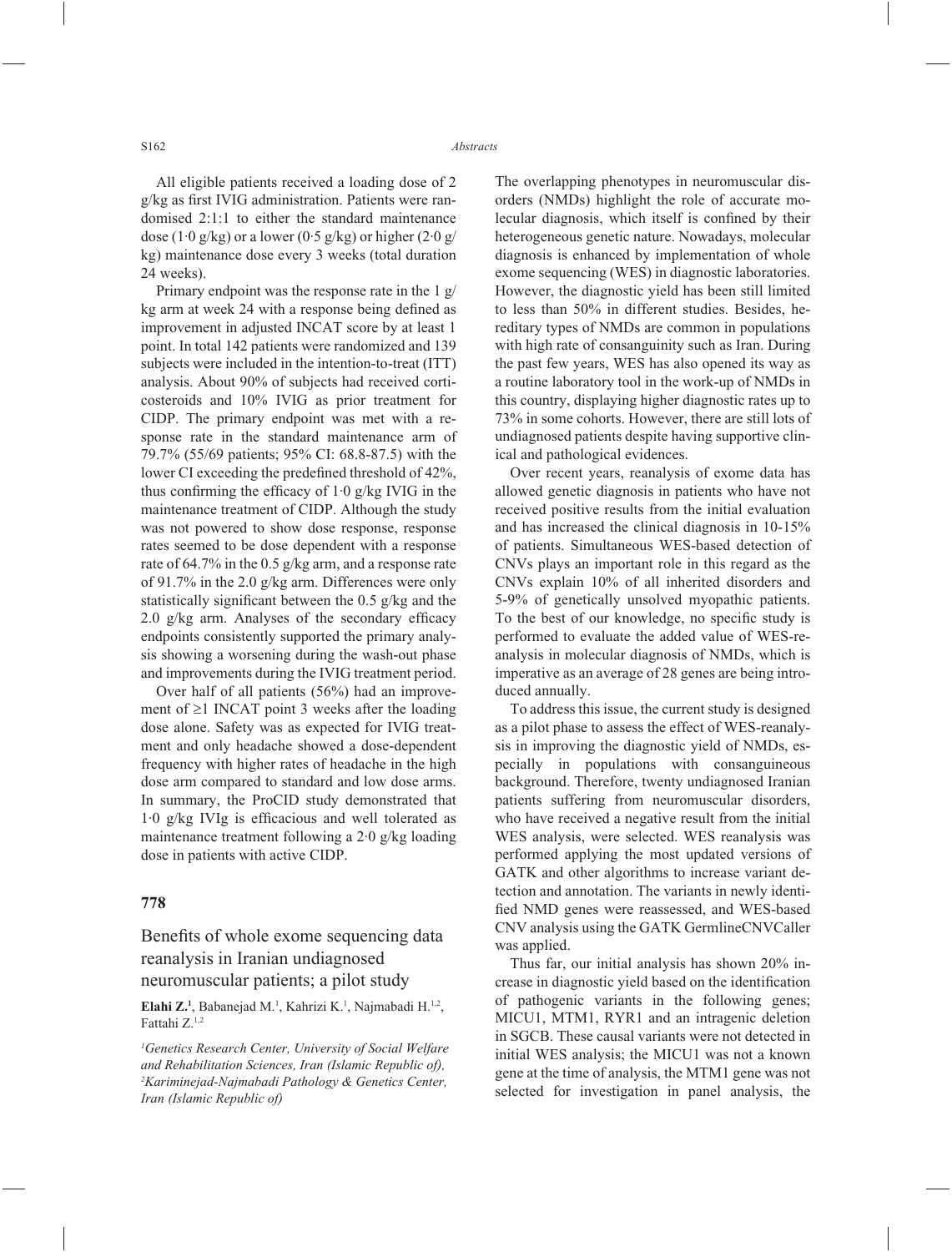RYR1 variant was reclassified from VUS to likely pathogenic, and CNV analysis was not part of the initial WES evaluation to identify the intragenic deletion of exon 2 in SGCB gene. The identification of this intragenic deletion in such a small cohort is in line with recent studies presenting LGMD2E as the most common type of sarcoglycanopathies in Iranian patients, while this deletion is considered as one of the most frequent mutations in this gene, proposing the possibility of being a founder mutation in Iran.

In conclusion, the current study shows the importance of careful re-evaluation of NGS data in line with multidisciplinary approach to detect different mutation types and achieves significant increase in diagnostic yields of NMDs compared to other Mendelian disorders.

#### **780**

# Risdiplam in adult patients with SMA: first experience from the CUP program

**Munoz-Rosales J.<sup>1</sup>**, Stolte B.<sup>1</sup>, Thimm A.<sup>1</sup>, Kizina K.<sup>1</sup>, Kleinschnitz C.<sup>1</sup>, Hagenacker T.<sup>1</sup>

*1 Department of Neurology, Center for Translational Neuro- and Behavioral Sciences, University Hospital Essen, Essen, Germany*

**Introduction:** Increasingly, drug therapies are available for 5q spinal muscular atrophy (SMA). The first therapy developed was Nusinersen, which has shown clinically significant improvement in motor function. However, intrathecal administration and the associated technical difficulties is a major obstacle and should not be underestimated. Therefore, therapy with Risdiplam with oral administration route is an advantage for patients with SMA. Data to date from the FIREFISH trial in SMA 1 and the SUNFISH trial in SMA 2 and 3 have shown clinical improvement in motor function. Risdiplam was investigated only in minority of adult SMA patients. Here we present first experience from treatment of adult patients of the the CUP program.

**Material/Method:** Adult 5q-SMA type 2 patients have been followed during routine visits in our neuromuscular center. Motor performance was assessed using HFMSE, RULM and D2 and D3 subsets of the MFM32.

**Results:** Between September 2020 and February 2021, 9 patients were treated. HFMSE score, RULM score, and MFM D3 were not significantly increased compared with baseline at 6 months. Mean MFM D2 increased by 3,4 points (SD 2,93) within 6 months. The most common adverse events were headache and nausea. No serious adverse events occurred.

**Discussion:** Considering the limitations of a small number of patients all of them severely affected prior to treatment and the short observation period, the results to date do not show a significant improvement in motor function of adults with 5q-SMA treated with Risdiplam. Nonetheless, no deterioration of motor functions is registered within this period. Actually, progression of the disease is to be expected in these patients. It should not be underestimated that in all previous studies of Risdiplam (FIREFISH and SUNFISH), patients were treated for at least 12 months. Proving the efficacy of Risdiplam in a realword cohort of SMA patients would potentially represent and important evidence for adult patients with 5q-SMA.

### **782**

Muscle histopathology and functional data in a large cohort of patients with Becker muscular dystrophy

Velardo D.<sup>1</sup>, Ripolone M.<sup>1</sup>, Zanotti S.<sup>1</sup>, Cazzaniga S.<sup>4</sup>, Magri F.<sup>2</sup>, Mondello S.<sup>3</sup>, Fortunato F.<sup>2</sup>, Ciscato P.<sup>2</sup>, Sciacco M.<sup>1</sup>, Moggio M.<sup>1</sup>, Bettica P.<sup>4</sup>, Comi G.<sup>1,2</sup>

*1 Neuromuscular and Rare Diseases Unit, Department of Neuroscience, IRCCS Ca' Granda Foundation, Ospedale Maggiore Policlinico, Milan, Italy, 2 Neurology Unit, Neuroscience Section, Department of Pathophysiology and Transplantation, Dino Ferrari Centre, IRCCS Foundation Ca' Granda Ospedale Maggiore Policlinico, University of Milan, Milan, Italy, 3 Department of Biomedical and Dental Sciences and Morphofunctional Imaging, University of Messina, Messina, Italy, 4 Italfarmaco S.p.A., Milan, Italy*

Age of onset, clinical presentation and rate of disease progression in Becker Muscular Dystrophy (BMD) patients display wide variability. At our Center we are currently performing a randomised, double-blind, placebo-controlled study to evaluate the histological effects, the safety and tolerability, and the efficacy of Givinostat in BMD patients. Ambulant adult male patients with a molecular diagnosis of BMD and a screening 6 minutes walking test (6MWT) between 200 and 450 meters were recruited. All patients underwent other functional tests (4-stair climb, 10 meters walk/run test, rise from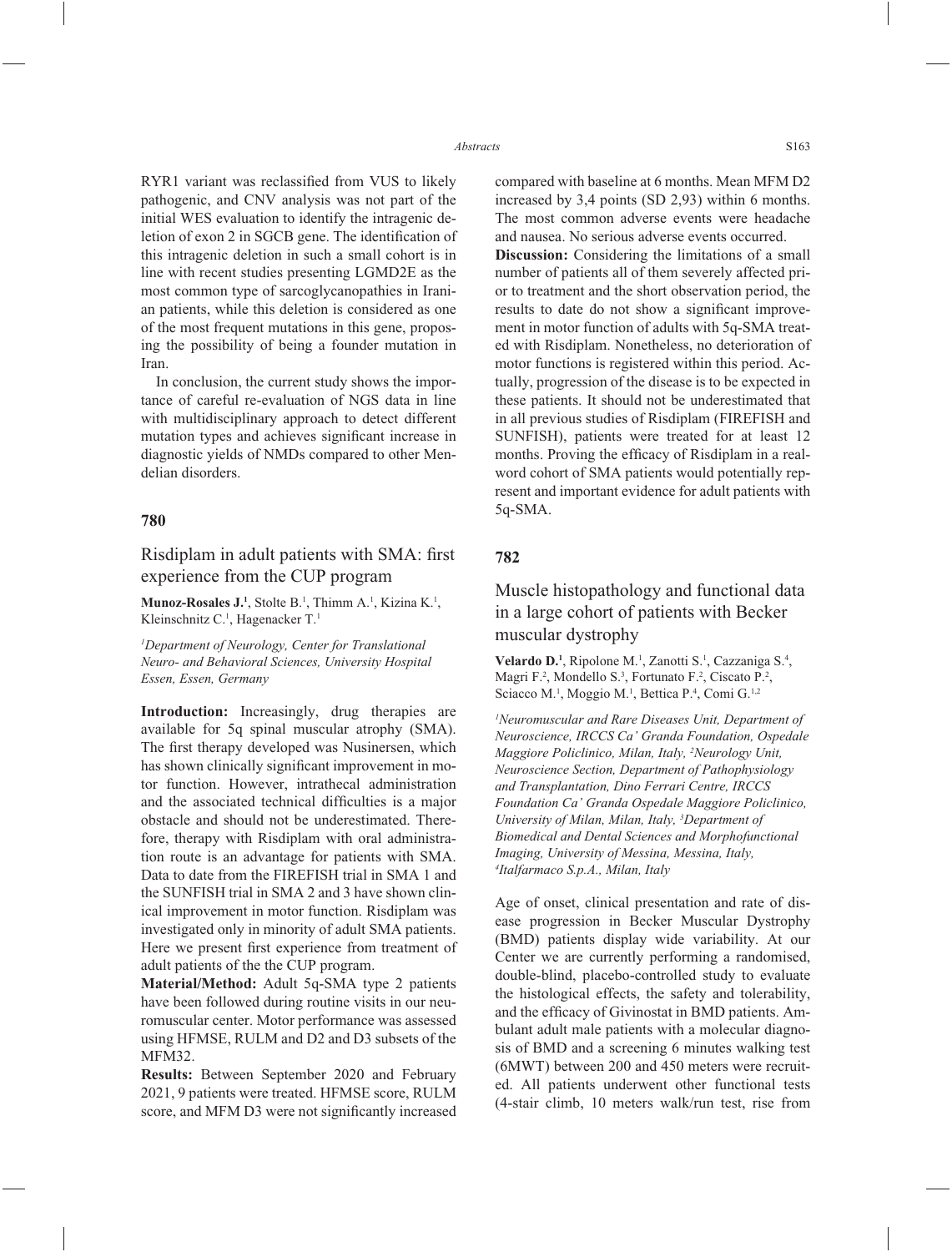floor, motor function measure MFM, muscle strength) and biceps open muscle biopsy before the randomization visit. The enrolment phase of the study has been closed and we have collected histological specimens from 45 patients, with an average age of 38 years and a mean disease duration of 23 years. Similarly to the wide clinical variability of BMD patients in our cohort, muscle biopsies also showed marked histological variability, ranging from an almost normal morphology to a severe dystrophic pattern with a marked fibroadipose replacement. The correlation analysis between histological parameters and clinical outcomes showed that in BMD patients the percentage of muscle fiber area (MFA) positively correlated with most of the clinical outcomes, while the percentage of adipose and fibrous replacement showed a negative correlation (Figure 1). The in-depth statistical analysis allowed to divide our cohort of BMD patients into three clusters (mild, moderate and severe), according to the clinical and histological features. The severe cluster is characterized by significant increase of both connective (56.26%) and adipose tissue (8%) with a consequent marked reduction of MFA (26.23%). The moderate and mild clusters had 34.44% and 17.83% fibrotic tissue respectively, and no fatty infiltration was detected. In these two clusters, the residual MFA were 64.37% and 80.93% respectively. Marked tissue replacement caused a deterioration of muscle contractile function, which may explain the worst functional performances in more severe patients. Our results underline the importance of the choice of appropriate functional tests to monitor the state of disease progression. At present, this work has collected one of the largest cohorts of ambulant BMD patients, providing relevant information about muscle alterations and allowing significant correlations between them and functional data.

#### **783**

# Chronic Inflammatory Demyelinating Polyneuropathy: Characteristics and Epidemiology in Latvia

Glazere I.<sup>1,2</sup>, Roddate M.<sup>1,2</sup>, Zukova V.<sup>1,2</sup>, Millere E.<sup>2,3</sup>, Rots D.<sup>2</sup>, Gailite L.<sup>2</sup>, Kurjane N.<sup>1,2</sup>, Kenina V.<sup>2,4</sup>

*1 Pauls Stradins Clinical University Hospital, Riga, Latvia, 2 Riga Stradins University, Riga, Latvia, 3 Children's Clinical University Hospital, Riga, Latvia, 4 Riga East Clinical University Hospital, Riga, Latvia*

**Introduction:** Chronic inflammatory demyelinating polyneuropathy (CIDP) is an immune-mediated disorder affecting peripheral nerves and nerve roots, characterised by progressive or relapsing development of weakness and sensory loss in extremities. As the diagnosis of CIDP may be challenging, the reported prevalence and incidence varies between 0.5-10 cases per 100 000 individuals with a slight male predominance. This is the first study analysing characteristics and epidemiology of CIDP patients in Latvia.

**Objectives:** To determine incidence (2015-2020) and prevalence (on November 1, 2020) of CIDP in Latvia, as well as describe general characteristics of CIDP patients in Latvia.

**Methods:** A review of patient files diagnosed with CIDP in a 5-year period (2015-2020) in Pauls Stradins and Riga East Clinical university hospitals. Re-evaluation of clinical and electrophysiology criteria, as well as response to treatment. Neurological examination of all patients identified as definite or probable CIDP patients. Scales and tools used for clinical assessment - MRC scoring scale, grip strength, I-RODS, 6MWT, INCAT, LANSS and COMPASS31 for autonomic dysfunction detection. **Results:** In our study 16 patients (6 women and 9 men) were enrolled and identified as CIDP (according to EFNS/PNS electrodiagnostic criteria: 13-definite, 3-probable). At the time of enrolment, the median age was 57,5 years (range 17-79 years). The median age at onset was 52 years with a median disease duration until diagnosis of 9 months. The prevalence and incidence were 0.84 per 100 000 and 0.65 per 100 000, respectively. Sensory disturbances as the initial symptom were reported in 10 patients (62%). One male patient initially had a course that mimicked Guillain-Barre syndrome. According to the clinical symptoms and nerve conduction studies, majority of the patients  $(n=13)$  manifested as typical sensorimotor CIDP. CSF analysis was available for 12 patients, verified cytoalbuminologic dissociation was present in 8 samples. Plasma exchange procedure ( $PLEX$ ) as the first line treatment was performed for 8 patients, intravenous immunoglobulins – for 7 patients, intravenous methylprednisolone – for 1 patient. 75 % of patients  $(n=12)$  exhibited a relapsing-remitting course of disease, 25 % - slowly progressive and monophasic. Only 1 of the 16 CIDP patients also had another autoimmune disease - systemic lupus erythematosus. The youngest patient (age 17) had co-existence of CIDP and CMT1A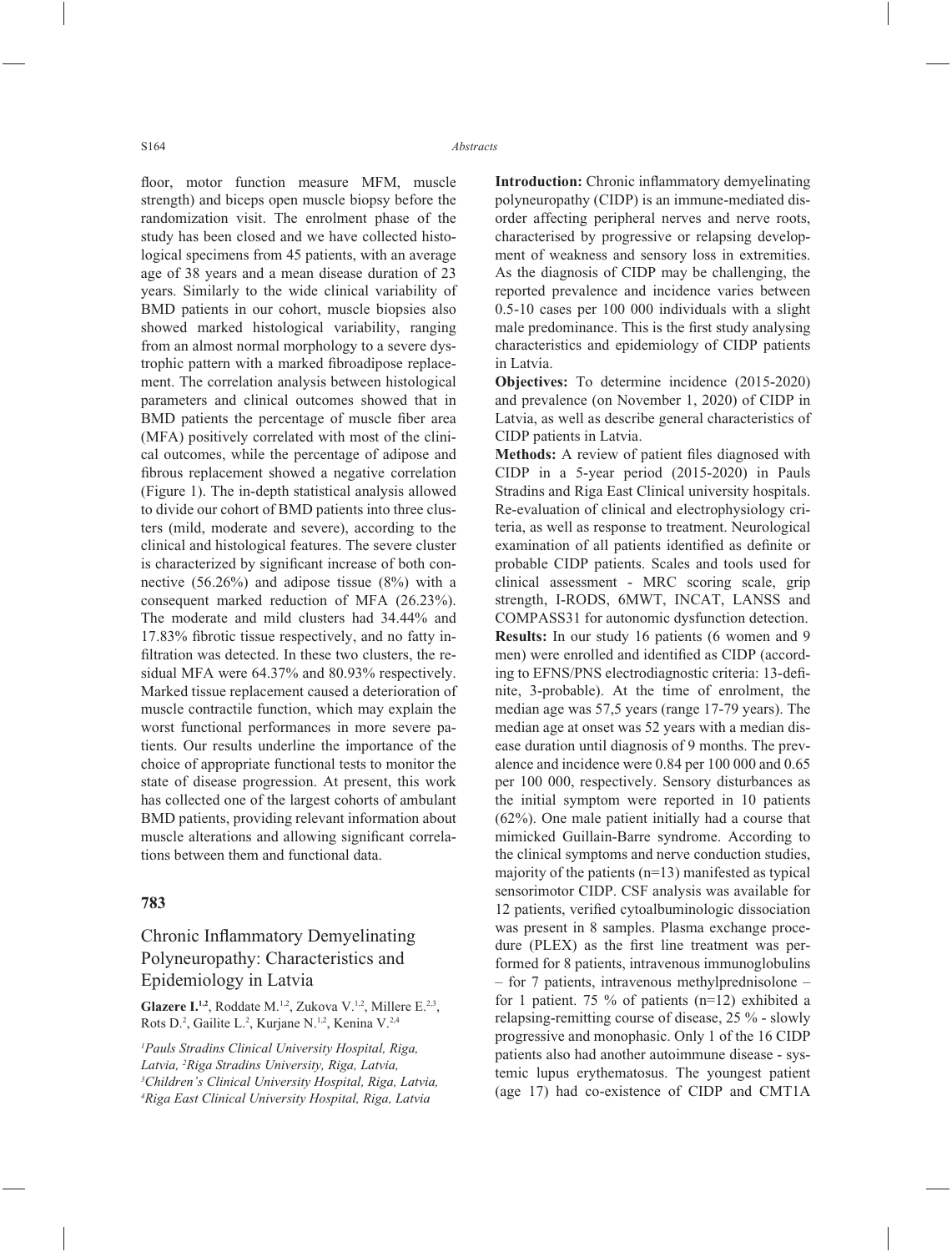polyneuropathy. The median I-RODS score for the study group was 36 (summed raw score, range 9-48 points). At the time of evaluation one patient was confirmed to have a long-term remission. According to LANSS results, 5 patients experienced neuropathic pain syndrome.

**Conclusions:** The incidence and prevalence of CIDP in Latvia are similar to previously reported studies worldwide. There is a minor male predominance in our study. All patients had a good response to the first line of treatment.

#### **784**

### SARS-CoV-2 associated Guillain-Barre syndrome cases in Latvia

Roddate M.<sup>1,3</sup>, Glazunovs D.<sup>2,3</sup>, Lāse Z.<sup>2,3</sup>, Kalniņa M.<sup>1,3</sup>, Pastare D.<sup>2,4</sup>, Šlosberga E.<sup>2</sup>, Karelis G.<sup>2,5</sup>, Glāzere I.<sup>1,6</sup>

*1 Pauls Stradiņš Clinical University Hospital, Department of Neurology, Riga, Latvia, 2 Riga East Clinical University Hospital, Department of Neurology and Neurosurgery, Riga, Latvia, 3 Riga Stradiņš University, Faculty of Continuing Education, Riga, Latvia, 4 Riga Stradiņš University, Department of Neurology, Riga, Latvia, 5 Riga Stradiņš University, Department of Infectology, Riga, Latvia, 6 Riga Stradiņš University, Department of Biology and Microbiology, Riga, Latvia*

**Introduction:** Guillain-Barre syndrome (GBS) is an autoimmune disorder characterised by sensorimotor polyneuropathy, decreased reflexes and rapidly progressive muscle weakness which can lead to respiratory failure. Upper respiratory tract infections remain one of the most common etiologic factors and several SARS-CoV-2 associated GBS cases were described. **Methods:** Case series.

**Results:** Two female (54 and 79 years-old) and two male (64 and 63 years-old) patients were admitted to clinical university hospitals with progressive sensory loss and motor weakness in limbs. Previous medical history revealed positive SARS-CoV-2 RT-PCR nasopharyngeal swabs in both males and females, as well as signs of pre-existing upper respiratory tract infection in both females and one of the male patients. The diagnosis in male patients was complicated by co-existing severe hyponatremia (111 mmol/L) in one case and severe thrombocytopenia (PLT 15000) in another. In male patient with thrombocytopenia autoimmune hematologic disease was suspected and he received therapy with glucocorticosteroids. Subsequent deterioration of motor symptoms occurred, and patient was referred to neurologist. Neurological examination revealed asymmetric tetraparesis of different degree, reduced tendon reflexes and sensory polyneuropathy. All the patients underwent lumbar puncture and increased protein level were observed in all cases (0,53, 0,6, 2,0 and 2,1 g/L respectively). According to Brighton criteria Level 2, GBS diagnosis was confirmed. Nerve conduction study was performed only in one male patient, showing severe sensorimotor axonal demyelinating polyneuropathy prevalent in hands. Both female patients underwent 5 plasma exchange procedures; IVIG 0,4 g/kg for 5 days was used for the male patients. Immunomodulatory therapy resulted in slight improvement of sensory and motor symptoms in all patients, and they were discharged to continue further rehabilitation.

**Conclusion:** Muscle weakness and tingling sensations are non-specific symptoms which occurs in various neurological and systemic conditions. SARS-CoV-2 virus is associated with wide spectrum of provoked disorders especially of autoimmune origin. The onset of characteristic new neurological symptoms early after the respiratory illness should raise suspicion of Guillain-Barre syndrome. We describe first SARS-CoV-2 associated GBS cases in Latvia with equally successful response to different immunomodulatory treatment.

#### **786**

# The evidence of altered mitochondrial respiration in skeletal muscles of premanifest Huntington's disease

Kopishinskaia S.<sup>1,2,3,4</sup>, Pchelin P.<sup>5,6</sup>, Korotysh M.<sup>4</sup>, Svetizarskiy S.<sup>7</sup>, Kovaleva T.<sup>6</sup>, Nikitin S.<sup>8</sup>, Mukhina I.<sup>5,6</sup>

*1 Kirov Medical University, Kirov, Russian Federation, 2 International Research Lab in Neuropsychiatry (IRLIN), Neurosciences Research Institute, Samara State Medical University, Samara, Russian Federation, 3 First Genetics Co., Skolkovo Innovation Center, Moscow, Russian Federation, 4 LTD «Genome», Nizhny Novgorod, Russian Federation, 5 Institute of Biology and Biomedicine, National Research Lobachevsky State University, Nizhny Novgorod, Russian Federation, 6 Institute of Fundamental Medicine, Privolzhsky Research Medical University, Nizhny Novgorod, Russian Federation, 7 FBIHC «Volga District Medical Center», Nizhny Novgorod, Russian Federation, 8 Association of Neuromuscular Disorders Specialists, Medical Centre «Practical Neurology», Moscow, Russian Federation*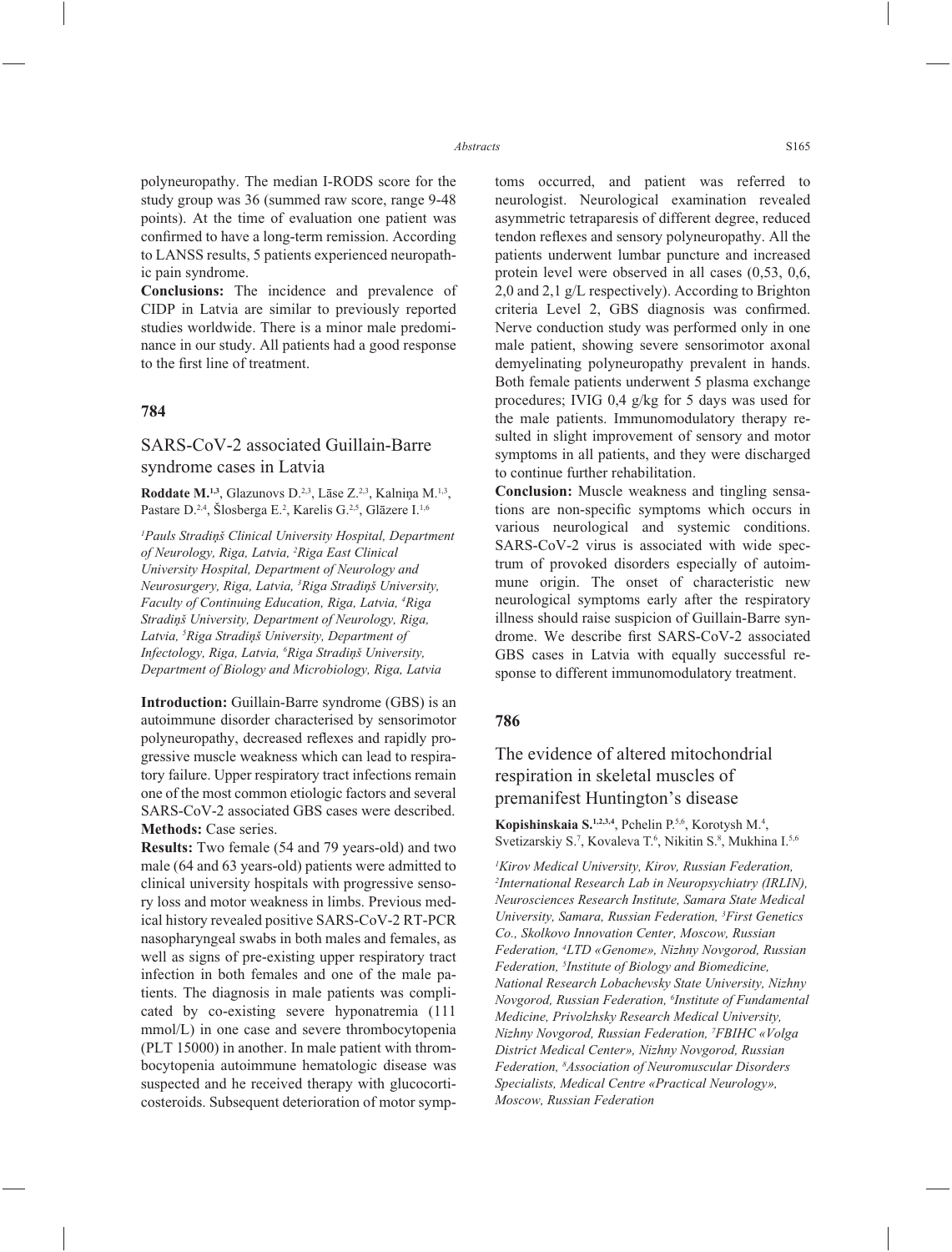**Introduction:** Huntington's disease (HD) is a neurodegenerative disease caused by CAG trinucleotide repeat expansion in the huntingtin gene. Along with the affected nervous system, muscle pathology stands out as a well-recognized hallmark of HD and manifested in muscle wasting and atrophy, and accompanied by defects in energy metabolism. However, it has not yet been determined whether changes in mitochondrial respiratory function cause muscle atrophy in HD patients.

**Material and Methods:** Muscle samples were acquired by a fine-needle biopsy method from the middle part of the m. rectus femoris of 8 HD premanifest patients (age, mean±SD, 27±3.25 years), and 8 age and sex-matched controls (age, mean±SD, 28.5±3.21 years). Following mechanical preparation and permeabilization with saponin, respiration of muscle samples was measured using high-resolution respirometry (Oroboros Oxygraph-2k, Oroboros Instruments, Austria). The data were normalized to the wet weight of samples; results (pmol O2/s/mg, means±SD) were statistically analyzed using the Mann-Whitney test.

**Results:** The study revealed that coupled respiration rates were decreased in HD premanifest in comparison to controls. In particular, when studying respiration during oxidative phosphorylation (OXPHOS) with the involvement of different metabolic pathways (CI, CII, and CI+CII), lower values in HD premanifest were shown for OXPHOSCI (20.7±2.7 vs. 26.6±2.0, p<0.001) and OXPHOSCI+CII (34.3±4.4 vs.  $44.8 \pm 7.5$ ,  $p=0.007$ ), but not for OXPHOSCII. The tendency to decreased electron transfer system capacity and respiratory acceptor control ratio was also observed in HD premanifest. No significant difference between HD patients and controls was observed in citrase synthase activity.

**Conclusion:** We demonstrated alterations in mitochondrial respiration of skeletal muscles observed on the premanifest stage of HD.

#### **787**

### Late adult onset spastic paraplegia in ABDC1 mutation

Guerrero Molina M.<sup>1</sup>, Pérez de la Fuente R.<sup>1</sup>, Gonzalo-Martínez J.1

*1 Hospital 12 Octubre, Madrid, Spain*

**Background:** X-linked adrenoleukodystrophy (ALD) is one of the most common peroxisomal disorders characterized by abnormal accumulation of very long-chain fatty acids (VLCFA) in plasma and tissues. It is caused by mutations within ABCD1 gene.

ABCD1mutations have variable penetrance in males, and several clinical presentations are distinguished: childhood and adolescent cerebral ALD, adrenomyeloneuropathy (AMN), olivopontocerebellar form, adult cerebral ALD, Addison-only form, and asymptomatic ; female heterozygotes may exhibit AMN.

AMN represents the second most common subtype, about 27% of cases in Spanish samples. AMN is an adult-onset form characterized by progressive spastic paraparesis, sensory dysfunction and urinary symptoms . The age at onset is between 20 and 30 years old.

Hereditary spastic paraplegia (HSP) is a clinically and genetically heterogeneous group of disorders characterized by a slowly progressive spastic paraplegia. Complicated and pure HSP are distinguished by the presence of associated clinical features.

**Case report:** Our patient was a 49-year-old male, with rigidity complain. He has noticed in last two years pain and rigidity in legs after long walks. He had no weakness in lower limbs, gait difficulty, gait unsteadiness or urinary dysfunction. The upper limbs were intact, and no skin hyperpigmentation, cognitive impairment, afebrile seizures, muscle atrophy or extrapyramidal disturbances was observed.

Neurological examinations revealed no enhanced muscle tone but brisk tendon reflexes, positive Babinski signs and clonus in lower limbs. Vibratory sensation, light touch, pain, temperature and position sense were normal. His gait was normal. Electromyography was also normal. Brain MRI and whole spine MRI revealed no obvious lesion. The results of routine screening were normal. VLCFA was not considered for this adult onset case with pure spasticity and without leukodystrophic changes on brain MRI.

His brother had a diagnosis of spastic paraplegia with negative genetic tests. This brother had suffered from progressive gait difficulty since age 26. The disease progressed slowly and the symptoms were severe enough to require a walking aid. He could no longer run or walk long distance at age 40. We used exome sequencing (ES) and we identified a hemizygous pathogenic variant c.448G>A (p.Arg163His) in ABCD1 gene.

The genetic test was performed in his affected sibling and confirm the same mutation. Laboratory examinations showed normal levels of plasma cortisol and adrenocorticotropic hormone (ACTH) in both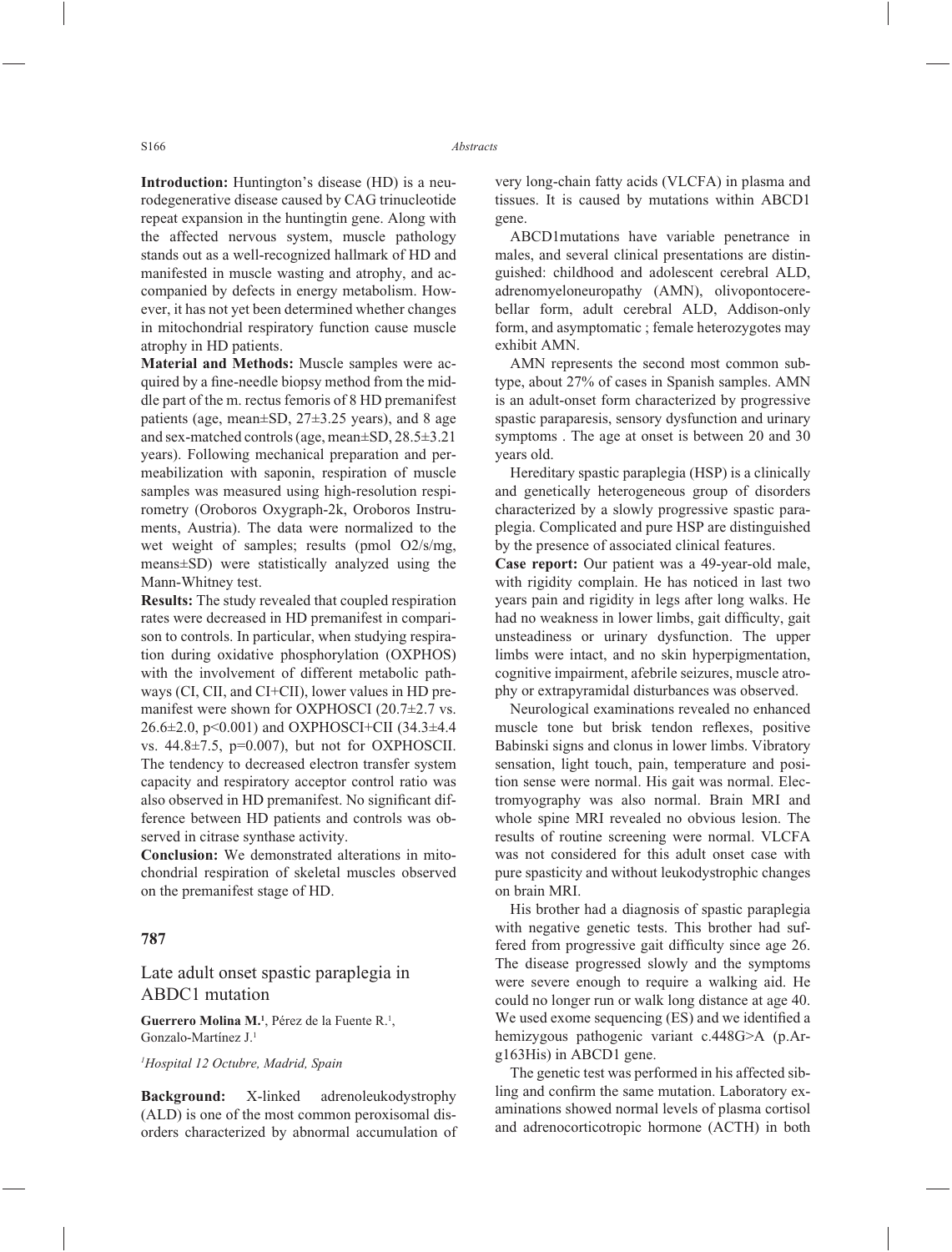patients. Measurement of VLCFA in the plasma of both brothers revealed that the values of C24:0, C26:0, C24/C22and C26/C22 were all at higherlevel when compared with normal, which was consistent with the biochemical defect of X-ALD.

**Conclusions:** ABCD1 mutations can cause a mild "pure HSP" phenotype in males without neuropathy. This phenotype can have a late onset . Plasma concentration of VLCFAs should be considered in HSP without neuropathy or changes on MRI. ES give us the possibility to broad the clinical-genetic spectrum of ABCD1 mutations.

#### **788**

Two novel SH3TC2 mutations . Extending the genotype spectrum

**Guerrero Molina M.1** , Álvarez-Mora M.1

*1 Hospital 12 Octubre, Madrid, Spain*

**Background:** Mutations in the SH3TC2 gene, cause a recessive demyelinating CMT type 4C and it is characterized clinically by demyelinating peripheral neuropathy frequently associated with spinal deformities and cranial nerves involvement . Carpal tunnel syndrome in CMT4C is reported infrequently and it is uncertain whether heterozygous mutations of SH3TC2 confer susceptibility to carpal tunnel syndrome due to toxic gain of function.

**Case report:** We studied a 54-year-old female with no consanguineous parents, with early-onset motor and sensory neuropathy, deformities of the hands and feet, and severe bilateral carpal tunnel syndrome. At the age of 15 years she developed insidious difficulty running due to bilateral foot drop without sensory impairment. She observed a deformity in her hands at the age of 30.

Neurological examination revealed the following: severe symmetrical distal muscle weakness and atrophy of lower limbs ; asymmetrical distal atrophy in thenar eminences and interosseous muscles; moderate asymmetrical muscle weakness in hands and positive bilateral Tinel and Phalen signs at the wrists. Deep tendon reflexes were decreased in upper limbs and absent in lower limbs. Superficial and vibration perception were absent in distal lower extremities. She had gait instability. Deformities of the hands (claw hand) and feet (pes planus) were also observed. There was no scoliosis or cranial involvement . She had 3 siblings, one of them with similar symptoms . Both affected siblings were studied several years ago with negative PMP22 duplication or deletion and both underwent extensor tendon transfers for treatment of foot drop about ten years before.

Electrophysiological studies yielded several significant findings. In nerve conduction study (NCS), sensory nerve action potential (SNAP) were absent in lower and upper limbs and compound muscle action potential (CMAP) were absent in lower limbs. CMAPs in upper limbs showed relatively diffuse and homogeneous slowing of conduction velocity (around 25m/s) without conduction block. In median NCS, distal latencies of motor nerves were more prolonged than the distal latencies of cubital nerve. These focal conduction delay were presumably caused by concomitant bilateral carpal tunnel syndrome.

An asymptomatic sibling underwent an electrophysiological studies that was normal, without median neuropathy.

**Results:** We used exome sequencing and we identified in both siblings a compound, heterozygous pathogenic variants c.2640del (p.N881fs\*4) and c524\_529+56del in the SH3TC2 gene (NM\_024577.3) . The asymptomatic sibling was heterozygous for c.2640del variant.

**Conclusions:** We identified two new pathogenic variants in the SH3TC2 gene. These variants causes a severe phenotype of demyelinating peripheral neuropathy with carpal tunnel syndrome without scoliosis or cranial involvement. Our finding extend the genotype and phenotype spectrum of the SH3TC2 gene.

#### **789**

# Charcot-Marie-Tooth disease: a portuguese case series

Ferreira Pinto J.<sup>1</sup>, Santos A.<sup>1</sup>, Mendonça Pinto M.<sup>2</sup>, Neves Cardoso M.<sup>3</sup>, Sousa A.<sup>3</sup>, Coelho T.<sup>3</sup>

*1 Neurology Department, Hospital de Braga, Braga, Portugal, 2 Neuropathology Unit, Neurosciences Department, Centro Hospitalar e Universitário do Porto, Porto, Portugal, 3 Neurophysiology Department, Centro Hospitalar e Universitário do Porto, Porto, Portugal*

**Introduction:** Charcot-Marie-Tooth (CMT) disease encompasses a heterogeneous group of peripheral nervous system genetic disorders with different patterns of inheritance and a growing list of genes contributing to their clinical picture. Nonetheless, CMT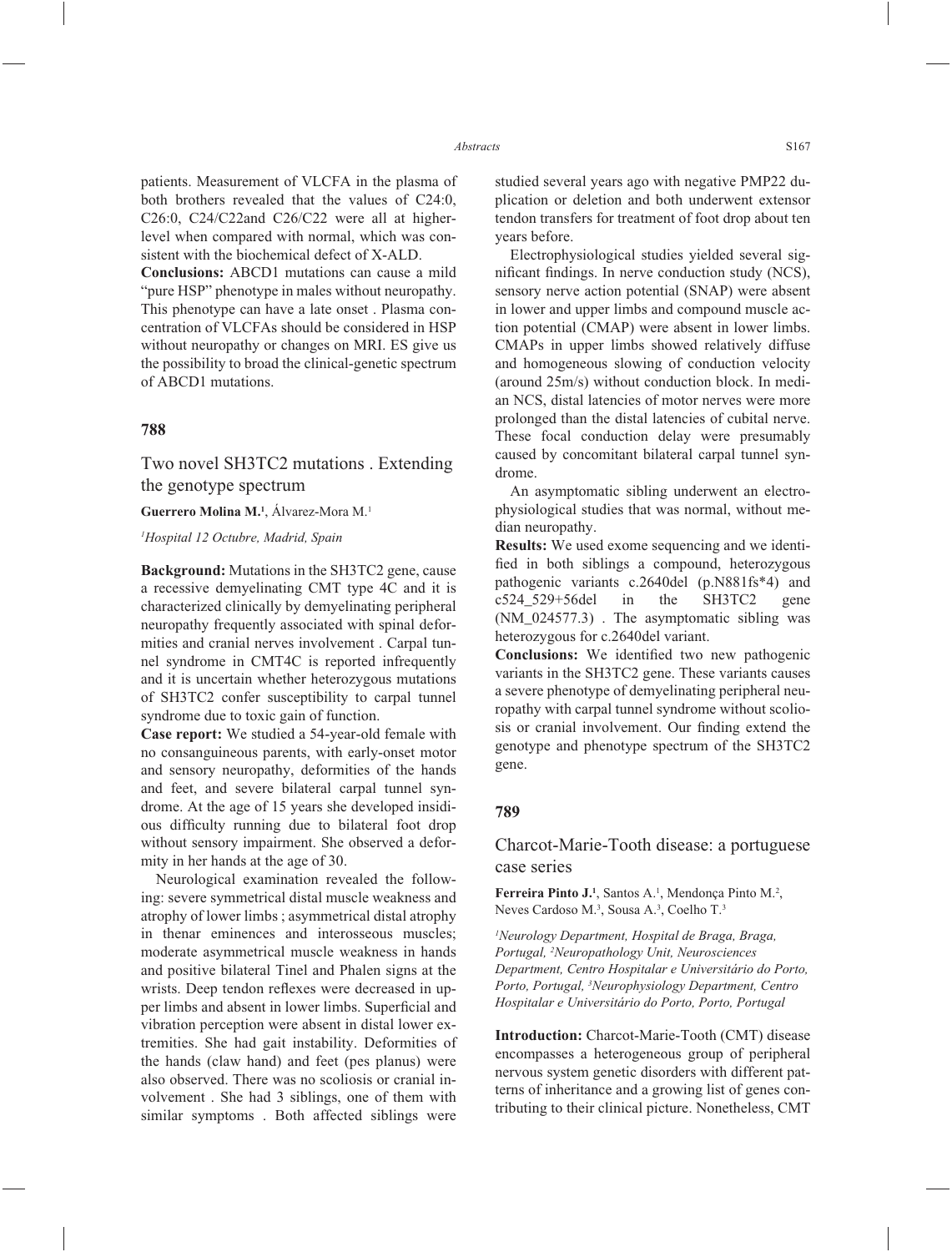patients share a clinical phenotype composed by distal weakness, atrophy and sensory loss, pes cavus and hammer toes.

**Objective:** Characterize an adult population with diagnosis of CMT in a national reference center.

**Materials and Methods:** Analysis of prospective records of patients followed in neuromuscular disorders consultation from January 2000 to December 2020; selection of those with genetically confirmed CMT and collection of demographic, clinical, neurophysiological and genetic data.

**Results:** We identified 120 patients of 62 different families with slight predominance of females (53,3%) and an average age of 48,5 years. In the majority, symptoms initiated in infancy (up to 3 years old, 44,3%) with foot deformities (39%) and gait disturbances (32,2%). Cranial nerve involvement was noted in only 5 patients (3 – bilateral facial palsy;  $2$  – vocal cord paresis;  $1$  – diplopia; 1 ptosis). CMT1 was the most prevalent form (89,2%), subdivided in CMT1A (56,7%), CMT1B (21,7%), CMT1E (1,7%) e CMTX (9,2%). A large proportion of patients had family history  $(82,2\%)$ , reflecting the commonest pattern of inheritance (autosomal dominant, 85,8%). In neurophysiologic studies, demyelinating features predominated (79,1%) over axonal forms. With an average evolution disease time of around 32 years, 40% of patients needed gait assistive devices, 10,7% moved on a wheelchair and 20% were submitted to some type of surgical intervention. In our cohort, nerve biopsy was performed in just 10 patients, including those with rarer forms of CMT, severe illness at presentation and older patients with longtime diagnosis. We would like to point two distinct cases.

Case 1: A 60-year-old male had late onset sensory and motor neuropathy with intermediate motor conduction velocities due to a heterozygous variant in HOX10 gene; so far, mutations in this gene were only described in a family with CMT and isolated congenital vertical talus phenotypes.

Case 2: The neurophysiologic study of a 27-yearold male showed sensory and motor neuropathy with markedly low amplitude of compound muscle action potentials and conduction velocities only slightly reduced in lower limbs; genetic testing disclosed a heterozygous variant in gap junction beta-1 protein (GJB1) gene and family history was compatible with X-linked inheritance. Interestingly, neurological examination revealed subtle signs of central nervous system involvement, even though unremarkable brain and spinal cord MRI.

**Conclusion:** We describe a hospital series of CMT with similar features to those described in literature and composed mainly of patients with CMT1. Although cranial nerve involvement is present in 5 cases, no patient in our cohort presented hypoacusia (a frequent symptom in patients with CMT1). Advances in molecular biology techniques had allowed accurate genetic diagnosis and simplified etiological research by reducing the recurrence to invasive methods such as nerve biopsy.

### **790**

# IGNITE-DMD: One-year Safety and Efficacy Evaluation of SGT-001 Microdystrophin Gene Therapy for Duchenne Muscular Dystrophy

Shieh P.<sup>2</sup>, Byrne B.<sup>3</sup>, Salabarria S.<sup>3</sup>, Berthy J.<sup>3</sup>, Corti M.<sup>3</sup>, Redican S.<sup>1</sup>, Lawrence J.<sup>1</sup>, Brown K.<sup>1</sup>, Shanks C.<sup>1</sup>, Spector S.<sup>1</sup>, Gonzalez P.<sup>1</sup>, Schneider J.<sup>1</sup>, Morris C.<sup>1</sup>, Clary C.1

*1 Solid Biosciences, Cambridge, United States, 2 UCLA, Los Angeles, United States, 3 University of Florida, Gainesville, United States*

IGNITE-DMD is the first-in-human open-label Phase I/II ascending dose study investigating safety and efficacy of intravenous SGT-001, an adeno-associated virus (AAV9) microdystrophin gene therapy, in patients with Duchenne muscular dystrophy (DMD). DMD is caused by mutations in the DMD gene that result in the absence of dystrophin protein in skeletal and cardiac muscle, leading to muscle fiber deterioration, progressive motor decline, and premature death. SGT-001 is designed to deliver microdystrophin, a functional surrogate of dystrophin, to improve muscle fiber stability and function. The microdystrophin transgene of SGT-001 is composed of actin and dystroglycan binding domains and uniquely includes the nNOS binding domain thought to protect muscle from ischemic damage. Skeletal and cardiac muscle expression is driven by the CK8 promoter. Primary outcomes of this study include safety evaluations and measurement of microdystrophin expression in muscle biopsies by Western blot. Secondary outcomes include serum creatine kinase (CK), functional evaluations (6MWT; NSAA); pulmonary function tests, and quality of life assessments (PedsQL, PODCI, Modus Outcomes). The study is currently ongoing.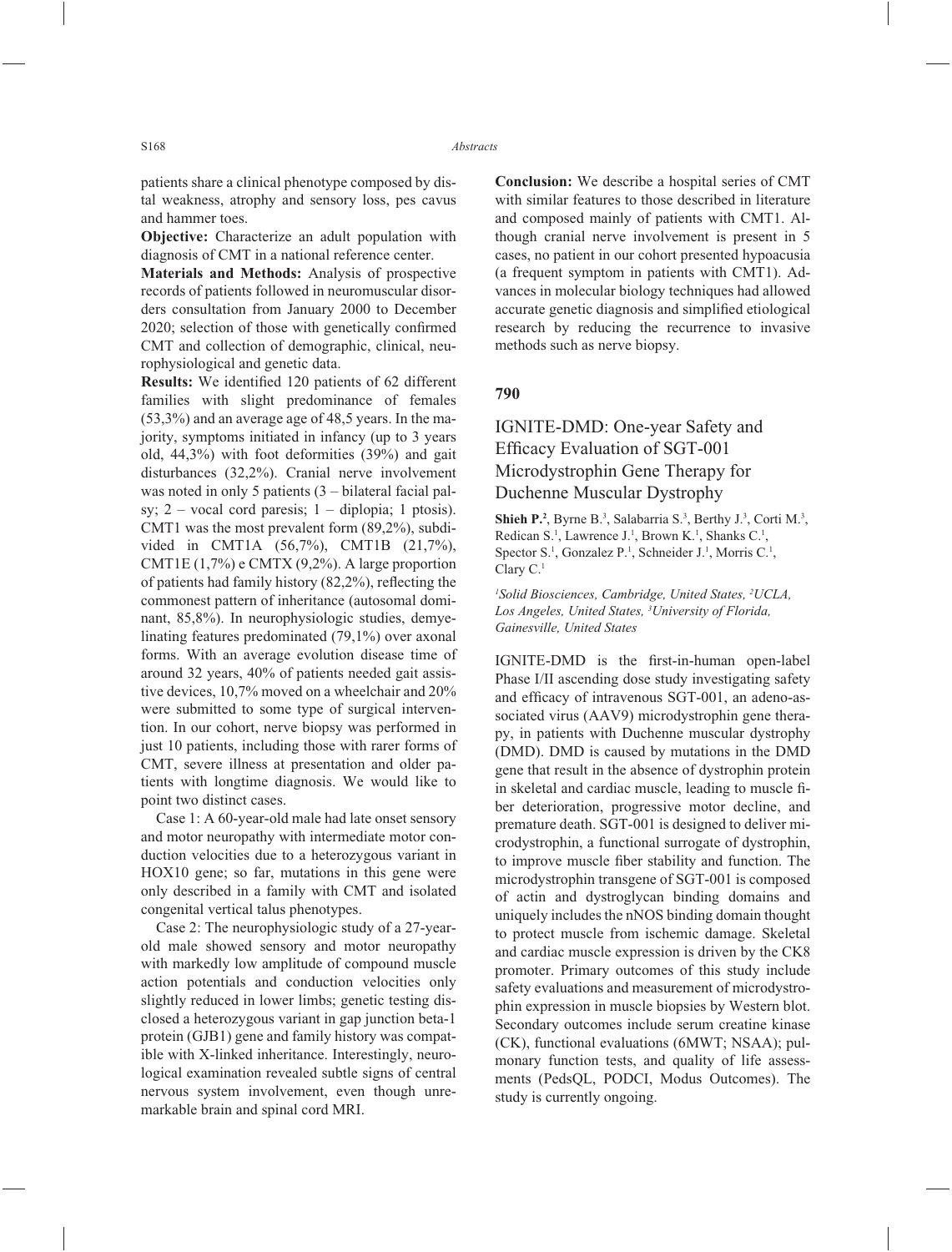Three untreated control subjects (one non-ambulant: 15.3 years; two ambulant: 6.2, 9.5 years), and three low dose (5E13 vg/kg) subjects (one non-ambulant: 14.4 years; two ambulant: 5.2, 6.9 years) were initially enrolled. After evaluation of microdystrophin expression at Day 90, a four-fold increased dose of SGT-001 (2E14 vg/kg) was administered to three additional ambulatory subjects (6.8, 7.7, 10.7 years) in the high dose group. The most common treatment emergent adverse events were nausea, emesis and pyrexia within 72 hours of dosing. Activation of the terminal pathway (C5b9) of the classical complement system occurred in all subjects resulting in two serious adverse events (SAEs); two other SAEs included an episode of transaminitis and hyperbilirubinemia 4 weeks post dosing, which resolved after a transient increase of corticosteroids, and one unrelated to SGT-001. Other adverse events included thrombocytopenia, elevation of D-dimer associated with microangiopathy, and acute kidney injury in two subjects. All SAEs are resolved. In Day 90 biopsies, microdystrophin expression in the high dose group ranged from approximately 5-17.5% of normal dystrophin by Western blot and sarcolemmal microdystrophin protein was observed in 20-70% of muscle fibers by immunofluorescence. Importantly, colocalization with β-sarcoglycan and nNOS was also observed in microdystrophin positive fibers. At the one-year timepoint, high dose subjects showed a persistent decline in serum CK levels. In addition to protein expression and biomarker results, positive results were observed in functional and quality of life assessments at the one-year timepoint and will be described. These preliminary findings suggest the potential for SGT-001 to confer meaningful benefit to patients with DMD and support its continued study as a therapeutic candidate.

### **791**

Multineuritis as clinical manifestation of leukemia relapse. A case report

Esteller D.<sup>1</sup>, Martínez-Hernández E.<sup>1</sup>, Tardón L.<sup>1</sup>, Claro M.<sup>1</sup>, Navarro-Otano J.<sup>1</sup>, Alejaldre A.<sup>1</sup>

*1 Hospital Clínic, Barcelona, Spain*

**Introduction:** Neuroleukemiosis (NLK) is a rare affectation of the peripheral nervous system (PNS) caused by the infiltration of leukemic cells. One of its forms of manifestation is as an isolated multineuritis. We present a case of multineuritis due to NLK in a patient with a treated mielomonoblastic acute leukemia.

**Case report:** A 34-year-old woman with history of mielomonoblastic acute leukemia treated with chemotherapy and allogeneic hematopoietic stem cell transplantation in remission phase since three months ago. She presented to the neurological service with progressive right hand paresthesia, left facial numbness and gait impairment due to right/left foot palsy. Neurophysiological examination confirmed a multineuritis involving right median, facial and peroneal nerves. On physical examination bilateral preauricular masses were noted. A facial MRI study showed large bilateral laterocervical masses that infiltrate the parotid glands, and a thickening of the left facial nerve. An ultrasound-guided parotid biopsy showed infiltration by monocytes morphologically suggestive of malignancy. A lumbar puncture ruled out a central nervous system (CNS) infiltration. The PET-CT showed hypercaptation of sciatic nerves, facial nerves and right median nerve (Figure 1).

A bone marrow aspirate confirmed a systemic leukemia relapse. The patient was treated with a new chemotherapy schema including cytarabine, fludarabine and mitoxantrone with an improvement of the neurologic deficit.

**Discussion:** Neuroleukemiosis can simulate multiple pathologies of the PNS depending on the structure it affects. It is a rare entity that has only been described in a few cases.

It is suspected that the leukemic infiltration occurs because the blood-nerve barrier acts as a defense for leukemic cells against chemotherapy and immune system. Since the PNS could act as a "reservoir" for leukemic cells, NLK usually presents as a form of disease relapse months or years after remission. However, it can also appear during the disease course or as the first manifestation.

Another theory suggests that it is produced by direct dissemination from the CNS, since it rarely occurs without its involvement.

NLK as a form of extramedullary leukemia relapse predicts a poor long-term prognosis. However, in the absence of bone marrow involvement, it has a better short-term prognosis. In absence of systemic involvement, local treatment with radiotherapy can be performed with good response. In presence of systemic relapse, a chemotherapy regimen that contains agents capable of crossing the blood-nerve barrier is required. Neurological prognosis is uncertain,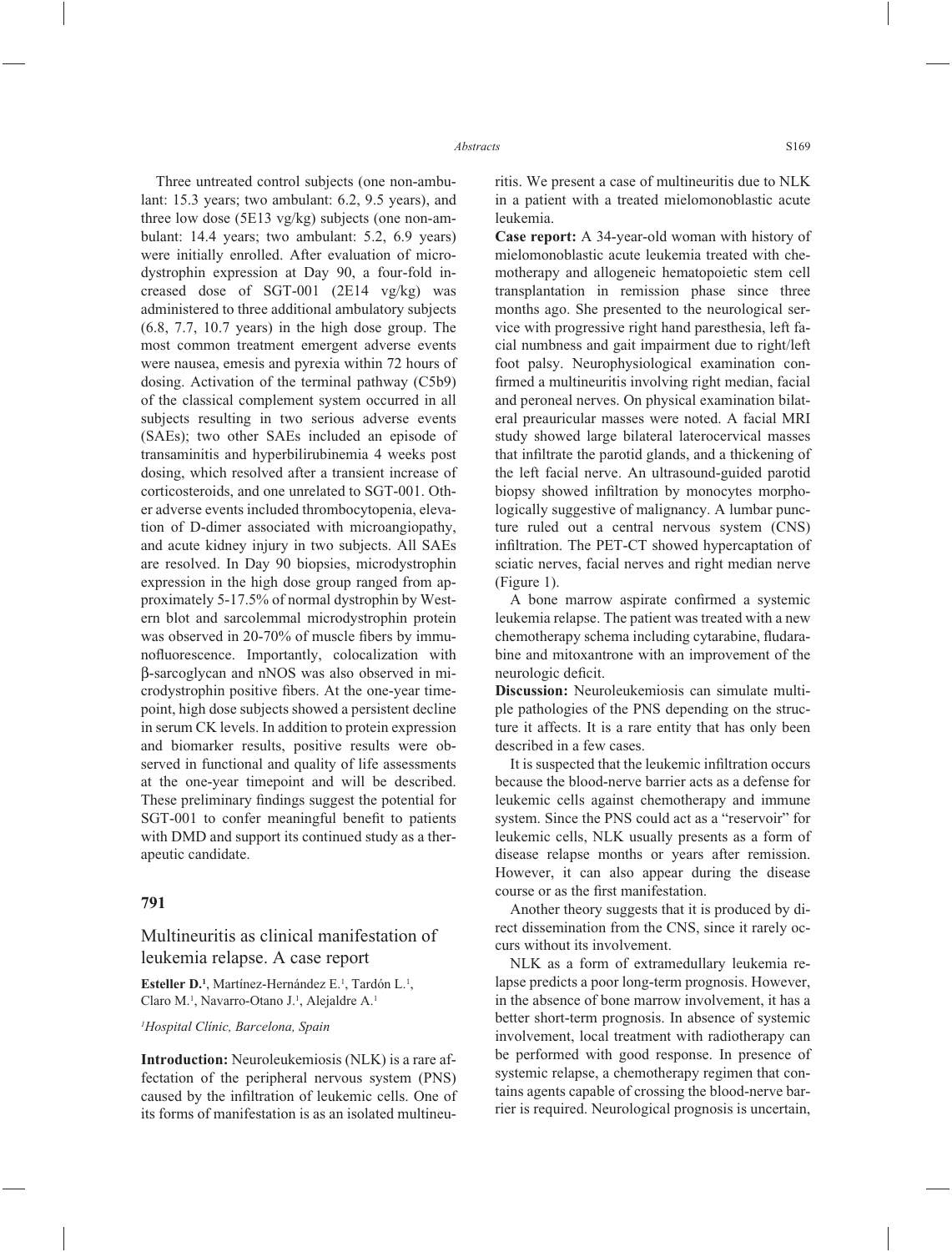with described cases of complete recovery after treatment.

Differential diagnosis of NLK is made with infectious complications, vasculitic neuropathy, chemotherapeutic neurotoxicity, Guillain-Barré syndrome and paraneoplastic neuropathies. Multineuritis has never been described as a form of graft versus host disease (GVHD). If suspected, must take into account that neurological GVHD can only be diagnosed if the patient has involvement of other organs and other more common causes of the pathology have been ruled out.

Symptoms suggestive of peripheral neuropathy in leukemia patients should be considered as a "red flag" even in the remission phase and an urgent consultation to Neurology is mandatory. If NLK is confirmed, CNS involvement and systemic relapse must be ruled out.

### **792**

MBNL loss of function in motoneurons leads to motor unit dysfunction in myotonic dystrophy

Frison-Roche C.<sup>1</sup>, Mésséant J.<sup>1</sup>, Lainè J.<sup>1</sup>, Arandel L.<sup>1</sup>, Halliez M.<sup>1</sup>, Lemaitre M.<sup>2</sup>, Strochlic L.<sup>1</sup>, Furling D.<sup>1</sup>, Rau F.1

*1 Sorbonne Université, Inserm, Institut de Myologie, Centre de Recherche en Myologie, Paris, France, 2 Sorbonne Université, Inserm, PPA, Paris, France*

Myotonic dystrophy type 1 (DM1) is a neuromuscular disease characterised by myotonia, progressive muscle weakness and atrophy, cardiac defects as well as cognitive impairments. DM1 is an RNA dominant disease caused by the expression of CTG repeat expansions in the 3'UTR of the DMPK gene. Thus, mutant transcripts containing expanded CUG repeats aggregate as ribonuclear inclusions that sequester Muscleblind-like (MBNL) RNA-binding proteins, impairing their functions in various tissues. MBNL proteins have a pivotal role in DM1 pathology and RNA metabolism abnormalities observed in affected tissues are mainly attributable to MBNL loss of function. MBNL family is composed of three paralogs: MBNL1, mostly expressed in skeletal muscles but also found in the brain; MBNL2 predominantly expressed in the brain and MBNL3 during embryonic development. While most studies on DM1 muscle pathology have focused on the skeletal muscle itself, prior reports suggest an impaired communication between motor neurons (MN) and skeletal muscle. Here we aim to determine the consequences of MBNL functional loss on motor unit physiology and its latter contribution to DM1 muscle alterations. To assess the effects of MBNL1 and MBNL2 loss-of-function specifically in MN to skeletal muscle, we have generated a conditional mouse model invalidated for Mbnl1 and Mbnl2 in the MN. These mice develop progressive motor abnormalities but also neuromuscular junction (NMJ) alterations indicating that MBNL compound loss-offunction in MN significantly affects NMJ structure and function. As NMJ are unaltered in young transgenic mice, deficiency in NMJ maintenance rather than development may be responsible for NMJ abnormalities observed in older transgenic mice. Identification of molecular alterations in MN of this mouse model as well as MBNL RNA targets in MN is ongoing. Altogether our work will help for a better knowledge of DM1 physiopathology.

### **793**

# Impaired 6-minute Walk Distance and Lower-trunk Accelerometry Outcomes in Glycogen Storage Disease Type IIIa

**Decostre V.<sup>1</sup>**, Rozé J.<sup>1,2</sup>, Laforêt P.<sup>3,4</sup>, Labrune P.<sup>5,6</sup>, Hogrel J.1

*1 Institute of Myology, APHP - GH Pitié-Salpêtrière, Paris, France, 2 Institut de Formation en Masso-Kinésithérapie (IFMK)- APHP, Paris, France, 3 APHP, Department of Neurology, Raymond Poincaré Hospital, Centre de Référence de Pathologie Neuromusculaire Nord-Est-Ile-de-France, Garches, France, 4 INSERM U1179, Université Versailles Saint Quentin en Yvelines, Montigny-le-Bretonneux, France, 5 APHP. Université Paris-Saclay, Hôpital Antoine Béclère, Centre de Référence Maladies Héréditaires du Métabolisme Hépatique, Service de Pédiatrie, Clamart, France, 6 INSERM U1195, Université Paris-Saclay, Le Kremlin Bicêtre, France*

**Introduction:** Glycogen storage disease type IIIa (GSDIIIa) is an autosomal recessive disorder caused by mutations in the AGL gene coding for the glycogen debranching enzyme. The symptoms start in childhood with liver involvement and progress at adulthood with skeletal muscle weakness that can lead to ambulation loss. However, walking has never been studied in this pathology. This cross-sectional